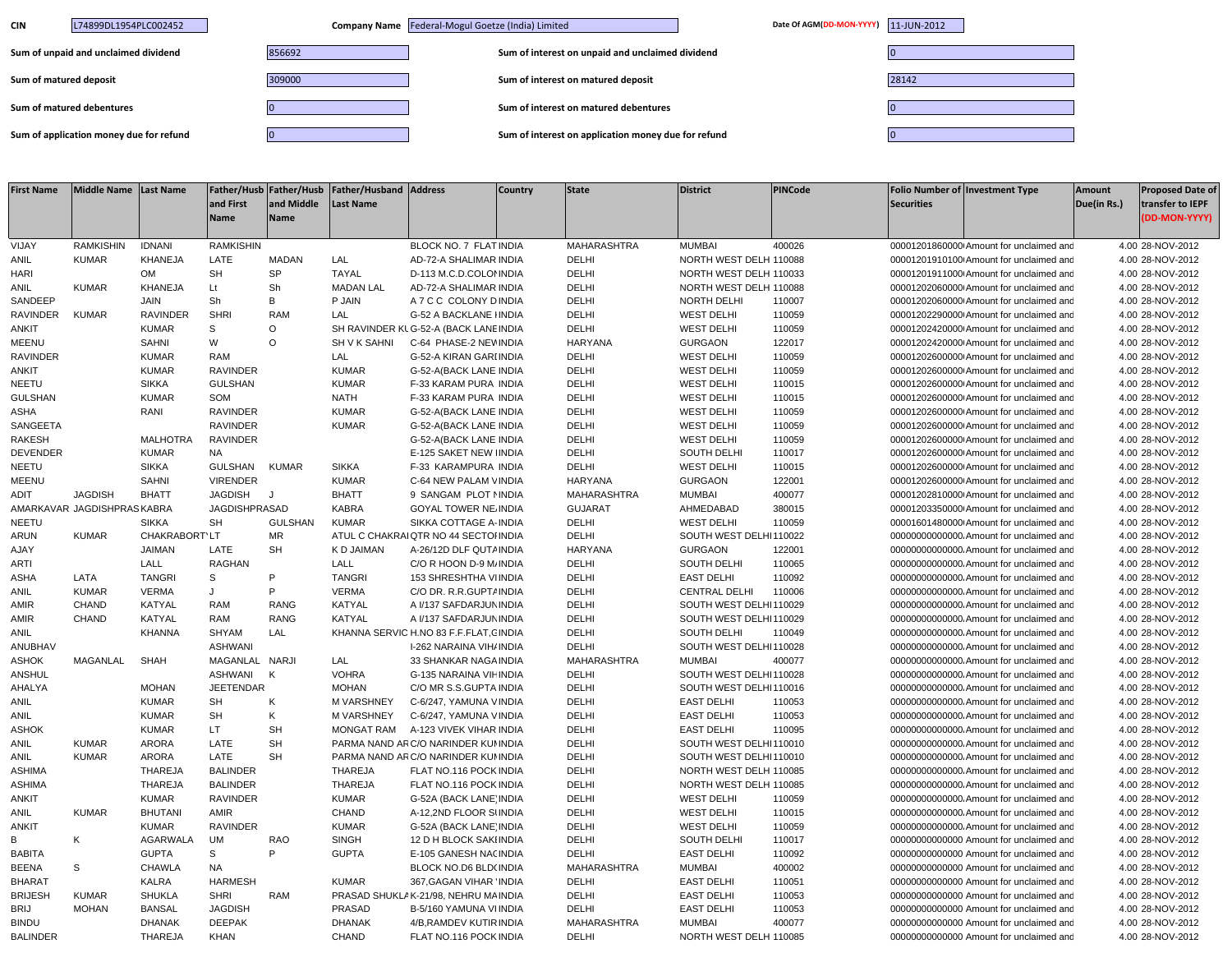| <b>BALINDER</b>   |                               | THAREJA           | <b>KHAN</b>            |                     | <b>CHAND</b>    | FLAT NO. 116 POCI INDIA                | DELHI          | NORTH WEST DELH 110085 |        | 00000000000000 Amount for unclaimed and  | 4.00 28-NOV-2012 |
|-------------------|-------------------------------|-------------------|------------------------|---------------------|-----------------|----------------------------------------|----------------|------------------------|--------|------------------------------------------|------------------|
| <b>BALINDER</b>   |                               | <b>THAREJA</b>    | <b>KHAN</b>            |                     | <b>CHAND</b>    | FLAT NO.116 POCK INDIA                 | DELHI          | NORTH WEST DELH 110085 |        | 00000000000000 Amount for unclaimed and  | 4.00 28-NOV-2012 |
| CHARANJIT         |                               | KAUR              | <b>HARJEET</b>         |                     | <b>SINGH</b>    | A-369 DEFENCE CCINDIA                  | DELHI          | SOUTH DELHI            | 110024 | 00000000000000 Amount for unclaimed and  | 4.00 28-NOV-2012 |
| CHANDER           |                               | <b>KUMARI</b>     | <b>TARA</b>            | <b>CHAND</b>        | <b>PULANI</b>   | 26/15 ASHOK NAGA INDIA                 | DELHI          | <b>WEST DELHI</b>      | 110018 | 00000000000000 Amount for unclaimed and  | 4.00 28-NOV-2012 |
| CHARANJIT         |                               | KAUR              | <b>HARJIT</b>          |                     | <b>SINGH</b>    | A-369 DEFENCE CCINDIA                  | DELHI          | SOUTH DELHI            | 110024 | 00000000000000 Amount for unclaimed and  | 4.00 28-NOV-2012 |
|                   |                               |                   |                        |                     |                 |                                        |                |                        |        |                                          |                  |
| CHANDER           |                               | <b>SINGH</b>      | LATE                   | <b>MOTI</b>         | <b>SINGH</b>    | NAVEEN KUNJ APT INDIA                  | DELHI          | SOUTH WEST DELHI110045 |        | 00000000000000 Amount for unclaimed and  | 4.00 28-NOV-2012 |
| CHARANJIT         |                               | <b>KOUR</b>       | MADANGOPAL             |                     | <b>SINGH</b>    | 2464 GURU TEG BAINDIA                  | DELHI          | NORTH WEST DELH 110009 |        | 00000000000000 Amount for unclaimed and  | 4.00 28-NOV-2012 |
| DEVKI             |                               | <b>NANDA</b>      | <b>SUDERSHAN KUMAR</b> |                     | <b>NANDA</b>    | H NO 341 SECTOR- INDIA                 | HARYANA        | <b>GURGAON</b>         | 122001 | 00000000000000 Amount for unclaimed and  | 4.00 28-NOV-2012 |
| D                 | P                             | SUNDRIYAL         | R                      | P                   | SUNDRIYAL       | FLAT NO.443- POCHNDIA                  | DELHI          | <b>EAST DELHI</b>      | 110091 | 00000000000000 Amount for unclaimed and  | 4.00 28-NOV-2012 |
|                   |                               |                   |                        |                     |                 |                                        |                |                        |        |                                          |                  |
| <b>DINABEN</b>    |                               | PATEL             | CHANDRAKANT            |                     | PATEL           | DINABEN PATEL 11 INDIA                 | <b>GUJARAT</b> | AHMEDABAD              | 380052 | 00000000000000 Amount for unclaimed and  | 4.00 28-NOV-2012 |
| D                 | P.                            | SUNDRIYAL         | R                      | P                   | SUNDRIYAL       | FLAT NO.443- POCHNDIA                  | DELHI          | <b>EAST DELHI</b>      | 110091 | 00000000000000 Amount for unclaimed and  | 4.00 28-NOV-2012 |
| <b>DEEPAK</b>     |                               | <b>DHANAK</b>     | <b>NARANJI</b>         |                     | <b>DHANAK</b>   | 4/B RAMDEV KUTIR INDIA                 | MAHARASHTRA    | <b>MUMBAI</b>          | 400077 | 00000000000000 Amount for unclaimed and  | 4.00 28-NOV-2012 |
| <b>DHEERAJ</b>    |                               | AIRI              | SH                     | R                   | K AIRI          | 958. DR.MUKHERJE INDIA                 | DELHI          | NORTH WEST DELH 110009 |        | 00000000000000 Amount for unclaimed and  | 4.00 28-NOV-2012 |
|                   |                               |                   |                        |                     |                 |                                        |                |                        |        |                                          |                  |
| <b>EDNA</b>       | FERNANDEZ                     | <b>MRS</b>        | MR                     | <b>THOMAS</b>       | FERNANDEZ       | C/O MR W ALFRED INDIA                  | DELHI          | SOUTH DELHI            | 110017 | 00000000000000 Amount for unclaimed and  | 4.00 28-NOV-2012 |
| <b>GOUR</b>       | <b>MOHAN</b>                  | <b>GARAI</b>      | LATE                   | MR                  | H B GARAI       | 15A DDA JANTA FL INDIA                 | DELHI          | <b>EAST DELHI</b>      | 110053 | 00000000000000 Amount for unclaimed and  | 4.00 28-NOV-2012 |
| <b>GURMUKHDAL</b> |                               | WADHWANI          | LACHMAN                |                     | DAS             | 101 SIDHARTHA EN INDIA                 | DELHI          | <b>SOUTH DELHI</b>     | 110014 | 00000000000000 Amount for unclaimed and  | 4.00 28-NOV-2012 |
| <b>GHANSHAM</b>   |                               | <b>DASS</b>       | LAL                    |                     | <b>CHAND</b>    | BD-32, JANAK PURI INDIA                | DELHI          | <b>WEST DELHI</b>      | 110058 | 00000000000000 Amount for unclaimed and  | 4.00 28-NOV-2012 |
|                   |                               |                   |                        |                     |                 |                                        |                |                        |        |                                          |                  |
| GIAN              | <b>CHAND</b>                  | <b>ARORA</b>      | LATE                   | LATA                | <b>TOFA RAM</b> | D-53 RANA PARTAFINDIA                  | DELHI          | NORTH WEST DELH 110033 |        | 00000000000000 Amount for unclaimed and  | 4.00 28-NOV-2012 |
| <b>HARI</b>       | OM                            | <b>SHARMA</b>     | <b>NA</b>              |                     |                 | H.NO A-429 SHASTIINDIA                 | DELHI          | NORTH WEST DELH 110052 |        | 00000000000000 Amount for unclaimed and  | 4.00 28-NOV-2012 |
| <b>HARI</b>       | <b>PRAKASH</b>                | SABHARWAL         | A                      | R                   | SABHARWAL       | E_9 KAILASH COLC INDIA                 | DELHI          | SOUTH DELHI            | 110048 | 00000000000000 Amount for unclaimed and  | 4.00 28-NOV-2012 |
| <b>HARJEET</b>    |                               | <b>SINGH</b>      | <b>BEANT</b>           |                     | <b>SINGH</b>    | A-369 DEFENCE CCINDIA                  | DELHI          | SOUTH DELHI            | 110024 | 00000000000000 Amount for unclaimed and  | 4.00 28-NOV-2012 |
|                   |                               |                   |                        |                     |                 |                                        |                |                        |        |                                          |                  |
| <b>HEMANT</b>     |                               | <b>MOGHE</b>      | PRABHAKAR              |                     | <b>SERVICE</b>  | C-11/104 MANDAR VINDIA                 | MAHARASHTRA    | THANE                  | 400601 | 00000000000000 Amount for unclaimed and  | 4.00 28-NOV-2012 |
| <b>HARBANS</b>    | LAL                           | <b>MEHTA</b>      | LATE                   | <b>SH</b>           | <b>KAKA RAM</b> | A/50 VIKAS PURI NEINDIA                | DELHI          | <b>WEST DELHI</b>      | 110018 | 00000000000000 Amount for unclaimed and  | 4.00 28-NOV-2012 |
| HAR               | <b>BHAJAN</b>                 | <b>SHARMA</b>     | R                      | N                   | <b>SHARMA</b>   | 118 PRIYA ENCLAV INDIA                 | DELHI          | <b>EAST DELHI</b>      | 110092 | 00000000000000 Amount for unclaimed and  | 4.00 28-NOV-2012 |
| <b>HARMESH</b>    |                               | <b>KUMAR</b>      | <b>JASWANT</b>         |                     | RAI             | 367.GAGAN VIHAR INDIA                  | DELHI          | <b>EAST DELHI</b>      | 110051 | 00000000000000 Amount for unclaimed and  | 4.00 28-NOV-2012 |
|                   |                               |                   |                        |                     |                 |                                        |                |                        |        |                                          |                  |
| HARPREET          | SINGH                         | KALRA             | s                      | ANUP                | SINGH KALRA     | B-2/138 JANAK PURINDIA                 | DELHI          | <b>WEST DELHI</b>      | 110058 | 00000000000000 Amount for unclaimed and  | 4.00 28-NOV-2012 |
| н                 | Κ                             | VARMA             | LATE                   | S                   | L VERMA         | 49 GAGAN VIHAR E INDIA                 | DELHI          | <b>EAST DELHI</b>      | 110051 | 00000000000000 Amount for unclaimed and  | 4.00 28-NOV-2012 |
| <b>INDRA</b>      |                               | <b>SHARMA</b>     | ANIL                   | <b>KUMAR</b>        | <b>SHARMA</b>   | 118 PRIYA ENCLAV INDIA                 | DELHI          | <b>EAST DELHI</b>      | 110092 | 00000000000000 Amount for unclaimed and  | 4.00 28-NOV-2012 |
| <b>INEDRJIT</b>   |                               | <b>SHUKLA</b>     | <b>SHRI</b>            | RAM                 |                 | PRASAD SHUKLAK-21/98. NEHRU MAINDIA    | DELHI          | <b>EAST DELHI</b>      | 110053 | 00000000000000 Amount for unclaimed and  | 4.00 28-NOV-2012 |
|                   |                               |                   |                        |                     |                 |                                        |                |                        |        |                                          |                  |
| NEERAJ            |                               | <b>BHARGAVA</b>   | RAJESHWAR PRASAD       |                     | <b>BHARGAVA</b> | 2226 MASJID KHAZ INDIA                 | DELHI          | <b>CENTRAL DELHI</b>   | 110006 | 000IN300100/110 Amount for unclaimed and | 4.00 28-NOV-2012 |
| NEERAJ            |                               | <b>BHARGAVA</b>   | RAJESHWAR PRASAD       |                     | <b>BHARGAVA</b> | 2226 MASJID KHAZ INDIA                 | DELHI          | <b>CENTRAL DELHI</b>   | 110006 | 000IN300100/110 Amount for unclaimed and | 4.00 28-NOV-2012 |
| <b>KAMAL</b>      |                               | <b>KUKREJA</b>    | В                      | L.                  | <b>KUKREJA</b>  | FLAT 8 PLOT 3 TAR INDIA                | DELHI          | NORTH WEST DELH 110085 |        | 000IN300118/101 Amount for unclaimed and | 4.00 28-NOV-2012 |
| <b>NATASHA</b>    |                               | JAIN              | <b>SURESH</b>          | <b>CHAND</b>        | JAIN            | A P JAIN HOUSE 37 INDIA                | DELHI          | <b>CENTRAL DELHI</b>   | 110006 | 000IN300118/103 Amount for unclaimed and | 4.00 28-NOV-2012 |
|                   |                               |                   |                        |                     |                 |                                        |                |                        |        |                                          |                  |
| MANJU             |                               | <b>BHARGAVA</b>   | NEERAJ                 |                     | <b>BHARGAVA</b> | 2226 MASJID KHAZ INDIA                 | DELHI          | <b>CENTRAL DELHI</b>   | 110006 | 000IN300118/104 Amount for unclaimed and | 4.00 28-NOV-2012 |
| RAJESHWAR PRASAD  |                               | <b>BHARGAVA</b>   | LATE                   | <b>SHRI</b>         |                 | LAXMI NARIAN BI 2226 MASJID KHAZ INDIA | DELHI          | <b>CENTRAL DELHI</b>   | 110006 | 000IN300118/104 Amount for unclaimed and | 4.00 28-NOV-2012 |
| ARVIND            | <b>KUMAR</b>                  | LUNIA             | <b>NA</b>              |                     |                 | B-23, GREATER KA INDIA                 | DELHI          | SOUTH DELHI            | 110048 | 000IN300183/100 Amount for unclaimed and | 4.00 28-NOV-2012 |
| <b>KANIKA</b>     |                               | <b>SHARMA</b>     | SH                     | N                   | K SHARMA        | C-6/6 KRISHANA N/ INDIA                | DELHI          | <b>EAST DELHI</b>      | 110051 | 000IN300206/101 Amount for unclaimed and | 4.00 28-NOV-2012 |
|                   |                               |                   |                        |                     |                 |                                        |                |                        |        |                                          |                  |
| <b>DEEPTI</b>     |                               | <b>SHARMA</b>     | <b>SH</b>              | N                   | K SHARMA        | C-6/6 KRISHANA N/ INDIA                | DELHI          | <b>EAST DELHI</b>      | 110051 | 000IN300206/101 Amount for unclaimed and | 4.00 28-NOV-2012 |
| AJAY              | <b>KUMAR</b>                  | <b>SHARMA</b>     | <b>SH</b>              | U                   | C SHARMA        | C-6/6 KRISHANA N/ INDIA                | DELHI          | <b>EAST DELHI</b>      | 110051 | 000IN300206/101 Amount for unclaimed and | 4.00 28-NOV-2012 |
| AJAY              | <b>KUMAR</b>                  | <b>SHARMA</b>     | <b>SH</b>              | U                   | C SHARMA        | VANDANA VILLA C- INDIA                 | DELHI          | <b>EAST DELHI</b>      | 110051 | 000IN300206/101 Amount for unclaimed and | 4.00 28-NOV-2012 |
| AJAY              | <b>KUMAR</b>                  | <b>SHARMA</b>     | U                      | C                   | <b>SHARMA</b>   | VANDNANA VILLA (INDIA                  | DELHI          | <b>EAST DELHI</b>      | 110051 | 000IN300206/101 Amount for unclaimed and | 4.00 28-NOV-2012 |
|                   |                               |                   |                        |                     |                 |                                        |                |                        |        |                                          |                  |
| AJAY              | <b>KUMAR</b>                  | <b>SHARMA</b>     | U                      | C                   | <b>SHARMA</b>   | VANDANA VILLA C- INDIA                 | DELHI          | <b>EAST DELHI</b>      | 110051 | 000IN300206/101 Amount for unclaimed and | 4.00 28-NOV-2012 |
| RAJIV             |                               | JAIN              | <b>BIMAL</b>           | PERSHAD             | JAIN            | A 7 C C COLONY D INDIA                 | DELHI          | NORTH DELHI            | 110007 | 000IN300206/102 Amount for unclaimed and | 4.00 28-NOV-2012 |
| <b>MEENAKSHI</b>  |                               | <b>SHARMA</b>     | G                      | L                   | <b>SHARMA</b>   | B - 4/57 PHASE - II / INDIA            | DELHI          | NORTH WEST DELH 110052 |        | 000IN300206/103 Amount for unclaimed and | 4.00 28-NOV-2012 |
| LAJWANTI          |                               | <b>ARORA</b>      | LATE                   | M                   | L ARORA         | E 9 RANJEET SINGHNDIA                  | DELHI          | NORTH WEST DELH 110033 |        | 000IN300206/103 Amount for unclaimed and | 4.00 28-NOV-2012 |
|                   |                               |                   |                        |                     |                 |                                        |                |                        |        |                                          |                  |
| GAGANJIT          |                               | <b>ARORA</b>      | LATE                   | М                   | L ARORA         | E 9 RANJEET SINGHNDIA                  | DELHI          | NORTH WEST DELH 110033 |        | 000IN300206/103 Amount for unclaimed and | 4.00 28-NOV-2012 |
| SANDEEP           |                               | JAIN              | SH                     | <b>BIMAL</b>        |                 | PERSHAD JAIN A - 7 C C COLONY LINDIA   | DELHI          | NORTH DELHI            | 110007 | 000IN300206/107 Amount for unclaimed and | 4.00 28-NOV-2012 |
| <b>SANTOSH</b>    |                               | <b>GUPTA</b>      | RAM                    | <b>NIWAS</b>        | <b>GUPTA</b>    | 2179/167 GANESH I INDIA                | DELHI          | NORTH WEST DELH 110035 |        | 000IN300394/111 Amount for unclaimed and | 4.00 28-NOV-2012 |
| SANDEEP           |                               | <b>JAIN</b>       | <b>BIMAL</b>           | <b>PERSHAD</b>      | JAIN            | A-7 C C COLONY DIINDIA                 | DELHI          | NORTH DELHI            | 110007 | 000IN300394/124 Amount for unclaimed and | 4.00 28-NOV-2012 |
|                   |                               |                   |                        |                     |                 |                                        |                |                        |        |                                          |                  |
| <b>SUMAN</b>      | <b>BALA</b>                   | <b>KAPOOR</b>     | <b>RAJESH</b>          | <b>KUMAR</b>        | <b>KAPOOR</b>   | 10/15 NEHRU ENCL INDIA                 | <b>DELHI</b>   | SOUTH DELHI            | 110019 | 000IN300394/151 Amount for unclaimed and | 4.00 28-NOV-2012 |
| KHAN              | CHAND                         | <b>SHARMA</b>     | NA                     |                     |                 | BLOCK NIL-69-B MAINDIA                 | DELHI          | SOUTH DELHI            | 110017 | 000IN300450/105 Amount for unclaimed and | 4.00 28-NOV-2012 |
| ASHA              |                               | CHACHRA           | PREM                   |                     | <b>CHACHRA</b>  | J-14 SAKET NEW DIINDIA                 | DELHI          | <b>SOUTH DELHI</b>     | 110017 | 000IN300468/100 Amount for unclaimed and | 4.00 28-NOV-2012 |
| OM                | PARKASH                       | RAJPAUL           | <b>DESRAJ</b>          |                     |                 | C 113A, GANESH N. INDIA                | DELHI          | <b>WEST DELHI</b>      | 110018 | 000IN300476/101 Amount for unclaimed and | 4.00 28-NOV-2012 |
|                   |                               |                   |                        |                     |                 |                                        |                |                        |        |                                          |                  |
| PURAN             | DEVI                          | <b>RAJPAUL</b>    | OM                     | <b>PRAKASH</b>      | RAJPAUL         | C-113A.GANESH N/INDIA                  | DELHI          | <b>WEST DELHI</b>      | 110018 | 000IN300476/101 Amount for unclaimed and | 4.00 28-NOV-2012 |
| <b>MANOJ</b>      | <b>KUMAR</b>                  | CHATTERJEE LATE   |                        | S                   |                 | B CHATTERJEE 40 119 C R PARK NINDIA    | DELHI          | SOUTH DELHI            | 110019 | 000IN300548/101 Amount for unclaimed and | 4.00 28-NOV-2012 |
| PRAKASH           | CHANDER                       | GARG              | Late                   | Bihari              | Lal Garg        | C-6/76-B Keshav Pu INDIA               | DELHI          | NORTH WEST DELH 110035 |        | 000IN300589/100 Amount for unclaimed and | 4.00 28-NOV-2012 |
| AJAY              | <b>KUMAR</b>                  | <b>SHARMA</b>     | <b>UTTAM</b>           | <b>CHAND</b>        | <b>SHARMA</b>   | C-6/6 KRISHAN NACINDIA                 | DELHI          | <b>EAST DELHI</b>      | 110051 | 000IN300644/100 Amount for unclaimed and | 4.00 28-NOV-2012 |
|                   |                               |                   |                        |                     |                 |                                        |                |                        |        |                                          |                  |
|                   | FIRST ON LINE PRIVATE LIMITED |                   | NA                     |                     |                 | 604, TOWER-B GLO INDIA                 | HARYANA        | <b>GURGAON</b>         | 122002 | 000IN300685/104 Amount for unclaimed and | 4.00 28-NOV-2012 |
| <b>CHANDRA</b>    |                               | PRAKASH           | S                      | $\circ$             | R L ARYA        | 3/15 - 15 A, FIRST F INDIA             | DELHI          | SOUTH DELHI            | 110024 | 000IN300708/100 Amount for unclaimed and | 4.00 28-NOV-2012 |
| SARITA            |                               | KALRA             | D                      | Κ                   | KALRA           | D 2 A/69 B JANAKPI INDIA               | DELHI          | <b>WEST DELHI</b>      | 110058 | 000IN300708/100 Amount for unclaimed and | 4.00 28-NOV-2012 |
| SARITA            |                               | KALRA             | D                      | Κ                   | KALRA           | D 2 A/8 B JANAK PL INDIA               | DELHI          | <b>WEST DELHI</b>      | 110058 | 000IN300708/100 Amount for unclaimed and | 4.00 28-NOV-2012 |
|                   |                               |                   |                        |                     |                 |                                        |                |                        |        |                                          |                  |
| RAMANDEEP SINGH   |                               | REEN              | <b>BHUPENDRA SINGH</b> |                     | <b>REEN</b>     | G 264 M S FLATS N. INDIA               | DELHI          | SOUTH WEST DELHI110021 |        | 000IN300708/100 Amount for unclaimed and | 4.00 28-NOV-2012 |
| SHIV              | SHANKAR                       | AGGARWAL          | LATE                   | <b>SHRI</b>         | JAI NARAIN      | C/O MS UNI AGENC INDIA                 | DELHI          | <b>CENTRAL DELHI</b>   | 110002 | 000IN300724/100 Amount for unclaimed and | 4.00 28-NOV-2012 |
| SHARDA            |                               | RANI              | NA.                    |                     |                 | 9/6626, DEV NAGAF INDIA                | DELHI          | <b>CENTRAL DELHI</b>   | 110005 | 000IN300804/100 Amount for unclaimed and | 4.00 28-NOV-2012 |
| <b>MUDUR</b>      | VIJAYANAND                    | BHAVANISHAN MUDUR |                        | BHAVANISHA ANANDRAO |                 | E/14, KARNATAK BUNDIA                  | MAHARASHTRA    | <b>MUMBAI</b>          | 400016 | 000IN300829/101 Amount for unclaimed and | 4.00 28-NOV-2012 |
|                   |                               |                   |                        |                     |                 |                                        |                |                        |        |                                          |                  |
| SANDEEP           |                               | <b>JAIN</b>       | NA                     |                     |                 | A 7, CC COLONY DHNDIA                  | DELHI          | NORTH DELHI            | 110007 | 000IN300888/136 Amount for unclaimed and | 4.00 28-NOV-2012 |
|                   |                               |                   |                        |                     |                 |                                        |                |                        |        |                                          |                  |
| ARUN              | <b>KUMAR</b>                  | JAIN              | NA                     |                     |                 | 2/78, ROOP NAGAR INDIA                 | DELHI          | NORTH DELHI            | 110007 | 000IN300888/139 Amount for unclaimed and | 4.00 28-NOV-2012 |
| <b>ASHOK</b>      | <b>KUMAR</b>                  | NIJHAWAN          | SIVI                   | RAM                 | NIJHAWAN        | E-96, EAST OF KAILINDIA                | DELHI          | SOUTH DELHI            | 110065 | 000IN300966/100 Amount for unclaimed and | 4.00 28-NOV-2012 |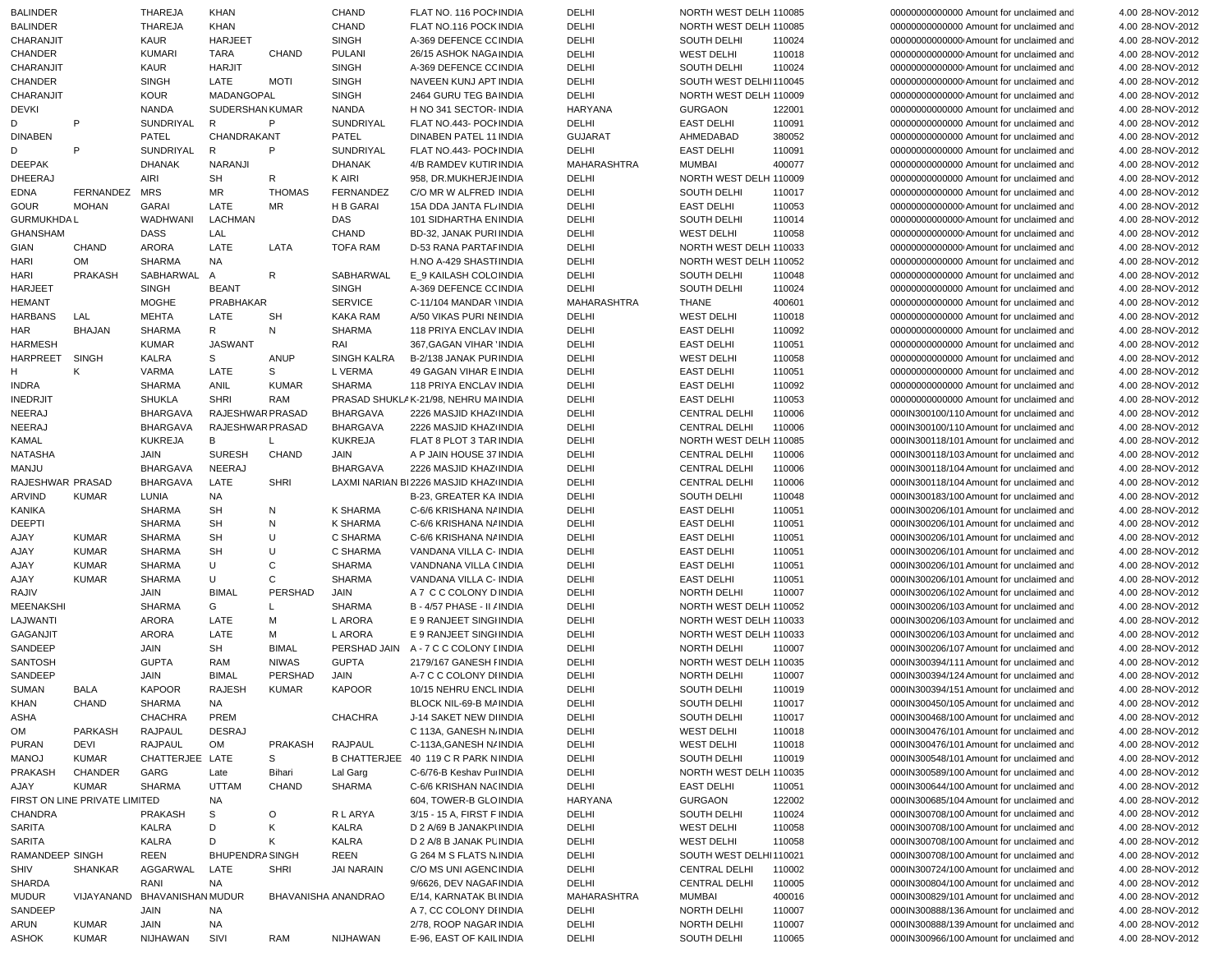| <b>SUDHIR</b>                  | <b>KUMAR</b> | <b>NIJHAWAN</b>                | <b>SHRI</b>        | RAM                                    | NIJHAWAN         | 11/12 RAILWAY COI INDIA                        | DELHI                | <b>CENTRAL DELHI</b>                    | 110003 | 000IN300966/100 Amount for unclaimed and                                            | 4.00 28-NOV-2012                     |
|--------------------------------|--------------|--------------------------------|--------------------|----------------------------------------|------------------|------------------------------------------------|----------------------|-----------------------------------------|--------|-------------------------------------------------------------------------------------|--------------------------------------|
| <b>VIPIN</b>                   |              | <b>KHANNA</b>                  | LATE               | В                                      | D KHANNA         | 38 GANDHI GALI FAINDIA                         | DELHI                | <b>CENTRAL DELHI</b>                    | 110006 | 000IN301143/101 Amount for unclaimed and                                            | 4.00 28-NOV-2012                     |
| <b>NEERA</b>                   |              |                                | JAI                | <b>KUMAR</b>                           | SHARMA           | 339 A, POCKET- E LINDIA                        | DELHI                | <b>EAST DELHI</b>                       | 110093 | 000IN301151/130 Amount for unclaimed and                                            | 4.00 28-NOV-2012                     |
| LAKSHMAN                       | <b>SARUP</b> | <b>BHATNAGAR</b>               | <b>BHATNAGAR B</b> |                                        | S                | 108 CHITRA VIHAR INDIA                         | DELHI                | <b>EAST DELHI</b>                       | 110092 | 000IN301313/207 Amount for unclaimed and                                            | 4.00 28-NOV-2012                     |
| <b>NIRMAL</b>                  |              | <b>KUMAR</b>                   | <b>FAQIR</b>       |                                        | CHAND            | T C 6/11 NEW MOTI INDIA                        | DELHI                | <b>WEST DELHI</b>                       | 110015 | 000IN301436/102 Amount for unclaimed and                                            | 4.00 28-NOV-2012                     |
| <b>BANSI</b>                   |              | LAL                            | KHACHERU           |                                        | RAM              | T-C 4/5 NEW MOTI I INDIA                       | DELHI                | <b>WEST DELHI</b>                       | 110015 | 000IN301436/102 Amount for unclaimed and                                            | 4.00 28-NOV-2012                     |
| NEERU                          |              |                                | <b>NIRMAL</b>      |                                        | <b>KUMAR</b>     | T. C 6/11 NEW MOT INDIA                        | DELHI                | <b>WEST DELHI</b>                       | 110015 | 000IN301436/102 Amount for unclaimed and                                            | 4.00 28-NOV-2012                     |
| RAM                            | CHAND        | <b>MALHOTRA</b>                | D                  | N                                      | <b>MALHOTRA</b>  | 29/26 OLD RAJINDE INDIA                        | DELHI                | <b>CENTRAL DELHI</b>                    | 110060 | 000IN301549/151 Amount for unclaimed and                                            | 4.00 28-NOV-2012                     |
|                                |              |                                |                    |                                        |                  |                                                |                      | <b>HYDERABAD</b>                        |        |                                                                                     |                                      |
| <b>SUNIL</b>                   |              | JAIMAN                         | <b>KRISHAN</b>     | DAYAL                                  | JAIMAN           | PLOT NO 173 III RO INDIA                       | ANDHRA PRADESH       |                                         | 500033 | 000IN301549/178 Amount for unclaimed and                                            | 4.00 28-NOV-2012                     |
| <b>NARINDER</b>                | <b>KUMAR</b> | <b>ARORA</b>                   | LATE               | P                                      | N ARORA          | Q NO 30 SITE III VII INDIA                     | DELHI                | <b>WEST DELHI</b>                       | 110018 | 000IN301565/100 Amount for unclaimed and                                            | 4.00 28-NOV-2012                     |
| ANIL                           | <b>KUMAR</b> | <b>ARORA</b>                   | LATE               | <b>PARMA</b>                           | NAND ARORA       | FLAT NO 10 SITE 3 INDIA                        | DELHI                | <b>WEST DELHI</b>                       | 110018 | 000IN301565/100 Amount for unclaimed and                                            | 4.00 28-NOV-2012                     |
| ANIL                           | <b>KUMAR</b> | <b>ARORA</b>                   | LATE               | <b>PARMA</b>                           | NAND ARORA       | FLAT NO 10 SITE 3 INDIA                        | DELHI                | <b>WEST DELHI</b>                       | 110018 | 000IN301565/100 Amount for unclaimed and                                            | 4.00 28-NOV-2012                     |
| <b>ANIL</b>                    | <b>KUMAR</b> | <b>ARORA</b>                   | LATE               | <b>PARMA</b>                           | NAND ARORA       | FLAT NO 10 SITE 3 INDIA                        | DELHI                | <b>WEST DELHI</b>                       | 110018 | 000IN301565/100 Amount for unclaimed and                                            | 4.00 28-NOV-2012                     |
| <b>ANIL</b>                    | <b>KUMAR</b> | <b>ARORA</b>                   | LATE               | <b>PARMA</b>                           | NAND ARORA       | FLAT NO 10 SITE 3 INDIA                        | DELHI                | <b>WEST DELHI</b>                       | 110018 | 000IN301565/100 Amount for unclaimed and                                            | 4.00 28-NOV-2012                     |
| <b>MUNESH</b>                  |              |                                | SH                 | <b>BANSI</b>                           | LAL              | 4/5 T C NEW MOTI NINDIA                        | DELHI                | <b>WEST DELHI</b>                       | 110015 | 000IN301565/100 Amount for unclaimed and                                            | 4.00 28-NOV-2012                     |
| <b>ANIL</b>                    |              | <b>KHATRI</b>                  | SH                 | P                                      | <b>L KHATRI</b>  | D/133 KARAMPURA INDIA                          | DELHI                | <b>WEST DELHI</b>                       | 110015 | 000IN301565/100 Amount for unclaimed and                                            | 4.00 28-NOV-2012                     |
| <b>DEEPAK</b>                  |              | <b>KHATRI</b>                  | LATE               | <b>SH</b>                              | P L KHATRI       | D/133 KARAM PUR/ INDIA                         | DELHI                | <b>WEST DELHI</b>                       | 110015 | 000IN301565/100 Amount for unclaimed and                                            | 4.00 28-NOV-2012                     |
| <b>BHUPINDER</b>               |              | <b>SINGH</b>                   | Late               | Sh                                     | Gokul Chand      | 1361, Janta Flats Na INDIA                     | DELHI                | <b>EAST DELHI</b>                       | 110093 | 000IN301758/100 Amount for unclaimed and                                            | 4.00 28-NOV-2012                     |
| <b>INDER</b>                   |              |                                |                    |                                        |                  |                                                |                      |                                         |        |                                                                                     |                                      |
|                                | <b>MOHAN</b> | <b>MALHOTRA</b>                | Sh                 | Vidya                                  |                  | Prakash Malhotra 5C/56, New Rohtak I INDIA     | DELHI                | <b>CENTRAL DELHI</b>                    | 110005 | 000IN301758/100 Amount for unclaimed and                                            | 4.00 28-NOV-2012                     |
| <b>SUNIL</b>                   |              | <b>KAPOOR</b>                  | Sh                 | Surjit                                 | Lal              | Pocket A- 4/271 Kor INDIA                      | DELHI                | SOUTH DELHI                             | 110019 | 000IN301758/100 Amount for unclaimed and                                            | 4.00 28-NOV-2012                     |
| AMIT                           |              | <b>SHARMA</b>                  | Sh                 | Om                                     |                  | Parkash Sharma House No. D-22/10 INDIA         | DELHI                | <b>EAST DELHI</b>                       | 110053 | 000IN301758/100 Amount for unclaimed and                                            | 4.00 28-NOV-2012                     |
| <b>ANIL</b>                    | <b>KUMAR</b> | <b>JAIN</b>                    | G                  | S                                      | JAIN             | 1427 SEC 17 C GURINDIA                         | HARYANA              | <b>GURGAON</b>                          | 122001 | 000IN301918/100 Amount for unclaimed and                                            | 4.00 28-NOV-2012                     |
| <b>DAULAT</b>                  | RAM          | SACHDEVA                       | <b>JESA</b>        | <b>RAM</b>                             | <b>SACHDEVA</b>  | 41 PANCHDEEP S(INDIA                           | DELHI                | <b>WEST DELHI</b>                       | 110018 | 000IN301918/100 Amount for unclaimed and                                            | 4.00 28-NOV-2012                     |
| <b>HIMANSHU</b>                |              | AGGARWAL                       | <b>VINOD</b>       | <b>KUMAR</b>                           | AGGARWAL         | G 31 PREET VIHAR INDIA                         | DELHI                | <b>EAST DELHI</b>                       | 110092 | 000IN302404/100 Amount for unclaimed and                                            | 4.00 28-NOV-2012                     |
| <b>MUKUL</b>                   |              | YOGENDRA                       | <b>HURRIA</b>      |                                        | <b>YOGENDRA</b>  | <b>B B/5 G K ENCLAVE INDIA</b>                 | DELHI                | SOUTH DELHI                             | 110048 | 000IN302679/307 Amount for unclaimed and                                            | 4.00 28-NOV-2012                     |
| <b>JOGINDER</b>                | <b>KUMAR</b> | <b>VOHRA</b>                   | RAMJI              | <b>DASS</b>                            | <b>VOHRA</b>     | H NO 6/120 SHIVAJI INDIA                       | HARYANA              | <b>GURGAON</b>                          | 122001 | 000IN302679/332 Amount for unclaimed and                                            | 4.00 28-NOV-2012                     |
| RAJENDER                       | PRASAD       | GAUR                           | G                  | L                                      | <b>GAUR</b>      | D-22/9, MAUJPUR DINDIA                         | DELHI                | <b>EAST DELHI</b>                       | 110053 | 000IN302822/100 Amount for unclaimed and                                            | 4.00 28-NOV-2012                     |
| <b>ASHOK</b>                   | <b>KUMAR</b> | NIJHAWAN                       | SIRI               | RAM                                    | NIJHAWAN         | E 96 EAST OF KAIL INDIA                        | DELHI                | SOUTH DELHI                             | 110065 | 000IN302902/402 Amount for unclaimed and                                            | 4.00 28-NOV-2012                     |
| <b>JAGAT</b>                   | <b>JIT</b>   |                                | <b>BALWANT</b>     |                                        | <b>SINGH</b>     |                                                | DELHI                | NORTH WEST DELH 110052                  |        |                                                                                     | 4.00 28-NOV-2012                     |
|                                |              | <b>SINGH</b>                   |                    |                                        |                  | AP 89 SHALIMAR B/INDIA                         |                      |                                         |        | 000000000000000. Amount for unclaimed and                                           |                                      |
| <b>JAGJEET</b>                 | <b>SINGH</b> | <b>MATHARU</b>                 | MR                 | <b>MOHINDER</b>                        | <b>SINGH</b>     | 168/10 RAILWAY FL INDIA                        | DELHI                | NORTH DELHI                             | 110007 | 000000000000000. Amount for unclaimed and                                           | 4.00 28-NOV-2012                     |
|                                | N            | <b>MEHRA</b>                   | LATE               | <b>SHRI</b>                            |                  | DINA NATH MEHI H-28 MASJID MOTH INDIA          | DELHI                | <b>SOUTH DELHI</b>                      | 110048 | 00000000000000. Amount for unclaimed and                                            | 4.00 28-NOV-2012                     |
| <b>JAGDISH</b>                 |              | <b>MITTER</b>                  | <b>MUNSHI</b>      |                                        | RAM              | V-11 WEST PATEL HNDIA                          | DELHI                | <b>CENTRAL DELHI</b>                    | 110008 |                                                                                     | 4.00 28-NOV-2012                     |
| <b>JOGINDER</b>                |              | <b>KUMAR</b>                   | <b>OM</b>          | <b>PRAKASH</b>                         | <b>CHAWLA</b>    | HOUSE NO-3026, S'INDIA                         | DELHI                | <b>CENTRAL DELHI</b>                    | 110055 | 00000000000000. Amount for unclaimed and                                            | 4.00 28-NOV-2012                     |
| <b>JANAK</b>                   |              | RAJ                            | н                  | R                                      | ARORA            | H.NO-546 SECTOR-INDIA                          | DELHI                | SOUTH WEST DELHI110022                  |        | 00000000000000. Amount for unclaimed and                                            | 4.00 28-NOV-2012                     |
| <b>JAGDISH</b>                 | CHANDRA      | <b>GUPTA</b>                   | SH                 | LAKHI                                  | MAL              | OPTICAL AVENUE \INDIA                          | DELHI                | SOUTH WEST DELHI110045                  |        | 00000000000000. Amount for unclaimed and                                            | 4.00 28-NOV-2012                     |
| J                              |              | <b>MALHOTRA</b>                | LATE               | <b>SHRI</b>                            | <b>SHYAM LAL</b> |                                                |                      |                                         |        |                                                                                     |                                      |
|                                | К            |                                |                    |                                        |                  | 191-R ARAM BAGH INDIA                          | DELHI                | CENTRAL DELHI                           | 110055 | 00000000000000. Amount for unclaimed and                                            | 4.00 28-NOV-2012                     |
|                                |              |                                |                    |                                        |                  |                                                |                      |                                         |        |                                                                                     |                                      |
| <b>JAGDISH</b>                 |              | <b>SHARMA</b>                  | C                  | R                                      | <b>SHARMA</b>    | G-5 HAUZ KHAS NE INDIA                         | DELHI                | SOUTH WEST DELHI110016                  |        | 00000000000000. Amount for unclaimed and                                            | 4.00 28-NOV-2012                     |
| <b>KUSUM</b>                   |              | <b>TALWAR</b>                  | <b>JAGDISH</b>     |                                        | <b>TALWAR</b>    | FLAT NO 3A D II KA INDIA                       | DELHI                | SOUTH DELHI                             | 110065 | 00000000000000 Amount for unclaimed and                                             | 4.00 28-NOV-2012                     |
| K                              | C            | <b>DUDANI</b>                  | LATE               | MR                                     |                  | MOTI SINGH DUL FLAT NO 5023 SEC INDIA          | DELHI                | SOUTH WEST DELHI110037                  |        | 00000000000000 Amount for unclaimed and                                             | 4.00 28-NOV-2012                     |
| <b>KRISHNA</b>                 |              | <b>SURI</b>                    | LATE               | P                                      | <b>D SURI</b>    | K 18 JUNGPURA EXINDIA                          | DELHI                | SOUTH DELHI                             | 110014 | 00000000000000 Amount for unclaimed and                                             | 4.00 28-NOV-2012                     |
| <b>KRISHAN</b>                 | LAL          | <b>KOHLI</b>                   | <b>LAHORI</b>      | MAL                                    | KOHLI            | C-2B-73/B JANAKPLINDIA                         | DELHI                | <b>WEST DELHI</b>                       | 110058 | 00000000000000 Amount for unclaimed and                                             | 4.00 28-NOV-2012                     |
| <b>KANWAL</b>                  | <b>JIT</b>   | KAUR                           | <b>ARVINDER</b>    |                                        | <b>SINGH</b>     | KG II/397 VIKASPUF INDIA                       | DELHI                | <b>WEST DELHI</b>                       | 110018 | 00000000000000 Amount for unclaimed and                                             | 4.00 28-NOV-2012                     |
| <b>KUNTI</b>                   |              | <b>CHANDRA</b>                 | COL                | RAJA                                   |                  | RAM CHANDRA S-207 GREATER KAINDIA              | DELHI                | SOUTH DELHI                             | 110048 | 00000000000000 Amount for unclaimed and                                             | 4.00 28-NOV-2012                     |
| <b>KRISHNA</b>                 |              | <b>MURARKA</b>                 | SUNIL              |                                        | <b>MURARKA</b>   | 7181 MANDELIA RCINDIA                          | DELHI                | NORTH DELHI                             | 110007 | 00000000000000 Amount for unclaimed and                                             | 4.00 28-NOV-2012                     |
| <b>KAVITA</b>                  |              | <b>MEHTA</b>                   | RAJAN              |                                        | <b>MEHTA</b>     | A 50 VIKAS PURI NEINDIA                        | DELHI                | <b>WEST DELHI</b>                       | 110018 | 00000000000000 Amount for unclaimed and                                             | 4.00 28-NOV-2012                     |
| <b>KRISHAN</b>                 | AVTAR        | <b>GUPTA</b>                   | <b>MADAN</b>       |                                        | LAL              | RAJ INVESTMENTS INDIA                          | DELHI                | <b>EAST DELHI</b>                       | 110053 | 00000000000000 Amount for unclaimed and                                             | 4.00 28-NOV-2012                     |
| L                              | D            | <b>CHOUDHARY</b>               | LT                 | <b>SHRI</b>                            |                  | KHUSHI RAM CH(C-402 DEFENCE C(INDIA            | DELHI                | SOUTH DELHI                             | 110024 | 00000000000000 Amount for unclaimed and                                             | 4.00 28-NOV-2012                     |
| LARA                           |              | CHAVDA                         | R                  | C                                      | <b>CHAVDA</b>    | <b>B-11.SARITA VIHARINDIA</b>                  | DELHI                | SOUTH DELHI                             | 110044 | 00000000000000 Amount for unclaimed and                                             | 4.00 28-NOV-2012                     |
| LARA                           |              | CHAVDA                         | R                  | C                                      | CHAVDA           | <b>B-11, SARITA VIHAR INDIA</b>                | DELHI                | SOUTH DELHI                             | 110044 | 00000000000000 Amount for unclaimed and                                             | 4.00 28-NOV-2012                     |
| MANJU                          |              | <b>KANWAR</b>                  | VIJAY              |                                        | <b>KANWAR</b>    | 10 D RAILWAY COL INDIA                         | DELHI                | SOUTH WEST DELHI110021                  |        | 00000000000000 Amount for unclaimed and                                             | 4.00 28-NOV-2012                     |
|                                |              |                                |                    | P                                      |                  |                                                |                      |                                         |        |                                                                                     |                                      |
| <b>MEENAKSHI</b>               |              | <b>CHHIBBER</b>                | S                  |                                        | CHHIBBER         | HL 32 L BLOCK HAF INDIA                        | DELHI                | SOUTH WEST DELHI110064                  |        | 00000000000000 Amount for unclaimed and                                             | 4.00 28-NOV-2012                     |
| MANORAMA                       |              | <b>DEVI</b>                    | Α                  | P                                      | JAIN             | B-93 SAROJINI NACINDIA                         | DELHI                | SOUTH WEST DELHI110023                  |        | 00000000000000 Amount for unclaimed and                                             | 4.00 28-NOV-2012                     |
| <b>RASHMI</b>                  |              | <b>GUPTA</b>                   | <b>SHRI</b>        | B                                      |                  | R GARG SERVICI H.NO-1056 W NO-8 INDIA          | DELHI                | SOUTH WEST DELHI110030                  |        | 00000000000000 Amount for unclaimed and                                             | 4.00 28-NOV-2012                     |
| <b>MANINDER</b>                |              | <b>TANEJA</b>                  | AJAY               |                                        | TANEJA           | A1/246, PASCHIM V INDIA                        | DELHI                | <b>WEST DELHI</b>                       | 110063 | 00000000000000 Amount for unclaimed and                                             | 4.00 28-NOV-2012                     |
| <b>MEENAKSHI</b>               |              | <b>TANDON</b>                  | <b>SANTOSH</b>     |                                        | <b>TANDON</b>    | 714 KATRA NEEL C INDIA                         | DELHI                | CENTRAL DELHI                           | 110006 | 00000000000000 Amount for unclaimed and                                             | 4.00 28-NOV-2012                     |
| <b>MEENA</b>                   |              | <b>DUDANI</b>                  | <b>RAJU</b>        |                                        | <b>DUDANI</b>    | 5023, SECTOR-B, PC INDIA                       | DELHI                | SOUTH WEST DELHI110070                  |        | 00000000000000 Amount for unclaimed and                                             | 4.00 28-NOV-2012                     |
| <b>MINAKSHI</b>                |              | KARLA                          | <b>HARMESH</b>     |                                        | <b>KUMAR</b>     | 367, GAGAN VIHAR INDIA                         | DELHI                | <b>EAST DELHI</b>                       | 110051 | 00000000000000 Amount for unclaimed and                                             | 4.00 28-NOV-2012                     |
| MADAN                          | <b>GOPAL</b> | <b>SINGH</b>                   | SH                 | <b>GURDIT</b>                          | <b>SINGH</b>     | 2464, GURU TEG B/INDIA                         | DELHI                | NORTH WEST DELH 110009                  |        | 00000000000000 Amount for unclaimed and                                             | 4.00 28-NOV-2012                     |
| <b>MANISHA</b>                 |              | KOHLI                          | MR                 | SANDEEP                                | KOHLI            | C 2B/73 B JANAK PUNDIA                         | DELHI                | <b>WEST DELHI</b>                       | 110058 | 00000000000000 Amount for unclaimed and                                             | 4.00 28-NOV-2012                     |
| <b>MANSI</b>                   |              | JAIN                           | <b>VINOD</b>       |                                        | JAIN             | F-102 ANUPAM APF INDIA                         | DELHI                | <b>EAST DELHI</b>                       | 110032 | 00000000000000 Amount for unclaimed and                                             | 4.00 28-NOV-2012                     |
| <b>MANOHAR</b>                 | <b>SINGH</b> | <b>BHANDARI</b>                | В                  | S                                      | <b>BHANDARI</b>  | HOUSE NO 22 GWY INDIA                          | DELHI                | NORTH DELHI                             | 110007 | 00000000000000 Amount for unclaimed and                                             | 4.00 28-NOV-2012                     |
|                                |              |                                |                    |                                        |                  |                                                |                      |                                         |        |                                                                                     |                                      |
| MADAN                          | <b>GOPAL</b> | SINGH                          | <b>GURDIT</b>      |                                        | <b>SINGH</b>     | 2464, GURU TEG B/INDIA                         | DELHI                | NORTH WEST DELH 110009                  |        | 00000000000000 Amount for unclaimed and                                             | 4.00 28-NOV-2012                     |
| <b>MURLI</b>                   | <b>DHAR</b>  | KHANNA                         | BAL                | <b>KRISHAN</b>                         | KHANNA           | C-30, DDA MIG FLAINDIA                         | DELHI                | SOUTH DELHI                             | 110017 | 00000000000000 Amount for unclaimed and                                             | 4.00 28-NOV-2012                     |
| MANJU                          |              | <b>BHARGAVA</b>                | NEERAJ             |                                        | <b>BHARGAVA</b>  | 2226, MASJID KHAZ INDIA                        | DELHI                | <b>CENTRAL DELHI</b>                    | 110006 | 00000000000000 Amount for unclaimed and                                             | 4.00 28-NOV-2012                     |
| MANJU                          |              | <b>BHARGAVA</b>                | NEERAJ             |                                        | <b>BHARGAVA</b>  | 2226, MASJID KHAZ INDIA                        | DELHI                | <b>CENTRAL DELHI</b>                    | 110006 | 00000000000000 Amount for unclaimed and                                             | 4.00 28-NOV-2012                     |
| MANJU                          |              | <b>BHARGAVA</b>                | NEERAJ             |                                        | <b>BHARGAVA</b>  | 2226, MASJID KHAZ INDIA                        | DELHI                | <b>CENTRAL DELHI</b>                    | 110006 | 00000000000000 Amount for unclaimed and                                             | 4.00 28-NOV-2012                     |
| <b>NARESH</b><br><b>NARGIS</b> | KEKI         | <b>GUPTA</b><br><b>MEDHORA</b> | MR<br>KEKI         | SURENDRA PRAKASH<br>MANCHERSH. MEDHORA |                  | 19 A POCKET A ASHNDIA<br>DADI TERRACE(FIRINDIA | DELHI<br>MAHARASHTRA | NORTH WEST DELH 110052<br><b>MUMBAI</b> | 400018 | 00000000000000 Amount for unclaimed and<br>000000000000000 Amount for unclaimed and | 4.00 28-NOV-2012<br>4.00 28-NOV-2012 |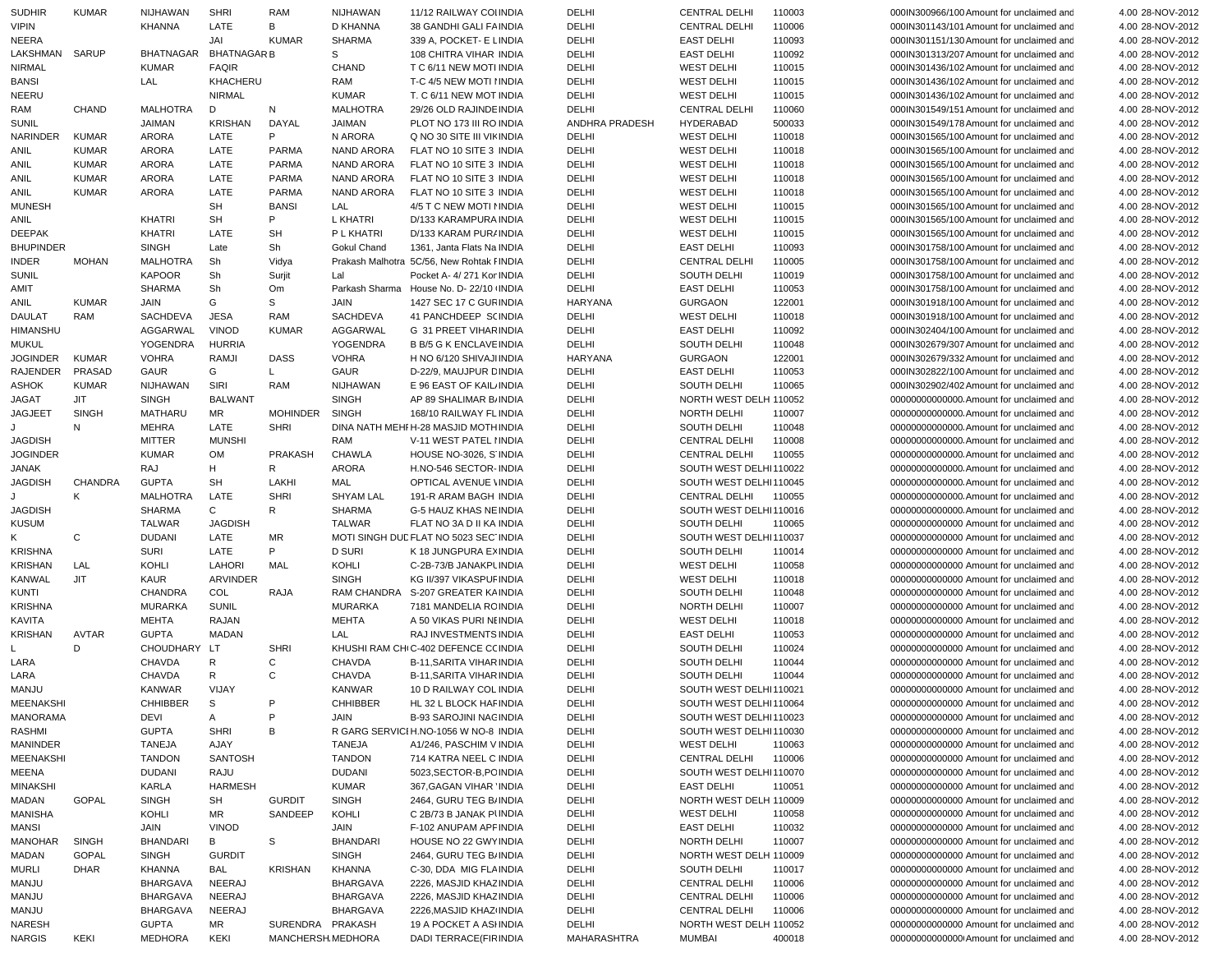| <b>NEERJA</b>   |               | <b>CHHIBBER</b> | S                      | P               | <b>CHHIBBER</b>    | HL 32 L BLOCK HAF INDIA                 | DELHI             | SOUTH WEST DELHI110064 |        | 000000000000000 Amount for unclaimed and | 4.00 28-NOV-2012 |
|-----------------|---------------|-----------------|------------------------|-----------------|--------------------|-----------------------------------------|-------------------|------------------------|--------|------------------------------------------|------------------|
| <b>NARESH</b>   |               | <b>KESWANI</b>  | MR                     | N               | <b>D KESWANI</b>   | K-78 KIRTI NAGAR IINDIA                 | DELHI             | <b>WEST DELHI</b>      | 110015 | 00000000000000 Amount for unclaimed and  | 4.00 28-NOV-2012 |
| <b>NAND</b>     | LAL           | JAIN            | LATE                   | <b>SHRI</b>     |                    | RATAN LAL JAIN A - 652 SARITA VIH INDIA | DELHI             | <b>SOUTH DELHI</b>     | 110044 | 00000000000000 Amount for unclaimed and  | 4.00 28-NOV-2012 |
| Ν               |               | RAMJI           | N                      | P               | SARATHY            | A-2 ADCHINI N DEL INDIA                 | DELHI             | <b>SOUTH DELHI</b>     | 110017 | 00000000000000 Amount for unclaimed and  | 4.00 28-NOV-2012 |
| <b>NEETA</b>    |               | <b>KHANNA</b>   | ANIL                   |                 | KHANNA             | H.NO 83 F.F.FLAT, CINDIA                | DELHI             | SOUTH DELHI            | 110049 | 00000000000000 Amount for unclaimed and  | 4.00 28-NOV-2012 |
| <b>NANDIN</b>   |               | SUNDRIYAL       | D                      | P               | SUNDRIYAL          | B-2866, NETAJI NAG INDIA                | DELHI             | SOUTH WEST DELHI110023 |        | 00000000000000 Amount for unclaimed and  | 4.00 28-NOV-2012 |
| <b>NEETA</b>    |               | <b>KHANNA</b>   | ANIL                   |                 | <b>KHANNA</b>      | H.NO 83 F.F.FLAT, CINDIA                | DELHI             | <b>SOUTH DELHI</b>     | 110049 | 00000000000000 Amount for unclaimed and  | 4.00 28-NOV-2012 |
| <b>NIHAL</b>    |               | CHAND           | <b>RAM</b>             |                 | <b>CHANDRA</b>     | F-43 GREEN PARK INDIA                   | DELHI             | SOUTH WEST DELHI110016 |        | 00000000000000 Amount for unclaimed and  | 4.00 28-NOV-2012 |
|                 |               |                 |                        |                 |                    |                                         |                   |                        |        |                                          |                  |
| <b>NEERA</b>    |               | MANCHANDA LATE  |                        | J               |                    | D MANCHANDA L-1/69-A LIG DDA FI INDIA   | DELHI             | SOUTH DELHI            | 110019 | 00000000000000 Amount for unclaimed and  | 4.00 28-NOV-2012 |
| <b>NEERA</b>    |               | MANCHANDA LATE  |                        | J               |                    | D MONCHANDA L-1/69-A LIG DDA FI INDIA   | DELHI             | SOUTH DELHI            | 110019 | 00000000000000 Amount for unclaimed and  | 4.00 28-NOV-2012 |
| NARINDER        |               | KAUR            | LATE                   | <b>SH</b>       |                    | KULDEEP SINGH H.NO-7/62, SUBHAS INDIA   | DELHI             | <b>WEST DELHI</b>      | 110027 | 00000000000000 Amount for unclaimed and  | 4.00 28-NOV-2012 |
| <b>NIKHIL</b>   |               | AGGARWAL        | $\vee$                 | Κ               | AGGARWAL           | HOUSE NO-1838 SEINDIA                   | HARYANA           | <b>GURGAON</b>         | 122001 | 00000000000000 Amount for unclaimed and  | 4.00 28-NOV-2012 |
| <b>NEHA</b>     |               | AGGARWAL        | $\vee$                 | Κ               | AGGARWAL           | HOUSE NO-1838 SEINDIA                   | <b>HARYANA</b>    | <b>GURGAON</b>         | 122001 | 00000000000000 Amount for unclaimed and  | 4.00 28-NOV-2012 |
| <b>NIRMAL</b>   |               | <b>KOTHARI</b>  | L                      | L               | <b>KOTHARI</b>     | 126, ANARKALI COM INDIA                 | DELHI             | <b>CENTRAL DELHI</b>   | 110055 | 00000000000000 Amount for unclaimed and  | 4.00 28-NOV-2012 |
| Ν               |               | CHITRA          | $\vee$                 |                 | <b>NAGAPPAN</b>    | F-9, HIRANYA 68, GRINDIA                | <b>TAMIL NADU</b> | <b>CHENNAI</b>         | 600028 | 00000000000000 Amount for unclaimed and  | 4.00 28-NOV-2012 |
| <b>NIDHI</b>    |               | <b>BANSAL</b>   | Α                      | Κ               | <b>BANSAL</b>      | 27/75 SHAKTI NAGA INDIA                 | DELHI             | <b>NORTH DELHI</b>     | 110007 | 00000000000000 Amount for unclaimed and  | 4.00 28-NOV-2012 |
| <b>NEETY</b>    |               | JAIN            | s                      | Κ               | JAIN               | AC/26-B SHALIMAR INDIA                  | DELHI             | NORTH WEST DELH 110052 |        | 00000000000000 Amount for unclaimed and  | 4.00 28-NOV-2012 |
| <b>NITIN</b>    |               | <b>MALHOTRA</b> | <b>MADAN</b>           | <b>MOHAN</b>    | <b>MALHOTRA</b>    | 2/333, 2ND FLOOR INDIA                  | DELHI             | <b>WEST DELHI</b>      | 110027 | 00000000000000 Amount for unclaimed and  | 4.00 28-NOV-2012 |
|                 |               |                 |                        |                 |                    |                                         |                   |                        |        |                                          |                  |
| <b>NITIN</b>    |               | <b>MALHOTRA</b> | <b>MADAN</b>           | <b>MOHAN</b>    | <b>MALHOTRA</b>    | 2/333, 2ND FLOOR INDIA                  | DELHI             | <b>WEST DELHI</b>      | 110027 | 00000000000000 Amount for unclaimed and  | 4.00 28-NOV-2012 |
| NAVNEET         |               | KAUR            | <b>BHUPENDRA SINGH</b> |                 | <b>REEN</b>        | G-264, M S FLATS INDIA                  | DELHI             | SOUTH WEST DELHI110021 |        | 00000000000000 Amount for unclaimed and  | 4.00 28-NOV-2012 |
| PREM            |               | KIRPAL          | М                      |                 | <b>KIRPAL</b>      | F-63 SUJAN SINGH INDIA                  | DELHI             | <b>CENTRAL DELHI</b>   | 110003 | 00000000000000 Amount for unclaimed and  | 4.00 28-NOV-2012 |
| PRADEEP         |               | <b>BHALLA</b>   | R                      | N               | <b>BHALLA</b>      | E-15 IIND FLOOR SINDIA                  | DELHI             | SOUTH DELHI            | 110049 | 00000000000000 Amount for unclaimed and  | 4.00 28-NOV-2012 |
| PRADEEP         |               | <b>BHALLA</b>   | R                      | N               |                    | BHALLA BUSINESE-16 N D S E-1 NEW INDIA  | DELHI             | SOUTH DELHI            | 110049 | 00000000000000 Amount for unclaimed and  | 4.00 28-NOV-2012 |
| PARVESH         |               | <b>KUMAR</b>    | LATE                   | <b>SH</b>       | <b>KASTURI LAL</b> | EPT-22 DEV NAGAF INDIA                  | DELHI             | <b>CENTRAL DELHI</b>   | 110005 | 00000000000000 Amount for unclaimed and  | 4.00 28-NOV-2012 |
| PREM            | <b>KUMAR</b>  | CHATWANI        | <b>MR</b>              | H               | M CHATWANI         | R-595, NEW RAJENI INDIA                 | DELHI             | <b>CENTRAL DELHI</b>   | 110060 | 00000000000000 Amount for unclaimed and  | 4.00 28-NOV-2012 |
| P               | R             | <b>ARORA</b>    | <b>KASTURI</b>         |                 | LAL                | EPT-22 DEV NAGAF INDIA                  | DELHI             | <b>CENTRAL DELHI</b>   | 110005 | 00000000000000 Amount for unclaimed and  | 4.00 28-NOV-2012 |
| <b>POONAM</b>   |               | MAHAJAN         | <b>RAJEEV</b>          |                 |                    | C/O RAJEEV MAHA INDIA                   | DELHI             | <b>CENTRAL DELHI</b>   | 110006 | 00000000000000 Amount for unclaimed and  | 4.00 28-NOV-2012 |
| PRAMILA         |               | <b>SHUKLA</b>   | <b>INDERJEET</b>       |                 | <b>SHUKLA</b>      | K-21/98, NEHRU MAINDIA                  | DELHI             | <b>EAST DELHI</b>      | 110053 | 00000000000000 Amount for unclaimed and  | 4.00 28-NOV-2012 |
|                 |               |                 | <b>POKHAR</b>          |                 | <b>DASS</b>        |                                         |                   |                        |        | 00000000000000 Amount for unclaimed and  |                  |
| PREM            |               | <b>CHACHRA</b>  |                        |                 |                    | J-14, SAKET NEW DINDIA                  | DELHI             | SOUTH DELHI            | 110017 |                                          | 4.00 28-NOV-2012 |
| <b>PULKIT</b>   |               | <b>THAREJA</b>  | <b>BALINDER</b>        |                 | <b>THAREJA</b>     | FLAT NO-116 POCK INDIA                  | DELHI             | NORTH WEST DELH 110085 |        | 00000000000000 Amount for unclaimed and  | 4.00 28-NOV-2012 |
| <b>PULKIT</b>   |               | <b>THAREJA</b>  | <b>BALINDER</b>        |                 | <b>THAREJA</b>     | FLAT NO-116 POCK INDIA                  | DELHI             | NORTH WEST DELH 110085 |        | 00000000000000 Amount for unclaimed and  | 4.00 28-NOV-2012 |
| <b>PULKIT</b>   |               | <b>THAREJA</b>  | <b>BALINDER</b>        |                 | <b>THAREJA</b>     | FLAT NO-116 POCK INDIA                  | DELHI             | NORTH WEST DELH 110085 |        | 00000000000000 Amount for unclaimed and  | 4.00 28-NOV-2012 |
| <b>PULKIT</b>   |               | <b>THAREJA</b>  | RAKESH                 |                 | AHUJA              | FLAT NO-116 POCK INDIA                  | DELHI             | NORTH WEST DELH 110085 |        | 00000000000000 Amount for unclaimed and  | 4.00 28-NOV-2012 |
| <b>PULKIT</b>   |               | <b>THAREJA</b>  | <b>BALINDER</b>        |                 | <b>THAREJA</b>     | FLAT NO.116 POCK INDIA                  | DELHI             | NORTH WEST DELH 110085 |        | 00000000000000 Amount for unclaimed and  | 4.00 28-NOV-2012 |
| <b>PULKIT</b>   |               | <b>THAREJA</b>  | <b>BALINDER</b>        |                 | <b>THAREJA</b>     | FLAT NO.116 POCK INDIA                  | DELHI             | NORTH WEST DELH 110085 |        | 00000000000000 Amount for unclaimed and  | 4.00 28-NOV-2012 |
| <b>PULKIT</b>   |               | <b>THAREJA</b>  | <b>BALINDER</b>        |                 | <b>THAREJA</b>     | FLAT NO.116 POCK INDIA                  | DELHI             | NORTH WEST DELH 110085 |        | 00000000000000 Amount for unclaimed and  | 4.00 28-NOV-2012 |
| REVA            |               | KOHLI           | MR                     | PARMOD          | KOHLI              | H/69D SAKET NEW INDIA                   | DELHI             | SOUTH DELHI            | 110017 | 00000000000000 Amount for unclaimed and  | 4.00 28-NOV-2012 |
| <b>REKHA</b>    |               | JAIN            | R                      | Κ               | JAIN               | <b>B 2 DELHI ADMINIS INDIA</b>          | DELHI             | NORTH WEST DELH 110009 |        | 00000000000000 Amount for unclaimed and  | 4.00 28-NOV-2012 |
| RENU            |               | TANEJA          | Y                      | R               | TANEJA             | F 12 NARAINA VIHA INDIA                 | DELHI             | SOUTH WEST DELHI110028 |        | 00000000000000 Amount for unclaimed and  | 4.00 28-NOV-2012 |
|                 | <b>NATH</b>   | <b>CHOPRA</b>   | MANOHAR                | LAL             | <b>CHOPRA</b>      | A-243-SHIVALIK MA INDIA                 | DELHI             | SOUTH DELHI            | 110017 | 00000000000000 Amount for unclaimed and  | 4.00 28-NOV-2012 |
| RAJINDER        |               |                 |                        |                 |                    |                                         |                   |                        |        |                                          |                  |
| <b>ROSHAN</b>   | LAL           | <b>BAKSHI</b>   | В                      | <b>BAL</b>      | MUKAND             | NO 5 DHAULAKUAN INDIA                   | DELHI             | SOUTH WEST DELHI110010 |        | 00000000000000 Amount for unclaimed and  | 4.00 28-NOV-2012 |
| RAM             | LAL           | KOHLI           | LATE                   | MR              | <b>G M KOHLI</b>   | J 413 NEW RAJINDE INDIA                 | DELHI             | <b>CENTRAL DELHI</b>   | 110060 | 00000000000000 Amount for unclaimed and  | 4.00 28-NOV-2012 |
| <b>RAVINDRA</b> | <b>NATH</b>   | <b>TANAN</b>    | LATE                   | MR              | N R TANAN          | 16A/5 WEA KAROL IINDIA                  | DELHI             | <b>CENTRAL DELHI</b>   | 110005 | 00000000000000 Amount for unclaimed and  | 4.00 28-NOV-2012 |
| <b>RESHAM</b>   |               | KAUR            | <b>MR</b>              | <b>MOHINDER</b> | <b>SINGH</b>       | 168/10 RAILWAY C(INDIA                  | DELHI             | NORTH DELHI            | 110007 | 00000000000000 Amount for unclaimed and  | 4.00 28-NOV-2012 |
| REKHA           |               | DANDEKAR        | PURUSHOTTAM            |                 |                    | SHREE PANT BHUV INDIA                   | MAHARASHTRA       | <b>THANE</b>           | 421201 | 00000000000000 Amount for unclaimed and  | 4.00 28-NOV-2012 |
| RAJ             |               | <b>KUMAR</b>    | P.                     | R               | ARORA              | EPT-22 DEV NAGAF INDIA                  | DELHI             | <b>CENTRAL DELHI</b>   | 110005 | 00000000000000 Amount for unclaimed and  | 4.00 28-NOV-2012 |
| RAJAN           |               | <b>MEHTA</b>    | HARBANS                | LAL             | <b>MEHTA</b>       | A/50 VIKAS PURI NEINDIA                 | DELHI             | <b>WEST DELHI</b>      | 110018 | 00000000000000 Amount for unclaimed and  | 4.00 28-NOV-2012 |
| RANA            |               | ASIF            | <b>MOHD</b>            |                 | <b>ASIF</b>        | 8928, NAYA MOHALI INDIA                 | DELHI             | <b>CENTRAL DELHI</b>   | 110006 | 00000000000000 Amount for unclaimed and  | 4.00 28-NOV-2012 |
| RAJ             |               | <b>KUMAR</b>    | P                      | R               | ARORA              | EPT-22 DEV NAGAF INDIA                  | DELHI             | <b>CENTRAL DELHI</b>   | 110005 | 00000000000000 Amount for unclaimed and  | 4.00 28-NOV-2012 |
| RAVI            | <b>KUMAR</b>  | KATYAL          | AMIR                   | CHAND           | KATYAL             | A-I/137 SAFDARJUN INDIA                 | DELHI             | SOUTH WEST DELHI110029 |        | 00000000000000 Amount for unclaimed and  | 4.00 28-NOV-2012 |
| RITU            |               | <b>KAPOOR</b>   | S                      | C               | <b>KAPOOR</b>      | B-10, KALINDI COLCINDIA                 | DELHI             | SOUTH DELHI            | 110065 | 00000000000000 Amount for unclaimed and  | 4.00 28-NOV-2012 |
| RAVI            | KUMAR         | KATYAL          | AMIR                   | <b>CHAND</b>    | KATYAL             | A-I/137 SAFDARJUN INDIA                 | DELHI             | SOUTH WEST DELHI110029 |        | 00000000000000 Amount for unclaimed and  | 4.00 28-NOV-2012 |
|                 |               |                 |                        |                 |                    |                                         |                   |                        |        |                                          |                  |
| RAVI            | <b>KUMAR</b>  | KATYAL          | AMIR                   | <b>CHAND</b>    | KATYAL             | A-I/137 SAFDARJUN INDIA                 | DELHI             | SOUTH WEST DELHI110029 |        | 00000000000000 Amount for unclaimed and  | 4.00 28-NOV-2012 |
| RAVI            | <b>KUMAR</b>  | KATYAL          | AMIR                   | <b>CHAND</b>    | KATYAL             | A-I/137 SAFDARJUN INDIA                 | DELHI             | SOUTH WEST DELHI110029 |        | 00000000000000 Amount for unclaimed and  | 4.00 28-NOV-2012 |
| R               | Κ             | JAIN            | LATE                   | м               | K JAIN             | C/O ESCORTS LTD INDIA                   | DELHI             | SOUTH DELHI            | 110044 | 00000000000000 Amount for unclaimed and  | 4.00 28-NOV-2012 |
| RAJA            | RAM           | <b>CHANDRA</b>  | <b>RAM</b>             |                 | <b>CHANDRA</b>     | S-207 GREATER KAINDIA                   | DELHI             | SOUTH DELHI            | 110048 | 00000000000000 Amount for unclaimed and  | 4.00 28-NOV-2012 |
| RAJA            | RAM           | <b>CHANDRA</b>  | <b>RAM</b>             |                 | CHANDRA            | S-207 GREATER KAINDIA                   | DELHI             | SOUTH DELHI            | 110048 | 00000000000000 Amount for unclaimed and  | 4.00 28-NOV-2012 |
| RAJ             |               | DUDANI          | CHANDER                |                 | <b>SINGH</b>       | NAVEEN KUNJ APP INDIA                   | DELHI             | SOUTH WEST DELHI110045 |        | 00000000000000 Amount for unclaimed and  | 4.00 28-NOV-2012 |
| RAJIV           |               | ARORA           | <b>SH</b>              | P               | N ARORA            | 73 E, POCKET IV M/INDIA                 | DELHI             | <b>EAST DELHI</b>      | 110091 | 00000000000000 Amount for unclaimed and  | 4.00 28-NOV-2012 |
| RAJIV           |               | <b>ARORA</b>    | <b>SH</b>              | P               | N ARORA            | 73 E, POCKET IV M/INDIA                 | DELHI             | <b>EAST DELHI</b>      | 110091 | 00000000000000 Amount for unclaimed and  | 4.00 28-NOV-2012 |
| RITU            |               | GABA            | GULSHAR                |                 | GABA               | B-2/120 JANAK PURINDIA                  | DELHI             | <b>WEST DELHI</b>      | 110058 | 00000000000000 Amount for unclaimed and  | 4.00 28-NOV-2012 |
| RENU            |               | <b>GUPTA</b>    | D                      | Κ               | <b>GUPTA</b>       | 2133 OUTRAM LINE INDIA                  | DELHI             | NORTH WEST DELH 110009 |        | 00000000000000 Amount for unclaimed and  | 4.00 28-NOV-2012 |
|                 |               |                 |                        |                 |                    |                                         |                   |                        |        |                                          |                  |
| RAMAN           |               | SALUJA          | <b>BIRBAL</b>          |                 | SALUJA             | 11A D-1/C, L. I. G. FINDIA              | DELHI             | <b>WEST DELHI</b>      | 110058 | 00000000000000 Amount for unclaimed and  | 4.00 28-NOV-2012 |
| SATYA           | PAL           | <b>SURI</b>     | KRISHAN                | <b>GOPAL</b>    | SURI               | FLAT NO. 6, SANDE INDIA                 | MAHARASHTRA       | MUMBAI                 | 400050 | 000000000000000 Amount for unclaimed and | 4.00 28-NOV-2012 |
| SUDERSHAN       |               | DUA             | MR                     | R               |                    | C DUA HOUSEHCI-A/27-C ASHOK VII- INDIA  | DELHI             | NORTH WEST DELH 110052 |        | 000000000000000 Amount for unclaimed and | 4.00 28-NOV-2012 |
| SANTOSH         | <b>KUMARI</b> | SETH            | LATE                   | P               | N SETH             | E-15/B, DDA FLATS INDIA                 | DELHI             | DELHI                  |        | 000000000000000 Amount for unclaimed and | 4.00 28-NOV-2012 |
| <b>SUSHIL</b>   | <b>KUMAR</b>  | <b>GUPTA</b>    | MR                     | SHANTI          | <b>SWARUP</b>      | AD/68-C SHALIMAR INDIA                  | DELHI             | NORTH WEST DELH 110052 |        | 000000000000000 Amount for unclaimed and | 4.00 28-NOV-2012 |
| S               | R             | <b>BHATIA</b>   | MR                     | м               | R BHATIA           | B6/47 SAFDARJUN(INDIA                   | DELHI             | SOUTH WEST DELHI110016 |        | 000000000000000 Amount for unclaimed and | 4.00 28-NOV-2012 |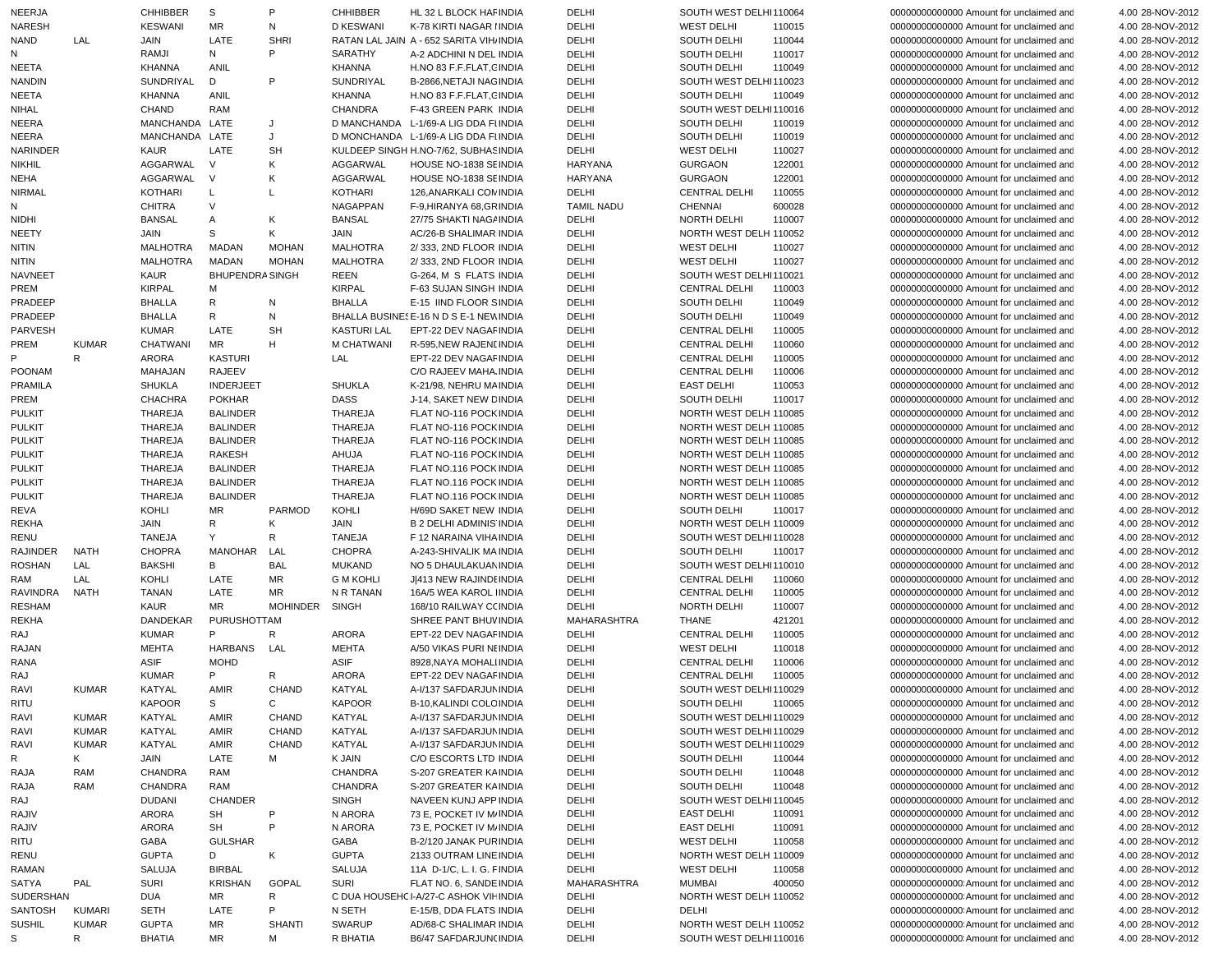| <b>SANTOSH</b>   |              | SHARMA          | S               | м                       | <b>SHARMA</b>     | 602-E WARD NO 3 EINDIA                | DELHI             | SOUTH WEST DELHI110030 |        | 0000000000000000000 Amount for unclaimed and | 4.00 28-NOV-2012 |
|------------------|--------------|-----------------|-----------------|-------------------------|-------------------|---------------------------------------|-------------------|------------------------|--------|----------------------------------------------|------------------|
| S                | Κ            | <b>SHARMA</b>   | В               | D                       |                   | SHARMA SERVIC 1054/SECTOR-7 PU INDIA  | DELHI             | SOUTH DELHI            | 110017 | 000000000000000 Amount for unclaimed and     | 4.00 28-NOV-2012 |
| <b>SHANTU</b>    | VIPINBHAI    | SHAH            | <b>VIPIN</b>    |                         | <b>BHAI</b>       | FLAT 14 CHANDEAI INDIA                | MAHARASHTRA       | <b>MUMBAI</b>          | 400058 | 000000000000000 Amount for unclaimed and     | 4.00 28-NOV-2012 |
| SANJAY           |              | <b>KHANNA</b>   | LATE            | <b>SH</b>               | M L KHANNA        | C-283, 2ND FLOOR, INDIA               | DELHI             | SOUTH DELHI            | 110044 | 000000000000000 Amount for unclaimed and     | 4.00 28-NOV-2012 |
| SITA             |              | <b>MAKHIJA</b>  | LATE            | <b>SH</b>               |                   | NANAK CHAND C/O SHANKAR MAN INDIA     | DELHI             | SOUTH DELHI            | 110019 | 000000000000000 Amount for unclaimed and     | 4.00 28-NOV-2012 |
| SANJAY           |              | <b>GUPTA</b>    | В               | Κ                       | <b>GUPTA</b>      | A-77, EAST OF KAIL INDIA              | DELHI             | SOUTH DELHI            | 110065 | 000000000000000 Amount for unclaimed and     | 4.00 28-NOV-2012 |
| SNEH             |              | LATA            | <b>ASHOK</b>    |                         | <b>KUMAR</b>      | 623/38 ONKAR NGRINDIA                 | DELHI             | NORTH WEST DELH 110035 |        | 000000000000000 Amount for unclaimed and     | 4.00 28-NOV-2012 |
| SANGEETA         |              | <b>ARORA</b>    | PARVESH         |                         | <b>KUMAR</b>      | EPT-22 DEV NAGAF INDIA                | DELHI             | <b>CENTRAL DELHI</b>   | 110005 | 000000000000000 Amount for unclaimed and     | 4.00 28-NOV-2012 |
| SHANKAR          |              | MANCHANDA       | LATE            | J                       |                   | D MANCHANDA L-1/69-A LIG DDA FI INDIA | DELHI             | SOUTH DELHI            | 110019 | 000000000000000 Amount for unclaimed and     | 4.00 28-NOV-2012 |
| SHILPA           |              | <b>MAINGI</b>   | RAM             | LAL                     | <b>MAINGI</b>     | A1/151 JANAK PURHNDIA                 | DELHI             | <b>WEST DELHI</b>      | 110058 | 00000000000000 Amount for unclaimed and      | 4.00 28-NOV-2012 |
| <b>SUNITA</b>    |              | <b>SWARUP</b>   | <b>SHRI</b>     | J                       | J SWARUP          | II/3/5, NEW MINTO RINDIA              | DELHI             | <b>CENTRAL DELHI</b>   | 110001 | 000000000000000 Amount for unclaimed and     | 4.00 28-NOV-2012 |
| SANJIV           | <b>KUMAR</b> | <b>SHARMA</b>   | R               | N                       | <b>SHARMA</b>     | 118 PRIYA ENCLAV INDIA                | DELHI             | <b>EAST DELHI</b>      | 110092 | 000000000000000 Amount for unclaimed and     | 4.00 28-NOV-2012 |
| SUMAT            | PERSHAD      | JAIN            | LAKHMI          | <b>CHAND</b>            | JAIN              | H.N. 1250, STREET INDIA               | DELHI             | <b>CENTRAL DELHI</b>   | 110006 | 000000000000000 Amount for unclaimed and     | 4.00 28-NOV-2012 |
| SANTOSH          |              | <b>SHARMA</b>   | S               | M                       | <b>SHARMA</b>     | 602-E WARD NO 3 EINDIA                | DELHI             | SOUTH WEST DELHI110030 |        | 000000000000000 Amount for unclaimed and     | 4.00 28-NOV-2012 |
| SANTOSH          |              |                 | <b>JANAK</b>    |                         | RAJ               | H NO 546 SECTOR- INDIA                | DELHI             | SOUTH WEST DELHI110022 |        | 000000000000000 Amount for unclaimed and     | 4.00 28-NOV-2012 |
| <b>SUNITA</b>    |              | <b>ROONGTA</b>  | PRAMOD          | H                       | <b>ROONGTA</b>    | 67/10. SAKET.J. B NA INDIA            | MAHARASHTRA       | <b>MUMBAI</b>          | 400059 | 000000000000000 Amount for unclaimed and     | 4.00 28-NOV-2012 |
| <b>SURINDER</b>  |              | <b>MOHAN</b>    | A               | D                       | <b>SHARMA</b>     | 602-E, WARD NO.3 EINDIA               | DELHI             | SOUTH WEST DELHI110030 |        | 000000000000000 Amount for unclaimed and     | 4.00 28-NOV-2012 |
| SHANKAR          |              | MANCHANDA LATE  |                 | J                       |                   | D MANCHANDA L-1/69-A LIG DDA FI INDIA | DELHI             | SOUTH DELHI            | 110019 | 000000000000000 Amount for unclaimed and     | 4.00 28-NOV-2012 |
| <b>SUDARSHAN</b> |              | <b>GUPTA</b>    | <b>RAMESH</b>   | <b>CHAND</b>            | <b>GUPTA</b>      | M-315 SAROJINI NA INDIA               | DELHI             | SOUTH WEST DELHI110023 |        | 000000000000000 Amount for unclaimed and     | 4.00 28-NOV-2012 |
| SITA             |              | <b>MAKHIJA</b>  | LATE            | N                       | C MAKHIJA         | 27-KRISHNA MARKIINDIA                 | DELHI             | SOUTH DELHI            | 110019 | 000000000000000 Amount for unclaimed and     | 4.00 28-NOV-2012 |
| SEEMA            |              | ANAND           | SH              | V                       | ANAND             | <b>I-9, NANAK PURA N INDIA</b>        | DELHI             | SOUTH WEST DELHI110021 |        | 000000000000000 Amount for unclaimed and     | 4.00 28-NOV-2012 |
| <b>SMITEEN</b>   | G            | <b>MISTRI</b>   | <b>GOVIND</b>   | N                       | <b>MISTRI</b>     | 3.A JAGRUTI SOCIE INDIA               | <b>GUJARAT</b>    | AHMEDABAD              | 380008 | 000000000000000 Amount for unclaimed and     | 4.00 28-NOV-2012 |
| SEEMA            |              | JAGGI           | SH              | В                       | <b>K JAGGI</b>    | WZ-132, VIRENDER INDIA                | DELHI             | <b>WEST DELHI</b>      | 110058 | 000000000000000 Amount for unclaimed and     | 4.00 28-NOV-2012 |
| S                | В            | <b>GUPTA</b>    | SH              | HARDAYAL                | <b>GUPTA</b>      | D-27, POCKET AC-I'INDIA               | DELHI             | NORTH WEST DELH 110052 |        | 000000000000000 Amount for unclaimed and     | 4.00 28-NOV-2012 |
| <b>SATISH</b>    |              | <b>CHOPRA</b>   | LATE            | <b>SH</b>               | R K CHOPRA        | <b>D-10 COLLEGE LAN INDIA</b>         | DELHI             | <b>CENTRAL DELHI</b>   | 110001 | 000000000000000 Amount for unclaimed and     | 4.00 28-NOV-2012 |
| SUNIL            |              | <b>MURARKA</b>  | PURUSHOTT LAL   |                         | <b>MURARKA</b>    | 7181 MANDELIA RCINDIA                 | DELHI             | <b>NORTH DELHI</b>     | 110007 | 000000000000000 Amount for unclaimed and     | 4.00 28-NOV-2012 |
| SIMMI            |              | <b>CHOPRA</b>   | <b>SATISH</b>   |                         | <b>CHOPRA</b>     | D-10, COLLEGE LANNDIA                 | DELHI             | <b>CENTRAL DELHI</b>   | 110001 | 000000000000000 Amount for unclaimed and     | 4.00 28-NOV-2012 |
| SIMMI            |              | <b>CHOPRA</b>   | <b>SATISH</b>   |                         | <b>CHOPRA</b>     | D-10, COLLEGE LANNDIA                 | DELHI             | <b>CENTRAL DELHI</b>   | 110001 | 000000000000000 Amount for unclaimed and     | 4.00 28-NOV-2012 |
| <b>SAVITRI</b>   |              | <b>MEHTA</b>    | HARBANS LAL     |                         | <b>MEHTA</b>      | A 50 VIKAS PURI NI INDIA              | DELHI             | <b>WEST DELHI</b>      | 110018 | 000000000000000 Amount for unclaimed and     | 4.00 28-NOV-2012 |
| SAROJ            |              | <b>MEHROTRA</b> | <b>GIRISH</b>   |                         | <b>MEHROTRA</b>   | Q.NO-845, SECTOR INDIA                | DELHI             | SOUTH WEST DELHI110022 |        | 000000000000000 Amount for unclaimed and     | 4.00 28-NOV-2012 |
| <b>SUSHIL</b>    |              | ANAND           | SH              | R                       | L ANAND           | 15/6 KALKAJI NEW IINDIA               | DELHI             | <b>EAST DELHI</b>      | 110091 | 000000000000000 Amount for unclaimed and     | 4.00 28-NOV-2012 |
| SHIV             | KANT         | <b>SHUKLA</b>   | C               | P                       | <b>SHUKLA</b>     | H.NO-2386 S.NO-10 INDIA               | DELHI             | <b>EAST DELHI</b>      | 110032 | 000000000000000 Amount for unclaimed and     | 4.00 28-NOV-2012 |
| SANJANA          |              | <b>THAREJA</b>  | <b>BALINDER</b> |                         | <b>THAREJA</b>    | FLAT NO.116 POCK INDIA                | DELHI             | NORTH WEST DELH 110085 |        | 000000000000000 Amount for unclaimed and     | 4.00 28-NOV-2012 |
| SEEMA            |              | <b>JAGGI</b>    | <b>NA</b>       |                         |                   | WZ-132, VIRENDER INDIA                | DELHI             | <b>WEST DELHI</b>      | 110058 | 000000000000000 Amount for unclaimed and     | 4.00 28-NOV-2012 |
| SONAKSHI         |              | CHACHRA         | <b>VIRESH</b>   |                         | <b>CHACHRA</b>    | J 14, SAKET NEW DINDIA                | DELHI             | SOUTH DELHI            | 110017 | 000000000000000 Amount for unclaimed and     | 4.00 28-NOV-2012 |
| S                | Κ            | <b>AGARWAL</b>  | $\mathsf{R}$    | К                       | AGARWAL           | B.B. 111-C. (POORVINDIA               | DELHI             | NORTH WEST DELH 110088 |        | 000000000000000 Amount for unclaimed and     | 4.00 28-NOV-2012 |
| SHANJILA         |              |                 | $\circ$         | P                       | <b>JINDAL</b>     | A-1/39, PASCHIM VIINDIA               | DELHI             | <b>WEST DELHI</b>      | 110063 | 000000000000000 Amount for unclaimed and     | 4.00 28-NOV-2012 |
| <b>SHANTI</b>    |              | DEVI            | <b>RAGHU</b>    | NATH                    | <b>SINGH</b>      | 5-C/39 NEW ROHTA INDIA                | DELHI             | <b>CENTRAL DELHI</b>   | 110005 | 000000000000000 Amount for unclaimed and     | 4.00 28-NOV-2012 |
| <b>TULSI</b>     | <b>DASS</b>  | <b>GOGIA</b>    | <b>BHOLA</b>    | <b>NATH</b>             | <b>GOGIA</b>      | 5836, BASTI HARPH INDIA               | DELHI             | <b>CENTRAL DELHI</b>   | 110006 | 00000000000000 Amount for unclaimed and      | 4.00 28-NOV-2012 |
| <b>TULSI</b>     | <b>DASS</b>  | <b>GOGIA</b>    | <b>SHRI</b>     | <b>BHOLA</b>            | <b>NATH GOGIA</b> | 5836, BASTI HARPH INDIA               | DELHI             | CENTRAL DELHI          | 110006 | 000000000000000 Amount for unclaimed and     | 4.00 28-NOV-2012 |
| <b>TULSI</b>     | <b>DASS</b>  | <b>GOGIA</b>    | SH              | <b>BHOLA</b>            | <b>NATH GOGIA</b> | 5836, BASTI HARPH INDIA               | DELHI             | <b>CENTRAL DELHI</b>   | 110006 | 00000000000000 Amount for unclaimed and      | 4.00 28-NOV-2012 |
| <b>TULSI</b>     | <b>DASS</b>  | <b>GOGIA</b>    | SH              | <b>BHOLA</b>            | NATH GOGIA        | 5836, BASTI HARPH INDIA               | DELHI             | <b>CENTRAL DELHI</b>   | 110006 | 000000000000000 Amount for unclaimed and     | 4.00 28-NOV-2012 |
| <b>TARA</b>      |              | <b>CHAND</b>    | SH              | JAG                     | RAM               | H-19-B ARUNA PAR INDIA                | DELHI             | <b>EAST DELHI</b>      | 110092 | 000000000000000 Amount for unclaimed and     | 4.00 28-NOV-2012 |
| <b>THAREJA</b>   |              | <b>ASHIMA</b>   | THAREJA         |                         | <b>BALIDER</b>    | FLAT NO.116 POCK INDIA                | DELHI             | NORTH WEST DELH 110085 |        | 00000000000000 Amount for unclaimed and      | 4.00 28-NOV-2012 |
| THAREJA          |              | SANJANA         | THAREJA         |                         | <b>BALINDER</b>   | FLAT NO.116 POCK INDIA                | DELHI             | NORTH WEST DELH 110085 |        | 00000000000000 Amount for unclaimed and      | 4.00 28-NOV-2012 |
| THAREJA          |              | <b>PULKIT</b>   | THAREJA         |                         | <b>BALINDER</b>   | FLAT NO.116 POCK INDIA                | DELHI             | NORTH WEST DELH 110085 |        | 000000000000000 Amount for unclaimed and     | 4.00 28-NOV-2012 |
| <b>THAREJA</b>   |              | <b>BALINDER</b> | <b>KHAN</b>     |                         | <b>CHAND</b>      | FLAT NO.116 POCK INDIA                | DELHI             | NORTH WEST DELH 110085 |        | 00000000000000 Amount for unclaimed and      | 4.00 28-NOV-2012 |
| <b>URMILA</b>    |              | <b>POPLI</b>    | HARBANS         | LAL                     | <b>POPLI</b>      | B 10/C 1 IIT CAMPU INDIA              | DELHI             | SOUTH WEST DELHI110016 |        | 00000000000000 Amount for unclaimed and      | 4.00 28-NOV-2012 |
| <b>USHA</b>      |              | <b>MISHRA</b>   | <b>SHYAM</b>    | <b>DUT</b>              | <b>MISHRA</b>     | 914 KUCHA PATI R/INDIA                | DELHI             | CENTRAL DELHI          | 110006 | 00000000000000 Amount for unclaimed and      | 4.00 28-NOV-2012 |
| <b>UMESH</b>     |              | <b>MEHTA</b>    | S               | $\mathsf{R}$            | <b>MEHTA</b>      | F-8/14 VASANT VIH. INDIA              | <b>DELHI</b>      | SOUTH WEST DELHI110057 |        | 00000000000000 Amount for unclaimed and      | 4.00 28-NOV-2012 |
| <b>USHA</b>      |              | <b>MISHRA</b>   | <b>UMESH</b>    | <b>DUTT</b>             | <b>MISRA</b>      | 914 KUCHA PATI R/INDIA                | DELHI             | CENTRAL DELHI 110006   |        | 00000000000000 Amount for unclaimed and      | 4.00 28-NOV-2012 |
| <b>USHA</b>      |              | GOYAL           | P               | K                       | GOYAL             | C-3/3012 VASANT KINDIA                | DELHI             | SOUTH WEST DELHI110070 |        | 00000000000000 Amount for unclaimed and      | 4.00 28-NOV-2012 |
| <b>USHA</b>      |              | SALUJA          | SUBHASH         | CHANDER                 | SALUJA            | 11A D -1 /C, L I G FIINDIA            | DELHI             | <b>WEST DELHI</b>      | 110058 | 00000000000000 Amount for unclaimed and      | 4.00 28-NOV-2012 |
| <b>VIDYADEVI</b> |              | <b>NAGAR</b>    | <b>WIFE</b>     | <b>BALKRISHNA NAGAR</b> |                   | FLAT NO 503 MANG INDIA                | MAHARASHTRA       | MUMBAI                 | 400054 | 000000000000000 Amount for unclaimed and     | 4.00 28-NOV-2012 |
| VIJAY            |              | LAXMI           | LATE            | MR                      | ASHOK ANAND       | BLOCK NO H NO 30 INDIA                | DELHI             | NORTH WEST DELH 110083 |        | 00000000000000 Amount for unclaimed and      | 4.00 28-NOV-2012 |
| <b>VIMLA</b>     |              | <b>MEHTA</b>    | LATE            | MR                      | S R MEHTA         | R 46 GREATER KAILINDIA                | DELHI             | SOUTH DELHI            | 110048 | 00000000000000 Amount for unclaimed and      | 4.00 28-NOV-2012 |
| VIJAY            | <b>KUMAR</b> | LUTHRA          | D               | D                       | M LUTHRA          | 99 KALYAN VIHAR [INDIA                | DELHI             | NORTH WEST DELH 110009 |        | 00000000000000 Amount for unclaimed and      | 4.00 28-NOV-2012 |
| VANITHA          |              | <b>SURANA</b>   | м               | B                       | SURANA            | DILIP KUMAR SURAINDIA                 | <b>TAMIL NADU</b> | CHENNAI                | 600079 | 00000000000000 Amount for unclaimed and      | 4.00 28-NOV-2012 |
| VIJAY            | <b>KUMAR</b> | AGGARWAL        | RAM             | AVTAR                   | AGGARWAL          | C/O VINAY RUBBEF INDIA                | HARYANA           | <b>GURGAON</b>         | 122001 | 00000000000000 Amount for unclaimed and      | 4.00 28-NOV-2012 |
| VIJAY            | <b>KUMAR</b> | AGGARWAL        | CHET            | RAM                     | AGGARWAL          | G-34 I.I.T CAMPUS I INDIA             | DELHI             | SOUTH WEST DELHI110016 |        | 00000000000000 Amount for unclaimed and      | 4.00 28-NOV-2012 |
| <b>VIVEK</b>     |              | CHUGH           | <b>ASHOK</b>    |                         | CHUGH             | III/G-9 LAJPAT NAG. INDIA             | DELHI             | SOUTH DELHI            | 110024 | 00000000000000 Amount for unclaimed and      | 4.00 28-NOV-2012 |
| <b>VIPIN</b>     |              | ANAND           | SH              | D                       | R ANAND           | I-9, NANAK PURA N INDIA               | DELHI             | SOUTH WEST DELHI110021 |        | 000000000000000 Amount for unclaimed and     | 4.00 28-NOV-2012 |
| VIJAY            |              | <b>KHOSLA</b>   | s               | Κ                       | KHOSLA            | 37, DIPNI APARTME INDIA               | DELHI             | NORTH WEST DELH 110034 |        | 00000000000000 Amount for unclaimed and      | 4.00 28-NOV-2012 |
| VEENA            |              | <b>GUPTA</b>    | MR.             | S                       | <b>B GUPTA</b>    | D-27, POCKET AC-I'INDIA               | DELHI             | NORTH WEST DELH 110052 |        | 00000000000000 Amount for unclaimed and      | 4.00 28-NOV-2012 |
| VIJAY            |              | AGARWAL         | RAJINDER        | PERSHAD                 | AGARWAL           | C2/45, S.D.A. HAUZ INDIA              | DELHI             | SOUTH WEST DELHI110016 |        | 00000000000000 Amount for unclaimed and      | 4.00 28-NOV-2012 |
| VEENA            |              | <b>GUPTA</b>    | <b>SUSHIL</b>   | <b>KUMAR</b>            | <b>GUPTA</b>      | RAJ INVESTMENTS INDIA                 | DELHI             | <b>EAST DELHI</b>      | 110053 | 000000000000000 Amount for unclaimed and     | 4.00 28-NOV-2012 |
| <b>VENKTESH</b>  |              | <b>GUPTA</b>    | В               | L.                      | <b>GUPTA</b>      | 2133 OUTRAM LINE INDIA                | DELHI             | NORTH WEST DELH 110009 |        | 00000000000000 Amount for unclaimed and      | 4.00 28-NOV-2012 |
| YOGESH           | KUMAR        | JAIN            | MR              | HUKAM                   | CHAND JAIN        | B-170 SARITA VIHA INDIA               | DELHI             | SOUTH DELHI            | 110044 | 00000000000000 Amount for unclaimed and      | 4.00 28-NOV-2012 |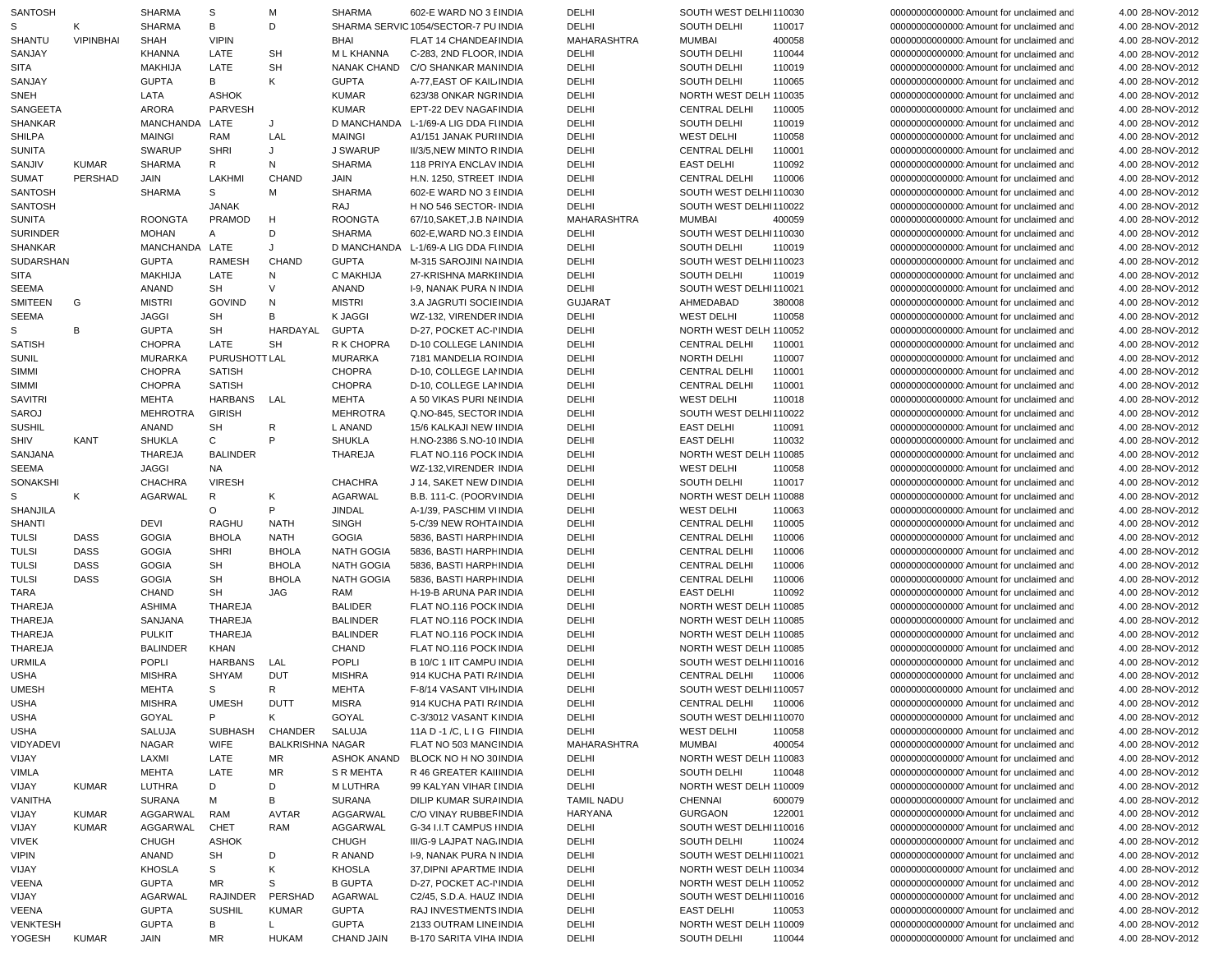|   | YOGENDRA NATH    |                           | AWASTHY          | MR                 | В                      | N AWASTHY          | FLAT 25A (PLOT 91' INDIA                | DELHI          | <b>EAST DELHI</b>      | 110092 | 00000000000000 Amount for unclaimed and  | 4.00 28-NOV-2012  |
|---|------------------|---------------------------|------------------|--------------------|------------------------|--------------------|-----------------------------------------|----------------|------------------------|--------|------------------------------------------|-------------------|
|   | YAGNA            | <b>GIRISH</b>             | DAVE             | <b>GIRISH</b>      | GANPATLAL DAVE         |                    | 19 SANGHAVI SAD/ INDIA                  | MAHARASHTRA    | <b>MUMBAI</b>          | 400019 | 000000000000000 Amount for unclaimed and | 4.00 28-NOV-2012  |
|   | YUV              | <b>RAJ</b>                | <b>MEHTA</b>     | LATE               | SH                     | K K MEHTA          | A/50 VIKAS PURI NEINDIA                 | DELHI          | <b>WEST DELHI</b>      | 110018 | 00000000000000 Amount for unclaimed and  | 4.00 28-NOV-2012  |
|   | ZILE             |                           | <b>SINGH</b>     | SH                 | <b>BAKHTAWAR SINGH</b> |                    | HOUSE NO. 347. CHINDIA                  | DELHI          | SOUTH WEST DELHI110030 |        | 00000000000000. Amount for unclaimed and | 4.00 28-NOV-2012  |
|   | RAJESHWAR PRASAD |                           | <b>BHARGAVA</b>  | LATE               | <b>SH</b>              |                    | LAXMI NARYAN 2226 MASZID KHAZ INDIA     | DELHI          | <b>CENTRAL DELHI</b>   | 110006 | 00001201910100 Amount for unclaimed and  | 8.00 28-NOV-2012  |
|   | RAJESHWAR PRASAD |                           | <b>BHARGAVA</b>  | LATE               | <b>SH</b>              |                    | LAXMI NARYAN 2226 MASJID KHAZ INDIA     | DELHI          | <b>CENTRAL DELHI</b>   | 110006 | 00001201910100 Amount for unclaimed and  | 8.00 28-NOV-2012  |
|   |                  |                           |                  |                    |                        |                    |                                         |                |                        |        |                                          |                   |
|   | <b>RAVINDER</b>  |                           | <b>KUMAR</b>     | <b>RAMLAL</b>      |                        |                    | G-52-A(BACKLANE) INDIA                  | DELHI          | <b>WEST DELHI</b>      | 110059 | 00001202600000 Amount for unclaimed and  | 8.00 28-NOV-2012  |
|   | <b>BUDDHI</b>    |                           | LAL              | <b>SHRI</b>        | RAM                    | BALI               | 4/157 LALITA PARK INDIA                 | DELHI          | <b>EAST DELHI</b>      | 110092 | 00000000000000 Amount for unclaimed and  | 8.00 28-NOV-2012  |
|   | <b>HARISH</b>    |                           | <b>DUDANI</b>    | K                  | C                      | <b>DUDANI</b>      | FLAT NO 5023 SEC INDIA                  | DELHI          | SOUTH WEST DELHI110037 |        | 00000000000000 Amount for unclaimed and  | 8.00 28-NOV-2012  |
|   | <b>HARBANS</b>   |                           | KAUR             | MR                 | SANT                   | <b>SINGH</b>       | A-5-B/132-A JANAKI INDIA                | DELHI          | <b>WEST DELHI</b>      | 110058 | 00000000000000 Amount for unclaimed and  | 8.00 28-NOV-2012  |
|   | <b>HARISH</b>    |                           | <b>DUDANI</b>    | Κ                  | $\mathsf{C}$           | <b>DUDANI</b>      | 5023 SECTOR-B PC INDIA                  | DELHI          | SOUTH WEST DELHI110037 |        | 00000000000000 Amount for unclaimed and  | 8.00 28-NOV-2012  |
|   | <b>VEENA</b>     |                           | <b>MALIK</b>     | <b>SUNIL</b>       |                        | <b>MALIK</b>       | E 186 AMAR COLOMNDIA                    | DELHI          | SOUTH DELHI            | 110024 | 000IN300118/104 Amount for unclaimed and | 8.00 28-NOV-2012  |
|   |                  |                           |                  |                    |                        |                    |                                         |                |                        |        |                                          |                   |
|   | <b>SURAJ</b>     | KANTA                     | <b>BATRA</b>     | DR                 | V                      | P BATRA            | <b>BA 23 B ASHOK VII INDIA</b>          | DELHI          | NORTH WEST DELH 110052 |        | 000IN300183/107 Amount for unclaimed and | 8.00 28-NOV-2012  |
|   | <b>MOHINDER</b>  | PAL                       | <b>SINGH</b>     | LATE               | <b>MOHAN</b>           | SINGH ANAND        | GH-12 FLAT NO-82 INDIA                  | DELHI          | <b>WEST DELHI</b>      | 110087 | 000IN300394/114 Amount for unclaimed and | 8.00 28-NOV-2012  |
|   | YOGESH           | <b>KUMAR</b>              | <b>GUPTA</b>     | <b>SHIV</b>        | <b>SHANKAR</b>         | AGGARWAL           | C/O UNI AGENCIES INDIA                  | DELHI          | <b>CENTRAL DELHI</b>   | 110002 | 000IN300724/100 Amount for unclaimed and | 8.00 28-NOV-2012  |
|   | RADHAY           | <b>KISHAN</b>             | <b>GUPTA</b>     | RAM                |                        | LAL                | 95, MAITRI APARTM INDIA                 | DELHI          | <b>EAST DELHI</b>      | 110091 | 000IN300804/300 Amount for unclaimed and | 8.00 28-NOV-2012  |
|   | <b>BHUVNESH</b>  | KUMAR                     | NIJHAWAN         | S                  | К                      | <b>NIJHAWAN</b>    | 11/12 RAILWAY COLINDIA                  | DELHI          | <b>CENTRAL DELHI</b>   | 110003 | 000IN300966/100 Amount for unclaimed and | 8.00 28-NOV-2012  |
|   | <b>VIPIN</b>     |                           | <b>KHANNA</b>    | LATE               | B                      | D KHANNA           | 38 GANDHI GALI FAINDIA                  | DELHI          | <b>CENTRAL DELHI</b>   | 110006 | 000IN301143/100 Amount for unclaimed and | 8.00 28-NOV-2012  |
| Κ |                  | C                         | <b>DUDANI</b>    | <b>MOTI</b>        |                        | <b>SINGH</b>       | NAVEEN KUNJ APA INDIA                   | DELHI          | SOUTH WEST DELHI110045 |        | 00000000000000 Amount for unclaimed and  | 8.00 28-NOV-2012  |
|   |                  |                           |                  |                    |                        |                    |                                         |                |                        |        |                                          |                   |
|   | <b>MALTI</b>     | HARKISONDAS BHAGDEV       |                  | HARKISOND/VASANJI  |                        | <b>BHAGDEV</b>     | 46 NOOR MAHAL SIINDIA                   | MAHARASHTRA    | <b>MUMBAI</b>          | 400034 | 00000000000000 Amount for unclaimed and  | 8.00 28-NOV-2012  |
|   | <b>MANOHAR</b>   |                           | <b>CHHABRA</b>   | T                  | R                      | <b>CHHABRA</b>     | WA-192, SHAKAR PUNDIA                   | DELHI          | <b>EAST DELHI</b>      | 110092 | 00000000000000 Amount for unclaimed and  | 8.00 28-NOV-2012  |
|   | <b>NANDINI</b>   |                           | SUNDRIYAL        | D                  | P                      | SUNDRIYAL          | C/O D.P.SUNDRIYA INDIA                  | DELHI          | <b>CENTRAL DELHI</b>   | 110001 | 00000000000000 Amount for unclaimed and  | 8.00 28-NOV-2012  |
|   | RAJU             |                           | <b>DUDANI</b>    | Κ                  | C                      | <b>DUDANI</b>      | NAVEEN KUNJ APA INDIA                   | DELHI          | SOUTH WEST DELHI110045 |        | 00000000000000 Amount for unclaimed and  | 8.00 28-NOV-2012  |
|   | <b>RAJESH</b>    |                           | <b>GUPTA</b>     | В                  | L                      | <b>GUPTA</b>       | 2133 OUTRAM LINE INDIA                  | DELHI          | NORTH WEST DELH 110009 |        | 00000000000000 Amount for unclaimed and  | 8.00 28-NOV-2012  |
|   | SAROJ            |                           | KUMARI           | SAHIB              |                        | RAM                | 2/362 SUBHASH NA INDIA                  | DELHI          | <b>WEST DELHI</b>      | 110027 | 000000000000000 Amount for unclaimed and | 8.00 28-NOV-2012  |
|   |                  |                           |                  |                    |                        |                    |                                         |                |                        |        |                                          |                   |
|   | <b>VIRENDER</b>  |                           | BHATNAGAR        | B                  | L.                     | <b>BHATNAGAR</b>   | F-2184, NETAJI NAG INDIA                | DELHI          | SOUTH WEST DELHI110023 |        | 00000000000000 Amount for unclaimed and  | 8.00 28-NOV-2012  |
|   | <b>ANKIT</b>     |                           | <b>KUMAR</b>     | <b>SH</b>          | RAVINDER               | <b>KUMAR</b>       | G-52A (BACK LANE INDIA                  | DELHI          | <b>WEST DELHI</b>      | 110059 | 00001601480000 Amount for unclaimed and  | 12.00 28-NOV-2012 |
|   | <b>BELA</b>      |                           | <b>BHATNAGAR</b> | VIJAY              | <b>KANT</b>            | <b>BHATNAGAR</b>   | C-359, RAJGHAT P(INDIA                  | DELHI          | <b>CENTRAL DELHI</b>   | 110002 | 00000000000000 Amount for unclaimed and  | 12.00 28-NOV-2012 |
|   | <b>RADHA</b>     | <b>PIYARI</b>             | SACHDEVA         | B                  | D                      | <b>SACHDEVA</b>    | R 688 NEW RAJIND INDIA                  | DELHI          | <b>CENTRAL DELHI</b>   | 110060 | 000IN300100/117 Amount for unclaimed and | 12.00 28-NOV-2012 |
|   | <b>RAJESH</b>    |                           | JAIN             | S                  | S                      | JAIN               | 151-B U AND V SHA INDIA                 | DELHI          | NORTH WEST DELH 110088 |        | 000IN300118/107 Amount for unclaimed and | 12.00 28-NOV-2012 |
|   | <b>KAMLESH</b>   |                           | <b>VISHWESH</b>  | DR                 | <b>BRIJ</b>            | <b>B VISHWESH</b>  | C-7/5A MODEL TOWINDIA                   | DELHI          | NORTH WEST DELH 110009 |        | 00000000000000 Amount for unclaimed and  | 12.00 28-NOV-2012 |
|   | PRADEEP          |                           | <b>BHALLA</b>    | R                  | N                      |                    | BHALLA BUSINESE-15 IIND FLOOR SINDIA    | DELHI          | SOUTH DELHI            | 110049 | 00000000000000 Amount for unclaimed and  | 12.00 28-NOV-2012 |
|   |                  |                           |                  |                    |                        |                    |                                         |                |                        |        |                                          |                   |
|   | <b>RAVINDER</b>  |                           | <b>SINGH</b>     | RANDHIR            |                        | <b>SINGH</b>       | NR D E S U OFFICE INDIA                 | DELHI          | SOUTH WEST DELHI110037 |        | 00000000000000 Amount for unclaimed and  | 12.00 28-NOV-2012 |
|   | UMA              | A                         | DARYANI          | <b>ASHOK</b>       |                        |                    | 7 LAXMI NIWAS PL(INDIA                  | MAHARASHTRA    | <b>MUMBAI</b>          | 400022 | 00000000000000 Amount for unclaimed and  | 12.00 28-NOV-2012 |
|   | RAJESHWAR PRASAD |                           | <b>BHARGAVA</b>  | LATE               | <b>SH</b>              |                    | LAXMI NARAYAN 2226 MASZID KHAZ INDIA    | DELHI          | <b>CENTRAL DELHI</b>   | 110006 | 00001201910100 Amount for unclaimed and  | 16.00 28-NOV-2012 |
|   | ANJANA           |                           | <b>BIRLA</b>     | <b>RAMESH</b>      |                        | <b>BIRLA</b>       | 51 SAKET ROW HO INDIA                   | <b>GUJARAT</b> | AHMEDABAD              | 380001 | 00000000000000. Amount for unclaimed and | 16.00 28-NOV-2012 |
| В |                  | N                         | <b>CHOPRA</b>    | KARAM              |                        | <b>CHAND</b>       | C 51 VISHNU GARD INDIA                  | DELHI          | <b>WEST DELHI</b>      | 110018 | 00000000000000 Amount for unclaimed and  | 16.00 28-NOV-2012 |
|   | <b>DEEPAK</b>    |                           | <b>DUBEY</b>     | H                  | S                      | <b>DUBEY</b>       | C/O BAJAJ CAPIRAI INDIA                 | DELHI          | <b>CENTRAL DELHI</b>   | 110001 | 00000000000000 Amount for unclaimed and  | 16.00 28-NOV-2012 |
|   | <b>MAHESH</b>    | <b>KUMAR</b>              | CHAWLA           | <b>SH</b>          | <b>RAJINDER</b>        |                    | KUMAR CHAWLA A - 2/228 LIG FLAT FINDIA  | DELHI          | <b>WEST DELHI</b>      | 110063 | 000IN300206/102 Amount for unclaimed and | 16.00 28-NOV-2012 |
|   |                  |                           |                  |                    |                        |                    |                                         |                |                        |        |                                          |                   |
|   | KAMLA            |                           | <b>DHAWAN</b>    | <b>OM</b>          | <b>PRAKESH</b>         | <b>DHAWAN</b>      | 364 SFS APPT. HAL INDIA                 | DELHI          | SOUTH WEST DELHI110016 |        | 000IN300450/117 Amount for unclaimed and | 16.00 28-NOV-2012 |
|   |                  | RENUKABEN ARVINDKUMAFSHAH |                  | ARVINDKUMAR        |                        | <b>SHAH</b>        | 18, AKSHARDEEP SINDIA                   | <b>GUJARAT</b> | ANAND                  | 388001 | 000IN300636/100 Amount for unclaimed and | 16.00 28-NOV-2012 |
|   | <b>NEETA</b>     |                           | <b>KAPOOR</b>    | <b>TARLOK</b>      | <b>NATH</b>            | <b>KAPOOR</b>      | 10 A UJJWAL APPA INDIA                  | <b>DELHI</b>   | <b>WEST DELHI</b>      | 110018 | 000IN301436/100 Amount for unclaimed and | 16.00 28-NOV-2012 |
|   | <b>JAYESH</b>    | TRIBHOVANDA SHAH          |                  | <b>MR</b>          |                        |                    | TRIBHOVANDAS BLOCK NO 106 UPI INDIA     | MAHARASHTRA    | <b>MUMBAI</b>          | 400092 | 00000000000000. Amount for unclaimed and | 16.00 28-NOV-2012 |
| Κ |                  | <b>VENKAT</b>             | <b>RAMAN</b>     | G                  | <b>KRISHNA</b>         | <b>MURTHY</b>      | T-127 MEDHA APAF INDIA                  | DELHI          | <b>EAST DELHI</b>      | 110091 | 00000000000000 Amount for unclaimed and  | 16.00 28-NOV-2012 |
|   | <b>KRISHNA</b>   |                           | <b>MALIK</b>     | MR                 | <b>BASANT</b>          | <b>LAL MALIK</b>   | II-K-93/A_B LAJPAT INDIA                | DELHI          | <b>SOUTH DELHI</b>     | 110024 | 00000000000000 Amount for unclaimed and  | 16.00 28-NOV-2012 |
|   |                  |                           |                  |                    |                        |                    |                                         |                |                        |        |                                          |                   |
|   | <b>MANOHAR</b>   |                           | LAL              | KHUSHI             |                        | <b>RAM</b>         | FLAT NO 505 POCK INDIA                  | DELHI          | <b>EAST DELHI</b>      | 110093 | 00000000000000 Amount for unclaimed and  | 16.00 28-NOV-2012 |
| M |                  |                           | <b>DHARANI</b>   | K                  | MANNANGAT CHETTIAR     |                    | NO 3 KANNAPPA S'INDIA                   | TAMIL NADU     | <b>CHENNAI</b>         | 600012 | 00000000000000 Amount for unclaimed and  | 16.00 28-NOV-2012 |
|   | MANJU            |                           | <b>BHARGAVA</b>  | NEERAJ             |                        | <b>BHARGAVA</b>    | 2226 MASJID KHAJ(INDIA                  | DELHI          | <b>CENTRAL DELHI</b>   | 110006 | 00000000000000 Amount for unclaimed and  | 16.00 28-NOV-2012 |
|   | PARVESH          |                           | <b>KUMAR</b>     | LATE               | <b>SH</b>              | <b>KASTURI LAL</b> | EPT-22 DEV NAGAF INDIA                  | DELHI          | <b>CENTRAL DELHI</b>   | 110005 | 00000000000000 Amount for unclaimed and  | 16.00 28-NOV-2012 |
|   | <b>RISHI</b>     | DEV                       | <b>SHARMA</b>    | <b>GURANG</b>      | <b>DITTA</b>           | MAL                | B 128/2 D D A FLAT INDIA                | DELHI          | <b>SOUTH DELHI</b>     | 110024 | 00000000000000 Amount for unclaimed and  | 16.00 28-NOV-2012 |
|   | RAMESH           |                           | DUA              | <b>MR</b>          | $\mathsf{D}$           |                    | R DUA SERVICE I-A/27-C ASHOK VII- INDIA | DELHI          | NORTH WEST DELH 110052 |        | 00000000000000 Amount for unclaimed and  | 16.00 28-NOV-2012 |
|   |                  |                           |                  |                    |                        | CHAWLA             |                                         | DELHI          | <b>WEST DELHI</b>      |        |                                          | 16.00 28-NOV-2012 |
|   | RENU             |                           | CHAWLA           | PREM               |                        |                    | C-1/147 JANAK PURINDIA                  |                |                        | 110058 | 00000000000000 Amount for unclaimed and  |                   |
|   | SHANTI           |                           | <b>SUROOP</b>    | GANESH             |                        | <b>DASS</b>        | 40/2962 (FIRST FLOUNDIA                 | DELHI          | <b>CENTRAL DELHI</b>   | 110005 | 000000000000000 Amount for unclaimed and | 16.00 28-NOV-2012 |
|   | MAMTA            |                           | BHARGAVA         | <b>MANOJ</b>       |                        | BHARGAVA           | 2226 MASZID KHAZ INDIA                  | DELHI          | CENTRAL DELHI          | 110006 | 00001201910100 Amount for unclaimed and  | 20.00 28-NOV-2012 |
|   | <b>MANOJ</b>     |                           | BHARGAVA         | RAJESWAR           |                        | PRASAD             | 2226 MASZID KHAZ INDIA                  | DELHI          | <b>CENTRAL DELHI</b>   | 110006 | 00001201910100 Amount for unclaimed and  | 20.00 28-NOV-2012 |
|   | ARJUN            |                           | CHHABRIA         | JETHANAND CHHABRIA |                        | <b>BUSINESS</b>    | 302 LEELA KUNJ 13 INDIA                 | MAHARASHTRA    | MUMBAI                 | 400052 | 00000000000000. Amount for unclaimed and | 20.00 28-NOV-2012 |
|   | <b>ASHOK</b>     |                           | KUMAR            | D                  | м                      | GOLA               | 623/38 ONKAR NGRINDIA                   | DELHI          | NORTH WEST DELH 110035 |        | 00000000000000. Amount for unclaimed and | 20.00 28-NOV-2012 |
|   | <b>ASHOK</b>     |                           | KUMAR            | OM                 |                        | PARKASH            | 74G KOTLA ROAD NINDIA                   | DELHI          | CENTRAL DELHI 110002   |        | 00000000000000. Amount for unclaimed and | 20.00 28-NOV-2012 |
|   |                  |                           |                  |                    |                        |                    |                                         |                |                        |        |                                          |                   |
|   | ASHA             |                           | <b>SETHI</b>     | SH                 | <b>GURDIAL</b>         | SETHI              | <b>B-136 ORIENTAL AFINDIA</b>           | DELHI          | NORTH WEST DELH 110085 |        | 00000000000000. Amount for unclaimed and | 20.00 28-NOV-2012 |
|   | <b>ASHOK</b>     |                           | KUMAR            | LATE               | B                      | <b>D CHUGH</b>     | III/G-9 LAJPAT NAG INDIA                | DELHI          | SOUTH WEST DELHI110043 |        | 00000000000000. Amount for unclaimed and | 20.00 28-NOV-2012 |
| В |                  | L                         | <b>JETLY</b>     | K                  | L.                     | <b>JETLY</b>       | HPT 15 SAROJINI N INDIA                 | DELHI          | SOUTH WEST DELHI110023 |        | 00000000000000 Amount for unclaimed and  | 20.00 28-NOV-2012 |
|   | <b>BHARAT</b>    |                           | VARSHNEY         | <b>DUSHANT</b>     | <b>KUMAR</b>           | VARSHNEY           | 91-A DARYA GANJ IINDIA                  | DELHI          | CENTRAL DELHI 110002   |        | 00000000000000 Amount for unclaimed and  | 20.00 28-NOV-2012 |
|   | <b>BHUMIKA</b>   |                           | JAIN             | S                  | K                      | JAIN               | AC/26-B, SHALIMAR INDIA                 | DELHI          | NORTH WEST DELH 110052 |        | 00000000000000 Amount for unclaimed and  | 20.00 28-NOV-2012 |
|   |                  | BIHARI                    |                  | LATE               |                        |                    |                                         | DELHI          |                        |        |                                          | 20.00 28-NOV-2012 |
|   | BANKE            |                           | MITTAL           |                    | SH                     | T N MITTAL         | E-52 HAUZ KHAS NINDIA                   |                | SOUTH WEST DELHI110016 |        | 00000000000000 Amount for unclaimed and  |                   |
|   | DEEPTI           |                           | CHADHA           | A                  | В                      | CHADHA             | 32, AAMRAPALI AP/INDIA                  | DELHI          | <b>EAST DELHI</b>      | 110092 | 00000000000000 Amount for unclaimed and  | 20.00 28-NOV-2012 |
|   | <b>GOVIND</b>    | PRASAD                    | MITTAL           | T.                 | N                      | <b>MITTAL</b>      | E-52 HAUZ KHAS NINDIA                   | DELHI          | SOUTH WEST DELHI110016 |        | 00000000000000 Amount for unclaimed and  | 20.00 28-NOV-2012 |
|   | GIAN             | CHAND                     | ARORA            | LATE               | TOTA                   | RAM                | D-53 ARORA KUNJ INDIA                   | DELHI          | NORTH WEST DELH 110033 |        | 00000000000000 Amount for unclaimed and  | 20.00 28-NOV-2012 |
|   | HITESH           | K                         | GOEL             | L.                 | N                      | GOEL               | B-199 LOK VIHAR D INDIA                 | DELHI          | NORTH WEST DELH 110034 |        | 00000000000000 Amount for unclaimed and  | 20.00 28-NOV-2012 |
|   |                  |                           |                  |                    |                        |                    |                                         |                |                        |        |                                          |                   |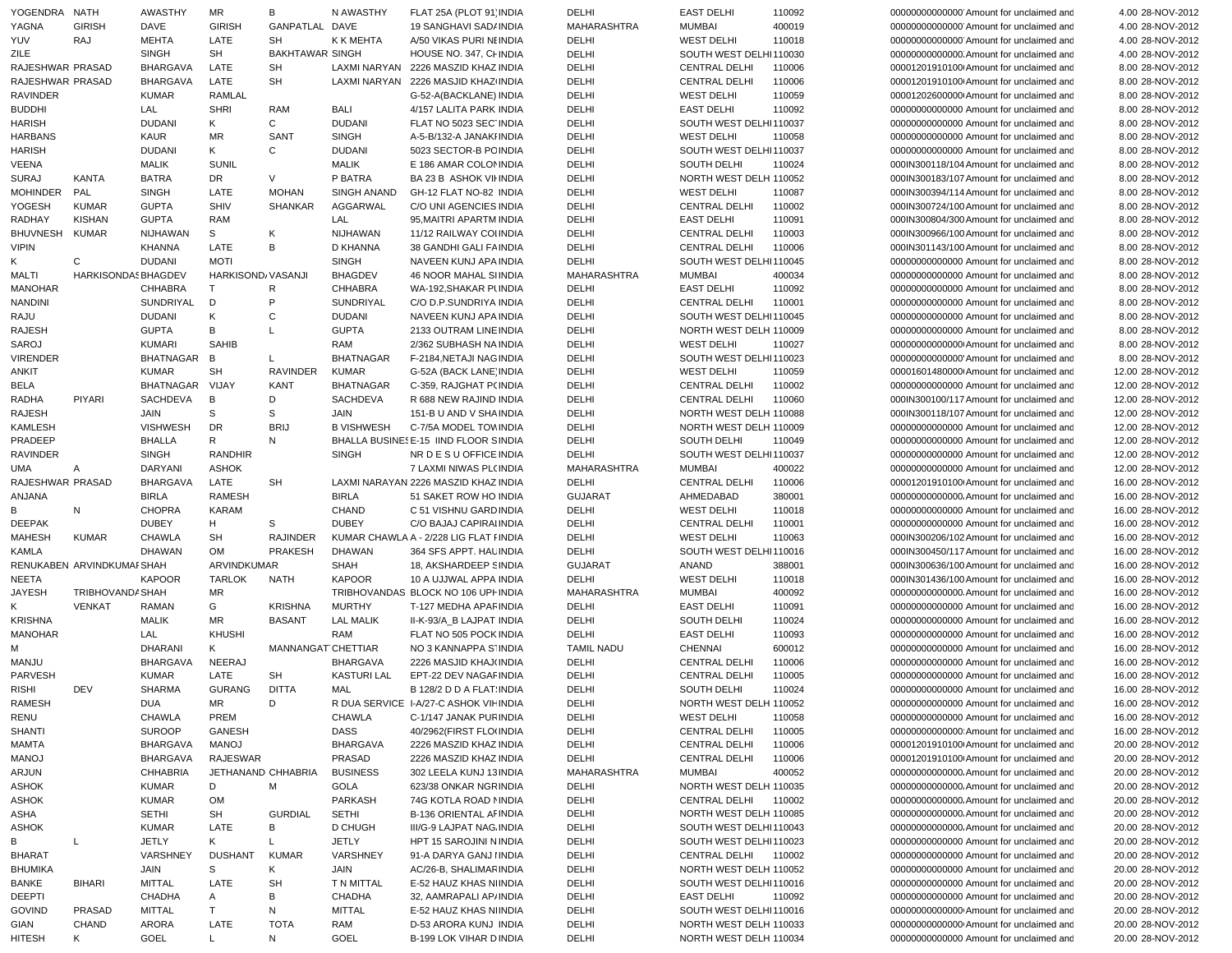| RAJIV           |                  | JAIN                    | <b>BIMAL</b>              | PERSHAD           | JAIN                      | A 7 CC COLONY M(INDIA                                  | DELHI             | NORTH DELHI                         | 110007           | 000IN300394/122 Amount for unclaimed and                                             | 20.00 28-NOV-2012                      |
|-----------------|------------------|-------------------------|---------------------------|-------------------|---------------------------|--------------------------------------------------------|-------------------|-------------------------------------|------------------|--------------------------------------------------------------------------------------|----------------------------------------|
| <b>BHORAN</b>   | SINGH            | LAMBA                   | S                         | S                 | LAMBA                     | <b>80 STATE BANK OF INDIA</b>                          | DELHI             | SOUTH DELHI                         | 110065           | 000IN300589/101 Amount for unclaimed and                                             | 20.00 28-NOV-2012                      |
| RASHMI          |                  | <b>KAPOOR</b>           | <b>BRIJ</b>               | <b>MOHAN</b>      | <b>KAPOOR</b>             | C/O BRIJ MOHAN K INDIA                                 | DELHI             | <b>WEST DELHI</b>                   | 110015           | 000IN301151/121 Amount for unclaimed and                                             | 20.00 28-NOV-2012                      |
| URFI            | <b>MASOOD</b>    | SYED                    | <b>SH</b>                 | SYED              | MASOOD ALI                | <b>B-41 GHARONDA / INDIA</b>                           | DELHI             | <b>EAST DELHI</b>                   | 110092           | 000IN301670/100 Amount for unclaimed and                                             | 20.00 28-NOV-2012                      |
| <b>ITOYL</b>    |                  | <b>BANSAL</b>           | PARDEEP                   |                   | <b>KUMAR</b>              | BH-120 (EAST) SHA INDIA                                | DELHI             | NORTH WEST DELH 110052              |                  | 00000000000000. Amount for unclaimed and                                             | 20.00 28-NOV-2012                      |
| <b>KAVITA</b>   |                  | GOEL                    | <b>HITESH</b>             | Κ                 | GOEL                      | B-199 LOK VIHAR D INDIA                                | DELHI             | NORTH WEST DELH 110034              |                  | 00000000000000 Amount for unclaimed and                                              | 20.00 28-NOV-2012                      |
| LAKSHMI         |                  | <b>MEHTA</b>            | COLONEL                   | <b>BHANU</b>      | N MEHTA                   | HILL SIDE 6-A CARMINDIA                                | MAHARASHTRA       | <b>MUMBAI</b>                       | 400026           | 00000000000000 Amount for unclaimed and                                              | 20.00 28-NOV-2012                      |
| MANJIT          |                  | <b>KAUR</b>             | SURINDER PAL              |                   | <b>SINGH</b>              | WZ-57, VARINDER NINDIA                                 | DELHI             | <b>WEST DELHI</b>                   | 110058           | 00000000000000 Amount for unclaimed and                                              | 20.00 28-NOV-2012                      |
|                 |                  |                         |                           |                   |                           | 74G KOTLAROAD NINDIA                                   | DELHI             | <b>CENTRAL DELHI</b>                |                  | 00000000000000 Amount for unclaimed and                                              | 20.00 28-NOV-2012                      |
| <b>MANORMA</b>  |                  | VASHISTA                | <b>ASHOK</b>              | P                 | <b>KUMAR</b>              |                                                        |                   |                                     | 110002           |                                                                                      |                                        |
| <b>MANOJ</b>    |                  | <b>MEHTA</b>            | C                         |                   | <b>MEHTA</b>              | 11/26 OLD RAJINDE INDIA                                | DELHI             | <b>CENTRAL DELHI</b>                | 110060           | 00000000000000 Amount for unclaimed and                                              | 20.00 28-NOV-2012                      |
| NEETU           |                  | JAIN                    | S                         | Κ                 | JAIN                      | AC/26-B, SHALIMAR INDIA                                | DELHI             | NORTH WEST DELH 110052              |                  | 00000000000000 Amount for unclaimed and                                              | 20.00 28-NOV-2012                      |
| <b>NEELAM</b>   |                  | <b>KOHLI</b>            | P                         | Κ                 | <b>KOHLI</b>              | S-231 GREATER KAINDIA                                  | DELHI             | SOUTH DELHI                         | 110048           | 00000000000000 Amount for unclaimed and                                              | 20.00 28-NOV-2012                      |
| <b>RAJINDER</b> |                  | <b>KAUR</b>             | <b>MOHINDER</b>           |                   | <b>SINGH</b>              | B-2/117 JANAKPUR INDIA                                 | DELHI             | <b>WEST DELHI</b>                   | 110058           | 00000000000000 Amount for unclaimed and                                              | 20.00 28-NOV-2012                      |
| R               | K                | JAIN                    | м                         | К                 | JAIN                      | C-2/184, YAMUNA VINDIA                                 | DELHI             | <b>EAST DELHI</b>                   | 110053           | 00000000000000 Amount for unclaimed and                                              | 20.00 28-NOV-2012                      |
| RANI            |                  | JAIN                    | R                         | Κ                 | JAIN                      | <b>AC/26-B SHALIMAR INDIA</b>                          | DELHI             | NORTH WEST DELH 110052              |                  | 00000000000000 Amount for unclaimed and                                              | 20.00 28-NOV-2012                      |
| RAVI            | <b>KUMAR</b>     | KATYAL                  | AMIR                      | CHAND             | KATYAL                    | A-I/137 SAFDARJUN INDIA                                | DELHI             | SOUTH WEST DELHI110029              |                  | 00000000000000 Amount for unclaimed and                                              | 20.00 28-NOV-2012                      |
| <b>RAKESH</b>   | <b>KUMAR</b>     | <b>SETHI</b>            | SH                        | <b>GURDIAL</b>    | <b>SETHI</b>              | B-136 ORIENTAL AFINDIA                                 | DELHI             | NORTH WEST DELH 110085              |                  | 00000000000000 Amount for unclaimed and                                              | 20.00 28-NOV-2012                      |
| <b>RAJESH</b>   |                  | <b>SHARMA</b>           | P                         | C                 | <b>SHARMA</b>             | 1297, VAKIL PURA [ INDIA                               | DELHI             | <b>CENTRAL DELHI</b>                | 110006           | 00000000000000 Amount for unclaimed and                                              | 20.00 28-NOV-2012                      |
| <b>SUSHILLA</b> | <b>KUMARI</b>    | <b>GUPTA</b>            | <b>DR</b>                 | <b>DHARAM</b>     |                           | PRAKASH GUPT/91-A, DARYA GANJ IINDIA                   | DELHI             | <b>CENTRAL DELHI</b>                | 110002           | 000000000000000 Amount for unclaimed and                                             | 20.00 28-NOV-2012                      |
| SAMTA           |                  | JAIN                    | R                         | К                 | JAIN                      | C-2/184, YAMUNA VINDIA                                 | DELHI             | <b>EAST DELHI</b>                   | 110053           | 000000000000000 Amount for unclaimed and                                             | 20.00 28-NOV-2012                      |
| SAMTA           |                  | JAIN                    | R                         | Κ                 | JAIN                      | C-2/184, YAMUNA VINDIA                                 | DELHI             | <b>EAST DELHI</b>                   | 110053           | 000000000000000 Amount for unclaimed and                                             | 20.00 28-NOV-2012                      |
|                 |                  |                         |                           |                   |                           |                                                        |                   |                                     |                  |                                                                                      |                                        |
| SAMTA           |                  | JAIN                    | R                         | Κ                 | JAIN                      | C-2/184, YAMUNA VINDIA                                 | DELHI             | <b>EAST DELHI</b>                   | 110053           | 000000000000000 Amount for unclaimed and                                             | 20.00 28-NOV-2012                      |
| SHALLEY         |                  | <b>GUPTA</b>            | MR                        | <b>SHASHI</b>     |                           | RATAN GUPTA 91-A, DARYA GANJ INDIA                     | DELHI             | <b>CENTRAL DELHI</b>                | 110002           | 000000000000000 Amount for unclaimed and                                             | 20.00 28-NOV-2012                      |
| <b>SUNIL</b>    | <b>KUMAR</b>     | GARG                    | <b>SAT</b>                | PARKASH           | GARG                      | BH-120 (EAST) SHA INDIA                                | DELHI             | NORTH WEST DELH 110052              |                  | 000000000000000 Amount for unclaimed and                                             | 20.00 28-NOV-2012                      |
| <b>SMITA</b>    |                  | WADHERA                 | SANDEEP                   |                   | <b>WADHERA</b>            | 163 HAR GOBIND E INDIA                                 | DELHI             | <b>EAST DELHI</b>                   | 110092           | 000000000000000 Amount for unclaimed and                                             | 20.00 28-NOV-2012                      |
| SURINDER        | PAL              | <b>SINGH</b>            | S                         | <b>SURJIT</b>     | <b>SINGH</b>              | WZ-57 VARINDER NINDIA                                  | DELHI             | <b>WEST DELHI</b>                   | 110058           | 000000000000000 Amount for unclaimed and                                             | 20.00 28-NOV-2012                      |
| <b>SUNITA</b>   |                  | <b>BHATIA</b>           | VINAY                     |                   | <b>BHATIA</b>             | 10516 BAGHICHI PE INDIA                                | DELHI             | NORTH DELHI                         | 110007           | 000000000000000 Amount for unclaimed and                                             | 20.00 28-NOV-2012                      |
| SHALLEY         |                  | <b>GUPTA</b>            | <b>SHASHI</b>             | RATAN             | <b>GUPTA</b>              | 91-A. DARYA GANJ INDIA                                 | DELHI             | <b>CENTRAL DELHI</b>                | 110002           | 000000000000000 Amount for unclaimed and                                             | 20.00 28-NOV-2012                      |
| SUNIL           |                  | <b>KUMAR</b>            | <b>JAGDISH</b>            |                   | PRASAD                    | H.NO-1109 SECTOF INDIA                                 | DELHI             | SOUTH WEST DELHI110022              |                  | 000000000000000 Amount for unclaimed and                                             | 20.00 28-NOV-2012                      |
| <b>SUNIL</b>    |                  | <b>KUMAR</b>            | <b>JAGDISH</b>            |                   | PRASAD                    | H.NO-1109 SECTOF INDIA                                 | DELHI             | SOUTH WEST DELHI110022              |                  | 000000000000000 Amount for unclaimed and                                             | 20.00 28-NOV-2012                      |
| <b>SUNIL</b>    |                  | <b>KUMAR</b>            | <b>JAGDISH</b>            |                   | PRASAD                    | H.NO-1109 SECTOF INDIA                                 | DELHI             | SOUTH WEST DELHI110022              |                  | 00000000000000 Amount for unclaimed and                                              | 20.00 28-NOV-2012                      |
| <b>SUNIL</b>    |                  | <b>KUMAR</b>            | <b>JAGDISH</b>            |                   | PRASAD                    | H.NO-1109 SECTOF INDIA                                 | DELHI             | SOUTH WEST DELHI110022              |                  | 000000000000000 Amount for unclaimed and                                             | 20.00 28-NOV-2012                      |
|                 |                  |                         |                           |                   |                           | H.P.T.15, SAROJINI INDIA                               |                   |                                     |                  | 00000000000000 Amount for unclaimed and                                              |                                        |
| <b>URMIL</b>    |                  | <b>JETLY</b>            | В                         | L                 | <b>JETLY</b>              |                                                        | DELHI             | SOUTH WEST DELHI110023              |                  |                                                                                      | 20.00 28-NOV-2012                      |
| <b>VIVEK</b>    |                  | <b>CHUGH</b>            | <b>ASHOK</b>              |                   | <b>CHUGH</b>              | III/G-9 LAJPAT NAG. INDIA                              | DELHI             | SOUTH DELHI                         | 110049           | 00000000000000 Amount for unclaimed and                                              | 20.00 28-NOV-2012                      |
| <b>VIPIN</b>    | <b>KUMAR</b>     | <b>KHANNA</b>           | LATE                      | B                 | D KHANNA                  | BB-5, GREATER KA INDIA                                 | DELHI             | SOUTH DELHI                         | 110048           | 00000000000000 Amount for unclaimed and                                              | 20.00 28-NOV-2012                      |
| KETAN           | В                | <b>SHAH</b>             | <b>BHAGWANDAS</b>         |                   | <b>SHAH</b>               | 5, FALGUN SOCIET INDIA                                 | <b>GUJARAT</b>    | AHMEDABAD                           | 380009           | 000IN300652/100 Amount for unclaimed and                                             | 24.00 28-NOV-2012                      |
| <b>THAKUR</b>   |                  | RAJU                    | <b>THAKUR</b>             |                   | NANDLAL                   | 4 SATYA PRAKASH INDIA                                  | MAHARASHTRA       | <b>MUMBAI</b>                       | 400054           | 000IN300829/108 Amount for unclaimed and                                             | 24.00 28-NOV-2012                      |
| MANJU           |                  | <b>BHARGAVA</b>         | NEERAJ                    |                   | <b>BHARGAVA</b>           | 2226 MASJID KHAJ(INDIA                                 | DELHI             | <b>CENTRAL DELHI</b>                | 110006           | 00000000000000 Amount for unclaimed and                                              | 24.00 28-NOV-2012                      |
| <b>SUNIL</b>    |                  | <b>GAIROLA</b>          | SHAMBHU                   |                   | <b>GAIROLA</b>            | A-4/199 PASCHIM V INDIA                                | DELHI             | <b>WEST DELHI</b>                   | 110063           | 000000000000000 Amount for unclaimed and                                             | 24.00 28-NOV-2012                      |
| MANJULA         |                  | ANANTH                  | ANANTH                    | м                 | $\vee$                    | <b>18 LATTICE BRIDGEINDIA</b>                          | <b>TAMIL NADU</b> | <b>CHENNAI</b>                      | 600020           | 000IN301313/203 Amount for unclaimed and                                             | 28.00 28-NOV-2012                      |
| <b>TEHMIDA</b>  | A                | KADRI                   |                           |                   |                           | A/9 MODERN FLAT! INDIA                                 | <b>GUJARAT</b>    | AHMEDABAD                           |                  |                                                                                      |                                        |
| VINITA          |                  |                         |                           |                   |                           |                                                        |                   |                                     |                  |                                                                                      |                                        |
| BRIJ            |                  |                         | <b>SUNIL</b>              | м                 | <b>GAMADIA</b>            |                                                        |                   |                                     | 380007           | 00000000000000 Amount for unclaimed and                                              | 28.00 28-NOV-2012                      |
|                 |                  | <b>BHALLA</b>           | <b>MR</b>                 | P                 | <b>BHALLA</b>             | E-15 IIND FLOOR SINDIA                                 | DELHI             | SOUTH DELHI                         | 110049           | 00000000000000 Amount for unclaimed and                                              | 28.00 28-NOV-2012                      |
|                 | BALA             | <b>BHATNAGAR</b>        | W                         | $\circ$           |                           | VIRENDER BHAT F-2184, NETAJI NA INDIA                  | DELHI             | SOUTH WEST DELHI110023              |                  | 000IN300708/100 Amount for unclaimed and                                             | 32.00 28-NOV-2012                      |
| VADILAL         | <b>BHAICHAND</b> | <b>JODHANI</b>          | <b>BHAICHAND SUNDARJI</b> |                   | <b>JODHANI</b>            | 14 SHRINIKETAN S(INDIA                                 | <b>GUJARAT</b>    | AHMEDABAD                           | 380013           | 00000000000000 Amount for unclaimed and                                              | 32.00 28-NOV-2012                      |
| <b>SUBHASH</b>  | CHANDER          | <b>KALRA</b>            | <b>MANGU</b>              | RAM               | <b>KALRA</b>              | E/228-29 NEHRU VII INDIA                               | DELHI             | NORTH DELHI                         | 110054           | 000000000000000 Amount for unclaimed and                                             | 36.00 28-NOV-2012                      |
| <b>SUNIL</b>    |                  | <b>THAKKER</b>          | <b>KISHORE</b>            |                   |                           | 9, BEEKAY APARTM INDIA                                 | <b>TAMIL NADU</b> | <b>CHENNAI</b>                      | 600031           | 000000000000000 Amount for unclaimed and                                             | 36.00 28-NOV-2012                      |
| A               | В                | CHADHA                  | RAJ                       | <b>RISHI</b>      | <b>CHADHA</b>             | 32, AAMRAPALI APA INDIA                                | DELHI             | <b>EAST DELHI</b>                   | 110092           | 00000000000000. Amount for unclaimed and                                             | 40.00 28-NOV-2012                      |
| APEKSHA         |                  | JAIN                    | S                         | Κ                 | JAIN                      | AC/26-B. SHALIMAR INDIA                                | DELHI             | NORTH WEST DELH 110052              |                  | 00000000000000. Amount for unclaimed and                                             | 40.00 28-NOV-2012                      |
| <b>ANIL</b>     |                  | <b>KUMAR</b>            | <b>SH</b>                 | Κ                 | M VARSHNEY                | C-6/247, YAMUNA VINDIA                                 | DELHI             | <b>EAST DELHI</b>                   | 110053           | 00000000000000. Amount for unclaimed and                                             | 40.00 28-NOV-2012                      |
| AMITA           |                  | CHHABRA                 | <b>SURESH</b>             |                   | <b>CHHABRA</b>            | HL-24 ANAND VIHA INDIA                                 | DELHI             | SOUTH WEST DELHI110064              |                  | 00000000000000. Amount for unclaimed and                                             | 40.00 28-NOV-2012                      |
|                 |                  | JETLY                   | K –                       | $\blacksquare$    | JETLY                     | HPT 15 SAROJINI N INDIA                                | DELHI             | SOUTH WEST DELHI110023              |                  | 00000000000000 Amount for unclaimed and                                              | 40.00 28-NOV-2012                      |
| B               |                  | <b>JETLY</b>            | K                         | L                 | <b>JETLY</b>              | HPT 15 SAROJINI N INDIA                                | DELHI             | SOUTH WEST DELHI110023              |                  | 00000000000000 Amount for unclaimed and                                              | 40.00 28-NOV-2012                      |
| В               |                  | <b>JETLY</b>            | Κ                         | L                 | <b>JETLY</b>              | HPT 15 SAROJINI N INDIA                                | DELHI             | SOUTH WEST DELHI110023              |                  | 00000000000000 Amount for unclaimed and                                              | 40.00 28-NOV-2012                      |
|                 | L                |                         |                           |                   |                           |                                                        |                   | SOUTH WEST DELHI110023              |                  |                                                                                      |                                        |
| B               |                  | <b>JETLY</b>            | K                         | L                 | <b>JETLY</b>              | HPT 15 SAROJINI N INDIA                                | DELHI             |                                     |                  | 00000000000000 Amount for unclaimed and                                              | 40.00 28-NOV-2012                      |
| <b>BHARAT</b>   |                  | VARSHNEY                | DUSHYANT KUMAR            |                   | VARSHNEY                  | 91-A DARYA GANJ IINDIA                                 | DELHI             | <b>CENTRAL DELHI</b>                | 110002           | 00000000000000 Amount for unclaimed and                                              | 40.00 28-NOV-2012                      |
| <b>BHAVNA</b>   |                  | VARSHNEY                | DUSHYANT KUMAR            |                   | <b>VARSHNEY</b>           | 91-A DARYA GANJ IINDIA                                 | DELHI             | <b>CENTRAL DELHI</b>                | 110002           | 00000000000000 Amount for unclaimed and                                              | 40.00 28-NOV-2012                      |
| <b>BANKE</b>    | <b>BIHARI</b>    | <b>MITTAL</b>           | T.                        | N                 | <b>MITTAL</b>             | E-52 HAUZ KHAS NI INDIA                                | DELHI             | SOUTH WEST DELHI110016              |                  | 00000000000000 Amount for unclaimed and                                              | 40.00 28-NOV-2012                      |
| <b>BIMAL</b>    |                  | <b>MEHRA</b>            | K                         | P                 | MEHRA                     | TRI FOCAL OPTICA INDIA                                 | DELHI             | SOUTH DELHI                         | 110024           | 00000000000000 Amount for unclaimed and                                              | 40.00 28-NOV-2012                      |
| <b>BINAY</b>    | PRATAP           | SINHA                   | <b>BRAJENDRA PD</b>       |                   | SINHA                     | UNION BANK OF IN INDIA                                 | DELHI             | NEW DELHI                           | 110020           | 00000000000000 Amount for unclaimed and                                              | 40.00 28-NOV-2012                      |
| <b>BINAY</b>    | PRATAP           | SINHA                   | BRAJENDRA PD              |                   | SINHA                     | UNION BANK OF IN INDIA                                 | DELHI             | <b>NEW DELHI</b>                    | 110020           | 00000000000000 Amount for unclaimed and                                              | 40.00 28-NOV-2012                      |
| CHANDA          |                  | WADHERA                 | V                         | ĸ                 | WADHERA                   | 163, HARGOVIND E INDIA                                 | DELHI             | <b>EAST DELHI</b>                   | 110092           | 00000000000000 Amount for unclaimed and                                              | 40.00 28-NOV-2012                      |
| <b>DEVENDER</b> |                  | <b>KUMAR</b>            | RAGHUNATH                 |                   | <b>GUPTA</b>              | BH-120 (EAST) SHA INDIA                                | DELHI             | NORTH WEST DELH 110052              |                  | 00000000000000 Amount for unclaimed and                                              | 40.00 28-NOV-2012                      |
| <b>HITESH</b>   | K                | GOEL                    | L.                        | N                 | GOEL                      | B-199 LOK VIHAR D INDIA                                | DELHI             | NORTH WEST DELH 110034              |                  | 00000000000000 Amount for unclaimed and                                              | 40.00 28-NOV-2012                      |
| <b>HITESH</b>   | Κ                | GOEL                    | L.                        | N                 | GOEL                      | B-199 LOK VIHAR D INDIA                                | DELHI             | NORTH WEST DELH 110034              |                  | 00000000000000 Amount for unclaimed and                                              | 40.00 28-NOV-2012                      |
| USHA            | SHARAD           | MARATHE                 | SHARAD                    | <b>VISHNU</b>     | MARATHE                   | 291 SHRINIWAS VE INDIA                                 | MAHARASHTRA       | <b>MUMBAI</b>                       | 400028           | 000IN300183/131 Amount for unclaimed and                                             | 40.00 28-NOV-2012                      |
|                 |                  |                         |                           |                   | NAGARWALA                 | G 32 GUSROW BAU INDIA                                  | MAHARASHTRA       | <b>MUMBAI</b>                       |                  |                                                                                      |                                        |
| ZARIR           |                  | NAGARWALA PARVEZ        |                           |                   |                           |                                                        |                   |                                     | 400001           | 000IN300214/104 Amount for unclaimed and                                             | 40.00 28-NOV-2012                      |
| VIJAY<br>RAJEEV | <b>KUMAR</b>     | <b>BANSAL</b><br>KHANNA | S<br>PREM                 | P<br><b>KUMAR</b> | <b>B BANSAL</b><br>KHANNA | E-348-A GREATERKINDIA<br><b>B-248 WEST PATEL INDIA</b> | DELHI<br>DELHI    | SOUTH DELHI<br><b>CENTRAL DELHI</b> | 110048<br>110008 | 000IN300708/100 Amount for unclaimed and<br>000IN300966/100 Amount for unclaimed and | 40.00 28-NOV-2012<br>40.00 28-NOV-2012 |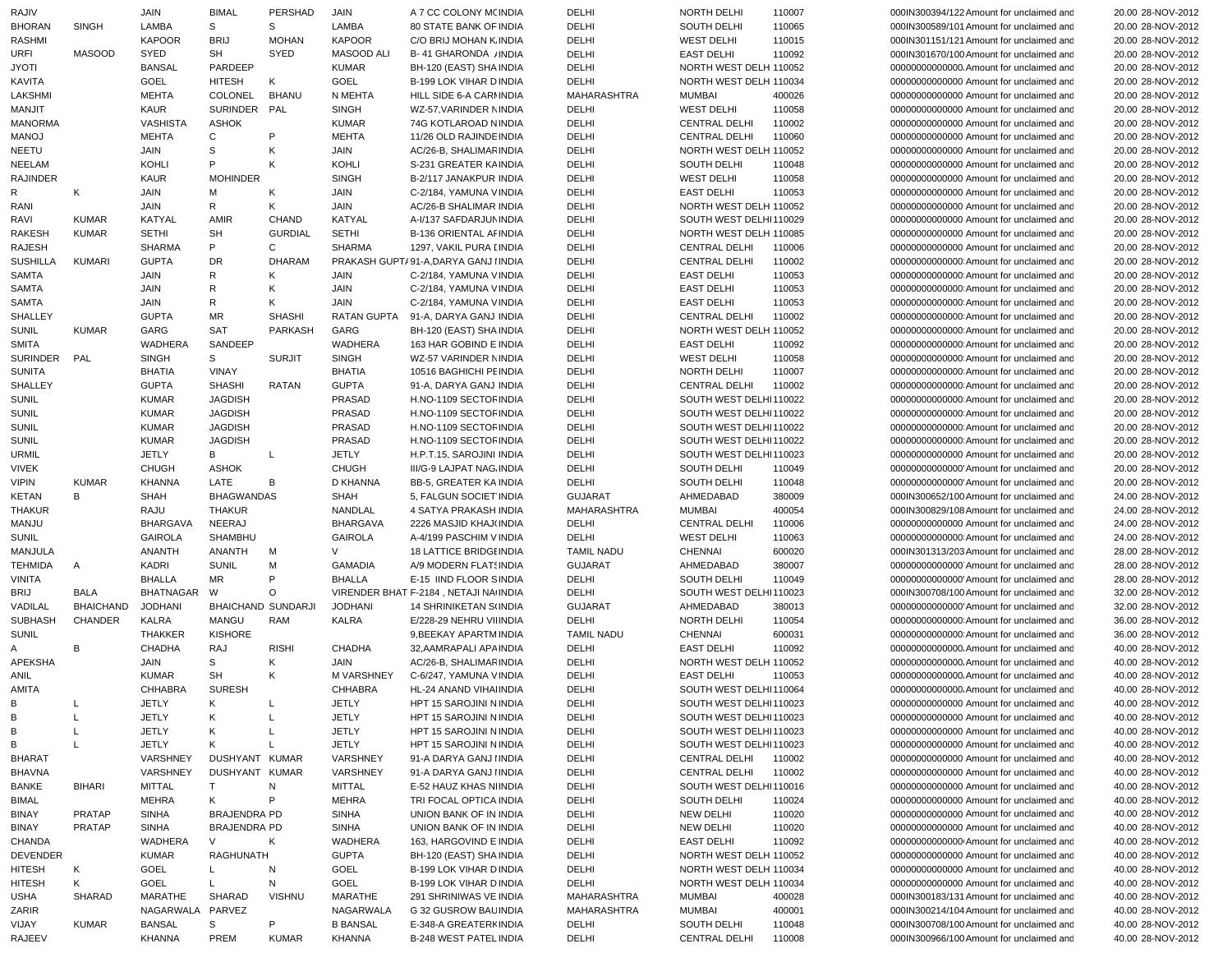| CHANDRASEKARAN          |                           | S                     | SUBRAMANIAN                      |                 | N                | 40 MADIPAKKAM M INDIA                              | <b>TAMIL NADU</b>          | <b>KANCHIPURAM</b>                  | 600091           | 000IN301637/401 Amount for unclaimed and                                           | 40.00 28-NOV-2012                      |
|-------------------------|---------------------------|-----------------------|----------------------------------|-----------------|------------------|----------------------------------------------------|----------------------------|-------------------------------------|------------------|------------------------------------------------------------------------------------|----------------------------------------|
|                         | SANIVARAPU VENKATESWA RAO |                       | Sanivarapu Rama                  |                 |                  | Bhaskara Sharma 2/4 RT Ligh Bhaskar: INDIA         | ANDHRA PRADESH             | <b>HYDERABAD</b>                    | 500027           | 000IN302871/200 Amount for unclaimed and                                           | 40.00 28-NOV-2012                      |
| <b>KIRAN</b>            |                           |                       | <b>RAGHUNATH</b>                 |                 | <b>GUPTA</b>     | BH-120 (EAST) SHA INDIA                            | DELHI                      | NORTH WEST DELH 110052              |                  | 00000000000000 Amount for unclaimed and                                            | 40.00 28-NOV-2012                      |
| <b>KANTA</b>            |                           | <b>GOEL</b>           | <b>HITESH</b>                    | K               | GOEL             | B-199 LOK VIHAR D INDIA                            | DELHI                      | NORTH WEST DELH 110034              |                  | 00000000000000 Amount for unclaimed and                                            | 40.00 28-NOV-2012                      |
| KAVITA                  |                           | GOEL                  | <b>HITESH</b>                    | Κ               | GOEL             | B-199 LOK VIHAR D INDIA                            | DELHI                      | NORTH WEST DELH 110034              |                  | 00000000000000 Amount for unclaimed and                                            | 40.00 28-NOV-2012                      |
| KANIKA                  |                           | <b>MEHRA</b>          | <b>BIMAL</b>                     |                 | <b>MEHRA</b>     | M-10 F F LAJPAT N/INDIA                            | DELHI                      | SOUTH DELHI                         | 110024           | 00000000000000 Amount for unclaimed and                                            | 40.00 28-NOV-2012                      |
| <b>KUNTI</b>            |                           | CANDRA                | COL                              | RAJA            | RAM CHANDRA      | S-207 GREATER KAINDIA                              | DELHI                      | SOUTH DELHI                         | 110048           | 00000000000000 Amount for unclaimed and                                            | 40.00 28-NOV-2012                      |
| KAMLA                   |                           | <b>CHOPRA</b>         | LATE                             | <b>SH</b>       | R K GUPTA        | D-10, COLLEGE LANNDIA                              | DELHI                      | <b>CENTRAL DELHI</b>                | 110001           | 00000000000000 Amount for unclaimed and                                            | 40.00 28-NOV-2012                      |
| <b>MUDIT</b>            | U                         | <b>G REENA RAJPMR</b> |                                  | <b>KAPIL</b>    | <b>RAJPAL</b>    | C/O. NIRMAL PURI IINDIA                            | DELHI                      | <b>CENTRAL DELHI</b>                | 110008           | 00000000000000 Amount for unclaimed and                                            | 40.00 28-NOV-2012                      |
| <b>MONICA</b>           |                           | <b>GUPTA</b>          | <b>DEVENDER</b>                  |                 | <b>KUMAR</b>     | BH-120 (EAST) SHA INDIA                            | DELHI                      | NORTH WEST DELH 110052              |                  | 00000000000000 Amount for unclaimed and                                            | 40.00 28-NOV-2012                      |
| <b>MAHESH</b>           |                           | <b>GOEL</b>           | <b>DEEP</b>                      |                 | <b>CHAND</b>     | STATE BANK OF IN INDIA                             | <b>GUJARAT</b>             | AHMEDABAD                           | 382445           | 00000000000000 Amount for unclaimed and                                            | 40.00 28-NOV-2012                      |
| <b>MANJIT</b>           |                           | <b>KAUR</b>           | S                                | <b>SURINDER</b> | PAL SINGH        | WZ-57.VARINDER NINDIA                              | DELHI                      | <b>WEST DELHI</b>                   | 110058           | 00000000000000 Amount for unclaimed and                                            | 40.00 28-NOV-2012                      |
| MANJIT                  |                           | <b>KAUR</b>           | <b>SURINDER</b>                  | PAL             | <b>SINGH</b>     | WZ-57.VARINDER NINDIA                              | DELHI                      | <b>WEST DELHI</b>                   | 110058           | 00000000000000 Amount for unclaimed and                                            | 40.00 28-NOV-2012                      |
| MANJU                   |                           | <b>CHUGH</b>          | <b>ASHOK</b>                     |                 | <b>CHUGH</b>     | II/G-9 LAJPAT NAG/ INDIA                           | DELHI                      | <b>SOUTH DELHI</b>                  | 110024           | 00000000000000 Amount for unclaimed and                                            | 40.00 28-NOV-2012                      |
| <b>MANJU</b>            |                           | <b>CHUGH</b>          | <b>ASHOK</b>                     |                 | <b>CHUGH</b>     | II/G-9 LAJPAT NAG/ INDIA                           | DELHI                      | <b>SOUTH DELHI</b>                  | 110024           | 00000000000000 Amount for unclaimed and                                            | 40.00 28-NOV-2012                      |
| <b>MANISH</b>           |                           | JAIN                  | <b>SH</b><br><b>ROHIT</b>        | <b>VINOD</b>    | JAIN             | C/O SH V.K. JAIN F-INDIA                           | DELHI                      | <b>EAST DELHI</b>                   | 110032           | 00000000000000 Amount for unclaimed and                                            | 40.00 28-NOV-2012                      |
| <b>NANU</b>             |                           | <b>CHHABRA</b>        |                                  |                 | <b>CHHABRA</b>   | BD-32, JANAK PURHNDIA                              | DELHI                      | <b>WEST DELHI</b>                   | 110058           | 00000000000000 Amount for unclaimed and                                            | 40.00 28-NOV-2012                      |
| NIMIT                   |                           | JAIN                  | S                                | K<br>P          | <b>JAIN</b>      | AC/26-B, SHALIMAR INDIA                            | DELHI                      | NORTH WEST DELH 110052              |                  | 00000000000000 Amount for unclaimed and                                            | 40.00 28-NOV-2012                      |
| <b>NISHA</b><br>PRABHAT |                           | JAIN<br>NAGAR         | В<br><b>MR</b>                   | P               | JAIN<br>N NAGAR  | 5694-95 PLOT NO 2 INDIA<br>C-206, FIRST FLOO INDIA | DELHI<br>DELHI             | <b>CENTRAL DELHI</b><br>SOUTH DELHI | 110006<br>110048 | 00000000000000 Amount for unclaimed and<br>00000000000000 Amount for unclaimed and | 40.00 28-NOV-2012<br>40.00 28-NOV-2012 |
| RAMANI                  |                           | <b>RAMAMOORTHMR</b>   |                                  | $\vee$          | RAMANI           | 11A/20 W E A NEW INDIA                             | DELHI                      | <b>CENTRAL DELHI</b>                | 110005           | 00000000000000 Amount for unclaimed and                                            | 40.00 28-NOV-2012                      |
| <b>RAJNISH</b>          |                           | <b>KUKREJA</b>        | <b>HARISH</b>                    |                 | <b>KUKREJA</b>   | 83 WEST AVENUE FINDIA                              | DELHI                      | <b>WEST DELHI</b>                   | 110026           | 00000000000000 Amount for unclaimed and                                            | 40.00 28-NOV-2012                      |
| <b>RANA</b>             |                           | <b>ASIF</b>           | <b>MOHD</b>                      |                 | <b>ASIF</b>      | 8928, NAYA MOHALI INDIA                            | DELHI                      | <b>CENTRAL DELHI</b>                | 110006           | 00000000000000 Amount for unclaimed and                                            | 40.00 28-NOV-2012                      |
| R.                      | $\mathsf{R}$              | <b>CHADHA</b>         | <b>MOOL</b>                      | <b>CHAND</b>    | CHADHA           | 32, AAMRAPALI APA INDIA                            | DELHI                      | <b>EAST DELHI</b>                   | 110092           | 00000000000000 Amount for unclaimed and                                            | 40.00 28-NOV-2012                      |
| <b>RAGHUNATH</b>        |                           | <b>GUPTA</b>          | <b>UDMI</b>                      |                 | <b>RAM</b>       | BH-120 (EAST) SHA INDIA                            | DELHI                      | NORTH WEST DELH 110052              |                  | 00000000000000 Amount for unclaimed and                                            | 40.00 28-NOV-2012                      |
| <b>RAJ</b>              | <b>KUMARI</b>             | SINGHAL               | D                                | $\vee$          | GOYAL            | A-20 NANDA ROAD INDIA                              | DELHI                      | NORTH WEST DELH 110033              |                  | 00000000000000 Amount for unclaimed and                                            | 40.00 28-NOV-2012                      |
| RAJA                    | RAM                       | <b>CHANDRA</b>        | RAM                              |                 | <b>CHANDRA</b>   | S-207 GREATER KAINDIA                              | DELHI                      | <b>SOUTH DELHI</b>                  | 110048           | 00000000000000 Amount for unclaimed and                                            | 40.00 28-NOV-2012                      |
| <b>REKHA</b>            |                           | JAIN                  | <b>DINESH</b>                    |                 | <b>JAIN</b>      | H.NO-415, VILLAGE INDIA                            | DELHI                      | SOUTH DELHI                         | 110044           | 00000000000000 Amount for unclaimed and                                            | 40.00 28-NOV-2012                      |
| <b>RACHNA</b>           |                           | JAIN                  | PRAMOD                           | <b>KUMAR</b>    | JAIN             | C/O SH V.K. JAIN F- INDIA                          | DELHI                      | <b>EAST DELHI</b>                   | 110032           | 00000000000000 Amount for unclaimed and                                            | 40.00 28-NOV-2012                      |
| SHALLEY                 |                           | <b>GUPTA</b>          | MR                               | SASHI           | RATAN GUPTA      | 91-A, DARYA GANJ INDIA                             | DELHI                      | <b>CENTRAL DELHI</b>                | 110002           | 000000000000000 Amount for unclaimed and                                           | 40.00 28-NOV-2012                      |
| <b>SUNITA</b>           |                           | <b>NAYYAR</b>         | AMAN                             |                 | NAYYAR           | C/O NIRMAL PURI LINDIA                             | DELHI                      | <b>CENTRAL DELHI</b>                | 110008           | 000000000000000 Amount for unclaimed and                                           | 40.00 28-NOV-2012                      |
| <b>SUSHMA</b>           |                           | KATARIYA              | MR                               | <b>BHUSHAN</b>  | L KATRIYA        | KP 90, PITAM PURA INDIA                            | DELHI                      | NORTH WEST DELH 110034              |                  | 00000000000000 Amount for unclaimed and                                            | 40.00 28-NOV-2012                      |
| SARIKA                  |                           | <b>BHATNAGAR</b>      | <b>SUNIL</b>                     |                 | <b>BHATNAGAR</b> | C-359, RAJGHAT P(INDIA                             | DELHI                      | CENTRAL DELHI                       | 110002           | 000000000000000 Amount for unclaimed and                                           | 40.00 28-NOV-2012                      |
| SAROJ                   |                           | KHANDELWAL M          |                                  | C               | KHANDELWAL       | AC/26-B SHALIMAR INDIA                             | DELHI                      | NORTH WEST DELH 110052              |                  | 000000000000000 Amount for unclaimed and                                           | 40.00 28-NOV-2012                      |
| s                       | -S                        | <b>MEHTA</b>          | н                                | D               | <b>MEHTA</b>     | AC/26-B SHALIMAR INDIA                             | DELHI                      | NORTH WEST DELH 110052              |                  | 000000000000000 Amount for unclaimed and                                           | 40.00 28-NOV-2012                      |
| SANDEEP                 |                           | WADHERA               | $\vee$                           | Κ               | <b>WADHERA</b>   | 163 HARGOBIND ENNDIA                               | DELHI                      | <b>EAST DELHI</b>                   | 110092           | 000000000000000 Amount for unclaimed and                                           | 40.00 28-NOV-2012                      |
| <b>SURINDER</b>         | PAL                       | <b>SINGH</b>          | S                                | <b>SURJIT</b>   | <b>SINGH</b>     | WZ-57 VARINDER NINDIA                              | DELHI                      | <b>WEST DELHI</b>                   | 110058           | 000000000000000 Amount for unclaimed and                                           | 40.00 28-NOV-2012                      |
| <b>SURINDER</b>         | PAL                       | <b>SINGH</b>          | <b>SURJIT</b>                    |                 | <b>SINGH</b>     | WZ-57 VARINDER NINDIA                              | DELHI                      | <b>WEST DELHI</b>                   | 110058           | 000000000000000 Amount for unclaimed and                                           | 40.00 28-NOV-2012                      |
| <b>SHANTI</b>           |                           | <b>DEVI</b>           | R                                | N               | <b>SINGH</b>     | 5-C/39 NEW ROHTA INDIA                             | DELHI                      | <b>CENTRAL DELHI</b>                | 110005           | 000000000000000 Amount for unclaimed and                                           | 40.00 28-NOV-2012                      |
| <b>SHANTI</b>           |                           | <b>DEVI</b>           | $\mathsf{R}$                     | ${\sf N}$       | <b>SINGH</b>     | 5-C/39 NEW ROHTA INDIA                             | DELHI                      | <b>CENTRAL DELHI</b>                | 110005           | 000000000000000 Amount for unclaimed and                                           | 40.00 28-NOV-2012                      |
| SAMEER                  |                           | <b>MEHRA</b>          | <b>BIMAL</b>                     |                 | <b>MEHRA</b>     | M-10 LAJPAT NAGA INDIA                             | DELHI                      | SOUTH DELHI                         | 110024           | 000000000000000 Amount for unclaimed and                                           | 40.00 28-NOV-2012                      |
| SANGEETA                |                           | <b>MEHTA</b>          | <b>MANOJ</b>                     |                 | <b>MEHTA</b>     | 11/26 OLD RAJINDE INDIA                            | DELHI                      | <b>CENTRAL DELHI</b>                | 110060           | 000000000000000 Amount for unclaimed and                                           | 40.00 28-NOV-2012                      |
| SHALLEY                 |                           | <b>GUPTA</b>          | <b>SHASHI</b>                    | <b>RATAN</b>    | <b>GUPTA</b>     | 91-A, DARYA GANJ INDIA                             | DELHI                      | <b>CENTRAL DELHI</b>                | 110002           | 000000000000000 Amount for unclaimed and                                           | 40.00 28-NOV-2012                      |
| SHALLEY                 |                           | <b>GUPTA</b>          | <b>SHASHI</b>                    | <b>RATAN</b>    | <b>GUPTA</b>     | 91-A. DARYA GANJ INDIA                             | DELHI                      | <b>CENTRAL DELHI</b>                | 110002           | 00000000000000 Amount for unclaimed and                                            | 40.00 28-NOV-2012                      |
| <b>SUNIL</b>            |                           | <b>KUMAR</b>          | <b>JAGDISH</b>                   |                 | <b>PRASAD</b>    | H.NO-1109 SECTOF INDIA                             | DELHI                      | SOUTH WEST DELHI110022              |                  | 000000000000000 Amount for unclaimed and                                           | 40.00 28-NOV-2012                      |
| SAT                     | <b>BRAT</b>               | <b>GUPTA</b>          | <b>SH</b>                        |                 | HARDYAL          | 27D, AC-IV DDA FL/ INDIA                           | DELHI                      | NORTH WEST DELH 110052              |                  | 000000000000000 Amount for unclaimed and                                           | 40.00 28-NOV-2012                      |
| <b>SIMMI</b>            |                           | <b>CHOPRA</b>         | <b>SATISH</b>                    |                 | <b>CHOPRA</b>    | D-10. COLLEGE LANNDIA                              | DELHI                      | <b>CENTRAL DELHI</b>                | 110001           | 000000000000000 Amount for unclaimed and                                           | 40.00 28-NOV-2012                      |
| SANGEETA                |                           |                       | $\circ$                          | P               | <b>JINDAL</b>    | A-1/39, PASCHIM VIINDIA                            | DELHI                      | <b>WEST DELHI</b>                   | 110063           | 000000000000000 Amount for unclaimed and                                           | 40.00 28-NOV-2012                      |
| TARANJIT                |                           | KAUR                  | S                                | P               | <b>SINGH</b>     | 37-B M.I.G FLATS R INDIA                           | DELHI                      | <b>WEST DELHI</b>                   | 110027           | 000000000000000 Amount for unclaimed and                                           | 40.00 28-NOV-2012                      |
|                         | Κ                         | ARORA                 | G                                | $\mathsf{L}$    | <b>ARORA</b>     | D-53, ARORA KUNJ INDIA                             | <b>DELHI</b>               | NORTH WEST DELH 110033              |                  | 00000000000000 Amount for unclaimed and                                            | 40.00 28-NOV-2012                      |
| <b>VIKAS</b>            |                           | BHATNAGAR ANIL        |                                  |                 | <b>MOHAN</b>     | 13/3628 REGHAR PINDIA                              | DELHI                      | CENTRAL DELHI 110005                |                  | 00000000000000 Amount for unclaimed and                                            | 40.00 28-NOV-2012                      |
| <b>VIVEK</b>            |                           | CHUGH                 | <b>ASHOK</b>                     |                 | CHUGH            | III/G-9 LAJPAT NAG INDIA                           | DELHI                      | SOUTH DELHI                         | 110024           | 00000000000000 Amount for unclaimed and                                            | 40.00 28-NOV-2012                      |
| VANDANA                 |                           | <b>SHARMA</b>         | B                                | M               | <b>SHARMA</b>    | C-130 PANDAV NACINDIA                              | DELHI                      | <b>EAST DELHI</b>                   | 110092           | 00000000000000 Amount for unclaimed and                                            | 40.00 28-NOV-2012                      |
| VEENA                   |                           | <b>GUPTA</b>          | S                                | B               | <b>GUPTA</b>     | 27D AC IV DDA FLA INDIA                            | DELHI                      | NORTH WEST DELH 110052              |                  | 00000000000000 Amount for unclaimed and                                            | 40.00 28-NOV-2012                      |
| AJIT                    | RAMAKANT                  | HATKAR                | RAMAKANT MADAN                   |                 | <b>HATKAR</b>    | 7 GOLA LANE BAN(INDIA                              | MAHARASHTRA                | MUMBAI                              | 400001           | 00000000000000. Amount for unclaimed and                                           | 48.00 28-NOV-2012                      |
| <b>ASHOK</b>            | G                         | <b>MORE</b>           | MR                               |                 | GANGARAM         | TRIMURTI S T SERVINDIA                             | MAHARASHTRA                | MUMBAI                              | 400023           | 00000000000000. Amount for unclaimed and                                           | 48.00 28-NOV-2012                      |
| CITI                    | <b>BANK</b>               | N A                   | NA                               |                 |                  | STOCK POWER/EQ INDIA                               | <b>TAMIL NADU</b>          | CHENNAI                             | 600002           | 00000000000000 Amount for unclaimed and                                            | 48.00 28-NOV-2012                      |
| CITI                    | <b>BANK</b>               | N A                   | NA                               |                 |                  | STOCK POWER/EQ INDIA                               | <b>TAMIL NADU</b>          | CHENNAI                             | 600002           | 00000000000000 Amount for unclaimed and                                            | 48.00 28-NOV-2012                      |
| DEVYA                   | PRAVINCHANE SHAH          |                       | PRAVINCHAMR                      |                 | SHAH             | NEEL KETAN BUILD INDIA                             | MAHARASHTRA                | MUMBAI                              | 400080           | 00000000000000 Amount for unclaimed and                                            | 48.00 28-NOV-2012                      |
| INDRA                   |                           | RANI                  | V                                | Κ               | <b>AGGARWAL</b>  | HOUSE NO. 1838, SINDIA                             | HARYANA                    | <b>GURGAON</b>                      | 122001           | 00000000000000 Amount for unclaimed and                                            | 48.00 28-NOV-2012                      |
| KAMALADEVI D            |                           | KAMWAL                | MR                               | <b>DIN</b>      |                  | DAYAL KAMWAL FLAT NO 504 5TH F INDIA               | MAHARASHTRA                | <b>MUMBAI</b>                       | 400068           | 00000000000000 Amount for unclaimed and                                            | 48.00 28-NOV-2012                      |
| <b>MUKESH</b>           | G                         | DARU                  | GHANSHYAMLAL                     |                 |                  | TRIVENI A/5 S V RC INDIA                           | MAHARASHTRA                | <b>MUMBAI</b>                       | 400054           | 00000000000000 Amount for unclaimed and                                            | 48.00 28-NOV-2012                      |
| NEELA                   | <b>MAHENDRABH SHAH</b>    |                       | ΜR<br>P.                         | V               |                  | MAHENDRABHAI 4/A BINITA APARTN INDIA               | <b>GUJARAT</b>             | AHMEDABAD                           | 380015           | 00000000000000 Amount for unclaimed and                                            | 48.00 28-NOV-2012                      |
| PENDURTHI<br>QUEENIE    |                           | ANNAPURNA<br>LOBO     |                                  |                 | RAO<br>LOBO      | HOUSE NO 301, PLC INDIA                            | ANDHRA PRADESH             | HYDERABAD                           | 500873           | 00000000000000 Amount for unclaimed and                                            | 48.00 28-NOV-2012                      |
| RAJENDRA H              |                           | <b>UDESHI</b>         | <b>ANTHONY</b><br><b>HARIDAS</b> |                 | <b>UDESHI</b>    | WINDMERE COOPE INDIA<br>12 TEJPAL BUILDIN INDIA    | MAHARASHTRA<br>MAHARASHTRA | <b>MUMBAI</b><br><b>MUMBAI</b>      | 400050<br>400001 | 00000000000000 Amount for unclaimed and<br>00000000000000 Amount for unclaimed and | 48.00 28-NOV-2012<br>48.00 28-NOV-2012 |
| RAMABHAI                | DALABHAI                  | PATEL                 | MR                               | DALABHAI        | PATEL            | BLOCK NO 19/562 VINDIA                             | <b>GUJARAT</b>             | AHMEDABAD                           | 380008           | 00000000000000 Amount for unclaimed and                                            | 48.00 28-NOV-2012                      |
| VEENA                   |                           | GANWANI               | GANGARAM                         |                 | GANWANI          | FLAT NO 8 SANGAMINDIA                              | MAHARASHTRA                | <b>MUMBAI</b>                       | 400052           | 000000000000000 Amount for unclaimed and                                           | 48.00 28-NOV-2012                      |
|                         |                           |                       |                                  |                 |                  |                                                    |                            |                                     |                  |                                                                                    |                                        |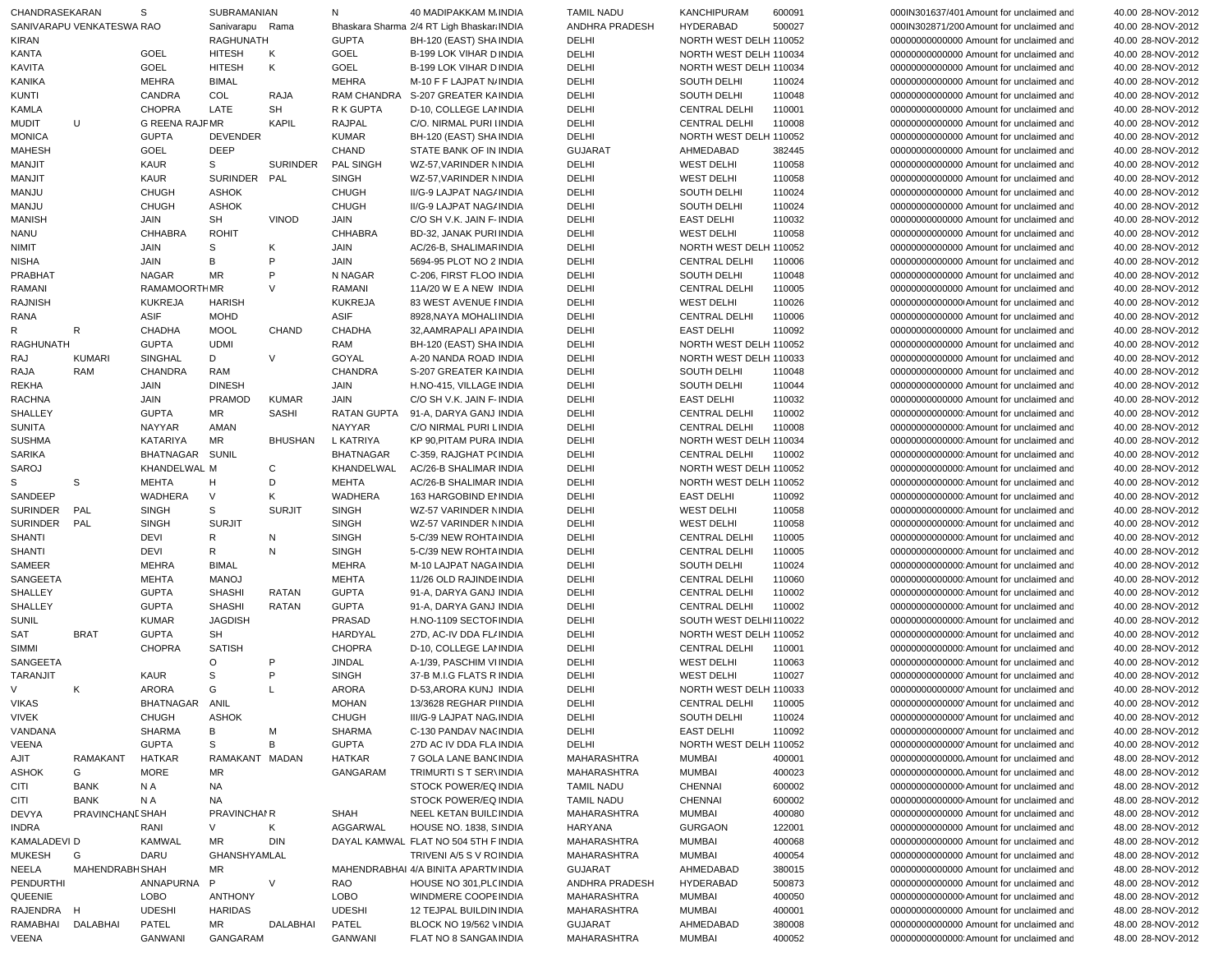| <b>SNIGDHA</b>                |                               | <b>GHOSH</b>                                | <b>RAM</b>        | <b>SUNDAR</b>               | <b>GHOSH</b>       | BUILDING NO.A-1, FINDIA                          | <b>MAHARASHTRA</b>   | <b>THANE</b>                 | 400706           | 000000000000000 Amount for unclaimed and                                            | 48.00 28-NOV-2012                        |
|-------------------------------|-------------------------------|---------------------------------------------|-------------------|-----------------------------|--------------------|--------------------------------------------------|----------------------|------------------------------|------------------|-------------------------------------------------------------------------------------|------------------------------------------|
| <b>SUNIL</b>                  | <b>SHRINIVAS</b>              | <b>DESHPANDE</b>                            | MR                | <b>SHUNIL</b>               | <b>HOUSEHOLD</b>   | C/O MR A B KULKAI INDIA                          | <b>MAHARASHTRA</b>   | <b>MUMBAI</b>                | 400075           | 000000000000000 Amount for unclaimed and                                            | 48.00 28-NOV-2012                        |
| <b>URMILA</b>                 | <b>KUNTILAL</b>               | <b>SHAH</b>                                 | <b>KANTILAL</b>   |                             |                    | 1729 JAGABHAI'S P INDIA                          | <b>GUJARAT</b>       | AHMEDABAD                    | 380001           | 00000000000000 Amount for unclaimed and                                             | 48.00 28-NOV-2012                        |
| <b>VINOD</b>                  | MULSHANKER SHUKLA             |                                             | М                 | P                           |                    | SHANKER SHUKLA-1 PURVIN APART INDIA              | <b>GUJARAT</b>       | AHMEDABAD                    | 380006           | 00000000000000 Amount for unclaimed and                                             | 48.00 28-NOV-2012                        |
| <b>VINOD</b>                  | <b>KUMAR</b>                  | HARIRAM KHAI HARIRAM                        |                   |                             | <b>KHANNA</b>      | 10 HIRA MOTI ST WINDIA                           | <b>MAHARASHTRA</b>   | <b>MUMBAI</b>                | 400054           | 00000000000000 Amount for unclaimed and                                             | 48.00 28-NOV-2012                        |
| VIJAY                         | VALLABHDAS SAMPAT             |                                             |                   | VALLABHDA: BHAGWANDA SAMPAT |                    | 306 RAGESHREE 3I INDIA                           | <b>MAHARASHTRA</b>   | <b>MUMBAI</b>                | 400092           | 00000000000000 Amount for unclaimed and                                             | 48.00 28-NOV-2012                        |
| <b>VIBHUTI</b>                | DHARMASINH CHAUHAN            |                                             | DHARMASINI MAVJI  |                             | CHAUHAN            | 201 MADHAV APAR INDIA                            | <b>MAHARASHTRA</b>   | <b>MUMBAI</b>                | 400077           | 00000000000000 Amount for unclaimed and                                             | 48.00 28-NOV-2012                        |
| <b>YOGINI</b>                 | <b>SHIRISH</b>                | <b>DIVANJI</b>                              | <b>SHIRISH</b>    | GAJENDRA                    | <b>DIVANJI</b>     | A/29 PANALAL TERHNDIA                            | MAHARASHTRA          | <b>MUMBAI</b>                | 400007           | 00000000000000 Amount for unclaimed and                                             | 48.00 28-NOV-2012                        |
|                               |                               |                                             |                   |                             |                    |                                                  |                      |                              |                  |                                                                                     |                                          |
| YOGESH                        |                               | <b>RAWAL</b>                                | м                 | L.                          | RAWAL              | A 67/3 SFS DDA FL/INDIA                          | DELHI                | SOUTH DELHI                  | 110017           | 000000000000000 Amount for unclaimed and                                            | 48.00 28-NOV-2012                        |
| VINAY                         |                               | <b>GUPTA</b>                                | <b>DESRAJ</b>     |                             | <b>GUPTA</b>       | MANISH VIJAY CON INDIA                           | MAHARASHTRA          | <b>MUMBAI</b>                | 400074           | 00000000000000 Amount for unclaimed and                                             | 52.00 28-NOV-2012                        |
| <b>BRIJESH</b>                | <b>CHANDRA</b>                | GOEL                                        | LATE              | PYARE                       | LAL                | E8A/10 KRISHNA N/ INDIA                          | DELHI                | <b>EAST DELHI</b>            | 110051           | 00000000000000 Amount for unclaimed and                                             | 60.00 28-NOV-2012                        |
| LALITHA                       |                               | <b>MOORTHY</b>                              | R                 | Κ                           | <b>MOORTHY</b>     | <b>B1 5 GODREJ HILBI INDIA</b>                   | MAHARASHTRA          | <b>MUMBAI</b>                | 400079           | 000IN300183/126 Amount for unclaimed and                                            | 60.00 28-NOV-2012                        |
| <b>POONAM</b>                 |                               | <b>CHOPRA</b>                               | Κ                 | B                           | <b>CHOPRA</b>      | J 1816 CHITTARAN, INDIA                          | DELHI                | SOUTH DELHI                  | 110019           | 000IN301436/100 Amount for unclaimed and                                            | 60.00 28-NOV-2012                        |
| HARVINDER SINGH               |                               | <b>GUJRAL</b>                               | <b>NA</b>         |                             |                    | G 43 LAJPAT NAGA INDIA                           | DELHI                | SOUTH DELHI                  | 110024           | 000IN302679/300 Amount for unclaimed and                                            | 60.00 28-NOV-2012                        |
| <b>DAKSHESH</b>               | PRANAVKUMA MEHTA              |                                             | INVESTOR P        |                             | <b>B MEHTA</b>     | SHRI MAI BLDG JO' INDIA                          | <b>GUJARAT</b>       | AHMEDABAD                    | 380001           | 00000000000000 Amount for unclaimed and                                             | 64.00 28-NOV-2012                        |
| <b>MINOO</b>                  |                               | <b>MISTRY</b>                               | <b>BURJORJI</b>   |                             | <b>MISTRY</b>      | SIR RATAN TATA CINDIA                            | MAHARASHTRA          | <b>MUMBAI</b>                | 400034           | 000IN300749/101 Amount for unclaimed and                                            | 64.00 28-NOV-2012                        |
| KATHIRVEL                     |                               | CHOKKALINGA V                               |                   |                             |                    | CHOKKALINGAM 111 BAZAR STREETINDIA               | DELHI                | <b>CENTRAL DELHI</b>         | 110001           | 000000000000000 Amount for unclaimed and                                            | 72.00 28-NOV-2012                        |
| MEENAL                        |                               | <b>AGARWAL</b>                              | <b>SURAJ</b>      | <b>PRAKASH</b>              | <b>AGARWAL</b>     | 4/31, SUBHASH STFINDIA                           | DELHI                | <b>EAST DELHI</b>            | 110032           | 00000000000000 Amount for unclaimed and                                             | 72.00 28-NOV-2012                        |
|                               | DILIPKUMAR DHOLKIYA           |                                             | <b>DILIPKUMAR</b> |                             | <b>DHOLKIYA</b>    | <b>BRAHM SOCY ST N INDIA</b>                     | <b>GUJARAT</b>       |                              |                  |                                                                                     |                                          |
| <b>NITA</b><br>P              |                               |                                             |                   |                             |                    |                                                  |                      | SURENDRA NAGAR 363001        |                  | 00000000000000 Amount for unclaimed and                                             | 72.00 28-NOV-2012                        |
|                               |                               | RAJAKUMAR S                                 |                   | V                           | PERIASAMY          | 5 APPAKANNU STR INDIA                            | <b>TAMIL NADU</b>    | <b>CHENNAI</b>               | 600014           | 00000000000000 Amount for unclaimed and                                             | 72.00 28-NOV-2012                        |
| PRIYA                         |                               |                                             | S                 | В                           |                    | GUPTA STUDEN127 D AC-4 DDA FLA INDIA             | DELHI                | NORTH WEST DELH 110052       |                  | 00000000000000 Amount for unclaimed and                                             | 72.00 28-NOV-2012                        |
| <b>RAMESH</b>                 | MANEKLAL                      | KOT                                         | <b>NA</b>         |                             |                    | 20 NIYOJAN NAGAF INDIA                           | <b>GUJARAT</b>       | AHMEDABAD                    | 380015           | 00000000000000 Amount for unclaimed and                                             | 72.00 28-NOV-2012                        |
| RAJ                           | <b>KUMARI</b>                 | <b>MONGA</b>                                | <b>SUNDER</b>     | <b>SINGH</b>                | <b>MONGA</b>       | 584/9/10 KRISHNA (INDIA                          | HARYANA              | <b>GURGAON</b>               | 122001           | 000000000000000 Amount for unclaimed and                                            | 72.00 28-NOV-2012                        |
| <b>TRIBHOVANDAS</b>           |                               | PATEL                                       | <b>SHAMJI</b>     |                             |                    | 291/27 STATION RC INDIA                          | <b>MAHARASHTRA</b>   | <b>MUMBAI</b>                | 400019           | 00000000000000 Amount for unclaimed and                                             | 72.00 28-NOV-2012                        |
| <b>JAISINGH</b>               |                               | <b>SURANA</b>                               | <b>KUNDAN</b>     | MAL                         | <b>SURANA</b>      | 5-8-84/1A MAHESH INDIA                           | ANDHRA PRADESH       | HYDERABAD                    | 500029           | 000IN300450/124 Amount for unclaimed and                                            | 76.00 28-NOV-2012                        |
| VATSAL                        |                               | PATEL                                       | CHHAGANLAL        |                             |                    | 404 SAHJANAND C(INDIA                            | <b>GUJARAT</b>       | AHMEDABAD                    | 380013           | 000IN301549/144 Amount for unclaimed and                                            | 76.00 28-NOV-2012                        |
| MANUEL                        |                               | <b>THOMAS</b>                               | V                 | M                           | <b>THOMAS</b>      | 149 GREAMES ROA INDIA                            | <b>TAMIL NADU</b>    | <b>CHENNAI</b>               | 600006           | 00000000000000 Amount for unclaimed and                                             | 76.00 28-NOV-2012                        |
| PRADEEP                       |                               | JAIN                                        | JAGMANDAR DASS    |                             |                    | JAIN BUSINESS B-43 ADITI APARTM INDIA            | <b>DELHI</b>         | <b>EAST DELHI</b>            | 110092           | 00000000000000 Amount for unclaimed and                                             | 76.00 28-NOV-2012                        |
|                               |                               |                                             |                   |                             |                    |                                                  |                      |                              |                  |                                                                                     |                                          |
| <b>SUNEETA</b>                |                               | <b>SEKHRI</b>                               | <b>ANMOL</b>      | <b>KRISHAN</b>              | <b>SEKHRI</b>      | 3RD FLOOR SAHAK INDIA                            | <b>MAHARASHTRA</b>   | <b>MUMBAI</b>                | 400050           | 000000000000000 Amount for unclaimed and                                            | 76.00 28-NOV-2012                        |
| <b>SANTOSH</b>                |                               | JAIN                                        | <b>RAKESH</b>     |                             | <b>JAIN</b>        | H.NO-415, VILLAGE INDIA                          | DELHI                | SOUTH DELHI                  | 110044           | 000000000000000 Amount for unclaimed and                                            | 76.00 28-NOV-2012                        |
| ASHOKKUMAIJAGADISH            |                               | NARAYN AGAR JAGADISH                        |                   | NARAYAN                     |                    | BASANTLAL AGA 73 DARIYA MAHAL IINDIA             | <b>MAHARASHTRA</b>   | <b>MUMBAI</b>                | 400006           | 00000000000000. Amount for unclaimed and                                            | 80.00 28-NOV-2012                        |
|                               | DSP FINANCIAL CONSULTANTS LTD |                                             | <b>NA</b>         |                             |                    | REGD & ADM OFF SINDIA                            | MAHARASHTRA          | <b>MUMBAI</b>                | 400021           | 00000000000000 Amount for unclaimed and                                             | 80.00 28-NOV-2012                        |
|                               |                               | HARISHCHAN MULCHANDBH SWAMINARAY/MULCHANDEK |                   |                             |                    | SWAMINARAYAN 5 KIRTI COLONY USINDIA              | <b>GUJARAT</b>       | AHMEDABAD                    | 380013           | 00000000000000 Amount for unclaimed and                                             | 80.00 28-NOV-2012                        |
| JAYANTILAL C                  |                               | JAIN                                        | Chunilal          |                             | Jain               |                                                  |                      | <b>MUMBAI</b>                | 400001           |                                                                                     |                                          |
|                               |                               |                                             |                   |                             |                    | 14/A, Unique House INDIA                         | MAHARASHTRA          |                              |                  | 000IN300095/108 Amount for unclaimed and                                            | 80.00 28-NOV-2012                        |
| <b>SUNNY</b>                  |                               | <b>SHARMA</b>                               | <b>ASHOK</b>      |                             | <b>SHARMA</b>      | 3949 BARNA STREEINDIA                            | DELHI                | <b>CENTRAL DELHI</b>         | 110006           | 000IN300118/102 Amount for unclaimed and                                            | 80.00 28-NOV-2012                        |
| <b>SHASHI</b>                 |                               | <b>SHARMA</b>                               | <b>ASHOK</b>      |                             | <b>SHARMA</b>      | 3949/1 BARNA GALIINDIA                           | DELHI                | <b>CENTRAL DELHI</b>         | 110006           | 000IN300118/102 Amount for unclaimed and                                            | 80.00 28-NOV-2012                        |
|                               |                               |                                             |                   |                             |                    |                                                  |                      |                              |                  |                                                                                     |                                          |
| <b>NIKITA</b>                 | MATHURADAS SHRESTHA           |                                             | <b>MATHURADAS</b> |                             | <b>SHRESTHA</b>    | <b>CENTURION BANK INDIA</b>                      | MAHARASHTRA          | <b>MUMBAI</b>                | 400012           | 000IN300601/102 Amount for unclaimed and                                            | 80.00 28-NOV-2012                        |
| <b>SUNIT</b>                  | <b>KUMAR</b>                  | <b>BHATIA</b>                               | Sh                | <b>OM</b>                   |                    | PRAKASH BHATI 58/10, FIRST FLOO INDIA            | <b>DELHI</b>         | <b>CENTRAL DELHI</b>         | 110060           | 000IN301766/100 Amount for unclaimed and                                            | 80.00 28-NOV-2012                        |
|                               |                               | RAMADURAI                                   | R                 |                             | <b>JANAKIRAMAN</b> | 4B/1 IST MAIN ROAHNDIA                           | <b>TAMIL NADU</b>    | <b>KANCHIPURAM</b>           | 600044           |                                                                                     | 80.00 28-NOV-2012                        |
| <b>JAGRUTI</b>                | DHARMENDRA SHAH               |                                             | DHARMENDF PANALAL |                             | <b>SHAH</b>        | 14/1 NEAR AUROR/ INDIA                           | MAHARASHTRA          | <b>MUMBAI</b>                | 400019           |                                                                                     | 80.00 28-NOV-2012                        |
| <b>SAIFY</b>                  | MANSURBHAI KHANJIWALA         |                                             | MR                |                             | <b>MANSURBHAI</b>  | T BLOCK SAIFY SO INDIA                           | <b>GUJARAT</b>       | AHMEDABAD                    | 380018           | 00000000000000 Amount for unclaimed and                                             | 80.00 28-NOV-2012                        |
| AMIR                          | CHAND                         | KATYAL                                      | <b>RAM</b>        | <b>RANG</b>                 | KATYAL             | A I/137 SAFDARJUN INDIA                          | DELHI                | SOUTH WEST DELHI110029       |                  | 00000000000000. Amount for unclaimed and                                            | 84.00 28-NOV-2012                        |
| <b>CHARNJIT</b>               | <b>SINGH</b>                  | <b>BEDI</b>                                 | S                 | <b>GURBACHAN SINGH BEDI</b> |                    | C/O S S GYANI & C(INDIA                          | MAHARASHTRA          | <b>MUMBAI</b>                | 400013           | 000000000000000 Amount for unclaimed and                                            | 84.00 28-NOV-2012                        |
| PIYUSH                        | <b>JAGMOHAN</b>               | PARIKH                                      | JAGMOHAN L        |                             | <b>PARIKH</b>      | 401/3 CHANDRA CC INDIA                           | <b>GUJARAT</b>       | AHMEDABAD                    | 380006           | 00000000000000 Amount for unclaimed and                                             | 84.00 28-NOV-2012                        |
| <b>SHANTI</b>                 |                               | DEVI                                        | LATE              | R                           | N SINGH            | 5-C/39 NEW ROHTA INDIA                           | DELHI                | <b>CENTRAL DELHI</b>         | 110005           | 000000000000000 Amount for unclaimed and                                            | 84.00 28-NOV-2012                        |
| <b>SATISH</b>                 | KR                            | <b>KUMAR</b>                                | LT.               | <b>MULAK</b>                | <b>RAJ KUMAR</b>   | 1/6177 A LANE NO. 2 INDIA                        | DELHI                | <b>EAST DELHI</b>            | 110032           | 000000000000000 Amount for unclaimed and                                            | 84.00 28-NOV-2012                        |
| <b>HANEET</b>                 |                               | <b>PASRICHA</b>                             | <b>DEVINDER</b>   | <b>SINGH</b>                | <b>PASRICHA</b>    | FLAT NO 1 OM SHA INDIA                           | <b>MAHARASHTRA</b>   | <b>MUMBAI</b>                | 400054           | 00000000000000 Amount for unclaimed and                                             | 88.00 28-NOV-2012                        |
| S                             | м                             | SAMBASIWAM V                                |                   | S                           | <b>MANIYAN</b>     | 21 LYNWOOD AVENINDIA                             | <b>TAMIL NADU</b>    | <b>CHENNAI</b>               | 600034           | 000000000000000 Amount for unclaimed and                                            | 88.00 28-NOV-2012                        |
| <b>SUNIR</b>                  | N                             | <b>SHAH</b>                                 | NIRANJAN          |                             |                    | SURUNI NR JAYAN INDIA                            | <b>GUJARAT</b>       | AHMEDABAD                    | 380058           | 000000000000000 Amount for unclaimed and                                            | 88.00 28-NOV-2012                        |
|                               |                               |                                             |                   |                             |                    |                                                  |                      |                              |                  |                                                                                     |                                          |
| <b>AKHILESH</b>               |                               | SALI                                        | MADHUSUDAN        |                             | SALI               | FLAT NO 306 GULS INDIA                           | <b>MAHARASHTRA</b>   | <b>MUMBAI</b>                | 400058           | 00000000000000. Amount for unclaimed and                                            | 96.00 28-NOV-2012                        |
| AKHILESH                      |                               | SALI                                        | MR                | MADHUSUDA SALI              |                    | FLAT NO 306 GULS INDIA                           | MAHARASHTRA          | <b>MUMBAI</b>                | 400058           | 00000000000000. Amount for unclaimed and                                            | 96.00 28-NOV-2012                        |
| ANMOL                         |                               | <b>SEKHRI</b>                               | <b>GOBIND</b>     |                             | RAM                | 3RD FLOOR SAHAKINDIA                             | <b>MAHARASHTRA</b>   | <b>MUMBAI</b>                | 400050           | 00000000000000. Amount for unclaimed and                                            | 96.00 28-NOV-2012                        |
| <b>GOPAL</b>                  | H                             | SHAH                                        | MR.               | HASHMUKHL/S SHAH            |                    | D-NIRANT APT NEA INDIA                           | <b>GUJARAT</b>       | AHMEDABAD                    | 380006           | 000000000000000 Amount for unclaimed and                                            | 96.00 28-NOV-2012                        |
| LATA                          | MULRAJ                        | PANCHAL                                     | <b>MULRAJ</b>     | <b>BRIJLAL</b>              | PANCHAL            | 311 CHANDRALOK- INDIA                            | <b>MAHARASHTRA</b>   | <b>MUMBAI</b>                | 400006           | 00000000000000 Amount for unclaimed and                                             | 96.00 28-NOV-2012                        |
| <b>MOHINI</b>                 |                               | <b>IDNANI</b>                               | ΜR                |                             |                    | BHAGWANDAS D/48 SELF HELP C IINDIA               | <b>MAHARASHTRA</b>   | <b>MUMBAI</b>                | 400056           | 00000000000000 Amount for unclaimed and                                             | 96.00 28-NOV-2012                        |
| ANANT                         | AMBALAL                       | PATEL                                       | AMBALAL           | <b>MOTIBHAI</b>             | PATEL              | <b>B/6 3 MAHESH NAGINDIA</b>                     | <b>MAHARASHTRA</b>   | <b>MUMBAI</b>                | 400062           | 00000000000000. Amount for unclaimed and                                            | 100.00 28-NOV-2012                       |
| AJIT                          |                               | <b>MEHTA</b>                                | LT.               | S                           |                    | HARBANS SINGHN 132 PANCHSHILA INDIA              | DELHI                | SOUTH DELHI                  | 110017           | 000000000000000 Amount for unclaimed and                                            | 100.00 28-NOV-2012                       |
|                               | CHANDRABEI MAHENDRABH SHAH    |                                             | ΜR                |                             |                    | MAHENDRA KODARLAL SHAI 87/B NAVI POLE FA INDIA   | <b>GUJARAT</b>       | AHMEDABAD                    | 380001           | 00000000000000 Amount for unclaimed and                                             | 100.00 28-NOV-2012                       |
| CITI                          | BANK                          | N A                                         | NA.               |                             |                    | STOCK POWER/EQ INDIA                             | <b>TAMIL NADU</b>    | CHENNAI                      | 600002           | 00000000000000 Amount for unclaimed and                                             | 100.00 28-NOV-2012                       |
| CHAKARPANI                    |                               | <b>SHARMA</b>                               | V                 | V                           | <b>SHARMA</b>      | B-5/7 KRISHAN NACINDIA                           | DELHI                | <b>EAST DELHI</b>            | 110051           | 00000000000000 Amount for unclaimed and                                             | 100.00 28-NOV-2012                       |
|                               |                               |                                             | BABUBHAI          |                             |                    |                                                  |                      |                              |                  |                                                                                     |                                          |
| DILIPKUMAR BABUBHAI           |                               | KAMDAR                                      |                   | JAMNADAS                    | KAMDAR             | 22 A JAGJIVAN MANINDIA                           | MAHARASHTRA          | <b>MUMBAI</b>                | 400002           | 00000000000000 Amount for unclaimed and                                             | 100.00 28-NOV-2012                       |
| D                             | R                             | SACHDEVA                                    | U                 | С                           |                    | SACHDEVA SER\ SECTOR 8/617 R K INDIA             | DELHI                | SOUTH WEST DELHI110022       |                  | 00000000000000 Amount for unclaimed and                                             | 100.00 28-NOV-2012                       |
| RAJESH                        |                               | <b>JAGTIANI</b>                             | <b>GOBIND</b>     |                             | <b>JAGTIANI</b>    | FLAT NO 2, CUFFE I INDIA                         | MAHARASHTRA          | <b>MUMBAI</b>                | 400005           | 00000000000000 Amount for unclaimed and                                             | 100.00 28-NOV-2012                       |
| <b>GURBANI</b>                |                               | SINGH                                       | <b>SUKHRAJ</b>    |                             | SINGH              | D-3/5 VASANT VIHA INDIA                          | DELHI                | SOUTH WEST DELHI110057       |                  | 00000000000000 Amount for unclaimed and                                             | 100.00 28-NOV-2012                       |
| GAURY                         |                               | LAMBA                                       | В                 | S                           | LAMBA              | 80, SBI OFFICERS FINDIA                          | DELHI                | SOUTH DELHI                  | 110065           | 00000000000000 Amount for unclaimed and                                             | 100.00 28-NOV-2012                       |
| <b>INDIRA</b>                 |                               | AHMED                                       | KHAN              | <b>IGBAL</b>                | AHMED              | 2B/204 WALLACE A INDIA                           | MAHARASHTRA          | <b>MUMBAI</b>                | 400007           | 00000000000000 Amount for unclaimed and                                             | 100.00 28-NOV-2012                       |
| <b>INDIRA</b><br><b>KIRAN</b> | <b>IQBAL</b>                  | AHMED<br>SOOD                               | KHAN<br>NA        | <b>IGBAL</b>                | AHMED              | 2B/204 WALLACE A INDIA<br>E 93, GREATER KAIINDIA | MAHARASHTRA<br>DELHI | <b>MUMBAI</b><br>SOUTH DELHI | 400007<br>110048 | 00000000000000 Amount for unclaimed and<br>000IN300011/106 Amount for unclaimed and | 100.00 28-NOV-2012<br>100.00 28-NOV-2012 |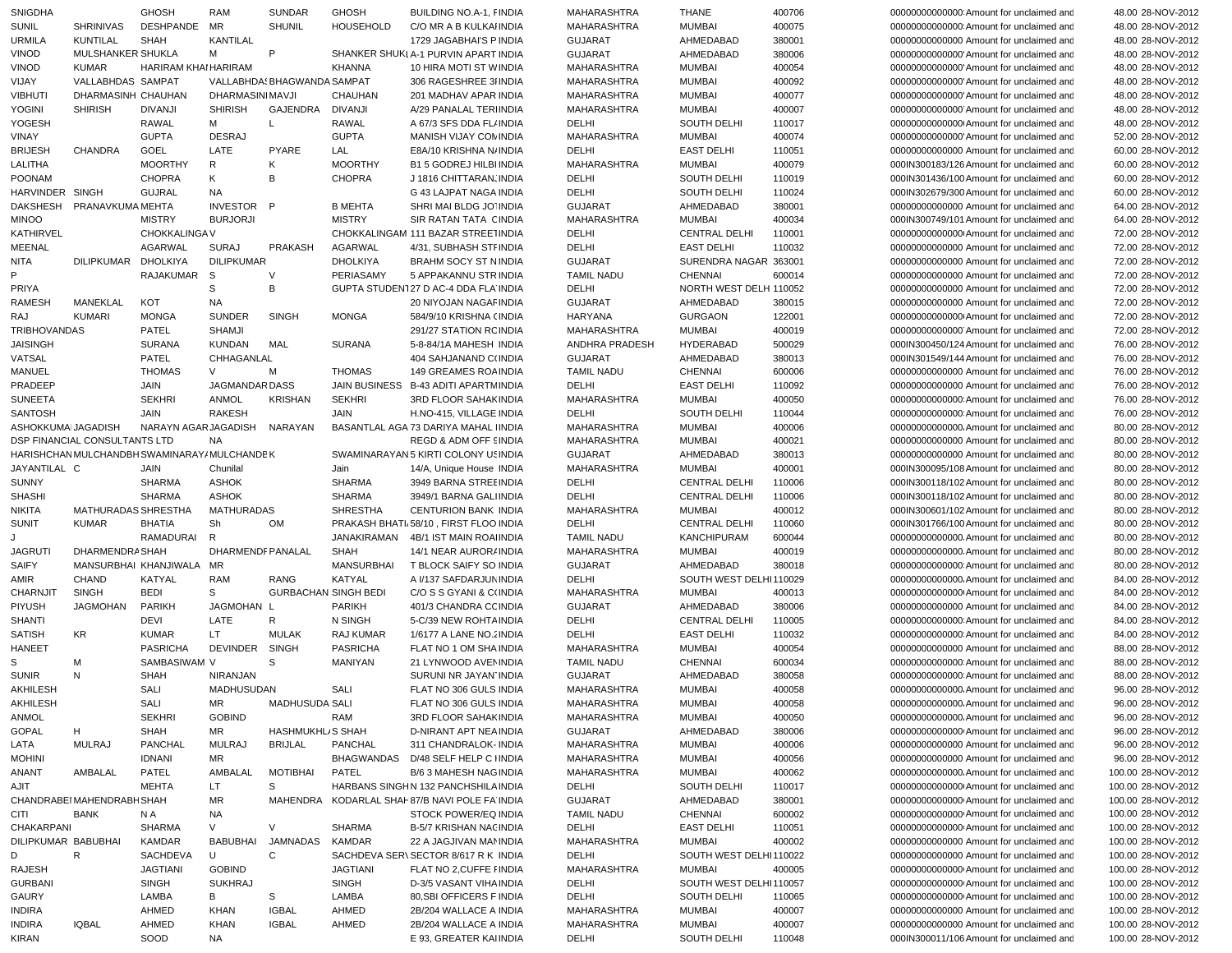| <b>VORA</b>         | <b>URMILA</b>               | LALITCHANDR, Lalitchandra |                    |                             |                     | 707 B Raj Arcade Ma INDIA                      | MAHARASHTRA           | <b>MUMBAI</b>                    | 400067 | 000IN300095/107 Amount for unclaimed and                                            | 100.00 28-NOV-2012                       |
|---------------------|-----------------------------|---------------------------|--------------------|-----------------------------|---------------------|------------------------------------------------|-----------------------|----------------------------------|--------|-------------------------------------------------------------------------------------|------------------------------------------|
| <b>JAGDISH</b>      |                             | TIWARI                    | DEV                | RAM                         | TIWARI              | M/S INDIA PISTONE INDIA                        | DELHI                 | <b>CENTRAL DELHI</b>             | 110055 | 000IN300118/107 Amount for unclaimed and                                            | 100.00 28-NOV-2012                       |
| SHALLEY             |                             | <b>GUPTA</b>              | <b>SHASHI</b>      | <b>RATAN</b>                | <b>GUPTA</b>        | 91 A DARYA GANJ I INDIA                        | DELHI                 | <b>CENTRAL DELHI</b>             | 110002 | 000IN300126/102 Amount for unclaimed and                                            | 100.00 28-NOV-2012                       |
| <b>NIRMALA</b>      |                             | SAWANI                    | LATE               | MADHUSUDA LAL SAWANI        |                     | A 17 A NEW FRIENLINDIA                         | DELHI                 | SOUTH DELHI                      | 110065 | 000IN300394/105 Amount for unclaimed and                                            | 100.00 28-NOV-2012                       |
|                     |                             |                           | LATE               |                             |                     |                                                |                       |                                  |        |                                                                                     |                                          |
| <b>NIRMALA</b>      |                             | SAWANI                    |                    | MADHUSUDA LAL SAWANI        |                     | A 17 A NEW FRIENLINDIA                         | DELHI                 | SOUTH DELHI                      | 110065 | 000IN300394/105 Amount for unclaimed and                                            | 100.00 28-NOV-2012                       |
| <b>USHA</b>         | YOGESH                      | <b>PARIKH</b>             | YOGESH             |                             | PARIKH              | C/503, HIGH LAND I INDIA                       | MAHARASHTRA           | <b>MUMBAI</b>                    | 400067 | 000IN300907/100 Amount for unclaimed and                                            | 100.00 28-NOV-2012                       |
| <b>MOHAMMED</b>     |                             | <b>BASHEERUDDI SHAIK</b>  |                    |                             | <b>MOHIDDIN</b>     | FLAT NO 110 SAI S/INDIA                        | ANDHRA PRADESH        | <b>KV RANGAREDDY</b>             | 500010 | 000IN301022/205 Amount for unclaimed and                                            | 100.00 28-NOV-2012                       |
| <b>JYOTI</b>        |                             | <b>NANDA</b>              | <b>NAREN</b>       |                             | <b>NANDA</b>        | 62 GULITA WORLI SINDIA                         | MAHARASHTRA           | <b>MUMBAI</b>                    | 400018 | 00000000000000. Amount for unclaimed and                                            | 100.00 28-NOV-2012                       |
| JAYANTILAL MAFATLAL |                             | <b>PANCHAL</b>            | М                  | M                           | PANCHAL             | 11/12 SURAJ BHUV INDIA                         | <b>GUJARAT</b>        | AHMEDABAD                        | 380001 | 000000000000000 Amount for unclaimed and                                            | 100.00 28-NOV-2012                       |
| JAYASHREE           |                             | NAGPAL                    | <b>SATISH</b>      |                             | <b>NAGPAL</b>       | B-302, WOOD LAND INDIA                         | MAHARASHTRA           | <b>MUMBAI</b>                    | 400053 | 000000000000000. Amount for unclaimed and                                           | 100.00 28-NOV-2012                       |
| <b>KUSUM</b>        | PURSHOTAM SANGHAVI          |                           | PURSHOTAN JIVABHAI |                             | SANGHAVI            | 206/207 INDIRA COI INDIA                       | MAHARASHTRA           | <b>THANE</b>                     | 401101 | 00000000000000 Amount for unclaimed and                                             | 100.00 28-NOV-2012                       |
|                     |                             |                           |                    |                             |                     |                                                |                       |                                  |        |                                                                                     |                                          |
| <b>KAMAL</b>        |                             | <b>KELKAR</b>             | <b>VISHNU</b>      |                             | KELKAR              | 6, ABHAY SOCIETY INDIA                         | MAHARASHTRA           | <b>THANE</b>                     | 400703 | 00000000000000 Amount for unclaimed and                                             | 100.00 28-NOV-2012                       |
| KARSANDAS JAMNADAS  |                             | <b>THACKER</b>            | MR                 | <b>JAMNADAS</b>             | THACKER             | 20 DR D D SATHE MINDIA                         | MAHARASHTRA           | <b>MUMBAI</b>                    | 400004 | 00000000000000 Amount for unclaimed and                                             | 100.00 28-NOV-2012                       |
| <b>KAMLA</b>        |                             | ADVANI                    | <b>NA</b>          |                             |                     | C/O, MR. BIMAL SIC INDIA                       | MAHARASHTRA           | <b>MUMBAI</b>                    | 400006 | 00000000000000 Amount for unclaimed and                                             | 100.00 28-NOV-2012                       |
| LEELA               | JAYANTILAL                  | SANGHVI                   | JAYANTILAL         |                             |                     | C/O J M FIN & INVE INDIA                       | <b>MAHARASHTRA</b>    | <b>MUMBAI</b>                    | 400021 | 00000000000000 Amount for unclaimed and                                             | 100.00 28-NOV-2012                       |
| <b>MADHU</b>        | <b>SUDAN</b>                | <b>GUPTA</b>              | <b>SETH</b>        | RAMESHWARDAS GUPTA          |                     | A-2/83 SAFDARJUN INDIA                         | DELHI                 | SOUTH WEST DELHI110029           |        | 00000000000000 Amount for unclaimed and                                             | 100.00 28-NOV-2012                       |
| <b>MUKESH</b>       |                             | GARG                      | K                  | P                           |                     | GARG SERVICE R-40/D D D A FLATS INDIA          | DELHI                 | <b>EAST DELHI</b>                | 110032 | 00000000000000 Amount for unclaimed and                                             | 100.00 28-NOV-2012                       |
| MANJU               |                             | <b>CHUGH</b>              | <b>ASHOK</b>       |                             | <b>KUMAR</b>        | II/G-9 LAJPAT NAG/ INDIA                       | DELHI                 | SOUTH DELHI                      | 110024 | 00000000000000 Amount for unclaimed and                                             | 100.00 28-NOV-2012                       |
|                     |                             |                           |                    |                             |                     |                                                |                       |                                  |        |                                                                                     |                                          |
| <b>NIRMALA</b>      |                             | SAWANI                    | LT.                | <b>SH</b>                   |                     | MADHUSUDAN L/A 17A NEW FRIEND INDIA            | DELHI                 | SOUTH DELHI                      | 110065 | 00000000000000 Amount for unclaimed and                                             | 100.00 28-NOV-2012                       |
| <b>PRABHA</b>       |                             | <b>KRISHNAN</b>           | NONAVINAKE GOPALA  |                             | <b>KRISHNAN</b>     | RANI MEYYAMMAI INDIA                           | <b>TAMIL NADU</b>     | <b>CHENNAI</b>                   | 600028 | 00000000000000 Amount for unclaimed and                                             | 100.00 28-NOV-2012                       |
| P                   | C                           | JAIN                      | <b>MR</b>          | $\mathsf C$                 | <b>B JAIN</b>       | AC/26B SHALIMAR IINDIA                         | DELHI                 | NORTH WEST DELH 110052           |        | 000000000000000 Amount for unclaimed and                                            | 100.00 28-NOV-2012                       |
| PALLASSANA S        |                             | <b>KRISHNAN</b>           | <b>MANI</b>        |                             |                     | NO 4 GANESH PRA INDIA                          | MAHARASHTRA           | <b>MUMBAI</b>                    | 400019 | 00000000000000 Amount for unclaimed and                                             | 100.00 28-NOV-2012                       |
| <b>RAMESH</b>       | BHALCHANDR, JOSHI           |                           | BHALCHAND RAJARAM  |                             | <b>JOSHI</b>        | 4/11 KALYAN BLDG INDIA                         | MAHARASHTRA           | <b>MUMBAI</b>                    | 400004 | 00000000000000 Amount for unclaimed and                                             | 100.00 28-NOV-2012                       |
| RAJRATAN            | RAMANLAL                    | <b>MOHTA</b>              | <b>MR</b>          | RAMANLAL                    | <b>MOHTA</b>        | RAJA BAHADUR CC INDIA                          | <b>MAHARASHTRA</b>    | <b>MUMBAI</b>                    | 400023 | 00000000000000 Amount for unclaimed and                                             | 100.00 28-NOV-2012                       |
|                     |                             |                           |                    |                             |                     |                                                |                       |                                  |        |                                                                                     |                                          |
| <b>RAJESH</b>       |                             | <b>MENON</b>              | AK                 | N                           | <b>NAIR SERVICE</b> | ESCORTS LTD AUT INDIA                          | DELHI                 | <b>CENTRAL DELHI</b>             | 110002 | 00000000000000 Amount for unclaimed and                                             | 100.00 28-NOV-2012                       |
| SHAUKATALI          |                             | <b>DOSSA</b>              | <b>BUSSINESS R</b> |                             | <b>DOSSA</b>        | 17 GOLF LINKS UNI INDIA                        | MAHARASHTRA           | <b>MUMBAI</b>                    | 400052 | 000000000000000 Amount for unclaimed and                                            | 100.00 28-NOV-2012                       |
| <b>SHIRIN</b>       | <b>MANECK</b>               | <b>BHAGAT</b>             | <b>NA</b>          |                             |                     | BABULNATH VIEW IINDIA                          | MAHARASHTRA           | <b>MUMBAI</b>                    | 400001 | 000000000000000 Amount for unclaimed and                                            | 100.00 28-NOV-2012                       |
| S                   | Κ                           | <b>MITRA</b>              | R                  | С                           | <b>MITRA</b>        | P/8/A HAUZ KHAS EINDIA                         | DELHI                 | SOUTH WEST DELHI110016           |        | 000000000000000 Amount for unclaimed and                                            | 100.00 28-NOV-2012                       |
| <b>SUSHIL</b>       | <b>KUMAR</b>                | <b>GUPTA</b>              | <b>RADHA</b>       | <b>KRISHAN</b>              | <b>GUPTA</b>        | 4640 GANESH BAZ/INDIA                          | DELHI                 | SOUTH WEST DELHI110016           |        | 000000000000000 Amount for unclaimed and                                            | 100.00 28-NOV-2012                       |
| <b>SHANTI</b>       |                             | DEVI                      | LATE               | R                           | N SINGH             | 5-C/39 NEW ROHTA INDIA                         | DELHI                 | <b>CENTRAL DELHI</b>             | 110005 | 000000000000000 Amount for unclaimed and                                            | 100.00 28-NOV-2012                       |
|                     |                             | <b>KAPOOR</b>             | SUDARSHAN KUMAR    |                             | <b>KAPUR</b>        |                                                | DELHI                 | <b>CENTRAL DELHI</b>             |        |                                                                                     |                                          |
| <b>SUJATA</b>       |                             |                           |                    |                             |                     | 1489,1ST FLOOR WINDIA                          |                       |                                  | 110003 | 000000000000000 Amount for unclaimed and                                            | 100.00 28-NOV-2012                       |
| SNIGDHA             |                             | <b>GHOSH</b>              | <b>NA</b>          |                             |                     | BUILDING NO.A-I FLINDIA                        | MAHARASHTRA           | THANE                            | 400706 | 000000000000000 Amount for unclaimed and                                            | 100.00 28-NOV-2012                       |
| <b>UMESH</b>        | <b>SHIVAJI</b>              | SAWANT                    | <b>SHIVAJI</b>     | YASHANT                     | SAWANT              | 1. MUTTAI SHRI GA INDIA                        | MAHARASHTRA           | <b>MUMBAI</b>                    | 400055 | 00000000000000 Amount for unclaimed and                                             | 100.00 28-NOV-2012                       |
| <b>VEENA</b>        |                             | <b>GUPTA</b>              | SATBRAT            | <b>GUPTA</b>                | H WIFE              | 27D AC IV DDA FLA INDIA                        | DELHI                 | <b>EAST DELHI</b>                | 110032 | 000000000000000 Amount for unclaimed and                                            | 100.00 28-NOV-2012                       |
| <b>VEENA</b>        |                             | LAMBA                     | B                  | S                           | LAMBA               | 80, SBI OFFICER'S IINDIA                       | DELHI                 | SOUTH DELHI                      | 110065 | 000000000000000 Amount for unclaimed and                                            | 100.00 28-NOV-2012                       |
| <b>JAYESH</b>       |                             | PATEL                     | CHANDRAKANT        |                             | PATEL               | 11 JAYSHRI AMBIC/ INDIA                        | <b>GUJARAT</b>        | AHMEDABAD                        | 380052 | 00000000000000. Amount for unclaimed and                                            | 104.00 28-NOV-2012                       |
| VARSHA              | R                           | SONI                      | <b>RAMRATAN</b>    |                             | SONI                | 5 ASSEMBLY LANE INDIA                          | MAHARASHTRA           | <b>MUMBAI</b>                    | 400002 | 00000000000000 Amount for unclaimed and                                             | 104.00 28-NOV-2012                       |
|                     |                             |                           |                    |                             |                     |                                                |                       |                                  |        |                                                                                     |                                          |
| ANCHAL              |                             | <b>GUPTA</b>              | <b>SH</b>          | R                           |                     | S GUPTA BUSINE MR ANCHAL GUPT/ INDIA           | DELHI                 | <b>CENTRAL DELHI</b>             | 110001 | 00000000000000. Amount for unclaimed and                                            | 112.00 28-NOV-2012                       |
| <b>BHARAT</b>       |                             | <b>KADIA</b>              | MADHUSUDAN         |                             | <b>BUSINESS</b>     | 413 KACHWADO RAINDIA                           | <b>GUJARAT</b>        | AHMEDABAD                        | 380021 | 00000000000000 Amount for unclaimed and                                             | 112.00 28-NOV-2012                       |
| <b>MEENA</b>        | <b>VINOD</b>                | JAIN                      | <b>VINOD</b>       | B                           |                     | JAIN BUSINESS 302 NEELKANTH NI INDIA           | MAHARASHTRA           | <b>MUMBAI</b>                    | 400086 | 00000000000000 Amount for unclaimed and                                             | 112.00 28-NOV-2012                       |
| <b>KALPANA</b>      | NARENDRA                    | AMIN                      | NARENDRA RAOJIBHAI |                             | AMIN                | FLAT NO 9 NEW AN INDIA                         | <b>GUJARAT</b>        | AHMEDABAD                        | 380006 | 00000000000000 Amount for unclaimed and                                             | 116.00 28-NOV-2012                       |
| PRAMOD              |                             | <b>BOTHRA</b>             | <b>MR</b>          | B                           | L BOTHRA            | H NO 10467 GALI N INDIA                        | DELHI                 | <b>CENTRAL DELHI</b>             | 110055 | 00000000000000 Amount for unclaimed and                                             | 116.00 28-NOV-2012                       |
| <b>GANGA</b>        |                             | <b>SINGH</b>              | Κ                  |                             | <b>SINGH</b>        | 52 B II FLOOR OKHIINDIA                        | DELHI                 | <b>NEW DELHI</b>                 | 110020 | 000IN300118/103 Amount for unclaimed and                                            | 120.00 28-NOV-2012                       |
| PRABHAKAR           |                             |                           |                    |                             |                     |                                                |                       |                                  |        |                                                                                     |                                          |
|                     |                             | SANGHANI                  | KANTILAL           |                             | SANGHANI            | <b>B-39 SUNDER APTSINDIA</b>                   | MAHARASHTRA           | <b>MUMBAI</b>                    | 400071 | 000IN300214/108 Amount for unclaimed and                                            | 120.00 28-NOV-2012                       |
| RENU                |                             | <b>BANSAL</b>             | <b>MAHESH</b>      |                             | <b>BANSAL</b>       | 40. ANAND VIHAR FINDIA                         | DELHI                 | NORTH WEST DELH 110034           |        | 000IN301055/102 Amount for unclaimed and                                            | 120.00 28-NOV-2012                       |
| RADHEY              | <b>SHAM</b>                 | <b>GULATI</b>             | <b>SOHAN</b>       | LAL                         | <b>GULATI</b>       | 20 SUKH DEV VIHA INDIA                         | DELHI                 | SOUTH DELHI                      | 110025 | 000IN301151/121 Amount for unclaimed and                                            | 120.00 28-NOV-2012                       |
| <b>NSN</b>          |                             | <b>MURTY</b>              | NYAYEATI           | VENKAT                      | <b>RAMDAS</b>       | PWC CENTRE SAID INDIA                          | DELHI                 | SOUTH WEST DELHI110030           |        | 000IN302236/101 Amount for unclaimed and                                            | 120.00 28-NOV-2012                       |
| ANURADHA            |                             | AGGARWAL                  | MR                 | J                           | S AGGARWAL          | 5 CURZON ROAD N INDIA                          | DELHI                 | CENTRAL DELHI                    | 110001 | 00000000000000. Amount for unclaimed and                                            | 124.00 28-NOV-2012                       |
| NARAYAN             |                             | <b>HARIKOLTHAK HARI</b>   |                    | KASHINATH KOLHATKAR         |                     | SANE WADA DATT/ INDIA                          | <b>MAHARASHTRA</b>    | THANE                            | 400601 | 00000000000000 Amount for unclaimed and                                             | 124.00 28-NOV-2012                       |
| <b>POONAM</b>       |                             | <b>CHOPRA</b>             | <b>KRISHAN</b>     | <b>BAL</b>                  | <b>CHOPRA</b>       | J 1816 CHITRANJAN INDIA                        | DELHI                 | SOUTH DELHI                      | 110014 | 00000000000000 Amount for unclaimed and                                             | 124.00 28-NOV-2012                       |
|                     |                             |                           |                    |                             |                     |                                                |                       |                                  |        |                                                                                     |                                          |
| <b>SUNIL</b>        |                             | GIRDHAR M                 |                    | $\mathsf{L}$                | <b>GIRDHAR</b>      | A-48 SHIVALIK NR MNDIA                         | DELHI                 | SOUTH WEST DELHI110067           |        | 000000000000000 Amount for unclaimed and                                            | 124.00 28-NOV-2012                       |
| THAKORLAL C         |                             | PATEL                     | С                  |                             | PATEL               | DEV CHHAYA 3-4-2 INDIA                         | ANDHRA PRADESH        | HYDERABAD                        | 500027 | 00000000000000 Amount for unclaimed and                                             | 124.00 28-NOV-2012                       |
| VIJAY               | KUMAR                       | AGGARWAL                  | R                  | A                           | AGGARWAL            | C/O VINAY RUBBEF INDIA                         | HARYANA               | <b>GURGAON</b>                   | 122001 | 00000000000000 Amount for unclaimed and                                             | 124.00 28-NOV-2012                       |
| UMA                 | RAGHUNATH MANKAME           |                           | RAGHUNATH MANKAME  |                             | <b>SERVICE</b>      | C/O T H BHATODEK INDIA                         | MAHARASHTRA           | MUMBAI                           | 400004 | 00000000000000 Amount for unclaimed and                                             | 128.00 28-NOV-2012                       |
| REKHA               |                             | <b>GUPTA</b>              | BABU               |                             | RAM                 | H NO 666 W NO 5 MINDIA                         | DELHI                 | SOUTH WEST DELHI110030           |        | 00000000000000 Amount for unclaimed and                                             | 132.00 28-NOV-2012                       |
| HOMAI               | ADI                         | <b>HODIWALLA</b>          | ADI                | NADIRSHAW HODIWALLA         |                     | C/O RICE MILL BHIS INDIA                       | MAHARASHTRA           | MUMBAI                           | 400005 | 00000000000000 Amount for unclaimed and                                             | 136.00 28-NOV-2012                       |
|                     |                             |                           |                    |                             |                     |                                                |                       |                                  |        |                                                                                     |                                          |
| <b>BANARSI</b>      | LAL                         | <b>KUKREJA</b>            | <b>HAKIM</b>       |                             | RAI                 | FLAT NO 8 POCKET INDIA                         | DELHI                 | NORTH WEST DELH 110085           |        | 000IN300118/102 Amount for unclaimed and                                            | 136.00 28-NOV-2012                       |
| <b>ANANTRAI</b>     | JEYSHANKER SHELAT           |                           | <b>JEYSHANKER</b>  |                             |                     | 9/B, BAJKHEDAWALINDIA                          | <b>GUJARAT</b>        | AHMEDABAD                        | 380008 | 000IN300343/100 Amount for unclaimed and                                            | 136.00 28-NOV-2012                       |
| SWAROOPA RANI       |                             | <b>MUDDAM</b>             | SHANKER REDDY      |                             | <b>MUDDAM</b>       | H NO 16-1-399/1 SA INDIA                       | <b>ANDHRA PRADESH</b> | HYDERABAD                        | 500059 | 000IN301397/100 Amount for unclaimed and                                            | 136.00 28-NOV-2012                       |
| SANGEETA            | DATTANAND AMLADI            |                           |                    | DATTANAND RAMCHANDR AMLADI  |                     | 14/66 AKSHAY APT INDIA                         | <b>TAMIL NADU</b>     | <b>CHENNAI</b>                   | 600028 | 000000000000000 Amount for unclaimed and                                            | 136.00 28-NOV-2012                       |
| SHALLEY             |                             | <b>GUPTA</b>              | MR                 | <b>SHASHI</b>               |                     | RATAN GUPTA 91-A, DARYA GANJ INDIA             | DELHI                 | <b>CENTRAL DELHI</b>             | 110002 | 00000000000000 Amount for unclaimed and                                             | 136.00 28-NOV-2012                       |
| VASANTHA            |                             | PEETHAMBAR/K              |                    |                             |                     | PEETHAMBARAN SHREYAS MUKTHA INDIA              | <b>TAMIL NADU</b>     | <b>CHENNAI</b>                   | 600031 | 00000000000000 Amount for unclaimed and                                             | 136.00 28-NOV-2012                       |
|                     |                             |                           |                    |                             |                     |                                                |                       |                                  |        |                                                                                     |                                          |
| <b>VEENA</b>        | <b>KRISHNAKANT SHROFF</b>   |                           | KRISHNAKAN RATILAL |                             | <b>SHROFF</b>       | "MANU NIWAS" PANINDIA                          | <b>GUJARAT</b>        | AHMEDABAD                        | 380006 | 00000000000000 Amount for unclaimed and                                             | 136.00 28-NOV-2012                       |
| MADHUMATI D         |                             | DEVI                      | NA                 |                             |                     | 14/219 ADARSH NA INDIA                         | MAHARASHTRA           | MUMBAI                           | 400025 | 00000000000000 Amount for unclaimed and                                             | 140.00 28-NOV-2012                       |
|                     | CHANDRIKA PRAFULCHANIJASANI |                           |                    | PRAFULCHAILAXMICHAND JASANI |                     | 401 'A' ARIHANT BL INDIA                       | MAHARASHTRA           | <b>MUMBAI</b>                    | 400077 | 000IN300888/147 Amount for unclaimed and                                            | 144.00 28-NOV-2012                       |
|                     |                             |                           |                    |                             |                     |                                                |                       |                                  |        |                                                                                     |                                          |
| LALITHA             |                             | <b>KASTURIRANG V</b>      |                    |                             |                     | KASTURIRANGAI C/O ANZ GRINDLAY INDIA           | MAHARASHTRA           | MUMBAI                           | 400001 | 00000000000000 Amount for unclaimed and                                             | 144.00 28-NOV-2012                       |
|                     |                             |                           |                    |                             |                     |                                                |                       |                                  |        |                                                                                     |                                          |
| ALKA<br>ARUN        | VIMAL<br>SADANAND           | CHANDER<br>BHATKAL        | VIMAL              | SADANAND MANGESH BHATKAL    | <b>CHANDER</b>      | 50-JOR BAGH NEW INDIA<br>SYFCO 26 VAIBHAVINDIA | DELHI<br>MAHARASHTRA  | SOUTH WEST DELHI110030<br>MUMBAI | 400088 | 00000000000000 Amount for unclaimed and<br>00000000000000. Amount for unclaimed and | 148.00 28-NOV-2012<br>148.00 28-NOV-2012 |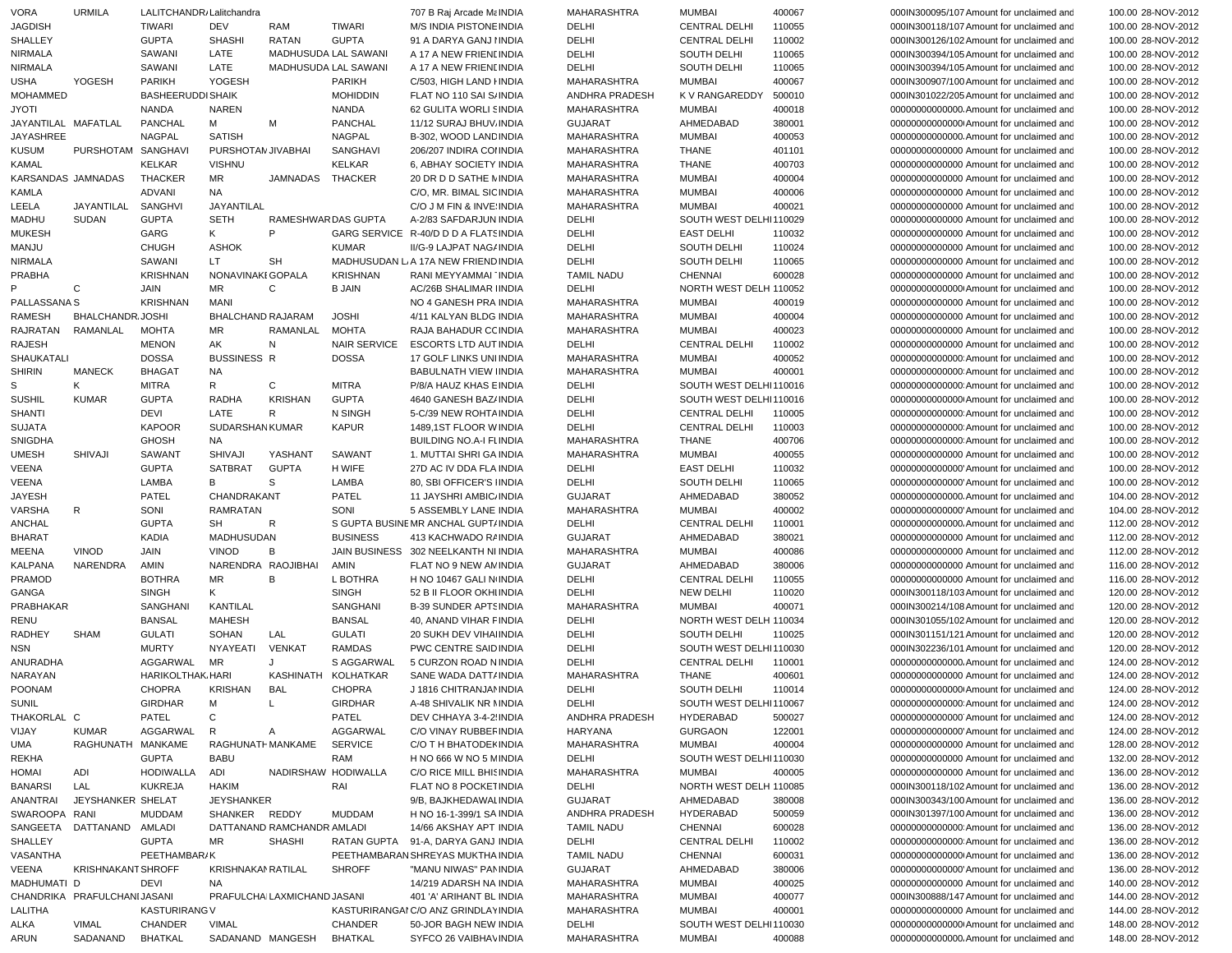| ABBAS                 |                              | DALAL                           | <b>FAKHRUDDIN</b>   |                                   | <b>DALAL</b>      | C/O M RAWAT 193 HNDIA                           | MAHARASHTRA                      | <b>MUMBAI</b>                       | 400003           | 00000000000000. Amount for unclaimed and                                             | 148.00 28-NOV-2012                       |
|-----------------------|------------------------------|---------------------------------|---------------------|-----------------------------------|-------------------|-------------------------------------------------|----------------------------------|-------------------------------------|------------------|--------------------------------------------------------------------------------------|------------------------------------------|
| ARUNKUMAR CHINUBHAI   |                              | <b>SHAH</b>                     | MR                  | <b>CHINUBHAI</b>                  | <b>SHAH</b>       | C/6 NIRAV APARTMINDIA                           | <b>GUJARAT</b>                   | AHMEDABAD                           | 380007           | 00000000000000. Amount for unclaimed and                                             | 148.00 28-NOV-2012                       |
| ARCHANA               | ARUN                         | PALAV                           | ARUN                | B                                 |                   | PALAV SERVICE B-2-64, GREENFIE INDIA            | MAHARASHTRA                      | <b>MUMBAI</b>                       | 400093           | 00000000000000. Amount for unclaimed and                                             | 148.00 28-NOV-2012                       |
| AMETTA                |                              | HAMLAI                          | NA                  |                                   |                   | C/O HARIDAS & KEINDIA                           | MAHARASHTRA                      | <b>MUMBAI</b>                       | 400003           | 00000000000000. Amount for unclaimed and                                             | 148.00 28-NOV-2012                       |
| <b>BEHRAM</b>         | <b>SHAPUR</b>                | <b>IRANI</b>                    | <b>SHAPUR</b>       | <b>BEHRAM</b>                     | <b>IRANI</b>      | <b>GEORGE BLDG 2NI INDIA</b>                    | MAHARASHTRA                      | <b>MUMBAI</b>                       | 400007           | 00000000000000 Amount for unclaimed and                                              | 148.00 28-NOV-2012                       |
| <b>BALA</b>           |                              | <b>BAGGA</b>                    | <b>KISHAN</b>       |                                   | <b>BAGGA</b>      | 62 ASHOK APARTMINDIA                            | <b>MAHARASHTRA</b>               | <b>MUMBAI</b>                       | 400054           | 00000000000000 Amount for unclaimed and                                              | 148.00 28-NOV-2012                       |
| <b>BUBNA</b>          |                              | CHANDRAKAN LAXMINARAYA L        |                     |                                   | <b>BUBNA</b>      | 51 BUBNA HOUSE / INDIA                          | MAHARASHTRA                      | <b>MUMBAI</b>                       | 400064           | 00000000000000 Amount for unclaimed and                                              | 148.00 28-NOV-2012                       |
| BHANUMATI DINESH      |                              | CHANDRA SHADINESHCHAI H         |                     |                                   | <b>SHAH</b>       | 4 SOHRABNAGAR (INDIA                            | <b>GUJARAT</b>                   | AHMEDABAD                           | 380003           | 00000000000000 Amount for unclaimed and                                              | 148.00 28-NOV-2012                       |
| BALASUBRAMANIAN       |                              | A                               | LATE                | MR                                |                   | V S ANANTANAR, D-4 SUMANTH APP, INDIA           | <b>TAMIL NADU</b>                | <b>CHENNAI</b>                      | 600018           | 00000000000000 Amount for unclaimed and                                              | 148.00 28-NOV-2012                       |
| BHAGWANDA JAMNADAS    |                              | <b>BHAGAT</b>                   | MR                  |                                   | <b>JAMNADAS</b>   | 47/6 SUJATA 333 R/ INDIA                        | MAHARASHTRA                      | <b>MUMBAI</b>                       | 400097           | 00000000000000 Amount for unclaimed and                                              | 148.00 28-NOV-2012                       |
| <b>BAWA</b>           | <b>BALBIR</b>                | <b>SINGH</b>                    | <b>BAWA</b>         | <b>MOHAN</b>                      | <b>SINGH</b>      | A 413 DEFENCE CC INDIA                          | DELHI                            | <b>SOUTH DELHI</b>                  | 110024           | 00000000000000 Amount for unclaimed and                                              | 148.00 28-NOV-2012                       |
| C                     | G                            | <b>KRISHNA MUR C</b>            |                     |                                   |                   | VENKATESWARL MANAGER ADVANCINDIA                | ANDHRA PRADESH                   | HYDERABAD                           | 500001           | 000000000000000 Amount for unclaimed and                                             | 148.00 28-NOV-2012                       |
|                       |                              | CHANDRASHIRAGHUNATH DSAHPUTRE R |                     | S                                 | <b>DASHPUTRE</b>  | A/25 3RD FLOOR UIINDIA                          | MAHARASHTRA                      | <b>MUMBAI</b>                       | 400016           | 000000000000000 Amount for unclaimed and                                             | 148.00 28-NOV-2012                       |
| C                     | CHANDRAVA UMEDCHAND SHAH     | VIRARAGHAVA LATE                |                     | <b>SHRI</b><br>UMEDCHANE NANCHAND | SHAH              | C RANGACHARI 61 SEVENTH AVEN INDIA              | <b>TAMIL NADU</b><br>MAHARASHTRA | <b>CHENNAI</b><br><b>MUMBAI</b>     | 600083<br>400077 | 000000000000000 Amount for unclaimed and<br>000000000000000 Amount for unclaimed and | 148.00 28-NOV-2012                       |
|                       |                              | RAJESWARA S C                   |                     | DAMODARA                          | SASTRY            | 5 PARAS DERASHA INDIA<br>WG CDR CRR SASTINDIA   | DELHI                            | SOUTH WEST DELHI110021              |                  |                                                                                      | 148.00 28-NOV-2012                       |
| C<br>DAYASHANKAR      | RAJA                         | <b>TIWARI</b>                   | L                   | P                                 | TIWARI            | C/O RUNGTA & DA(INDIA                           | MAHARASHTRA                      | <b>MUMBAI</b>                       | 400023           | 000000000000000 Amount for unclaimed and<br>00000000000000 Amount for unclaimed and  | 148.00 28-NOV-2012<br>148.00 28-NOV-2012 |
| <b>DAHIBA</b>         |                              | PATEL                           | NG                  |                                   | <b>ISHVERBHAI</b> | C/O MR PINAKIN K INDIA                          | MAHARASHTRA                      | <b>MUMBAI</b>                       | 400006           | 00000000000000 Amount for unclaimed and                                              | 148.00 28-NOV-2012                       |
| DATTATRAY BHIKAJI     |                              | <b>POTDAR</b>                   | <b>BHIKAJI</b>      |                                   | VISHWANATH        | C/O VAKIL & SONS INDIA                          | MAHARASHTRA                      | <b>MUMBAI</b>                       | 400038           | 00000000000000 Amount for unclaimed and                                              | 148.00 28-NOV-2012                       |
| <b>DINESH</b>         | PRABHUDAS                    | JASAPARA                        |                     | PRABHUDAS MANERCHAN JASAPARA      |                   | A-1004, MAHESH T(INDIA                          | MAHARASHTRA                      | <b>MUMBAI</b>                       | 400067           | 00000000000000 Amount for unclaimed and                                              | 148.00 28-NOV-2012                       |
| DAHYALAL              | MAFATLAL                     | <b>HALANI</b>                   | <b>MAFATLAL</b>     |                                   | <b>BHIMJIBHAI</b> | 5/B, SOHAN PARK SINDIA                          | <b>GUJARAT</b>                   | AHMEDABAD                           | 380015           | 00000000000000 Amount for unclaimed and                                              | 148.00 28-NOV-2012                       |
| <b>DHARAM</b>         | PAUL                         | SHARMA                          | В                   |                                   | MALL              | A/31, RAMA PARK NINDIA                          | DELHI                            | <b>WEST DELHI</b>                   | 110027           | 000000000000000 Amount for unclaimed and                                             | 148.00 28-NOV-2012                       |
| <b>ELFRIDA</b>        | <b>VIOLA</b>                 | <b>RODRIGVES</b>                | <b>MERVYN</b>       | <b>ANTONY</b>                     | RODRIGUS GA       | OPP GANESH TALK INDIA                           | MAHARASHTRA                      | <b>MUMBAI</b>                       | 400006           | 00000000000000 Amount for unclaimed and                                              | 148.00 28-NOV-2012                       |
| <b>GURCHARAN KAUR</b> |                              | AHLUWALIA                       | <b>NA</b>           |                                   |                   | C 192 MANSAROVE INDIA                           | <b>DELHI</b>                     | <b>WEST DELHI</b>                   | 110015           | 00000000000000 Amount for unclaimed and                                              | 148.00 28-NOV-2012                       |
| G                     | K                            | AHLUWALIA                       | Κ                   | S                                 | AHLUWALIA         | C-192 MANSROVER INDIA                           | DELHI                            | <b>WEST DELHI</b>                   | 110015           | 000000000000000 Amount for unclaimed and                                             | 148.00 28-NOV-2012                       |
| <b>HARISH</b>         | $\vee$                       | <b>CHHABRIA</b>                 | $\vee$              | D                                 | CHHABRIA          | 98 MARINE DRIVE 2 INDIA                         | MAHARASHTRA                      | <b>MUMBAI</b>                       | 400002           | 00000000000000 Amount for unclaimed and                                              | 148.00 28-NOV-2012                       |
|                       | HARKISHAN PRANJIVANSA PARMAR |                                 | PRANJIVAND RAMJI    |                                   | <b>PARMAR</b>     | <b>RESHMAN APARTM INDIA</b>                     | MAHARASHTRA                      | <b>MUMBAI</b>                       | 400080           | 00000000000000 Amount for unclaimed and                                              | 148.00 28-NOV-2012                       |
| HARI                  | <b>KRISHNAJI</b>             | SAWANT                          | <b>KRISHNAJI</b>    | PAYAJI                            | SAWANT            | KRISHNAKUNJ 1ST INDIA                           | MAHARASHTRA                      | <b>MUMBAI</b>                       | 400057           | 00000000000000 Amount for unclaimed and                                              | 148.00 28-NOV-2012                       |
| <b>HARESH</b>         | NANALAL                      | <b>SHAH</b>                     | NANALAL             | KAMALSHI                          | <b>SHAH</b>       | 274 FRERE ROAD NINDIA                           | <b>MAHARASHTRA</b>               | <b>MUMBAI</b>                       | 400001           | 00000000000000 Amount for unclaimed and                                              | 148.00 28-NOV-2012                       |
| HANAMANTU MALLAYYA    |                              | <b>DEWANPELLI</b>               | M                   | B                                 | DENANPELLI        | 4 A 1ST FLOOR KANNDIA                           | MAHARASHTRA                      | <b>MUMBAI</b>                       | 400008           | 00000000000000 Amount for unclaimed and                                              | 148.00 28-NOV-2012                       |
| <b>SUBHASH</b>        | -S                           | <b>DIGHE</b>                    | <b>NA</b>           |                                   |                   | 601-E- PAI HOUSE I INDIA                        | <b>MAHARASHTRA</b>               | <b>MUMBAI</b>                       | 400019           | 000IN300548/100 Amount for unclaimed and                                             | 148.00 28-NOV-2012                       |
| SHAH                  | RAKSHA                       | KIRIT                           | <b>NA</b>           |                                   |                   | 172, AMAR WADI, C INDIA                         | MAHARASHTRA                      | <b>MUMBAI</b>                       | 400004           | 000IN300829/103 Amount for unclaimed and                                             | 148.00 28-NOV-2012                       |
| <b>GURCHARAN</b>      |                              | <b>SINGH</b>                    | <b>SHRI</b>         | <b>PARDHAN</b>                    | <b>SINGH</b>      | E - 11/16 DLF - I GU INDIA                      | HARYANA                          | <b>GURGAON</b>                      | 122002           | 000IN301670/100 Amount for unclaimed and                                             | 148.00 28-NOV-2012                       |
| JAYSHREE              | ASHWIN                       | MANSETA                         | <b>ASHWIN</b>       | <b>BHIMJI</b>                     | <b>MANSETA</b>    | 103 SEA NYMPH GFINDIA                           | MAHARASHTRA                      | <b>MUMBAI</b>                       | 400049           | 00000000000000. Amount for unclaimed and                                             | 148.00 28-NOV-2012                       |
| JAMNADAS              | <b>PREMJI</b>                | <b>BADIANI</b>                  | P                   | V                                 | <b>BADIANI</b>    | <b>BEST AUTO APRTS INDIA</b>                    | <b>GUJARAT</b>                   | AHMEDABAD                           | 380001           | 000000000000000 Amount for unclaimed and                                             | 148.00 28-NOV-2012                       |
| <b>JYOTSNA</b>        |                              | GANDHI                          | <b>NA</b>           |                                   |                   | C/O MR VIRENDRA INDIA                           | MAHARASHTRA                      | <b>MUMBAI</b>                       | 400023           | 000000000000000. Amount for unclaimed and                                            | 148.00 28-NOV-2012                       |
| Κ                     |                              | DHARMAMBAL T                    |                     | V                                 |                   | RAJAGOPALAN 31 WEST CIRCULAI INDIA              | <b>TAMIL NADU</b>                | <b>CHENNAI</b>                      | 600028           | 00000000000000 Amount for unclaimed and                                              | 148.00 28-NOV-2012                       |
| <b>KAMAL</b>          |                              | <b>KENGE</b>                    | P                   | G                                 | <b>KENKE</b>      | AHMED SAILOR BLIINDIA                           | MAHARASHTRA                      | <b>MUMBAI</b>                       | 400014           | 00000000000000 Amount for unclaimed and                                              | 148.00 28-NOV-2012                       |
| KANTILAL              | <b>HALABHAI</b>              | <b>SHAH</b>                     | HALABHAI            | A                                 | <b>SHAH</b>       | KANTILAL H SHAH (INDIA                          | <b>GUJARAT</b>                   | AHMEDABAD                           | 380004           | 00000000000000 Amount for unclaimed and                                              | 148.00 28-NOV-2012                       |
| <b>KRISHNA</b>        |                              | <b>NARAIN</b>                   | MR                  | LAKSHMI                           | <b>NARAIN</b>     | 68 MEDICAL ASSO(INDIA                           | DELHI                            | <b>CENTRAL DELHI</b>                | 110002           | 00000000000000 Amount for unclaimed and                                              | 148.00 28-NOV-2012                       |
| <b>KULDIP</b>         | <b>SINGH</b>                 | <b>MARWAH</b>                   | <b>HARDEV</b>       | <b>SINGH</b>                      | <b>MARWAH</b>     | 15/36 B TILAK NAG/ INDIA                        | DELHI                            | <b>WEST DELHI</b>                   | 110018           | 00000000000000 Amount for unclaimed and                                              | 148.00 28-NOV-2012                       |
| Κ                     | P                            | S VARMA                         | LATE                | <b>SHRI</b>                       |                   | SHANTI PRASAD 46 ASHOK ROAD NIINDIA             | DELHI                            | <b>CENTRAL DELHI</b>                | 110008           | 000000000000000 Amount for unclaimed and                                             | 148.00 28-NOV-2012                       |
| <b>LILAVANT</b>       | <b>DHARSHI</b>               | <b>THAKKAR</b>                  | <b>NIL</b>          | <b>DHARSHI</b>                    |                   | SHAMJI THAKKAI 12 NEW RESHAM HINDIA             | MAHARASHTRA                      | <b>MUMBAI</b>                       | 400080           | 00000000000000 Amount for unclaimed and                                              | 148.00 28-NOV-2012                       |
| LACHMI                |                              | <b>ASRANI</b>                   | K                   |                                   | <b>ASRANI</b>     | C1O KANAYALAL KIINDIA                           | MAHARASHTRA                      | <b>MUMBAI</b>                       | 400002           | 00000000000000 Amount for unclaimed and                                              | 148.00 28-NOV-2012                       |
| LANKA                 | LAKSHMI                      | NARASU                          | LANKA               |                                   | CHALAPATI         | <b>B-188 ASHOK VIHAIINDIA</b>                   | DELHI                            | NORTH WEST DELH 110052              |                  | 00000000000000 Amount for unclaimed and                                              | 148.00 28-NOV-2012                       |
| LEELA                 |                              | <b>KARKERA</b>                  | <b>NA</b>           |                                   |                   | 47/10 DAHANUKAR INDIA                           | MAHARASHTRA                      | <b>MUMBAI</b>                       | 400067           | 00000000000000 Amount for unclaimed and                                              | 148.00 28-NOV-2012                       |
| <b>MADHURI</b>        | <b>HIMATLAL</b>              | <b>TRIVEDI</b>                  | HIMATLAL            | <b>BAPUJI</b>                     | <b>TRIVEDI</b>    | C/O. MAYA R. BHAT INDIA                         | MAHARASHTRA                      | <b>MUMBAI</b>                       | 400052           | 00000000000000 Amount for unclaimed and                                              | 148.00 28-NOV-2012                       |
| <b>MEHRU</b>          | KHIZER                       | ABBASBHAI                       | A                   | U                                 | <b>MEHRU</b>      | C/O DELIGHT PRIN INDIA                          | MAHARASHTRA                      | <b>MUMBAI</b>                       | 400009           | 00000000000000 Amount for unclaimed and                                              | 148.00 28-NOV-2012                       |
| MUNA                  | <b>DEVI</b>                  | <b>BANSAL</b>                   | <b>DR</b>           | <b>DIWAN</b>                      |                   | CHAND BANSAL 24 A, POCKET - A S INDIA           | DELHI                            | <b>EAST DELHI</b>                   | 110096           | 000000000000000 Amount for unclaimed and                                             | 148.00 28-NOV-2012                       |
| MEENAXI               |                              | <b>THOBHANI</b>                 | <b>GOVINDJI</b>     | MACHAVJI                          | <b>THO</b>        | 12/2 FANASWADI S INDIA                          | MAHARASHTRA<br>MAHARASHTRA       | <b>MUMBAI</b>                       | 400002           | 00000000000000 Amount for unclaimed and                                              | 148.00 28-NOV-2012                       |
| MANOHAR<br>м          | PUNDALIK<br>L                | SHENOY                          | PUNDALIK HARI<br>MR |                                   | SHENOY            | 16/80A SYMPHONY INDIA                           | DELHI                            | <b>MUMBAI</b><br><b>SOUTH DELHI</b> | 400006           | 00000000000000 Amount for unclaimed and                                              | 148.00 28-NOV-2012                       |
| <b>MUKESH</b>         |                              | AHUJA<br><b>GUPTA</b>           | MADAN               | THAKOR                            | DASS AHUJA<br>LAL | S 479 GREATER KAINDIA<br>HOUSE NO 666/5 M INDIA | DELHI                            | SOUTH WEST DELHI110030              | 110048           | 00000000000000 Amount for unclaimed and<br>000000000000000 Amount for unclaimed and  | 148.00 28-NOV-2012<br>148.00 28-NOV-2012 |
| NIRANJAN              | H                            | SHAH                            | INVESTOR H          |                                   | H SHAH            | A/2, JATAN FLAT GAINDIA                         | <b>GUJARAT</b>                   | AHMEDABAD                           | 380006           | 00000000000000 Amount for unclaimed and                                              | 148.00 28-NOV-2012                       |
| <b>NARENDRABIC</b>    |                              | PATEL                           | LATE                | CHHOTABHAIB PATEL                 |                   | ASARWA MILLS CO INDIA                           | <b>GUJARAT</b>                   | AHMEDABAD                           | 380016           | 00000000000000 Amount for unclaimed and                                              | 148.00 28-NOV-2012                       |
| NARANDAS POPATLAL     |                              | GANATRA                         | POPATLAL GANATRA    |                                   | <b>SERVICE</b>    | 8-D MATRU ASHISH INDIA                          | MAHARASHTRA                      | <b>MUMBAI</b>                       | 400067           | 00000000000000 Amount for unclaimed and                                              | 148.00 28-NOV-2012                       |
| NIRMALA               |                              | <b>BHAGWANDASMR</b>             |                     |                                   |                   | BHAGWANDAS "DEEPAK" BLDG. 3FINDIA               | MAHARASHTRA                      | <b>MUMBAI</b>                       | 400036           | 00000000000000 Amount for unclaimed and                                              | 148.00 28-NOV-2012                       |
| NIRMALA               |                              | <b>BHAGWANDASMR</b>             |                     |                                   |                   | BHAGWANDAS "DEEPAK" BLDG. 3FINDIA               | MAHARASHTRA                      | <b>MUMBAI</b>                       | 400036           | 00000000000000 Amount for unclaimed and                                              | 148.00 28-NOV-2012                       |
| NEETA                 |                              | RAINA                           | H                   | K                                 | RAINA             | B-460 NEW FRIEND INDIA                          | DELHI                            | SOUTH DELHI                         | 110065           | 000000000000000 Amount for unclaimed and                                             | 148.00 28-NOV-2012                       |
| PREM                  | <b>BHUSAN</b>                | SHARMA                          | <b>RAM</b>          | <b>BAJA</b>                       | MAL               | C/O SH GOPAL KRI INDIA                          | DELHI                            | SOUTH WEST DELHI110023              |                  | 00000000000000 Amount for unclaimed and                                              | 148.00 28-NOV-2012                       |
|                       | PAZHEECKAL NARAYANAN         | DIVAKARAN N/R                   |                     | PARAMESWA NAIR                    |                   | JAY DEEP CO OP HINDIA                           | MAHARASHTRA                      | <b>MUMBAI</b>                       | 400064           | 00000000000000 Amount for unclaimed and                                              | 148.00 28-NOV-2012                       |
| PRABHAKAR             |                              | <b>KENGE</b>                    | G                   | T.                                | KENGE             | AHMED SAILER BLI INDIA                          | MAHARASHTRA                      | <b>MUMBAI</b>                       | 400014           | 00000000000000 Amount for unclaimed and                                              | 148.00 28-NOV-2012                       |
| <b>PRAKASH</b>        |                              | ASRANI                          | K                   | K                                 | ASRANI            | C/O KANAYALAL K(INDIA                           | MAHARASHTRA                      | <b>MUMBAI</b>                       | 400002           | 00000000000000 Amount for unclaimed and                                              | 148.00 28-NOV-2012                       |
| PREM                  | <b>KUMAR</b>                 | <b>BHASIN</b>                   | LATE                | <b>BODH</b>                       | RAJ               | 53/52 RAMJAS ROA INDIA                          | DELHI                            | CENTRAL DELHI                       | 110005           | 00000000000000 Amount for unclaimed and                                              | 148.00 28-NOV-2012                       |
| <b>PARKASH</b>        |                              | KAUR                            | ΜR                  | <b>KIRPAL</b>                     | <b>SINGH</b>      | S-18 AJAY ENCLAV INDIA                          | DELHI                            | <b>WEST DELHI</b>                   | 110018           | 00000000000000 Amount for unclaimed and                                              | 148.00 28-NOV-2012                       |
|                       |                              | <b>NIHILA</b>                   | R                   |                                   |                   | PANDURANGAN 73 ACHARAPPAN SINDIA                | <b>TAMIL NADU</b>                | <b>CHENNAI</b>                      | 600001           | 00000000000000 Amount for unclaimed and                                              | 148.00 28-NOV-2012                       |
| RAMCHANDR REDDY       |                              | PARAPATAKAMP                    |                     | V                                 | REDDY             | PLOT NO 13 HIGA E INDIA                         | ANDHRA PRADESH                   | HYDERABAD                           | 500762           | 00000000000000 Amount for unclaimed and                                              | 148.00 28-NOV-2012                       |
| <b>RENUKA</b>         |                              | <b>BHATTACHAR\J</b>             |                     | N                                 |                   | BHATTACHARYA C/O. MR. SOUMEN IINDIA             | MAHARASHTRA                      | THANE                               | 400706           | 00000000000000 Amount for unclaimed and                                              | 148.00 28-NOV-2012                       |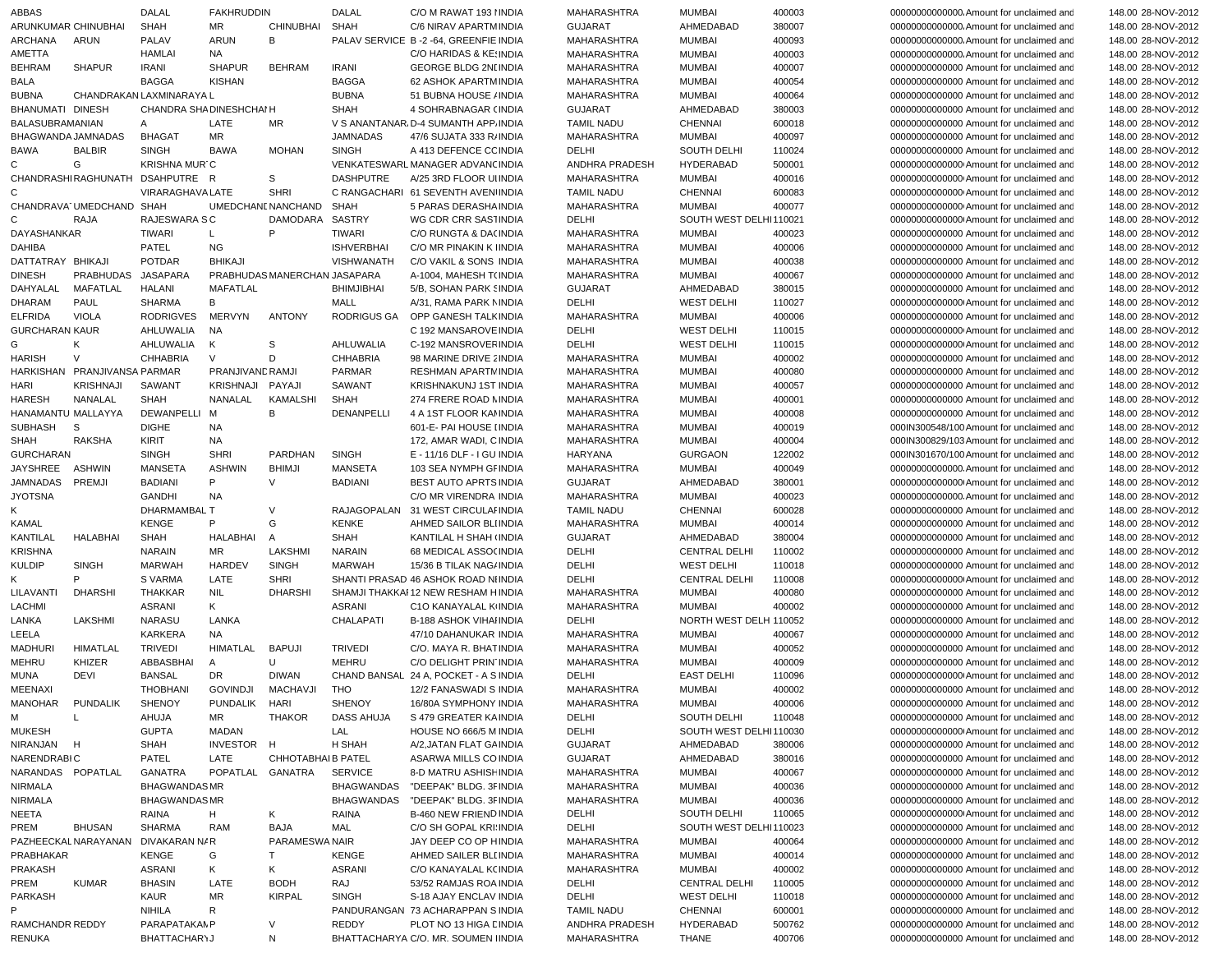|   | <b>RAKHI</b>               |                            | <b>MUKERJI</b>                | <b>SUBHASH</b>             |                           | <b>MUKERJI</b>     | C/O MR S MUKERJI INDIA                            | MAHARASHTRA                | <b>MUMBAI</b>                 | 400023           | 00000000000000 Amount for unclaimed and                                              | 148.00 28-NOV-2012                       |
|---|----------------------------|----------------------------|-------------------------------|----------------------------|---------------------------|--------------------|---------------------------------------------------|----------------------------|-------------------------------|------------------|--------------------------------------------------------------------------------------|------------------------------------------|
|   | RAJINDER                   | <b>SINGH</b>               | <b>KAPUR</b>                  | <b>SHRI</b>                | S                         | <b>S KAPUR</b>     | E 51 GREATER KAII INDIA                           | DELHI                      | <b>SOUTH DELHI</b>            | 110048           | 000000000000000 Amount for unclaimed and                                             | 148.00 28-NOV-2012                       |
|   | RAMANLAL                   | VRAJLAL                    | <b>MEHTA</b>                  | VRAJLAL                    |                           |                    | MANMOHANDAS 303, VORA CASTLE INDIA                | MAHARASHTRA                | <b>MUMBAI</b>                 | 400067           | 00000000000000 Amount for unclaimed and                                              | 148.00 28-NOV-2012                       |
|   | RAMJI                      | <b>DASS</b>                | <b>NARANG</b>                 | <b>SUKHDAYAL</b>           |                           | <b>NARANG</b>      | C/O KELSON DRYC INDIA                             | DELHI                      | <b>CENTRAL DELHI</b>          | 110055           | 00000000000000 Amount for unclaimed and                                              | 148.00 28-NOV-2012                       |
|   | RAJIV                      | MANOHAR                    | HAZARAY                       | LT.                        | MANOHAR                   |                    | RAMCHANDRA H 166 NUTAN VAISHA INDIA               | <b>MAHARASHTRA</b>         | <b>MUMBAI</b>                 | 400016           | 00000000000000 Amount for unclaimed and                                              | 148.00 28-NOV-2012                       |
|   | RIMA                       |                            | <b>FERNANDES</b>              | EDWIN                      | <b>GEORGE</b>             | <b>FERNANDES</b>   | 10 - HAVEN - CHRISTINDIA                          | <b>MAHARASHTRA</b>         | <b>MUMBAI</b>                 | 400008           | 00000000000000 Amount for unclaimed and                                              | 148.00 28-NOV-2012                       |
|   | RUPENDA                    | NARESH                     | <b>SHAH</b>                   | <b>INVSTOR</b>             | N                         | H SHAH             | A/2 JATAN FLATS GINDIA                            | <b>GUJARAT</b>             | AHMEDABAD                     | 380006           | 00000000000000 Amount for unclaimed and                                              | 148.00 28-NOV-2012                       |
|   | <b>RAGHAVENDIKRISHNA</b>   |                            | RAO                           | $\circ$                    | $\vee$                    | <b>KRISHNA RAO</b> | B-6 CHAMPA NIVAS INDIA                            | <b>MAHARASHTRA</b>         | <b>MUMBAI</b>                 | 400060           | 00000000000000 Amount for unclaimed and                                              | 148.00 28-NOV-2012                       |
|   | RAGHUNAND.R                |                            | <b>MULYE</b>                  | <b>RAMAKANT</b>            |                           |                    | KULKARNI BUILDIN INDIA                            | <b>MAHARASHTRA</b>         | <b>THANE</b>                  | 400602           | 00000000000000 Amount for unclaimed and                                              | 148.00 28-NOV-2012                       |
|   | SANDEEP                    | HARSHADRAY JHALA           |                               |                            | HARSHADRA ISHWARLAL JHALA |                    | SIR H N HOSPITAL INDIA                            | <b>MAHARASHTRA</b>         | <b>MUMBAI</b>                 | 400004           | 000000000000000 Amount for unclaimed and                                             | 148.00 28-NOV-2012                       |
|   | SARASWATIB GAJANAN         |                            | <b>VILEKAR</b>                | G                          | B                         | <b>VILEKAR</b>     | B O D CHAWL NO 9 INDIA                            | MAHARASHTRA                | <b>MUMBAI</b>                 | 400018           | 000000000000000 Amount for unclaimed and                                             | 148.00 28-NOV-2012                       |
|   | SWARAN                     | KANTA                      | <b>MEHRA</b>                  | KASTURI                    | LAL                       | <b>MEHRA</b>       | E-3 GREATER KAIL INDIA                            | DELHI                      | SOUTH DELHI                   | 110048           | 000000000000000 Amount for unclaimed and                                             | 148.00 28-NOV-2012                       |
|   | <b>SREEMATI</b>            | <b>BALAKRISHNA VARIER</b>  |                               | A                          | $\vee$                    |                    | BALAKRISHNA V/1/6 DAMANI ESTATI INDIA             | MAHARASHTRA                | <b>THANE</b>                  | 400602           | 000000000000000 Amount for unclaimed and                                             | 148.00 28-NOV-2012                       |
|   | <b>SUREKHA</b>             | CHANDULAL<br><b>BHIKJI</b> | SHAH<br>KADAM                 | <b>NA</b><br><b>BHIKJI</b> | ABAJI                     | <b>KADAM</b>       | 10 SHAHIN APPT OI INDIA<br>37 SHANTI STATE EINDIA | MAHARASHTRA                | <b>MUMBAI</b><br><b>THANE</b> | 400103<br>400602 | 000000000000000 Amount for unclaimed and<br>000000000000000 Amount for unclaimed and | 148.00 28-NOV-2012                       |
|   | <b>SHIVRAM</b><br>SUDHABAI | <b>VISHNU</b>              | KOCHAREKAR VISHNU             |                            | <b>SITARAM</b>            | <b>KOCHAREKAR</b>  | C/O A R VIRKAR B 1INDIA                           | MAHARASHTRA<br>MAHARASHTRA | <b>MUMBAI</b>                 | 400086           | 000000000000000 Amount for unclaimed and                                             | 148.00 28-NOV-2012<br>148.00 28-NOV-2012 |
|   | SURYAKANT MALI             |                            | CHANDSHETH MALICHAND NANCHAND |                            |                           | SHETH              | 4 VITHAL PRESS OI INDIA                           | <b>GUJARAT</b>             | SURENDRA NAGAR 363001         |                  | 000000000000000 Amount for unclaimed and                                             | 148.00 28-NOV-2012                       |
|   | SHIVLAL                    | LAXMICHAND KAPASHI         |                               | L                          | N                         | <b>KAPASHI</b>     | JAIN CHAWL 3RD F INDIA                            | <b>GUJARAT</b>             | AHMEDABAD                     | 380001           | 00000000000000 Amount for unclaimed and                                              | 148.00 28-NOV-2012                       |
|   | <b>SHAKUNTLA</b>           |                            | <b>SETHI</b>                  | OM                         | PARKASH                   | <b>SETHI</b>       | C-120 KIRTI NAGARINDIA                            | DELHI                      | <b>WEST DELHI</b>             | 110015           | 000000000000000 Amount for unclaimed and                                             | 148.00 28-NOV-2012                       |
|   | <b>SUBHASH</b>             | CHANDER                    | <b>VERMA</b>                  | <b>SHIVRAM</b>             |                           | <b>VERMA</b>       | LUFTHANSA 56 JAN INDIA                            | DELHI                      | SOUTH DELHI                   | 110024           | 000000000000000 Amount for unclaimed and                                             | 148.00 28-NOV-2012                       |
|   | SANJAY                     | ANIL                       | <b>THAKKAR</b>                | MR                         |                           | ANIL               | DEV BHUVAN 2ND IINDIA                             | MAHARASHTRA                | <b>MUMBAI</b>                 | 400002           | 000000000000000 Amount for unclaimed and                                             | 148.00 28-NOV-2012                       |
|   | SURYAKANT SHANTILAL        |                            | PATEL                         | SHANTILAL H                |                           | PATEL              | MOTA ADADH SARI INDIA                             | <b>GUJARAT</b>             | ANAND                         | 388001           | 000000000000000 Amount for unclaimed and                                             | 148.00 28-NOV-2012                       |
|   | <b>SATISH</b>              | <b>CHANDRA</b>             | PACHAUREE                     | LT.                        | PT                        |                    | SHANKAR LAL SI 1056 BAWA KHARA INDIA              | DELHI                      | <b>CENTRAL DELHI</b>          | 110001           | 000000000000000 Amount for unclaimed and                                             | 148.00 28-NOV-2012                       |
|   | SAT                        | <b>PAUL</b>                | <b>DUA</b>                    | <b>MANA</b>                | MAL                       | <b>DUA</b>         | C 131/A MOTI NAG/ INDIA                           | DELHI                      | <b>WEST DELHI</b>             | 110015           | 000000000000000 Amount for unclaimed and                                             | 148.00 28-NOV-2012                       |
|   | VASANT                     |                            | <b>SHAH</b>                   | <b>THAKORLAL</b>           |                           | <b>SHAH</b>        | C/O CHIMAN LAL SHNDIA                             | <b>GUJARAT</b>             | AHMEDABAD                     | 380008           | 00000000000000 Amount for unclaimed and                                              | 148.00 28-NOV-2012                       |
|   | VANDANA                    |                            | <b>DHOTE</b>                  | <b>SHANTARAM</b>           |                           |                    | 704/B POONAM AP1INDIA                             | <b>MAHARASHTRA</b>         | <b>MUMBAI</b>                 | 400018           | 00000000000000 Amount for unclaimed and                                              | 148.00 28-NOV-2012                       |
|   | <b>VYANKATESH NARHAR</b>   |                            | KULKARNI PANNARHAR            |                            | <b>HARI</b>               | <b>KULKARNI</b>    | RAGHURAJ BHAVA INDIA                              | <b>MAHARASHTRA</b>         | <b>MUMBAI</b>                 | 400028           | 00000000000000 Amount for unclaimed and                                              | 148.00 28-NOV-2012                       |
|   | VIJAY                      |                            | <b>GUPTA</b>                  | <b>SH</b>                  | R                         | <b>K GUPTA</b>     | <b>B-321 CHANDGI RA INDIA</b>                     | DELHI                      | SOUTH DELHI                   | 110049           | 00000000000000 Amount for unclaimed and                                              | 148.00 28-NOV-2012                       |
|   | VARISALI                   | SAYED                      | SAHEB SAYED SAHEB             |                            |                           | SAYED              | SAPUR BLOCKS OF INDIA                             | <b>GUJARAT</b>             | AHMEDABAD                     | 380001           | 00000000000000 Amount for unclaimed and                                              | 148.00 28-NOV-2012                       |
|   | VERSHA                     |                            | <b>NAGPAL</b>                 | <b>NA</b>                  |                           |                    | 9/10 IDA MANSSION INDIA                           | <b>MAHARASHTRA</b>         | <b>MUMBAI</b>                 | 400001           | 00000000000000 Amount for unclaimed and                                              | 152.00 28-NOV-2012                       |
|   | MANAS                      | RANJAN                     | <b>BEHERA</b>                 | RANJAN                     |                           | <b>BEHERA</b>      | C/O PARTHA SARA INDIA                             | <b>MAHARASHTRA</b>         | <b>MUMBAI</b>                 | 400021           | 000IN302679/304 Amount for unclaimed and                                             | 160.00 28-NOV-2012                       |
|   | <b>GOPALA</b>              | <b>KRISHNA</b>             | RAO GUTTA                     | VENKATACHARYULU            |                           | <b>GUPTA</b>       | NO-4, NAGARJUNA INDIA                             | <b>TAMIL NADU</b>          | <b>CHENNAI</b>                | 600024           | 000000000000000 Amount for unclaimed and                                             | 164.00 28-NOV-2012                       |
|   | LAXMIBEN                   | HIRJI                      | GALA                          | <b>HIRJI</b>               |                           |                    | C/O JINALAY GENE INDIA                            | <b>MAHARASHTRA</b>         | <b>THANE</b>                  | 401203           | 00000000000000 Amount for unclaimed and                                              | 164.00 28-NOV-2012                       |
|   | SARDAR                     | <b>MUKHBAIN</b>            | SINGH KOHLI                   | SARDAR                     | <b>MOHINDER</b>           | <b>SINGH KOHLI</b> | KIMPEX AUTO COR INDIA                             | <b>MAHARASHTRA</b>         | <b>MUMBAI</b>                 | 400004           | 000000000000000 Amount for unclaimed and                                             | 164.00 28-NOV-2012                       |
|   | <b>SUBHADRA</b>            | CHAMPAKLAL DALAL           |                               | <b>NA</b>                  |                           |                    | 14 JAGRUTI 141 SE INDIA                           | MAHARASHTRA                | <b>MUMBAI</b>                 | 400016           | 00000000000000000000 Amount for unclaimed and                                        | 164.00 28-NOV-2012                       |
|   | <b>UTTAM</b>               | <b>UPDESH</b>              | <b>KAUR KOHLI</b>             | MUKHBAIN                   | <b>SINGH</b>              | KOHLI              | KIMPEX AUTO COR INDIA                             | MAHARASHTRA                | <b>MUMBAI</b>                 | 400004           | 00000000000000 Amount for unclaimed and                                              | 164.00 28-NOV-2012                       |
|   | <b>BATUL</b>               | Κ                          | DHULIWALA                     | KHANBHAI                   |                           |                    | 13/75 SAMSON APT INDIA                            | MAHARASHTRA                | <b>MUMBAI</b>                 | 400009           | 00000000000000 Amount for unclaimed and                                              | 168.00 28-NOV-2012                       |
|   | <b>ARCHANA</b>             |                            |                               | ARUN                       |                           | <b>KUMAR</b>       | 26 NORTH AVENUE INDIA                             | DELHI                      | SOUTH WEST DELHI110016        |                  | 00000000000000. Amount for unclaimed and                                             | 172.00 28-NOV-2012                       |
|   | <b>CHOKSHI</b>             | <b>MUKESH</b>              | <b>RASIKLAL</b>               | <b>RASIKLAL</b>            |                           |                    | TODA S POLE SHE INDIA                             | <b>GUJARAT</b>             | AHMEDABAD                     | 380001           | 00000000000000 Amount for unclaimed and                                              | 172.00 28-NOV-2012                       |
|   | <b>DEEPAK</b>              | S                          | <b>KUSUMGAR</b>               | <b>NA</b>                  |                           |                    | G 344 GUJARATI S(INDIA                            | <b>MAHARASHTRA</b>         | <b>MUMBAI</b>                 | 400057           | 000IN300476/408 Amount for unclaimed and                                             | 172.00 28-NOV-2012                       |
|   | KIRIT                      | KANTILAL                   | PANCHAL                       | K                          | К                         | <b>PANCHAL</b>     | A-54 FALGUNI TEN/INDIA                            | <b>GUJARAT</b>             | AHMEDABAD                     | 380054           | 000000000000000 Amount for unclaimed and                                             | 172.00 28-NOV-2012                       |
|   | SAINEIL                    | D                          | <b>IRANI</b>                  | <b>DINSHAW</b>             |                           |                    | NAV HOUSE 3RD FIINDIA                             | MAHARASHTRA                | <b>MUMBAI</b>                 | 400052           | 000IN300888/144 Amount for unclaimed and                                             | 180.00 28-NOV-2012                       |
|   | KAMINI                     |                            | <b>DAMANI</b>                 | <b>DEW</b>                 | RATAN                     | DAMANI             | P-5, DALIM TALLA L INDIA                          | <b>MAHARASHTRA</b>         | <b>MUMBAI</b>                 | 400006           | 00000000000000 Amount for unclaimed and                                              | 180.00 28-NOV-2012                       |
|   | <b>SARLA</b>               | <b>NARAIN</b>              | THADANI                       | MR                         | <b>NARAIN</b>             |                    | NEBHRAJ THADA 15 GULMARG NAPE INDIA               | <b>MAHARASHTRA</b>         | <b>MUMBAI</b>                 | 400006           | 000000000000000 Amount for unclaimed and                                             | 180.00 28-NOV-2012                       |
|   | SURYAKANT DHONDU           |                            | <b>NAKE</b>                   | LT.                        | <b>SH</b>                 |                    | DHONDU BHAGW CENTRAL RAILWAY INDIA                | MAHARASHTRA                | <b>MUMBAI</b>                 | 400001           | 000000000000000 Amount for unclaimed and                                             | 180.00 28-NOV-2012                       |
|   | SRAVAN                     |                            | <b>MAHESHWARY RAM</b>         |                            | <b>KISHAN</b>             |                    | MAHESHWARY P-5, DALIM TALLA LINDIA                | <b>MAHARASHTRA</b>         | <b>MUMBAI</b>                 | 400006           | 000000000000000 Amount for unclaimed and                                             | 180.00 28-NOV-2012                       |
|   | CHETAN                     |                            | ANAND                         | <b>LOKNATH</b>             |                           |                    | D 270 DEFENCE CC INDIA                            | DELHI                      | SOUTH DELHI                   | 110024           | 000IN300476/435 Amount for unclaimed and                                             | 184.00 28-NOV-2012                       |
|   | <b>JASOTA</b>              | BAI                        | VASWANI                       | <b>ALAMCHAND</b>           |                           | VASWANI            | SNEH SADAN SOCI INDIA                             | MAHARASHTRA                | <b>THANE</b>                  | 421001           | 00000000000000. Amount for unclaimed and                                             | 184.00 28-NOV-2012                       |
|   | <b>MOHINDER</b>            | KUMAR                      | <b>ARORA</b>                  | MR                         | L                         | R ARORA            | ROOM NO 17 IIND FINDIA                            | DELHI                      | <b>CENTRAL DELHI</b>          | 110006           | 00000000000000 Amount for unclaimed and                                              | 184.00 28-NOV-2012                       |
|   | MAHARAJ                    |                            | <b>KRISHEN</b>                | <b>DEWAN</b>               |                           | CHAND              | 115 ENGINEERS EN INDIA                            | DELHI                      | NORTH WEST DELH 110034        |                  | 00000000000000 Amount for unclaimed and                                              | 184.00 28-NOV-2012                       |
|   |                            | <b>JHANSY</b>              | LAKSHMI                       | <b>MR</b>                  |                           | VIJAYA             | C/O MR N VIJAYA P INDIA                           | ANDHRA PRADESH             | HYDERABAD                     | 500001           | 00000000000000 Amount for unclaimed and                                              | 184.00 28-NOV-2012                       |
|   | <b>SUSHILA</b>             |                            | CHOUDHARI MR                  |                            | <b>BHARAT</b>             | <b>CHOUDHARI</b>   | E-111 MARG-19 SAHNDIA                             | DELHI                      | SOUTH DELHI                   | 110017           | 000000000000000 Amount for unclaimed and                                             | 184.00 28-NOV-2012                       |
|   | SAT                        |                            | PAL                           | <b>USNAK</b>               |                           | RAI                | 205 MEGHDOOT BLINDIA                              | DELHI                      | SOUTH DELHI                   | 110024           | 000000000000000 Amount for unclaimed and                                             | 184.00 28-NOV-2012                       |
|   | NIRU                       | <b>RAMESHCHAN KAUSHIK</b>  |                               | <b>RAMESHCHANDRA</b>       |                           | KAUSHIK            | 303/B SHIVRAM AP INDIA                            | MAHARASHTRA                | <b>MUMBAI</b>                 | 400064           | 000IN301549/159 Amount for unclaimed and                                             | 188.00 28-NOV-2012                       |
|   | SATI                       |                            | <b>PUNJABI</b>                | <b>BALWANT</b>             | <b>SINGH</b>              | <b>SERVICE</b>     | 3/20 WELLINGTON INDIA                             | MAHARASHTRA                | <b>MUMBAI</b>                 | 400002           | 000000000000000 Amount for unclaimed and                                             | 188.00 28-NOV-2012                       |
|   | <b>BHARATI</b>             | BHARAT                     | <b>JHAVERI</b>                | <b>BHARAT</b>              |                           |                    | 5 GOKUL NIVAS GRINDIA                             | MAHARASHTRA                | <b>MUMBAI</b>                 | 400007           | 00000000000000 Amount for unclaimed and                                              | 192.00 28-NOV-2012                       |
| C |                            | L                          | MURALIDHARAC                  |                            | P                         |                    | LAKSHMI KANTH, 304/4A ANDHRA BA INDIA             | MAHARASHTRA                | <b>MUMBAI</b>                 | 400086           | 00000000000000 Amount for unclaimed and                                              | 192.00 28-NOV-2012                       |
|   | <b>SHOBHA</b>              |                            | AGARWAL                       | R                          |                           | AGARWAL            | H NO 15-2-167 MAH INDIA                           | ANDHRA PRADESH             | HYDERABAD                     | 500012           | 00000000000000 Amount for unclaimed and                                              | 192.00 28-NOV-2012                       |
|   | AMIR                       | CHAND                      | KATYAL                        | RAM                        | RANG                      | KATYAL             | A I/137 SAFDARJUN INDIA                           | DELHI                      | SOUTH WEST DELHI110029        |                  | 00000000000000. Amount for unclaimed and                                             | 196.00 28-NOV-2012                       |
|   | LILAVATI                   | <b>HAKAMCHAND SHAH</b>     |                               | HAKAMCHAND                 |                           | SHAH               | 204 SHARDA CHAMINDIA                              | MAHARASHTRA                | MUMBAI                        | 400009           | 00000000000000 Amount for unclaimed and                                              | 196.00 28-NOV-2012                       |
|   | PRADEEP                    |                            | JAIN                          | MR                         | JAGMANDER DASS JAIN       |                    | 219 NILGIRI APART INDIA                           | DELHI                      | SOUTH DELHI                   | 110019           | 00000000000000 Amount for unclaimed and                                              | 196.00 28-NOV-2012                       |
|   | VIMLA                      |                            | GOEL                          | MR                         | PREM                      | <b>NATH GOEL</b>   | PREM NATH GOEL INDIA                              | DELHI                      | SOUTH DELHI                   | 110024           | 00000000000000 Amount for unclaimed and                                              | 196.00 28-NOV-2012                       |
|   | CHHAYA                     | <b>BHUPATRAI</b>           | <b>SHAH</b>                   | <b>BHUPATRAI</b>           |                           | <b>SHAH</b>        | 5 PARMAR BLDG I INDIA                             | MAHARASHTRA                | <b>MUMBAI</b>                 | 400097           | 00001203360000 Amount for unclaimed and                                              | 200.00 28-NOV-2012                       |
|   | SONAL                      | KETAN                      | <b>SHAH</b>                   | KETAN                      | В                         | <b>SHAH</b>        | 5 PUSHPA HSG SCINDIA                              | MAHARASHTRA                | <b>MUMBAI</b>                 | 400097           | 00001203360000 Amount for unclaimed and                                              | 200.00 28-NOV-2012                       |
|   | ANANT                      | М                          | BHOLANEKAR MARTAND            |                            | S                         | BHOLANEKAR         | B-4/402 HIGHLAND INDIA                            | MAHARASHTRA                | <b>MUMBAI</b>                 | 400082           | 00000000000000. Amount for unclaimed and                                             | 200.00 28-NOV-2012                       |
|   | AKHIL                      |                            | <b>KUNDRA</b>                 | <b>ASHOK</b>               | KUMAR                     | <b>KUNDRA</b>      | QUARTER NO-146 1INDIA                             | DELHI                      | SOUTH WEST DELHI110023        |                  | 00000000000000. Amount for unclaimed and                                             | 200.00 28-NOV-2012                       |
|   | BHOPINDER LAL              |                            | JETLY                         | LATE                       | <b>SHRI</b>               | K L JETLY          | H.P.T.15, SAROJINI INDIA                          | DELHI                      | SOUTH WEST DELHI110023        |                  | 00000000000000 Amount for unclaimed and                                              | 200.00 28-NOV-2012                       |
|   | <b>BALDEV</b>              |                            | RAJ                           | SH                         | THAKUR                    | DASS               | 1/47 B RAM BAZAR INDIA                            | DELHI                      | CENTRAL DELHI 110006          |                  | 00000000000000 Amount for unclaimed and                                              | 200.00 28-NOV-2012                       |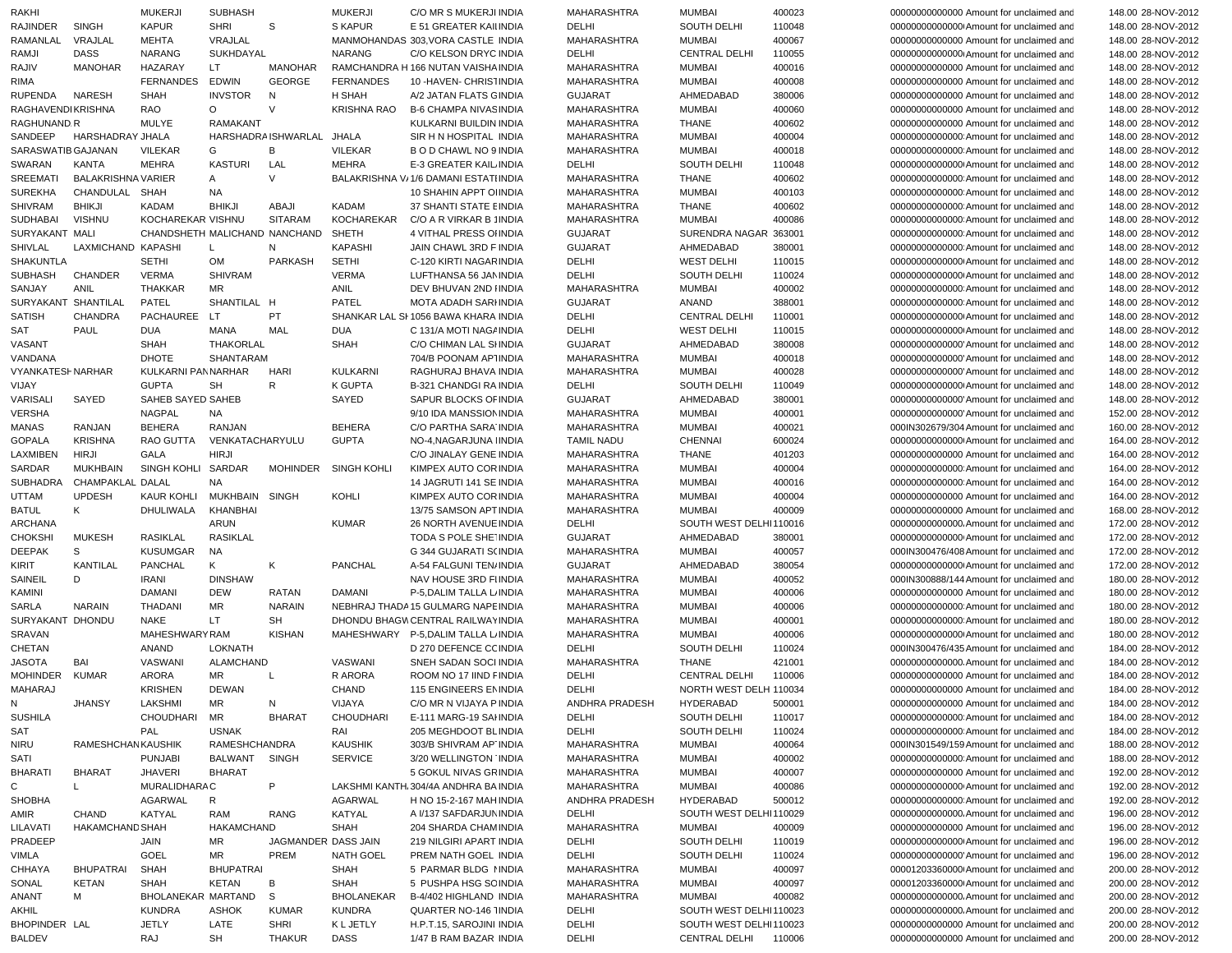| CITI              | <b>BANK</b>             | N A                  | NA                |                           |                   | 124 JEEVAN BHAR/ INDIA               | DELHI             | <b>CENTRAL DELHI</b>   | 110001 | 00000000000000 Amount for unclaimed and  | 200.00 28-NOV-2012 |
|-------------------|-------------------------|----------------------|-------------------|---------------------------|-------------------|--------------------------------------|-------------------|------------------------|--------|------------------------------------------|--------------------|
| <b>DHARAM</b>     | <b>VEER</b>             | <b>SINGH</b>         | <b>MR</b>         | PRABHU                    | DAYAL             | 468 CHIRAGH DELI INDIA               | DELHI             | SOUTH DELHI            | 110017 | 00000000000000 Amount for unclaimed and  | 200.00 28-NOV-2012 |
| <b>DEVENDER</b>   |                         | <b>KUMAR</b>         | <b>SH</b>         | R                         | N GUPTA           | BH-120 (EAST) SHA INDIA              | DELHI             | NORTH WEST DELH 110052 |        | 00000000000000 Amount for unclaimed and  | 200.00 28-NOV-2012 |
| <b>DEEPAK</b>     |                         | <b>KOLTHE</b>        | LATE              | <b>SHRI</b>               | P R KOTHLE        | A-165, LAJPAT NAG/INDIA              | DELHI             | SOUTH DELHI            | 110024 | 00000000000000 Amount for unclaimed and  | 200.00 28-NOV-2012 |
| <b>DALIPSINGH</b> |                         |                      | LATE              | <b>SH</b>                 | <b>RAM SARAN</b>  | AM-78 ARJUN MAR(INDIA                | HARYANA           | <b>GURGAON</b>         | 122001 | 00000000000000 Amount for unclaimed and  | 200.00 28-NOV-2012 |
| <b>GENERAL</b>    | <b>INSURANCE</b>        | <b>CORPORATIONNA</b> |                   |                           |                   | SURAKSHA OPP HI INDIA                | MAHARASHTRA       | MUMBAI                 | 400020 | 000000000000000 Amount for unclaimed and | 200.00 28-NOV-2012 |
| G                 | L                       | <b>KATARIA</b>       | LATE              | <b>SH</b>                 | <b>KC KATARIA</b> | C/O CENTRAL SALE INDIA               | DELHI             | SOUTH DELHI            | 110024 | 00000000000000 Amount for unclaimed and  | 200.00 28-NOV-2012 |
| <b>HITESH</b>     | Κ                       | GOEL                 | L.                | Ν                         | GOEL              | B-199 LOK VIHAR D INDIA              | DELHI             | NORTH WEST DELH 110034 |        | 00000000000000 Amount for unclaimed and  | 200.00 28-NOV-2012 |
|                   |                         |                      |                   |                           |                   |                                      |                   |                        |        |                                          |                    |
| SWATI             | <b>DINESH</b>           | <b>SHAH</b>          | Dinesh            |                           | Shah              | C - 43/44 Arihant Ap: INDIA          | MAHARASHTRA       | <b>MUMBAI</b>          | 400101 | 000IN300095/111 Amount for unclaimed and | 200.00 28-NOV-2012 |
| PANKAJ            |                         | <b>ARORA</b>         | S                 | P                         | <b>ARORA</b>      | 88 KARISHMA APP/INDIA                | DELHI             | <b>EAST DELHI</b>      | 110092 | 000IN300118/100 Amount for unclaimed and | 200.00 28-NOV-2012 |
| S                 | С                       | <b>BANSAL</b>        | JAI               |                           | <b>NARAIN</b>     | 131 VIVEKANAND PINDIA                | DELHI             | NORTH DELHI            | 110007 | 000IN300118/108 Amount for unclaimed and | 200.00 28-NOV-2012 |
| $\mathsf C$       |                         | LAMA                 | <b>MINSHI</b>     | RAM                       | LAMA              | <b>48 SFS FLAT RAJOUNDIA</b>         | DELHI             | SOUTH WEST DELHI110064 |        | 000IN300183/108 Amount for unclaimed and | 200.00 28-NOV-2012 |
| <b>BRAHM</b>      | <b>SAROOP</b>           | MAHAJAN              | <b>GOPAL</b>      | DAS                       | MAHAJAN           | 3573 D III VASANT I INDIA            | DELHI             | SOUTH WEST DELHI110070 |        | 000IN300183/112 Amount for unclaimed and | 200.00 28-NOV-2012 |
| <b>SUBHASH</b>    |                         | JAIN                 | <b>SH</b>         | MAHAVIR                   | PRASAD            | 157 ARIHANT NAGAINDIA                | DELHI             | <b>WEST DELHI</b>      | 110026 | 000IN300206/107 Amount for unclaimed and | 200.00 28-NOV-2012 |
| <b>VISHAL</b>     |                         | <b>SHARMA</b>        | LATE              | D                         | <b>D SHARMA</b>   | <b>B 374 SUSHANT LO INDIA</b>        | HARYANA           | <b>GURGAON</b>         | 122002 | 000IN300214/112 Amount for unclaimed and | 200.00 28-NOV-2012 |
| <b>DIPAK</b>      |                         | <b>GORADIA</b>       | <b>DAMODARDAS</b> |                           | <b>GORADIA</b>    | 702 MAHAVIR 7TH INDIA                | MAHARASHTRA       | <b>MUMBAI</b>          | 400004 | 000IN300360/100 Amount for unclaimed and | 200.00 28-NOV-2012 |
| <b>SUNDARI</b>    |                         | JAYARAMAN            | JAYARAMAN K       |                           | S                 | 2 POORNIMA APAR INDIA                | <b>TAMIL NADU</b> | <b>CHENNAI</b>         | 600028 | 000IN300441/103 Amount for unclaimed and | 200.00 28-NOV-2012 |
| JAYARAMAN K       |                         | S                    | SUBRAHMAN K       |                           | V                 | 2 POORNIMA APAR INDIA                | <b>TAMIL NADU</b> | <b>CHENNAI</b>         | 600028 | 000IN300441/103 Amount for unclaimed and | 200.00 28-NOV-2012 |
| <b>DEEPA</b>      |                         | <b>CHHABRIA</b>      | <b>SHRICHAND</b>  |                           | <b>CHHABRIA</b>   | 69 A BHARAT NAGAINDIA                | MAHARASHTRA       | <b>MUMBAI</b>          | 400007 | 000IN300476/433 Amount for unclaimed and | 200.00 28-NOV-2012 |
| OM                | PARKASH                 | <b>KUMAR</b>         | <b>KUNDAN</b>     | LAL                       | <b>KUMAR</b>      | 96 F 26 SECTOR 7 FINDIA              | DELHI             | NORTH WEST DELH 110085 |        | 000IN300708/101 Amount for unclaimed and | 200.00 28-NOV-2012 |
| REKHA             |                         | <b>KUMAR</b>         | ANIL              |                           |                   |                                      |                   | NORTH WEST DELH 110085 |        |                                          | 200.00 28-NOV-2012 |
|                   |                         |                      |                   |                           | <b>KUMAR</b>      | 96 F 26 SECTOR 7 FINDIA              | DELHI             |                        |        | 000IN300708/101 Amount for unclaimed and |                    |
| ANIL              |                         | <b>KUMAR</b>         | $\circ$           | P                         | <b>KUMAR</b>      | 96 F 26 SECTOR 7 I INDIA             | DELHI             | NORTH WEST DELH 110085 |        | 000IN300708/101 Amount for unclaimed and | 200.00 28-NOV-2012 |
| <b>SUNIL</b>      |                         | <b>KUMAR</b>         | $\circ$           | P                         | <b>KUMAR</b>      | 96 F 26 SECTOR 7 FINDIA              | DELHI             | NORTH WEST DELH 110085 |        | 000IN300708/101 Amount for unclaimed and | 200.00 28-NOV-2012 |
| SWEETY            |                         | <b>KUMAR</b>         | <b>SUNIL</b>      |                           | <b>KUMAR</b>      | 96 F 26 SECTOR 7 FINDIA              | DELHI             | NORTH WEST DELH 110085 |        | 000IN300708/101 Amount for unclaimed and | 200.00 28-NOV-2012 |
| <b>SUSHIEL</b>    | <b>KUMARI</b>           | <b>KUMAR</b>         | $\circ$           | P                         | <b>KUMAR</b>      | 96, F 26 SECTOR 7 INDIA              | DELHI             | NORTH WEST DELH 110085 |        | 000IN300708/101 Amount for unclaimed and | 200.00 28-NOV-2012 |
| RITA              | <b>MAHESH</b>           | <b>DOSHI</b>         | <b>MAHESH</b>     |                           | <b>DOSHI</b>      | 2, TRIPURA DUPLIINDIA                | <b>GUJARAT</b>    | AHMEDABAD              | 380014 | 000IN300982/100 Amount for unclaimed and | 200.00 28-NOV-2012 |
| м                 | <b>VIMAL</b>            | <b>DOSI</b>          | J                 | <b>MOHAN</b>              | RAJ               | NO. 8/50 RANGANA INDIA               | <b>TAMIL NADU</b> | KANCHIPURAM            | 600043 | 000IN301080/223 Amount for unclaimed and | 200.00 28-NOV-2012 |
| <b>MUKTI</b>      |                         | <b>CHOITHANI</b>     | <b>ASHOK</b>      | S                         | <b>CHOITHANI</b>  | 2 RAM COLONY -2 I INDIA              | <b>GUJARAT</b>    | AHMEDABAD              | 380013 | 000IN301321/104 Amount for unclaimed and | 200.00 28-NOV-2012 |
| SANJAY            | <b>GHANSHAYAMPANDYA</b> |                      | GHANSHAYAM        |                           | PANDYA            | A/24 MIRANI NAGAI INDIA              | MAHARASHTRA       | MUMBAI                 | 400080 | 000IN301549/178 Amount for unclaimed and | 200.00 28-NOV-2012 |
| <b>JYOTI</b>      | JAIN                    | <b>INV AND FIN</b>   | <b>NA</b>         |                           |                   | E - 84, N.D.S.E, PARINDIA            | DELHI             | SOUTH DELHI            | 110049 | 000IN302050/100 Amount for unclaimed and | 200.00 28-NOV-2012 |
| LAJ               |                         | RANI                 | R                 | L                         | <b>AGARWAL</b>    | <b>42 SUKHDHAM APAINDIA</b>          | DELHI             | NORTH WEST DELH 110085 |        | 000IN302611/100 Amount for unclaimed and | 200.00 28-NOV-2012 |
| MANJU             |                         | <b>GUPTA</b>         | LAJ               | PAT                       | <b>GUPTA</b>      | 188 B POCKET C OHNDIA                | DELHI             | <b>EAST DELHI</b>      | 110091 | 000IN302679/304 Amount for unclaimed and | 200.00 28-NOV-2012 |
| SNEHAL            | <b>MUKESH</b>           | <b>JOSHI</b>         |                   | MUKESHKUN MAHESHCHAIJOSHI |                   | 23 CHANDRAVATI SINDIA                | GUJARAT           | AHMEDABAD              | 380028 | 000IN302679/308 Amount for unclaimed and | 200.00 28-NOV-2012 |
| <b>ASHISH</b>     | <b>KUMAR</b>            | <b>KATIYAR</b>       | SUBHASH           | CHANDRA                   | KATIYAR           | M/S HERO HONDA I INDIA               | <b>HARYANA</b>    | <b>GURGAON</b>         | 122001 | 000IN302902/405 Amount for unclaimed and | 200.00 28-NOV-2012 |
|                   |                         |                      |                   |                           |                   |                                      |                   |                        |        |                                          |                    |
| SHALINI           |                         | <b>SHARMA</b>        | <b>DINESH</b>     | <b>CHANDRA</b>            | <b>SHARMA</b>     | 26 SAN MARTIN MAINDIA                | DELHI             | <b>CENTRAL DELHI</b>   | 110001 | 000IN302902/409 Amount for unclaimed and | 200.00 28-NOV-2012 |
| <b>JANATA</b>     |                         | DEVI                 | SHYAM             | <b>SUNDER</b>             | <b>GUPTA</b>      | 145 VIVEKANAND PINDIA                | DELHI             | NORTH DELHI            | 110007 | 00000000000000. Amount for unclaimed and | 200.00 28-NOV-2012 |
| <b>KANTILAL</b>   | AMULAKH                 | <b>KAMDAR</b>        | AMULAKH           | MOHANLAL                  | <b>KAMDAR</b>     | 203-C RAHUL APTS INDIA               | MAHARASHTRA       | MUMBAI                 | 400058 | 00000000000000 Amount for unclaimed and  | 200.00 28-NOV-2012 |
| <b>KRISHAN</b>    | LAL                     | <b>MONGA</b>         | <b>MUNSHI</b>     |                           | <b>RAM</b>        | M/S KRISHAN LAL MINDIA               | DELHI             | <b>CENTRAL DELHI</b>   | 110002 | 00000000000000 Amount for unclaimed and  | 200.00 28-NOV-2012 |
| <b>KAVITA</b>     |                         | <b>CHOPRA</b>        | H                 | R                         |                   | CHOPRA H WIFE C-3/63 JANAKPURI INDIA | DELHI             | <b>WEST DELHI</b>      | 110063 | 00000000000000 Amount for unclaimed and  | 200.00 28-NOV-2012 |
| <b>KAVITA</b>     |                         | GOEL                 | <b>HITESH</b>     | Κ                         | <b>GOEL</b>       | <b>B-199 LOK VIHAR D INDIA</b>       | DELHI             | NORTH WEST DELH 110034 |        | 00000000000000 Amount for unclaimed and  | 200.00 28-NOV-2012 |
| Κ                 | $\vee$                  | SATYANARAYAK         |                   | RAMAMOHANRAO              |                   | FLAT NO-201 MEGHNDIA                 | ANDHRA PRADESH    | HYDERABAD              | 500038 | 00000000000000 Amount for unclaimed and  | 200.00 28-NOV-2012 |
| <b>KAMALA</b>     |                         | <b>BORDIA</b>        | S                 |                           | <b>BORDIA</b>     | B-1/13, RAYMOND (INDIA               | MAHARASHTRA       | <b>THANE</b>           | 400606 | 00000000000000 Amount for unclaimed and  | 200.00 28-NOV-2012 |
| <b>MINOO</b>      | <b>JEHANGIR</b>         | PATEL                | JEHANGIR          | PALLONJI                  | PATEL             | C/12 SHAPOOR BAUNDIA                 | MAHARASHTRA       | <b>MUMBAI</b>          | 400004 | 00000000000000 Amount for unclaimed and  | 200.00 28-NOV-2012 |
| MANHARLAL APALAL  |                         | <b>PARIKH</b>        | RETIRED           | MR                        | APALAL            | R K SADAN 9 TINMUNDIA                | <b>GUJARAT</b>    | AHMEDABAD              | 380015 | 00000000000000 Amount for unclaimed and  | 200.00 28-NOV-2012 |
| M                 | M                       | <b>SINGH</b>         | J                 | J                         | <b>SINGH</b>      | 101-A FRIENDS CLNINDIA               | DELHI             | SOUTH DELHI            | 110065 | 00000000000000 Amount for unclaimed and  | 200.00 28-NOV-2012 |
| <b>MOHINI</b>     |                         | <b>MALHOTRA</b>      | $\vee$            | Κ                         | <b>MALHOTRA</b>   | 2 UF BABAR PLACE INDIA               | DELHI             | <b>CENTRAL DELHI</b>   | 110001 | 00000000000000 Amount for unclaimed and  | 200.00 28-NOV-2012 |
| <b>MANMEET</b>    |                         | <b>SINGH</b>         | <b>DALIP</b>      |                           | <b>SINGH</b>      | AM-78 ARJUN MAR(INDIA                | <b>HARYANA</b>    | <b>GURGAON</b>         | 122001 | 00000000000000 Amount for unclaimed and  | 200.00 28-NOV-2012 |
|                   |                         |                      |                   |                           |                   |                                      |                   |                        |        |                                          |                    |
| MAYA              |                         | AJMERA               | GHANSHYAM         |                           | <b>AJMERA</b>     | HOUSE NO-222 GAI INDIA               | DELHI             | NORTH WEST DELH 110052 |        | 00000000000000 Amount for unclaimed and  | 200.00 28-NOV-2012 |
| NARAYANI          | PRAHLAD                 | VAID                 | PRAHLAD           | MAHADEO                   | <b>TRIVEDI</b>    | LAXMINARAYAN NI'INDIA                | MAHARASHTRA       | <b>MUMBAI</b>          | 400077 | 00000000000000 Amount for unclaimed and  | 200.00 28-NOV-2012 |
| <b>NAND</b>       | <b>LAL</b>              | <b>CHUGH</b>         | <b>SH</b>         | R                         | R CHUGH           | H.229 LIC COLONY INDIA               | DELHI             | <b>WEST DELHI</b>      | 110087 | 00000000000000 Amount for unclaimed and  | 200.00 28-NOV-2012 |
| NEETU             |                         | JAIN                 | $\mathbf{s}$      | K                         | JAIN              | AC/26-B SHALIMAR INDIA               | DELHI             | NORTH WEST DELH 110052 |        | 00000000000000 Amount for unclaimed and  | 200.00 28-NOV-2012 |
| PAHLAJ            |                         | MANGHIRMAL/HARJASRAI |                   |                           |                   | MANGHIRMALAN C/O C A CHANDIRA INDIA  | MAHARASHTRA       | MUMBAI                 | 400005 | 00000000000000 Amount for unclaimed and  | 200.00 28-NOV-2012 |
| PRITAM            |                         | KAUR                 | DALIP             |                           | SINGH             | AM-78 ARJUN MAR(INDIA                | HARYANA           | <b>GURGAON</b>         | 122001 | 00000000000000 Amount for unclaimed and  | 200.00 28-NOV-2012 |
| RAKESH            | <b>DHAR</b>             | JAYAL                | LATE              | MR                        | C D TAYAL         | M-34 LAJPAT NAGA INDIA               | DELHI             | <b>SOUTH DELHI</b>     | 110024 | 00000000000000 Amount for unclaimed and  | 200.00 28-NOV-2012 |
| RAVINDER          |                         | <b>KUMAR</b>         | <b>HANS</b>       |                           | RAJ               | C/O C-19 KIRTI NACINDIA              | DELHI             | <b>WEST DELHI</b>      | 110015 | 00000000000000 Amount for unclaimed and  | 200.00 28-NOV-2012 |
| RAMESH            | Α                       | SABNANI              | ATMA              |                           | RAM               | C/O RAMI SALES CUNDIA                | <b>TAMIL NADU</b> | <b>CHENNAI</b>         | 600018 | 00000000000000 Amount for unclaimed and  | 200.00 28-NOV-2012 |
| INA               |                         | VARSHNEY             | DUSHYANT KUMAR    |                           | VARSHNEY          | 91/A, DARYA GANJ I INDIA             | DELHI             | <b>CENTRAL DELHI</b>   | 110002 | 00000000000000 Amount for unclaimed and  | 200.00 28-NOV-2012 |
| RAHUL             |                         | <b>SHARMA</b>        | BANWARI           | LAL                       | SHARMA            | 1969, GALI LEELA WINDIA              | DELHI             | <b>CENTRAL DELHI</b>   | 110006 | 00000000000000 Amount for unclaimed and  | 200.00 28-NOV-2012 |
|                   |                         |                      |                   |                           |                   |                                      |                   |                        |        |                                          |                    |
| SHAMLAL           | <b>TIKAMDAS</b>         | CHHABRIA             | NA                |                           |                   | NAVJIVAL BLDG 12 INDIA               | MAHARASHTRA       | <b>MUMBAI</b>          | 400003 | 000000000000000 Amount for unclaimed and | 200.00 28-NOV-2012 |
| SUBHASH           | CHANDER                 | POPLI                | LATE              | MR                        | T D POPLI         | 161 JHANDEWALAN INDIA                | DELHI             | <b>CENTRAL DELHI</b>   | 110055 | 000000000000000 Amount for unclaimed and | 200.00 28-NOV-2012 |
| SUNIL             |                         | BAKHT                | <b>SIKANDER</b>   |                           | <b>BAKHT</b>      | B-34/1 EAST OF KA INDIA              | DELHI             | SOUTH DELHI            | 110065 | 000000000000000 Amount for unclaimed and | 200.00 28-NOV-2012 |
| <b>SURESH</b>     |                         | <b>CHAWLA</b>        | SH                | K                         | R CHAWLA          | 130, SAINI ENCLAVIINDIA              | DELHI             | <b>EAST DELHI</b>      | 110092 | 000000000000000 Amount for unclaimed and | 200.00 28-NOV-2012 |
| SAROJ             |                         | <b>GANDHI</b>        | OM                | PARKASH                   | GANDHI            | B-90/2 EAST OF KA INDIA              | DELHI             | SOUTH DELHI            | 110065 | 000000000000000 Amount for unclaimed and | 200.00 28-NOV-2012 |
| SWADESH           | RATAN                   | SACHDEV              | V                 | R                         | SACHDEV           | A-5, CHITTARANJAI INDIA              | DELHI             | <b>SOUTH DELHI</b>     | 110019 | 000000000000000 Amount for unclaimed and | 200.00 28-NOV-2012 |
| SAVITA            |                         | <b>SACHDEV</b>       | S                 | R                         | SACHDEV           | A-5 CHITTARANJAN INDIA               | DELHI             | SOUTH DELHI            | 110019 | 000000000000000 Amount for unclaimed and | 200.00 28-NOV-2012 |
| SHASHI            | <b>BALA</b>             | <b>NIGAM</b>         | $\vee$            | Κ                         | NIGAM             | DG-1051 SAROJINI INDIA               | DELHI             | SOUTH WEST DELHI110023 |        | 000000000000000 Amount for unclaimed and | 200.00 28-NOV-2012 |
| SHASHI            | <b>BALA</b>             | <b>NIGAM</b>         | V                 | Κ                         | <b>NIGAM</b>      | DG-1051 SAROJINI INDIA               | DELHI             | SOUTH WEST DELHI110023 |        | 000000000000000 Amount for unclaimed and | 200.00 28-NOV-2012 |
| URMIL             |                         | JETLY                | MR                | В                         | L JETLY           | H.P.T.15, SAROJINI INDIA             | DELHI             | SOUTH WEST DELHI110023 |        | 00000000000000 Amount for unclaimed and  | 200.00 28-NOV-2012 |
|                   |                         |                      |                   |                           |                   |                                      |                   |                        |        |                                          |                    |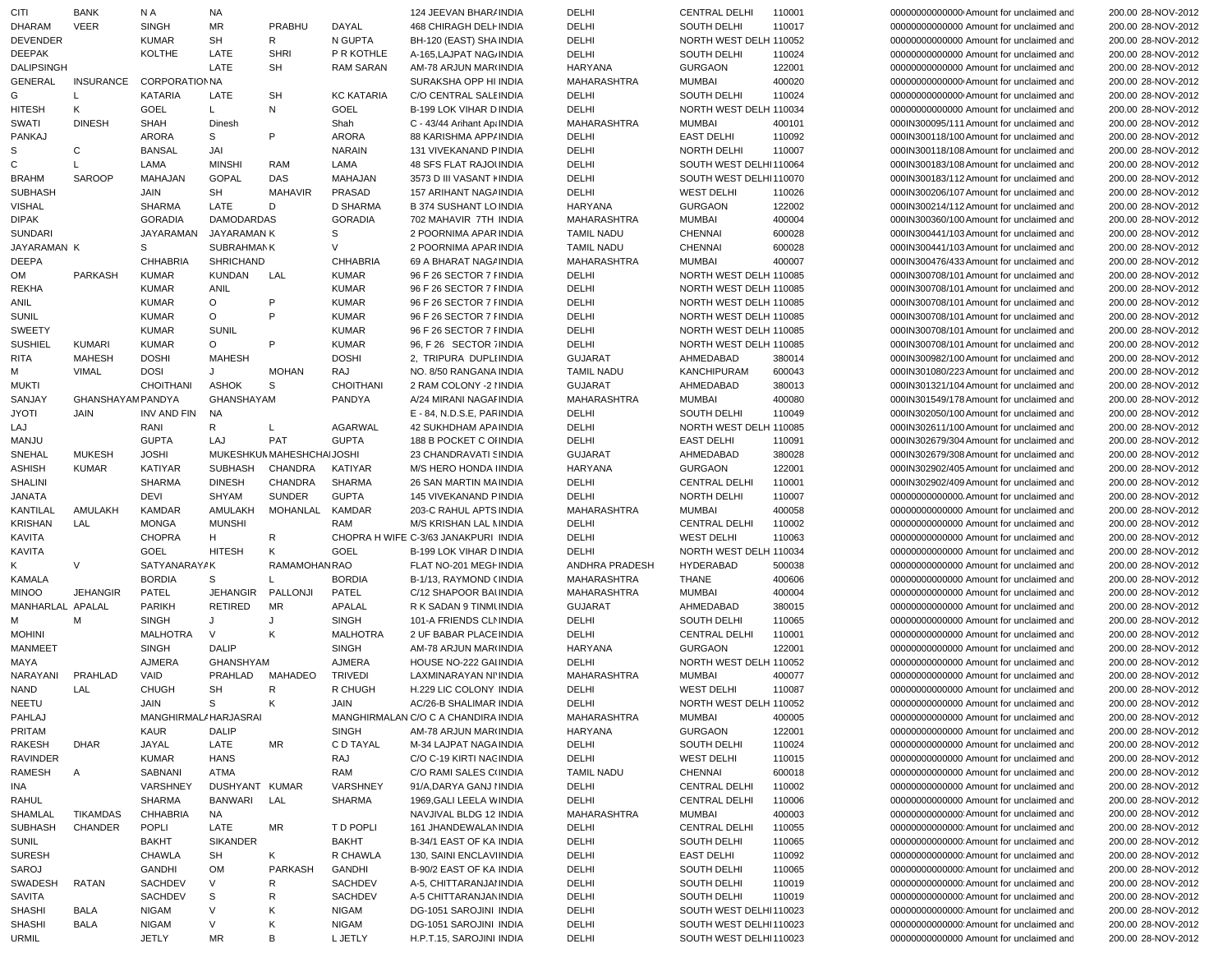| <b>USHA</b>                          |                                                                 | <b>ARORA</b>                                     | V                        | Κ                           | <b>ARORA</b>              | C-1/17. RANA PRAT INDIA                          | DELHI                                  | NORTH DELHI                      | 110007           | 00000000000000 Amount for unclaimed and                                              | 200.00 28-NOV-2012                       |
|--------------------------------------|-----------------------------------------------------------------|--------------------------------------------------|--------------------------|-----------------------------|---------------------------|--------------------------------------------------|----------------------------------------|----------------------------------|------------------|--------------------------------------------------------------------------------------|------------------------------------------|
| V                                    | Κ                                                               | <b>WADHERA</b>                                   | <b>SHRI</b>              | T                           | N WADHERA                 | 163, HARGOBIND E INDIA                           | DELHI                                  | <b>EAST DELHI</b>                | 110092           | 00000000000000 Amount for unclaimed and                                              | 200.00 28-NOV-2012                       |
| <b>VIKRAM</b>                        | <b>KUMAR</b>                                                    | <b>KUMRA</b>                                     | Κ                        | $\mathsf{C}$                | <b>KUMRA</b>              | N-202 GREATER KAINDIA                            | DELHI                                  | <b>SOUTH DELHI</b>               | 110048           | 00000000000000 Amount for unclaimed and                                              | 200.00 28-NOV-2012                       |
| <b>VIKRAM</b>                        | <b>KUMAR</b>                                                    | <b>KUMRA</b>                                     | Κ                        | $\mathsf{C}$                | <b>KUMRA</b>              | N-202 GREATER KAINDIA                            | DELHI                                  | <b>SOUTH DELHI</b>               | 110048           | 00000000000000 Amount for unclaimed and                                              | 200.00 28-NOV-2012                       |
| V                                    | Κ                                                               | <b>MALHOTRA</b>                                  | <b>SH</b>                | S                           | K MALHOTRA                | 2 UF BABAR PLACE INDIA                           | DELHI                                  | <b>CENTRAL DELHI</b>             | 110001           | 00000000000000 Amount for unclaimed and                                              | 200.00 28-NOV-2012                       |
| VIJAY                                | <b>KUMAR</b>                                                    | <b>NIGAM</b>                                     | S                        | R                           | <b>NIGAM</b>              | DG-1051 SAROJINI INDIA                           | DELHI                                  | SOUTH WEST DELHI110023           |                  | 00000000000000 Amount for unclaimed and                                              | 200.00 28-NOV-2012                       |
| VIJAY                                | <b>KUMAR</b>                                                    | <b>NIGAM</b>                                     | S                        | R                           | <b>NIGAM</b>              | DG-1051 SAROJINI INDIA                           | DELHI                                  | SOUTH WEST DELHI110023           |                  | 00000000000000 Amount for unclaimed and                                              | 200.00 28-NOV-2012                       |
| <b>ASHOK</b>                         |                                                                 | <b>NARANG</b>                                    | <b>MR</b>                | <b>RAM</b>                  | LUBHAYA                   | 741/C ARYA SAMAJ INDIA                           | DELHI                                  | <b>EAST DELHI</b>                | 110031           | 00000000000000. Amount for unclaimed and                                             | 204.00 28-NOV-2012                       |
| LAXMIKANT                            | DATTARAM                                                        | <b>GHURYE</b>                                    | DATTARAM                 | <b>HARI</b>                 | <b>GHURYE</b>             | 2/48, MAPLA MAHAI INDIA                          | MAHARASHTRA                            | <b>MUMBAI</b>                    | 400004           | 000IN300126/100 Amount for unclaimed and                                             | 204.00 28-NOV-2012                       |
| <b>JUDGE</b>                         | <b>KUMAR</b>                                                    | <b>KOCHAR</b>                                    | LATE                     | ΜR                          |                           | SIRI RAM KOCHA HINDUSTAN LEVER INDIA             | MAHARASHTRA                            | <b>MUMBAI</b>                    | 400020           | 000000000000000 Amount for unclaimed and                                             | 204.00 28-NOV-2012                       |
| <b>MUNNA</b>                         | <b>SUNDER</b>                                                   | <b>SINGH</b>                                     | LATE                     | <b>BAWA</b>                 |                           | SUNDER SINGH 101 SUNDER NAGA INDIA               | DELHI                                  | <b>CENTRAL DELHI</b>             | 110003           | 00000000000000 Amount for unclaimed and                                              | 204.00 28-NOV-2012                       |
| <b>NISHA</b>                         | <b>JAYANT</b>                                                   | NANAVATY                                         | J                        | Κ                           | NANAVATY                  | 8ST MARYS ROAD IINDIA                            | MAHARASHTRA                            | <b>MUMBAI</b>                    | 400056           | 00000000000000 Amount for unclaimed and                                              | 204.00 28-NOV-2012                       |
| <b>NALINI</b>                        | SHASHIKANT PATEL                                                |                                                  | S                        | С                           | PATEL                     | VRANDAVAN BHUV INDIA                             | <b>GUJARAT</b>                         | AHMEDABAD                        | 380008           | 00000000000000 Amount for unclaimed and                                              | 204.00 28-NOV-2012                       |
| <b>NILIMA</b>                        |                                                                 | SACHDEVA                                         | LATE                     | ANIL                        | <b>SACHDEVA</b>           | A-100 GUJRAWALA INDIA                            | DELHI                                  | NORTH WEST DELH 110009           |                  | 00000000000000 Amount for unclaimed and                                              | 204.00 28-NOV-2012                       |
| <b>PURNA</b>                         | CHANDRA                                                         | KUMARI PADM.MR                                   |                          | P                           |                           | VENKATESWARL 6-3-609/194 ANAND INDIA             | ANDHRA PRADESH                         | <b>HYDERABAD</b>                 | 500004           | 00000000000000 Amount for unclaimed and                                              | 204.00 28-NOV-2012                       |
| PRABHAKAR YESHWANT                   |                                                                 | SANSARE                                          | YESHWANT                 |                             | SANSARE                   | 11/30 LOKMANYA NINDIA                            | MAHARASHTRA                            | <b>MUMBAI</b>                    | 400025           | 00000000000000 Amount for unclaimed and                                              | 204.00 28-NOV-2012                       |
| ANIL                                 |                                                                 | <b>SHARMA</b>                                    | <b>SHRI</b>              | HAR                         |                           | BHAGWAN SERV 35/1 POCKET A-3 SINDIA              | DELHI                                  | NORTH WEST DELH 110085           |                  | 00000000000000. Amount for unclaimed and                                             | 220.00 28-NOV-2012                       |
| CHATURBHU, RAMCHAND                  |                                                                 | WADHWANI                                         |                          | RAMCHAND GOBINDRAM WAD WANI |                           | 397 KALBADEVI ROINDIA                            | MAHARASHTRA                            | <b>MUMBAI</b>                    | 400002           | 00000000000000 Amount for unclaimed and                                              | 220.00 28-NOV-2012                       |
| <b>DHARAMSEY</b>                     |                                                                 | <b>KHATAU</b><br><b>SHETH</b>                    | <b>KHATAU</b>            |                             |                           | KHATU VALABHDA! INDIA                            | MAHARASHTRA                            | <b>MUMBAI</b>                    | 400001           | 00000000000000 Amount for unclaimed and                                              | 220.00 28-NOV-2012                       |
| <b>GUNVAT</b>                        | G                                                               |                                                  | GANDALAL P               |                             |                           | SHETH BUSINES: 1/2A MAHAVIR BUIL INDIA           | MAHARASHTRA                            | <b>MUMBAI</b>                    | 400019           | 00000000000000 Amount for unclaimed and                                              | 220.00 28-NOV-2012                       |
|                                      | MANGAT RAI JAIN INVESTMENTS P LTD                               |                                                  | <b>NA</b>                |                             |                           | 1647 S P MUKERJE INDIA                           | DELHI                                  | <b>CENTRAL DELHI</b>             | 110006           | 00000000000000 Amount for unclaimed and                                              | 220.00 28-NOV-2012                       |
| MELAPPALAY SRINIVASA<br><b>MOHIN</b> | м                                                               | RAJAGOPALAN MELAPPALAN RAMANUJA<br><b>KINGER</b> | MADANLAL K               |                             | SRINIVAS<br><b>KINGER</b> | C/O DR V S KRISHN INDIA<br>92 AUDIAPPA NAICHNDIA | <b>TAMIL NADU</b><br><b>TAMIL NADU</b> | <b>CHENNAI</b><br><b>CHENNAI</b> | 600086<br>600001 | 00000000000000 Amount for unclaimed and<br>00000000000000 Amount for unclaimed and   | 220.00 28-NOV-2012                       |
| SANGEETA                             |                                                                 | <b>BABBAR</b>                                    | MR                       | R                           | K BABBAR HOUS MX-110001   | <b>INDIA</b>                                     | DELHI                                  | <b>CENTRAL DELHI</b>             | 110001           | 00000000000000 Amount for unclaimed and                                              | 220.00 28-NOV-2012                       |
| NIRANJAN                             | RAMCHAND                                                        | WADHWANI                                         |                          | RAMCHAND GOBINDRAM WADHWANI |                           | 397 KALBADEVI ROINDIA                            | MAHARASHTRA                            | <b>MUMBAI</b>                    | 400002           | 00000000000000 Amount for unclaimed and                                              | 220.00 28-NOV-2012                       |
| PREMCHAND RAMCHAND                   |                                                                 | WADHWANI                                         |                          | RAMCHAND GOBINDRAM WADHWANI |                           | 397 KALBADEVI ROINDIA                            | MAHARASHTRA                            | <b>MUMBAI</b>                    | 400002           | 00000000000000 Amount for unclaimed and                                              | 220.00 28-NOV-2012<br>220.00 28-NOV-2012 |
| PREM                                 |                                                                 | <b>KISHORE</b>                                   | MR                       | B                           | R GAMBEER                 | C/O BELSON & CO INDIA                            | <b>TAMIL NADU</b>                      | <b>CHENNAI</b>                   | 600001           |                                                                                      |                                          |
|                                      | S                                                               | SAKUNTALA                                        | <b>NA</b>                |                             |                           | 119 ASIAD VILLAGE INDIA                          | DELHI                                  | <b>SOUTH DELHI</b>               | 110049           | 00000000000000 Amount for unclaimed and<br>00000000000000 Amount for unclaimed and   | 220.00 28-NOV-2012<br>220.00 28-NOV-2012 |
|                                      | SHIVRAMAN VASUDEVAN NAIR                                        |                                                  | N                        | M                           | PILLAY                    | C/O MR ANAND NAIINDIA                            | DELHI                                  | <b>EAST DELHI</b>                | 110092           | 000000000000000 Amount for unclaimed and                                             | 220.00 28-NOV-2012                       |
| SUBHADRA NIRANJAN                    |                                                                 | WADHWANI                                         | <b>NIRANJAN</b>          | RAMCHAND                    | WADHWANI                  | 397 KALBADEVI ROINDIA                            | MAHARASHTRA                            | <b>MUMBAI</b>                    | 400002           | 000000000000000 Amount for unclaimed and                                             | 220.00 28-NOV-2012                       |
| SHYAM                                | <b>SUNDER</b>                                                   | AGARWALA                                         | LT                       | <b>BHANWAR</b>              |                           | LAL AGARWAL SI ASHOK INDUSTRIE INDIA             | DELHI                                  | <b>CENTRAL DELHI</b>             | 110001           | 000000000000000 Amount for unclaimed and                                             | 220.00 28-NOV-2012                       |
|                                      | VITHALBHAI CHHAGANBHA PATEL                                     |                                                  | $\mathsf{C}$             | B                           | PATEL                     | C/O ARVIND BHAI EINDIA                           | <b>GUJARAT</b>                         | ANAND                            | 388001           | 00000000000000 Amount for unclaimed and                                              | 220.00 28-NOV-2012                       |
| VARUN                                |                                                                 | <b>MALIK</b>                                     | <b>KARAN</b>             |                             | <b>MALIK</b>              | A 1/B 91A. LIG FLAT INDIA                        | DELHI                                  | <b>WEST DELHI</b>                | 110063           | 000IN300239/112 Amount for unclaimed and                                             | 224.00 28-NOV-2012                       |
| <b>JITENDRA</b>                      | MANILAL                                                         | VACHHARAJAN MANILAL                              |                          |                             |                           | 12 INDRAPURI C H INDIA                           | MAHARASHTRA                            | <b>THANE</b>                     | 400602           | 000IN300601/100 Amount for unclaimed and                                             | 228.00 28-NOV-2012                       |
|                                      | <b>JAMNADAS</b>                                                 | SHAH                                             |                          |                             |                           |                                                  |                                        |                                  |                  |                                                                                      |                                          |
|                                      |                                                                 |                                                  |                          |                             |                           |                                                  |                                        |                                  |                  |                                                                                      |                                          |
| <b>TARABEN</b>                       |                                                                 |                                                  |                          | JAMNADAS MANSUKHLAI SHAH    |                           | RAKHIAL STATION INDIA                            | <b>GUJARAT</b>                         | <b>GANDHI NAGAR</b>              | 382315           | 000000000000000 Amount for unclaimed and                                             | 228.00 28-NOV-2012                       |
| KUSUMLATA TILAKRAJ                   |                                                                 | <b>KAPOOR</b>                                    | TILAKRAJ                 | KHARETIRAM KAPOOR           |                           | C/O S R INDUSTRIE INDIA                          | MAHARASHTRA                            | <b>MUMBAI</b>                    | 400020           | 00000000000000 Amount for unclaimed and                                              | 236.00 28-NOV-2012                       |
| <b>NEENA</b>                         | SHIVKUMAR                                                       | KHANNA                                           |                          | SHIVKUMAR SHAMSUNDEIKHANNA  |                           | C/O S R INDUSTRIE INDIA                          | MAHARASHTRA                            | <b>MUMBAI</b>                    | 400020           | 00000000000000 Amount for unclaimed and                                              | 236.00 28-NOV-2012                       |
| MANEKLAL                             |                                                                 | SANGHVI<br><b>DHIR</b>                           | MANILAL<br>MOHINDER PALL |                             | SANGHVI<br><b>DHIR</b>    | C O MANEKLAL & CINDIA<br>110 MEGHDOOT 94 INDIA   | MAHARASHTRA<br>DELHI                   | <b>MUMBAI</b><br>SOUTH DELHI     | 400001<br>110019 | 00000000000000 Amount for unclaimed and                                              | 240.00 28-NOV-2012<br>240.00 28-NOV-2012 |
| SAILESH                              | <b>HARILAL</b>                                                  | <b>KOTHARI</b>                                   | <b>HARILAL</b>           | CHHOTALAL KOTHARI           |                           | 24A GIRI ROAD TN/ INDIA                          | <b>TAMIL NADU</b>                      | <b>CHENNAI</b>                   | 600017           | 000000000000000 Amount for unclaimed and                                             | 240.00 28-NOV-2012                       |
| <b>SUSHILA</b><br>S                  | B                                                               | <b>GUPTA</b>                                     | <b>SHRI</b>              | HARDYAL                     | <b>GUPTA</b>              | FLAT NO 27-D POCI INDIA                          | <b>DELHI</b>                           | NORTH WEST DELH 110052           |                  | 000000000000000 Amount for unclaimed and<br>000000000000000 Amount for unclaimed and | 240.00 28-NOV-2012                       |
| C                                    |                                                                 | VALLIAPPAN                                       | м                        |                             |                           | CHOCKALINGAM 23 SARADHA NAGA INDIA               | <b>TAMIL NADU</b>                      | <b>CHENNAI</b>                   | 600092           | 000000000000000 Amount for unclaimed and                                             | 244.00 28-NOV-2012                       |
| CHAULA                               | <b>NILESH</b>                                                   | <b>PARIKH</b>                                    | MR                       | <b>NILESH</b>               |                           | BABUBHAI PARIK WALLACE APARTM INDIA              | MAHARASHTRA                            | <b>MUMBAI</b>                    | 400007           | 00000000000000 Amount for unclaimed and                                              | 244.00 28-NOV-2012                       |
| <b>GEETA</b>                         |                                                                 | <b>UPPAL</b>                                     | <b>DEEPAK</b>            |                             |                           | C/O DEEPAK UPPAI INDIA                           | MAHARASHTRA                            | <b>MUMBAI</b>                    | 400020           | 000000000000000 Amount for unclaimed and                                             | 244.00 28-NOV-2012                       |
| <b>VIMALA</b>                        |                                                                 | LAKSHMANAN G                                     |                          | Ν                           | LAKSHMANAN                | NO 5061 G BLOCK 'INDIA                           | <b>TAMIL NADU</b>                      | <b>CHENNAI</b>                   | 600040           | 000IN300394/128 Amount for unclaimed and                                             | 244.00 28-NOV-2012                       |
| <b>BIPIN</b>                         |                                                                 | <b>JUTHANI</b>                                   | <b>BHOGILAL</b>          |                             |                           | A 13, JEEVAN VIKA INDIA                          | MAHARASHTRA                            | <b>MUMBAI</b>                    | 400054           | 000IN300450/117 Amount for unclaimed and                                             | 244.00 28-NOV-2012                       |
| KALAVATI                             | DAYALAL                                                         | <b>SHARMA</b>                                    | DAYALAL                  |                             | <b>SHARMA</b>             | C/O MRS PRITI KAN INDIA                          | MAHARASHTRA                            | <b>MUMBAI</b>                    | 400020           | 00000000000000 Amount for unclaimed and                                              | 244.00 28-NOV-2012                       |
| <b>MOHANDAS</b>                      |                                                                 |                                                  | C                        |                             | <b>MOOKUNNI</b>           | <b>B-703,CR APARTME INDIA</b>                    | DELHI                                  | <b>CENTRAL DELHI</b>             | 110001           | 00000000000000 Amount for unclaimed and                                              | 244.00 28-NOV-2012                       |
| <b>MADUMBI</b>                       | PADMANABHA SIDDHARTH                                            |                                                  | <b>NA</b>                |                             |                           | 113-B ANAND JUHU INDIA                           | MAHARASHTRA                            | <b>MUMBAI</b>                    | 400058           | 00000000000000 Amount for unclaimed and                                              | 244.00 28-NOV-2012                       |
| <b>MUDUMBI</b>                       |                                                                 | PADMANABHAINA                                    |                          |                             |                           | FLAT-113-B IST FLC INDIA                         | MAHARASHTRA                            | <b>MUMBAI</b>                    | 400058           | 00000000000000 Amount for unclaimed and                                              | 244.00 28-NOV-2012                       |
|                                      | NAVINCHAND JAYANTILAL SWAMINARAY/JAYANTILAL VANMALIDAS SWAMINAR |                                                  |                          |                             |                           | 1664 LISA S STREE INDIA                          | <b>GUJARAT</b>                         | AHMEDABAD                        | 380001           | 00000000000000 Amount for unclaimed and                                              | 244.00 28-NOV-2012                       |
| NIKUNJA                              | <b>VINAYCHANDFFADIA</b>                                         |                                                  | LT.                      | <b>SHRI</b>                 |                           | VINAYCHANDRA 336 PANJRA POLE IINDIA              | <b>GUJARAT</b>                         | AHMEDABAD                        | 380001           | 00000000000000 Amount for unclaimed and                                              | 244.00 28-NOV-2012                       |
| SATI                                 |                                                                 | <b>PUNJABI</b>                                   | ΜR                       | <b>BALWANTSIN PUNJABI</b>   |                           | 3/20 WELLINGTON INDIA                            | MAHARASHTRA                            | <b>MUMBAI</b>                    | 400002           | 000000000000000 Amount for unclaimed and                                             | 244.00 28-NOV-2012                       |
| SONALI                               | MOHAN                                                           | PARMAR                                           | MOHAN                    |                             | PARMAR                    | 2ND FLOOR BANSI INDIA                            | MAHARASHTRA                            | <b>MUMBAI</b>                    | 400055           | 000000000000000 Amount for unclaimed and                                             | 244.00 28-NOV-2012                       |
| <b>SUDHIR</b>                        | JIVANLAL                                                        | THAKKER                                          | JIVANLAL                 |                             | NANLAL                    | SEJAL APTS B/20 3 INDIA                          | MAHARASHTRA                            | <b>MUMBAI</b>                    | 400080           | 000000000000000 Amount for unclaimed and                                             | 244.00 28-NOV-2012                       |
| SATINDER                             | KUMAR                                                           | MALHOTRA                                         | L.                       | D                           | MALHOTRA                  | EC 101 SELF FINAN INDIA                          | DELHI                                  | SOUTH WEST DELHI110064           |                  | 000000000000000 Amount for unclaimed and                                             | 244.00 28-NOV-2012                       |
| <b>SHAILESH</b>                      | <b>GIRISHCHAND TRIVEDI</b>                                      |                                                  | <b>GIRISH</b>            | CHANDRA                     | <b>BUSINESS</b>           | 64 BHAIKAKA NAGA INDIA                           | <b>GUJARAT</b>                         | AHMEDABAD                        | 380009           | 000000000000000 Amount for unclaimed and                                             | 244.00 28-NOV-2012                       |
| SANJAY                               | D                                                               | SHANBHAG                                         | D                        | Α                           | SHANBHAG                  | C/O MR OM PRAKA INDIA                            | MAHARASHTRA                            | <b>MUMBAI</b>                    | 400062           | 000000000000000 Amount for unclaimed and                                             | 244.00 28-NOV-2012                       |
| TILAKRAJ                             | KHARETIRAM KAPOOR                                               |                                                  | LATE                     | MR                          |                           | KHARETIRAM RA CO S R INDUSTRIE INDIA             | MAHARASHTRA                            | <b>MUMBAI</b>                    | 400020           | 00000000000000 Amount for unclaimed and                                              | 244.00 28-NOV-2012                       |
| VIJAY                                | <b>KUMAR</b>                                                    | MEHROTRA                                         | -S                       | S                           | MEHROTRA                  | CONSYS ELECTRO INDIA                             | ANDHRA PRADESH                         | <b>HYDERABAD</b>                 | 500890           | 00000000000000 Amount for unclaimed and                                              | 244.00 28-NOV-2012                       |
| VIDYA                                |                                                                 | <b>GUPTA</b>                                     | Κ                        | R                           | <b>GUPTA</b>              | E-46 HYDERABAD EINDIA                            | MAHARASHTRA                            | <b>MUMBAI</b>                    | 400036           | 00000000000000 Amount for unclaimed and                                              | 244.00 28-NOV-2012                       |
| V                                    |                                                                 | <b>BHAGYALATHAS</b>                              |                          | V                           | RAO                       | FLAT NO 8 CORNEI INDIA                           | <b>TAMIL NADU</b>                      | <b>CHENNAI</b>                   | 600020           | 000000000000000 Amount for unclaimed and                                             | 244.00 28-NOV-2012                       |
| <b>DEVINDAR</b>                      |                                                                 | SACHDEVA                                         | CHANDAR PARKASH          |                             | SACHDEVA                  | D-230, ANAND VIHA INDIA                          | DELHI                                  | <b>EAST DELHI</b>                | 110092           | 00000000000000 Amount for unclaimed and                                              | 248.00 28-NOV-2012                       |
| <b>BIREN</b>                         | N                                                               | SHAH                                             | NAVINCHANI C             |                             | SHAH                      | 27 A-1 PRITHVI APTINDIA                          | MAHARASHTRA                            | <b>MUMBAI</b>                    | 400026           | 000IN300450/108 Amount for unclaimed and                                             | 248.00 28-NOV-2012                       |
| LAL                                  |                                                                 | WADHWANI                                         | LOKUMAL TILLUMAL         |                             | WADHWANI                  | BANDRA BOMBAY / INDIA                            | MAHARASHTRA                            | <b>MUMBAI</b>                    | 400050           | 00000000000000 Amount for unclaimed and                                              | 248.00 28-NOV-2012                       |
| RAMNIKLAL                            |                                                                 | LAD                                              | NA.                      |                             |                           | 167 LAXMI BAI NAG INDIA                          | DELHI                                  | SOUTH WEST DELHI110023           |                  | 00000000000000 Amount for unclaimed and                                              | 248.00 28-NOV-2012                       |
| UMA<br>PRATIBHA                      | RAGHUNATH MANKAME                                               | JAIN                                             | RAGHUNATH<br>SHASHI      | KUMAR                       | MANKAME<br>JAIN           | R NO 82 2ND FLOO INDIA<br>C/O MR PRADEEP I INDIA | MAHARASHTRA<br>DELHI                   | <b>MUMBAI</b><br>CENTRAL DELHI   | 400004<br>110001 | 000IN300757/115 Amount for unclaimed and<br>000000000000000 Amount for unclaimed and | 252.00 28-NOV-2012<br>260.00 28-NOV-2012 |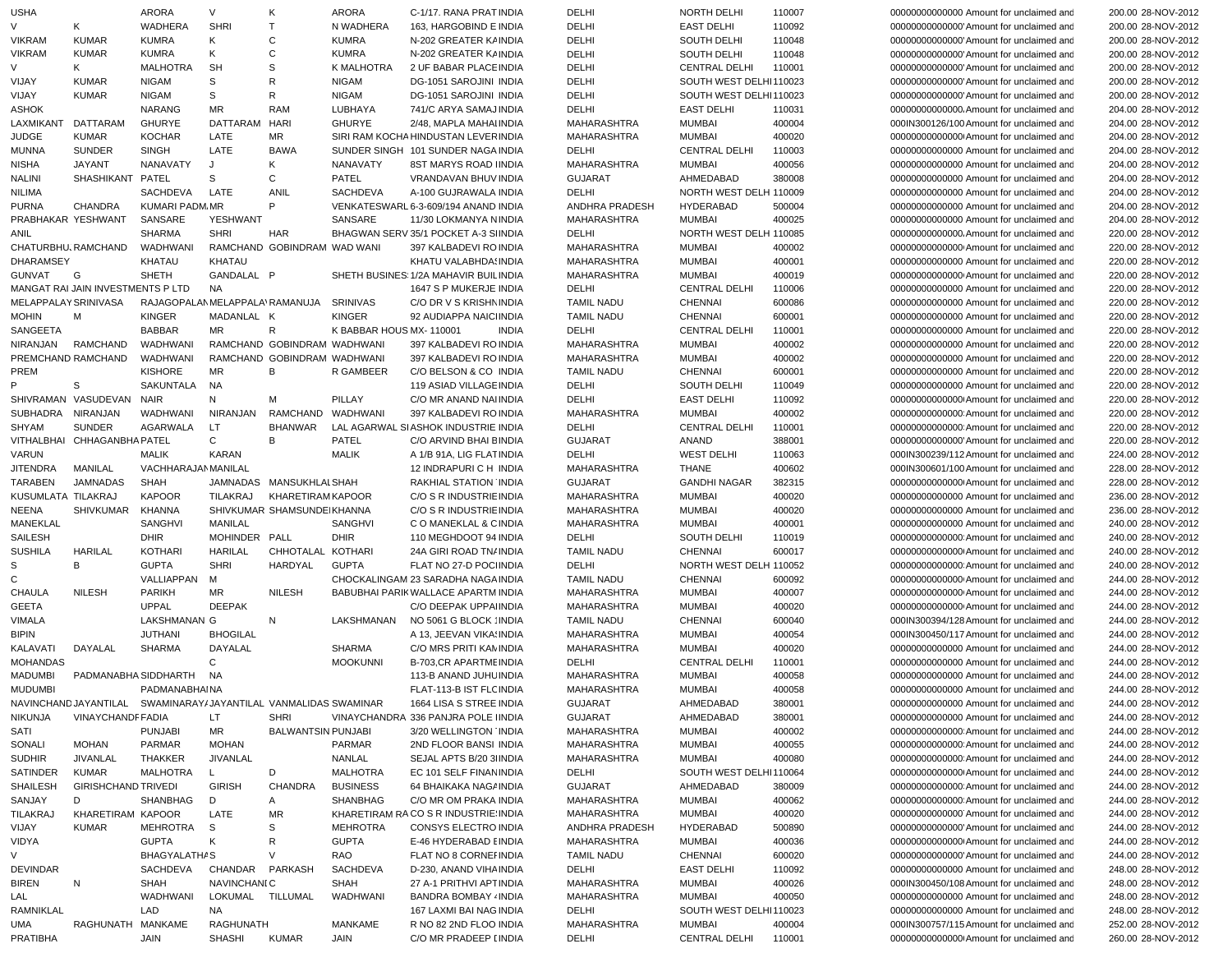| <b>BHARTI</b>           | MAHENDRA                       | <b>BHIMANI</b>                           |                      | MAHENDRA JAMNADAS        | BHIMANI                       | 79 30 SHANBAUG RINDIA                         | MAHARASHTRA                | <b>MUMBAI</b>              | 400031           | 00000000000000 Amount for unclaimed and                                              | 264.00 28-NOV-2012                       |
|-------------------------|--------------------------------|------------------------------------------|----------------------|--------------------------|-------------------------------|-----------------------------------------------|----------------------------|----------------------------|------------------|--------------------------------------------------------------------------------------|------------------------------------------|
| <b>HARESH</b>           | JAIRAMDAS                      | RAMCHANDAN JAIRAMDAS CHHANGOMA RAMCHANDA |                      |                          |                               | PLAZA TOWER 507 INDIA                         | MAHARASHTRA                | <b>THANE</b>               | 421003           | 00000000000000 Amount for unclaimed and                                              | 264.00 28-NOV-2012                       |
| MANJULA                 |                                | <b>BHARGAVA</b>                          | <b>RAM</b>           |                          | <b>BHARGAVA</b>               | 21/3 CAVALARY LIN INDIA                       | DELHI                      | NORTH DELHI                | 110007           | 000000000000000 Amount for unclaimed and                                             | 264.00 28-NOV-2012                       |
| <b>SATISH</b>           | <b>BABU</b>                    | NANNAPANENI NANNAPANE VENKAIAH           |                      |                          | <b>CHOUDARY</b>               | N C C F INDIA LTD . INDIA                     | ANDHRA PRADESH             | <b>HYDERABAD</b>           | 500001           | 0000000000000000000 Amount for unclaimed and                                         | 268.00 28-NOV-2012                       |
|                         | THIRUINVESTMENTS FINANCE P LTD |                                          | <b>NA</b>            |                          |                               | 23/6 SHENOY ROAI INDIA                        | <b>TAMIL NADU</b>          | <b>CHENNAI</b>             | 600034           | 000000000000000 Amount for unclaimed and                                             | 268.00 28-NOV-2012                       |
| <b>ALAMELU</b>          | RAJ                            | <b>GOPAL</b>                             | T.                   | A                        | RAJ GOPAL                     | PARSN REVEIRA O INDIA                         | <b>TAMIL NADU</b>          | <b>CHENNAI</b>             | 600085           | 00000000000000. Amount for unclaimed and                                             | 276.00 28-NOV-2012                       |
| AJIT                    | RAMANLAL                       | <b>SHAH</b>                              | RAMANLAL             |                          | <b>SHAH</b>                   | <b>16 ARISTOVILLE JC INDIA</b>                | <b>GUJARAT</b>             | AHMEDABAD                  | 380015           | 00000000000000. Amount for unclaimed and                                             | 276.00 28-NOV-2012                       |
| ARUNA                   | <b>HEMANT</b>                  | PATEL                                    | <b>HEMANT</b>        | <b>MADHUSUDA PATEL</b>   |                               | KIDIPADES POLE S INDIA                        | <b>GUJARAT</b>             | AHMEDABAD                  | 380001           | 00000000000000 Amount for unclaimed and                                              | 276.00 28-NOV-2012                       |
| AJAY                    | M                              | <b>DESAI</b>                             | MANHARLAL C          |                          | <b>DESAI</b>                  | C/O T M DESAI & S(INDIA                       | MAHARASHTRA                | <b>MUMBAI</b>              | 400023           | 00000000000000. Amount for unclaimed and                                             | 276.00 28-NOV-2012                       |
| ANITA                   | S                              | VARMA                                    | <b>SUDHIR</b>        | <b>KUMAR</b>             | <b>VERMA</b>                  | 4/16 SINDHU 87 N SINDIA                       | MAHARASHTRA                | <b>MUMBAI</b>              | 400002           | 00000000000000. Amount for unclaimed and                                             | 276.00 28-NOV-2012                       |
| BHAGWANDA NATHALAL      |                                | <b>SHAH</b>                              | NATHALAL             | VARJIVANDA! SHAH         |                               | 5, GHEEWALA BLDC INDIA                        | MAHARASHTRA                | <b>MUMBAI</b>              | 400077           | 00000000000000 Amount for unclaimed and                                              | 276.00 28-NOV-2012                       |
| <b>BIPIN</b>            | <b>GORDHANDASJESRANI</b>       |                                          | <b>GORDHAN</b>       |                          | DAS                           | 79 30 SHANBAUG RINDIA                         | MAHARASHTRA                | <b>MUMBAI</b>              | 400031           | 00000000000000 Amount for unclaimed and                                              | 276.00 28-NOV-2012                       |
| BHUVANENDI ANANT        |                                | PAI                                      | <b>ANANT</b>         | VAMAN                    | PAI                           | 571. VIJAY NAGARI INDIA                       | MAHARASHTRA                | <b>THANE</b>               | 400601           | 00000000000000 Amount for unclaimed and                                              | 276.00 28-NOV-2012                       |
| DAMASCENE D             |                                | SYLVA                                    | NA                   |                          |                               | 6 VERONIC ST. RAMNDIA                         | MAHARASHTRA                | <b>MUMBAI</b>              | 400050           | 00000000000000 Amount for unclaimed and                                              | 276.00 28-NOV-2012                       |
| <b>FRENY</b>            | м                              | KERAWALLA                                | <b>HOUS</b>          | <b>EHOLD</b>             |                               | M R KERAWALLA KERAWALLA BLDG INDIA            | <b>GUJARAT</b>             | AHMEDABAD                  | 380006           | 00000000000000 Amount for unclaimed and                                              | 276.00 28-NOV-2012                       |
| <b>GIRA</b>             | <b>AJITKUMAR</b>               | <b>DESAI</b>                             | <b>AJIT</b>          | <b>KUMAR</b>             |                               | <b>DESAI HOUSEHOMANIBENS BUILDIN INDIA</b>    | <b>GUJARAT</b>             | AHMEDABAD                  | 380006           | 00000000000000 Amount for unclaimed and                                              | 276.00 28-NOV-2012                       |
| <b>AMOLAK</b>           | <b>SINGH</b>                   | <b>BHATIA</b>                            | <b>DAULAT</b>        | <b>SINGH</b>             | <b>BHATIA</b>                 | E 2A RAJOURI GAR INDIA                        | DELHI                      | <b>WEST DELHI</b>          | 110027           | 000IN301143/100 Amount for unclaimed and                                             | 276.00 28-NOV-2012                       |
| <b>GURDIALDASK</b>      |                                | <b>AURORA</b>                            | KISHANCHAND          |                          | <b>AURORA</b>                 | 6 RAMYA JEEVAN (INDIA                         | MAHARASHTRA                | <b>MUMBAI</b>              | 400093           | 000IN301549/144 Amount for unclaimed and                                             | 276.00 28-NOV-2012                       |
| <b>JAYSUKHLAL G</b>     |                                | <b>DESAI</b>                             | <b>GAURISHANKER</b>  |                          | <b>DESAI</b>                  | 1/11 SWAMI LILA SI INDIA                      | MAHARASHTRA                | <b>MUMBAI</b>              | 400086           | 000000000000000. Amount for unclaimed and                                            | 276.00 28-NOV-2012                       |
|                         | R                              | VASANTHA                                 | K                    |                          | SUNDARAM                      | 41/14, VASANTHA N. INDIA                      | <b>TAMIL NADU</b>          | TIRUVALLUR                 | 600019           | 000000000000000 Amount for unclaimed and                                             | 276.00 28-NOV-2012                       |
| м                       | S                              | YASODHA                                  | М                    | SRIRAMULU REDDIAR        |                               | 27 LAWYER JAGAN INDIA                         | <b>TAMIL NADU</b>          | CHENNAI                    | 600032           | 000000000000000 Amount for unclaimed and                                             | 276.00 28-NOV-2012                       |
| MALTI                   | <b>SUBHASH</b>                 | <b>SHAH</b>                              | <b>SUBHASH</b>       | LAXMIDAS                 | SHAH                          | 5 ANAND KUTIR 7TI INDIA                       | MAHARASHTRA                | <b>MUMBAI</b>              | 400055           | 00000000000000 Amount for unclaimed and                                              | 276.00 28-NOV-2012                       |
|                         | NANDKUMAR VITTHALRAO DAKHANE   |                                          | V                    | PANDURANG DAKHANE        |                               | FLAT NO 7 BLDG N(INDIA                        | MAHARASHTRA                | <b>MUMBAI</b>              | 400075           | 00000000000000 Amount for unclaimed and                                              | 276.00 28-NOV-2012                       |
| NARENDRA                | GANGADAS                       | SHETH                                    | <b>IRON</b>          | <b>STEET</b>             |                               | BROKER G D SHI 3-C-2 MAJITHA NACINDIA         | <b>MAHARASHTRA</b>         | <b>MUMBAI</b>              | 400007           | 00000000000000 Amount for unclaimed and                                              | 276.00 28-NOV-2012                       |
| PRAKASH                 | <b>RAMKISHIN</b>               | MANSUKHANI RAMKISHIN JETHMAL             |                      |                          | MANSUKHANI                    | 1ST FLOOR, 135/136 INDIA                      | MAHARASHTRA                | <b>MUMBAI</b>              | 400050           | 00000000000000 Amount for unclaimed and                                              | 276.00 28-NOV-2012                       |
|                         |                                |                                          |                      |                          |                               |                                               |                            |                            |                  |                                                                                      | 276.00 28-NOV-2012                       |
| SAVITABEN<br>SHANTILAL  | MAGANBHAI                      | PATEL                                    | м<br>KAKURAM RAJARAM | D                        | PATEL                         | BHADRANIYA P O EINDIA                         | <b>DELHI</b>               | <b>CENTRAL DELHI</b>       | 110001           | 000000000000000 Amount for unclaimed and                                             |                                          |
|                         | <b>KAKURAM</b>                 | PATEL                                    |                      |                          | PATEL                         | <b>1ST FLOOR.CHASK INDIA</b>                  | MAHARASHTRA                | <b>MUMBAI</b>              | 400033           | 0000000000000000000 Amount for unclaimed and                                         | 276.00 28-NOV-2012                       |
| <b>SUNIL</b>            | BHAGWATIPR/DESAI               |                                          |                      | BHAGWATIPIRUPSHANKAIDESA |                               | 64 DATTA SOCIETY INDIA                        | <b>GUJARAT</b>             | AHMEDABAD                  | 380007           | 000000000000000 Amount for unclaimed and                                             | 276.00 28-NOV-2012                       |
| SANJIVA                 | <b>BABU</b>                    | <b>KOTIAN</b>                            | <b>BABU</b>          |                          | <b>KOTIAN</b>                 | 7/38 SHIVAJI NAGAHNDIA                        | MAHARASHTRA                | <b>MUMBAI</b>              | 400055           | 000000000000000 Amount for unclaimed and                                             | 276.00 28-NOV-2012                       |
| <b>SHARADA</b>          | <b>BHARAT</b>                  | <b>NAIR</b>                              | <b>BHARAT</b>        | <b>BALKRISHNAINAIR</b>   |                               | N/12 PARASMANI FINDIA                         | <b>GUJARAT</b>             | AHMEDABAD                  | 380061           | 000000000000000 Amount for unclaimed and                                             | 276.00 28-NOV-2012                       |
| <b>SATYA</b>            | PAL                            | SACHDEV                                  | <b>MR</b>            | S                        | R SACHDEV                     | 45 SBI OFFICER'S FINDIA                       | DELHI                      | SOUTH DELHI                | 110065           | 0000000000000000000 Amount for unclaimed and                                         | 276.00 28-NOV-2012                       |
| SHAM                    | SHEWARAM                       | <b>NERSIAN</b>                           | SHEWARAM T           |                          | <b>NERSIAN</b>                | <b>15-F LAXMI BHAWA INDIA</b>                 | <b>MAHARASHTRA</b>         | <b>MUMBAI</b>              | 400028           | 000000000000000 Amount for unclaimed and                                             | 276.00 28-NOV-2012                       |
| <b>VINOD</b>            |                                | <b>SUNGER</b>                            | <b>KUNDAN</b>        | LAL                      | <b>SUNGER</b>                 | E P T 35 SAROJINI I INDIA                     | DELHI                      | SOUTH WEST DELHI110023     |                  | 000000000000000 Amount for unclaimed and                                             | 276.00 28-NOV-2012                       |
| <b>VINAY</b>            | <b>KUMAR</b>                   | <b>SINGH</b>                             | MR                   | <b>KANWAL</b>            | <b>NAIN SINGH</b>             | C/O LT.COL JS DABINDIA                        | DELHI                      | SOUTH DELHI                | 110017           | 00000000000000 Amount for unclaimed and                                              | 276.00 28-NOV-2012                       |
| ZAVERBHAI               | VAJABHAI                       | <b>GOLETAR</b>                           | VAJABHAI             | KARSANBHAI GOLETAR       |                               | 6/64 KHANVADI OPI INDIA                       | <b>GUJARAT</b>             | AHMEDABAD                  | 382445           | 00000000000000. Amount for unclaimed and                                             | 276.00 28-NOV-2012                       |
| <b>NIRMAL</b>           |                                | <b>JASPAL</b>                            | Κ                    | S                        | <b>JASPAL</b>                 | E_268 UPPER GRO INDIA                         | DELHI                      | SOUTH DELHI                | 110049           | 000000000000000 Amount for unclaimed and                                             | 280.00 28-NOV-2012                       |
| <b>KIRAN</b>            |                                | <b>MEHRA</b>                             | <b>MR</b>            | <b>BIMAL</b>             | <b>MEHRA</b>                  | C/O M/S ESCORTS INDIA                         | DELHI                      | <b>CENTRAL DELHI</b>       | 110001           | 00000000000000 Amount for unclaimed and                                              | 288.00 28-NOV-2012                       |
| <b>SHRI</b>             | <b>KRISHNA</b>                 | SHUNGLU                                  | <b>NA</b>            |                          |                               | W-112/ A, GREATEF INDIA                       | DELHI                      | SOUTH DELHI                | 110048           | 000IN300183/100 Amount for unclaimed and                                             | 296.00 28-NOV-2012                       |
| A                       | ĸ                              | <b>MANDAL</b>                            | A                    | K                        | <b>MANDAL</b>                 | 44 OFFICERS HOSTINDIA                         | MAHARASHTRA                | <b>MUMBAI</b>              | 400037           | 00000000000000. Amount for unclaimed and                                             | 300.00 28-NOV-2012                       |
| AMY                     | ANGELA                         | AMATA KHOSL MANORANJAN                   |                      |                          | <b>KHOSLA</b>                 | G-4 DUNHILL 31 DR INDIA                       | <b>MAHARASHTRA</b>         | <b>MUMBAI</b>              | 400052           | 00000000000000. Amount for unclaimed and                                             | 300.00 28-NOV-2012                       |
| ARVIND                  | VINAYAK                        | <b>KAMATH</b>                            | VINAYAK              | SHRINIVAS                | KAMATH                        | RELE BUILDING 1S INDIA                        | MAHARASHTRA                | <b>MUMBAI</b>              | 400004           | 00000000000000. Amount for unclaimed and                                             | 300.00 28-NOV-2012                       |
| AMBALAL                 | <b>ISHVERDAS</b>               | PATEL                                    |                      | ISHVERDAS SHANKERDASP    |                               | 146/50 KHAND BAZ INDIA                        | MAHARASHTRA                | <b>MUMBAI</b>              | 400003           | 00000000000000. Amount for unclaimed and                                             | 300.00 28-NOV-2012                       |
| <b>ALTAF</b>            |                                | PASHA                                    | MR                   | <b>OSMAN</b>             | <b>ALIKHAN</b>                | DIRECTOR ROAD TINDIA                          | <b>TAMIL NADU</b>          | <b>CHENNAI</b>             | 600001           | 00000000000000. Amount for unclaimed and                                             | 300.00 28-NOV-2012                       |
| <b>ASHRAF</b>           | AZIZ                           | <b>BAKALI</b>                            | AZIZ                 |                          | <b>BAKALI</b>                 | REHMANI COLONY INDIA                          | MAHARASHTRA                | <b>THANE</b>               | 400612           | 000000000000000. Amount for unclaimed and                                            | 300.00 28-NOV-2012                       |
| ARUNA                   |                                | <b>MRIDUL</b>                            | <b>PUSHPRAJ</b>      |                          | <b>MRIDUL</b>                 | M-90 GREATER KAI INDIA                        | DELHI                      | SOUTH DELHI                | 110048           | 00000000000000 Amount for unclaimed and                                              | 300.00 28-NOV-2012                       |
| <b>BADRUDDIN</b>        |                                | KHOJA                                    | <b>HASAM</b>         | MOHAMED                  | <b>KHOJA</b>                  | C/O M/S BHANJI JE INDIA                       | MAHARASHTRA                | <b>MUMBAI</b>              | 400009           | 00000000000000 Amount for unclaimed and                                              | 300.00 28-NOV-2012                       |
| <b>BEHARILAL</b>        |                                | <b>CHABRIA</b>                           | LILARAM              | PREMCHAND CHABRIA        |                               | C-7 NEELKAMAL 2N INDIA                        | <b>MAHARASHTRA</b>         | <b>MUMBAI</b>              | 400054           | 00000000000000 Amount for unclaimed and                                              | 300.00 28-NOV-2012                       |
| <b>BISHAMBHAR DAYAL</b> |                                | <b>AGARWAL</b>                           | MR                   | AMI                      | LAL                           | C/O M/S B D AGARVINDIA                        | DELHI                      | <b>CENTRAL DELHI</b>       | 110002           | 00000000000000 Amount for unclaimed and                                              | 300.00 28-NOV-2012                       |
| <b>BUTA</b>             | MALL                           | ABROL                                    | LATE                 | <b>FAQUIR</b>            | CHAND                         | F-11/19 KRISHNA N. INDIA                      | DELHI                      | <b>EAST DELHI</b>          | 110051           | 00000000000000 Amount for unclaimed and                                              | 300.00 28-NOV-2012                       |
| <b>BASKARAN</b>         |                                | BAKTHAVACH/BAKTHAVACHALU                 |                      |                          |                               | <b>19 STATE BANK OF INDIA</b>                 | <b>TAMIL NADU</b>          | <b>CHENNAI</b>             | 600106           | 00000000000000 Amount for unclaimed and                                              | 300.00 28-NOV-2012                       |
| <b>BHAGWAN</b>          |                                | PRASAD                                   | SHEORAJ B            |                          | <b>MATHUR</b>                 | 3-6-369/A/10 STREE INDIA                      | ANDHRA PRADESH             | HYDERABAD                  | 500029           | 00000000000000 Amount for unclaimed and                                              | 300.00 28-NOV-2012                       |
| DILIP                   | SHIVLAL                        | GHELANI                                  | SHIVLAL              | NAGJI                    | GHELANI                       | 40 MAHTA MANSIOI INDIA                        | MAHARASHTRA                | MUMBAI                     | 400016           | 00000000000000 Amount for unclaimed and                                              | 300.00 28-NOV-2012                       |
| DAMAYANTI BHAVANJI      |                                | GANGAR                                   | BHAVANJI             | DEVJI                    | GANGAR                        | C/O SHRI HIREN LA INDIA                       | MAHARASHTRA                | MUMBAI                     | 400014           | 00000000000000 Amount for unclaimed and                                              | 300.00 28-NOV-2012                       |
| DEVIBAI                 | R                              | <b>TEKWANI</b>                           | LT.                  | ΜR                       |                               | REWACHAND R 125 4TH TRUST CRC INDIA           | <b>TAMIL NADU</b>          | <b>CHENNAI</b>             | 600028           | 00000000000000 Amount for unclaimed and                                              | 300.00 28-NOV-2012                       |
| <b>DEEPINDER</b>        |                                | <b>DHODHI</b>                            | MR                   | J                        | S DHODHI                      | 35 AURANGZEB RC INDIA                         | DELHI                      | <b>CENTRAL DELHI</b>       | 110011           | 00000000000000 Amount for unclaimed and                                              | 300.00 28-NOV-2012                       |
| DILIP                   | V                              | RAMACHANDR MR                            |                      | V                        |                               | RAMACHANDRAI 3/13 D TYPE CENTFINDIA           | MAHARASHTRA                | <b>MUMBAI</b>              | 400086           | 00000000000000 Amount for unclaimed and                                              | 300.00 28-NOV-2012                       |
| DEVARAKONI VENKATA      |                                | NAGESWARA FMR                            |                      | DEVARAKONI V S K RAO     |                               | C/O MR M S PRASA INDIA                        | ANDHRA PRADESH             | <b>HYDERABAD</b>           | 500873           | 00000000000000 Amount for unclaimed and                                              | 300.00 28-NOV-2012                       |
| DEEPAK                  | MANEK                          | LAL SHAH                                 | MANEK                | LAL                      | SHAH                          | 5 DEV KARAN MEN INDIA                         | MAHARASHTRA                | MUMBAI                     | 400002           | 00000000000000 Amount for unclaimed and                                              | 300.00 28-NOV-2012                       |
| F.                      | Κ                              | <b>BANAJI</b>                            | ΜR                   | KAIKEE                   | <b>SERVICE</b>                | FLAT NO.203,2ND FINDIA                        | ANDHRA PRADESH             | HYDERABAD                  | 500003           | 00000000000000 Amount for unclaimed and                                              | 300.00 28-NOV-2012                       |
| <b>GARGI</b>            |                                | <b>SHARMA</b>                            | м                    |                          | <b>D SHARMA</b>               | A-2/1 MODEL TOWN INDIA                        | DELHI                      | NORTH WEST DELH 110009     |                  | 000000000000000 Amount for unclaimed and                                             | 300.00 28-NOV-2012                       |
| GOPAL                   | PURSHOTTAM KIRPEKAR            |                                          | PURSHOTTA HARI       |                          | <b>KIRPEKAR</b>               | 121 5TH LANE HIND INDIA                       | MAHARASHTRA                | <b>MUMBAI</b>              | 400014           | 00000000000000 Amount for unclaimed and                                              | 300.00 28-NOV-2012                       |
| GRACE                   | D                              | CRUZ                                     | LIGOURY              | D                        | CRUZ                          | 6 ELLORA KALINA I INDIA                       | MAHARASHTRA                | <b>MUMBAI</b>              | 400029           | 00000000000000 Amount for unclaimed and                                              | 300.00 28-NOV-2012                       |
|                         |                                |                                          |                      | CHANDULAL KESHAVLAL      |                               |                                               |                            |                            |                  |                                                                                      |                                          |
| GAURANG                 | C                              | SHAH<br><b>MANN</b>                      | SHIVINDERPAL         |                          | SHAH<br>MANN                  | C/O MOULDTECH II INDIA                        | <b>GUJARAT</b><br>DELHI    | AHMEDABAD<br>CENTRAL DELHI | 380025           | 00000000000000 Amount for unclaimed and                                              | 300.00 28-NOV-2012                       |
| INDRAVE                 |                                |                                          |                      |                          |                               | C/O CAPITAL BOOT INDIA                        |                            |                            | 110001           | 000000000000000 Amount for unclaimed and                                             | 300.00 28-NOV-2012                       |
| DEVENDRA KUMAR          |                                | SANGAL                                   | HARDHIAN SINGH       |                          | JAIN                          | 94 NEW RAJDHANI INDIA                         | DELHI                      | <b>EAST DELHI</b>          | 110092           | 000IN300183/135 Amount for unclaimed and                                             | 300.00 28-NOV-2012                       |
| SHANTA                  |                                | BAI                                      | MHESH                |                          | CHAND                         | 8 2 594/B ROAD NO INDIA                       | ANDHRA PRADESH             | HYDERABAD                  | 500034           | 000IN301022/201 Amount for unclaimed and                                             | 300.00 28-NOV-2012                       |
| AJIT                    |                                | SINGH                                    | LATE                 | <b>SH</b>                | <b>DALJIT SINGH</b><br>RAMESH | 9, FRIENDS COLOMNDIA<br>OLD NO 26A NEW NINDIA | DELHI<br><b>TAMIL NADU</b> | SOUTH DELHI<br>KANCHIPURAM | 110065<br>600061 | 000IN301209/100 Amount for unclaimed and<br>000IN301637/403 Amount for unclaimed and | 300.00 28-NOV-2012<br>300.00 28-NOV-2012 |
| <b>JAYASRI</b>          |                                | RAMESH                                   | L.                   |                          |                               |                                               |                            |                            |                  |                                                                                      |                                          |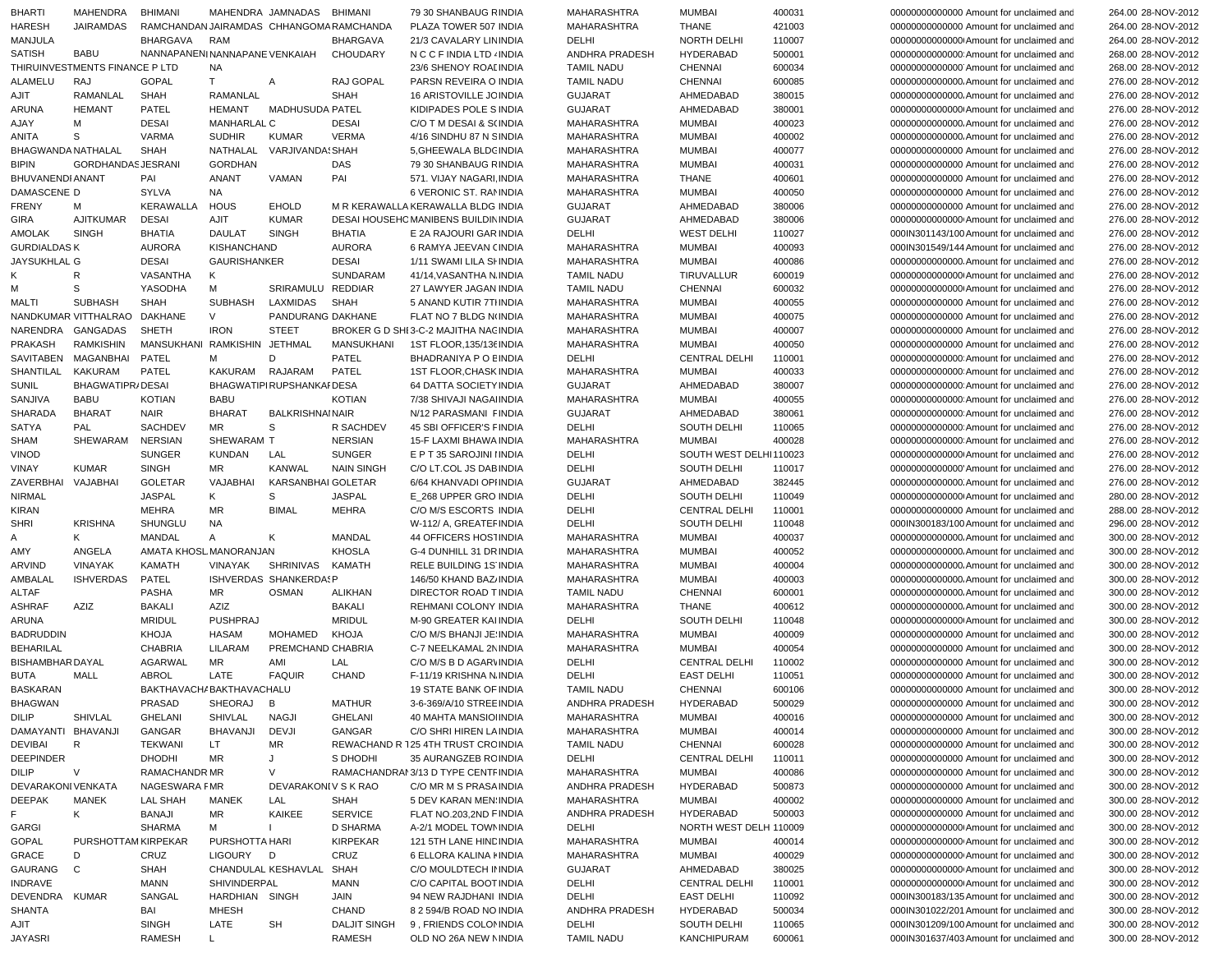| <b>JAGJIT</b>                  |                                      | <b>SINGH</b>                 | <b>TARLOK</b>           |                            | <b>SINGH</b>            | B-3/19 RANA PART/INDIA                                                       | DELHI                      | <b>NORTH DELHI</b>                    | 110007           | 000000000000000 Amount for unclaimed and                                            | 300.00 28-NOV-2012                       |
|--------------------------------|--------------------------------------|------------------------------|-------------------------|----------------------------|-------------------------|------------------------------------------------------------------------------|----------------------------|---------------------------------------|------------------|-------------------------------------------------------------------------------------|------------------------------------------|
|                                | JESHTARAM JAYSHANKER JANI            |                              | <b>JAYSHANKEI KURJI</b> |                            | JANI                    | NEEL KAMAL DAUL INDIA                                                        | MAHARASHTRA                | <b>MUMBAI</b>                         | 400066           |                                                                                     | 300.00 28-NOV-2012                       |
| <b>JAYANTI</b>                 | <b>SHAMRAO</b>                       | MANGLORKAR SHAMRAO           |                         | <b>BABURAO</b>             | MANGLORKAR              | SONEJI HOUSE 5TI INDIA                                                       | <b>MAHARASHTRA</b>         | <b>MUMBAI</b>                         | 400052           | 00000000000000. Amount for unclaimed and                                            | 300.00 28-NOV-2012                       |
| JANARDAN R                     |                                      | JANI                         | R                       | В                          | JANI                    | 1300 5ANJI DIWANS INDIA                                                      | <b>GUJARAT</b>             | AHMEDABAD                             | 380001           | 00000000000000. Amount for unclaimed and                                            | 300.00 28-NOV-2012                       |
|                                | JAYANTILAL CHAKUBHAI                 | <b>GANDHI</b>                | <b>NA</b>               |                            |                         | 39 REKHA 83 R A K INDIA                                                      | <b>MAHARASHTRA</b>         | <b>MUMBAI</b>                         | 400031           |                                                                                     | 300.00 28-NOV-2012                       |
| <b>JASBIR</b>                  |                                      | <b>SACHDEVA</b>              | TRILOKCHAND             |                            | SACHDEVA                | 83/2 GROUND FLO( INDIA                                                       | <b>MAHARASHTRA</b>         | <b>MUMBAI</b>                         | 400002           | 000000000000000. Amount for unclaimed and                                           | 300.00 28-NOV-2012                       |
| <b>JITENDRA</b>                |                                      | <b>NIGAM</b>                 | LATE                    | <b>MR</b>                  | H N NIGAM               | 2693-CHOORIWALA INDIA                                                        | DELHI                      | <b>CENTRAL DELHI</b>                  | 110006           | 000000000000000 Amount for unclaimed and                                            | 300.00 28-NOV-2012                       |
| KAUSHALYA                      |                                      | <b>MEHROTRA</b>              | N                       | S                          | <b>MAHROTRA</b>         | A 2/22 MODEL TOW INDIA                                                       | DELHI                      | NORTH WEST DELH 110009                |                  | 000000000000000 Amount for unclaimed and                                            | 300.00 28-NOV-2012                       |
| <b>KAMRUDIN</b>                | KASSAM                               | LALANI                       | KASSAM                  | SAMJI                      | LALANI                  | 64 J B SHAH MARG INDIA                                                       | <b>MAHARASHTRA</b>         | <b>MUMBAI</b>                         | 400009           | 00000000000000 Amount for unclaimed and                                             | 300.00 28-NOV-2012                       |
| KAMALA                         |                                      | <b>KAPADIA</b>               | PURSHOTAN LALJI         |                            | <b>KAPADIA</b>          | 66 WALKESHWAR FINDIA                                                         | MAHARASHTRA                | <b>MUMBAI</b>                         | 400006           | 00000000000000 Amount for unclaimed and                                             | 300.00 28-NOV-2012                       |
| <b>KISHORE</b>                 | W                                    | ALIMCHANDAN WASSANMALU       |                         |                            |                         | ALIMCHANDANI 6 LAAJ BULIMING 1 INDIA                                         | MAHARASHTRA                | <b>MUMBAI</b>                         | 400054           | 00000000000000 Amount for unclaimed and                                             | 300.00 28-NOV-2012                       |
| <b>KUNNIYUR</b>                | VENKATARAM KRISHNAMURT SRI           |                              |                         |                            |                         | VENKATARAMANC/O DALAL AND CC INDIA                                           | <b>TAMIL NADU</b>          | <b>CHENNAI</b>                        | 600001           | 00000000000000 Amount for unclaimed and                                             | 300.00 28-NOV-2012                       |
| <b>KAILASH</b>                 | KARAIKURICI PADMANABHA RANGARAJAN MR | <b>SURI</b>                  |                         | R                          | <b>SURI</b>             | FLAT NO 895 MS VI INDIA<br>PADMANABHA IY PLOT NO 31 E B CC INDIA             | DELHI                      | <b>WEST DELHI</b>                     | 110018           | 000000000000000 Amount for unclaimed and                                            | 300.00 28-NOV-2012                       |
|                                |                                      |                              |                         | S<br>P                     |                         |                                                                              | <b>TAMIL NADU</b>          | <b>KANCHIPURAM</b>                    | 600088           | 000000000000000 Amount for unclaimed and                                            | 300.00 28-NOV-2012                       |
| <b>KUMAR</b><br><b>KRISHAN</b> | LAL                                  | SUDHAKAR<br><b>NAGPAL</b>    | J<br>В                  | $\mathsf{R}$               |                         | SINHA SERVICE JM FIRANCIAL & IN INDIA<br>NAGPAL SERVICIN-158 PANCHSHEE INDIA | DELHI<br>DELHI             | <b>CENTRAL DELHI</b><br>SOUTH DELHI   | 110001<br>110017 | 00000000000000 Amount for unclaimed and<br>00000000000000 Amount for unclaimed and  | 300.00 28-NOV-2012<br>300.00 28-NOV-2012 |
| LANKA                          | LAKSHMI                              | <b>NARASU</b>                | LANKA                   |                            |                         | <b>B-188 ASHOK VIHAIINDIA</b>                                                | DELHI                      | NORTH WEST DELH 110052                |                  | 00000000000000 Amount for unclaimed and                                             | 300.00 28-NOV-2012                       |
|                                | R.                                   | <b>KAPUR</b>                 | P                       | $\mathsf{C}$               | <b>KAPUR</b>            | R-603, NEW RAJINE INDIA                                                      | DELHI                      | <b>CENTRAL DELHI</b>                  | 110006           | 00000000000000 Amount for unclaimed and                                             | 300.00 28-NOV-2012                       |
| <b>MOHAN</b>                   | <b>VISHRAM</b>                       | <b>KAMAT</b>                 | $\vee$                  | G                          | <b>KAMAT</b>            | 2/14 BAPAT BUILDII INDIA                                                     | <b>MAHARASHTRA</b>         | <b>MUMBAI</b>                         | 400028           | 00000000000000 Amount for unclaimed and                                             | 300.00 28-NOV-2012                       |
| <b>MUNI</b>                    | <b>INDER</b>                         | DEV SHARMA KIRPA             |                         | <b>RAM</b>                 | <b>SHARMA</b>           | A-2/1 MODEL TOWN INDIA                                                       | DELHI                      | NORTH WEST DELH 110009                |                  | 000000000000000 Amount for unclaimed and                                            | 300.00 28-NOV-2012                       |
| MARK                           | <b>IGNATIUS</b>                      | <b>FURTADO</b>               | <b>IGNATIUS</b>         |                            | <b>FURTADO</b>          | C/O JAINEX LIMITEI INDIA                                                     | MAHARASHTRA                | <b>MUMBAI</b>                         | 400021           | 00000000000000 Amount for unclaimed and                                             | 300.00 28-NOV-2012                       |
| <b>MEGH</b>                    | <b>SINGH</b>                         | LAXMIDAS SAFLAXMIDAS         |                         |                            | SAPAT                   | 16 SAMARPAN SIR INDIA                                                        | <b>MAHARASHTRA</b>         | <b>MUMBAI</b>                         | 400054           | 00000000000000 Amount for unclaimed and                                             | 300.00 28-NOV-2012                       |
| <b>MAHESH</b>                  | <b>KUMAR</b>                         | RAMESH CHAN RAMESHCHAD       |                         |                            | JASANI                  | 8-A NEELASHISH 9. INDIA                                                      | MAHARASHTRA                | <b>MUMBAI</b>                         | 400058           | 00000000000000 Amount for unclaimed and                                             | 300.00 28-NOV-2012                       |
| MANGALA                        | <b>CHANDRAKAN PAREKAR</b>            |                              | MR                      | C                          | <b>D PAREKAR</b>        | 17 LATA KUNJ ZAOHNDIA                                                        | MAHARASHTRA                | <b>MUMBAI</b>                         | 400002           | 00000000000000 Amount for unclaimed and                                             | 300.00 28-NOV-2012                       |
| MEDHA                          | <b>PRAVIN</b>                        | <b>PATKAR</b>                | MR                      | <b>PRAVIN</b>              | <b>PATKAR</b>           | C/O SUNDER IYER INDIA                                                        | MAHARASHTRA                | <b>MUMBAI</b>                         | 400023           | 00000000000000 Amount for unclaimed and                                             | 300.00 28-NOV-2012                       |
| <b>MEHROO</b>                  | KEKI                                 | PARDIWALLA                   | <b>NA</b>               |                            |                         | MULTANI BUILDING INDIA                                                       | <b>MAHARASHTRA</b>         | <b>MUMBAI</b>                         | 400004           | 00000000000000 Amount for unclaimed and                                             | 300.00 28-NOV-2012                       |
| MADHAV                         |                                      | <b>SIKKA</b>                 | D                       | В                          |                         | SIKKA SERVICE SILVER DAKS RAJC INDIA                                         | DELHI                      | SOUTH WEST DELHI110037                |                  | 00000000000000 Amount for unclaimed and                                             | 300.00 28-NOV-2012                       |
| <b>MURARI</b>                  |                                      | <b>MODI</b>                  | <b>GOVIND</b>           | PD                         | <b>MODI</b>             | METAL & ALLIED PI INDIA                                                      | <b>MAHARASHTRA</b>         | <b>MUMBAI</b>                         | 400001           | 00000000000000 Amount for unclaimed and                                             | 300.00 28-NOV-2012                       |
| <b>NARAIN</b>                  | <b>SARUP</b>                         | <b>MEHROTRA</b>              | RAJA                    |                            | RAM                     | A 2/22 MODE L TOV INDIA                                                      | DELHI                      | NORTH WEST DELH 110009                |                  | 000000000000000 Amount for unclaimed and                                            | 300.00 28-NOV-2012                       |
| Ν                              | Κ                                    | MANI                         | NARAYANA                |                            | <b>NER</b>              | 35 OLD NO 15 NOR INDIA                                                       | <b>TAMIL NADU</b>          | <b>CHENNAI</b>                        | 600004           | 000000000000000 Amount for unclaimed and                                            | 300.00 28-NOV-2012                       |
| <b>NIRA</b>                    | P                                    | <b>SHETH</b>                 | <b>PANKAJ</b>           | J                          | <b>SHETH</b>            | 4/2 ASHOK VILLA S'INDIA                                                      | <b>MAHARASHTRA</b>         | <b>MUMBAI</b>                         | 400056           | 00000000000000 Amount for unclaimed and                                             | 300.00 28-NOV-2012                       |
| <b>PRADIP</b>                  | <b>KUMAR</b>                         | NARANDAS MC NARANDDAS BHIMJI |                         |                            | <b>MODY</b>             | RADHESHYAM BAN INDIA                                                         | <b>MAHARASHTRA</b>         | <b>MUMBAI</b>                         | 400092           | 00000000000000 Amount for unclaimed and                                             | 300.00 28-NOV-2012                       |
| PRITI                          | JAYANTILAL                           | SANGHVI                      | MR                      |                            | JAYANTILAL              | C/O J M FINANCE & INDIA                                                      | <b>MAHARASHTRA</b>         | <b>MUMBAI</b>                         | 400021           | 00000000000000 Amount for unclaimed and                                             | 300.00 28-NOV-2012                       |
| <b>PRAVIN</b>                  | <b>KUMAR</b>                         | <b>SURI</b>                  |                         | R                          | <b>SURI</b>             | FLAT NO 895 MS VI INDIA                                                      | DELHI                      | <b>WEST DELHI</b>                     | 110018           | 000000000000000 Amount for unclaimed and                                            | 300.00 28-NOV-2012                       |
| PREM                           | RANI                                 | <b>KHIRBAT</b>               | C                       | L                          |                         | GOYAL SERVICE C-92 HARI NAGAR (INDIA                                         | DELHI                      | SOUTH WEST DELHI110064                |                  | 00000000000000 Amount for unclaimed and                                             | 300.00 28-NOV-2012                       |
| P                              | Κ                                    | <b>RANADA</b>                | $\vee$                  | К                          | RAMADE                  | S 150 GREATER KAINDIA                                                        | DELHI                      | SOUTH DELHI                           | 110048           | 000000000000000 Amount for unclaimed and                                            | 300.00 28-NOV-2012                       |
|                                | PRABHAKAR YESHWANT                   | SANSARE                      | YESHWANT                |                            | SANSARE                 | 11/30 LOKMANYA NINDIA                                                        | MAHARASHTRA                | <b>MUMBAI</b>                         | 400025           | 00000000000000 Amount for unclaimed and                                             | 300.00 28-NOV-2012                       |
| <b>PUNAM</b>                   |                                      | <b>TYAGI</b>                 | DR                      | RAJIV                      | <b>TYAGI</b>            | 17A/1 W E A KAROL INDIA                                                      | DELHI                      | <b>CENTRAL DELHI</b>                  | 110005           | 000000000000000 Amount for unclaimed and                                            | 300.00 28-NOV-2012                       |
| R                              |                                      | PURUSHOTAM T                 |                         | C                          | <b>RAMACHANDR</b>       | 223/B RAILWAY CO INDIA                                                       | <b>TAMIL NADU</b>          | <b>KANCHIPURAM</b>                    | 600045           | 00000000000000 Amount for unclaimed and                                             | 300.00 28-NOV-2012                       |
| R                              | P                                    | <b>BHOWMIK</b>               | B                       | C                          | <b>BHOWMIK</b>          | 385 MANDIKINI ENCINDIA                                                       | DELHI                      | SOUTH DELHI                           | 110019           | 000000000000000 Amount for unclaimed and                                            | 300.00 28-NOV-2012                       |
| <b>RAJENDRA</b>                |                                      | <b>SHAH</b>                  | <b>GOPALDAS</b>         |                            | AGRAWAL                 | C-41 RAJOURI GAR INDIA                                                       | DELHI                      | <b>WEST DELHI</b>                     | 110027           | 000000000000000 Amount for unclaimed and                                            | 300.00 28-NOV-2012                       |
| RAMESHCHAIBHAIDAS              |                                      | <b>SHAH</b>                  | <b>BHAIDAS</b>          | <b>BHAGWANDA SHAH</b>      |                         | 172 AMAR WADI KHINDIA                                                        | MAHARASHTRA                | <b>MUMBAI</b>                         | 400004           | 00000000000000 Amount for unclaimed and                                             | 300.00 28-NOV-2012                       |
| <b>RENU</b>                    | <b>KISHORE</b>                       | <b>ALIMCHANDANKISHORE</b>    |                         |                            |                         | ALIMCHANDANI 6 LAAJ BLDG 18TH INDIA                                          | <b>MAHARASHTRA</b>         | <b>MUMBAI</b>                         | 400054           | 00000000000000 Amount for unclaimed and                                             | 300.00 28-NOV-2012                       |
| RATILAL                        | <b>ISHVERDAS</b>                     | PATEL                        |                         | ISHVERDAS SHANKERDA! PATEL |                         | 146/50 KHAND BAZ INDIA                                                       | <b>MAHARASHTRA</b>         | <b>MUMBAI</b>                         | 400003           | 00000000000000 Amount for unclaimed and                                             | 300.00 28-NOV-2012                       |
| RAVI                           | <b>RAMAN</b>                         | <b>NAIR</b>                  | <b>MR</b>               | <b>RAMAN</b>               | <b>NAIR</b>             | C/O PARLE BEVER/ INDIA                                                       | <b>MAHARASHTRA</b>         | <b>MUMBAI</b>                         | 400092           | 00000000000000 Amount for unclaimed and                                             | 300.00 28-NOV-2012                       |
| RENU                           | RANI                                 | DAYAL                        | RAJIV                   | DAYAL                      | <b>HOUSE WIFE</b>       | A-306 DEFENCE CCINDIA                                                        | DELHI                      | SOUTH DELHI                           | 110024           | 00000000000000 Amount for unclaimed and                                             | 300.00 28-NOV-2012                       |
| <b>SHEO</b>                    | <b>DHARI</b>                         | <b>SHUKLA</b>                | <b>KASHI</b>            | <b>NATH</b>                | <b>SHUKLA</b>           | 500 A SECTOR IIIR INDIA                                                      | DELHI                      | SOUTH WEST DELHI110022                |                  | 000000000000000 Amount for unclaimed and                                            | 300.00 28-NOV-2012                       |
| <b>SUHAS</b>                   | <b>RAMANLAL</b>                      | <b>SHAH</b>                  | RAMANLAL                | CHIMANLAL                  | SHAH                    | C/39 PARAI MANSICINDIA                                                       | MAHARASHTRA                | <b>MUMBAI</b>                         | 400007           | 000000000000000 Amount for unclaimed and                                            | 300.00 28-NOV-2012                       |
| <b>SHRINIVAS</b>               | VINAYAK                              | <b>KAMAT</b>                 | <b>VINAYAK</b>          | SHRINIVAS                  | <b>KAMATH</b>           | RELE BUILDING 1S' INDIA                                                      | MAHARASHTRA                | <b>MUMBAI</b>                         | 400004           | 0000000000000000000 Amount for unclaimed and                                        | 300.00 28-NOV-2012                       |
| <b>SNEH</b>                    |                                      | <b>JOSHI</b>                 | В                       | S                          | <b>JOSHI</b>            | 62 DHAULA KUAN FINDIA                                                        | DELHI                      | SOUTH WEST DELHI110010                |                  | 000000000000000 Amount for unclaimed and                                            | 300.00 28-NOV-2012                       |
| SABRINA                        |                                      | <b>CHIMNI</b>                | COL                     | <b>BIRINDERA</b>           |                         | SINGH CHIMNI C-595 DEFENCE C(INDIA                                           | DELHI                      | SOUTH DELHI                           | 110024           | 000000000000000 Amount for unclaimed and                                            | 300.00 28-NOV-2012                       |
| SWARAN                         |                                      | <b>BAHRI</b>                 | S                       | K                          | BAHRI                   | 69 NAVJIWAN VIHA INDIA                                                       | DELHI                      | SOUTH DELHI                           | 110017           | 00000000000000 Amount for unclaimed and                                             | 300.00 28-NOV-2012                       |
| SAYED                          | A                                    | ALI                          | LATE                    | MR                         |                         | MOHAMMAD ALI ZAKIR HUSAN COLIINDIA                                           | DELHI                      | <b>CENTRAL DELHI</b>                  | 110006           | 00000000000000 Amount for unclaimed and                                             | 300.00 28-NOV-2012                       |
| THAKUR                         | <b>DASS</b>                          | NAGPAL                       | <b>NAND</b>             |                            | LAL                     | M-12 MARKET GRE INDIA                                                        | DELHI                      | SOUTH DELHI                           | 110048           | 000000000000000 Amount for unclaimed and                                            | 300.00 28-NOV-2012                       |
| TRIPAT                         |                                      | KAUR                         | <b>INDRAVE</b>          |                            | <b>MANN</b>             | 8 JANTAR MANTAR INDIA                                                        | DELHI                      | <b>CENTRAL DELHI</b>                  | 110001           | 00000000000000 Amount for unclaimed and                                             | 300.00 28-NOV-2012                       |
| T                              | Κ                                    | SUBRAMANIANS                 |                         | KRISHNA                    |                         | IYER SERVICE A2/21E LIG DDA FL/INDIA                                         | DELHI                      | <b>EAST DELHI</b>                     | 110096           | 00000000000000 Amount for unclaimed and                                             | 300.00 28-NOV-2012                       |
| T.                             | $\vee$                               | GURUSWAMI T                  |                         | S                          |                         | VAIDYANATHA IY C/O MR G VAITHEE INDIA                                        | MAHARASHTRA                | <b>MUMBAI</b>                         | 400024           | 000000000000000 Amount for unclaimed and                                            | 300.00 28-NOV-2012                       |
| <b>UMEDLAL</b><br><b>USHA</b>  |                                      | DADIA<br>CHANGWANI           | TARACHAND               |                            | DADIA                   | 47 SURYA KIRON P INDIA                                                       | MAHARASHTRA<br>MAHARASHTRA | <b>MUMBAI</b><br>MUMBAI               | 400026           | 00000000000000 Amount for unclaimed and                                             | 300.00 28-NOV-2012                       |
| VASUDEVA RAO                   |                                      | PAMPANA                      | GOPICHAND<br>S          | R                          | PAMPANA                 | 133/1 FOUTAIN HEAINDIA<br>H-377 NARAIN VIHA INDIA                            | DELHI                      | SOUTH WEST DELHI110028                | 400052           | 00000000000000 Amount for unclaimed and                                             | 300.00 28-NOV-2012                       |
|                                | VISHNUSING PAHLAJSING LULLA          |                              | PAHLAJSING LALSING      |                            | LULL                    | 604 PRABHU KUTIRINDIA                                                        | MAHARASHTRA                | <b>MUMBAI</b>                         | 400026           | 00000000000000 Amount for unclaimed and<br>00000000000000 Amount for unclaimed and  | 300.00 28-NOV-2012<br>300.00 28-NOV-2012 |
| VEENA                          |                                      | CHURAMANI                    | MR                      | J                          | K CHURAMANI             | WORLD BANK P O HNDIA                                                         | DELHI                      | CENTRAL DELHI                         | 110003           | 00000000000000 Amount for unclaimed and                                             | 300.00 28-NOV-2012                       |
| VIJAYA                         | PURSHOTTAM WADIA                     |                              | NA                      |                            |                         | 29B/44 TARA CHAN INDIA                                                       | MAHARASHTRA                | <b>MUMBAI</b>                         | 400010           | 00000000000000 Amount for unclaimed and                                             | 300.00 28-NOV-2012                       |
| VIDDYULLAT/ VINAYAK            |                                      | TEVEDESAI                    | NA                      |                            |                         | KAILAS NIWAS NO INDIA                                                        | MAHARASHTRA                | <b>MUMBAI</b>                         | 400017           | 00000000000000 Amount for unclaimed and                                             | 300.00 28-NOV-2012                       |
| VEENA                          |                                      | LAMBA                        | В                       | S                          | LAMBA                   | 80, SBI OFFICER'S IINDIA                                                     | DELHI                      | SOUTH DELHI                           | 110065           | 00000000000000 Amount for unclaimed and                                             | 300.00 28-NOV-2012                       |
| <b>VEENA</b>                   |                                      |                              |                         |                            |                         |                                                                              |                            |                                       |                  |                                                                                     |                                          |
|                                | RANI                                 |                              | O                       | P                          |                         |                                                                              |                            |                                       |                  |                                                                                     |                                          |
| VED                            |                                      | <b>CHOPRA</b><br>KHOSLA      | м                       | R                          | <b>CHOPRA</b><br>KHOSLA | <b>B 64 EAST OF KAIL INDIA</b><br>E 9/8 VASANT VIHA INDIA                    | DELHI<br>DELHI             | SOUTH DELHI<br>SOUTH WEST DELHI110057 | 110024           | 000000000000000 Amount for unclaimed and<br>00000000000000 Amount for unclaimed and | 300.00 28-NOV-2012<br>300.00 28-NOV-2012 |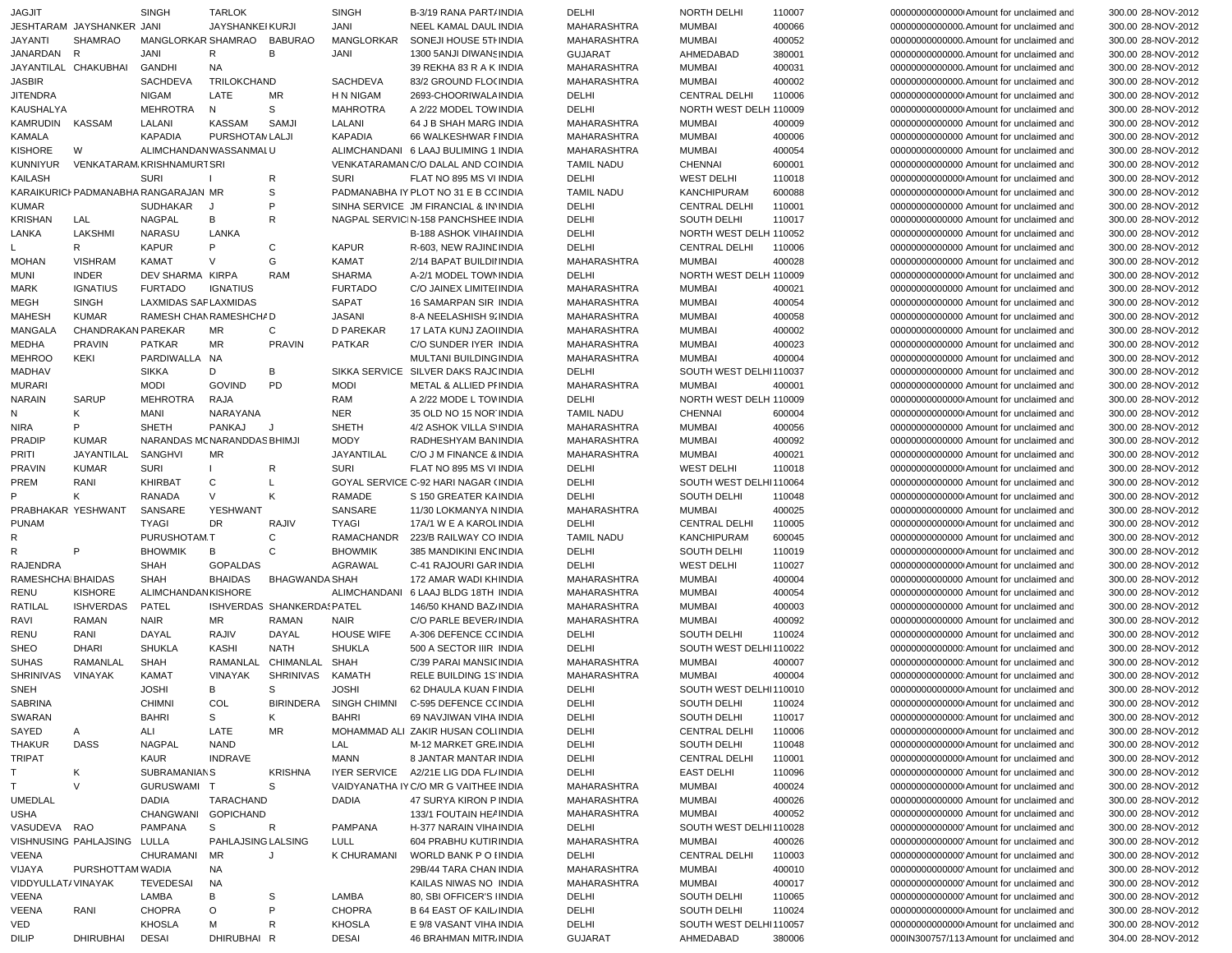| <b>JAGDISH</b>      | PRASAD                          | <b>KHERIA</b>                                  | KEDAR                   | <b>NATH</b>            | KHERIA            | L-5 2ND FLOOR JA(INDIA                                            | ANDHRA PRADESH     | <b>HYDERABAD</b>       | 500001 | 00000000000000000000000000000000 for unclaimed and | 304.00 28-NOV-2012 |
|---------------------|---------------------------------|------------------------------------------------|-------------------------|------------------------|-------------------|-------------------------------------------------------------------|--------------------|------------------------|--------|----------------------------------------------------|--------------------|
| <b>RAMESH</b>       | <b>CHANDER</b>                  | <b>RASTOGI</b>                                 | <b>BANWARI</b>          |                        | LAL               | RB-190 SECTOR N(INDIA                                             | DELHI              | SOUTH WEST DELHI110022 |        | 00000000000000 Amount for unclaimed and            | 304.00 28-NOV-2012 |
| <b>MANISHA</b>      |                                 | <b>TRIPATHI</b>                                | <b>NA</b>               |                        |                   | 33 APARTMENT HINDIA                                               | MAHARASHTRA        | <b>MUMBAI</b>          | 400026 | 00001202570200 Amount for unclaimed and            | 316.00 28-NOV-2012 |
| ASHOK               |                                 | <b>SHARMA</b>                                  | <b>ONKAR</b>            | <b>NATH</b>            | <b>SHARMA</b>     | 33/62 PUNJABI BAGINDIA                                            | DELHI              | <b>WEST DELHI</b>      | 110026 | 00000000000000. Amount for unclaimed and           | 316.00 28-NOV-2012 |
| PANKAJ              |                                 | <b>GORADIA</b>                                 | <b>DIPAK</b>            |                        | <b>GORADIA</b>    | 702 MAHAVIR 7TH FINDIA                                            |                    | <b>MUMBAI</b>          |        |                                                    |                    |
|                     |                                 |                                                |                         |                        |                   |                                                                   | MAHARASHTRA        |                        | 400004 | 000IN300360/100 Amount for unclaimed and           | 316.00 28-NOV-2012 |
| <b>ALEFIYA</b>      |                                 | ARIF                                           | <b>NA</b>               |                        |                   | SUMER PARK BLD(INDIA                                              | <b>MAHARASHTRA</b> | <b>MUMBAI</b>          | 400027 | 000IN300100/103 Amount for unclaimed and           | 336.00 28-NOV-2012 |
| <b>PHADNIS</b>      | <b>RANJAN</b>                   | <b>SHARAD</b>                                  | NA                      |                        |                   | 86 HILLCREST SOC INDIA                                            | <b>MAHARASHTRA</b> | <b>MUMBAI</b>          | 400050 | 000IN300829/103 Amount for unclaimed and           | 336.00 28-NOV-2012 |
| RAJIV               | <b>KUMAR</b>                    | <b>CHHABRA</b>                                 | <b>DR</b>               | H                      |                   | B LAL CONSULT/ B 99 GREATER KAII INDIA                            | DELHI              | SOUTH DELHI            | 110048 | 00000000000000 Amount for unclaimed and            | 336.00 28-NOV-2012 |
| <b>SHAH</b>         | <b>KIRIT</b>                    | <b>BHAIDAS</b>                                 | <b>NA</b>               |                        |                   | 172 AMARWADI C FINDIA                                             | <b>MAHARASHTRA</b> | <b>MUMBAI</b>          | 400004 | 000IN300829/103 Amount for unclaimed and           | 340.00 28-NOV-2012 |
| C                   | $\mathsf{L}$                    | MAHADEVAN                                      | C                       |                        | LOGANATHAN        | PLOT NO-679, DOO INDIA                                            | <b>TAMIL NADU</b>  | <b>CHENNAI</b>         | 600101 | 000IN300183/113 Amount for unclaimed and           | 348.00 28-NOV-2012 |
| KUMUDBEN R          |                                 | OZA                                            | R                       | N                      | OZA               | 20 BENHAM HALL L INDIA                                            | <b>MAHARASHTRA</b> | <b>MUMBAI</b>          | 400004 | 00000000000000 Amount for unclaimed and            | 348.00 28-NOV-2012 |
|                     |                                 |                                                |                         |                        |                   |                                                                   |                    |                        |        |                                                    |                    |
| <b>KUSUM</b>        |                                 | KHINDARIA                                      | MR                      | D                      | P KHINDARIA       | C/O M/S KAFCO M-' INDIA                                           | DELHI              | SOUTH DELHI            | 110048 | 00000000000000 Amount for unclaimed and            | 348.00 28-NOV-2012 |
| V                   | S                               | ATHARANATH/ NA                                 |                         |                        |                   | RAHEJA COMPLEX INDIA                                              | <b>TAMIL NADU</b>  | <b>CHENNAI</b>         | 600002 | 00000000000000 Amount for unclaimed and            | 348.00 28-NOV-2012 |
| MANJU               |                                 | LAW                                            | NA                      |                        |                   | TOWN HOUSE A 56 INDIA                                             | <b>HARYANA</b>     | <b>GURGAON</b>         | 122002 | 00000000000000 Amount for unclaimed and            | 352.00 28-NOV-2012 |
| RAJ                 |                                 | LUTHRA                                         | s                       | P                      | LUTHRA            | C-27 GREATER KAI INDIA                                            | DELHI              | SOUTH DELHI            | 110048 | 000000000000000 Amount for unclaimed and           | 352.00 28-NOV-2012 |
| <b>DINSHAW</b>      | В                               | <b>IRANI</b>                                   | NA                      |                        |                   | NAV HOUSE 3RD FIINDIA                                             | MAHARASHTRA        | <b>MUMBAI</b>          | 400052 | 000IN300888/144 Amount for unclaimed and           | 364.00 28-NOV-2012 |
| <b>ANOOP</b>        |                                 | <b>KUMAR</b>                                   | RAVI                    |                        | <b>SHANKER</b>    | 72 DSIDC SHEDS S INDIA                                            | DELHI              | <b>NEW DELHI</b>       | 110020 | 000IN301436/102 Amount for unclaimed and           | 364.00 28-NOV-2012 |
|                     |                                 |                                                |                         |                        | KOHLI             |                                                                   |                    | SOUTH DELHI            |        |                                                    |                    |
| <b>PARMOD</b>       |                                 | KOHLI                                          | <b>KRISHAN</b>          | LAL                    |                   | HARE KRISHNA INVINDIA                                             | DELHI              |                        | 110017 | 000000000000000 Amount for unclaimed and           | 372.00 28-NOV-2012 |
| AMAR                | <b>NATH</b>                     | JAIN                                           | <b>MR</b>               | L.                     |                   | KURIA MAL JAIN 4562 GALI NATHAN INDIA                             | DELHI              | <b>CENTRAL DELHI</b>   | 110006 | 000000000000000 Amount for unclaimed and           | 372.00 28-NOV-2012 |
| <b>KUSAM</b>        |                                 | <b>PAHWA</b>                                   | LATE                    | $\circ$                | P PAHWA           | C 2/2072 VASANT KINDIA                                            | DELHI              | SOUTH WEST DELHI110070 |        | 000IN300100/119 Amount for unclaimed and           | 372.00 28-NOV-2012 |
| <b>NIRMALA</b>      | ASHOK                           | <b>BATHIJA</b>                                 | <b>NA</b>               |                        |                   | 13-C, MADHUR MIL INDIA                                            | <b>MAHARASHTRA</b> | <b>MUMBAI</b>          | 400052 | 000IN300450/105 Amount for unclaimed and           | 372.00 28-NOV-2012 |
| PANSUKHLAL LAXMIDAS |                                 | SARDA                                          | <b>NA</b>               |                        |                   | 503 SHUBHAM BUIL INDIA                                            | <b>MAHARASHTRA</b> | <b>MUMBAI</b>          | 400067 | 000IN300685/101 Amount for unclaimed and           | 372.00 28-NOV-2012 |
| CHETAN              |                                 | ANAND                                          | <b>LOK</b>              |                        | <b>NATH</b>       | D 270 DEFENCE CC INDIA                                            | DELHI              | SOUTH DELHI            | 110024 | 000IN300804/301 Amount for unclaimed and           | 372.00 28-NOV-2012 |
| <b>DINEIL</b>       | D                               | <b>IRANI</b>                                   | <b>DINSHAW</b>          |                        |                   | NAV HOUSE 3RD FIINDIA                                             | MAHARASHTRA        | <b>MUMBAI</b>          | 400052 | 000IN300888/144 Amount for unclaimed and           | 372.00 28-NOV-2012 |
|                     |                                 |                                                |                         |                        |                   |                                                                   |                    |                        |        |                                                    |                    |
| <b>MANOHAR</b>      | LAL                             | <b>PUNJABI</b>                                 | MR                      | LACHMAN                | DAS               | C/O GRINDLAYS BAINDIA                                             | DELHI              | <b>CENTRAL DELHI</b>   | 110001 | 00000000000000 Amount for unclaimed and            | 372.00 28-NOV-2012 |
| <b>SUDHA</b>        | ASHKARAN                        | DALAL                                          |                         | ASHKARAN POPATBHAI     | DALAL             | E-603 SHUBH SHAKINDIA                                             | MAHARASHTRA        | <b>MUMBAI</b>          | 400067 | 000000000000000 Amount for unclaimed and           | 372.00 28-NOV-2012 |
| <b>TRIDIP</b>       | SURODHKUMA SHAH                 |                                                | NA                      |                        |                   | 45 RASIK KUNJ ASI INDIA                                           | MAHARASHTRA        | <b>MUMBAI</b>          | 400101 | 00000000000000 Amount for unclaimed and            | 372.00 28-NOV-2012 |
| YOGESH              | CHAND                           | NANDA                                          | T                       | C                      | <b>NANDA</b>      | B-14 & 15.KRISHI VIINDIA                                          | MAHARASHTRA        | <b>MUMBAI</b>          | 400028 | 00000000000000 Amount for unclaimed and            | 372.00 28-NOV-2012 |
| ANIKET              | SHARAD                          | <b>ATHALE</b>                                  | SHARAD                  |                        | <b>DOCTOR</b>     | 25 110001<br><b>INDIA</b>                                         | DELHI              | <b>CENTRAL DELHI</b>   | 110001 | 00000000000000. Amount for unclaimed and           | 376.00 28-NOV-2012 |
| HARSHAD             | SACHHIDA                        | NAND BHATTE SACHHINDAI HARESHWAR BHATTE        |                         |                        |                   | 34 BHAVANISHA NI INDIA                                            | MAHARASHTRA        | <b>MUMBAI</b>          | 400034 | 00000000000000 Amount for unclaimed and            | 376.00 28-NOV-2012 |
| PARMANAND           |                                 | <b>KABRA</b>                                   | <b>MANGILALJI</b>       |                        | <b>KABRA</b>      | <b>WEST COAST PAPEINDIA</b>                                       | <b>MAHARASHTRA</b> | <b>MUMBAI</b>          | 400001 | 00000000000000 Amount for unclaimed and            | 380.00 28-NOV-2012 |
|                     |                                 |                                                |                         |                        |                   |                                                                   |                    |                        |        |                                                    |                    |
| KALPATHY            |                                 | SUBRAMANIAN VENKITESWAR SUBRAMANI/K            |                         |                        | $\vee$            | OLD NO 41 NEW 6 FINDIA                                            | <b>TAMIL NADU</b>  | <b>CHENNAI</b>         | 600028 | 000IN301313/203 Amount for unclaimed and           | 388.00 28-NOV-2012 |
| PUSHPAVATI ANANDRAO |                                 | AGASKAR                                        | $\mathsf{A}$            | B                      | <b>AGASKAR</b>    | SHREE RAMDAS ASINDIA                                              | MAHARASHTRA        | <b>MUMBAI</b>          | 400057 | 00000000000000 Amount for unclaimed and            | 388.00 28-NOV-2012 |
| <b>PRATIMA</b>      | PANALAL                         | <b>SHAH</b>                                    |                         | PANALAL NATVERLAL SHAH |                   | C/O ARUN S SHETI INDIA                                            | <b>GUJARAT</b>     | AHMEDABAD              | 380054 | 00000000000000 Amount for unclaimed and            | 388.00 28-NOV-2012 |
| SWARN               |                                 | <b>MOHINDRA</b>                                | J                       | $\mathbf C$            | <b>MOHINDRA</b>   | 133 RAJDHANI ENCINDIA                                             | DELHI              | NORTH WEST DELH 110034 |        | 00000000000000 Amount for unclaimed and            | 388.00 28-NOV-2012 |
| <b>SUHAS</b>        | KASHINATH                       | OAK                                            | <b>KASHINATH</b>        |                        | OAK               | B-3/10 BEST RAJH/INDIA                                            | MAHARASHTRA        | <b>MUMBAI</b>          | 400075 | 00001203230000 Amount for unclaimed and            | 400.00 28-NOV-2012 |
| ANUP                | <b>SINGH</b>                    | SANDHU                                         | S                       | <b>DALIP</b>           |                   | SINGH SANDHU AS SANDHU FLAT NINDIA                                | DELHI              | <b>EAST DELHI</b>      | 110092 | 000000000000000 Amount for unclaimed and           | 400.00 28-NOV-2012 |
| AJIT                |                                 | MANJREKAR                                      | HARISHANKAR             |                        |                   | 303, SAI VIILE 6-3-34 INDIA                                       | ANDHRA PRADESH     | <b>HYDERABAD</b>       | 500082 | 00000000000000. Amount for unclaimed and           | 400.00 28-NOV-2012 |
|                     |                                 |                                                |                         |                        |                   |                                                                   |                    |                        |        |                                                    |                    |
| ANIL                |                                 | CHANANA                                        | LT.                     | K                      | C CHANANA         | R 806, NEW RAJINE INDIA                                           | DELHI              | <b>CENTRAL DELHI</b>   | 110060 | 00000000000000. Amount for unclaimed and           | 400.00 28-NOV-2012 |
| CITI                | <b>BANK</b>                     | N A                                            | <b>NA</b>               |                        |                   | 766 ANNA SALAI M/INDIA                                            | TAMIL NADU         | <b>CHENNAI</b>         | 600002 | 00000000000000 Amount for unclaimed and            | 400.00 28-NOV-2012 |
| <b>DINESH</b>       | K                               | LAL                                            | <b>KISHORILAL</b>       |                        |                   | MS/RB II/1008 FLAT INDIA                                          | MAHARASHTRA        | <b>MUMBAI</b>          | 421304 | 00000000000000 Amount for unclaimed and            | 400.00 28-NOV-2012 |
| <b>SHEILA</b>       |                                 | <b>JAIN</b>                                    | RANJIT                  |                        | <b>DHODY</b>      | C 62 FRIENDS COL INDIA                                            | DELHI              | SOUTH DELHI            | 110065 | 000IN300100/123 Amount for unclaimed and           | 400.00 28-NOV-2012 |
| PREM                | SHANKAR                         | LADIWALA                                       | RAMDHAN                 | DASS                   | LADIWALA          | D 6 NAVKUNJ APAF INDIA                                            | DELHI              | <b>EAST DELHI</b>      | 110091 | 000IN300126/106 Amount for unclaimed and           | 400.00 28-NOV-2012 |
| ANUJ                |                                 | <b>AGARWAL</b>                                 | <b>NA</b>               |                        |                   | 69, VIVEKANAND PUNDIA                                             | DELHI              | NORTH DELHI            | 110007 | 000IN300183/103 Amount for unclaimed and           | 400.00 28-NOV-2012 |
| SATYAWAN            | MARUTI                          | <b>KADAM</b>                                   | <b>NA</b>               |                        |                   | 403/A WING, DHAN/INDIA                                            | MAHARASHTRA        | <b>MUMBAI</b>          | 400072 | 000IN300183/104 Amount for unclaimed and           |                    |
|                     |                                 |                                                |                         |                        |                   |                                                                   |                    |                        |        |                                                    | 400.00 28-NOV-2012 |
| VELIVELA            | <b>RAMESH</b>                   | <b>BABU</b>                                    | V                       | S                      |                   | R ANJANEYULU T 10 VIVEK APARTMINDIA                               | DELHI              | <b>EAST DELHI</b>      | 110092 | 000IN300183/113 Amount for unclaimed and           | 400.00 28-NOV-2012 |
| MAYA                | <b>JOSE</b>                     | NEERAKAN                                       | <b>JOSE</b>             | $\mathsf{A}$           | NEERAKAN          | 21 401 TULSIDHAM INDIA                                            | MAHARASHTRA        | <b>THANE</b>           | 400607 | 000IN300183/123 Amount for unclaimed and           | 400.00 28-NOV-2012 |
|                     |                                 | VANGIPURAN RAGHAVACHA NARASIMHA PI RAGHAVACHAR |                         |                        |                   | PLOT NO 80 SRINA INDIA                                            | ANDHRA PRADESH     | <b>HYDERABAD</b>       | 500073 | 000IN300183/128 Amount for unclaimed and           | 400.00 28-NOV-2012 |
| <b>ASHISH</b>       |                                 | <b>AGARWAL</b>                                 | VINAY                   |                        | AGARWAL           | PLOT NO 8 13 8/29 : INDIA                                         | ANDHRA PRADESH     | <b>HYDERABAD</b>       | 500077 | 000IN300214/112 Amount for unclaimed and           | 400.00 28-NOV-2012 |
| <b>BABAN</b>        | <b>SHRIPATI</b>                 | SHINDE                                         | SHRIPATI                | $\Box$                 | SHINDE            | Y/11 / 165, GOVER INDIA                                           | MAHARASHTRA        | <b>MUMBAI</b>          | 400051 | 000IN300239/111 Amount for unclaimed and           | 400.00 28-NOV-2012 |
| PRATUL              | C                               | BHANDARI                                       | NA.                     |                        |                   | V - 37/21 DLF PHAS INDIA                                          | <b>HARYANA</b>     | <b>GURGAON</b>         | 122002 | 000IN300450/101 Amount for unclaimed and           | 400.00 28-NOV-2012 |
| MADHAVI             | <b>SUHAS</b>                    | OAK                                            | <b>SUHAS</b>            | KASHINATH OAK          |                   | B3/10 BESH RAJHA INDIA                                            | MAHARASHTRA        | <b>MUMBAI</b>          | 400075 | 000IN300484/121 Amount for unclaimed and           | 400.00 28-NOV-2012 |
|                     |                                 |                                                |                         |                        |                   |                                                                   |                    |                        |        |                                                    |                    |
|                     | M S RAMMI KHANNA AND CO PVT LTD |                                                | NA                      |                        |                   | 3, RUIA PARK, JUHUNDIA                                            | MAHARASHTRA        | <b>MUMBAI</b>          | 400049 | 000IN300829/110 Amount for unclaimed and           | 400.00 28-NOV-2012 |
| SANAM               |                                 | <b>SINGH</b>                                   | Sh                      | Jagvinder              | Singh             | 35- C Sujan Singh Pi INDIA                                        | DELHI              | <b>CENTRAL DELHI</b>   | 110003 | 000IN300861/100 Amount for unclaimed and           | 400.00 28-NOV-2012 |
| <b>VIKAS</b>        |                                 | <b>GUPTA</b>                                   | <b>BALMUKAND</b>        |                        | <b>GUPTA</b>      | ND - 34 PITAMPUR/ INDIA                                           | DELHI              | NORTH WEST DELH 110088 |        | 000IN301209/100 Amount for unclaimed and           | 400.00 28-NOV-2012 |
| EUSTACE             | ESMOND                          | D SOUZA                                        | CUTHBERT D              |                        | SOUZA             | 'FLORA VILLA' FLATINDIA                                           | MAHARASHTRA        | <b>MUMBAI</b>          | 400050 | 000IN301225/100 Amount for unclaimed and           | 400.00 28-NOV-2012 |
|                     | MAHARAJAPL VENKATARAM, SRIDHAR  |                                                |                         |                        |                   | MAHARAJAP VAIDYANATH VENKATARAMAN C/O BDO PATEL A UNITED ARAB INA |                    | <b>NA</b>              |        | 000IN301330/171 Amount for unclaimed and           | 400.00 28-NOV-2012 |
| BANWARI             | LAL                             | <b>SHARMA</b>                                  | LATE                    | SH                     | <b>RAMJI DASS</b> | 1969, GALI NILAWA INDIA                                           | DELHI              | <b>CENTRAL DELHI</b>   | 110006 | 000IN301581/300 Amount for unclaimed and           | 400.00 28-NOV-2012 |
|                     |                                 |                                                |                         |                        |                   |                                                                   |                    |                        |        |                                                    |                    |
| <b>SURESH</b>       | CHANDER                         | KAINTHOLA                                      | <b>HARI</b>             | <b>PRASAD</b>          | KAINTHOLA         | 79 POCKET B SFS I INDIA                                           | DELHI              | <b>NEW DELHI</b>       | 110020 | 000IN302236/105 Amount for unclaimed and           | 400.00 28-NOV-2012 |
| <b>SWAROOP</b>      |                                 | <b>MAHAPATRA</b>                               | <b>BISWARANJAN</b>      |                        | <b>MAHAPATRA</b>  | 902/4A WHISPERN(INDIA                                             | MAHARASHTRA        | <b>MUMBAI</b>          | 400101 | 000IN302269/100 Amount for unclaimed and           | 400.00 28-NOV-2012 |
| М                   |                                 | KAVITHA                                        | MARUTHAVANAN            |                        | C                 | NO 20 B NEW 4/369 INDIA                                           | <b>TAMIL NADU</b>  | CHENNAI                | 600041 | 000IN302679/306 Amount for unclaimed and           | 400.00 28-NOV-2012 |
| GURVEEN             | <b>SINGH</b>                    | REKHI                                          | <b>HARMAHINDI SINGH</b> |                        | REKHI             | J 11/49 GROUND FLINDIA                                            | DELHI              | <b>CENTRAL DELHI</b>   | 110001 | 000IN302902/404 Amount for unclaimed and           | 400.00 28-NOV-2012 |
| ANIL                | <b>KUMAR</b>                    | MEHROTRA                                       | P                       | N                      | <b>MEHROTRA</b>   | 638 BLOCK B SARC INDIA                                            | DELHI              | SOUTH WEST DELHI110023 |        | 000IN302902/412 Amount for unclaimed and           | 400.00 28-NOV-2012 |
| JAMSHED             | <b>BEHRAM</b>                   | DADACHANJI MR                                  |                         | В                      |                   | EDULJI DADACH/W-44 GREATER KA INDIA                               | DELHI              | <b>SOUTH DELHI</b>     | 110048 | 000000000000000 Amount for unclaimed and           | 400.00 28-NOV-2012 |
|                     |                                 |                                                |                         |                        |                   |                                                                   |                    |                        |        |                                                    |                    |
| <b>KRISHNA</b>      |                                 | BASU                                           | <b>JAYANTA</b>          |                        | BASU              | 43, LILY ORCHIDS NINDIA                                           | MAHARASHTRA        | THANE                  | 400601 | 00000000000000 Amount for unclaimed and            | 400.00 28-NOV-2012 |
| Κ                   |                                 | RAMACHANDR LATE                                |                         | <b>SHRI</b>            |                   | R KRISHNAMURT FLAT NO.59, POCKI INDIA                             | DELHI              | <b>EAST DELHI</b>      | 110091 | 00000000000000 Amount for unclaimed and            | 400.00 28-NOV-2012 |
| MADHU               |                                 | AGARWAL                                        | ASHOK                   |                        | AGARWAL           | 602, AMARNATH TO INDIA                                            | MAHARASHTRA        | <b>MUMBAI</b>          | 400061 | 00000000000000 Amount for unclaimed and            | 400.00 28-NOV-2012 |
|                     | MARSHWOOD CONSULTANT LIMITED    |                                                | NA                      |                        |                   | 41/F HOPEWELL CEINDIA                                             | MAHARASHTRA        | <b>MUMBAI</b>          | 400001 | 00000000000000 Amount for unclaimed and            | 400.00 28-NOV-2012 |

304.00 28-NOV-2012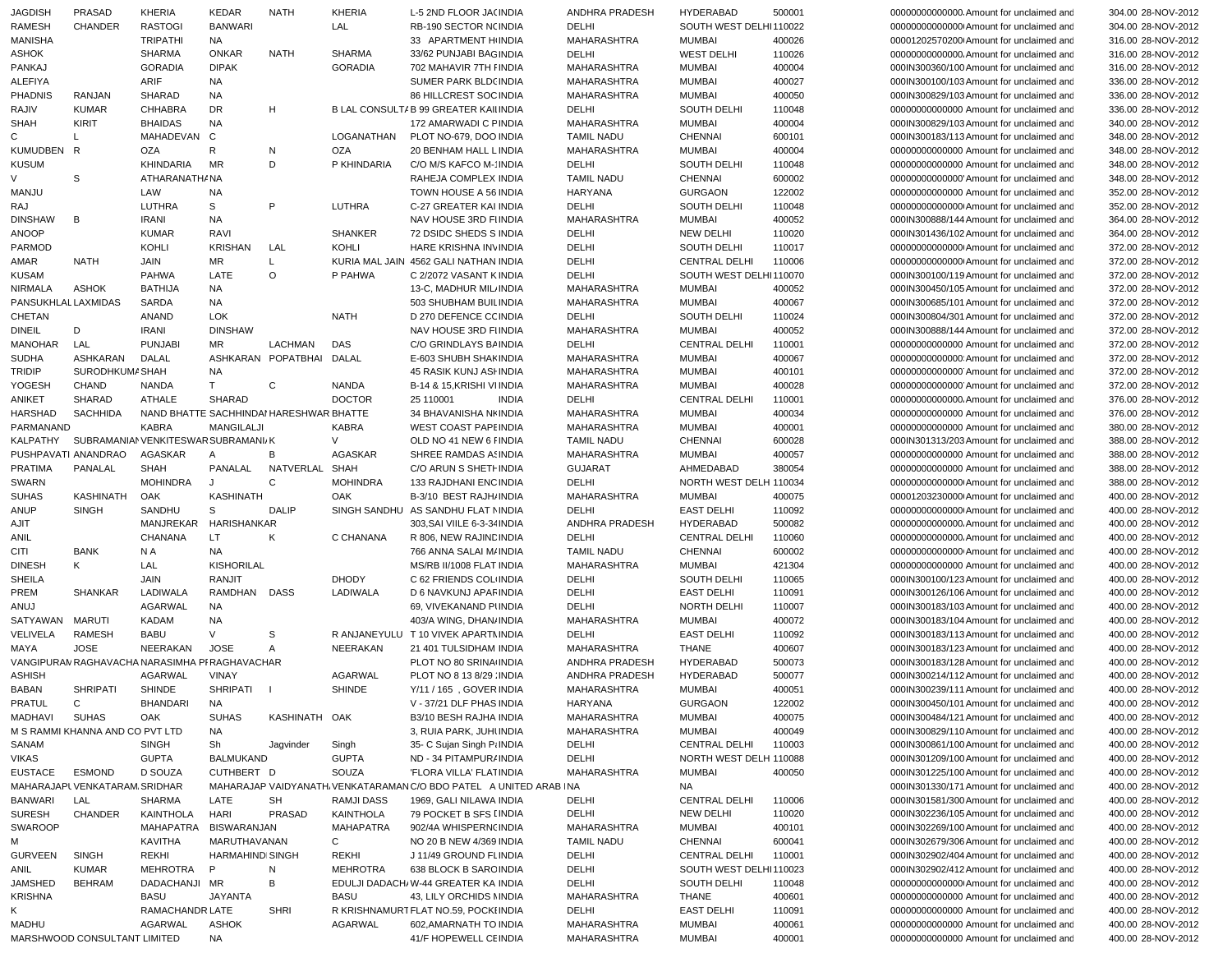| 00000000000000 Amount for unclaimed and<br>400.00 28-NOV-2012<br>00000000000000 Amount for unclaimed and<br>400.00 28-NOV-2012 |
|--------------------------------------------------------------------------------------------------------------------------------|
|                                                                                                                                |
|                                                                                                                                |
| 00000000000000 Amount for unclaimed and<br>400.00 28-NOV-2012                                                                  |
| 000000000000000 Amount for unclaimed and<br>400.00 28-NOV-2012                                                                 |
| 00000000000000 Amount for unclaimed and<br>400.00 28-NOV-2012                                                                  |
| 00000000000000 Amount for unclaimed and<br>408.00 28-NOV-2012                                                                  |
| 00000000000000 Amount for unclaimed and<br>412.00 28-NOV-2012                                                                  |
| 000IN300476/418 Amount for unclaimed and                                                                                       |
| 432.00 28-NOV-2012                                                                                                             |
| 00000000000000 Amount for unclaimed and<br>432.00 28-NOV-2012                                                                  |
| 000000000000000 Amount for unclaimed and<br>432.00 28-NOV-2012                                                                 |
| 000000000000000 Amount for unclaimed and<br>432.00 28-NOV-2012                                                                 |
| 000000000000000 Amount for unclaimed and<br>436.00 28-NOV-2012                                                                 |
| 00001301240000 Amount for unclaimed and<br>440.00 28-NOV-2012                                                                  |
| 000IN300441/107 Amount for unclaimed and<br>440.00 28-NOV-2012                                                                 |
| 000IN301233/101 Amount for unclaimed and<br>440.00 28-NOV-2012                                                                 |
| 000000000000000 Amount for unclaimed and<br>440.00 28-NOV-2012                                                                 |
| 000000000000000 Amount for unclaimed and<br>448.00 28-NOV-2012                                                                 |
| 00000000000000. Amount for unclaimed and<br>448.00 28-NOV-2012                                                                 |
|                                                                                                                                |
| 000000000000000 Amount for unclaimed and<br>448.00 28-NOV-2012                                                                 |
| 00000000000000 Amount for unclaimed and<br>448.00 28-NOV-2012                                                                  |
| 00000000000000 Amount for unclaimed and<br>448.00 28-NOV-2012                                                                  |
| 00000000000000 Amount for unclaimed and<br>448.00 28-NOV-2012                                                                  |
| 000IN300100/101 Amount for unclaimed and<br>448.00 28-NOV-2012                                                                 |
| 000IN300100/125 Amount for unclaimed and<br>448.00 28-NOV-2012                                                                 |
| 000IN300159/100 Amount for unclaimed and<br>448.00 28-NOV-2012                                                                 |
|                                                                                                                                |
|                                                                                                                                |
| 000IN300476/420 Amount for unclaimed and<br>448.00 28-NOV-2012                                                                 |
| 000IN300476/426 Amount for unclaimed and<br>448.00 28-NOV-2012                                                                 |
| 000IN300804/100 Amount for unclaimed and<br>448.00 28-NOV-2012                                                                 |
| 000IN301151/125 Amount for unclaimed and<br>448.00 28-NOV-2012                                                                 |
| 000IN301330/181 Amount for unclaimed and<br>448.00 28-NOV-2012                                                                 |
| 00000000000000. Amount for unclaimed and<br>448.00 28-NOV-2012                                                                 |
| 000000000000000 Amount for unclaimed and<br>448.00 28-NOV-2012                                                                 |
| 00000000000000 Amount for unclaimed and<br>448.00 28-NOV-2012                                                                  |
| 00000000000000 Amount for unclaimed and                                                                                        |
| 448.00 28-NOV-2012                                                                                                             |
| 00000000000000 Amount for unclaimed and<br>448.00 28-NOV-2012                                                                  |
| 00000000000000 Amount for unclaimed and<br>448.00 28-NOV-2012                                                                  |
| 00000000000000 Amount for unclaimed and<br>448.00 28-NOV-2012                                                                  |
| 00000000000000 Amount for unclaimed and<br>448.00 28-NOV-2012                                                                  |
| 000000000000000 Amount for unclaimed and<br>448.00 28-NOV-2012                                                                 |
| 00000000000000 Amount for unclaimed and<br>448.00 28-NOV-2012                                                                  |
| 000000000000000 Amount for unclaimed and<br>448.00 28-NOV-2012                                                                 |
| 000000000000000 Amount for unclaimed and<br>448.00 28-NOV-2012                                                                 |
| 00000000000000 Amount for unclaimed and<br>448.00 28-NOV-2012                                                                  |
| 000000000000000 Amount for unclaimed and<br>448.00 28-NOV-2012                                                                 |
| 448.00 28-NOV-2012                                                                                                             |
| 000000000000000 Amount for unclaimed and<br>00000000000000 Amount for unclaimed and                                            |
| 448.00 28-NOV-2012                                                                                                             |
| 000000000000000 Amount for unclaimed and<br>448.00 28-NOV-2012                                                                 |
| 000000000000000 Amount for unclaimed and<br>448.00 28-NOV-2012                                                                 |
| 000000000000000 Amount for unclaimed and<br>448.00 28-NOV-2012                                                                 |
| 000000000000000 Amount for unclaimed and<br>448.00 28-NOV-2012                                                                 |
| 00000000000000 Amount for unclaimed and<br>448.00 28-NOV-2012                                                                  |
| 000000000000000 Amount for unclaimed and<br>448.00 28-NOV-2012                                                                 |
| 000000000000000 Amount for unclaimed and<br>448.00 28-NOV-2012                                                                 |
| 00000000000000 Amount for unclaimed and<br>448.00 28-NOV-2012                                                                  |
| 000000000000000 Amount for unclaimed and<br>448.00 28-NOV-2012                                                                 |
|                                                                                                                                |
| 00000000000000 Amount for unclaimed and<br>468.00 28-NOV-2012                                                                  |
| 00000000000000 Amount for unclaimed and<br>496.00 28-NOV-2012                                                                  |
| 00000000000000 Amount for unclaimed and<br>500.00 28-NOV-2012                                                                  |
| 00000000000000 Amount for unclaimed and<br>500.00 28-NOV-2012                                                                  |
| 00000000000000 Amount for unclaimed and<br>500.00 28-NOV-2012                                                                  |
| 00000000000000. Amount for unclaimed and<br>504.00 28-NOV-2012                                                                 |
| 000000000000000 Amount for unclaimed and<br>504.00 28-NOV-2012                                                                 |
| 00000000000000. Amount for unclaimed and<br>504.00 28-NOV-2012                                                                 |
| 00000000000000 Amount for unclaimed and<br>504.00 28-NOV-2012                                                                  |
| 00000000000000 Amount for unclaimed and<br>504.00 28-NOV-2012                                                                  |
| 000000000000000 Amount for unclaimed and<br>504.00 28-NOV-2012                                                                 |
|                                                                                                                                |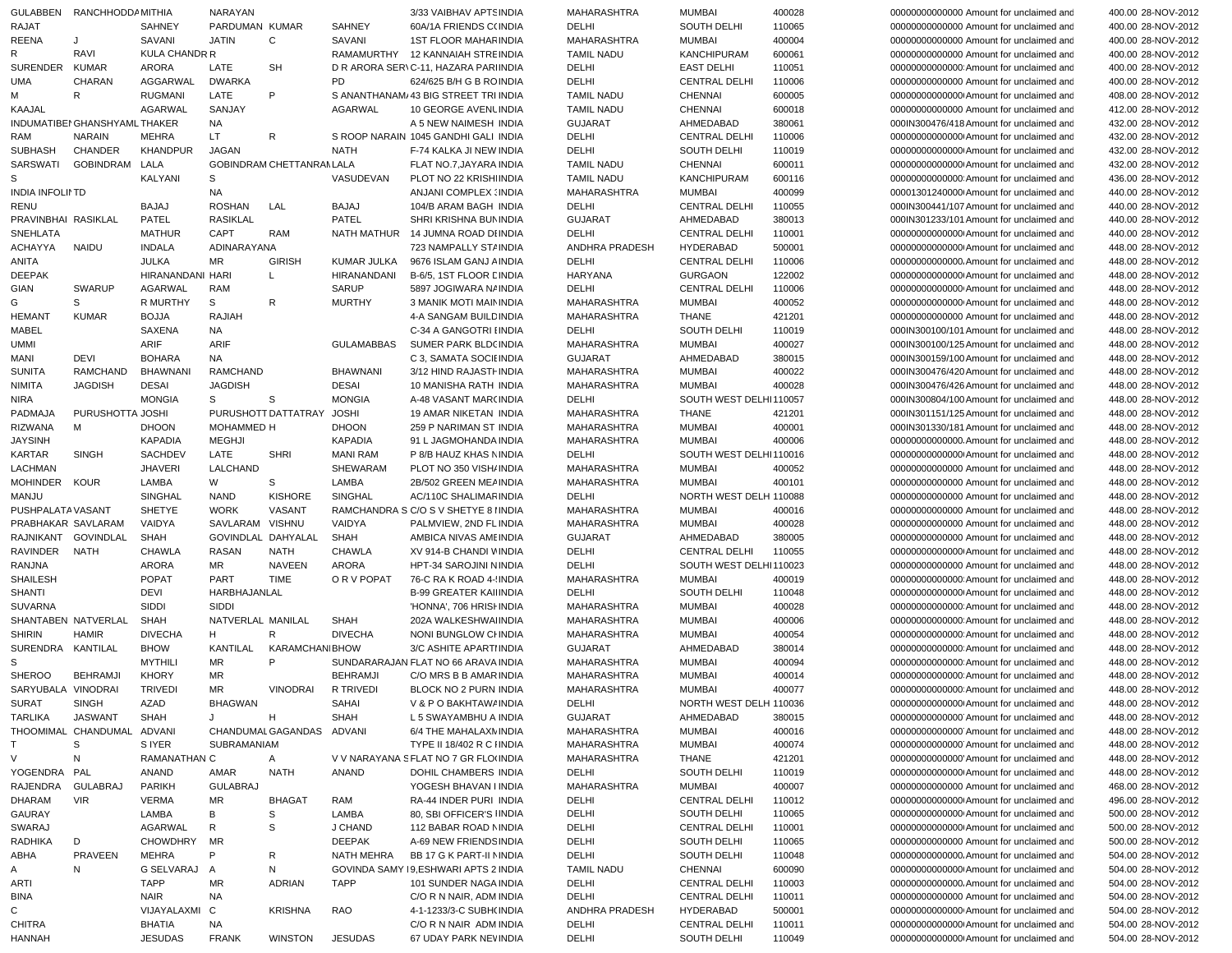| SOM                    | <b>NATH</b>                 | <b>KAPOOR</b>                           | GURCHARAN         |                             | <b>KAPOOR</b>     | C/O DSQ SOFTWAF INDIA                           | <b>TAMIL NADU</b>  | CHENNAI                                        | 600035 | 000IN300183/134 Amount for unclaimed and                                            | 504.00 28-NOV-2012                       |
|------------------------|-----------------------------|-----------------------------------------|-------------------|-----------------------------|-------------------|-------------------------------------------------|--------------------|------------------------------------------------|--------|-------------------------------------------------------------------------------------|------------------------------------------|
| JITENDRA               | <b>NATH</b>                 | <b>GUPTA</b>                            | <b>GURANDITTA</b> |                             | MAL               | M/S SWADESHI INT INDIA                          | DELHI              | <b>CENTRAL DELHI</b>                           | 110006 | 00000000000000. Amount for unclaimed and                                            | 504.00 28-NOV-2012                       |
| KANAKASABI PILLAI      |                             | KRISHNASWAN KANAKASABHAI                |                   |                             | PILLAI            | KAILAS 1ST FLOOR INDIA                          | <b>TAMIL NADU</b>  | <b>CHENNAI</b>                                 | 600004 | 000000000000000 Amount for unclaimed and                                            | 504.00 28-NOV-2012                       |
| KISHNAVANT LILARAM     |                             | <b>RADHESHWARMR</b>                     |                   | LILARAM                     | <b>TOLARAM</b>    | 5-5 VIVEKANAND SINDIA                           | MAHARASHTRA        | <b>MUMBAI</b>                                  | 400016 | 00000000000000 Amount for unclaimed and                                             | 504.00 28-NOV-2012                       |
| <b>PADMA</b>           |                             | <b>RAJAN</b>                            | HOU               | <b>SE</b>                   |                   | WIFE K S RAJAN 28 MEENA R B MEHINDIA            | <b>MAHARASHTRA</b> | <b>MUMBAI</b>                                  | 400077 | 00000000000000 Amount for unclaimed and                                             | 504.00 28-NOV-2012                       |
| <b>PARVEEN</b>         |                             | <b>ABROL</b>                            | <b>MR</b>         | S                           | R ABROL           | G-132 JEEVAN NIKE INDIA                         | DELHI              | <b>WEST DELHI</b>                              | 110041 | 00000000000000 Amount for unclaimed and                                             | 504.00 28-NOV-2012                       |
| <b>TRIMBAK</b>         |                             | BHATODEKAR HARISHANK/BALKRISHNA BHATODE |                   |                             |                   | R NO 82 2ND FLOO INDIA                          | MAHARASHTRA        | <b>MUMBAI</b>                                  | 400004 | 000000000000000 Amount for unclaimed and                                            | 504.00 28-NOV-2012                       |
| THAKUR                 | LACHMAN                     | LULLA                                   | LACHMAN           | <b>BHOJRAJ</b>              | LULLA             | 11 SEA GREEN 7-1! INDIA                         | MAHARASHTRA        | <b>MUMBAI</b>                                  | 400018 | 000000000000000 Amount for unclaimed and                                            | 504.00 28-NOV-2012                       |
|                        |                             |                                         |                   |                             |                   |                                                 |                    |                                                |        |                                                                                     |                                          |
| <b>VENKATA</b>         | <b>SUBBA</b>                | RAO KODURI S                            |                   |                             | <b>KODURI</b>     | 40/1 SAROJINI DEV INDIA                         | ANDHRA PRADESH     | <b>HYDERABAD</b>                               | 500003 | 00000000000000 Amount for unclaimed and                                             | 504.00 28-NOV-2012                       |
| VENKATARAMAN           |                             | <b>PICHAI</b>                           | <b>MR</b>         |                             |                   | VENKATARAMANC/O K MEHRA & AS INDIA              | DELHI              | <b>CENTRAL DELHI</b>                           | 110003 | 00000000000000 Amount for unclaimed and                                             | 504.00 28-NOV-2012                       |
| <b>VIPAN</b>           |                             | <b>KAPOOR</b>                           | S                 | М                           | <b>KAPOOR</b>     | C/O M/S P.M. DWAF INDIA                         | DELHI              | <b>CENTRAL DELHI</b>                           | 110005 | 000000000000000 Amount for unclaimed and                                            | 504.00 28-NOV-2012                       |
| <b>ANUP</b>            | <b>SINGH</b>                | SANDHU                                  | <b>NA</b>         |                             |                   | FLAT NO 19 HIMVAI INDIA                         | DELHI              | <b>EAST DELHI</b>                              | 110092 | 000IN301127/152 Amount for unclaimed and                                            | 516.00 28-NOV-2012                       |
| <b>ROOPA</b>           |                             | SARAF                                   | ANIL              | <b>KUMAR</b>                | SARAF             | 325 KALBADEVI ROINDIA                           | <b>MAHARASHTRA</b> | <b>MUMBAI</b>                                  | 400002 | 00000000000000 Amount for unclaimed and                                             | 516.00 28-NOV-2012                       |
| CAJETAN                | <b>JOAQUIM</b>              | <b>DSOUZA</b>                           | <b>MR</b>         | <b>JOAQUIM</b>              | <b>SERVICE</b>    | <b>MAYFAIR HOUSE OINDIA</b>                     | <b>MAHARASHTRA</b> | <b>MUMBAI</b>                                  | 400006 | 00000000000000 Amount for unclaimed and                                             | 520.00 28-NOV-2012                       |
| <b>IQBAL</b>           | <b>KAUR</b>                 | <b>BAWA</b>                             | <b>NA</b>         |                             |                   | 301 EXCEL RESIDE INDIA                          | MAHARASHTRA        | <b>THANE</b>                                   | 400708 | 000IN300757/113 Amount for unclaimed and                                            | 520.00 28-NOV-2012                       |
| MADHUSUDA MAHADEO      |                             | KORGAONKAR MAHADEO                      |                   | LAXMAN                      | KORGAONKAR        | A-10 GULMOHUR JUNDIA                            |                    | <b>MUMBAI</b>                                  | 400058 |                                                                                     | 520.00 28-NOV-2012                       |
|                        |                             |                                         |                   |                             |                   |                                                 | MAHARASHTRA        |                                                |        | 00000000000000 Amount for unclaimed and                                             |                                          |
| KANTILAL               | CHANDULAL                   | <b>THAKKAR</b>                          |                   | CHANDULAL DAHYABHAI THAKKAR |                   | C/O CHANDULAL D. INDIA                          | <b>GUJARAT</b>     | AHMEDABAD                                      | 380008 | 00000000000000 Amount for unclaimed and                                             | 524.00 28-NOV-2012                       |
|                        | ARUNACHAL/SWAMINATH ADI     |                                         | SWAMINATHAN       |                             | SRINIVASA         | FLAT NO-7 3, WARR INDIA                         | MAHARASHTRA        | <b>MUMBAI</b>                                  | 400004 | 00000000000000. Amount for unclaimed and                                            | 544.00 28-NOV-2012                       |
| HANSKUMAR UDHARAM      |                             | <b>SHROFF</b>                           | UDAARAM R         |                             | <b>SHROFF</b>     | C/O P N SHROFF & INDIA                          | <b>MAHARASHTRA</b> | <b>MUMBAI</b>                                  | 400023 | 00000000000000 Amount for unclaimed and                                             | 544.00 28-NOV-2012                       |
| <b>HAMIDA</b>          | SARFARAZ                    | <b>QUREISHI</b>                         | <b>MAQBOOL</b>    |                             | <b>QUREISHI</b>   | KAKAD VILLA FLAT INDIA                          | <b>MAHARASHTRA</b> | <b>MUMBAI</b>                                  | 400054 | 00000000000000 Amount for unclaimed and                                             | 544.00 28-NOV-2012                       |
| NEELA                  | <b>HARI</b>                 | <b>PHADKE</b>                           | <b>NA</b>         |                             |                   | 3RD FLOOR ABOVE INDIA                           | <b>MAHARASHTRA</b> | <b>MUMBAI</b>                                  | 400028 | 000IN300183/103 Amount for unclaimed and                                            | 544.00 28-NOV-2012                       |
| <b>BIJAY</b>           | <b>KUMAR</b>                | <b>NAYAK</b>                            | G                 | C                           | <b>NAYAK</b>      | FLAT NO C/12 SBI EINDIA                         | ANDHRA PRADESH     | <b>HYDERABAD</b>                               | 500034 | 000IN300476/411 Amount for unclaimed and                                            | 544.00 28-NOV-2012                       |
| AKILEASWAR VENKAT      |                             | <b>ESWARAN</b>                          | AKILEASWARAIYER   |                             |                   | NO 7. BHAVESWAR INDIA                           | MAHARASHTRA        | <b>MUMBAI</b>                                  | 400031 | 000IN300749/101 Amount for unclaimed and                                            | 544.00 28-NOV-2012                       |
|                        | JASODABEN TRIKAMLAL         | <b>THAKKAR</b>                          | T                 | D                           | <b>THAKKAR</b>    | C/O CHANDULAL D. INDIA                          | <b>GUJARAT</b>     | AHMEDABAD                                      | 380008 | 00000000000000. Amount for unclaimed and                                            | 544.00 28-NOV-2012                       |
|                        |                             |                                         |                   |                             |                   |                                                 |                    |                                                |        |                                                                                     |                                          |
| <b>KRISHNALAL MODI</b> |                             | <b>THAKORDAS</b>                        | <b>THAKORDAS</b>  |                             | <b>MODI</b>       | 142 B GRAND PARAINDIA                           | MAHARASHTRA        | <b>MUMBAI</b>                                  | 400036 | 00000000000000 Amount for unclaimed and                                             | 544.00 28-NOV-2012                       |
| <b>MICHAEL</b>         | <b>LUIS</b>                 | <b>LINHARES</b>                         | R                 | $\mathsf{L}$                | <b>LINHARIS</b>   | <b>BHOOMIKA BUILDININDIA</b>                    | MAHARASHTRA        | <b>THANE</b>                                   | 401104 | 00000000000000 Amount for unclaimed and                                             | 544.00 28-NOV-2012                       |
| <b>RAJKUMAR</b>        | TIKAMDAS                    | <b>NAGPAL</b>                           |                   | TIKAMDAS RAMCHAND NAGPAL    |                   | 301 302 FLAT NO 5(INDIA                         | MAHARASHTRA        | <b>MUMBAI</b>                                  | 400052 | 00000000000000 Amount for unclaimed and                                             | 544.00 28-NOV-2012                       |
| <b>STELLA</b>          | <b>OLIVIA</b>               | <b>DURRANT</b>                          | <b>EDWIN</b>      |                             | <b>DURRANT</b>    | 73 LANDMARK 7TH INDIA                           | MAHARASHTRA        | <b>MUMBAI</b>                                  | 400026 | 000000000000000 Amount for unclaimed and                                            | 544.00 28-NOV-2012                       |
| <b>TIKAMDAS</b>        |                             | PAGARANI                                |                   | JETHANAND ASSANDAS          | PAGARANI          | C/O NEELAM AGEN INDIA                           | MAHARASHTRA        | <b>MUMBAI</b>                                  | 400001 | 00000000000000 Amount for unclaimed and                                             | 544.00 28-NOV-2012                       |
| <b>URVASHI</b>         |                             | SAXENA                                  | <b>HIRALAL</b>    |                             | SAXENA            | 12A MADHUBAN OF INDIA                           | <b>MAHARASHTRA</b> | <b>MUMBAI</b>                                  | 400021 | 00000000000000 Amount for unclaimed and                                             | 544.00 28-NOV-2012                       |
| SONIYA                 |                             | LALLA                                   | <b>PRADIP</b>     |                             | LALLA             | LILA HOUSE 3RD FIINDIA                          | <b>MAHARASHTRA</b> | <b>MUMBAI</b>                                  | 400001 | 000IN300513/106 Amount for unclaimed and                                            | 548.00 28-NOV-2012                       |
| RAVI                   | JAWAHARLAL KALRO            |                                         | JAWAHAR LAL       |                             |                   | K KALRO STUDEI 105 NIRANJAN 1100 INDIA          | DELHI              | <b>CENTRAL DELHI</b>                           | 110001 | 00000000000000 Amount for unclaimed and                                             | 564.00 28-NOV-2012                       |
| ARIF                   | <b>UMER</b>                 | <b>CHHOTANI</b>                         | <b>UMER</b>       |                             | <b>CHHOIANI</b>   |                                                 | <b>MAHARASHTRA</b> | <b>MUMBAI</b>                                  | 400011 | 000000000000000. Amount for unclaimed and                                           |                                          |
|                        |                             |                                         |                   |                             |                   | A/403, ALKHADIJA / INDIA                        |                    |                                                |        |                                                                                     | 600.00 28-NOV-2012                       |
| AMIT                   |                             | <b>SHARMA</b>                           | <b>SHRI</b>       | S                           | N SHARMA          | B-12/105, DEV NAG / INDIA                       | DELHI              | <b>CENTRAL DELHI</b>                           | 110005 | 00000000000000. Amount for unclaimed and                                            | 600.00 28-NOV-2012                       |
| <b>ALKA</b>            | ARUN                        | CHAUDHARI                               | <b>ARUN</b>       |                             | <b>CHAUDHARI</b>  | 4/112 "VIRAL" APPA INDIA                        | MAHARASHTRA        | <b>MUMBAI</b>                                  | 400070 | 00000000000000. Amount for unclaimed and                                            | 600.00 28-NOV-2012                       |
| ANIL                   | J                           | <b>KAPADIA</b>                          | JAI               |                             | <b>SINH</b>       | 91, L-JAGMOHAND/INDIA                           | MAHARASHTRA        | <b>MUMBAI</b>                                  | 400006 | 00000000000000. Amount for unclaimed and                                            | 600.00 28-NOV-2012                       |
| <b>BABU</b>            |                             | <b>SINGH</b>                            | <b>KALAM</b>      |                             | <b>SINGH</b>      | HOUSE NO.96 TYPI INDIA                          | DELHI              | SOUTH DELHI                                    | 110049 | 00000000000000 Amount for unclaimed and                                             | 600.00 28-NOV-2012                       |
| <b>BHARAT</b>          |                             | CAPRIHAN                                | S                 | P                           |                   | CHPRIHAN SERV C-20B GANGOTRI EINDIA             | DELHI              | SOUTH DELHI                                    | 110019 | 00000000000000 Amount for unclaimed and                                             | 600.00 28-NOV-2012                       |
| <b>CHINTAN</b>         |                             | KHANNA                                  | $\mathsf{C}$      | M                           |                   | KHANNA SERVIC ANZ GRINDLAYS B/INDIA             | MAHARASHTRA        | <b>MUMBAI</b>                                  | 400001 | 00000000000000 Amount for unclaimed and                                             | 600.00 28-NOV-2012                       |
| CHANDRU                |                             | <b>SIRISHA</b>                          | C                 | <b>SATYANARAYRAO</b>        |                   | DNO. 8-3-669-7/8 PLINDIA                        | ANDHRA PRADESH     | HYDERABAD                                      | 500073 | 00000000000000 Amount for unclaimed and                                             | 600.00 28-NOV-2012                       |
| <b>DIPAKBEN</b>        | RAJNIKANTR AMIN             |                                         | RAJNIKANT         | RAMBHAI                     | AMIN              | C/O ANAND N. AMININDIA                          | <b>GUJARAT</b>     | AHMEDABAD                                      | 380001 | 00000000000000 Amount for unclaimed and                                             | 600.00 28-NOV-2012                       |
|                        |                             |                                         |                   |                             |                   |                                                 |                    |                                                |        |                                                                                     |                                          |
| GANESH                 |                             | <b>SINGH</b>                            | MR                | NAVRATTAN SINGH             |                   | HOUSE NO.1/329 D. INDIA                         | DELHI              | SOUTH DELHI                                    | 110062 | 000000000000000 Amount for unclaimed and                                            | 600.00 28-NOV-2012                       |
| HARI                   | PRAKASH                     | AGRAWAL                                 | LATE              | MR                          | <b>SOHAN LAL</b>  | <b>G-2A NDSE PART II INDIA</b>                  | DELHI              | <b>SOUTH DELHI</b>                             | 110049 | 00000000000000 Amount for unclaimed and                                             | 600.00 28-NOV-2012                       |
| H                      | C                           | <b>GROVER</b>                           | <b>GOPAL</b>      | <b>SINGH</b>                | <b>SERVICE</b>    | MAYUR VIHAR PH-I INDIA                          | DELHI              | <b>EAST DELHI</b>                              | 110092 | 00000000000000 Amount for unclaimed and                                             | 600.00 28-NOV-2012                       |
| <b>RAJESH</b>          |                             | <b>TRIPATHI</b>                         | S                 | B                           | <b>TRIPATHI</b>   | FLAT NO 5B RAILW INDIA                          | DELHI              | SOUTH WEST DELHI110023                         |        | 000IN300100/111 Amount for unclaimed and                                            | 600.00 28-NOV-2012                       |
| SANJAY                 |                             | PRASAD                                  | <b>NA</b>         |                             |                   | <b>XORIENT SOLUTIO INDIA</b>                    | MAHARASHTRA        | <b>MUMBAI</b>                                  | 400093 | 000IN300476/430 Amount for unclaimed and                                            | 600.00 28-NOV-2012                       |
| <b>SHAH</b>            | MAFATLAL                    | <b>BECHARDAS</b>                        | <b>SHAH</b>       | <b>BECHARDAS MIYACHAND</b>  |                   | BENHUR B34 3RD FINDIA                           | MAHARASHTRA        | <b>MUMBAI</b>                                  | 400092 | 000IN300530/100 Amount for unclaimed and                                            | 600.00 28-NOV-2012                       |
| <b>RIPUDAMAN</b>       |                             | <b>PRUTHI</b>                           | NA                |                             |                   | J 52, SAKET NEW DIINDIA                         | DELHI              | SOUTH DELHI                                    | 110017 | 000IN300685/100 Amount for unclaimed and                                            | 600.00 28-NOV-2012                       |
| MAXWELL                | PEREIRA                     | <b>KAMATH</b>                           | L.                | B                           | PEREIRA           | 60, ASHOKA ROAD INDIA                           | DELHI              | <b>CENTRAL DELHI</b>                           | 110001 | 000IN301055/102 Amount for unclaimed and                                            | 600.00 28-NOV-2012                       |
| PRASADA                | RAO                         | M V R                                   | <b>RAO</b>        | M                           | SR.               | A/7 RAMA PARK UT INDIA                          | DELHI              | <b>WEST DELHI</b>                              | 110059 | 000IN301313/201 Amount for unclaimed and                                            | 600.00 28-NOV-2012                       |
|                        |                             |                                         |                   |                             |                   |                                                 |                    |                                                |        |                                                                                     |                                          |
| <b>KANWAL</b>          |                             | <b>MINOCHA</b>                          | SURINDER          | <b>KUMAR</b>                | <b>MINOCHA</b>    | 75, GODAVARI AP/INDIA                           | DELHI              | SOUTH DELHI                                    | 110019 | 000IN301436/102 Amount for unclaimed and                                            | 600.00 28-NOV-2012                       |
| <b>RAJESH</b>          |                             | JAIN                                    | SH                | <b>MOHINDER</b>             | KUMAR JAIN        | 152 ARIHANT NAGA INDIA                          | DELHI              | <b>WEST DELHI</b>                              | 110026 | 000IN302316/100 Amount for unclaimed and                                            | 600.00 28-NOV-2012                       |
| <b>DINESH</b>          |                             | <b>NARULA</b>                           | <b>TARA</b>       | CHAND                       | NARULA            | PROP CHARU BLD(INDIA                            | <b>HARYANA</b>     | <b>GURGAON</b>                                 | 122001 | 000IN302679/326 Amount for unclaimed and                                            | 600.00 28-NOV-2012                       |
| KULBHUSHAN             |                             | <b>KUMAR</b>                            | LT.               | SH                          |                   | RAMCHANDRA S D-377 DEFENCE CCINDIA              | DELHI              | SOUTH DELHI                                    | 110024 | 00000000000000 Amount for unclaimed and                                             | 600.00 28-NOV-2012                       |
| LAYYA                  | LAJAYA                      | <b>BERRY</b>                            | D                 | P                           |                   | BERRY HOUSE W5/19 WEST PATEL NINDIA             | DELHI              | <b>CENTRAL DELHI</b>                           | 110008 | 00000000000000 Amount for unclaimed and                                             | 600.00 28-NOV-2012                       |
| NITIN                  | Α                           | SHAH                                    | <b>NA</b>         |                             |                   | C/O K.C.SHAH, 6, V/ INDIA                       | MAHARASHTRA        | <b>MUMBAI</b>                                  | 400077 | 00000000000000 Amount for unclaimed and                                             | 600.00 28-NOV-2012                       |
| <b>MOHNISH</b>         |                             | TARNEJA                                 | R                 | Κ                           | TARNEJA           | F-14 KIRTI NAGAR I INDIA                        | DELHI              | <b>WEST DELHI</b>                              | 110015 | 00000000000000 Amount for unclaimed and                                             | 600.00 28-NOV-2012                       |
|                        | PARTABRAI MULCHAND          | GIDWANI                                 | LATE              | MR                          | <b>MULCHAND</b>   | E36/8 RAJOURI GAHNDIA                           | DELHI              | <b>WEST DELHI</b>                              | 110027 | 00000000000000 Amount for unclaimed and                                             | 600.00 28-NOV-2012                       |
|                        |                             |                                         |                   |                             |                   |                                                 |                    |                                                |        |                                                                                     |                                          |
| <b>PURVEZ</b>          |                             | <b>BILIMORIA</b>                        | J                 | N                           |                   | BILIMORIA SERVID-330 DEFENCE CCINDIA            | DELHI              | SOUTH DELHI                                    | 110024 | 00000000000000 Amount for unclaimed and                                             | 600.00 28-NOV-2012                       |
| PAWAN                  | <b>INDER</b>                | <b>SINGH</b>                            | <b>RAMINDER</b>   |                             | <b>SINGH</b>      | <b>B-9 PANCHSHEEL EINDIA</b>                    | DELHI              | <b>SOUTH DELHI</b>                             | 110017 | 00000000000000 Amount for unclaimed and                                             | 600.00 28-NOV-2012                       |
| RANDHIR                |                             | <b>KHOSLA</b>                           | MR                | <b>BHIM</b>                 | <b>SEN KHOSLA</b> | <b>B-98 GREATER KAILINDIA</b>                   | DELHI              | SOUTH DELHI                                    | 110048 | 00000000000000 Amount for unclaimed and                                             | 600.00 28-NOV-2012                       |
| <b>RAMAIER</b>         |                             | VENUGOPAL                               | P                 | S                           |                   | RAMAIER SERVICFLAT NO 1380-C PC INDIA           | DELHI              | SOUTH WEST DELHI110037                         |        | 00000000000000 Amount for unclaimed and                                             | 600.00 28-NOV-2012                       |
|                        |                             |                                         |                   |                             |                   | INSTITUTIONAL BAHNDIA                           | DELHI              | <b>CENTRAL DELHI</b>                           | 110001 | 00000000000000 Amount for unclaimed and                                             |                                          |
| RAVI                   |                             | <b>SURI</b>                             | <b>RAMAN</b>      | KUMAR                       | SURI BANKER       |                                                 |                    |                                                |        |                                                                                     | 600.00 28-NOV-2012                       |
| RACHNA                 |                             | JAIN                                    | <b>BRIJESH</b>    |                             | JAIN              | 27 ARIHANT NAGAF INDIA                          | DELHI              | <b>WEST DELHI</b>                              | 110026 | 00000000000000 Amount for unclaimed and                                             | 600.00 28-NOV-2012                       |
|                        | SHRIMAL EXPORTS PVT LIMITED |                                         |                   |                             |                   |                                                 |                    |                                                |        | 000000000000000 Amount for unclaimed and                                            |                                          |
|                        |                             |                                         | <b>NA</b>         |                             |                   | 214 ARUN CHAMBE INDIA                           | MAHARASHTRA        | <b>MUMBAI</b>                                  | 400034 |                                                                                     | 600.00 28-NOV-2012                       |
| SANGEETA               |                             | MALHOTRA                                | MR                | S                           | K MALHOTRA        | EC-101 SFS G-8 AR INDIA                         | DELHI              | SOUTH WEST DELHI110064                         |        | 000000000000000 Amount for unclaimed and                                            | 600.00 28-NOV-2012                       |
| SAROJ<br>SANJAY        |                             | JAIN<br>JAIN                            | V<br>P            | Κ<br>$\mathbf C$            | JAIN<br>JAIN      | B-1443 44 SHASTRI INDIA<br>SEEMI OVERSEAS INDIA | DELHI<br>DELHI     | NORTH WEST DELH 110052<br><b>CENTRAL DELHI</b> | 110002 | 000000000000000 Amount for unclaimed and<br>00000000000000 Amount for unclaimed and | 600.00 28-NOV-2012<br>600.00 28-NOV-2012 |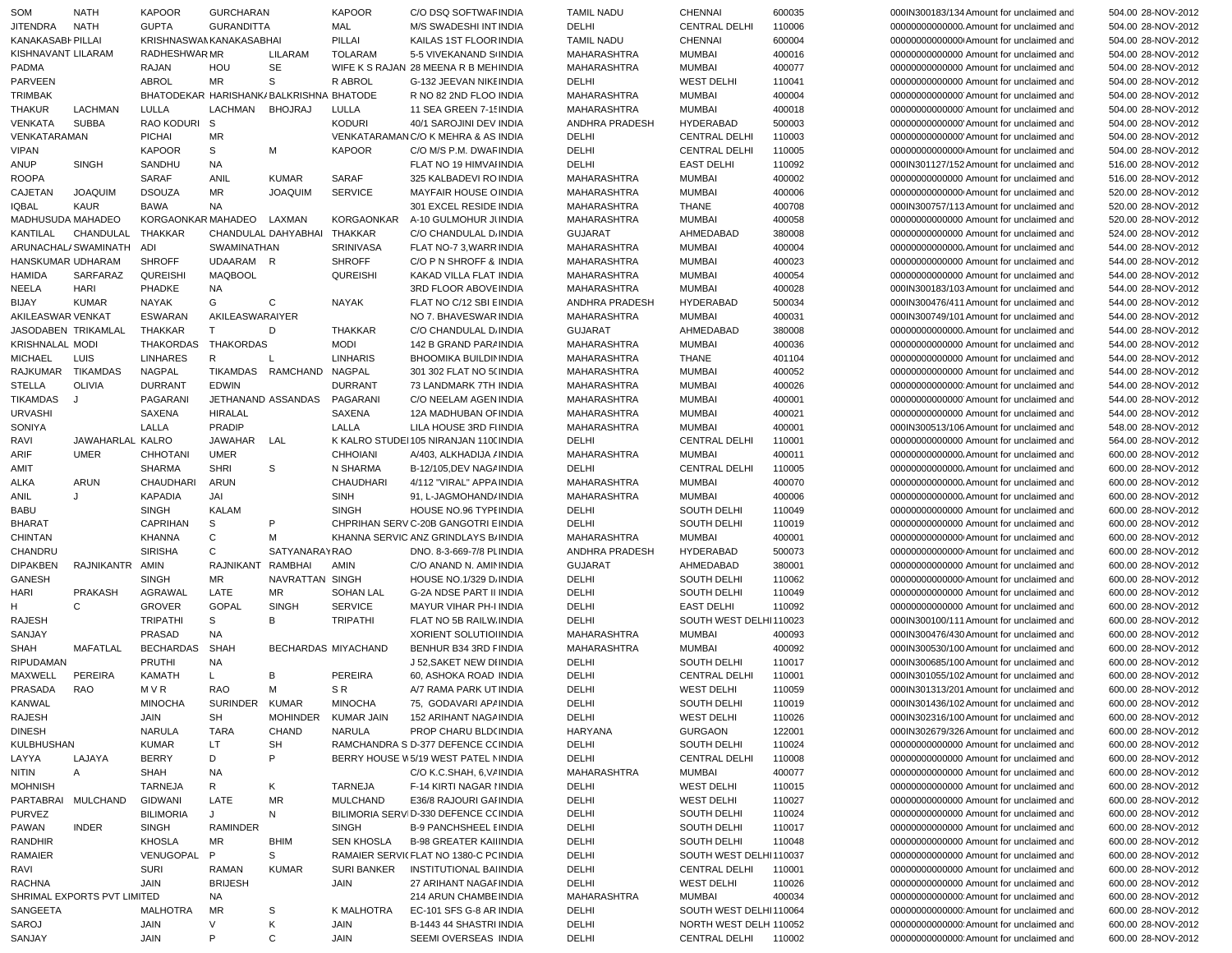| <b>MR</b><br><b>ZEHRA</b><br><b>BAIG</b><br><b>MURAD</b><br><b>ALI BAIG</b><br>DELHI<br>SOUTH DELHI<br>110017<br>S-164 PANCH SHIL/INDIA<br>000000000000000. Amount for unclaimed and<br><b>VINOD</b><br><b>KUMAR</b><br><b>SHARMA</b><br>MR<br>DELHI<br>NORTH WEST DELH 110035<br>AMAR<br><b>NATH</b><br><b>B-3/41C LAWRENCI INDIA</b><br>000000000000000 Amount for unclaimed and<br><b>MOHAMMED</b><br>SIRAJ<br><b>MALIK</b><br>MAHARASHTRA<br><b>MUMBAI</b><br>400016<br>000000000000000 Amount for unclaimed and<br>49 S V MARG MAHILINDIA<br>SHANTILAL<br>KAKURAM<br>PATEL<br><b>KAKURAM</b><br>PATEL<br>1ST FLOOR, CHASH INDIA<br><b>MUMBAI</b><br>400033<br>000IN300079/100 Amount for unclaimed and<br><b>MAHARASHTRA</b><br>400052<br><b>SHANTI</b><br>M<br><b>BHAT</b><br><b>NA</b><br>ERNA VILLA 19TH FINDIA<br>MAHARASHTRA<br><b>MUMBAI</b><br>000IN300450/103 Amount for unclaimed and<br>MR<br>Κ<br><b>RAMAN</b><br><b>RADHA</b><br><b>RAMAN</b><br>11 JAIN MANDIR RCINDIA<br>DELHI<br><b>CENTRAL DELHI</b><br>110001<br>00000000000000 Amount for unclaimed and<br>Α<br>ABBAS<br>MOHAMMED<br>MADRASWALA MOHAMMED A<br>MADRASWALA<br><b>MUMBAI</b><br>400003<br>83 SHIRIN BLDG NA INDIA<br>MAHARASHTRA<br>000IN300100/125 Amount for unclaimed and<br>PRAKASH<br><b>RAMKISHIN</b><br>MANSUKHANI R<br><b>MANSUKHANI</b><br>1ST FLOOR.135/136 INDIA<br><b>MUMBAI</b><br>400050<br>J<br><b>MAHARASHTRA</b><br>00000000000000 Amount for unclaimed and<br><b>ROHINI</b><br>MANHARLAL<br><b>SHAH</b><br>MANHARLAL MOHANLAL<br>SHAH<br>MAHARASHTRA<br><b>MUMBAI</b><br>400033<br>8 NEW BADAWALA INDIA<br>000IN300183/106 Amount for unclaimed and<br>SUDARSHAN U<br><b>JOSHI</b><br>MR<br><b>UMESHCHAN M JOSHI</b><br>400014<br>27 UMESH DHAM V INDIA<br><b>MAHARASHTRA</b><br>MUMBAI<br>00000000000000000000 Amount for unclaimed and<br><b>GIRISH</b><br><b>KUKREJA</b><br><b>HARISH</b><br><b>KUKREJA</b><br>NORTH WEST DELH 110052<br>M/S HITCO CABLES INDIA<br>DELHI<br>000000000000000 Amount for unclaimed and<br>MRADULABEI PRAVINCHANE THAKKAR<br><b>HOUSEWORK</b><br>PRAVINCHANDR, AMBIKA BHUVAN B INDIA<br>AHMEDABAD<br>380001<br><b>GUJARAT</b><br>00000000000000 Amount for unclaimed and<br>SANGITA<br><b>KALPESH</b><br><b>KALPESH</b><br>B<br><b>SHAH</b><br><b>SHAH</b><br><b>MUMBAI</b><br>400097<br>H-6 PARMAR BUILD INDIA<br><b>MAHARASHTRA</b><br>00001203360000 Amount for unclaimed and<br><b>NATH</b><br><b>TARA</b><br>D<br>N<br><b>TARA</b><br><b>SOUTH DELHI</b><br>110019<br>BAIJ<br>125 MANDAKINI EN INDIA<br>DELHI<br>000000000000000 Amount for unclaimed and<br>ALCUND<br><b>FERNANDES</b><br><b>GLENN</b><br><b>FERNANDES</b><br>SANTACRUZ MANS INDIA<br><b>MUMBAI</b><br>400055<br><b>MAHARASHTRA</b><br>00000000000000 Amount for unclaimed and<br>P<br>AJAY<br><b>KUMAR</b><br>KAUL<br>Κ<br>KAUL<br><b>THANE</b><br>400601<br>000IN300020/111 Amount for unclaimed and<br>FLAT NO 15-D WILL INDIA<br>MAHARASHTRA<br>MURLIDHAR<br>KSHIRSAGAR Murlidhar<br>Kshirsagar<br>MAHARASHTRA<br><b>MUMBAI</b><br>400092<br>000IN300095/108 Amount for unclaimed and<br>RAM<br>Babaji<br>C 1/3, Prerana CHS INDIA<br>122002<br><b>SUSNIGDHA</b><br>DEY<br><b>BISHWANATH</b><br>DEY<br>33 NATIONAL MEDI INDIA<br><b>HARYANA</b><br><b>GURGAON</b><br>000IN300100/103 Amount for unclaimed and<br>KUMAR SHARE BROKERS LTD<br>NA<br>G - 55, ROYAL PAL/ INDIA<br>DELHI<br><b>EAST DELHI</b><br>110092<br>000IN300126/100 Amount for unclaimed and<br><b>VIVEK</b><br><b>DESAI</b><br>NATWARLAL N<br><b>DESAI</b><br>7 MATRU CHHAYA INDIA<br><b>MUMBAI</b><br>400020<br>000IN300142/104 Amount for unclaimed and<br>N<br><b>MAHARASHTRA</b><br>LATA<br><b>RAMESH</b><br><b>MEHTA</b><br><b>NA</b><br>289, J. J. BHAVAN (INDIA<br>MAHARASHTRA<br><b>MUMBAI</b><br>400019<br>000IN300183/105 Amount for unclaimed and<br><b>SH</b><br><b>PRITHVI</b><br><b>MAHAJAN</b><br><b>RAJ</b><br><b>WEST DELHI</b><br>110018<br>AJAY<br><b>B-34 VISHNU GAR INDIA</b><br>DELHI<br>000IN300206/103 Amount for unclaimed and<br>SRI<br>NARAYAN<br>RAMESHWAR PRASAD SINGH A/1/50/703, NEELGIIINDIA<br><b>MUMBAI</b><br>400063<br>JAI<br><b>PRAKASH</b><br>MAHARASHTRA<br>000IN300239/110 Amount for unclaimed and<br><b>DURGA</b><br>NARENDRAKUMAR<br><b>SRIVASTAVA</b><br><b>PRASAD</b><br>SRIVASTAVA<br>401 LEGACY TOWE INDIA<br><b>MUMBAI</b><br>400076<br>MAHARASHTRA<br>000IN300360/102 Amount for unclaimed and<br><b>SHRIRAM ASSMITED</b><br><b>NA</b><br>THANE<br>400614<br>106 SHIVVHAMBER INDIA<br><b>MAHARASHTRA</b><br>000IN300450/118 Amount for unclaimed and<br>400002<br><b>ROMESH</b><br>JAMUNADAS<br>SAMPAT<br><b>JAMUNADAS</b><br>CHAPSEY BLD 4TH INDIA<br>MAHARASHTRA<br><b>MUMBAI</b><br>000IN300476/413 Amount for unclaimed and<br>D<br>RAJIV<br>MENGHANI<br><b>MENGHANI</b><br>DELHI<br><b>CENTRAL DELHI</b><br>110001<br>ABN AMRO BANK SINDIA<br>000IN300644/100 Amount for unclaimed and<br>P<br><b>THULASI</b><br><b>DOSS</b><br>PANDU<br><b>RENGAN</b><br>R<br>SUPREVISOR INCHINDIA<br>ANDHRA PRADESH<br>K V RANGAREDDY<br>500010<br>000IN301313/203 Amount for unclaimed and<br><b>KANCHAN</b><br><b>DOOLANI</b><br><b>ASHOK</b><br><b>DOOLANI</b><br>5 E FLAT NO 202 D/INDIA<br>MAHARASHTRA<br><b>MUMBAI</b><br>400086<br>000IN301549/179 Amount for unclaimed and<br>Α<br>KALYAN<br><b>KUMAR</b><br><b>BOSE</b><br>LATE<br>J<br>N BOSE<br>FOSECO INDIA LTD INDIA<br><b>CENTRAL DELHI</b><br>110008<br>00000000000000 Amount for unclaimed and<br>DELHI<br><b>SHASHI</b><br>SAHDEV<br>NA<br>66 PIONEER CHAMHNDIA<br>ANDHRA PRADESH<br>HYDERABAD<br>500004<br>000000000000000 Amount for unclaimed and<br><b>GWENDOLINE SABRINA</b><br>VAZ<br>MR<br>SABRINA<br>17/4808 MHB PANTHNDIA<br>400075<br><b>MAHARASHTRA</b><br><b>MUMBAI</b><br>00000000000000 Amount for unclaimed and<br><b>SINGH</b><br>C<br>В<br><b>SINGH</b><br><b>MUMBAI</b><br>400092<br>AMAR<br><b>BAHADUR</b><br><b>B-20 ARIHANT APAIINDIA</b><br>MAHARASHTRA<br>00000000000000. Amount for unclaimed and<br><b>ALOK</b><br><b>PRASAD</b><br><b>NANDAN</b><br><b>PRASAD</b><br>NATIONAL HOUSIN INDIA<br>DELHI<br><b>CENTRAL DELHI</b><br>110001<br>00000000000000. Amount for unclaimed and<br><b>GUPTA</b><br>LATE<br><b>SHRI</b><br>SHAMLAL GUPTA 242 SUKHDEV VIHA INDIA<br>DELHI<br>SOUTH DELHI<br>110025<br>ARJUN<br><b>KUMAR</b><br>00000000000000. Amount for unclaimed and<br><b>HARSHAD</b><br><b>MANILAL</b><br>SANGHAVI<br><b>MANILAL</b><br><b>KARAMCHANISANGHAVI</b><br><b>MUMBAI</b><br>400058<br>C/O SANGHAVI COI INDIA<br><b>MAHARASHTRA</b><br>00000000000000 Amount for unclaimed and<br>S<br>Κ<br><b>KHANNA</b><br><b>NA</b><br>DELHI<br>SOUTH WEST DELHI110028<br>E - 264 NARAIN VIH INDIA<br>000IN300142/100 Amount for unclaimed and<br><b>PHADNIS</b><br><b>SHARAD</b><br>KRISHNARAO NA<br><b>MUMBAI</b><br>400050<br>86 HILLCREST SOC INDIA<br><b>MAHARASHTRA</b><br>000IN300829/103 Amount for unclaimed and<br><b>SHRIRAM</b><br><b>OJHA</b><br>96 TYPE-4 NORTHV INDIA<br>DELHI<br>SOUTH WEST DELHI110021<br><b>OJHA</b><br>RAMDULARE<br>000IN301284/500 Amount for unclaimed and<br><b>JEEWAN</b><br><b>JYOTI</b><br><b>BHAGAT</b><br>Ν<br>D<br><b>BHAGAT</b><br>SUGAR TECHNOLC INDIA<br>DELHI<br>SOUTH WEST DELHI110016<br>000000000000000 Amount for unclaimed and<br>$\mathsf{R}$<br>RANJANA<br><b>VERMA</b><br>RAJINDER PAL<br><b>VERMA</b><br>G-17/11 Q TYPE HOINDIA<br><b>HARYANA</b><br><b>GURGAON</b><br>122001<br>00000000000000 Amount for unclaimed and<br>TENKANIDIYU RAMDEO<br>PAI<br>MR<br><b>RAMDEO</b><br>PAI<br><b>B/5 VARSHAMILAN INDIA</b><br><b>MUMBAI</b><br>400099<br>00000000000000 Amount for unclaimed and<br><b>MAHARASHTRA</b><br>RAJARAMAN<br>RAMACHANDR RAMACHANET<br>NARAYANASWAN FLAT 2 B, SECOND I INDIA<br><b>TAMIL NADU</b><br><b>CHENNAI</b><br>600035<br>000IN302269/100 Amount for unclaimed and<br><b>ANITA</b><br><b>KODKANI</b><br>MR<br>ANIL<br>MAHARASHTRA<br><b>MUMBAI</b><br>400058<br>ANIL<br>109-C BLDG NO 29 INDIA<br>00000000000000. Amount for unclaimed and<br><b>ABHIJIT</b><br><b>BAGCHI</b><br>LATE<br>S<br><b>CHANDRA B</b><br>R-II HAUZ KHAS NE INDIA<br>DELHI<br>SOUTH WEST DELHI110016<br>000000000000000 Amount for unclaimed and<br>AGGARWAL<br>SASHI<br><b>KANT</b><br>AGGARWAL<br>1409 SECTOR D PC INDIA<br>DELHI<br>SOUTH WEST DELHI110070<br>ANILA<br>000IN300183/114 Amount for unclaimed and<br><b>NIRMALA</b><br><b>RAVINDRA</b><br>PATEL<br>R<br>A<br>PATEL<br>AHMEDABAD<br>380001<br>AHMEDABAD SURCINDIA<br><b>GUJARAT</b><br>00000000000000 Amount for unclaimed and<br><b>KUMARI</b><br><b>ASHOK</b><br><b>DEVENDER</b><br><b>NATH</b><br><b>MUMBAI</b><br>400050<br>SILVER SANDS IIN INDIA<br><b>MAHARASHTRA</b><br>000000000000000. Amount for unclaimed and<br><b>VYAS</b><br><b>MR</b><br><b>TOLARAM</b><br>400009<br>ISHWARCHANTOLARAM<br>VYAS SERVICE 91 TANTAN PURA SINDIA<br>MAHARASHTRA<br><b>MUMBAI</b><br>00000000000000 Amount for unclaimed and<br><b>TANDON</b><br><b>SADHNA</b><br><b>TANDON</b><br><b>DHAN</b><br>RAJ<br><b>GURGAON</b><br>122002<br>000IN300142/103 Amount for unclaimed and<br>M 502, AMBIENCE I INDIA<br><b>HARYANA</b><br>CHENNAI<br><b>VASANTHI</b><br>KANNAN<br>NA<br>NEW NO 14/7 OLD I INDIA<br><b>TAMIL NADU</b><br>600024<br>000IN300441/103 Amount for unclaimed and<br>NEENA<br><b>KOTHARI</b><br>ABHAY<br><b>KOTHARI</b><br>DELHI<br>SOUTH DELHI<br>W/48 GREATER KAIINDIA<br>110048<br>000IN300513/105 Amount for unclaimed and<br>М<br>V<br>400004<br>KANCHANRA' MAGANBHAI<br>AMIN<br>AMIN<br>C/O CENTRAL AUT(INDIA<br>MAHARASHTRA<br>MUMBAI<br>00000000000000 Amount for unclaimed and<br><b>DESAI</b><br>BAVABHAI<br>NARANJI<br><b>DESAI</b><br><b>MUMBAI</b><br>400092<br>MAGANLAL BAVABHAI<br>1, GULMOHAR APAFINDIA<br>MAHARASHTRA<br>00000000000000 Amount for unclaimed and<br>H<br>WADIA<br>MR<br><b>HOSHANG</b><br><b>MUMBAI</b><br>400026<br><b>RUTTY</b><br><b>BANU MANSION CLINDIA</b><br>MAHARASHTRA<br>00000000000000 Amount for unclaimed and<br>AMRIT<br><b>KARAM</b><br>SOUTH WEST DELHI110028<br>LAL<br>CHAND<br>FLAT NO B-87/1 NAI INDIA<br>DELHI<br>000000000000000 Amount for unclaimed and<br>м<br><b>CHENNAI</b><br>600004<br>м<br>V<br>KAMATH<br>RAMAKRISHNKAMATH<br>2/11, SRI KRISHNA INDIA<br><b>TAMIL NADU</b><br>000IN300126/103 Amount for unclaimed and<br>SATYAPPA DUNDAPPA<br><b>DUNDAPPA</b><br>KORE<br>400025<br>KORE<br>8/24 MOONREACH , INDIA<br><b>MAHARASHTRA</b><br><b>MUMBAI</b><br>000IN300450/107 Amount for unclaimed and<br>MADHUKANT/KRIPASHANKE MEHTA<br>KRIPASHANI JAGJIVANDASMEHTA<br><b>MUMBAI</b><br>400058<br>14/A RACHNA APAFINDIA<br>MAHARASHTRA<br>000IN300757/104 Amount for unclaimed and |
|-----------------------------------------------------------------------------------------------------------------------------------------------------------------------------------------------------------------------------------------------------------------------------------------------------------------------------------------------------------------------------------------------------------------------------------------------------------------------------------------------------------------------------------------------------------------------------------------------------------------------------------------------------------------------------------------------------------------------------------------------------------------------------------------------------------------------------------------------------------------------------------------------------------------------------------------------------------------------------------------------------------------------------------------------------------------------------------------------------------------------------------------------------------------------------------------------------------------------------------------------------------------------------------------------------------------------------------------------------------------------------------------------------------------------------------------------------------------------------------------------------------------------------------------------------------------------------------------------------------------------------------------------------------------------------------------------------------------------------------------------------------------------------------------------------------------------------------------------------------------------------------------------------------------------------------------------------------------------------------------------------------------------------------------------------------------------------------------------------------------------------------------------------------------------------------------------------------------------------------------------------------------------------------------------------------------------------------------------------------------------------------------------------------------------------------------------------------------------------------------------------------------------------------------------------------------------------------------------------------------------------------------------------------------------------------------------------------------------------------------------------------------------------------------------------------------------------------------------------------------------------------------------------------------------------------------------------------------------------------------------------------------------------------------------------------------------------------------------------------------------------------------------------------------------------------------------------------------------------------------------------------------------------------------------------------------------------------------------------------------------------------------------------------------------------------------------------------------------------------------------------------------------------------------------------------------------------------------------------------------------------------------------------------------------------------------------------------------------------------------------------------------------------------------------------------------------------------------------------------------------------------------------------------------------------------------------------------------------------------------------------------------------------------------------------------------------------------------------------------------------------------------------------------------------------------------------------------------------------------------------------------------------------------------------------------------------------------------------------------------------------------------------------------------------------------------------------------------------------------------------------------------------------------------------------------------------------------------------------------------------------------------------------------------------------------------------------------------------------------------------------------------------------------------------------------------------------------------------------------------------------------------------------------------------------------------------------------------------------------------------------------------------------------------------------------------------------------------------------------------------------------------------------------------------------------------------------------------------------------------------------------------------------------------------------------------------------------------------------------------------------------------------------------------------------------------------------------------------------------------------------------------------------------------------------------------------------------------------------------------------------------------------------------------------------------------------------------------------------------------------------------------------------------------------------------------------------------------------------------------------------------------------------------------------------------------------------------------------------------------------------------------------------------------------------------------------------------------------------------------------------------------------------------------------------------------------------------------------------------------------------------------------------------------------------------------------------------------------------------------------------------------------------------------------------------------------------------------------------------------------------------------------------------------------------------------------------------------------------------------------------------------------------------------------------------------------------------------------------------------------------------------------------------------------------------------------------------------------------------------------------------------------------------------------------------------------------------------------------------------------------------------------------------------------------------------------------------------------------------------------------------------------------------------------------------------------------------------------------------------------------------------------------------------------------------------------------------------------------------------------------------------------------------------------------------------------------------------------------------------------------------------------------------------------------------------------------------------------------------------------------------------------------------------------------------------------------------------------------------------------------------------------------------------------------------------------------------------------------------------------------------------------------------------------------------------------------------------------------------------------------------------------------------------------------------------------------------------------------------------------------------------------------------------------------------------------------------------------------------------------------------------------------------------------------------------------------------------------------------------------------------------------------------------------------------------------------------------------------------------------------------------------------------------------------------------------------------------------------------------------------------------------------------------------------------------------------------------------------------------------------------------------------------------------------------------------------------------------------------------------------------------------------------------------------------------------------------------------------------------------------------------------------------------------------------------------------------------------------------------------------------------------------------------------------------------------------------------------------------------------------------------------------------------------------------------------------------------------------------------------------------------------------------------------------------------------------------------------------------------------------------------------------------------------------------------------------------------------------------------------------------------------------------------------------------------------------------------------------------------------------------------------------------------------------------------------------------------------------------------------------------------------------------------------------------------------------------------------------------------------------------------------------------------------------------------------------------------------------------------------------------------------------------------------------------------------------------------------------------------------------------------------------------------------------------------------------------------------------------------------------------------------------------------------------------------------------------------------------------------------------------------------------------------------------------------------------------------------------------------------------------------------------------------------------------------------------------|
|                                                                                                                                                                                                                                                                                                                                                                                                                                                                                                                                                                                                                                                                                                                                                                                                                                                                                                                                                                                                                                                                                                                                                                                                                                                                                                                                                                                                                                                                                                                                                                                                                                                                                                                                                                                                                                                                                                                                                                                                                                                                                                                                                                                                                                                                                                                                                                                                                                                                                                                                                                                                                                                                                                                                                                                                                                                                                                                                                                                                                                                                                                                                                                                                                                                                                                                                                                                                                                                                                                                                                                                                                                                                                                                                                                                                                                                                                                                                                                                                                                                                                                                                                                                                                                                                                                                                                                                                                                                                                                                                                                                                                                                                                                                                                                                                                                                                                                                                                                                                                                                                                                                                                                                                                                                                                                                                                                                                                                                                                                                                                                                                                                                                                                                                                                                                                                                                                                                                                                                                                                                                                                                                                                                                                                                                                                                                                                                                                                                                                                                                                                                                                                                                                                                                                                                                                                                                                                                                                                                                                                                                                                                                                                                                                                                                                                                                                                                                                                                                                                                                                                                                                                                                                                                                                                                                                                                                                                                                                                                                                                                                                                                                                                                                                                                                                                                                                                                                                                                                                                                                                                                                                                                                                                                                                                                                                                                                                                                                                                                                                                                                                                                                                                                                                                                                                                                                                                                                                                                                                                                                                                                                                                                                                                                                                                                                                                                                                                                                                                                                                                                                                                                                                                                                                                                                                                                                                                                                                                                                                                                                                                                                                                                                                                           |
|                                                                                                                                                                                                                                                                                                                                                                                                                                                                                                                                                                                                                                                                                                                                                                                                                                                                                                                                                                                                                                                                                                                                                                                                                                                                                                                                                                                                                                                                                                                                                                                                                                                                                                                                                                                                                                                                                                                                                                                                                                                                                                                                                                                                                                                                                                                                                                                                                                                                                                                                                                                                                                                                                                                                                                                                                                                                                                                                                                                                                                                                                                                                                                                                                                                                                                                                                                                                                                                                                                                                                                                                                                                                                                                                                                                                                                                                                                                                                                                                                                                                                                                                                                                                                                                                                                                                                                                                                                                                                                                                                                                                                                                                                                                                                                                                                                                                                                                                                                                                                                                                                                                                                                                                                                                                                                                                                                                                                                                                                                                                                                                                                                                                                                                                                                                                                                                                                                                                                                                                                                                                                                                                                                                                                                                                                                                                                                                                                                                                                                                                                                                                                                                                                                                                                                                                                                                                                                                                                                                                                                                                                                                                                                                                                                                                                                                                                                                                                                                                                                                                                                                                                                                                                                                                                                                                                                                                                                                                                                                                                                                                                                                                                                                                                                                                                                                                                                                                                                                                                                                                                                                                                                                                                                                                                                                                                                                                                                                                                                                                                                                                                                                                                                                                                                                                                                                                                                                                                                                                                                                                                                                                                                                                                                                                                                                                                                                                                                                                                                                                                                                                                                                                                                                                                                                                                                                                                                                                                                                                                                                                                                                                                                                                                                           |
|                                                                                                                                                                                                                                                                                                                                                                                                                                                                                                                                                                                                                                                                                                                                                                                                                                                                                                                                                                                                                                                                                                                                                                                                                                                                                                                                                                                                                                                                                                                                                                                                                                                                                                                                                                                                                                                                                                                                                                                                                                                                                                                                                                                                                                                                                                                                                                                                                                                                                                                                                                                                                                                                                                                                                                                                                                                                                                                                                                                                                                                                                                                                                                                                                                                                                                                                                                                                                                                                                                                                                                                                                                                                                                                                                                                                                                                                                                                                                                                                                                                                                                                                                                                                                                                                                                                                                                                                                                                                                                                                                                                                                                                                                                                                                                                                                                                                                                                                                                                                                                                                                                                                                                                                                                                                                                                                                                                                                                                                                                                                                                                                                                                                                                                                                                                                                                                                                                                                                                                                                                                                                                                                                                                                                                                                                                                                                                                                                                                                                                                                                                                                                                                                                                                                                                                                                                                                                                                                                                                                                                                                                                                                                                                                                                                                                                                                                                                                                                                                                                                                                                                                                                                                                                                                                                                                                                                                                                                                                                                                                                                                                                                                                                                                                                                                                                                                                                                                                                                                                                                                                                                                                                                                                                                                                                                                                                                                                                                                                                                                                                                                                                                                                                                                                                                                                                                                                                                                                                                                                                                                                                                                                                                                                                                                                                                                                                                                                                                                                                                                                                                                                                                                                                                                                                                                                                                                                                                                                                                                                                                                                                                                                                                                                                           |
|                                                                                                                                                                                                                                                                                                                                                                                                                                                                                                                                                                                                                                                                                                                                                                                                                                                                                                                                                                                                                                                                                                                                                                                                                                                                                                                                                                                                                                                                                                                                                                                                                                                                                                                                                                                                                                                                                                                                                                                                                                                                                                                                                                                                                                                                                                                                                                                                                                                                                                                                                                                                                                                                                                                                                                                                                                                                                                                                                                                                                                                                                                                                                                                                                                                                                                                                                                                                                                                                                                                                                                                                                                                                                                                                                                                                                                                                                                                                                                                                                                                                                                                                                                                                                                                                                                                                                                                                                                                                                                                                                                                                                                                                                                                                                                                                                                                                                                                                                                                                                                                                                                                                                                                                                                                                                                                                                                                                                                                                                                                                                                                                                                                                                                                                                                                                                                                                                                                                                                                                                                                                                                                                                                                                                                                                                                                                                                                                                                                                                                                                                                                                                                                                                                                                                                                                                                                                                                                                                                                                                                                                                                                                                                                                                                                                                                                                                                                                                                                                                                                                                                                                                                                                                                                                                                                                                                                                                                                                                                                                                                                                                                                                                                                                                                                                                                                                                                                                                                                                                                                                                                                                                                                                                                                                                                                                                                                                                                                                                                                                                                                                                                                                                                                                                                                                                                                                                                                                                                                                                                                                                                                                                                                                                                                                                                                                                                                                                                                                                                                                                                                                                                                                                                                                                                                                                                                                                                                                                                                                                                                                                                                                                                                                                                           |
|                                                                                                                                                                                                                                                                                                                                                                                                                                                                                                                                                                                                                                                                                                                                                                                                                                                                                                                                                                                                                                                                                                                                                                                                                                                                                                                                                                                                                                                                                                                                                                                                                                                                                                                                                                                                                                                                                                                                                                                                                                                                                                                                                                                                                                                                                                                                                                                                                                                                                                                                                                                                                                                                                                                                                                                                                                                                                                                                                                                                                                                                                                                                                                                                                                                                                                                                                                                                                                                                                                                                                                                                                                                                                                                                                                                                                                                                                                                                                                                                                                                                                                                                                                                                                                                                                                                                                                                                                                                                                                                                                                                                                                                                                                                                                                                                                                                                                                                                                                                                                                                                                                                                                                                                                                                                                                                                                                                                                                                                                                                                                                                                                                                                                                                                                                                                                                                                                                                                                                                                                                                                                                                                                                                                                                                                                                                                                                                                                                                                                                                                                                                                                                                                                                                                                                                                                                                                                                                                                                                                                                                                                                                                                                                                                                                                                                                                                                                                                                                                                                                                                                                                                                                                                                                                                                                                                                                                                                                                                                                                                                                                                                                                                                                                                                                                                                                                                                                                                                                                                                                                                                                                                                                                                                                                                                                                                                                                                                                                                                                                                                                                                                                                                                                                                                                                                                                                                                                                                                                                                                                                                                                                                                                                                                                                                                                                                                                                                                                                                                                                                                                                                                                                                                                                                                                                                                                                                                                                                                                                                                                                                                                                                                                                                                           |
|                                                                                                                                                                                                                                                                                                                                                                                                                                                                                                                                                                                                                                                                                                                                                                                                                                                                                                                                                                                                                                                                                                                                                                                                                                                                                                                                                                                                                                                                                                                                                                                                                                                                                                                                                                                                                                                                                                                                                                                                                                                                                                                                                                                                                                                                                                                                                                                                                                                                                                                                                                                                                                                                                                                                                                                                                                                                                                                                                                                                                                                                                                                                                                                                                                                                                                                                                                                                                                                                                                                                                                                                                                                                                                                                                                                                                                                                                                                                                                                                                                                                                                                                                                                                                                                                                                                                                                                                                                                                                                                                                                                                                                                                                                                                                                                                                                                                                                                                                                                                                                                                                                                                                                                                                                                                                                                                                                                                                                                                                                                                                                                                                                                                                                                                                                                                                                                                                                                                                                                                                                                                                                                                                                                                                                                                                                                                                                                                                                                                                                                                                                                                                                                                                                                                                                                                                                                                                                                                                                                                                                                                                                                                                                                                                                                                                                                                                                                                                                                                                                                                                                                                                                                                                                                                                                                                                                                                                                                                                                                                                                                                                                                                                                                                                                                                                                                                                                                                                                                                                                                                                                                                                                                                                                                                                                                                                                                                                                                                                                                                                                                                                                                                                                                                                                                                                                                                                                                                                                                                                                                                                                                                                                                                                                                                                                                                                                                                                                                                                                                                                                                                                                                                                                                                                                                                                                                                                                                                                                                                                                                                                                                                                                                                                                           |
|                                                                                                                                                                                                                                                                                                                                                                                                                                                                                                                                                                                                                                                                                                                                                                                                                                                                                                                                                                                                                                                                                                                                                                                                                                                                                                                                                                                                                                                                                                                                                                                                                                                                                                                                                                                                                                                                                                                                                                                                                                                                                                                                                                                                                                                                                                                                                                                                                                                                                                                                                                                                                                                                                                                                                                                                                                                                                                                                                                                                                                                                                                                                                                                                                                                                                                                                                                                                                                                                                                                                                                                                                                                                                                                                                                                                                                                                                                                                                                                                                                                                                                                                                                                                                                                                                                                                                                                                                                                                                                                                                                                                                                                                                                                                                                                                                                                                                                                                                                                                                                                                                                                                                                                                                                                                                                                                                                                                                                                                                                                                                                                                                                                                                                                                                                                                                                                                                                                                                                                                                                                                                                                                                                                                                                                                                                                                                                                                                                                                                                                                                                                                                                                                                                                                                                                                                                                                                                                                                                                                                                                                                                                                                                                                                                                                                                                                                                                                                                                                                                                                                                                                                                                                                                                                                                                                                                                                                                                                                                                                                                                                                                                                                                                                                                                                                                                                                                                                                                                                                                                                                                                                                                                                                                                                                                                                                                                                                                                                                                                                                                                                                                                                                                                                                                                                                                                                                                                                                                                                                                                                                                                                                                                                                                                                                                                                                                                                                                                                                                                                                                                                                                                                                                                                                                                                                                                                                                                                                                                                                                                                                                                                                                                                                                           |
|                                                                                                                                                                                                                                                                                                                                                                                                                                                                                                                                                                                                                                                                                                                                                                                                                                                                                                                                                                                                                                                                                                                                                                                                                                                                                                                                                                                                                                                                                                                                                                                                                                                                                                                                                                                                                                                                                                                                                                                                                                                                                                                                                                                                                                                                                                                                                                                                                                                                                                                                                                                                                                                                                                                                                                                                                                                                                                                                                                                                                                                                                                                                                                                                                                                                                                                                                                                                                                                                                                                                                                                                                                                                                                                                                                                                                                                                                                                                                                                                                                                                                                                                                                                                                                                                                                                                                                                                                                                                                                                                                                                                                                                                                                                                                                                                                                                                                                                                                                                                                                                                                                                                                                                                                                                                                                                                                                                                                                                                                                                                                                                                                                                                                                                                                                                                                                                                                                                                                                                                                                                                                                                                                                                                                                                                                                                                                                                                                                                                                                                                                                                                                                                                                                                                                                                                                                                                                                                                                                                                                                                                                                                                                                                                                                                                                                                                                                                                                                                                                                                                                                                                                                                                                                                                                                                                                                                                                                                                                                                                                                                                                                                                                                                                                                                                                                                                                                                                                                                                                                                                                                                                                                                                                                                                                                                                                                                                                                                                                                                                                                                                                                                                                                                                                                                                                                                                                                                                                                                                                                                                                                                                                                                                                                                                                                                                                                                                                                                                                                                                                                                                                                                                                                                                                                                                                                                                                                                                                                                                                                                                                                                                                                                                                                           |
|                                                                                                                                                                                                                                                                                                                                                                                                                                                                                                                                                                                                                                                                                                                                                                                                                                                                                                                                                                                                                                                                                                                                                                                                                                                                                                                                                                                                                                                                                                                                                                                                                                                                                                                                                                                                                                                                                                                                                                                                                                                                                                                                                                                                                                                                                                                                                                                                                                                                                                                                                                                                                                                                                                                                                                                                                                                                                                                                                                                                                                                                                                                                                                                                                                                                                                                                                                                                                                                                                                                                                                                                                                                                                                                                                                                                                                                                                                                                                                                                                                                                                                                                                                                                                                                                                                                                                                                                                                                                                                                                                                                                                                                                                                                                                                                                                                                                                                                                                                                                                                                                                                                                                                                                                                                                                                                                                                                                                                                                                                                                                                                                                                                                                                                                                                                                                                                                                                                                                                                                                                                                                                                                                                                                                                                                                                                                                                                                                                                                                                                                                                                                                                                                                                                                                                                                                                                                                                                                                                                                                                                                                                                                                                                                                                                                                                                                                                                                                                                                                                                                                                                                                                                                                                                                                                                                                                                                                                                                                                                                                                                                                                                                                                                                                                                                                                                                                                                                                                                                                                                                                                                                                                                                                                                                                                                                                                                                                                                                                                                                                                                                                                                                                                                                                                                                                                                                                                                                                                                                                                                                                                                                                                                                                                                                                                                                                                                                                                                                                                                                                                                                                                                                                                                                                                                                                                                                                                                                                                                                                                                                                                                                                                                                                                           |
|                                                                                                                                                                                                                                                                                                                                                                                                                                                                                                                                                                                                                                                                                                                                                                                                                                                                                                                                                                                                                                                                                                                                                                                                                                                                                                                                                                                                                                                                                                                                                                                                                                                                                                                                                                                                                                                                                                                                                                                                                                                                                                                                                                                                                                                                                                                                                                                                                                                                                                                                                                                                                                                                                                                                                                                                                                                                                                                                                                                                                                                                                                                                                                                                                                                                                                                                                                                                                                                                                                                                                                                                                                                                                                                                                                                                                                                                                                                                                                                                                                                                                                                                                                                                                                                                                                                                                                                                                                                                                                                                                                                                                                                                                                                                                                                                                                                                                                                                                                                                                                                                                                                                                                                                                                                                                                                                                                                                                                                                                                                                                                                                                                                                                                                                                                                                                                                                                                                                                                                                                                                                                                                                                                                                                                                                                                                                                                                                                                                                                                                                                                                                                                                                                                                                                                                                                                                                                                                                                                                                                                                                                                                                                                                                                                                                                                                                                                                                                                                                                                                                                                                                                                                                                                                                                                                                                                                                                                                                                                                                                                                                                                                                                                                                                                                                                                                                                                                                                                                                                                                                                                                                                                                                                                                                                                                                                                                                                                                                                                                                                                                                                                                                                                                                                                                                                                                                                                                                                                                                                                                                                                                                                                                                                                                                                                                                                                                                                                                                                                                                                                                                                                                                                                                                                                                                                                                                                                                                                                                                                                                                                                                                                                                                                                           |
|                                                                                                                                                                                                                                                                                                                                                                                                                                                                                                                                                                                                                                                                                                                                                                                                                                                                                                                                                                                                                                                                                                                                                                                                                                                                                                                                                                                                                                                                                                                                                                                                                                                                                                                                                                                                                                                                                                                                                                                                                                                                                                                                                                                                                                                                                                                                                                                                                                                                                                                                                                                                                                                                                                                                                                                                                                                                                                                                                                                                                                                                                                                                                                                                                                                                                                                                                                                                                                                                                                                                                                                                                                                                                                                                                                                                                                                                                                                                                                                                                                                                                                                                                                                                                                                                                                                                                                                                                                                                                                                                                                                                                                                                                                                                                                                                                                                                                                                                                                                                                                                                                                                                                                                                                                                                                                                                                                                                                                                                                                                                                                                                                                                                                                                                                                                                                                                                                                                                                                                                                                                                                                                                                                                                                                                                                                                                                                                                                                                                                                                                                                                                                                                                                                                                                                                                                                                                                                                                                                                                                                                                                                                                                                                                                                                                                                                                                                                                                                                                                                                                                                                                                                                                                                                                                                                                                                                                                                                                                                                                                                                                                                                                                                                                                                                                                                                                                                                                                                                                                                                                                                                                                                                                                                                                                                                                                                                                                                                                                                                                                                                                                                                                                                                                                                                                                                                                                                                                                                                                                                                                                                                                                                                                                                                                                                                                                                                                                                                                                                                                                                                                                                                                                                                                                                                                                                                                                                                                                                                                                                                                                                                                                                                                                                           |
|                                                                                                                                                                                                                                                                                                                                                                                                                                                                                                                                                                                                                                                                                                                                                                                                                                                                                                                                                                                                                                                                                                                                                                                                                                                                                                                                                                                                                                                                                                                                                                                                                                                                                                                                                                                                                                                                                                                                                                                                                                                                                                                                                                                                                                                                                                                                                                                                                                                                                                                                                                                                                                                                                                                                                                                                                                                                                                                                                                                                                                                                                                                                                                                                                                                                                                                                                                                                                                                                                                                                                                                                                                                                                                                                                                                                                                                                                                                                                                                                                                                                                                                                                                                                                                                                                                                                                                                                                                                                                                                                                                                                                                                                                                                                                                                                                                                                                                                                                                                                                                                                                                                                                                                                                                                                                                                                                                                                                                                                                                                                                                                                                                                                                                                                                                                                                                                                                                                                                                                                                                                                                                                                                                                                                                                                                                                                                                                                                                                                                                                                                                                                                                                                                                                                                                                                                                                                                                                                                                                                                                                                                                                                                                                                                                                                                                                                                                                                                                                                                                                                                                                                                                                                                                                                                                                                                                                                                                                                                                                                                                                                                                                                                                                                                                                                                                                                                                                                                                                                                                                                                                                                                                                                                                                                                                                                                                                                                                                                                                                                                                                                                                                                                                                                                                                                                                                                                                                                                                                                                                                                                                                                                                                                                                                                                                                                                                                                                                                                                                                                                                                                                                                                                                                                                                                                                                                                                                                                                                                                                                                                                                                                                                                                                                           |
|                                                                                                                                                                                                                                                                                                                                                                                                                                                                                                                                                                                                                                                                                                                                                                                                                                                                                                                                                                                                                                                                                                                                                                                                                                                                                                                                                                                                                                                                                                                                                                                                                                                                                                                                                                                                                                                                                                                                                                                                                                                                                                                                                                                                                                                                                                                                                                                                                                                                                                                                                                                                                                                                                                                                                                                                                                                                                                                                                                                                                                                                                                                                                                                                                                                                                                                                                                                                                                                                                                                                                                                                                                                                                                                                                                                                                                                                                                                                                                                                                                                                                                                                                                                                                                                                                                                                                                                                                                                                                                                                                                                                                                                                                                                                                                                                                                                                                                                                                                                                                                                                                                                                                                                                                                                                                                                                                                                                                                                                                                                                                                                                                                                                                                                                                                                                                                                                                                                                                                                                                                                                                                                                                                                                                                                                                                                                                                                                                                                                                                                                                                                                                                                                                                                                                                                                                                                                                                                                                                                                                                                                                                                                                                                                                                                                                                                                                                                                                                                                                                                                                                                                                                                                                                                                                                                                                                                                                                                                                                                                                                                                                                                                                                                                                                                                                                                                                                                                                                                                                                                                                                                                                                                                                                                                                                                                                                                                                                                                                                                                                                                                                                                                                                                                                                                                                                                                                                                                                                                                                                                                                                                                                                                                                                                                                                                                                                                                                                                                                                                                                                                                                                                                                                                                                                                                                                                                                                                                                                                                                                                                                                                                                                                                                                           |
|                                                                                                                                                                                                                                                                                                                                                                                                                                                                                                                                                                                                                                                                                                                                                                                                                                                                                                                                                                                                                                                                                                                                                                                                                                                                                                                                                                                                                                                                                                                                                                                                                                                                                                                                                                                                                                                                                                                                                                                                                                                                                                                                                                                                                                                                                                                                                                                                                                                                                                                                                                                                                                                                                                                                                                                                                                                                                                                                                                                                                                                                                                                                                                                                                                                                                                                                                                                                                                                                                                                                                                                                                                                                                                                                                                                                                                                                                                                                                                                                                                                                                                                                                                                                                                                                                                                                                                                                                                                                                                                                                                                                                                                                                                                                                                                                                                                                                                                                                                                                                                                                                                                                                                                                                                                                                                                                                                                                                                                                                                                                                                                                                                                                                                                                                                                                                                                                                                                                                                                                                                                                                                                                                                                                                                                                                                                                                                                                                                                                                                                                                                                                                                                                                                                                                                                                                                                                                                                                                                                                                                                                                                                                                                                                                                                                                                                                                                                                                                                                                                                                                                                                                                                                                                                                                                                                                                                                                                                                                                                                                                                                                                                                                                                                                                                                                                                                                                                                                                                                                                                                                                                                                                                                                                                                                                                                                                                                                                                                                                                                                                                                                                                                                                                                                                                                                                                                                                                                                                                                                                                                                                                                                                                                                                                                                                                                                                                                                                                                                                                                                                                                                                                                                                                                                                                                                                                                                                                                                                                                                                                                                                                                                                                                                                           |
|                                                                                                                                                                                                                                                                                                                                                                                                                                                                                                                                                                                                                                                                                                                                                                                                                                                                                                                                                                                                                                                                                                                                                                                                                                                                                                                                                                                                                                                                                                                                                                                                                                                                                                                                                                                                                                                                                                                                                                                                                                                                                                                                                                                                                                                                                                                                                                                                                                                                                                                                                                                                                                                                                                                                                                                                                                                                                                                                                                                                                                                                                                                                                                                                                                                                                                                                                                                                                                                                                                                                                                                                                                                                                                                                                                                                                                                                                                                                                                                                                                                                                                                                                                                                                                                                                                                                                                                                                                                                                                                                                                                                                                                                                                                                                                                                                                                                                                                                                                                                                                                                                                                                                                                                                                                                                                                                                                                                                                                                                                                                                                                                                                                                                                                                                                                                                                                                                                                                                                                                                                                                                                                                                                                                                                                                                                                                                                                                                                                                                                                                                                                                                                                                                                                                                                                                                                                                                                                                                                                                                                                                                                                                                                                                                                                                                                                                                                                                                                                                                                                                                                                                                                                                                                                                                                                                                                                                                                                                                                                                                                                                                                                                                                                                                                                                                                                                                                                                                                                                                                                                                                                                                                                                                                                                                                                                                                                                                                                                                                                                                                                                                                                                                                                                                                                                                                                                                                                                                                                                                                                                                                                                                                                                                                                                                                                                                                                                                                                                                                                                                                                                                                                                                                                                                                                                                                                                                                                                                                                                                                                                                                                                                                                                                                           |
|                                                                                                                                                                                                                                                                                                                                                                                                                                                                                                                                                                                                                                                                                                                                                                                                                                                                                                                                                                                                                                                                                                                                                                                                                                                                                                                                                                                                                                                                                                                                                                                                                                                                                                                                                                                                                                                                                                                                                                                                                                                                                                                                                                                                                                                                                                                                                                                                                                                                                                                                                                                                                                                                                                                                                                                                                                                                                                                                                                                                                                                                                                                                                                                                                                                                                                                                                                                                                                                                                                                                                                                                                                                                                                                                                                                                                                                                                                                                                                                                                                                                                                                                                                                                                                                                                                                                                                                                                                                                                                                                                                                                                                                                                                                                                                                                                                                                                                                                                                                                                                                                                                                                                                                                                                                                                                                                                                                                                                                                                                                                                                                                                                                                                                                                                                                                                                                                                                                                                                                                                                                                                                                                                                                                                                                                                                                                                                                                                                                                                                                                                                                                                                                                                                                                                                                                                                                                                                                                                                                                                                                                                                                                                                                                                                                                                                                                                                                                                                                                                                                                                                                                                                                                                                                                                                                                                                                                                                                                                                                                                                                                                                                                                                                                                                                                                                                                                                                                                                                                                                                                                                                                                                                                                                                                                                                                                                                                                                                                                                                                                                                                                                                                                                                                                                                                                                                                                                                                                                                                                                                                                                                                                                                                                                                                                                                                                                                                                                                                                                                                                                                                                                                                                                                                                                                                                                                                                                                                                                                                                                                                                                                                                                                                                                           |
|                                                                                                                                                                                                                                                                                                                                                                                                                                                                                                                                                                                                                                                                                                                                                                                                                                                                                                                                                                                                                                                                                                                                                                                                                                                                                                                                                                                                                                                                                                                                                                                                                                                                                                                                                                                                                                                                                                                                                                                                                                                                                                                                                                                                                                                                                                                                                                                                                                                                                                                                                                                                                                                                                                                                                                                                                                                                                                                                                                                                                                                                                                                                                                                                                                                                                                                                                                                                                                                                                                                                                                                                                                                                                                                                                                                                                                                                                                                                                                                                                                                                                                                                                                                                                                                                                                                                                                                                                                                                                                                                                                                                                                                                                                                                                                                                                                                                                                                                                                                                                                                                                                                                                                                                                                                                                                                                                                                                                                                                                                                                                                                                                                                                                                                                                                                                                                                                                                                                                                                                                                                                                                                                                                                                                                                                                                                                                                                                                                                                                                                                                                                                                                                                                                                                                                                                                                                                                                                                                                                                                                                                                                                                                                                                                                                                                                                                                                                                                                                                                                                                                                                                                                                                                                                                                                                                                                                                                                                                                                                                                                                                                                                                                                                                                                                                                                                                                                                                                                                                                                                                                                                                                                                                                                                                                                                                                                                                                                                                                                                                                                                                                                                                                                                                                                                                                                                                                                                                                                                                                                                                                                                                                                                                                                                                                                                                                                                                                                                                                                                                                                                                                                                                                                                                                                                                                                                                                                                                                                                                                                                                                                                                                                                                                                           |
|                                                                                                                                                                                                                                                                                                                                                                                                                                                                                                                                                                                                                                                                                                                                                                                                                                                                                                                                                                                                                                                                                                                                                                                                                                                                                                                                                                                                                                                                                                                                                                                                                                                                                                                                                                                                                                                                                                                                                                                                                                                                                                                                                                                                                                                                                                                                                                                                                                                                                                                                                                                                                                                                                                                                                                                                                                                                                                                                                                                                                                                                                                                                                                                                                                                                                                                                                                                                                                                                                                                                                                                                                                                                                                                                                                                                                                                                                                                                                                                                                                                                                                                                                                                                                                                                                                                                                                                                                                                                                                                                                                                                                                                                                                                                                                                                                                                                                                                                                                                                                                                                                                                                                                                                                                                                                                                                                                                                                                                                                                                                                                                                                                                                                                                                                                                                                                                                                                                                                                                                                                                                                                                                                                                                                                                                                                                                                                                                                                                                                                                                                                                                                                                                                                                                                                                                                                                                                                                                                                                                                                                                                                                                                                                                                                                                                                                                                                                                                                                                                                                                                                                                                                                                                                                                                                                                                                                                                                                                                                                                                                                                                                                                                                                                                                                                                                                                                                                                                                                                                                                                                                                                                                                                                                                                                                                                                                                                                                                                                                                                                                                                                                                                                                                                                                                                                                                                                                                                                                                                                                                                                                                                                                                                                                                                                                                                                                                                                                                                                                                                                                                                                                                                                                                                                                                                                                                                                                                                                                                                                                                                                                                                                                                                                                           |
|                                                                                                                                                                                                                                                                                                                                                                                                                                                                                                                                                                                                                                                                                                                                                                                                                                                                                                                                                                                                                                                                                                                                                                                                                                                                                                                                                                                                                                                                                                                                                                                                                                                                                                                                                                                                                                                                                                                                                                                                                                                                                                                                                                                                                                                                                                                                                                                                                                                                                                                                                                                                                                                                                                                                                                                                                                                                                                                                                                                                                                                                                                                                                                                                                                                                                                                                                                                                                                                                                                                                                                                                                                                                                                                                                                                                                                                                                                                                                                                                                                                                                                                                                                                                                                                                                                                                                                                                                                                                                                                                                                                                                                                                                                                                                                                                                                                                                                                                                                                                                                                                                                                                                                                                                                                                                                                                                                                                                                                                                                                                                                                                                                                                                                                                                                                                                                                                                                                                                                                                                                                                                                                                                                                                                                                                                                                                                                                                                                                                                                                                                                                                                                                                                                                                                                                                                                                                                                                                                                                                                                                                                                                                                                                                                                                                                                                                                                                                                                                                                                                                                                                                                                                                                                                                                                                                                                                                                                                                                                                                                                                                                                                                                                                                                                                                                                                                                                                                                                                                                                                                                                                                                                                                                                                                                                                                                                                                                                                                                                                                                                                                                                                                                                                                                                                                                                                                                                                                                                                                                                                                                                                                                                                                                                                                                                                                                                                                                                                                                                                                                                                                                                                                                                                                                                                                                                                                                                                                                                                                                                                                                                                                                                                                                                           |
|                                                                                                                                                                                                                                                                                                                                                                                                                                                                                                                                                                                                                                                                                                                                                                                                                                                                                                                                                                                                                                                                                                                                                                                                                                                                                                                                                                                                                                                                                                                                                                                                                                                                                                                                                                                                                                                                                                                                                                                                                                                                                                                                                                                                                                                                                                                                                                                                                                                                                                                                                                                                                                                                                                                                                                                                                                                                                                                                                                                                                                                                                                                                                                                                                                                                                                                                                                                                                                                                                                                                                                                                                                                                                                                                                                                                                                                                                                                                                                                                                                                                                                                                                                                                                                                                                                                                                                                                                                                                                                                                                                                                                                                                                                                                                                                                                                                                                                                                                                                                                                                                                                                                                                                                                                                                                                                                                                                                                                                                                                                                                                                                                                                                                                                                                                                                                                                                                                                                                                                                                                                                                                                                                                                                                                                                                                                                                                                                                                                                                                                                                                                                                                                                                                                                                                                                                                                                                                                                                                                                                                                                                                                                                                                                                                                                                                                                                                                                                                                                                                                                                                                                                                                                                                                                                                                                                                                                                                                                                                                                                                                                                                                                                                                                                                                                                                                                                                                                                                                                                                                                                                                                                                                                                                                                                                                                                                                                                                                                                                                                                                                                                                                                                                                                                                                                                                                                                                                                                                                                                                                                                                                                                                                                                                                                                                                                                                                                                                                                                                                                                                                                                                                                                                                                                                                                                                                                                                                                                                                                                                                                                                                                                                                                                                           |
|                                                                                                                                                                                                                                                                                                                                                                                                                                                                                                                                                                                                                                                                                                                                                                                                                                                                                                                                                                                                                                                                                                                                                                                                                                                                                                                                                                                                                                                                                                                                                                                                                                                                                                                                                                                                                                                                                                                                                                                                                                                                                                                                                                                                                                                                                                                                                                                                                                                                                                                                                                                                                                                                                                                                                                                                                                                                                                                                                                                                                                                                                                                                                                                                                                                                                                                                                                                                                                                                                                                                                                                                                                                                                                                                                                                                                                                                                                                                                                                                                                                                                                                                                                                                                                                                                                                                                                                                                                                                                                                                                                                                                                                                                                                                                                                                                                                                                                                                                                                                                                                                                                                                                                                                                                                                                                                                                                                                                                                                                                                                                                                                                                                                                                                                                                                                                                                                                                                                                                                                                                                                                                                                                                                                                                                                                                                                                                                                                                                                                                                                                                                                                                                                                                                                                                                                                                                                                                                                                                                                                                                                                                                                                                                                                                                                                                                                                                                                                                                                                                                                                                                                                                                                                                                                                                                                                                                                                                                                                                                                                                                                                                                                                                                                                                                                                                                                                                                                                                                                                                                                                                                                                                                                                                                                                                                                                                                                                                                                                                                                                                                                                                                                                                                                                                                                                                                                                                                                                                                                                                                                                                                                                                                                                                                                                                                                                                                                                                                                                                                                                                                                                                                                                                                                                                                                                                                                                                                                                                                                                                                                                                                                                                                                                                           |
|                                                                                                                                                                                                                                                                                                                                                                                                                                                                                                                                                                                                                                                                                                                                                                                                                                                                                                                                                                                                                                                                                                                                                                                                                                                                                                                                                                                                                                                                                                                                                                                                                                                                                                                                                                                                                                                                                                                                                                                                                                                                                                                                                                                                                                                                                                                                                                                                                                                                                                                                                                                                                                                                                                                                                                                                                                                                                                                                                                                                                                                                                                                                                                                                                                                                                                                                                                                                                                                                                                                                                                                                                                                                                                                                                                                                                                                                                                                                                                                                                                                                                                                                                                                                                                                                                                                                                                                                                                                                                                                                                                                                                                                                                                                                                                                                                                                                                                                                                                                                                                                                                                                                                                                                                                                                                                                                                                                                                                                                                                                                                                                                                                                                                                                                                                                                                                                                                                                                                                                                                                                                                                                                                                                                                                                                                                                                                                                                                                                                                                                                                                                                                                                                                                                                                                                                                                                                                                                                                                                                                                                                                                                                                                                                                                                                                                                                                                                                                                                                                                                                                                                                                                                                                                                                                                                                                                                                                                                                                                                                                                                                                                                                                                                                                                                                                                                                                                                                                                                                                                                                                                                                                                                                                                                                                                                                                                                                                                                                                                                                                                                                                                                                                                                                                                                                                                                                                                                                                                                                                                                                                                                                                                                                                                                                                                                                                                                                                                                                                                                                                                                                                                                                                                                                                                                                                                                                                                                                                                                                                                                                                                                                                                                                                                           |
|                                                                                                                                                                                                                                                                                                                                                                                                                                                                                                                                                                                                                                                                                                                                                                                                                                                                                                                                                                                                                                                                                                                                                                                                                                                                                                                                                                                                                                                                                                                                                                                                                                                                                                                                                                                                                                                                                                                                                                                                                                                                                                                                                                                                                                                                                                                                                                                                                                                                                                                                                                                                                                                                                                                                                                                                                                                                                                                                                                                                                                                                                                                                                                                                                                                                                                                                                                                                                                                                                                                                                                                                                                                                                                                                                                                                                                                                                                                                                                                                                                                                                                                                                                                                                                                                                                                                                                                                                                                                                                                                                                                                                                                                                                                                                                                                                                                                                                                                                                                                                                                                                                                                                                                                                                                                                                                                                                                                                                                                                                                                                                                                                                                                                                                                                                                                                                                                                                                                                                                                                                                                                                                                                                                                                                                                                                                                                                                                                                                                                                                                                                                                                                                                                                                                                                                                                                                                                                                                                                                                                                                                                                                                                                                                                                                                                                                                                                                                                                                                                                                                                                                                                                                                                                                                                                                                                                                                                                                                                                                                                                                                                                                                                                                                                                                                                                                                                                                                                                                                                                                                                                                                                                                                                                                                                                                                                                                                                                                                                                                                                                                                                                                                                                                                                                                                                                                                                                                                                                                                                                                                                                                                                                                                                                                                                                                                                                                                                                                                                                                                                                                                                                                                                                                                                                                                                                                                                                                                                                                                                                                                                                                                                                                                                                           |
|                                                                                                                                                                                                                                                                                                                                                                                                                                                                                                                                                                                                                                                                                                                                                                                                                                                                                                                                                                                                                                                                                                                                                                                                                                                                                                                                                                                                                                                                                                                                                                                                                                                                                                                                                                                                                                                                                                                                                                                                                                                                                                                                                                                                                                                                                                                                                                                                                                                                                                                                                                                                                                                                                                                                                                                                                                                                                                                                                                                                                                                                                                                                                                                                                                                                                                                                                                                                                                                                                                                                                                                                                                                                                                                                                                                                                                                                                                                                                                                                                                                                                                                                                                                                                                                                                                                                                                                                                                                                                                                                                                                                                                                                                                                                                                                                                                                                                                                                                                                                                                                                                                                                                                                                                                                                                                                                                                                                                                                                                                                                                                                                                                                                                                                                                                                                                                                                                                                                                                                                                                                                                                                                                                                                                                                                                                                                                                                                                                                                                                                                                                                                                                                                                                                                                                                                                                                                                                                                                                                                                                                                                                                                                                                                                                                                                                                                                                                                                                                                                                                                                                                                                                                                                                                                                                                                                                                                                                                                                                                                                                                                                                                                                                                                                                                                                                                                                                                                                                                                                                                                                                                                                                                                                                                                                                                                                                                                                                                                                                                                                                                                                                                                                                                                                                                                                                                                                                                                                                                                                                                                                                                                                                                                                                                                                                                                                                                                                                                                                                                                                                                                                                                                                                                                                                                                                                                                                                                                                                                                                                                                                                                                                                                                                                           |
|                                                                                                                                                                                                                                                                                                                                                                                                                                                                                                                                                                                                                                                                                                                                                                                                                                                                                                                                                                                                                                                                                                                                                                                                                                                                                                                                                                                                                                                                                                                                                                                                                                                                                                                                                                                                                                                                                                                                                                                                                                                                                                                                                                                                                                                                                                                                                                                                                                                                                                                                                                                                                                                                                                                                                                                                                                                                                                                                                                                                                                                                                                                                                                                                                                                                                                                                                                                                                                                                                                                                                                                                                                                                                                                                                                                                                                                                                                                                                                                                                                                                                                                                                                                                                                                                                                                                                                                                                                                                                                                                                                                                                                                                                                                                                                                                                                                                                                                                                                                                                                                                                                                                                                                                                                                                                                                                                                                                                                                                                                                                                                                                                                                                                                                                                                                                                                                                                                                                                                                                                                                                                                                                                                                                                                                                                                                                                                                                                                                                                                                                                                                                                                                                                                                                                                                                                                                                                                                                                                                                                                                                                                                                                                                                                                                                                                                                                                                                                                                                                                                                                                                                                                                                                                                                                                                                                                                                                                                                                                                                                                                                                                                                                                                                                                                                                                                                                                                                                                                                                                                                                                                                                                                                                                                                                                                                                                                                                                                                                                                                                                                                                                                                                                                                                                                                                                                                                                                                                                                                                                                                                                                                                                                                                                                                                                                                                                                                                                                                                                                                                                                                                                                                                                                                                                                                                                                                                                                                                                                                                                                                                                                                                                                                                                           |
|                                                                                                                                                                                                                                                                                                                                                                                                                                                                                                                                                                                                                                                                                                                                                                                                                                                                                                                                                                                                                                                                                                                                                                                                                                                                                                                                                                                                                                                                                                                                                                                                                                                                                                                                                                                                                                                                                                                                                                                                                                                                                                                                                                                                                                                                                                                                                                                                                                                                                                                                                                                                                                                                                                                                                                                                                                                                                                                                                                                                                                                                                                                                                                                                                                                                                                                                                                                                                                                                                                                                                                                                                                                                                                                                                                                                                                                                                                                                                                                                                                                                                                                                                                                                                                                                                                                                                                                                                                                                                                                                                                                                                                                                                                                                                                                                                                                                                                                                                                                                                                                                                                                                                                                                                                                                                                                                                                                                                                                                                                                                                                                                                                                                                                                                                                                                                                                                                                                                                                                                                                                                                                                                                                                                                                                                                                                                                                                                                                                                                                                                                                                                                                                                                                                                                                                                                                                                                                                                                                                                                                                                                                                                                                                                                                                                                                                                                                                                                                                                                                                                                                                                                                                                                                                                                                                                                                                                                                                                                                                                                                                                                                                                                                                                                                                                                                                                                                                                                                                                                                                                                                                                                                                                                                                                                                                                                                                                                                                                                                                                                                                                                                                                                                                                                                                                                                                                                                                                                                                                                                                                                                                                                                                                                                                                                                                                                                                                                                                                                                                                                                                                                                                                                                                                                                                                                                                                                                                                                                                                                                                                                                                                                                                                                                           |
|                                                                                                                                                                                                                                                                                                                                                                                                                                                                                                                                                                                                                                                                                                                                                                                                                                                                                                                                                                                                                                                                                                                                                                                                                                                                                                                                                                                                                                                                                                                                                                                                                                                                                                                                                                                                                                                                                                                                                                                                                                                                                                                                                                                                                                                                                                                                                                                                                                                                                                                                                                                                                                                                                                                                                                                                                                                                                                                                                                                                                                                                                                                                                                                                                                                                                                                                                                                                                                                                                                                                                                                                                                                                                                                                                                                                                                                                                                                                                                                                                                                                                                                                                                                                                                                                                                                                                                                                                                                                                                                                                                                                                                                                                                                                                                                                                                                                                                                                                                                                                                                                                                                                                                                                                                                                                                                                                                                                                                                                                                                                                                                                                                                                                                                                                                                                                                                                                                                                                                                                                                                                                                                                                                                                                                                                                                                                                                                                                                                                                                                                                                                                                                                                                                                                                                                                                                                                                                                                                                                                                                                                                                                                                                                                                                                                                                                                                                                                                                                                                                                                                                                                                                                                                                                                                                                                                                                                                                                                                                                                                                                                                                                                                                                                                                                                                                                                                                                                                                                                                                                                                                                                                                                                                                                                                                                                                                                                                                                                                                                                                                                                                                                                                                                                                                                                                                                                                                                                                                                                                                                                                                                                                                                                                                                                                                                                                                                                                                                                                                                                                                                                                                                                                                                                                                                                                                                                                                                                                                                                                                                                                                                                                                                                                                           |
|                                                                                                                                                                                                                                                                                                                                                                                                                                                                                                                                                                                                                                                                                                                                                                                                                                                                                                                                                                                                                                                                                                                                                                                                                                                                                                                                                                                                                                                                                                                                                                                                                                                                                                                                                                                                                                                                                                                                                                                                                                                                                                                                                                                                                                                                                                                                                                                                                                                                                                                                                                                                                                                                                                                                                                                                                                                                                                                                                                                                                                                                                                                                                                                                                                                                                                                                                                                                                                                                                                                                                                                                                                                                                                                                                                                                                                                                                                                                                                                                                                                                                                                                                                                                                                                                                                                                                                                                                                                                                                                                                                                                                                                                                                                                                                                                                                                                                                                                                                                                                                                                                                                                                                                                                                                                                                                                                                                                                                                                                                                                                                                                                                                                                                                                                                                                                                                                                                                                                                                                                                                                                                                                                                                                                                                                                                                                                                                                                                                                                                                                                                                                                                                                                                                                                                                                                                                                                                                                                                                                                                                                                                                                                                                                                                                                                                                                                                                                                                                                                                                                                                                                                                                                                                                                                                                                                                                                                                                                                                                                                                                                                                                                                                                                                                                                                                                                                                                                                                                                                                                                                                                                                                                                                                                                                                                                                                                                                                                                                                                                                                                                                                                                                                                                                                                                                                                                                                                                                                                                                                                                                                                                                                                                                                                                                                                                                                                                                                                                                                                                                                                                                                                                                                                                                                                                                                                                                                                                                                                                                                                                                                                                                                                                                                           |
|                                                                                                                                                                                                                                                                                                                                                                                                                                                                                                                                                                                                                                                                                                                                                                                                                                                                                                                                                                                                                                                                                                                                                                                                                                                                                                                                                                                                                                                                                                                                                                                                                                                                                                                                                                                                                                                                                                                                                                                                                                                                                                                                                                                                                                                                                                                                                                                                                                                                                                                                                                                                                                                                                                                                                                                                                                                                                                                                                                                                                                                                                                                                                                                                                                                                                                                                                                                                                                                                                                                                                                                                                                                                                                                                                                                                                                                                                                                                                                                                                                                                                                                                                                                                                                                                                                                                                                                                                                                                                                                                                                                                                                                                                                                                                                                                                                                                                                                                                                                                                                                                                                                                                                                                                                                                                                                                                                                                                                                                                                                                                                                                                                                                                                                                                                                                                                                                                                                                                                                                                                                                                                                                                                                                                                                                                                                                                                                                                                                                                                                                                                                                                                                                                                                                                                                                                                                                                                                                                                                                                                                                                                                                                                                                                                                                                                                                                                                                                                                                                                                                                                                                                                                                                                                                                                                                                                                                                                                                                                                                                                                                                                                                                                                                                                                                                                                                                                                                                                                                                                                                                                                                                                                                                                                                                                                                                                                                                                                                                                                                                                                                                                                                                                                                                                                                                                                                                                                                                                                                                                                                                                                                                                                                                                                                                                                                                                                                                                                                                                                                                                                                                                                                                                                                                                                                                                                                                                                                                                                                                                                                                                                                                                                                                                           |
|                                                                                                                                                                                                                                                                                                                                                                                                                                                                                                                                                                                                                                                                                                                                                                                                                                                                                                                                                                                                                                                                                                                                                                                                                                                                                                                                                                                                                                                                                                                                                                                                                                                                                                                                                                                                                                                                                                                                                                                                                                                                                                                                                                                                                                                                                                                                                                                                                                                                                                                                                                                                                                                                                                                                                                                                                                                                                                                                                                                                                                                                                                                                                                                                                                                                                                                                                                                                                                                                                                                                                                                                                                                                                                                                                                                                                                                                                                                                                                                                                                                                                                                                                                                                                                                                                                                                                                                                                                                                                                                                                                                                                                                                                                                                                                                                                                                                                                                                                                                                                                                                                                                                                                                                                                                                                                                                                                                                                                                                                                                                                                                                                                                                                                                                                                                                                                                                                                                                                                                                                                                                                                                                                                                                                                                                                                                                                                                                                                                                                                                                                                                                                                                                                                                                                                                                                                                                                                                                                                                                                                                                                                                                                                                                                                                                                                                                                                                                                                                                                                                                                                                                                                                                                                                                                                                                                                                                                                                                                                                                                                                                                                                                                                                                                                                                                                                                                                                                                                                                                                                                                                                                                                                                                                                                                                                                                                                                                                                                                                                                                                                                                                                                                                                                                                                                                                                                                                                                                                                                                                                                                                                                                                                                                                                                                                                                                                                                                                                                                                                                                                                                                                                                                                                                                                                                                                                                                                                                                                                                                                                                                                                                                                                                                                           |
|                                                                                                                                                                                                                                                                                                                                                                                                                                                                                                                                                                                                                                                                                                                                                                                                                                                                                                                                                                                                                                                                                                                                                                                                                                                                                                                                                                                                                                                                                                                                                                                                                                                                                                                                                                                                                                                                                                                                                                                                                                                                                                                                                                                                                                                                                                                                                                                                                                                                                                                                                                                                                                                                                                                                                                                                                                                                                                                                                                                                                                                                                                                                                                                                                                                                                                                                                                                                                                                                                                                                                                                                                                                                                                                                                                                                                                                                                                                                                                                                                                                                                                                                                                                                                                                                                                                                                                                                                                                                                                                                                                                                                                                                                                                                                                                                                                                                                                                                                                                                                                                                                                                                                                                                                                                                                                                                                                                                                                                                                                                                                                                                                                                                                                                                                                                                                                                                                                                                                                                                                                                                                                                                                                                                                                                                                                                                                                                                                                                                                                                                                                                                                                                                                                                                                                                                                                                                                                                                                                                                                                                                                                                                                                                                                                                                                                                                                                                                                                                                                                                                                                                                                                                                                                                                                                                                                                                                                                                                                                                                                                                                                                                                                                                                                                                                                                                                                                                                                                                                                                                                                                                                                                                                                                                                                                                                                                                                                                                                                                                                                                                                                                                                                                                                                                                                                                                                                                                                                                                                                                                                                                                                                                                                                                                                                                                                                                                                                                                                                                                                                                                                                                                                                                                                                                                                                                                                                                                                                                                                                                                                                                                                                                                                                                           |
|                                                                                                                                                                                                                                                                                                                                                                                                                                                                                                                                                                                                                                                                                                                                                                                                                                                                                                                                                                                                                                                                                                                                                                                                                                                                                                                                                                                                                                                                                                                                                                                                                                                                                                                                                                                                                                                                                                                                                                                                                                                                                                                                                                                                                                                                                                                                                                                                                                                                                                                                                                                                                                                                                                                                                                                                                                                                                                                                                                                                                                                                                                                                                                                                                                                                                                                                                                                                                                                                                                                                                                                                                                                                                                                                                                                                                                                                                                                                                                                                                                                                                                                                                                                                                                                                                                                                                                                                                                                                                                                                                                                                                                                                                                                                                                                                                                                                                                                                                                                                                                                                                                                                                                                                                                                                                                                                                                                                                                                                                                                                                                                                                                                                                                                                                                                                                                                                                                                                                                                                                                                                                                                                                                                                                                                                                                                                                                                                                                                                                                                                                                                                                                                                                                                                                                                                                                                                                                                                                                                                                                                                                                                                                                                                                                                                                                                                                                                                                                                                                                                                                                                                                                                                                                                                                                                                                                                                                                                                                                                                                                                                                                                                                                                                                                                                                                                                                                                                                                                                                                                                                                                                                                                                                                                                                                                                                                                                                                                                                                                                                                                                                                                                                                                                                                                                                                                                                                                                                                                                                                                                                                                                                                                                                                                                                                                                                                                                                                                                                                                                                                                                                                                                                                                                                                                                                                                                                                                                                                                                                                                                                                                                                                                                                                           |
|                                                                                                                                                                                                                                                                                                                                                                                                                                                                                                                                                                                                                                                                                                                                                                                                                                                                                                                                                                                                                                                                                                                                                                                                                                                                                                                                                                                                                                                                                                                                                                                                                                                                                                                                                                                                                                                                                                                                                                                                                                                                                                                                                                                                                                                                                                                                                                                                                                                                                                                                                                                                                                                                                                                                                                                                                                                                                                                                                                                                                                                                                                                                                                                                                                                                                                                                                                                                                                                                                                                                                                                                                                                                                                                                                                                                                                                                                                                                                                                                                                                                                                                                                                                                                                                                                                                                                                                                                                                                                                                                                                                                                                                                                                                                                                                                                                                                                                                                                                                                                                                                                                                                                                                                                                                                                                                                                                                                                                                                                                                                                                                                                                                                                                                                                                                                                                                                                                                                                                                                                                                                                                                                                                                                                                                                                                                                                                                                                                                                                                                                                                                                                                                                                                                                                                                                                                                                                                                                                                                                                                                                                                                                                                                                                                                                                                                                                                                                                                                                                                                                                                                                                                                                                                                                                                                                                                                                                                                                                                                                                                                                                                                                                                                                                                                                                                                                                                                                                                                                                                                                                                                                                                                                                                                                                                                                                                                                                                                                                                                                                                                                                                                                                                                                                                                                                                                                                                                                                                                                                                                                                                                                                                                                                                                                                                                                                                                                                                                                                                                                                                                                                                                                                                                                                                                                                                                                                                                                                                                                                                                                                                                                                                                                                                           |
|                                                                                                                                                                                                                                                                                                                                                                                                                                                                                                                                                                                                                                                                                                                                                                                                                                                                                                                                                                                                                                                                                                                                                                                                                                                                                                                                                                                                                                                                                                                                                                                                                                                                                                                                                                                                                                                                                                                                                                                                                                                                                                                                                                                                                                                                                                                                                                                                                                                                                                                                                                                                                                                                                                                                                                                                                                                                                                                                                                                                                                                                                                                                                                                                                                                                                                                                                                                                                                                                                                                                                                                                                                                                                                                                                                                                                                                                                                                                                                                                                                                                                                                                                                                                                                                                                                                                                                                                                                                                                                                                                                                                                                                                                                                                                                                                                                                                                                                                                                                                                                                                                                                                                                                                                                                                                                                                                                                                                                                                                                                                                                                                                                                                                                                                                                                                                                                                                                                                                                                                                                                                                                                                                                                                                                                                                                                                                                                                                                                                                                                                                                                                                                                                                                                                                                                                                                                                                                                                                                                                                                                                                                                                                                                                                                                                                                                                                                                                                                                                                                                                                                                                                                                                                                                                                                                                                                                                                                                                                                                                                                                                                                                                                                                                                                                                                                                                                                                                                                                                                                                                                                                                                                                                                                                                                                                                                                                                                                                                                                                                                                                                                                                                                                                                                                                                                                                                                                                                                                                                                                                                                                                                                                                                                                                                                                                                                                                                                                                                                                                                                                                                                                                                                                                                                                                                                                                                                                                                                                                                                                                                                                                                                                                                                                           |
|                                                                                                                                                                                                                                                                                                                                                                                                                                                                                                                                                                                                                                                                                                                                                                                                                                                                                                                                                                                                                                                                                                                                                                                                                                                                                                                                                                                                                                                                                                                                                                                                                                                                                                                                                                                                                                                                                                                                                                                                                                                                                                                                                                                                                                                                                                                                                                                                                                                                                                                                                                                                                                                                                                                                                                                                                                                                                                                                                                                                                                                                                                                                                                                                                                                                                                                                                                                                                                                                                                                                                                                                                                                                                                                                                                                                                                                                                                                                                                                                                                                                                                                                                                                                                                                                                                                                                                                                                                                                                                                                                                                                                                                                                                                                                                                                                                                                                                                                                                                                                                                                                                                                                                                                                                                                                                                                                                                                                                                                                                                                                                                                                                                                                                                                                                                                                                                                                                                                                                                                                                                                                                                                                                                                                                                                                                                                                                                                                                                                                                                                                                                                                                                                                                                                                                                                                                                                                                                                                                                                                                                                                                                                                                                                                                                                                                                                                                                                                                                                                                                                                                                                                                                                                                                                                                                                                                                                                                                                                                                                                                                                                                                                                                                                                                                                                                                                                                                                                                                                                                                                                                                                                                                                                                                                                                                                                                                                                                                                                                                                                                                                                                                                                                                                                                                                                                                                                                                                                                                                                                                                                                                                                                                                                                                                                                                                                                                                                                                                                                                                                                                                                                                                                                                                                                                                                                                                                                                                                                                                                                                                                                                                                                                                                                           |
|                                                                                                                                                                                                                                                                                                                                                                                                                                                                                                                                                                                                                                                                                                                                                                                                                                                                                                                                                                                                                                                                                                                                                                                                                                                                                                                                                                                                                                                                                                                                                                                                                                                                                                                                                                                                                                                                                                                                                                                                                                                                                                                                                                                                                                                                                                                                                                                                                                                                                                                                                                                                                                                                                                                                                                                                                                                                                                                                                                                                                                                                                                                                                                                                                                                                                                                                                                                                                                                                                                                                                                                                                                                                                                                                                                                                                                                                                                                                                                                                                                                                                                                                                                                                                                                                                                                                                                                                                                                                                                                                                                                                                                                                                                                                                                                                                                                                                                                                                                                                                                                                                                                                                                                                                                                                                                                                                                                                                                                                                                                                                                                                                                                                                                                                                                                                                                                                                                                                                                                                                                                                                                                                                                                                                                                                                                                                                                                                                                                                                                                                                                                                                                                                                                                                                                                                                                                                                                                                                                                                                                                                                                                                                                                                                                                                                                                                                                                                                                                                                                                                                                                                                                                                                                                                                                                                                                                                                                                                                                                                                                                                                                                                                                                                                                                                                                                                                                                                                                                                                                                                                                                                                                                                                                                                                                                                                                                                                                                                                                                                                                                                                                                                                                                                                                                                                                                                                                                                                                                                                                                                                                                                                                                                                                                                                                                                                                                                                                                                                                                                                                                                                                                                                                                                                                                                                                                                                                                                                                                                                                                                                                                                                                                                                                           |
|                                                                                                                                                                                                                                                                                                                                                                                                                                                                                                                                                                                                                                                                                                                                                                                                                                                                                                                                                                                                                                                                                                                                                                                                                                                                                                                                                                                                                                                                                                                                                                                                                                                                                                                                                                                                                                                                                                                                                                                                                                                                                                                                                                                                                                                                                                                                                                                                                                                                                                                                                                                                                                                                                                                                                                                                                                                                                                                                                                                                                                                                                                                                                                                                                                                                                                                                                                                                                                                                                                                                                                                                                                                                                                                                                                                                                                                                                                                                                                                                                                                                                                                                                                                                                                                                                                                                                                                                                                                                                                                                                                                                                                                                                                                                                                                                                                                                                                                                                                                                                                                                                                                                                                                                                                                                                                                                                                                                                                                                                                                                                                                                                                                                                                                                                                                                                                                                                                                                                                                                                                                                                                                                                                                                                                                                                                                                                                                                                                                                                                                                                                                                                                                                                                                                                                                                                                                                                                                                                                                                                                                                                                                                                                                                                                                                                                                                                                                                                                                                                                                                                                                                                                                                                                                                                                                                                                                                                                                                                                                                                                                                                                                                                                                                                                                                                                                                                                                                                                                                                                                                                                                                                                                                                                                                                                                                                                                                                                                                                                                                                                                                                                                                                                                                                                                                                                                                                                                                                                                                                                                                                                                                                                                                                                                                                                                                                                                                                                                                                                                                                                                                                                                                                                                                                                                                                                                                                                                                                                                                                                                                                                                                                                                                                                           |
|                                                                                                                                                                                                                                                                                                                                                                                                                                                                                                                                                                                                                                                                                                                                                                                                                                                                                                                                                                                                                                                                                                                                                                                                                                                                                                                                                                                                                                                                                                                                                                                                                                                                                                                                                                                                                                                                                                                                                                                                                                                                                                                                                                                                                                                                                                                                                                                                                                                                                                                                                                                                                                                                                                                                                                                                                                                                                                                                                                                                                                                                                                                                                                                                                                                                                                                                                                                                                                                                                                                                                                                                                                                                                                                                                                                                                                                                                                                                                                                                                                                                                                                                                                                                                                                                                                                                                                                                                                                                                                                                                                                                                                                                                                                                                                                                                                                                                                                                                                                                                                                                                                                                                                                                                                                                                                                                                                                                                                                                                                                                                                                                                                                                                                                                                                                                                                                                                                                                                                                                                                                                                                                                                                                                                                                                                                                                                                                                                                                                                                                                                                                                                                                                                                                                                                                                                                                                                                                                                                                                                                                                                                                                                                                                                                                                                                                                                                                                                                                                                                                                                                                                                                                                                                                                                                                                                                                                                                                                                                                                                                                                                                                                                                                                                                                                                                                                                                                                                                                                                                                                                                                                                                                                                                                                                                                                                                                                                                                                                                                                                                                                                                                                                                                                                                                                                                                                                                                                                                                                                                                                                                                                                                                                                                                                                                                                                                                                                                                                                                                                                                                                                                                                                                                                                                                                                                                                                                                                                                                                                                                                                                                                                                                                                                           |
|                                                                                                                                                                                                                                                                                                                                                                                                                                                                                                                                                                                                                                                                                                                                                                                                                                                                                                                                                                                                                                                                                                                                                                                                                                                                                                                                                                                                                                                                                                                                                                                                                                                                                                                                                                                                                                                                                                                                                                                                                                                                                                                                                                                                                                                                                                                                                                                                                                                                                                                                                                                                                                                                                                                                                                                                                                                                                                                                                                                                                                                                                                                                                                                                                                                                                                                                                                                                                                                                                                                                                                                                                                                                                                                                                                                                                                                                                                                                                                                                                                                                                                                                                                                                                                                                                                                                                                                                                                                                                                                                                                                                                                                                                                                                                                                                                                                                                                                                                                                                                                                                                                                                                                                                                                                                                                                                                                                                                                                                                                                                                                                                                                                                                                                                                                                                                                                                                                                                                                                                                                                                                                                                                                                                                                                                                                                                                                                                                                                                                                                                                                                                                                                                                                                                                                                                                                                                                                                                                                                                                                                                                                                                                                                                                                                                                                                                                                                                                                                                                                                                                                                                                                                                                                                                                                                                                                                                                                                                                                                                                                                                                                                                                                                                                                                                                                                                                                                                                                                                                                                                                                                                                                                                                                                                                                                                                                                                                                                                                                                                                                                                                                                                                                                                                                                                                                                                                                                                                                                                                                                                                                                                                                                                                                                                                                                                                                                                                                                                                                                                                                                                                                                                                                                                                                                                                                                                                                                                                                                                                                                                                                                                                                                                                                           |
|                                                                                                                                                                                                                                                                                                                                                                                                                                                                                                                                                                                                                                                                                                                                                                                                                                                                                                                                                                                                                                                                                                                                                                                                                                                                                                                                                                                                                                                                                                                                                                                                                                                                                                                                                                                                                                                                                                                                                                                                                                                                                                                                                                                                                                                                                                                                                                                                                                                                                                                                                                                                                                                                                                                                                                                                                                                                                                                                                                                                                                                                                                                                                                                                                                                                                                                                                                                                                                                                                                                                                                                                                                                                                                                                                                                                                                                                                                                                                                                                                                                                                                                                                                                                                                                                                                                                                                                                                                                                                                                                                                                                                                                                                                                                                                                                                                                                                                                                                                                                                                                                                                                                                                                                                                                                                                                                                                                                                                                                                                                                                                                                                                                                                                                                                                                                                                                                                                                                                                                                                                                                                                                                                                                                                                                                                                                                                                                                                                                                                                                                                                                                                                                                                                                                                                                                                                                                                                                                                                                                                                                                                                                                                                                                                                                                                                                                                                                                                                                                                                                                                                                                                                                                                                                                                                                                                                                                                                                                                                                                                                                                                                                                                                                                                                                                                                                                                                                                                                                                                                                                                                                                                                                                                                                                                                                                                                                                                                                                                                                                                                                                                                                                                                                                                                                                                                                                                                                                                                                                                                                                                                                                                                                                                                                                                                                                                                                                                                                                                                                                                                                                                                                                                                                                                                                                                                                                                                                                                                                                                                                                                                                                                                                                                                           |
|                                                                                                                                                                                                                                                                                                                                                                                                                                                                                                                                                                                                                                                                                                                                                                                                                                                                                                                                                                                                                                                                                                                                                                                                                                                                                                                                                                                                                                                                                                                                                                                                                                                                                                                                                                                                                                                                                                                                                                                                                                                                                                                                                                                                                                                                                                                                                                                                                                                                                                                                                                                                                                                                                                                                                                                                                                                                                                                                                                                                                                                                                                                                                                                                                                                                                                                                                                                                                                                                                                                                                                                                                                                                                                                                                                                                                                                                                                                                                                                                                                                                                                                                                                                                                                                                                                                                                                                                                                                                                                                                                                                                                                                                                                                                                                                                                                                                                                                                                                                                                                                                                                                                                                                                                                                                                                                                                                                                                                                                                                                                                                                                                                                                                                                                                                                                                                                                                                                                                                                                                                                                                                                                                                                                                                                                                                                                                                                                                                                                                                                                                                                                                                                                                                                                                                                                                                                                                                                                                                                                                                                                                                                                                                                                                                                                                                                                                                                                                                                                                                                                                                                                                                                                                                                                                                                                                                                                                                                                                                                                                                                                                                                                                                                                                                                                                                                                                                                                                                                                                                                                                                                                                                                                                                                                                                                                                                                                                                                                                                                                                                                                                                                                                                                                                                                                                                                                                                                                                                                                                                                                                                                                                                                                                                                                                                                                                                                                                                                                                                                                                                                                                                                                                                                                                                                                                                                                                                                                                                                                                                                                                                                                                                                                                                           |
|                                                                                                                                                                                                                                                                                                                                                                                                                                                                                                                                                                                                                                                                                                                                                                                                                                                                                                                                                                                                                                                                                                                                                                                                                                                                                                                                                                                                                                                                                                                                                                                                                                                                                                                                                                                                                                                                                                                                                                                                                                                                                                                                                                                                                                                                                                                                                                                                                                                                                                                                                                                                                                                                                                                                                                                                                                                                                                                                                                                                                                                                                                                                                                                                                                                                                                                                                                                                                                                                                                                                                                                                                                                                                                                                                                                                                                                                                                                                                                                                                                                                                                                                                                                                                                                                                                                                                                                                                                                                                                                                                                                                                                                                                                                                                                                                                                                                                                                                                                                                                                                                                                                                                                                                                                                                                                                                                                                                                                                                                                                                                                                                                                                                                                                                                                                                                                                                                                                                                                                                                                                                                                                                                                                                                                                                                                                                                                                                                                                                                                                                                                                                                                                                                                                                                                                                                                                                                                                                                                                                                                                                                                                                                                                                                                                                                                                                                                                                                                                                                                                                                                                                                                                                                                                                                                                                                                                                                                                                                                                                                                                                                                                                                                                                                                                                                                                                                                                                                                                                                                                                                                                                                                                                                                                                                                                                                                                                                                                                                                                                                                                                                                                                                                                                                                                                                                                                                                                                                                                                                                                                                                                                                                                                                                                                                                                                                                                                                                                                                                                                                                                                                                                                                                                                                                                                                                                                                                                                                                                                                                                                                                                                                                                                                                           |
|                                                                                                                                                                                                                                                                                                                                                                                                                                                                                                                                                                                                                                                                                                                                                                                                                                                                                                                                                                                                                                                                                                                                                                                                                                                                                                                                                                                                                                                                                                                                                                                                                                                                                                                                                                                                                                                                                                                                                                                                                                                                                                                                                                                                                                                                                                                                                                                                                                                                                                                                                                                                                                                                                                                                                                                                                                                                                                                                                                                                                                                                                                                                                                                                                                                                                                                                                                                                                                                                                                                                                                                                                                                                                                                                                                                                                                                                                                                                                                                                                                                                                                                                                                                                                                                                                                                                                                                                                                                                                                                                                                                                                                                                                                                                                                                                                                                                                                                                                                                                                                                                                                                                                                                                                                                                                                                                                                                                                                                                                                                                                                                                                                                                                                                                                                                                                                                                                                                                                                                                                                                                                                                                                                                                                                                                                                                                                                                                                                                                                                                                                                                                                                                                                                                                                                                                                                                                                                                                                                                                                                                                                                                                                                                                                                                                                                                                                                                                                                                                                                                                                                                                                                                                                                                                                                                                                                                                                                                                                                                                                                                                                                                                                                                                                                                                                                                                                                                                                                                                                                                                                                                                                                                                                                                                                                                                                                                                                                                                                                                                                                                                                                                                                                                                                                                                                                                                                                                                                                                                                                                                                                                                                                                                                                                                                                                                                                                                                                                                                                                                                                                                                                                                                                                                                                                                                                                                                                                                                                                                                                                                                                                                                                                                                                           |
|                                                                                                                                                                                                                                                                                                                                                                                                                                                                                                                                                                                                                                                                                                                                                                                                                                                                                                                                                                                                                                                                                                                                                                                                                                                                                                                                                                                                                                                                                                                                                                                                                                                                                                                                                                                                                                                                                                                                                                                                                                                                                                                                                                                                                                                                                                                                                                                                                                                                                                                                                                                                                                                                                                                                                                                                                                                                                                                                                                                                                                                                                                                                                                                                                                                                                                                                                                                                                                                                                                                                                                                                                                                                                                                                                                                                                                                                                                                                                                                                                                                                                                                                                                                                                                                                                                                                                                                                                                                                                                                                                                                                                                                                                                                                                                                                                                                                                                                                                                                                                                                                                                                                                                                                                                                                                                                                                                                                                                                                                                                                                                                                                                                                                                                                                                                                                                                                                                                                                                                                                                                                                                                                                                                                                                                                                                                                                                                                                                                                                                                                                                                                                                                                                                                                                                                                                                                                                                                                                                                                                                                                                                                                                                                                                                                                                                                                                                                                                                                                                                                                                                                                                                                                                                                                                                                                                                                                                                                                                                                                                                                                                                                                                                                                                                                                                                                                                                                                                                                                                                                                                                                                                                                                                                                                                                                                                                                                                                                                                                                                                                                                                                                                                                                                                                                                                                                                                                                                                                                                                                                                                                                                                                                                                                                                                                                                                                                                                                                                                                                                                                                                                                                                                                                                                                                                                                                                                                                                                                                                                                                                                                                                                                                                                                           |
|                                                                                                                                                                                                                                                                                                                                                                                                                                                                                                                                                                                                                                                                                                                                                                                                                                                                                                                                                                                                                                                                                                                                                                                                                                                                                                                                                                                                                                                                                                                                                                                                                                                                                                                                                                                                                                                                                                                                                                                                                                                                                                                                                                                                                                                                                                                                                                                                                                                                                                                                                                                                                                                                                                                                                                                                                                                                                                                                                                                                                                                                                                                                                                                                                                                                                                                                                                                                                                                                                                                                                                                                                                                                                                                                                                                                                                                                                                                                                                                                                                                                                                                                                                                                                                                                                                                                                                                                                                                                                                                                                                                                                                                                                                                                                                                                                                                                                                                                                                                                                                                                                                                                                                                                                                                                                                                                                                                                                                                                                                                                                                                                                                                                                                                                                                                                                                                                                                                                                                                                                                                                                                                                                                                                                                                                                                                                                                                                                                                                                                                                                                                                                                                                                                                                                                                                                                                                                                                                                                                                                                                                                                                                                                                                                                                                                                                                                                                                                                                                                                                                                                                                                                                                                                                                                                                                                                                                                                                                                                                                                                                                                                                                                                                                                                                                                                                                                                                                                                                                                                                                                                                                                                                                                                                                                                                                                                                                                                                                                                                                                                                                                                                                                                                                                                                                                                                                                                                                                                                                                                                                                                                                                                                                                                                                                                                                                                                                                                                                                                                                                                                                                                                                                                                                                                                                                                                                                                                                                                                                                                                                                                                                                                                                                                           |
|                                                                                                                                                                                                                                                                                                                                                                                                                                                                                                                                                                                                                                                                                                                                                                                                                                                                                                                                                                                                                                                                                                                                                                                                                                                                                                                                                                                                                                                                                                                                                                                                                                                                                                                                                                                                                                                                                                                                                                                                                                                                                                                                                                                                                                                                                                                                                                                                                                                                                                                                                                                                                                                                                                                                                                                                                                                                                                                                                                                                                                                                                                                                                                                                                                                                                                                                                                                                                                                                                                                                                                                                                                                                                                                                                                                                                                                                                                                                                                                                                                                                                                                                                                                                                                                                                                                                                                                                                                                                                                                                                                                                                                                                                                                                                                                                                                                                                                                                                                                                                                                                                                                                                                                                                                                                                                                                                                                                                                                                                                                                                                                                                                                                                                                                                                                                                                                                                                                                                                                                                                                                                                                                                                                                                                                                                                                                                                                                                                                                                                                                                                                                                                                                                                                                                                                                                                                                                                                                                                                                                                                                                                                                                                                                                                                                                                                                                                                                                                                                                                                                                                                                                                                                                                                                                                                                                                                                                                                                                                                                                                                                                                                                                                                                                                                                                                                                                                                                                                                                                                                                                                                                                                                                                                                                                                                                                                                                                                                                                                                                                                                                                                                                                                                                                                                                                                                                                                                                                                                                                                                                                                                                                                                                                                                                                                                                                                                                                                                                                                                                                                                                                                                                                                                                                                                                                                                                                                                                                                                                                                                                                                                                                                                                                                           |
|                                                                                                                                                                                                                                                                                                                                                                                                                                                                                                                                                                                                                                                                                                                                                                                                                                                                                                                                                                                                                                                                                                                                                                                                                                                                                                                                                                                                                                                                                                                                                                                                                                                                                                                                                                                                                                                                                                                                                                                                                                                                                                                                                                                                                                                                                                                                                                                                                                                                                                                                                                                                                                                                                                                                                                                                                                                                                                                                                                                                                                                                                                                                                                                                                                                                                                                                                                                                                                                                                                                                                                                                                                                                                                                                                                                                                                                                                                                                                                                                                                                                                                                                                                                                                                                                                                                                                                                                                                                                                                                                                                                                                                                                                                                                                                                                                                                                                                                                                                                                                                                                                                                                                                                                                                                                                                                                                                                                                                                                                                                                                                                                                                                                                                                                                                                                                                                                                                                                                                                                                                                                                                                                                                                                                                                                                                                                                                                                                                                                                                                                                                                                                                                                                                                                                                                                                                                                                                                                                                                                                                                                                                                                                                                                                                                                                                                                                                                                                                                                                                                                                                                                                                                                                                                                                                                                                                                                                                                                                                                                                                                                                                                                                                                                                                                                                                                                                                                                                                                                                                                                                                                                                                                                                                                                                                                                                                                                                                                                                                                                                                                                                                                                                                                                                                                                                                                                                                                                                                                                                                                                                                                                                                                                                                                                                                                                                                                                                                                                                                                                                                                                                                                                                                                                                                                                                                                                                                                                                                                                                                                                                                                                                                                                                                           |
|                                                                                                                                                                                                                                                                                                                                                                                                                                                                                                                                                                                                                                                                                                                                                                                                                                                                                                                                                                                                                                                                                                                                                                                                                                                                                                                                                                                                                                                                                                                                                                                                                                                                                                                                                                                                                                                                                                                                                                                                                                                                                                                                                                                                                                                                                                                                                                                                                                                                                                                                                                                                                                                                                                                                                                                                                                                                                                                                                                                                                                                                                                                                                                                                                                                                                                                                                                                                                                                                                                                                                                                                                                                                                                                                                                                                                                                                                                                                                                                                                                                                                                                                                                                                                                                                                                                                                                                                                                                                                                                                                                                                                                                                                                                                                                                                                                                                                                                                                                                                                                                                                                                                                                                                                                                                                                                                                                                                                                                                                                                                                                                                                                                                                                                                                                                                                                                                                                                                                                                                                                                                                                                                                                                                                                                                                                                                                                                                                                                                                                                                                                                                                                                                                                                                                                                                                                                                                                                                                                                                                                                                                                                                                                                                                                                                                                                                                                                                                                                                                                                                                                                                                                                                                                                                                                                                                                                                                                                                                                                                                                                                                                                                                                                                                                                                                                                                                                                                                                                                                                                                                                                                                                                                                                                                                                                                                                                                                                                                                                                                                                                                                                                                                                                                                                                                                                                                                                                                                                                                                                                                                                                                                                                                                                                                                                                                                                                                                                                                                                                                                                                                                                                                                                                                                                                                                                                                                                                                                                                                                                                                                                                                                                                                                                           |
|                                                                                                                                                                                                                                                                                                                                                                                                                                                                                                                                                                                                                                                                                                                                                                                                                                                                                                                                                                                                                                                                                                                                                                                                                                                                                                                                                                                                                                                                                                                                                                                                                                                                                                                                                                                                                                                                                                                                                                                                                                                                                                                                                                                                                                                                                                                                                                                                                                                                                                                                                                                                                                                                                                                                                                                                                                                                                                                                                                                                                                                                                                                                                                                                                                                                                                                                                                                                                                                                                                                                                                                                                                                                                                                                                                                                                                                                                                                                                                                                                                                                                                                                                                                                                                                                                                                                                                                                                                                                                                                                                                                                                                                                                                                                                                                                                                                                                                                                                                                                                                                                                                                                                                                                                                                                                                                                                                                                                                                                                                                                                                                                                                                                                                                                                                                                                                                                                                                                                                                                                                                                                                                                                                                                                                                                                                                                                                                                                                                                                                                                                                                                                                                                                                                                                                                                                                                                                                                                                                                                                                                                                                                                                                                                                                                                                                                                                                                                                                                                                                                                                                                                                                                                                                                                                                                                                                                                                                                                                                                                                                                                                                                                                                                                                                                                                                                                                                                                                                                                                                                                                                                                                                                                                                                                                                                                                                                                                                                                                                                                                                                                                                                                                                                                                                                                                                                                                                                                                                                                                                                                                                                                                                                                                                                                                                                                                                                                                                                                                                                                                                                                                                                                                                                                                                                                                                                                                                                                                                                                                                                                                                                                                                                                                                           |
|                                                                                                                                                                                                                                                                                                                                                                                                                                                                                                                                                                                                                                                                                                                                                                                                                                                                                                                                                                                                                                                                                                                                                                                                                                                                                                                                                                                                                                                                                                                                                                                                                                                                                                                                                                                                                                                                                                                                                                                                                                                                                                                                                                                                                                                                                                                                                                                                                                                                                                                                                                                                                                                                                                                                                                                                                                                                                                                                                                                                                                                                                                                                                                                                                                                                                                                                                                                                                                                                                                                                                                                                                                                                                                                                                                                                                                                                                                                                                                                                                                                                                                                                                                                                                                                                                                                                                                                                                                                                                                                                                                                                                                                                                                                                                                                                                                                                                                                                                                                                                                                                                                                                                                                                                                                                                                                                                                                                                                                                                                                                                                                                                                                                                                                                                                                                                                                                                                                                                                                                                                                                                                                                                                                                                                                                                                                                                                                                                                                                                                                                                                                                                                                                                                                                                                                                                                                                                                                                                                                                                                                                                                                                                                                                                                                                                                                                                                                                                                                                                                                                                                                                                                                                                                                                                                                                                                                                                                                                                                                                                                                                                                                                                                                                                                                                                                                                                                                                                                                                                                                                                                                                                                                                                                                                                                                                                                                                                                                                                                                                                                                                                                                                                                                                                                                                                                                                                                                                                                                                                                                                                                                                                                                                                                                                                                                                                                                                                                                                                                                                                                                                                                                                                                                                                                                                                                                                                                                                                                                                                                                                                                                                                                                                                                           |
|                                                                                                                                                                                                                                                                                                                                                                                                                                                                                                                                                                                                                                                                                                                                                                                                                                                                                                                                                                                                                                                                                                                                                                                                                                                                                                                                                                                                                                                                                                                                                                                                                                                                                                                                                                                                                                                                                                                                                                                                                                                                                                                                                                                                                                                                                                                                                                                                                                                                                                                                                                                                                                                                                                                                                                                                                                                                                                                                                                                                                                                                                                                                                                                                                                                                                                                                                                                                                                                                                                                                                                                                                                                                                                                                                                                                                                                                                                                                                                                                                                                                                                                                                                                                                                                                                                                                                                                                                                                                                                                                                                                                                                                                                                                                                                                                                                                                                                                                                                                                                                                                                                                                                                                                                                                                                                                                                                                                                                                                                                                                                                                                                                                                                                                                                                                                                                                                                                                                                                                                                                                                                                                                                                                                                                                                                                                                                                                                                                                                                                                                                                                                                                                                                                                                                                                                                                                                                                                                                                                                                                                                                                                                                                                                                                                                                                                                                                                                                                                                                                                                                                                                                                                                                                                                                                                                                                                                                                                                                                                                                                                                                                                                                                                                                                                                                                                                                                                                                                                                                                                                                                                                                                                                                                                                                                                                                                                                                                                                                                                                                                                                                                                                                                                                                                                                                                                                                                                                                                                                                                                                                                                                                                                                                                                                                                                                                                                                                                                                                                                                                                                                                                                                                                                                                                                                                                                                                                                                                                                                                                                                                                                                                                                                                                           |
|                                                                                                                                                                                                                                                                                                                                                                                                                                                                                                                                                                                                                                                                                                                                                                                                                                                                                                                                                                                                                                                                                                                                                                                                                                                                                                                                                                                                                                                                                                                                                                                                                                                                                                                                                                                                                                                                                                                                                                                                                                                                                                                                                                                                                                                                                                                                                                                                                                                                                                                                                                                                                                                                                                                                                                                                                                                                                                                                                                                                                                                                                                                                                                                                                                                                                                                                                                                                                                                                                                                                                                                                                                                                                                                                                                                                                                                                                                                                                                                                                                                                                                                                                                                                                                                                                                                                                                                                                                                                                                                                                                                                                                                                                                                                                                                                                                                                                                                                                                                                                                                                                                                                                                                                                                                                                                                                                                                                                                                                                                                                                                                                                                                                                                                                                                                                                                                                                                                                                                                                                                                                                                                                                                                                                                                                                                                                                                                                                                                                                                                                                                                                                                                                                                                                                                                                                                                                                                                                                                                                                                                                                                                                                                                                                                                                                                                                                                                                                                                                                                                                                                                                                                                                                                                                                                                                                                                                                                                                                                                                                                                                                                                                                                                                                                                                                                                                                                                                                                                                                                                                                                                                                                                                                                                                                                                                                                                                                                                                                                                                                                                                                                                                                                                                                                                                                                                                                                                                                                                                                                                                                                                                                                                                                                                                                                                                                                                                                                                                                                                                                                                                                                                                                                                                                                                                                                                                                                                                                                                                                                                                                                                                                                                                                                           |
|                                                                                                                                                                                                                                                                                                                                                                                                                                                                                                                                                                                                                                                                                                                                                                                                                                                                                                                                                                                                                                                                                                                                                                                                                                                                                                                                                                                                                                                                                                                                                                                                                                                                                                                                                                                                                                                                                                                                                                                                                                                                                                                                                                                                                                                                                                                                                                                                                                                                                                                                                                                                                                                                                                                                                                                                                                                                                                                                                                                                                                                                                                                                                                                                                                                                                                                                                                                                                                                                                                                                                                                                                                                                                                                                                                                                                                                                                                                                                                                                                                                                                                                                                                                                                                                                                                                                                                                                                                                                                                                                                                                                                                                                                                                                                                                                                                                                                                                                                                                                                                                                                                                                                                                                                                                                                                                                                                                                                                                                                                                                                                                                                                                                                                                                                                                                                                                                                                                                                                                                                                                                                                                                                                                                                                                                                                                                                                                                                                                                                                                                                                                                                                                                                                                                                                                                                                                                                                                                                                                                                                                                                                                                                                                                                                                                                                                                                                                                                                                                                                                                                                                                                                                                                                                                                                                                                                                                                                                                                                                                                                                                                                                                                                                                                                                                                                                                                                                                                                                                                                                                                                                                                                                                                                                                                                                                                                                                                                                                                                                                                                                                                                                                                                                                                                                                                                                                                                                                                                                                                                                                                                                                                                                                                                                                                                                                                                                                                                                                                                                                                                                                                                                                                                                                                                                                                                                                                                                                                                                                                                                                                                                                                                                                                                           |
|                                                                                                                                                                                                                                                                                                                                                                                                                                                                                                                                                                                                                                                                                                                                                                                                                                                                                                                                                                                                                                                                                                                                                                                                                                                                                                                                                                                                                                                                                                                                                                                                                                                                                                                                                                                                                                                                                                                                                                                                                                                                                                                                                                                                                                                                                                                                                                                                                                                                                                                                                                                                                                                                                                                                                                                                                                                                                                                                                                                                                                                                                                                                                                                                                                                                                                                                                                                                                                                                                                                                                                                                                                                                                                                                                                                                                                                                                                                                                                                                                                                                                                                                                                                                                                                                                                                                                                                                                                                                                                                                                                                                                                                                                                                                                                                                                                                                                                                                                                                                                                                                                                                                                                                                                                                                                                                                                                                                                                                                                                                                                                                                                                                                                                                                                                                                                                                                                                                                                                                                                                                                                                                                                                                                                                                                                                                                                                                                                                                                                                                                                                                                                                                                                                                                                                                                                                                                                                                                                                                                                                                                                                                                                                                                                                                                                                                                                                                                                                                                                                                                                                                                                                                                                                                                                                                                                                                                                                                                                                                                                                                                                                                                                                                                                                                                                                                                                                                                                                                                                                                                                                                                                                                                                                                                                                                                                                                                                                                                                                                                                                                                                                                                                                                                                                                                                                                                                                                                                                                                                                                                                                                                                                                                                                                                                                                                                                                                                                                                                                                                                                                                                                                                                                                                                                                                                                                                                                                                                                                                                                                                                                                                                                                                                                           |
|                                                                                                                                                                                                                                                                                                                                                                                                                                                                                                                                                                                                                                                                                                                                                                                                                                                                                                                                                                                                                                                                                                                                                                                                                                                                                                                                                                                                                                                                                                                                                                                                                                                                                                                                                                                                                                                                                                                                                                                                                                                                                                                                                                                                                                                                                                                                                                                                                                                                                                                                                                                                                                                                                                                                                                                                                                                                                                                                                                                                                                                                                                                                                                                                                                                                                                                                                                                                                                                                                                                                                                                                                                                                                                                                                                                                                                                                                                                                                                                                                                                                                                                                                                                                                                                                                                                                                                                                                                                                                                                                                                                                                                                                                                                                                                                                                                                                                                                                                                                                                                                                                                                                                                                                                                                                                                                                                                                                                                                                                                                                                                                                                                                                                                                                                                                                                                                                                                                                                                                                                                                                                                                                                                                                                                                                                                                                                                                                                                                                                                                                                                                                                                                                                                                                                                                                                                                                                                                                                                                                                                                                                                                                                                                                                                                                                                                                                                                                                                                                                                                                                                                                                                                                                                                                                                                                                                                                                                                                                                                                                                                                                                                                                                                                                                                                                                                                                                                                                                                                                                                                                                                                                                                                                                                                                                                                                                                                                                                                                                                                                                                                                                                                                                                                                                                                                                                                                                                                                                                                                                                                                                                                                                                                                                                                                                                                                                                                                                                                                                                                                                                                                                                                                                                                                                                                                                                                                                                                                                                                                                                                                                                                                                                                                                           |
|                                                                                                                                                                                                                                                                                                                                                                                                                                                                                                                                                                                                                                                                                                                                                                                                                                                                                                                                                                                                                                                                                                                                                                                                                                                                                                                                                                                                                                                                                                                                                                                                                                                                                                                                                                                                                                                                                                                                                                                                                                                                                                                                                                                                                                                                                                                                                                                                                                                                                                                                                                                                                                                                                                                                                                                                                                                                                                                                                                                                                                                                                                                                                                                                                                                                                                                                                                                                                                                                                                                                                                                                                                                                                                                                                                                                                                                                                                                                                                                                                                                                                                                                                                                                                                                                                                                                                                                                                                                                                                                                                                                                                                                                                                                                                                                                                                                                                                                                                                                                                                                                                                                                                                                                                                                                                                                                                                                                                                                                                                                                                                                                                                                                                                                                                                                                                                                                                                                                                                                                                                                                                                                                                                                                                                                                                                                                                                                                                                                                                                                                                                                                                                                                                                                                                                                                                                                                                                                                                                                                                                                                                                                                                                                                                                                                                                                                                                                                                                                                                                                                                                                                                                                                                                                                                                                                                                                                                                                                                                                                                                                                                                                                                                                                                                                                                                                                                                                                                                                                                                                                                                                                                                                                                                                                                                                                                                                                                                                                                                                                                                                                                                                                                                                                                                                                                                                                                                                                                                                                                                                                                                                                                                                                                                                                                                                                                                                                                                                                                                                                                                                                                                                                                                                                                                                                                                                                                                                                                                                                                                                                                                                                                                                                                                           |
|                                                                                                                                                                                                                                                                                                                                                                                                                                                                                                                                                                                                                                                                                                                                                                                                                                                                                                                                                                                                                                                                                                                                                                                                                                                                                                                                                                                                                                                                                                                                                                                                                                                                                                                                                                                                                                                                                                                                                                                                                                                                                                                                                                                                                                                                                                                                                                                                                                                                                                                                                                                                                                                                                                                                                                                                                                                                                                                                                                                                                                                                                                                                                                                                                                                                                                                                                                                                                                                                                                                                                                                                                                                                                                                                                                                                                                                                                                                                                                                                                                                                                                                                                                                                                                                                                                                                                                                                                                                                                                                                                                                                                                                                                                                                                                                                                                                                                                                                                                                                                                                                                                                                                                                                                                                                                                                                                                                                                                                                                                                                                                                                                                                                                                                                                                                                                                                                                                                                                                                                                                                                                                                                                                                                                                                                                                                                                                                                                                                                                                                                                                                                                                                                                                                                                                                                                                                                                                                                                                                                                                                                                                                                                                                                                                                                                                                                                                                                                                                                                                                                                                                                                                                                                                                                                                                                                                                                                                                                                                                                                                                                                                                                                                                                                                                                                                                                                                                                                                                                                                                                                                                                                                                                                                                                                                                                                                                                                                                                                                                                                                                                                                                                                                                                                                                                                                                                                                                                                                                                                                                                                                                                                                                                                                                                                                                                                                                                                                                                                                                                                                                                                                                                                                                                                                                                                                                                                                                                                                                                                                                                                                                                                                                                                                           |
|                                                                                                                                                                                                                                                                                                                                                                                                                                                                                                                                                                                                                                                                                                                                                                                                                                                                                                                                                                                                                                                                                                                                                                                                                                                                                                                                                                                                                                                                                                                                                                                                                                                                                                                                                                                                                                                                                                                                                                                                                                                                                                                                                                                                                                                                                                                                                                                                                                                                                                                                                                                                                                                                                                                                                                                                                                                                                                                                                                                                                                                                                                                                                                                                                                                                                                                                                                                                                                                                                                                                                                                                                                                                                                                                                                                                                                                                                                                                                                                                                                                                                                                                                                                                                                                                                                                                                                                                                                                                                                                                                                                                                                                                                                                                                                                                                                                                                                                                                                                                                                                                                                                                                                                                                                                                                                                                                                                                                                                                                                                                                                                                                                                                                                                                                                                                                                                                                                                                                                                                                                                                                                                                                                                                                                                                                                                                                                                                                                                                                                                                                                                                                                                                                                                                                                                                                                                                                                                                                                                                                                                                                                                                                                                                                                                                                                                                                                                                                                                                                                                                                                                                                                                                                                                                                                                                                                                                                                                                                                                                                                                                                                                                                                                                                                                                                                                                                                                                                                                                                                                                                                                                                                                                                                                                                                                                                                                                                                                                                                                                                                                                                                                                                                                                                                                                                                                                                                                                                                                                                                                                                                                                                                                                                                                                                                                                                                                                                                                                                                                                                                                                                                                                                                                                                                                                                                                                                                                                                                                                                                                                                                                                                                                                                                           |
|                                                                                                                                                                                                                                                                                                                                                                                                                                                                                                                                                                                                                                                                                                                                                                                                                                                                                                                                                                                                                                                                                                                                                                                                                                                                                                                                                                                                                                                                                                                                                                                                                                                                                                                                                                                                                                                                                                                                                                                                                                                                                                                                                                                                                                                                                                                                                                                                                                                                                                                                                                                                                                                                                                                                                                                                                                                                                                                                                                                                                                                                                                                                                                                                                                                                                                                                                                                                                                                                                                                                                                                                                                                                                                                                                                                                                                                                                                                                                                                                                                                                                                                                                                                                                                                                                                                                                                                                                                                                                                                                                                                                                                                                                                                                                                                                                                                                                                                                                                                                                                                                                                                                                                                                                                                                                                                                                                                                                                                                                                                                                                                                                                                                                                                                                                                                                                                                                                                                                                                                                                                                                                                                                                                                                                                                                                                                                                                                                                                                                                                                                                                                                                                                                                                                                                                                                                                                                                                                                                                                                                                                                                                                                                                                                                                                                                                                                                                                                                                                                                                                                                                                                                                                                                                                                                                                                                                                                                                                                                                                                                                                                                                                                                                                                                                                                                                                                                                                                                                                                                                                                                                                                                                                                                                                                                                                                                                                                                                                                                                                                                                                                                                                                                                                                                                                                                                                                                                                                                                                                                                                                                                                                                                                                                                                                                                                                                                                                                                                                                                                                                                                                                                                                                                                                                                                                                                                                                                                                                                                                                                                                                                                                                                                                                           |
|                                                                                                                                                                                                                                                                                                                                                                                                                                                                                                                                                                                                                                                                                                                                                                                                                                                                                                                                                                                                                                                                                                                                                                                                                                                                                                                                                                                                                                                                                                                                                                                                                                                                                                                                                                                                                                                                                                                                                                                                                                                                                                                                                                                                                                                                                                                                                                                                                                                                                                                                                                                                                                                                                                                                                                                                                                                                                                                                                                                                                                                                                                                                                                                                                                                                                                                                                                                                                                                                                                                                                                                                                                                                                                                                                                                                                                                                                                                                                                                                                                                                                                                                                                                                                                                                                                                                                                                                                                                                                                                                                                                                                                                                                                                                                                                                                                                                                                                                                                                                                                                                                                                                                                                                                                                                                                                                                                                                                                                                                                                                                                                                                                                                                                                                                                                                                                                                                                                                                                                                                                                                                                                                                                                                                                                                                                                                                                                                                                                                                                                                                                                                                                                                                                                                                                                                                                                                                                                                                                                                                                                                                                                                                                                                                                                                                                                                                                                                                                                                                                                                                                                                                                                                                                                                                                                                                                                                                                                                                                                                                                                                                                                                                                                                                                                                                                                                                                                                                                                                                                                                                                                                                                                                                                                                                                                                                                                                                                                                                                                                                                                                                                                                                                                                                                                                                                                                                                                                                                                                                                                                                                                                                                                                                                                                                                                                                                                                                                                                                                                                                                                                                                                                                                                                                                                                                                                                                                                                                                                                                                                                                                                                                                                                                                           |
|                                                                                                                                                                                                                                                                                                                                                                                                                                                                                                                                                                                                                                                                                                                                                                                                                                                                                                                                                                                                                                                                                                                                                                                                                                                                                                                                                                                                                                                                                                                                                                                                                                                                                                                                                                                                                                                                                                                                                                                                                                                                                                                                                                                                                                                                                                                                                                                                                                                                                                                                                                                                                                                                                                                                                                                                                                                                                                                                                                                                                                                                                                                                                                                                                                                                                                                                                                                                                                                                                                                                                                                                                                                                                                                                                                                                                                                                                                                                                                                                                                                                                                                                                                                                                                                                                                                                                                                                                                                                                                                                                                                                                                                                                                                                                                                                                                                                                                                                                                                                                                                                                                                                                                                                                                                                                                                                                                                                                                                                                                                                                                                                                                                                                                                                                                                                                                                                                                                                                                                                                                                                                                                                                                                                                                                                                                                                                                                                                                                                                                                                                                                                                                                                                                                                                                                                                                                                                                                                                                                                                                                                                                                                                                                                                                                                                                                                                                                                                                                                                                                                                                                                                                                                                                                                                                                                                                                                                                                                                                                                                                                                                                                                                                                                                                                                                                                                                                                                                                                                                                                                                                                                                                                                                                                                                                                                                                                                                                                                                                                                                                                                                                                                                                                                                                                                                                                                                                                                                                                                                                                                                                                                                                                                                                                                                                                                                                                                                                                                                                                                                                                                                                                                                                                                                                                                                                                                                                                                                                                                                                                                                                                                                                                                                                           |
|                                                                                                                                                                                                                                                                                                                                                                                                                                                                                                                                                                                                                                                                                                                                                                                                                                                                                                                                                                                                                                                                                                                                                                                                                                                                                                                                                                                                                                                                                                                                                                                                                                                                                                                                                                                                                                                                                                                                                                                                                                                                                                                                                                                                                                                                                                                                                                                                                                                                                                                                                                                                                                                                                                                                                                                                                                                                                                                                                                                                                                                                                                                                                                                                                                                                                                                                                                                                                                                                                                                                                                                                                                                                                                                                                                                                                                                                                                                                                                                                                                                                                                                                                                                                                                                                                                                                                                                                                                                                                                                                                                                                                                                                                                                                                                                                                                                                                                                                                                                                                                                                                                                                                                                                                                                                                                                                                                                                                                                                                                                                                                                                                                                                                                                                                                                                                                                                                                                                                                                                                                                                                                                                                                                                                                                                                                                                                                                                                                                                                                                                                                                                                                                                                                                                                                                                                                                                                                                                                                                                                                                                                                                                                                                                                                                                                                                                                                                                                                                                                                                                                                                                                                                                                                                                                                                                                                                                                                                                                                                                                                                                                                                                                                                                                                                                                                                                                                                                                                                                                                                                                                                                                                                                                                                                                                                                                                                                                                                                                                                                                                                                                                                                                                                                                                                                                                                                                                                                                                                                                                                                                                                                                                                                                                                                                                                                                                                                                                                                                                                                                                                                                                                                                                                                                                                                                                                                                                                                                                                                                                                                                                                                                                                                                                           |
|                                                                                                                                                                                                                                                                                                                                                                                                                                                                                                                                                                                                                                                                                                                                                                                                                                                                                                                                                                                                                                                                                                                                                                                                                                                                                                                                                                                                                                                                                                                                                                                                                                                                                                                                                                                                                                                                                                                                                                                                                                                                                                                                                                                                                                                                                                                                                                                                                                                                                                                                                                                                                                                                                                                                                                                                                                                                                                                                                                                                                                                                                                                                                                                                                                                                                                                                                                                                                                                                                                                                                                                                                                                                                                                                                                                                                                                                                                                                                                                                                                                                                                                                                                                                                                                                                                                                                                                                                                                                                                                                                                                                                                                                                                                                                                                                                                                                                                                                                                                                                                                                                                                                                                                                                                                                                                                                                                                                                                                                                                                                                                                                                                                                                                                                                                                                                                                                                                                                                                                                                                                                                                                                                                                                                                                                                                                                                                                                                                                                                                                                                                                                                                                                                                                                                                                                                                                                                                                                                                                                                                                                                                                                                                                                                                                                                                                                                                                                                                                                                                                                                                                                                                                                                                                                                                                                                                                                                                                                                                                                                                                                                                                                                                                                                                                                                                                                                                                                                                                                                                                                                                                                                                                                                                                                                                                                                                                                                                                                                                                                                                                                                                                                                                                                                                                                                                                                                                                                                                                                                                                                                                                                                                                                                                                                                                                                                                                                                                                                                                                                                                                                                                                                                                                                                                                                                                                                                                                                                                                                                                                                                                                                                                                                                                           |
|                                                                                                                                                                                                                                                                                                                                                                                                                                                                                                                                                                                                                                                                                                                                                                                                                                                                                                                                                                                                                                                                                                                                                                                                                                                                                                                                                                                                                                                                                                                                                                                                                                                                                                                                                                                                                                                                                                                                                                                                                                                                                                                                                                                                                                                                                                                                                                                                                                                                                                                                                                                                                                                                                                                                                                                                                                                                                                                                                                                                                                                                                                                                                                                                                                                                                                                                                                                                                                                                                                                                                                                                                                                                                                                                                                                                                                                                                                                                                                                                                                                                                                                                                                                                                                                                                                                                                                                                                                                                                                                                                                                                                                                                                                                                                                                                                                                                                                                                                                                                                                                                                                                                                                                                                                                                                                                                                                                                                                                                                                                                                                                                                                                                                                                                                                                                                                                                                                                                                                                                                                                                                                                                                                                                                                                                                                                                                                                                                                                                                                                                                                                                                                                                                                                                                                                                                                                                                                                                                                                                                                                                                                                                                                                                                                                                                                                                                                                                                                                                                                                                                                                                                                                                                                                                                                                                                                                                                                                                                                                                                                                                                                                                                                                                                                                                                                                                                                                                                                                                                                                                                                                                                                                                                                                                                                                                                                                                                                                                                                                                                                                                                                                                                                                                                                                                                                                                                                                                                                                                                                                                                                                                                                                                                                                                                                                                                                                                                                                                                                                                                                                                                                                                                                                                                                                                                                                                                                                                                                                                                                                                                                                                                                                                                                           |
|                                                                                                                                                                                                                                                                                                                                                                                                                                                                                                                                                                                                                                                                                                                                                                                                                                                                                                                                                                                                                                                                                                                                                                                                                                                                                                                                                                                                                                                                                                                                                                                                                                                                                                                                                                                                                                                                                                                                                                                                                                                                                                                                                                                                                                                                                                                                                                                                                                                                                                                                                                                                                                                                                                                                                                                                                                                                                                                                                                                                                                                                                                                                                                                                                                                                                                                                                                                                                                                                                                                                                                                                                                                                                                                                                                                                                                                                                                                                                                                                                                                                                                                                                                                                                                                                                                                                                                                                                                                                                                                                                                                                                                                                                                                                                                                                                                                                                                                                                                                                                                                                                                                                                                                                                                                                                                                                                                                                                                                                                                                                                                                                                                                                                                                                                                                                                                                                                                                                                                                                                                                                                                                                                                                                                                                                                                                                                                                                                                                                                                                                                                                                                                                                                                                                                                                                                                                                                                                                                                                                                                                                                                                                                                                                                                                                                                                                                                                                                                                                                                                                                                                                                                                                                                                                                                                                                                                                                                                                                                                                                                                                                                                                                                                                                                                                                                                                                                                                                                                                                                                                                                                                                                                                                                                                                                                                                                                                                                                                                                                                                                                                                                                                                                                                                                                                                                                                                                                                                                                                                                                                                                                                                                                                                                                                                                                                                                                                                                                                                                                                                                                                                                                                                                                                                                                                                                                                                                                                                                                                                                                                                                                                                                                                                                           |
|                                                                                                                                                                                                                                                                                                                                                                                                                                                                                                                                                                                                                                                                                                                                                                                                                                                                                                                                                                                                                                                                                                                                                                                                                                                                                                                                                                                                                                                                                                                                                                                                                                                                                                                                                                                                                                                                                                                                                                                                                                                                                                                                                                                                                                                                                                                                                                                                                                                                                                                                                                                                                                                                                                                                                                                                                                                                                                                                                                                                                                                                                                                                                                                                                                                                                                                                                                                                                                                                                                                                                                                                                                                                                                                                                                                                                                                                                                                                                                                                                                                                                                                                                                                                                                                                                                                                                                                                                                                                                                                                                                                                                                                                                                                                                                                                                                                                                                                                                                                                                                                                                                                                                                                                                                                                                                                                                                                                                                                                                                                                                                                                                                                                                                                                                                                                                                                                                                                                                                                                                                                                                                                                                                                                                                                                                                                                                                                                                                                                                                                                                                                                                                                                                                                                                                                                                                                                                                                                                                                                                                                                                                                                                                                                                                                                                                                                                                                                                                                                                                                                                                                                                                                                                                                                                                                                                                                                                                                                                                                                                                                                                                                                                                                                                                                                                                                                                                                                                                                                                                                                                                                                                                                                                                                                                                                                                                                                                                                                                                                                                                                                                                                                                                                                                                                                                                                                                                                                                                                                                                                                                                                                                                                                                                                                                                                                                                                                                                                                                                                                                                                                                                                                                                                                                                                                                                                                                                                                                                                                                                                                                                                                                                                                                                           |
|                                                                                                                                                                                                                                                                                                                                                                                                                                                                                                                                                                                                                                                                                                                                                                                                                                                                                                                                                                                                                                                                                                                                                                                                                                                                                                                                                                                                                                                                                                                                                                                                                                                                                                                                                                                                                                                                                                                                                                                                                                                                                                                                                                                                                                                                                                                                                                                                                                                                                                                                                                                                                                                                                                                                                                                                                                                                                                                                                                                                                                                                                                                                                                                                                                                                                                                                                                                                                                                                                                                                                                                                                                                                                                                                                                                                                                                                                                                                                                                                                                                                                                                                                                                                                                                                                                                                                                                                                                                                                                                                                                                                                                                                                                                                                                                                                                                                                                                                                                                                                                                                                                                                                                                                                                                                                                                                                                                                                                                                                                                                                                                                                                                                                                                                                                                                                                                                                                                                                                                                                                                                                                                                                                                                                                                                                                                                                                                                                                                                                                                                                                                                                                                                                                                                                                                                                                                                                                                                                                                                                                                                                                                                                                                                                                                                                                                                                                                                                                                                                                                                                                                                                                                                                                                                                                                                                                                                                                                                                                                                                                                                                                                                                                                                                                                                                                                                                                                                                                                                                                                                                                                                                                                                                                                                                                                                                                                                                                                                                                                                                                                                                                                                                                                                                                                                                                                                                                                                                                                                                                                                                                                                                                                                                                                                                                                                                                                                                                                                                                                                                                                                                                                                                                                                                                                                                                                                                                                                                                                                                                                                                                                                                                                                                                           |
|                                                                                                                                                                                                                                                                                                                                                                                                                                                                                                                                                                                                                                                                                                                                                                                                                                                                                                                                                                                                                                                                                                                                                                                                                                                                                                                                                                                                                                                                                                                                                                                                                                                                                                                                                                                                                                                                                                                                                                                                                                                                                                                                                                                                                                                                                                                                                                                                                                                                                                                                                                                                                                                                                                                                                                                                                                                                                                                                                                                                                                                                                                                                                                                                                                                                                                                                                                                                                                                                                                                                                                                                                                                                                                                                                                                                                                                                                                                                                                                                                                                                                                                                                                                                                                                                                                                                                                                                                                                                                                                                                                                                                                                                                                                                                                                                                                                                                                                                                                                                                                                                                                                                                                                                                                                                                                                                                                                                                                                                                                                                                                                                                                                                                                                                                                                                                                                                                                                                                                                                                                                                                                                                                                                                                                                                                                                                                                                                                                                                                                                                                                                                                                                                                                                                                                                                                                                                                                                                                                                                                                                                                                                                                                                                                                                                                                                                                                                                                                                                                                                                                                                                                                                                                                                                                                                                                                                                                                                                                                                                                                                                                                                                                                                                                                                                                                                                                                                                                                                                                                                                                                                                                                                                                                                                                                                                                                                                                                                                                                                                                                                                                                                                                                                                                                                                                                                                                                                                                                                                                                                                                                                                                                                                                                                                                                                                                                                                                                                                                                                                                                                                                                                                                                                                                                                                                                                                                                                                                                                                                                                                                                                                                                                                                                           |
|                                                                                                                                                                                                                                                                                                                                                                                                                                                                                                                                                                                                                                                                                                                                                                                                                                                                                                                                                                                                                                                                                                                                                                                                                                                                                                                                                                                                                                                                                                                                                                                                                                                                                                                                                                                                                                                                                                                                                                                                                                                                                                                                                                                                                                                                                                                                                                                                                                                                                                                                                                                                                                                                                                                                                                                                                                                                                                                                                                                                                                                                                                                                                                                                                                                                                                                                                                                                                                                                                                                                                                                                                                                                                                                                                                                                                                                                                                                                                                                                                                                                                                                                                                                                                                                                                                                                                                                                                                                                                                                                                                                                                                                                                                                                                                                                                                                                                                                                                                                                                                                                                                                                                                                                                                                                                                                                                                                                                                                                                                                                                                                                                                                                                                                                                                                                                                                                                                                                                                                                                                                                                                                                                                                                                                                                                                                                                                                                                                                                                                                                                                                                                                                                                                                                                                                                                                                                                                                                                                                                                                                                                                                                                                                                                                                                                                                                                                                                                                                                                                                                                                                                                                                                                                                                                                                                                                                                                                                                                                                                                                                                                                                                                                                                                                                                                                                                                                                                                                                                                                                                                                                                                                                                                                                                                                                                                                                                                                                                                                                                                                                                                                                                                                                                                                                                                                                                                                                                                                                                                                                                                                                                                                                                                                                                                                                                                                                                                                                                                                                                                                                                                                                                                                                                                                                                                                                                                                                                                                                                                                                                                                                                                                                                                                           |
| TENDULKAR SHARADCHAN GANESH<br><b>TENDULKAR</b><br>GANESH<br>5, DEEP JYOTI, NAMNDIA<br>MAHARASHTRA<br><b>MUMBAI</b><br>400063<br>000IN300829/108 Amount for unclaimed and                                                                                                                                                                                                                                                                                                                                                                                                                                                                                                                                                                                                                                                                                                                                                                                                                                                                                                                                                                                                                                                                                                                                                                                                                                                                                                                                                                                                                                                                                                                                                                                                                                                                                                                                                                                                                                                                                                                                                                                                                                                                                                                                                                                                                                                                                                                                                                                                                                                                                                                                                                                                                                                                                                                                                                                                                                                                                                                                                                                                                                                                                                                                                                                                                                                                                                                                                                                                                                                                                                                                                                                                                                                                                                                                                                                                                                                                                                                                                                                                                                                                                                                                                                                                                                                                                                                                                                                                                                                                                                                                                                                                                                                                                                                                                                                                                                                                                                                                                                                                                                                                                                                                                                                                                                                                                                                                                                                                                                                                                                                                                                                                                                                                                                                                                                                                                                                                                                                                                                                                                                                                                                                                                                                                                                                                                                                                                                                                                                                                                                                                                                                                                                                                                                                                                                                                                                                                                                                                                                                                                                                                                                                                                                                                                                                                                                                                                                                                                                                                                                                                                                                                                                                                                                                                                                                                                                                                                                                                                                                                                                                                                                                                                                                                                                                                                                                                                                                                                                                                                                                                                                                                                                                                                                                                                                                                                                                                                                                                                                                                                                                                                                                                                                                                                                                                                                                                                                                                                                                                                                                                                                                                                                                                                                                                                                                                                                                                                                                                                                                                                                                                                                                                                                                                                                                                                                                                                                                                                                                                                                                                 |
| S<br><b>CHENNAI</b><br>Κ<br><b>CHANDRASEK/T</b><br><b>KRISHNAN</b><br>26 NORTH STREET INDIA<br><b>TAMIL NADU</b><br>600018<br>000IN301151/133 Amount for unclaimed and                                                                                                                                                                                                                                                                                                                                                                                                                                                                                                                                                                                                                                                                                                                                                                                                                                                                                                                                                                                                                                                                                                                                                                                                                                                                                                                                                                                                                                                                                                                                                                                                                                                                                                                                                                                                                                                                                                                                                                                                                                                                                                                                                                                                                                                                                                                                                                                                                                                                                                                                                                                                                                                                                                                                                                                                                                                                                                                                                                                                                                                                                                                                                                                                                                                                                                                                                                                                                                                                                                                                                                                                                                                                                                                                                                                                                                                                                                                                                                                                                                                                                                                                                                                                                                                                                                                                                                                                                                                                                                                                                                                                                                                                                                                                                                                                                                                                                                                                                                                                                                                                                                                                                                                                                                                                                                                                                                                                                                                                                                                                                                                                                                                                                                                                                                                                                                                                                                                                                                                                                                                                                                                                                                                                                                                                                                                                                                                                                                                                                                                                                                                                                                                                                                                                                                                                                                                                                                                                                                                                                                                                                                                                                                                                                                                                                                                                                                                                                                                                                                                                                                                                                                                                                                                                                                                                                                                                                                                                                                                                                                                                                                                                                                                                                                                                                                                                                                                                                                                                                                                                                                                                                                                                                                                                                                                                                                                                                                                                                                                                                                                                                                                                                                                                                                                                                                                                                                                                                                                                                                                                                                                                                                                                                                                                                                                                                                                                                                                                                                                                                                                                                                                                                                                                                                                                                                                                                                                                                                                                                                                                    |
| <b>KUNDANDAS</b><br>LALWANI<br><b>CHETANDAS</b><br>LALWANI<br>C/19 SINGH ESTRA INDIA<br><b>MAHARASHTRA</b><br>MUMBAI<br>400014<br>00000000000000 Amount for unclaimed and                                                                                                                                                                                                                                                                                                                                                                                                                                                                                                                                                                                                                                                                                                                                                                                                                                                                                                                                                                                                                                                                                                                                                                                                                                                                                                                                                                                                                                                                                                                                                                                                                                                                                                                                                                                                                                                                                                                                                                                                                                                                                                                                                                                                                                                                                                                                                                                                                                                                                                                                                                                                                                                                                                                                                                                                                                                                                                                                                                                                                                                                                                                                                                                                                                                                                                                                                                                                                                                                                                                                                                                                                                                                                                                                                                                                                                                                                                                                                                                                                                                                                                                                                                                                                                                                                                                                                                                                                                                                                                                                                                                                                                                                                                                                                                                                                                                                                                                                                                                                                                                                                                                                                                                                                                                                                                                                                                                                                                                                                                                                                                                                                                                                                                                                                                                                                                                                                                                                                                                                                                                                                                                                                                                                                                                                                                                                                                                                                                                                                                                                                                                                                                                                                                                                                                                                                                                                                                                                                                                                                                                                                                                                                                                                                                                                                                                                                                                                                                                                                                                                                                                                                                                                                                                                                                                                                                                                                                                                                                                                                                                                                                                                                                                                                                                                                                                                                                                                                                                                                                                                                                                                                                                                                                                                                                                                                                                                                                                                                                                                                                                                                                                                                                                                                                                                                                                                                                                                                                                                                                                                                                                                                                                                                                                                                                                                                                                                                                                                                                                                                                                                                                                                                                                                                                                                                                                                                                                                                                                                                                                                 |
| NAGARAJAN<br><b>RADHAKRISHN BANDA</b><br>R<br><b>MOORTHY</b><br><b>TAMIL NADU</b><br><b>KANCHIPURAM</b><br>600043<br>NARGARJUN RADHINDIA<br>00000000000000 Amount for unclaimed and                                                                                                                                                                                                                                                                                                                                                                                                                                                                                                                                                                                                                                                                                                                                                                                                                                                                                                                                                                                                                                                                                                                                                                                                                                                                                                                                                                                                                                                                                                                                                                                                                                                                                                                                                                                                                                                                                                                                                                                                                                                                                                                                                                                                                                                                                                                                                                                                                                                                                                                                                                                                                                                                                                                                                                                                                                                                                                                                                                                                                                                                                                                                                                                                                                                                                                                                                                                                                                                                                                                                                                                                                                                                                                                                                                                                                                                                                                                                                                                                                                                                                                                                                                                                                                                                                                                                                                                                                                                                                                                                                                                                                                                                                                                                                                                                                                                                                                                                                                                                                                                                                                                                                                                                                                                                                                                                                                                                                                                                                                                                                                                                                                                                                                                                                                                                                                                                                                                                                                                                                                                                                                                                                                                                                                                                                                                                                                                                                                                                                                                                                                                                                                                                                                                                                                                                                                                                                                                                                                                                                                                                                                                                                                                                                                                                                                                                                                                                                                                                                                                                                                                                                                                                                                                                                                                                                                                                                                                                                                                                                                                                                                                                                                                                                                                                                                                                                                                                                                                                                                                                                                                                                                                                                                                                                                                                                                                                                                                                                                                                                                                                                                                                                                                                                                                                                                                                                                                                                                                                                                                                                                                                                                                                                                                                                                                                                                                                                                                                                                                                                                                                                                                                                                                                                                                                                                                                                                                                                                                                                                                       |
| <b>MEHTA</b><br>400007<br>PRERNA<br>MEHTA<br>YAGNESH<br>RATAN ABAD BLOC INDIA<br>MAHARASHTRA<br>MUMBAI<br>00000000000000 Amount for unclaimed and                                                                                                                                                                                                                                                                                                                                                                                                                                                                                                                                                                                                                                                                                                                                                                                                                                                                                                                                                                                                                                                                                                                                                                                                                                                                                                                                                                                                                                                                                                                                                                                                                                                                                                                                                                                                                                                                                                                                                                                                                                                                                                                                                                                                                                                                                                                                                                                                                                                                                                                                                                                                                                                                                                                                                                                                                                                                                                                                                                                                                                                                                                                                                                                                                                                                                                                                                                                                                                                                                                                                                                                                                                                                                                                                                                                                                                                                                                                                                                                                                                                                                                                                                                                                                                                                                                                                                                                                                                                                                                                                                                                                                                                                                                                                                                                                                                                                                                                                                                                                                                                                                                                                                                                                                                                                                                                                                                                                                                                                                                                                                                                                                                                                                                                                                                                                                                                                                                                                                                                                                                                                                                                                                                                                                                                                                                                                                                                                                                                                                                                                                                                                                                                                                                                                                                                                                                                                                                                                                                                                                                                                                                                                                                                                                                                                                                                                                                                                                                                                                                                                                                                                                                                                                                                                                                                                                                                                                                                                                                                                                                                                                                                                                                                                                                                                                                                                                                                                                                                                                                                                                                                                                                                                                                                                                                                                                                                                                                                                                                                                                                                                                                                                                                                                                                                                                                                                                                                                                                                                                                                                                                                                                                                                                                                                                                                                                                                                                                                                                                                                                                                                                                                                                                                                                                                                                                                                                                                                                                                                                                                                                         |
|                                                                                                                                                                                                                                                                                                                                                                                                                                                                                                                                                                                                                                                                                                                                                                                                                                                                                                                                                                                                                                                                                                                                                                                                                                                                                                                                                                                                                                                                                                                                                                                                                                                                                                                                                                                                                                                                                                                                                                                                                                                                                                                                                                                                                                                                                                                                                                                                                                                                                                                                                                                                                                                                                                                                                                                                                                                                                                                                                                                                                                                                                                                                                                                                                                                                                                                                                                                                                                                                                                                                                                                                                                                                                                                                                                                                                                                                                                                                                                                                                                                                                                                                                                                                                                                                                                                                                                                                                                                                                                                                                                                                                                                                                                                                                                                                                                                                                                                                                                                                                                                                                                                                                                                                                                                                                                                                                                                                                                                                                                                                                                                                                                                                                                                                                                                                                                                                                                                                                                                                                                                                                                                                                                                                                                                                                                                                                                                                                                                                                                                                                                                                                                                                                                                                                                                                                                                                                                                                                                                                                                                                                                                                                                                                                                                                                                                                                                                                                                                                                                                                                                                                                                                                                                                                                                                                                                                                                                                                                                                                                                                                                                                                                                                                                                                                                                                                                                                                                                                                                                                                                                                                                                                                                                                                                                                                                                                                                                                                                                                                                                                                                                                                                                                                                                                                                                                                                                                                                                                                                                                                                                                                                                                                                                                                                                                                                                                                                                                                                                                                                                                                                                                                                                                                                                                                                                                                                                                                                                                                                                                                                                                                                                                                                                           |
|                                                                                                                                                                                                                                                                                                                                                                                                                                                                                                                                                                                                                                                                                                                                                                                                                                                                                                                                                                                                                                                                                                                                                                                                                                                                                                                                                                                                                                                                                                                                                                                                                                                                                                                                                                                                                                                                                                                                                                                                                                                                                                                                                                                                                                                                                                                                                                                                                                                                                                                                                                                                                                                                                                                                                                                                                                                                                                                                                                                                                                                                                                                                                                                                                                                                                                                                                                                                                                                                                                                                                                                                                                                                                                                                                                                                                                                                                                                                                                                                                                                                                                                                                                                                                                                                                                                                                                                                                                                                                                                                                                                                                                                                                                                                                                                                                                                                                                                                                                                                                                                                                                                                                                                                                                                                                                                                                                                                                                                                                                                                                                                                                                                                                                                                                                                                                                                                                                                                                                                                                                                                                                                                                                                                                                                                                                                                                                                                                                                                                                                                                                                                                                                                                                                                                                                                                                                                                                                                                                                                                                                                                                                                                                                                                                                                                                                                                                                                                                                                                                                                                                                                                                                                                                                                                                                                                                                                                                                                                                                                                                                                                                                                                                                                                                                                                                                                                                                                                                                                                                                                                                                                                                                                                                                                                                                                                                                                                                                                                                                                                                                                                                                                                                                                                                                                                                                                                                                                                                                                                                                                                                                                                                                                                                                                                                                                                                                                                                                                                                                                                                                                                                                                                                                                                                                                                                                                                                                                                                                                                                                                                                                                                                                                                                           |
| PARVEEN<br>PRUTHI<br><b>BRIJ</b><br>PRUTHI<br><b>CENTRAL DELHI</b><br><b>KUMAR</b><br>LAL<br>R 503 NEW RAJENE INDIA<br>DELHI<br>110060<br>000000000000000 Amount for unclaimed and                                                                                                                                                                                                                                                                                                                                                                                                                                                                                                                                                                                                                                                                                                                                                                                                                                                                                                                                                                                                                                                                                                                                                                                                                                                                                                                                                                                                                                                                                                                                                                                                                                                                                                                                                                                                                                                                                                                                                                                                                                                                                                                                                                                                                                                                                                                                                                                                                                                                                                                                                                                                                                                                                                                                                                                                                                                                                                                                                                                                                                                                                                                                                                                                                                                                                                                                                                                                                                                                                                                                                                                                                                                                                                                                                                                                                                                                                                                                                                                                                                                                                                                                                                                                                                                                                                                                                                                                                                                                                                                                                                                                                                                                                                                                                                                                                                                                                                                                                                                                                                                                                                                                                                                                                                                                                                                                                                                                                                                                                                                                                                                                                                                                                                                                                                                                                                                                                                                                                                                                                                                                                                                                                                                                                                                                                                                                                                                                                                                                                                                                                                                                                                                                                                                                                                                                                                                                                                                                                                                                                                                                                                                                                                                                                                                                                                                                                                                                                                                                                                                                                                                                                                                                                                                                                                                                                                                                                                                                                                                                                                                                                                                                                                                                                                                                                                                                                                                                                                                                                                                                                                                                                                                                                                                                                                                                                                                                                                                                                                                                                                                                                                                                                                                                                                                                                                                                                                                                                                                                                                                                                                                                                                                                                                                                                                                                                                                                                                                                                                                                                                                                                                                                                                                                                                                                                                                                                                                                                                                                                                                        |
| SARLA<br>DEVI<br><b>KHOSLA</b><br>MR<br><b>KESHAV</b><br>CHANDER KHOSIC-5/31 SAFDARJUN INDIA<br>DELHI<br>SOUTH WEST DELHI110016<br>000000000000000 Amount for unclaimed and<br>SAMIR<br>S<br>LAKHANI<br>SHANTILAL D<br>LAKHANI<br>MAHARASHTRA<br><b>MUMBAI</b><br>400086<br>101 KARISHMA BLD INDIA<br>000000000000000 Amount for unclaimed and                                                                                                                                                                                                                                                                                                                                                                                                                                                                                                                                                                                                                                                                                                                                                                                                                                                                                                                                                                                                                                                                                                                                                                                                                                                                                                                                                                                                                                                                                                                                                                                                                                                                                                                                                                                                                                                                                                                                                                                                                                                                                                                                                                                                                                                                                                                                                                                                                                                                                                                                                                                                                                                                                                                                                                                                                                                                                                                                                                                                                                                                                                                                                                                                                                                                                                                                                                                                                                                                                                                                                                                                                                                                                                                                                                                                                                                                                                                                                                                                                                                                                                                                                                                                                                                                                                                                                                                                                                                                                                                                                                                                                                                                                                                                                                                                                                                                                                                                                                                                                                                                                                                                                                                                                                                                                                                                                                                                                                                                                                                                                                                                                                                                                                                                                                                                                                                                                                                                                                                                                                                                                                                                                                                                                                                                                                                                                                                                                                                                                                                                                                                                                                                                                                                                                                                                                                                                                                                                                                                                                                                                                                                                                                                                                                                                                                                                                                                                                                                                                                                                                                                                                                                                                                                                                                                                                                                                                                                                                                                                                                                                                                                                                                                                                                                                                                                                                                                                                                                                                                                                                                                                                                                                                                                                                                                                                                                                                                                                                                                                                                                                                                                                                                                                                                                                                                                                                                                                                                                                                                                                                                                                                                                                                                                                                                                                                                                                                                                                                                                                                                                                                                                                                                                                                                                                                                                                                            |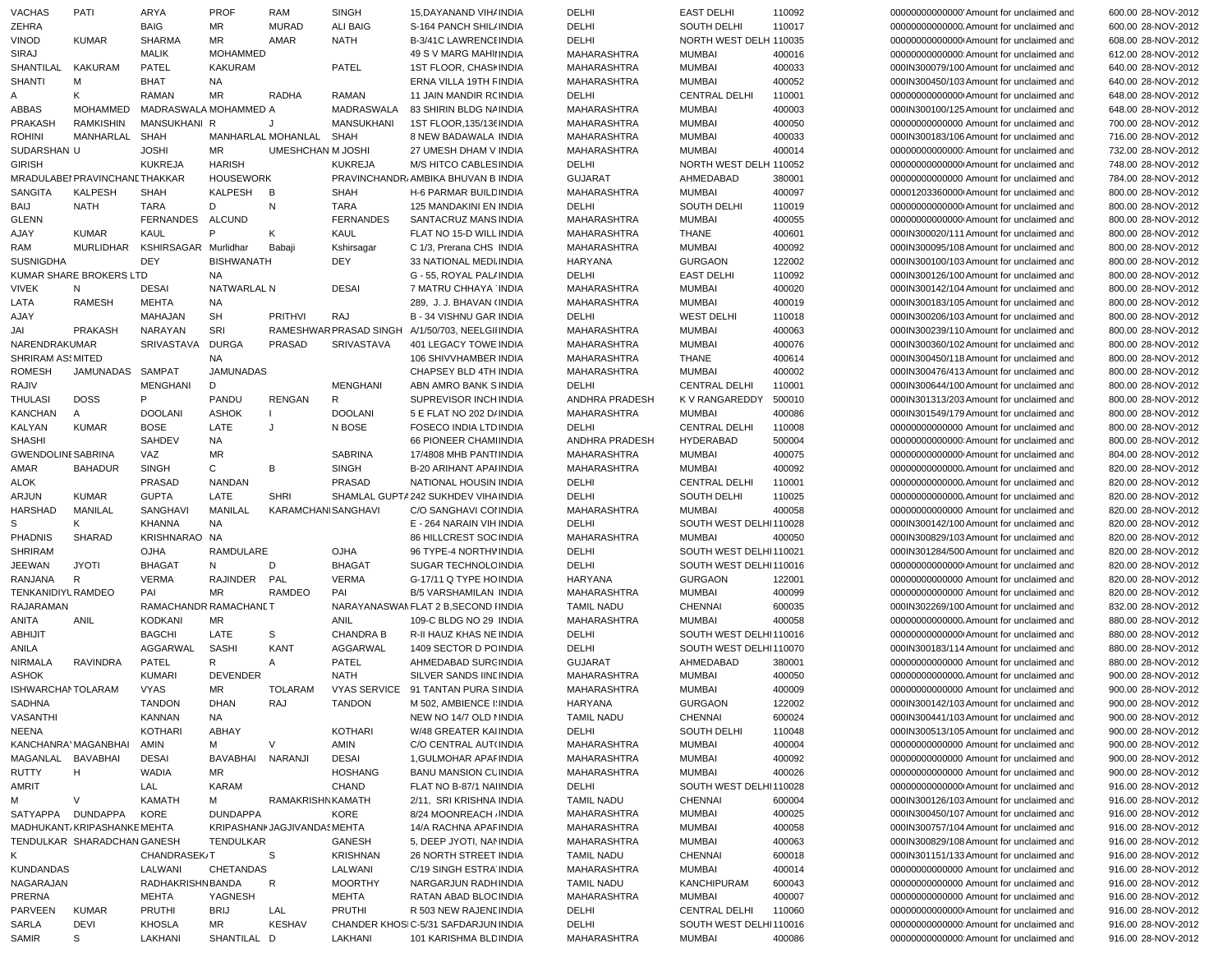| YASMIN           | <b>ISMAIL</b>                   | <b>BHABHA</b>           | <b>ISMAIL</b>       |                         | <b>BHABHA</b>               | <b>BHABHA MANZIL 15 INDIA</b>        | MAHARASHTRA          | <b>MUMBAI</b>          | 400052 | 00000000000000 Amount for unclaimed and   | 916.00 28-NOV-2012  |
|------------------|---------------------------------|-------------------------|---------------------|-------------------------|-----------------------------|--------------------------------------|----------------------|------------------------|--------|-------------------------------------------|---------------------|
| VEENA            | <b>PRAKASH</b>                  | <b>JAISING</b>          | PRAKASH             | B                       | <b>JAISING</b>              | DWARKA 23 LINKIN INDIA               | MAHARASHTRA          | <b>MUMBAI</b>          | 400054 | 000IN301127/168 Amount for unclaimed and  | 920.00 28-NOV-2012  |
| MEENU            |                                 | <b>CHADHA</b>           | <b>NA</b>           |                         |                             | N-165 PANCHSHEE INDIA                | DELHI                | SOUTH DELHI            | 110017 | 000IN300450/105 Amount for unclaimed and  | 1000.00 28-NOV-2012 |
| <b>RITABEN</b>   | CHIMANBHAI                      | <b>PATEL</b>            | CHIMANBHAI SOMABHAI |                         | PATEL                       | SATYESH LILA OPF INDIA               | <b>GUJARAT</b>       | AHMEDABAD              | 380006 | 000IN300484/108 Amount for unclaimed and  | 1000.00 28-NOV-2012 |
| LAXMI            |                                 | <b>CHAND</b>            | <b>MR</b>           | <b>JHAMAN</b>           | DAS                         | C3A/121-B JANAK PINDIA               | DELHI                | <b>WEST DELHI</b>      | 110058 | 00000000000000 Amount for unclaimed and   | 1000.00 28-NOV-2012 |
| PAWAN            | <b>INDER</b>                    | <b>SINGH</b>            | <b>RAMINDER</b>     |                         | <b>SINGH</b>                | <b>B-9 PANCHSHEEL EINDIA</b>         | DELHI                | SOUTH DELHI            | 110017 | 00000000000000 Amount for unclaimed and   | 1000.00 28-NOV-2012 |
| SUNANDA          |                                 | <b>DEY</b>              | <b>SUSNIGDHA</b>    |                         | <b>DEY</b>                  | 33 NATIONAL MEDI INDIA               | <b>HARYANA</b>       | <b>GURGAON</b>         | 122002 | 000IN300100/103 Amount for unclaimed and  | 1028.00 28-NOV-2012 |
| <b>HARMALA</b>   |                                 | <b>SINGH</b>            | <b>ISHTPAL</b>      |                         | <b>SINGH</b>                | DALMIA DAIRY INDUNDIA                | DELHI                | <b>CENTRAL DELHI</b>   | 110001 | 00000000000000 Amount for unclaimed and   | 1048.00 28-NOV-2012 |
| DILIP            |                                 | <b>GANDHI</b>           | MANILAL             |                         | <b>GANDHI</b>               | 200 KHETWADI MAI INDIA               | MAHARASHTRA          | <b>MUMBAI</b>          | 400004 | 000IN300020/101 Amount for unclaimed and  | 1096.00 28-NOV-2012 |
| GAGNESH          |                                 | <b>GUPTA</b>            | <b>BRIJ</b>         | <b>MOHAN</b>            | <b>SAHAI</b>                | <b>182 NEW PRATAP (INDIA</b>         | DELHI                | SOUTH WEST DELHI110010 |        | 000IN300644/100 Amount for unclaimed and  | 1096.00 28-NOV-2012 |
| KHAZILANE        | ABDULLA                         | <b>EBRAHIM</b>          | <b>ABDULLA</b>      |                         | HAJI                        | SALEEM'S ICE CRE INDIA               | MAHARASHTRA          | <b>MUMBAI</b>          | 400003 | 00000000000000 Amount for unclaimed and   | 1096.00 28-NOV-2012 |
| <b>TEHRUNA</b>   | <b>KERSI</b>                    | <b>DUBASH</b>           | <b>KERSI</b>        | <b>NAVROJI</b>          | <b>DUBASH</b>               | S-457/1 GREATER I INDIA              | DELHI                | SOUTH DELHI            | 110048 | 000IN300126/100 Amount for unclaimed and  | 1100.00 28-NOV-2012 |
| <b>GULSHAN</b>   | <b>HAMZA</b>                    | JASDANWALA HAMZA        |                     | <b>ABUBHAI</b>          | <b>JASDANWALA</b>           | KOOVERBAI VILLA INDIA                | MAHARASHTRA          | <b>MUMBAI</b>          | 400026 | 000IN300484/112 Amount for unclaimed and  | 1120.00 28-NOV-2012 |
| NARMADABAI       |                                 | RATHI                   | <b>MR</b>           | <b>GULABCHANI RATHI</b> |                             | 2-4-899 NEAR MAH/ INDIA              | ANDHRA PRADESH       | <b>HYDERABAD</b>       | 500027 | 00000000000000 Amount for unclaimed and   | 1168.00 28-NOV-2012 |
| ASEAN            | TRADE                           | <b>PRIVATE</b>          | NA                  |                         |                             | 46 NEHRU PLACE IINDIA                | DELHI                | <b>SOUTH DELHI</b>     | 110019 | 00001301760000 Amount for unclaimed and   | 1200.00 28-NOV-2012 |
| <b>BHARAT</b>    | <b>BHUSHAN</b>                  | <b>BHATIA</b>           | <b>MR</b>           | P                       | L BHATIA                    | F-4/19, DLF PHASE INDIA              | <b>HARYANA</b>       | <b>GURGAON</b>         | 122001 | 000000000000000 Amount for unclaimed and  | 1200.00 28-NOV-2012 |
|                  | CONTINENTAL MARKETING P LTD     |                         | <b>NA</b>           |                         |                             | 2E CAXTON HOUS INDIA                 | DELHI                | <b>CENTRAL DELHI</b>   | 110055 | 000000000000000 Amount for unclaimed and  | 1200.00 28-NOV-2012 |
| <b>VINOD</b>     |                                 | <b>TIWARI</b>           | R                   | S                       | <b>TIWARI</b>               | W2A/124 WELLING1INDIA                | DELHI                | SOUTH DELHI            | 110049 | 000IN300100/109 Amount for unclaimed and  | 1200.00 28-NOV-2012 |
| ILA              | <b>KAMLESH</b>                  | <b>SHAH</b>             | KAMLESH             | K                       | SHAH                        | BLOCK NO 7 NAVIN INDIA               | MAHARASHTRA          | <b>MUMBAI</b>          | 400080 | 000IN301151/129 Amount for unclaimed and  | 1200.00 28-NOV-2012 |
| <b>JOGLEKAR</b>  | <b>JITENDRA</b>                 | P                       |                     | JOGLEKAR PRABHAKAR D    |                             | J P JOGLEKAR C/O INDIA               | MAHARASHTRA          | <b>MUMBAI</b>          | 400057 | 000IN301330/173 Amount for unclaimed and  | 1200.00 28-NOV-2012 |
| MR               | SONAL                           | ANAND                   | <b>MR</b>           | B                       | L ANAND                     | 11 / 11 WEST PATE INDIA              | DELHI                | <b>CENTRAL DELHI</b>   | 110008 | 000IN301612/100 Amount for unclaimed and  | 1200.00 28-NOV-2012 |
| AMBERIN          | AYAZ                            | <b>MEMON</b>            | AYAZ                | <b>ZAKARIA</b>          | <b>MEMON</b>                | G 2 6TH FLOOR MAINDIA                | MAHARASHTRA          | <b>MUMBAI</b>          | 400050 | 000IN302679/312 Amount for unclaimed and  | 1200.00 28-NOV-2012 |
| JIGAN            | <b>ISHVARLAL</b>                | <b>SHETH</b>            | <b>ISHVARLAL</b>    |                         |                             | C3-E-22 MAHAVIR NINDIA               | <b>MAHARASHTRA</b>   | <b>MUMBAI</b>          | 400067 | 000000000000000. Amount for unclaimed and | 1200.00 28-NOV-2012 |
| MAHENDER         | <b>SINGH</b>                    | RANA                    | <b>MR</b>           | <b>MUKINDI</b>          | <b>SINGH</b>                | J-1850 CHITTRANJ/ INDIA              | DELHI                | SOUTH DELHI            | 110019 | 000000000000000 Amount for unclaimed and  | 1200.00 28-NOV-2012 |
| <b>NAFEESA</b>   | FAZAL                           | <b>CHINOY</b>           | FAZAL               |                         | <b>CHINOY</b>               | C/O ABDULLY ALIM INDIA               | <b>MAHARASHTRA</b>   | <b>MUMBAI</b>          | 400023 | 00000000000000 Amount for unclaimed and   | 1200.00 28-NOV-2012 |
|                  | PRABHAKAR YESHWANT              | SANSARE                 | LT.                 | <b>SHRI</b>             |                             | YESHWANT SHIV 11/30 LOKMANYA NINDIA  | <b>MAHARASHTRA</b>   | <b>MUMBAI</b>          | 400025 | 00000000000000 Amount for unclaimed and   | 1200.00 28-NOV-2012 |
| PETER            |                                 | <b>GONSALVES</b>        | ERIC                | <b>GONSALVES BANKER</b> |                             | C-52 IFS HOUSING INDIA               | DELHI                | <b>EAST DELHI</b>      | 110091 | 00000000000000 Amount for unclaimed and   | 1200.00 28-NOV-2012 |
| RAJ              |                                 | RATHI                   | <b>UDAIVEER</b>     | <b>SINGH</b>            |                             | RATHI HOUSE WIC-5 POLICE COLON INDIA | DELHI                | SOUTH WEST DELHI110022 |        | 00000000000000 Amount for unclaimed and   | 1200.00 28-NOV-2012 |
| <b>ROSHAN</b>    |                                 | WIJESINGHE              | ERAJ                |                         | <b>WIJESINGHE</b>           | C/O ABDULLY ALIM INDIA               | <b>MAHARASHTRA</b>   | <b>MUMBAI</b>          | 400023 | 00000000000000 Amount for unclaimed and   | 1200.00 28-NOV-2012 |
| <b>SIRI</b>      | RAM                             | <b>SIKKA</b>            | LT.                 | SH                      | R C SIKKA BUSIN B5/1 110001 | <b>INDIA</b>                         | DELHI                | <b>CENTRAL DELHI</b>   | 110001 | 000000000000000 Amount for unclaimed and  | 1200.00 28-NOV-2012 |
| SANDHYA          |                                 | <b>GUPTA</b>            | <b>MANOJ</b>        | <b>KUMAR</b>            |                             | GUPTA SERVICE J-76 ASHOK VIHAR INDIA | DELHI                | NORTH WEST DELH 110052 |        | 000000000000000 Amount for unclaimed and  | 1200.00 28-NOV-2012 |
| VANDANA          |                                 | <b>BAJPAI</b>           | SQNLDR              | KAILASHNATI BAJPAI      |                             | C/O ESCORTS LIMI INDIA               | DELHI                | <b>CENTRAL DELHI</b>   | 110001 | 000000000000000 Amount for unclaimed and  | 1200.00 28-NOV-2012 |
| ZIA              |                                 | RAHIMTOOOLATAQUI        |                     |                         | RAMJI                       | C/O ABDULLY ALIM INDIA               | MAHARASHTRA          | <b>MUMBAI</b>          | 400023 | 00000000000000. Amount for unclaimed and  | 1200.00 28-NOV-2012 |
| <b>CHANDRA</b>   | KAILASH                         | <b>BHASIN</b>           | G                   | D                       | <b>BHASIN</b>               | 5 MADHUR MILAN INDIA                 | MAHARASHTRA          | <b>MUMBAI</b>          | 400052 | 000IN300530/101 Amount for unclaimed and  | 1268.00 28-NOV-2012 |
| AJAY             | <b>KUMAR</b>                    | RAMAN                   | <b>RADHA</b>        |                         | RAMAN                       | 11 JAIN MANDIR RCINDIA               | DELHI                | <b>CENTRAL DELHI</b>   | 110001 | 000IN300450/107 Amount for unclaimed and  | 1300.00 28-NOV-2012 |
| ANAND            | <b>KUMAR</b>                    | <b>SHARMA</b>           | <b>NA</b>           |                         |                             | 29 ANAND LOK NEVINDIA                | DELHI                | SOUTH DELHI            | 110049 | 000IN300450/106 Amount for unclaimed and  | 1348.00 28-NOV-2012 |
| <b>ASHA</b>      |                                 | JAIN                    | R                   | Κ                       | JAIN                        | 54/545 R.K.PURAM INDIA               | DELHI                | SOUTH WEST DELHI110022 |        | 00000000000000. Amount for unclaimed and  | 1400.00 28-NOV-2012 |
| <b>SHIALAJA</b>  |                                 | OAK                     | <b>NA</b>           |                         |                             | B-3/10, BEST RAJH/ INDIA             | MAHARASHTRA          | <b>MUMBAI</b>          | 400075 | 000IN300484/103 Amount for unclaimed and  | 1400.00 28-NOV-2012 |
| VIDYA            | RANI                            | KOHLI                   | MR                  | ROSHANLAL KOHLI         |                             | M-23 GREATER KAI INDIA               | DELHI                | SOUTH DELHI            | 110048 | 00000000000000 Amount for unclaimed and   | 1460.00 28-NOV-2012 |
| <b>HASMUKH</b>   | RAGHAVJI                        | GALA                    | RAGHAVAJI           |                         | <b>GALA</b>                 | A/9 KRISHNADEEP INDIA                | MAHARASHTRA          | <b>MUMBAI</b>          | 400077 | 000IN301549/173 Amount for unclaimed and  | 1600.00 28-NOV-2012 |
| <b>HATIMBHAI</b> |                                 | <b>KAYUMBHAI</b>        | KAYUMBHAI           |                         | MAHOMEDALI                  | 144-148 EBRAHIM FINDIA               | MAHARASHTRA          | <b>MUMBAI</b>          | 400003 | 00000000000000 Amount for unclaimed and   | 1636.00 28-NOV-2012 |
| <b>USHA</b>      |                                 | <b>KAPOOR</b>           | LATE                | Κ                       | P KAPOOR                    | C-19, FRIENDS COLINDIA               | DELHI                | SOUTH DELHI            | 110065 | 00000000000000 Amount for unclaimed and   | 1788.00 28-NOV-2012 |
|                  |                                 | LAL                     | <b>HARBANS</b>      | LAL                     |                             | MS TEESHI LAL B-1 INDIA              | <b>UTTAR PRADESH</b> | <b>MEERUT</b>          | 250004 | 00000000000000. Amount for unclaimed and  |                     |
| AJAY             |                                 |                         |                     |                         | <b>SERVICE</b>              |                                      |                      |                        |        |                                           | 1800.00 28-NOV-2012 |
| <b>IQBAL</b>     | W                               | DUA                     | <b>AVTAR</b>        |                         | <b>KRISHAN</b>              | R-899 NEW RAJIND INDIA               | DELHI                | <b>CENTRAL DELHI</b>   | 110060 | 00000000000000 Amount for unclaimed and   | 1800.00 28-NOV-2012 |
| <b>SUNIL</b>     |                                 | <b>NARAIN</b>           | SAI                 | <b>NARAIN</b>           | <b>BUSINESS</b>             | H-95 CANNAUGHT (INDIA                | DELHI                | <b>CENTRAL DELHI</b>   | 110001 | 000000000000000 Amount for unclaimed and  | 1800.00 28-NOV-2012 |
| <b>SHASHI</b>    | KANT                            | <b>SHARMA</b>           | <b>SHAN</b>         | CHAND                   |                             | SHARMA BUSINE VIKAS AUTO MOTIVINDIA  | DELHI                | <b>CENTRAL DELHI</b>   | 110006 | 000000000000000 Amount for unclaimed and  | 1800.00 28-NOV-2012 |
| VIJAY            | KUMAR                           | <b>ROHATGI</b>          | LATE                | SH                      |                             | MUKET BEHARI FB 259 GREATER KAINDIA  | DELHI                | SOUTH DELHI            | 110048 | 000IN301565/100 Amount for unclaimed and  | 1900.00 28-NOV-2012 |
| RAJ              |                                 | KUMARI                  | JAI                 | <b>CHANDER</b>          | <b>MEHTA</b>                | 13/1. WEST PATEL IINDIA              | DELHI                | <b>CENTRAL DELHI</b>   | 110008 | 00000000000000 Amount for unclaimed and   | 1900.00 28-NOV-2012 |
| ARVIND           | GOVAR                           | KHUTHIA                 | <b>NA</b>           |                         |                             | 601 CHANDRA HOLINDIA                 | MAHARASHTRA          | <b>MUMBAI</b>          | 400001 | 00001203490000 Amount for unclaimed and   | 2000.00 28-NOV-2012 |
| <b>JAGDISH</b>   | CHANDRA                         | <b>GUJRAL</b>           | MANAK               |                         | CHAND                       | 16/2, NEW ROHTAK INDIA               | DELHI                | <b>CENTRAL DELHI</b>   | 110005 | 000IN300100/107 Amount for unclaimed and  | 2000.00 28-NOV-2012 |
| SUNDARA          | RAJAN                           | ARAVAMUTHAI ARAVAMUTHAN |                     |                         | RAGHAVA                     | A-1602, BRENTWO( INDIA               | MAHARASHTRA          | <b>MUMBAI</b>          | 400076 | 000IN300183/111 Amount for unclaimed and  | 2000.00 28-NOV-2012 |
| RAJESH           |                                 | SHAH                    | RAMESH              |                         | SHAH                        | 35 SHREEPAL NAG INDIA                | MAHARASHTRA          | <b>THANE</b>           | 421201 | 000IN300214/110 Amount for unclaimed and  | 2000.00 28-NOV-2012 |
| <b>BHANJI</b>    | BHAGWANJI AGOLA                 |                         | <b>BHAGWANJI</b>    |                         | <b>HIRA</b>                 | <b>GOVT-QUATORS BIINDIA</b>          | <b>GUJARAT</b>       | AHMEDABAD              | 380013 | 000IN300982/100 Amount for unclaimed and  | 2000.00 28-NOV-2012 |
|                  | ASK RAYMON PVT LTD PMS ACCOUNT  |                         | NA                  |                         |                             | C/O. ICICI BANK LIMINDIA             | MAHARASHTRA          | <b>MUMBAI</b>          | 400013 | 000IN301348/200 Amount for unclaimed and  | 2000.00 28-NOV-2012 |
| MONA             |                                 | MEATTLE                 | RAVI                |                         | MEATTLE                     | 26 PRITHVI RAJ ROINDIA               | DELHI                | <b>CENTRAL DELHI</b>   | 110011 | 000IN301549/176 Amount for unclaimed and  | 2000.00 28-NOV-2012 |
| AHAMED           | MOHAMED                         | <b>AFINIA</b>           | MR                  |                         | <b>MOHAMED</b>              | 6 GOPAL CHETTY SINDIA                | <b>TAMIL NADU</b>    | CHENNAI                | 600001 | 00000000000000. Amount for unclaimed and  | 2004.00 28-NOV-2012 |
| <b>SUNDER</b>    | <b>SINGH</b>                    | KHURANA                 | MR                  | GANGARAM KHURANA        |                             | III/C-28 LAJPAT NA(INDIA             | DELHI                | SOUTH DELHI            | 110024 | 000000000000000 Amount for unclaimed and  | 2004.00 28-NOV-2012 |
| SIDDIKA          | S                               | JALALI                  | MR                  | SAYED                   | S JALALI                    | 112 MOTI SHAH LAI INDIA              | MAHARASHTRA          | <b>MUMBAI</b>          | 400010 | 000000000000000 Amount for unclaimed and  | 2248.00 28-NOV-2012 |
| RAJ              |                                 | KUMARI                  | MR                  | J                       | C MEHTA                     | J C MEHTA & CO 44 INDIA              | DELHI                | <b>CENTRAL DELHI</b>   | 110002 | 00000000000000 Amount for unclaimed and   | 2600.00 28-NOV-2012 |
| <b>POONAM</b>    |                                 | <b>TALWAR</b>           | RAJEEV              | <b>TALWAR</b>           | <b>HOUSE WIFE</b>           | D-II 138 KAKA NAG/ INDIA             | DELHI                | CENTRAL DELHI          | 110003 | 00000000000000 Amount for unclaimed and   | 3000.00 28-NOV-2012 |
|                  | <b>GLOBE CAPITAL MARKET LTD</b> |                         | NA.                 |                         |                             | 609 ANSAL BHAWA INDIA                | DELHI                | <b>CENTRAL DELHI</b>   | 110001 | 000IN301549/167 Amount for unclaimed and  | 3100.00 28-NOV-2012 |
| VIMAL            |                                 | ARORA                   | R                   | L                       | ARORA                       | A 75 AMAR CLY LA, INDIA              | DELHI                | SOUTH DELHI            | 110024 | 000IN301549/165 Amount for unclaimed and  | 3188.00 28-NOV-2012 |
| <b>HARISH</b>    |                                 | BHARGAVA                | MR                  | K                       | P BHARGAVA                  | <b>ESCORTS LIMITED INDIA</b>         | DELHI                | <b>CENTRAL DELHI</b>   | 110001 | 000000000000000 Amount for unclaimed and  | 3288.00 28-NOV-2012 |
| JOGINDER SINGH   |                                 | KOHLI                   | JASWANT             | SINGH                   | KOHLI                       | 29/38 OLD RAJINDE INDIA              | DELHI                | CENTRAL DELHI          | 110060 | 000IN300126/105 Amount for unclaimed and  | 3652.00 28-NOV-2012 |
| MANPREET J       |                                 |                         |                     |                         |                             |                                      |                      |                        |        |                                           |                     |
|                  |                                 | <b>SINGH</b>            | JAI                 | <b>JEET</b>             | <b>SINGH</b>                | C/O JAI JEET SINGHNDIA               | MAHARASHTRA          | <b>MUMBAI</b>          | 400008 | 000IN300183/121 Amount for unclaimed and  | 4000.00 28-NOV-2012 |
|                  | NIMITT SECURITIES PVT LTD       |                         | NA                  |                         |                             | 51/B 2ND FLOOR SI INDIA              | MAHARASHTRA          | <b>MUMBAI</b>          | 400077 | 000IN300214/104 Amount for unclaimed and  | 4000.00 28-NOV-2012 |
| JAGDISH L        |                                 | DOSHI KARTA .NA         |                     |                         |                             | 6 NEELKANTH PAR INDIA                | MAHARASHTRA          | <b>MUMBAI</b>          | 400077 | 000IN300450/111 Amount for unclaimed and  | 4000.00 28-NOV-2012 |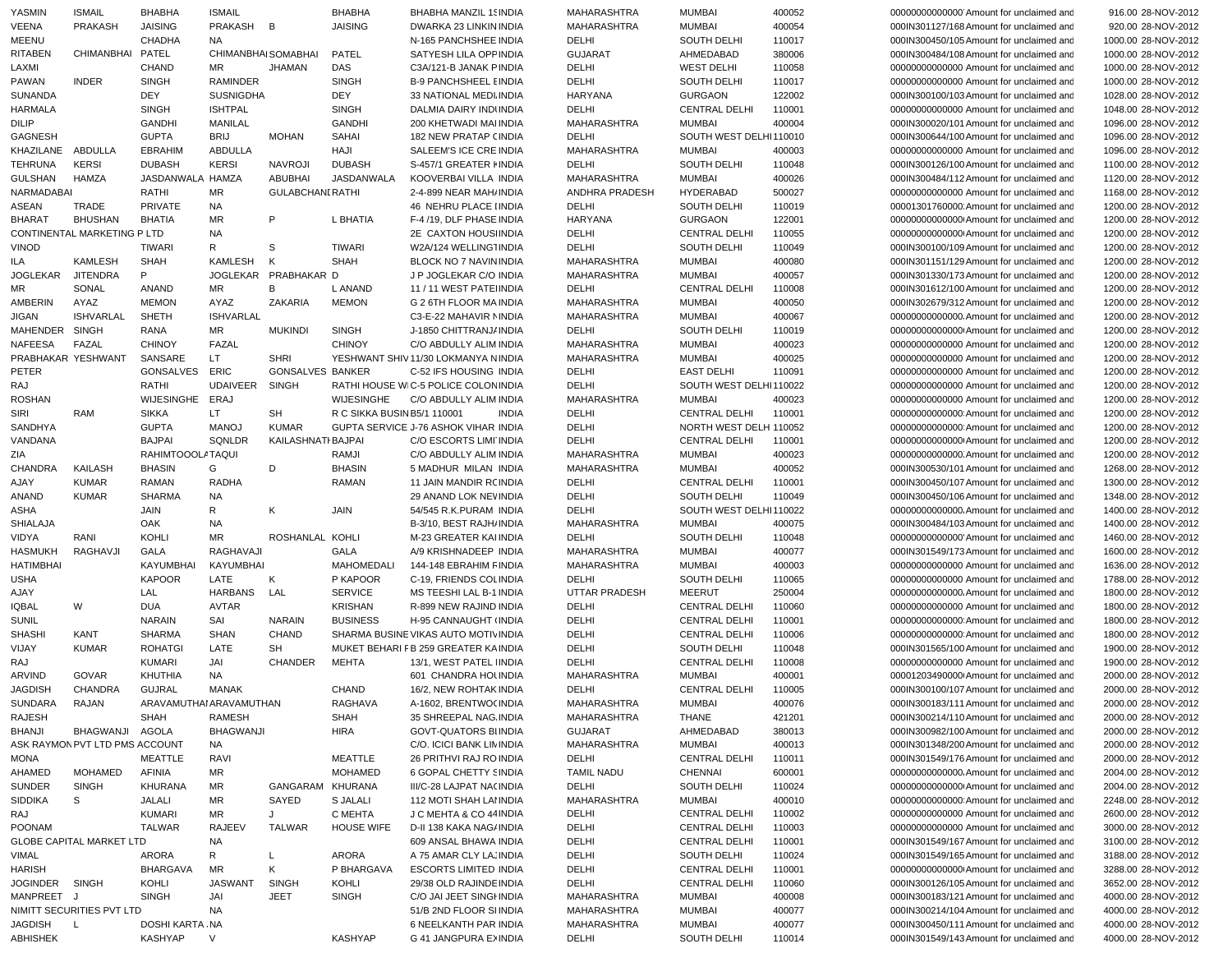| JAI                           | CHANDER                       | <b>MEHTA</b>         | MR                | <b>KHAN</b>        |                   | CHAND MEHTA J C MEHTA & CO 44 INDIA   | DELHI                | <b>CENTRAL DELHI</b>   | 110002 | 00000000000000. Amount for unclaimed and                                             | 4196.00 28-NOV-2012                  |
|-------------------------------|-------------------------------|----------------------|-------------------|--------------------|-------------------|---------------------------------------|----------------------|------------------------|--------|--------------------------------------------------------------------------------------|--------------------------------------|
| LALITA                        | DEVI                          | <b>BHAGERIA</b>      | <b>MR</b>         | RAMKRISHANBHAGERIA |                   | RAJ LAKSHMI KNIT INDIA                | DELHI                | <b>CENTRAL DELHI</b>   | 110005 | 00000000000000 Amount for unclaimed and                                              | 4208.00 28-NOV-2012                  |
| IRA                           | <b>GLYN</b>                   | <b>JONES</b>         | <b>NA</b>         |                    |                   | USHA SADAN CO-CINDIA                  | MAHARASHTRA          | <b>MUMBAI</b>          | 400005 | 000IN300183/104 Amount for unclaimed and                                             | 8000.00 28-NOV-2012                  |
| <b>SUNIL</b>                  |                               | <b>CHOPRA</b>        | DEVINDER PAL      |                    | <b>CHOPRA</b>     | 28/16, OLD RAJINDHNDIA                | DELHI                | <b>CENTRAL DELHI</b>   | 110060 | 000IN301055/101 Amount for unclaimed and                                             | 8000.00 28-NOV-2012                  |
| <b>JAGRUT</b>                 | PRATAPRAI                     | <b>GANDHI</b>        | <b>PRATAPRAI</b>  |                    |                   | 1603 CHALLENGER INDIA                 | MAHARASHTRA          | <b>MUMBAI</b>          | 400101 | 00001301190300 Amount for unclaimed and                                              | 40000.00 28-NOV-2012                 |
| <b>MANISH</b>                 | PRATAPRAI                     | <b>GANDHI</b>        | <b>PRATAPRAI</b>  |                    |                   | 2302 CHALLENGER INDIA                 | MAHARASHTRA          | <b>MUMBAI</b>          | 400101 | 00001301190300 Amount for unclaimed and                                              | 40000.00 28-NOV-2012                 |
| <b>SATISH</b>                 |                               | <b>KUMAR</b>         | <b>SH</b>         | <b>OM</b>          | <b>PARKASH</b>    | 12/492 BATRA COL(INDIA                | <b>HARYANA</b>       | SONIPAT                | 131001 | 00001201911000 Amount for unclaimed and                                              | 4.00 28-NOV-2012                     |
| ARUN                          |                               | GANGULEE             | NARENDRA NATH     |                    | GANGULEE          | "JAIMINI" 17-B LAKE INDIA             | <b>WEST BENGAL</b>   | <b>KOLKATA</b>         | 700029 | 00000000000000. Amount for unclaimed and                                             | 4.00 28-NOV-2012                     |
| AKAASH                        | DATTA                         | <b>BHATNAGAR</b>     | <b>NA</b>         |                    |                   | RAVI PRAKASH BHJ INDIA                | MADHYA PRADESH       | SIDHI                  | 486661 | 00000000000000. Amount for unclaimed and                                             | 4.00 28-NOV-2012                     |
| AJAY                          |                               | GARG                 | <b>SURESH</b>     | <b>CHAND</b>       | GARG              | 4/228 TAUNK BUILD INDIA               | <b>UTTAR PRADESH</b> | AGRA                   | 282004 | 00000000000000. Amount for unclaimed and                                             | 4.00 28-NOV-2012                     |
| AJAY                          |                               | SOMANI               | <b>GIRHARILAL</b> |                    | SOMANI            | C-34 CHANDER NA(INDIA                 | UTTAR PRADESH        | GHAZIABAD              | 201001 | 00000000000000. Amount for unclaimed and                                             | 4.00 28-NOV-2012                     |
| <b>ANMOL</b>                  |                               | AHUJA                | H                 | C                  | AHUJA             | 3151, SECTOR-46C INDIA                | CHANDIGARH           | CHANDIGARH             | 160047 | 00000000000000. Amount for unclaimed and                                             | 4.00 28-NOV-2012                     |
| ANJANA                        |                               | <b>MALIK</b>         | R                 | K                  | <b>MALIK</b>      | C/O S.K. MALIK H.N INDIA              | CHANDIGARH           | CHANDIGARH             | 160019 | 000000000000000. Amount for unclaimed and                                            | 4.00 28-NOV-2012                     |
| B                             | R                             | <b>GUPTA</b>         | <b>OM</b>         | PRAKASH            | <b>GUPTA</b>      | A-970/VIII SADAR B. INDIA             | <b>HARYANA</b>       | KARNAL                 | 132001 | 00000000000000 Amount for unclaimed and                                              | 4.00 28-NOV-2012                     |
| <b>BHERULAL</b>               |                               |                      | MANOHARLAL        |                    |                   | <b>GURUVAR STOCKS INDIA</b>           | KARNATAKA            | <b>BANGALORE</b>       | 560002 | 00000000000000 Amount for unclaimed and                                              | 4.00 28-NOV-2012                     |
| <b>BIDYA</b>                  | SAGAR                         | <b>SHAW</b>          | <b>GOPAL</b>      | <b>CHANDRA</b>     | <b>SHAW</b>       | P NO 6 UNIT-IV BHOINDIA               | <b>ORISSA</b>        | <b>KHORDA</b>          | 751001 | 00000000000000 Amount for unclaimed and                                              | 4.00 28-NOV-2012                     |
| <b>BIRENDRA</b>               | NARAYAN                       | <b>BASAK</b>         | NARAYAN           |                    | <b>BASAK</b>      | 1 RAM PAL LANE P INDIA                | <b>WEST BENGAL</b>   | <b>BANKURA</b>         | 700005 | 00000000000000 Amount for unclaimed and                                              | 4.00 28-NOV-2012                     |
| <b>BHAVNA</b>                 |                               | MAHESHWARI PAWAN     |                   | <b>KUMAR</b>       | <b>MAHESHWARI</b> | <b>ESCORTS LIMITED, INDIA</b>         | <b>HARYANA</b>       | FARIDABAD              | 121007 | 00000000000000 Amount for unclaimed and                                              | 4.00 28-NOV-2012                     |
| В                             | Κ                             | RAMESH BABUB         |                   | М                  | <b>KANTHRAJ</b>   | C/O RAMESH BAGS INDIA                 | KARNATAKA            | <b>BANGALORE</b>       | 560053 | 00000000000000 Amount for unclaimed and                                              | 4.00 28-NOV-2012                     |
| CН                            | VIJAYA                        | LAKSHMI              | CH                | N                  | G S P REDDY       | C/O PAPALA PAPI FINDIA                | ANDHRA PRADESH       | EAST GODAVARI          | 533238 | 00000000000000 Amount for unclaimed and                                              | 4.00 28-NOV-2012                     |
| CHARU                         |                               | <b>MALIK</b>         | R                 | K                  | <b>MALIK</b>      | C/O S.K.MALIK H.N(INDIA               | CHANDIGARH           | CHANDIGARH             | 160019 | 00000000000000 Amount for unclaimed and                                              | 4.00 28-NOV-2012                     |
| <b>DIVAKAR</b>                |                               | <b>SHARMA</b>        | S                 | S                  | <b>SHARMA</b>     | C/O M/S BRIJ MOH/ INDIA               | <b>UTTAR PRADESH</b> | <b>MEERUT</b>          | 250001 | 00000000000000 Amount for unclaimed and                                              | 4.00 28-NOV-2012                     |
| D                             | <b>PREM</b>                   | <b>KUMAR</b>         | D                 | $\vee$             | RAJU              | 748 SECTOR-17 FAIINDIA                | HARYANA              | FARIDABAD              | 121007 | 00000000000000 Amount for unclaimed and                                              | 4.00 28-NOV-2012                     |
| GITA                          | DEVI                          | LAKHOTIA             | MR                | D                  | <b>D LAKHOTIA</b> | C/O VIJAY TRADIN(INDIA                | <b>WEST BENGAL</b>   | KOLKATA                | 700012 | 00000000000000 Amount for unclaimed and                                              | 4.00 28-NOV-2012                     |
| <b>GIRRAJ</b>                 | <b>KISHORE</b>                | <b>DAGA</b>          | <b>GAURI</b>      | <b>SHANKAR</b>     | <b>DAGA</b>       | P-112 CIT ROAD SCINDIA                | <b>WEST BENGAL</b>   | <b>KOLKATA</b>         | 700054 | 00000000000000 Amount for unclaimed and                                              | 4.00 28-NOV-2012                     |
| <b>GIRRAJ</b>                 | <b>KISHORE</b>                | <b>DAGA</b>          | <b>GAURI</b>      | <b>SHANKER</b>     | <b>DAGA</b>       | P-112 CIT ROAD SCINDIA                | <b>WEST BENGAL</b>   | <b>KOLKATA</b>         | 700054 | 00000000000000 Amount for unclaimed and                                              | 4.00 28-NOV-2012                     |
| <b>GULSHAN</b>                |                               | RAI                  | LATE              | <b>SH</b>          | KRISHANLAL        | H.NO 985 WARD NCINDIA                 | HARYANA              | <b>ROHTAK</b>          | 124001 | 00000000000000 Amount for unclaimed and                                              | 4.00 28-NOV-2012                     |
| <b>HINDURAO</b>               | <b>KRISHNAJI</b>              | <b>GAIKWAD</b>       | <b>KRISHNA</b>    |                    |                   | C/O HINDUSTAN STINDIA                 | <b>MAHARASHTRA</b>   | SATARA                 | 415105 | 00000000000000 Amount for unclaimed and                                              | 4.00 28-NOV-2012                     |
| <b>RAMESH</b>                 | <b>KUMAR</b>                  | <b>JAIN</b>          | Nathmal           |                    | Jain              | R Gundecha Co. No INDIA               | <b>KARNATAKA</b>     | <b>BANGALORE</b>       | 560002 | 000IN300095/100 Amount for unclaimed and                                             | 4.00 28-NOV-2012                     |
| ANIL                          | <b>KUMAR</b>                  | JAIN                 | Hasthimal         |                    | Jain              | 52 1, Ashirwad Garm INDIA             | <b>KARNATAKA</b>     | <b>SHIMOGA</b>         | 577201 | 000IN300095/109 Amount for unclaimed and                                             | 4.00 28-NOV-2012                     |
| <b>SATVIR</b>                 |                               | <b>GUPTA</b>         | LATE              | SH                 |                   | RAM NATH GUPT 74 / 75 GURHA BAI INDIA | JAMMU AND KASHMIR    | <b>JAMMU</b>           | 180002 | 000IN300888/143 Amount for unclaimed and                                             | 4.00 28-NOV-2012                     |
| NARAYAN                       | <b>KRISHNA</b>                | PRASAD               | R                 | Ν                  | <b>IYENGAR</b>    | 261, 27TH MAIN, 7T INDIA              | <b>KARNATAKA</b>     | <b>BANGALORE</b>       | 560034 | 000IN301047/300 Amount for unclaimed and                                             | 4.00 28-NOV-2012                     |
| <b>RAJESH</b>                 | SITARAM                       | KAKAR                | NA                |                    |                   | 10 A NIDHIVAN APA INDIA               | <b>GUJARAT</b>       | <b>SURAT</b>           | 395007 | 000IN301127/151 Amount for unclaimed and                                             | 4.00 28-NOV-2012                     |
| <b>DINESH</b>                 | <b>KUMAR</b>                  | GOEL                 | <b>SUGAN</b>      | CHAND              | GOEL              | H NO 143 CHAWLA INDIA                 | <b>HARYANA</b>       | FARIDABAD              | 121004 | 000IN301143/100 Amount for unclaimed and                                             | 4.00 28-NOV-2012                     |
| SAT                           |                               | <b>PAL</b>           | S                 | C                  | GOYAL             | H NO 2157, SECTOHNDIA                 | <b>HARYANA</b>       | <b>ROHTAK</b>          | 124001 | 000IN301143/101 Amount for unclaimed and                                             | 4.00 28-NOV-2012                     |
| <b>DINESH</b>                 | <b>KUMAR</b>                  | <b>GOEL</b>          | <b>SUGAN</b>      | <b>CHAND</b>       | GOEL              | H NO 905 SECTOR INDIA                 | HARYANA              | FARIDABAD              | 121004 | 000IN301143/101 Amount for unclaimed and                                             | 4.00 28-NOV-2012                     |
| PATEL                         | <b>TULSHIDAS</b>              | <b>RAMANBHAI</b>     | <b>PATEL</b>      |                    | <b>RAMANBHAI</b>  | MUKHIVAS AT AND INDIA                 | <b>GUJARAT</b>       | AHMEDABAD              | 382421 | 000IN301276/303 Amount for unclaimed and                                             | 4.00 28-NOV-2012                     |
| <b>GURUDUT</b>                | Κ                             | <b>JOIS</b>          | KODANDARAM        |                    |                   | NO.61, SHREYAS C INDIA                | KARNATAKA            | <b>BANGALORE</b>       | 560078 | 000IN301356/200 Amount for unclaimed and                                             | 4.00 28-NOV-2012                     |
| NARENDRA                      | К                             | <b>JOIS</b>          | KODANDARAM        |                    |                   | NO.61, 'MANGAL DE INDIA               | KARNATAKA            | <b>BANGALORE</b>       | 560078 | 000IN301356/200 Amount for unclaimed and                                             | 4.00 28-NOV-2012                     |
| BHIM                          | <b>SINGH</b>                  | <b>BORA</b>          | H                 | S                  | <b>BORA</b>       | C-110-B SECTOR-2(INDIA                | <b>UTTAR PRADESH</b> | GAUTAM BUDDHA N 201301 |        | 000IN301436/102 Amount for unclaimed and                                             |                                      |
|                               | <b>BUSINESS NECES PVT LTD</b> |                      |                   |                    |                   | ABHAY AGGARWALINDIA                   | <b>UTTAR PRADESH</b> | GAUTAM BUDDHA N 201301 |        |                                                                                      | 4.00 28-NOV-2012<br>4.00 28-NOV-2012 |
|                               | SANKHLA                       |                      | <b>NA</b>         |                    | <b>TEJBAHADUR</b> | 30 2ND FLOOR 1ST INDIA                | KARNATAKA            | <b>BANGALORE</b>       | 560051 | 000IN301549/156 Amount for unclaimed and                                             |                                      |
| <b>SUNIL</b><br><b>GIRISH</b> |                               | JAIN<br><b>KUMAR</b> | Α<br><b>NA</b>    |                    |                   | H NO 10/2 STREET INDIA                | <b>UTTAR PRADESH</b> | MUZAFFARNAGAR          | 251001 | 000IN302148/100 Amount for unclaimed and<br>000IN302236/102 Amount for unclaimed and | 4.00 28-NOV-2012                     |
|                               |                               |                      |                   |                    |                   |                                       |                      |                        |        |                                                                                      | 4.00 28-NOV-2012                     |
| <b>DINESH</b>                 |                               | <b>SHARMA</b>        | <b>SHRI</b>       | RAJESHWAR PRASAD   |                   | O-149, PALLAV PUF INDIA               | <b>UTTAR PRADESH</b> | <b>MEERUT</b>          | 250110 | 000IN302515/100 Amount for unclaimed and                                             | 4.00 28-NOV-2012                     |
| <b>ASHOKE</b>                 | <b>KUMAR</b>                  | <b>SUREKA</b>        | <b>SHYAM</b>      | <b>SUNDER</b>      | <b>SUREKA</b>     | REKHA VASTRALAYINDIA                  | <b>BIHAR</b>         | KATIHAR                | 854105 | 000IN302679/313 Amount for unclaimed and                                             | 4.00 28-NOV-2012                     |
| <b>JAGDISH</b>                |                               | PRASAD               | LEKHA             |                    | RAJ               | <b>BANSAL GENERAL INDIA</b>           | <b>HARYANA</b>       | <b>REWARI</b>          | 123401 | 00000000000000. Amount for unclaimed and                                             | 4.00 28-NOV-2012                     |
| KAILASH                       | <b>KUMAR</b>                  | <b>BHASKAR</b>       | <b>SHREE</b>      |                    | <b>BHASKAR</b>    | <b>B-388/C RAILWAY CINDIA</b>         | HARYANA              | AMBALA                 | 133001 | 00000000000000 Amount for unclaimed and                                              | 4.00 28-NOV-2012                     |
| <b>KISHORE</b>                | LALL                          | <b>BHATIA</b>        | T.                | D                  | <b>BHATIA</b>     | H NO 1963 SECTOR INDIA                | HARYANA              | FARIDABAD              | 121002 | 00000000000000 Amount for unclaimed and                                              | 4.00 28-NOV-2012                     |
| <b>KAMLESH</b>                |                               | <b>KOCHHAR</b>       | <b>SATISH</b>     |                    | <b>CHANDER</b>    | 132-BEHIND POLICIINDIA                | <b>UTTAR PRADESH</b> | <b>GHAZIABAD</b>       | 201009 | 00000000000000 Amount for unclaimed and                                              | 4.00 28-NOV-2012                     |
| K                             | <b>IMTIAZ</b>                 | AHMED                | <b>KHADEC</b>     |                    | MOTLIYUDDIN       | 35 IST FLOOR 3RD INDIA                | KARNATAKA            | <b>BANGALORE</b>       | 560011 | 00000000000000 Amount for unclaimed and                                              | 4.00 28-NOV-2012                     |
| <b>KAMLESH</b>                |                               | AHUJA                | OM                | PRAKASH            | AHUJA             | 3151 SECTOR-46C INDIA                 | CHANDIGARH           | CHANDIGARH             | 160047 | 00000000000000 Amount for unclaimed and                                              | 4.00 28-NOV-2012                     |
| <b>KAMLESH</b>                |                               | AHUJA                | OM                | PRAKASH            | AHUJA             | 3151 SECTOR-46C INDIA                 | <b>CHANDIGARH</b>    | CHANDIGARH             | 160047 | 00000000000000 Amount for unclaimed and                                              | 4.00 28-NOV-2012                     |
| LUXMI                         | <b>KUMARI</b>                 | <b>BURAD</b>         | MR                | CHAMPALALL JAIN    |                   | 104/A GREY STREE INDIA                | <b>WEST BENGAL</b>   | BANKURA                | 700005 | 00000000000000 Amount for unclaimed and                                              | 4.00 28-NOV-2012                     |
| <b>MOHAN</b>                  | <b>DASS</b>                   | <b>UDASIN</b>        | BABA              | <b>BALRAM</b>      | DASS UDASIN       | UDASIN KURZI MATINDIA                 | <b>BIHAR</b>         | <b>PATNA</b>           | 800001 | 00000000000000 Amount for unclaimed and                                              | 4.00 28-NOV-2012                     |
| <b>MISHRI</b>                 |                               |                      | <b>BAKH</b>       |                    | <b>TOWAR</b>      | MAHESH ELECTRIC INDIA                 | HARYANA              | <b>REWARI</b>          | 123401 | 00000000000000 Amount for unclaimed and                                              | 4.00 28-NOV-2012                     |
| <b>MISHRI</b>                 |                               | <b>DEVI</b>          | <b>BAKHTWAR</b>   |                    |                   | MAHESH ELECTRIC INDIA                 | <b>HARYANA</b>       | <b>REWARI</b>          | 123401 | 00000000000000 Amount for unclaimed and                                              | 4.00 28-NOV-2012                     |
| <b>MISHRI</b>                 |                               | <b>DEVI</b>          | <b>BAKHTAWAR</b>  |                    | MAL               | MAHESH ELECTRIC INDIA                 | <b>HARYANA</b>       | <b>REWARI</b>          | 123401 | 00000000000000 Amount for unclaimed and                                              | 4.00 28-NOV-2012                     |
| <b>MUKESH</b>                 |                               |                      | NA                |                    |                   | ELECTRIC STORE (INDIA                 | HARYANA              | <b>REWARI</b>          | 123401 | 00000000000000 Amount for unclaimed and                                              | 4.00 28-NOV-2012                     |
| <b>MUKESH</b>                 | <b>KUMAR</b>                  | <b>GUPTA</b>         | <b>BAKHTAWAR</b>  |                    | MAL               | ELECTRIC STORE (INDIA                 | HARYANA              | <b>REWARI</b>          | 123401 | 00000000000000 Amount for unclaimed and                                              | 4.00 28-NOV-2012                     |
| м                             |                               | Κ                    | <b>BAKHTAWAR</b>  |                    | MAL               | MAHESH ELECTRIC INDIA                 | MADHYA PRADESH       | <b>REWA</b>            | 183401 | 00000000000000 Amount for unclaimed and                                              | 4.00 28-NOV-2012                     |
| MISHRI                        |                               |                      | B                 |                    | <b>SINGH</b>      | MAHESH ELECTRIC INDIA                 | MADHYA PRADESH       | REWA                   | 123407 | 00000000000000 Amount for unclaimed and                                              | 4.00 28-NOV-2012                     |
| <b>MISHRI</b>                 |                               |                      | в                 |                    | <b>SINGH</b>      | MAHESH ELECTRIC INDIA                 | HARYANA              | <b>REWARI</b>          | 123401 | 00000000000000 Amount for unclaimed and                                              | 4.00 28-NOV-2012                     |
| <b>MUKESH</b>                 | <b>KUMAR</b>                  | <b>GUPTA</b>         | В                 |                    | <b>SINGH</b>      | MAHESH ELECTRIC INDIA                 | HARYANA              | REWARI                 | 123401 | 00000000000000 Amount for unclaimed and                                              | 4.00 28-NOV-2012                     |
| <b>MUKESH</b>                 | <b>KUMAR</b>                  | <b>GUPTA</b>         | BAKHTAWAR         |                    | <b>MALA</b>       | C/O MAHESH ELEC INDIA                 | HARYANA              | <b>REWARI</b>          | 123401 | 00000000000000 Amount for unclaimed and                                              | 4.00 28-NOV-2012                     |
| NIRMAL                        | KUMAR                         | <b>MODI</b>          | MR                | <b>SITARAM</b>     | <b>MODI</b>       | C-18/2 E.C.T.P. PHAINDIA              | <b>WEST BENGAL</b>   | <b>KOLKATA</b>         | 700078 | 00000000000000 Amount for unclaimed and                                              | 4.00 28-NOV-2012                     |
| NARENDRA KUMAR                |                               | <b>BEHANI</b>        | <b>MAHADEV</b>    | PRASAD             | <b>MAHESHWARI</b> | CG-165, SECTOR-II (INDIA              | <b>WEST BENGAL</b>   | NORTH PARGANAS 700091  |        | 00000000000000 Amount for unclaimed and                                              | 4.00 28-NOV-2012                     |
| NARYANDAS N                   |                               | RIZVANI              | NA                |                    |                   | 37, BHAGYA NAGAR INDIA                | MAHARASHTRA          | NANDED                 | 431601 | 00000000000000 Amount for unclaimed and                                              | 4.00 28-NOV-2012                     |
| NISHANT                       | MALIK                         | U G SANJAY M. SANJAY |                   |                    | <b>MALIK</b>      | 2-H-I N.I.T FARIDAB INDIA             | HARYANA              | FARIDABAD              | 121002 | 00000000000000 Amount for unclaimed and                                              | 4.00 28-NOV-2012                     |
|                               |                               |                      |                   |                    |                   |                                       |                      |                        |        |                                                                                      |                                      |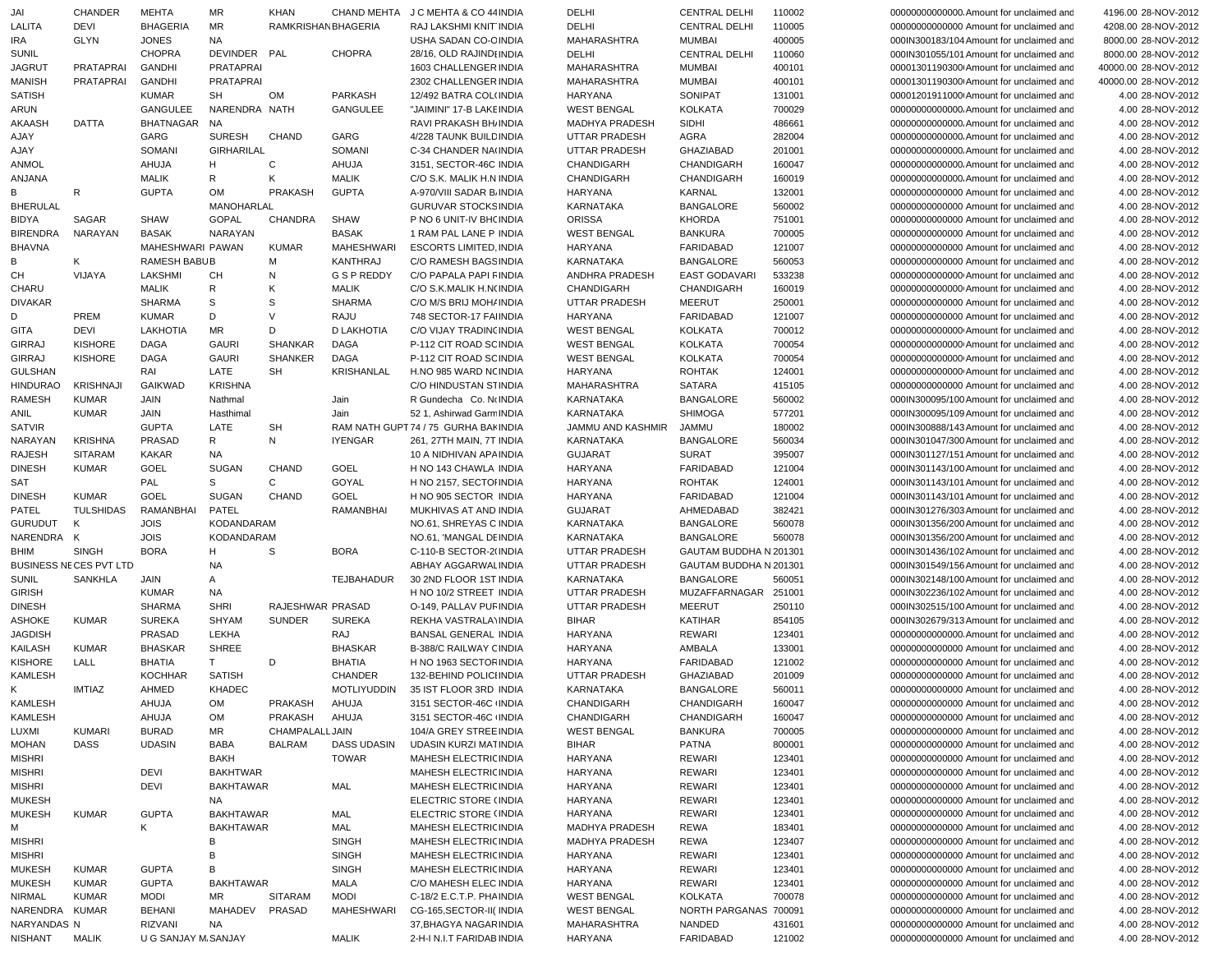| <b>NEHA</b>                      |                            | <b>MEHNDIRATTAO</b>    |                 | P                 | <b>MEHNDIRATTA</b>  | 44 SECTOR 15 FAR INDIA                         | HARYANA                  | <b>FARIDABAD</b>         | 121001           | 00000000000000 Amount for unclaimed and                                            | 4.00 28-NOV-2012                     |
|----------------------------------|----------------------------|------------------------|-----------------|-------------------|---------------------|------------------------------------------------|--------------------------|--------------------------|------------------|------------------------------------------------------------------------------------|--------------------------------------|
| <b>NEHA</b>                      |                            | MEHNDIRATTA OM         |                 |                   | <b>PRAKASH</b>      | 44 SECTOR 15 FAR INDIA                         | <b>HARYANA</b>           | FARIDABAD                | 121007           | 00000000000000 Amount for unclaimed and                                            | 4.00 28-NOV-2012                     |
| NEHA                             |                            | MEHNDIRATTA OM         |                 |                   | <b>PRAKASH</b>      | 44 SECTOR 15 FAR INDIA                         | <b>HARYANA</b>           | FARIDABAD                | 121007           | 00000000000000 Amount for unclaimed and                                            | 4.00 28-NOV-2012                     |
| PAVAN                            | <b>KUMAR</b>               | LAKHOTIA               | MR              | D                 | <b>D LAKHOTIA</b>   | C/O VIJAY TRADIN(INDIA                         | <b>WEST BENGAL</b>       | <b>KOLKATA</b>           | 700012           | 00000000000000 Amount for unclaimed and                                            | 4.00 28-NOV-2012                     |
| PREMCHAND                        |                            | <b>CHORDIA</b>         | MR              | J                 | <b>CHORDIA</b>      | MAHAVEER DRUG IINDIA                           | <b>KARNATAKA</b>         | <b>BANGALORE</b>         | 560053           | 00000000000000 Amount for unclaimed and                                            | 4.00 28-NOV-2012                     |
| PRADEEP                          |                            | <b>SHARMA</b>          | R               | C                 | <b>SHARMA</b>       | 118, RAHAT GALI BI INDIA                       | <b>UTTAR PRADESH</b>     | <b>FIROZABAD</b>         | 205135           | 00000000000000 Amount for unclaimed and                                            | 4.00 28-NOV-2012                     |
| POONAM                           |                            | <b>GUPTA</b>           | NARENDRA        |                   | <b>KUMAR</b>        | C-E/34 OLD KAVI N/ INDIA                       | <b>UTTAR PRADESH</b>     | <b>GHAZIABAD</b>         | 201002           | 00000000000000 Amount for unclaimed and                                            | 4.00 28-NOV-2012                     |
| PREM                             | SAGAR                      | AHUJA                  | <b>SH</b>       | G                 | L AHUJA             | 44, SECTOR 15 FAR INDIA                        | <b>HARYANA</b>           | FARIDABAD                | 121007           | 00000000000000 Amount for unclaimed and                                            | 4.00 28-NOV-2012                     |
| POONAM                           |                            | <b>GUPTA</b>           | NARENDRA        |                   | <b>KUMAR</b>        | C-E/34 OLD KAVI N/ INDIA                       | <b>UTTAR PRADESH</b>     | <b>GHAZIABAD</b>         | 201002           | 00000000000000 Amount for unclaimed and                                            | 4.00 28-NOV-2012                     |
| PRITAM                           | LAL                        | AHUJA                  | <b>RAM</b>      | LAL               | AHUJA               | 2144 GANAUR CITY INDIA                         | <b>HARYANA</b>           | SONIPAT                  | 131101           | 00000000000000 Amount for unclaimed and                                            | 4.00 28-NOV-2012                     |
| <b>PRATHVI</b>                   | <b>RAJ</b><br><b>CHAND</b> | U G KALUCHAN KALUCHAND | <b>SH</b>       |                   |                     | PRATHVI ELECTRI(INDIA                          | ANDHRA PRADESH           | ANANTHAPUR               | 515201           | 00000000000000 Amount for unclaimed and<br>00000000000000 Amount for unclaimed and | 4.00 28-NOV-2012                     |
| <b>PURAN</b>                     |                            | <b>MADAN</b>           |                 | THARU<br>C        | LAL                 | 52 SECTOR-16 FAR INDIA                         | <b>HARYANA</b>           | FARIDABAD                | 121006           |                                                                                    | 4.00 28-NOV-2012                     |
| <b>PRAKASH</b><br><b>PRAKASH</b> |                            | <b>OM</b>              | H<br>H          | C                 | AHUJA               | 3151 SECTOR-46C INDIA                          | CHANDIGARH               | CHANDIGARH               | 160047           | 00000000000000 Amount for unclaimed and                                            | 4.00 28-NOV-2012                     |
|                                  |                            | <b>OM</b>              | H               | C                 | AHUJA               | 3151 SECTOR-46C INDIA                          | CHANDIGARH               | CHANDIGARH               | 160047           | 00000000000000 Amount for unclaimed and<br>00000000000000 Amount for unclaimed and | 4.00 28-NOV-2012                     |
| <b>PRAKASH</b><br><b>PRAKASH</b> |                            | <b>OM</b><br><b>OM</b> | H               | C                 | AHUJA<br>AHUJA      | 3151 SECTOR-46C INDIA                          | CHANDIGARH               | CHANDIGARH               | 160047           |                                                                                    | 4.00 28-NOV-2012                     |
| <b>PRAKASH</b>                   |                            | <b>OM</b>              | H               | С                 | AHUJA               | 3151 SECTOR-46C INDIA<br>3151 SECTOR-46C INDIA | CHANDIGARH<br>CHANDIGARH | CHANDIGARH<br>CHANDIGARH | 160047           | 00000000000000 Amount for unclaimed and<br>00000000000000 Amount for unclaimed and | 4.00 28-NOV-2012                     |
| <b>PRAKASH</b>                   |                            | <b>OM</b>              | H               | C                 | AHUJA               | 3151 SECTOR-46C INDIA                          | CHANDIGARH               | CHANDIGARH               | 160047<br>160047 | 00000000000000 Amount for unclaimed and                                            | 4.00 28-NOV-2012<br>4.00 28-NOV-2012 |
| <b>PRAKASH</b>                   |                            | <b>OM</b>              | H               | C                 | AHUJA               | 3151 SECTOR-46C INDIA                          | CHANDIGARH               | CHANDIGARH               | 160047           | 00000000000000 Amount for unclaimed and                                            | 4.00 28-NOV-2012                     |
| <b>PRAKASH</b>                   |                            | <b>OM</b>              | н               | C                 | AHUJA               | 3151 SECTOR-46C INDIA                          | CHANDIGARH               | CHANDIGARH               | 160047           | 00000000000000 Amount for unclaimed and                                            | 4.00 28-NOV-2012                     |
| <b>PRAKASH</b>                   |                            | <b>OM</b>              | H               | C                 | AHUJA               | 3151 SECTOR-46C INDIA                          | CHANDIGARH               | CHANDIGARH               | 160047           | 00000000000000 Amount for unclaimed and                                            | 4.00 28-NOV-2012                     |
| R                                | C                          | DORAISWAAM'MR          |                 | R                 |                     | CHIDAMBARA IYE16 VISWASAPURI II INDIA          | <b>TAMIL NADU</b>        | MADURAI                  | 625016           | 00000000000000 Amount for unclaimed and                                            | 4.00 28-NOV-2012                     |
| <b>RAMESH</b>                    | <b>CHANDRA</b>             | <b>GUPTA</b>           | LATE            | <b>SURAJMAL</b>   |                     | GUPTA BUSINES C/O S S ENTERPRI(INDIA           | <b>WEST BENGAL</b>       | <b>KOLKATA</b>           | 700012           | 00000000000000 Amount for unclaimed and                                            | 4.00 28-NOV-2012                     |
| RAJESH                           | <b>KUMAR</b>               | <b>DAMANI</b>          | NARAYAN         | <b>DAS</b>        | <b>DAMANI</b>       | SHIV KUMAR DAMA INDIA                          | <b>WEST BENGAL</b>       | NORTH PARGANAS 700059    |                  | 00000000000000 Amount for unclaimed and                                            | 4.00 28-NOV-2012                     |
| <b>RAMESH</b>                    | <b>KUMAR</b>               | RANJAN                 | HAR             | <b>BHAGWAN</b>    | RANJAN              | H NO 3114 SECTOR INDIA                         | CHANDIGARH               | CHANDIGARH               | 160019           | 00000000000000 Amount for unclaimed and                                            | 4.00 28-NOV-2012                     |
| RAJU                             |                            | <b>JAIN</b>            | <b>JAWHAR</b>   | LAL               | <b>JAIN</b>         | 4/228 TAUNK BUILD INDIA                        | <b>UTTAR PRADESH</b>     | AGRA                     | 282004           | 00000000000000 Amount for unclaimed and                                            | 4.00 28-NOV-2012                     |
| R                                | ANUP                       | <b>IYER</b>            | <b>RAMANNA</b>  |                   |                     | NO 213/A CITY RAILINDIA                        | KARNATAKA                | <b>BANGALORE</b>         | 560023           | 00000000000000 Amount for unclaimed and                                            | 4.00 28-NOV-2012                     |
| <b>RAJEEV</b>                    | <b>KISHORE</b>             | <b>SHARMA</b>          | LATE            | В                 | K SHARMA            | C/O JUGAL KISHOR INDIA                         | <b>UTTAR PRADESH</b>     | MORADABAD                | 244001           | 00000000000000 Amount for unclaimed and                                            | 4.00 28-NOV-2012                     |
| <b>RAJEEV</b>                    | <b>KISHORE</b>             | <b>SHARMA</b>          | LATE            | <b>SHRI</b>       | <b>B K SHARMA</b>   | <b>C/O JUGAL KISHOR INDIA</b>                  | <b>UTTAR PRADESH</b>     | MORADABAD                | 244001           | 00000000000000 Amount for unclaimed and                                            | 4.00 28-NOV-2012                     |
| <b>RAJEEV</b>                    | <b>KISHORE</b>             | <b>SHARMA</b>          | LATE            | <b>SHRI</b>       | <b>B K SHARMA</b>   | C/O JUGAL KISHOR INDIA                         | <b>UTTAR PRADESH</b>     | MORADABAD                | 244001           | 00000000000000 Amount for unclaimed and                                            | 4.00 28-NOV-2012                     |
| RITA                             |                            | AHUJA                  | <b>PREM</b>     | SAGAR             | AHUJA               | 44.SECTOR 15 FAR INDIA                         | <b>HARYANA</b>           | FARIDABAD                | 121007           | 00000000000000 Amount for unclaimed and                                            | 4.00 28-NOV-2012                     |
| <b>RAJESH</b>                    |                            | AGGARWAL               | SRI             | JAI               |                     | GOBIND AGARW 207, CHITTARANJAI INDIA           | <b>WEST BENGAL</b>       | <b>BANKURA</b>           | 700006           | 00000000000000 Amount for unclaimed and                                            | 4.00 28-NOV-2012                     |
| <b>RUCHIKA</b>                   |                            | AHUJA                  | <b>OM</b>       |                   | <b>PRAKASH</b>      | 3151 SECTOR 46-C INDIA                         | CHANDIGARH               | CHANDIGARH               | 160047           | 00000000000000 Amount for unclaimed and                                            | 4.00 28-NOV-2012                     |
| <b>SATISH</b>                    | <b>CHANDRA</b>             | NAITHANI               | A               | N                 | NAITHANI            | UNCHA MOHALLA I INDIA                          | <b>UTTAR PRADESH</b>     | <b>MEERUT</b>            | 250002           | 000000000000000 Amount for unclaimed and                                           | 4.00 28-NOV-2012                     |
| <b>SRIKRISHNA</b>                |                            | KANKANI                | <b>MOTILAL</b>  |                   | <b>KANKANI</b>      | 13 HALWASIYA ROJINDIA                          | <b>WEST BENGAL</b>       | <b>BANKURA</b>           | 700007           | 000000000000000 Amount for unclaimed and                                           | 4.00 28-NOV-2012                     |
| <b>SUDHA</b>                     | RANI                       | AGARWAL                | <b>ISHWAR</b>   |                   | CHAND               | 16 PREM PURA RAI INDIA                         | UTTAR PRADESH            | GHAZIABAD                | 245101           | 000000000000000 Amount for unclaimed and                                           | 4.00 28-NOV-2012                     |
| <b>SHEELA</b>                    |                            | <b>SHARMA</b>          | <b>BABULAL</b>  |                   | <b>SHARMA</b>       | PRADEEP INVESTM INDIA                          | <b>ORISSA</b>            | <b>KHORDA</b>            | 751009           | 000000000000000 Amount for unclaimed and                                           | 4.00 28-NOV-2012                     |
| <b>SANTOSH</b>                   |                            | <b>SINGH</b>           | <b>MOHINDER</b> |                   | <b>SINGH</b>        | C-46, SECTOR 30 N(INDIA                        | <b>UTTAR PRADESH</b>     | GAUTAM BUDDHA N 201303   |                  | 000000000000000 Amount for unclaimed and                                           | 4.00 28-NOV-2012                     |
| <b>SHARAT</b>                    |                            | <b>MALIK</b>           | м               | L                 | <b>MALIK</b>        | 2-H-I, N.I.T. FARIDAE INDIA                    | <b>HARYANA</b>           | FARIDABAD                | 121001           | 000000000000000 Amount for unclaimed and                                           | 4.00 28-NOV-2012                     |
| SHARAT                           |                            | <b>MALIK</b>           | LATE            | <b>SHRI</b>       | <b>ML MALIK</b>     | 2-H-I, N.I.T. FARIDAE INDIA                    | <b>HARYANA</b>           | FARIDABAD                | 121001           | 000000000000000 Amount for unclaimed and                                           | 4.00 28-NOV-2012                     |
| <b>SHARAT</b>                    |                            | <b>MALIK</b>           | LATE            | <b>SHRI</b>       | <b>SH M L MALIK</b> | 2-H-I, N.I.T. FARIDAE INDIA                    | <b>HARYANA</b>           | FARIDABAD                | 121001           | 00000000000000 Amount for unclaimed and                                            | 4.00 28-NOV-2012                     |
| <b>SUMATHI</b>                   | S                          | PRABHU                 | <b>MANURU</b>   | SUBBARAYA PRABHU  |                     | HOSUE NO 40 3RD INDIA                          | KARNATAKA                | <b>BANGALORE</b>         | 560055           | 000000000000000 Amount for unclaimed and                                           | 4.00 28-NOV-2012                     |
| <b>SHWETA</b>                    |                            | MEHNDIRATTA OM         |                 | PRAKASH           | MEHNDIRATTA         | 44 SECTOR 15 FAR INDIA                         | <b>HARYANA</b>           | FARIDABAD                | 121007           | 00000000000000 Amount for unclaimed and                                            | 4.00 28-NOV-2012                     |
| SEEMA                            |                            | <b>PURI</b>            | М               | L                 | <b>PURI</b>         | 3151 SECTOR-46C INDIA                          | CHANDIGARH               | CHANDIGARH               | 160047           | 000000000000000 Amount for unclaimed and                                           | 4.00 28-NOV-2012                     |
| SRINIVASA                        | <b>RAO</b>                 | MUDIGONDA              | KOTAIAH         |                   |                     | DOOR NO.37-2-20 2 INDIA                        | <b>ANDHRA PRADESH</b>    | <b>KRISHNA</b>           | 520010           | 000000000000000 Amount for unclaimed and                                           | 4.00 28-NOV-2012                     |
| <b>SHIKHA</b>                    |                            | AHUJA                  | <b>OM</b>       |                   | <b>PRAKASH</b>      | 3151 SECTOR 46-C INDIA                         | CHANDIGARH               | <b>CHANDIGARH</b>        | 160047           | 00000000000000000000 Amount for unclaimed and                                      | 4.00 28-NOV-2012                     |
| S                                | Κ                          | RANJAN                 | <b>HAR</b>      | <b>BHAGWAN</b>    | RANJAN              | HOUSE NO-3114 SEINDIA                          | CHANDIGARH               | CHANDIGARH               | 160019           | 000000000000000 Amount for unclaimed and                                           | 4.00 28-NOV-2012                     |
| <b>SHIKHA</b>                    |                            | AHUJA                  | <b>OM</b>       |                   | PRAKASH             | 3151 SECTOR-46C INDIA                          | <b>CHANDIGARH</b>        | <b>CHANDIGARH</b>        | 160047           | 000000000000000 Amount for unclaimed and                                           | 4.00 28-NOV-2012                     |
| <b>SHIKHA</b>                    |                            | AHUJA                  | <b>OM</b>       |                   | <b>PRAKASH</b>      | 3151 SECTOR-46C INDIA                          | CHANDIGARH               | CHANDIGARH               | 160047           | 000000000000000 Amount for unclaimed and                                           | 4.00 28-NOV-2012                     |
| <b>SHIKHA</b>                    |                            | AHUJA                  | <b>OM</b>       |                   | <b>PRAKASH</b>      | 3151 SECTOR-46C INDIA                          | CHANDIGARH               | CHANDIGARH               | 160047           | 000000000000000 Amount for unclaimed and                                           | 4.00 28-NOV-2012                     |
| T.                               | R                          | JAIN                   | F               | C                 | JAIN                | HOUSE NO 2393 SEINDIA                          | <b>HARYANA</b>           | FARIDABAD                | 121004           | 00000000000000 Amount for unclaimed and                                            | 4.00 28-NOV-2012                     |
| $\vee$                           | В                          | CHAUDHARY KIRPA        |                 |                   | RAM                 | 730 SECTOR 15A F/INDIA                         | HARYANA                  | <b>FARIDABAD</b>         | 121007           | 000000000000000 Amount for unclaimed and                                           | 4.00 28-NOV-2012                     |
| <b>VISHESH</b>                   |                            | AHUJA                  | HARI            |                   | CHAND               | 3151 SECTOR 46C (INDIA                         | CHANDIGARH               | <b>CHANDIGARH</b>        | 160047           | 00000000000000 Amount for unclaimed and                                            | 4.00 28-NOV-2012                     |
| <b>VISHESH</b>                   |                            | AHUJA                  | H               | C                 | AHUJA               | 3151 SECTOR 46C (INDIA                         | <b>CHANDIGARH</b>        | CHANDIGARH               | 160047           | 00000000000000 Amount for unclaimed and                                            | 4.00 28-NOV-2012                     |
| VARUN                            |                            | <b>MEHTA</b>           | S               | K                 | <b>MEHTA</b>        | HOUSE NO-612 SE(INDIA                          | <b>HARYANA</b>           | FARIDABAD                | 121002           | 00000000000000 Amount for unclaimed and                                            | 4.00 28-NOV-2012                     |
| JIGAR                            | <b>JAYENDRA</b>            | PARIKH                 | Mr              | JAYENDRABH PARIKH |                     | DHANJISHAH'S POLINDIA                          | <b>GUJARAT</b>           | ANAND                    | 388620           | 00001201130000 Amount for unclaimed and                                            | 8.00 28-NOV-2012                     |
| <b>ARVNA</b>                     | G                          | DAGA                   | GIRRAJ          | KISHORE           | DAGA                | P-112 CIT ROAD SCINDIA                         | <b>WEST BENGAL</b>       | <b>KOLKATA</b>           | 700054           | 00000000000000. Amount for unclaimed and                                           | 8.00 28-NOV-2012                     |
| Κ                                |                            | <b>SHANTHI</b>         | J               |                   | <b>RAKUMAR</b>      | 7/4 EAST STREET AINDIA                         | RAJASTHAN                | KOTA                     | 325003           | 000IN300394/129 Amount for unclaimed and                                           | 8.00 28-NOV-2012                     |
| JAI                              |                            | <b>BHAGWAN</b>         | BHARTU          |                   | RAM                 | 2 / 549 NEW PATEL INDIA                        | HARYANA                  | JHAJJAR                  | 124507           | 000IN300966/100 Amount for unclaimed and                                           | 8.00 28-NOV-2012                     |
| OM                               |                            | <b>PRAKASH</b>         | RAM             |                   | SAWROOP             | H. NO 111/3 SANKA INDIA                        | <b>HARYANA</b>           | JHAJJAR                  | 124507           | 000IN300966/101 Amount for unclaimed and                                           | 8.00 28-NOV-2012                     |
| JAI                              |                            | <b>BHAGWAN</b>         | <b>BHARTU</b>   |                   | RAM                 | H.NO.549 WARD NCINDIA                          | HARYANA                  | JHAJJAR                  | 124507           | 000IN300966/101 Amount for unclaimed and                                           | 8.00 28-NOV-2012                     |
| ARUN                             | <b>BOMMAYYA</b>            | NAYAK                  |                 | SOMMAYYA TIMMANNA | NAYAK               | C/O PRAMOD KOLI INDIA                          | <b>MAHARASHTRA</b>       | <b>RAIGARH</b>           | 402107           | 000IN302902/413 Amount for unclaimed and                                           | 8.00 28-NOV-2012                     |
| LALITH                           |                            | <b>KUMAR</b>           | NA.             |                   |                     | C/O GEMINI CHEMI INDIA                         | <b>KARNATAKA</b>         | <b>BANGALORE</b>         | 560003           | 00000000000000 Amount for unclaimed and                                            | 8.00 28-NOV-2012                     |
| RAJENDRA                         | PRASAD                     | <b>MISHRA</b>          | <b>DAITARI</b>  |                   | <b>MISHRA</b>       | NR TAXI STAND POINDIA                          | <b>ORISSA</b>            | SAMBALPUR                | 768001           | 00000000000000 Amount for unclaimed and                                            | 8.00 28-NOV-2012                     |
| RATAN                            | DEVI                       | DAGA                   | С               | L                 | DAGA                | C/O VIJAY KUMAR I INDIA                        | MADHYA PRADESH           | <b>NEEMUCH</b>           | 458470           | 00000000000000 Amount for unclaimed and                                            | 8.00 28-NOV-2012                     |
| SADHNA                           |                            | <b>SHARMA</b>          | KRISHAN         | <b>DUTT</b>       | <b>SHARMA</b>       | MOHALLA THAKUR INDIA                           | <b>UTTAR PRADESH</b>     | <b>MEERUT</b>            | 250002           | 0000000000000000 Amount for unclaimed and                                          | 8.00 28-NOV-2012                     |
|                                  | SHIVPRASAD RAMGOPAL        | <b>BAHETI</b>          | <b>RAMGOPAL</b> |                   | <b>BAHETI</b>       | FLAT NO.13 FIRST IINDIA                        | MAHARASHTRA              | <b>KOLHAPUR</b>          | 416115           | 00001201370900 Amount for unclaimed and                                            | 12.00 28-NOV-2012                    |
| ARUNA                            | G                          | <b>DAGA</b>            | GIRRAJ          | <b>KISHORE</b>    | <b>DAGA</b>         | P 112 CIT ROAD SCINDIA                         | <b>WEST BENGAL</b>       | <b>KOLKATA</b>           | 700054           | 00000000000000. Amount for unclaimed and                                           | 12.00 28-NOV-2012                    |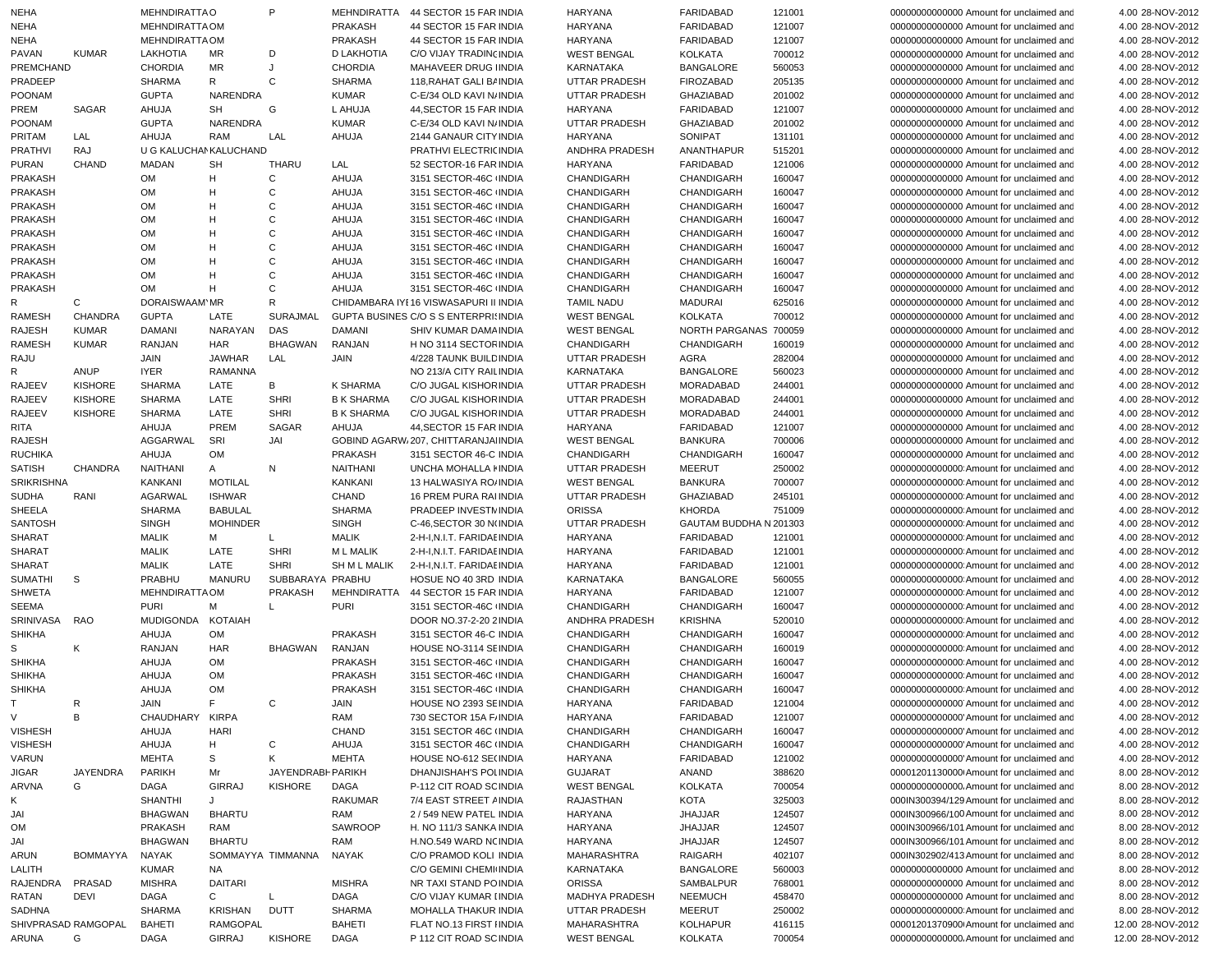| KISHORE             | <b>KUMAR</b>                 | LADHA                          | ΜR                       | М              | L LADHA                      | K K INTERNATIONA INDIA                           | <b>WEST BENGAL</b>                | <b>KOLKATA</b>                   | 700017           | 00000000000000 Amount for unclaimed and                                             | 12.00 28-NOV-2012 |
|---------------------|------------------------------|--------------------------------|--------------------------|----------------|------------------------------|--------------------------------------------------|-----------------------------------|----------------------------------|------------------|-------------------------------------------------------------------------------------|-------------------|
| <b>TARUN</b>        | <b>KUMAR</b>                 | <b>MUKHERJEE</b>               | <b>PROTAP</b>            | <b>KUMAR</b>   | <b>MUKHERJEE</b>             | 39A GOBINDA AUDI INDIA                           | <b>WEST BENGAL</b>                | <b>KOLKATA</b>                   | 700027           | 000000000000000 Amount for unclaimed and                                            | 12.00 28-NOV-2012 |
| ASHOK               | <b>KUMAR</b>                 | <b>SHARMA</b>                  | RADHE                    | <b>SHYAM</b>   | <b>SHARMA</b>                | 185 J N MUKHERJE INDIA                           | <b>WEST BENGAL</b>                | <b>HOWRAH</b>                    | 711106           | 00000000000000. Amount for unclaimed and                                            | 16.00 28-NOV-2012 |
| <b>ALOKE</b>        | <b>KUMAR</b>                 | <b>MAITRA</b>                  | <b>NIRMAL</b>            | <b>KUMAR</b>   | <b>MAITRA</b>                | KACHARI BAZAR, BINDIA                            | <b>WEST BENGAL</b>                | SOUTH PARGANAS                   | 700144           | 000IN300327/103 Amount for unclaimed and                                            | 16.00 28-NOV-2012 |
| М                   | K                            | <b>KRISHNA PILL/MR</b>         |                          | <b>KOCHU</b>   |                              | KRISHNA PILLAI PUTHUPALLIL PERIINDIA             | <b>KERALA</b>                     | PALAKKAD                         | 678624           | 00000000000000 Amount for unclaimed and                                             | 16.00 28-NOV-2012 |
| RAJNI               |                              | GARG                           | MR                       | <b>RAKESH</b>  | <b>KUMAR GARG</b>            | SHANKAR LANE RAINDIA                             | <b>HARYANA</b>                    | PANCHKULA                        | 134109           | 00000000000000 Amount for unclaimed and                                             | 16.00 28-NOV-2012 |
| <b>SURJIT</b>       |                              | <b>JASPAL</b>                  | Α                        | S              | <b>JASPAL</b>                | <b>405 SANTOKH CHA INDIA</b>                     | <b>GUJARAT</b>                    | VADODARA                         | 390101           | 000000000000000 Amount for unclaimed and                                            | 16.00 28-NOV-2012 |
| SHAKUNTALA DEVI     |                              | <b>AGARWALA</b>                | <b>GHANSHYAM</b>         |                | AGARWALA                     | 4 ACHAMBIT SHAW INDIA                            | <b>WEST BENGAL</b>                | <b>KOLKATA</b>                   | 700022           | 00000000000000 Amount for unclaimed and                                             | 16.00 28-NOV-2012 |
|                     | $\vee$                       | <b>SUBASHINI</b>               | М                        | $\vee$         |                              | ANANTHACHARY 44 OLD NO 35 MAH. INDIA             | <b>TAMIL NADU</b>                 | MADURAI                          | 625001           | 000IN300214/112 Amount for unclaimed and                                            | 20.00 28-NOV-2012 |
| SAROJ               |                              | GOYAL                          | <b>BHARAT</b>            | <b>BHUSHAN</b> | GOYAL                        | C/O-BHARAT BHUS INDIA                            | <b>HARYANA</b>                    | SONIPAT                          | 131001           | 000IN300940/100 Amount for unclaimed and                                            | 20.00 28-NOV-2012 |
| <b>MUKESH</b>       |                              | <b>KUMAR</b>                   | BAKHTAWARMAL             |                |                              | MAHESH ELECTRIC INDIA                            | <b>HARYANA</b>                    | <b>REWARI</b>                    | 123401           | 00000000000000 Amount for unclaimed and                                             | 20.00 28-NOV-2012 |
| <b>NEERA</b>        |                              | MAHESHWARI SUDHIR              |                          |                | MAHESHWARI                   | C-34 CHANDER NA(INDIA                            | UTTAR PRADESH                     | <b>GHAZIABAD</b>                 | 201001           | 00000000000000 Amount for unclaimed and                                             | 20.00 28-NOV-2012 |
| <b>PUSHPA</b>       |                              | DEVI                           | <b>HARBANS</b>           |                | LAL                          | C/O G K SACHDEV/ INDIA                           | <b>HARYANA</b>                    | <b>FARIDABAD</b>                 | 121007           | 00000000000000 Amount for unclaimed and                                             | 20.00 28-NOV-2012 |
| <b>RUKMANI</b>      |                              | <b>VERMANI</b>                 | s                        | Κ              | <b>VERMANI</b>               | H NO 3B/11 BP NIT INDIA                          | <b>HARYANA</b>                    | <b>FARIDABAD</b>                 | 121001           | 00000000000000 Amount for unclaimed and                                             | 20.00 28-NOV-2012 |
| <b>SHYAM</b>        | <b>NARAIN</b>                | <b>MEHROTRA</b>                | <b>RAM</b>               | <b>NARAIN</b>  | <b>MEHROTRA</b>              | 35/84 BANGALI MOHNDIA                            | UTTAR PRADESH                     | <b>KANPUR DEHAT</b>              | 208001           | 000000000000000 Amount for unclaimed and                                            | 24.00 28-NOV-2012 |
| <b>KALPANA</b>      |                              | <b>JAIN</b>                    | Mr                       | Shashi         | Kumar Jain                   | 60\75 Laxman Vihar INDIA                         | UTTAR PRADESH                     | MUZAFFARNAGAR                    | 251001           | 000IN301758/100 Amount for unclaimed and                                            | 28.00 28-NOV-2012 |
| <b>TATIPATTI</b>    | NARASIMHA                    | <b>REDDY</b>                   | <b>CHENNA</b>            |                | REDDY                        | AMMAVARISALA STINDIA                             | ANDHRA PRADESH                    | <b>KURNOOL</b>                   | 518543           | 00001302380000 Amount for unclaimed and                                             | 32.00 28-NOV-2012 |
| <b>INDIRA</b>       |                              | RAVI                           | ĸ                        | R              | <b>RAVINDRA</b>              | 538/2 10TH MAIN R(INDIA                          | <b>KARNATAKA</b>                  | <b>BANGALORE</b>                 | 560041           | 00000000000000 Amount for unclaimed and                                             | 32.00 28-NOV-2012 |
| <b>VINEET</b>       |                              | <b>GOPALKA</b>                 | В                        | S              | <b>GOPALKA</b>               | 23/23 G T ROAD WE INDIA                          | <b>WEST BENGAL</b>                | <b>BARDHAMAN</b>                 | 713304           | 000000000000000 Amount for unclaimed and                                            | 32.00 28-NOV-2012 |
| G                   | м                            | SHIVAKUMAR G                   |                          | M              | M ISHWARIAH                  | 107, 2ND FLOOR 4T INDIA                          | KARNATAKA                         | <b>BANGALORE</b>                 | 560028           | 000000000000000 Amount for unclaimed and                                            | 36.00 28-NOV-2012 |
| <b>MANGTU</b>       | LAL                          | SARIA                          | SHOBHACHAND              |                | SARIA                        | C/O SRINIKETAN S/ INDIA                          | <b>WEST BENGAL</b>                | <b>DARJILING</b>                 | 734401           | 00000000000000 Amount for unclaimed and                                             | 36.00 28-NOV-2012 |
|                     |                              | <b>SWARUP</b>                  | LATE                     | <b>SHRI</b>    |                              | ANAND SWARUP SAKET BEHIND PRI INDIA              | UTTAR PRADESH                     | <b>LUCKNOW</b>                   | 226006           |                                                                                     |                   |
| PREM                |                              | IYER SRIKANT/AMRUTHUR NANJUNDA |                          |                |                              |                                                  |                                   |                                  |                  | 00000000000000 Amount for unclaimed and<br>00000000000000. Amount for unclaimed and | 36.00 28-NOV-2012 |
| AMRUTHUR NANJUNDA   |                              |                                |                          |                | <b>IYER</b>                  | NO-7, SHIVAM 21 S INDIA                          | KARNATAKA                         | <b>BANGALORE</b>                 | 560085           |                                                                                     | 40.00 28-NOV-2012 |
| <b>GIRRAJ</b>       | <b>KISHORE</b>               | <b>DAGA</b>                    | <b>GAURI</b>             | <b>SHANKAR</b> | <b>DAS</b>                   | P-112 CIT ROAD SCINDIA                           | <b>WEST BENGAL</b>                | <b>KOLKATA</b>                   | 700054           | 000000000000000 Amount for unclaimed and                                            | 40.00 28-NOV-2012 |
| S                   |                              | LOGANATHAN R                   |                          |                | SINGARAVELU                  | NO-8 PERIYAR STRINDIA                            | <b>TAMIL NADU</b>                 | TIRUVANNAMALAI                   | 606803           | 000IN300394/150 Amount for unclaimed and                                            | 40.00 28-NOV-2012 |
| SREELATHA KUMARI    |                              | T.                             | Ν                        | <b>JINA</b>    | CHANDRAN                     | SREEJI NEAR NEW INDIA                            | <b>KERALA</b>                     | <b>KOZHIKODE</b>                 | 673101           | 000IN300896/101 Amount for unclaimed and                                            | 40.00 28-NOV-2012 |
| <b>SHASHI</b>       |                              | RANI                           | <b>ASHOK</b>             |                | <b>KUMAR</b>                 | G-97, HIG SINGLE S INDIA                         | <b>UTTAR PRADESH</b>              | GHAZIABAD                        | 201009           | 000IN300966/100 Amount for unclaimed and                                            | 40.00 28-NOV-2012 |
| NATVERLAL JAMNADAS  |                              | <b>GANDHI</b>                  | <b>NA</b>                |                |                              | KADIA KHADKI BHU INDIA                           | <b>GUJARAT</b>                    | VADODARA                         | 390001           | 00000000000000 Amount for unclaimed and                                             | 40.00 28-NOV-2012 |
| <b>RUKMANI</b>      |                              | <b>VERMANI</b>                 | s                        | K              | <b>VERMANI</b>               | H NO 3B/II (B.P) NIT INDIA                       | <b>HARYANA</b>                    | <b>FARIDABAD</b>                 | 121001           | 00000000000000 Amount for unclaimed and                                             | 40.00 28-NOV-2012 |
| SHAKUNTLA           |                              | <b>KALRA</b>                   | MAHINDER KUMAR           |                | <b>KALRA</b>                 | C/O SH M K KALRA INDIA                           | <b>UTTAR PRADESH</b>              | SAHARANPUR                       | 247001           | 00000000000000 Amount for unclaimed and                                             | 40.00 28-NOV-2012 |
| VIJAYA              | D                            | <b>BHAT</b>                    | H                        | <b>DEVADAS</b> | <b>BHAT</b>                  | POSTALL ASST BAHNDIA                             | <b>KARNATAKA</b>                  | <b>BANGALORE</b>                 | 560050           | 00000000000000 Amount for unclaimed and                                             | 40.00 28-NOV-2012 |
| <b>BRIJESH</b>      |                              | <b>CHANDRA</b>                 | LATE                     | PEAREY         | <b>LAL JADOL</b>             | 8/402 RAJENDRA N. INDIA                          | UTTAR PRADESH                     | GHAZIABAD                        | 201005           | 00000000000000 Amount for unclaimed and                                             | 44.00 28-NOV-2012 |
| <b>SHYAM</b>        | <b>SUNDER</b>                | <b>MISHRA</b>                  | JAI                      | DEV            | <b>MISHRA</b>                | SHIV DAYAL COMP INDIA                            | UTTAR PRADESH                     | SAHARANPUR                       | 247001           | 000IN301557/204 Amount for unclaimed and                                            | 44.00 28-NOV-2012 |
| <b>MANGILAL</b>     | м                            | <b>JAIN</b>                    | MANCHALALJI              |                |                              | NEAR SANGAM TALINDIA                             | <b>KARNATAKA</b>                  | <b>HAVERI</b>                    | 581115           | 00000000000000 Amount for unclaimed and                                             | 44.00 28-NOV-2012 |
| <b>SUSHILA</b>      |                              | <b>JAIN</b>                    | NRIPENDER KUMAR          |                |                              |                                                  |                                   |                                  |                  |                                                                                     |                   |
|                     | <b>DEVI</b>                  |                                |                          |                | <b>HOUSE HOLD</b>            | 10 YAMUNA PATH \INDIA                            | RAJASTHAN                         | <b>JAIPUR</b>                    | 302006           | 00000000000000 Amount for unclaimed and                                             | 44.00 28-NOV-2012 |
| <b>VIKAS</b>        |                              | GOYAL                          | <b>DINESH</b>            | <b>KUMAR</b>   | GOEL                         | 8/402 RAJENDRA N. INDIA                          | UTTAR PRADESH                     | GHAZIABAD                        | 201005           | 000000000000000 Amount for unclaimed and                                            | 44.00 28-NOV-2012 |
| в                   |                              | J SHARMA                       | н                        | B              |                              | LAKSHMANACHA ACCOUNTANT AVA INDIA                | <b>KARNATAKA</b>                  | <b>BANGALORE</b>                 | 560001           | 00000000000000 Amount for unclaimed and                                             | 48.00 28-NOV-2012 |
| <b>IQUBALUNISSA</b> |                              | <b>SHERIFF</b>                 | G                        | Α              | <b>SHERIFF</b>               | 24/8-1 BORE BANK INDIA                           | <b>KARNATAKA</b>                  | <b>BANGALORE</b>                 | 560046           | 00000000000000 Amount for unclaimed and                                             | 48.00 28-NOV-2012 |
| <b>JAG</b>          | PRASAD                       | <b>MISRA</b>                   | <b>RAM</b>               | <b>SUMIRAN</b> | <b>MISRA</b>                 | 44 BANK GARDEN (INDIA                            | <b>WEST BENGAL</b>                | <b>KOLKATA</b>                   | 743501           | 000000000000000. Amount for unclaimed and                                           | 48.00 28-NOV-2012 |
| Κ                   | N                            | R SWAMY                        | Κ                        |                | NANJAPPA                     | <b>GENERAL MANAGE INDIA</b>                      | <b>KARNATAKA</b>                  | <b>BANGALORE</b>                 | 560017           | 00000000000000 Amount for unclaimed and                                             | 48.00 28-NOV-2012 |
| KAUSHALYA           |                              | <b>SAWHNEY</b>                 | <b>MR</b>                | B              |                              | S SAWHNEY H H(KHUSH NIKETAN R, INDIA             | <b>PUNJAB</b>                     | LUDHIANA                         | 141001           | 00000000000000 Amount for unclaimed and                                             | 48.00 28-NOV-2012 |
| М                   | S                            | <b>BHARATHI</b>                | м                        | N              |                              | SUBRAMANYAM ARUNDHATI NO 5 AINDIA                | <b>KARNATAKA</b>                  | <b>BANGALORE</b>                 |                  |                                                                                     |                   |
|                     |                              |                                |                          |                |                              |                                                  |                                   |                                  | 560024           | 00000000000000 Amount for unclaimed and                                             | 48.00 28-NOV-2012 |
| <b>NIRMAL</b>       | <b>KUMAR</b>                 | <b>HANSUKA</b>                 | <b>NAYNA</b>             | <b>NAND</b>    | JAIN                         | SHANTI SADAN HAI INDIA                           | RAJASTHAN                         | <b>JAIPUR</b>                    | 302003           | 00000000000000 Amount for unclaimed and                                             | 48.00 28-NOV-2012 |
| <b>RAJESH</b>       | м                            | <b>JAIN</b>                    | <b>MANGILAL</b>          |                |                              | <b>NEAR SANGAM TALINDIA</b>                      | <b>KARNATAKA</b>                  | <b>HAVERI</b>                    | 581115           | 00000000000000 Amount for unclaimed and                                             | 48.00 28-NOV-2012 |
| <b>SUDHA</b>        | SADANAND                     | <b>RAO</b>                     | MR                       | Κ              |                              | SADANAND RAO 4 WHITE CHURCH (INDIA               | <b>MADHYA PRADESH</b>             | <b>INDORE</b>                    | 452001           | 000000000000000 Amount for unclaimed and                                            | 48.00 28-NOV-2012 |
| T.                  | <b>OOMMEN</b>                | ABRAHAM                        | T.                       | D              | ABRAHAM                      | C1-"ULLAS NAGAR" INDIA                           | <b>KERALA</b>                     | THIRUVANANTHAPU 695005           |                  | 000000000000000 Amount for unclaimed and                                            | 48.00 28-NOV-2012 |
| VIJAY               | KUMAR                        | <b>SHARMA</b>                  | S                        | D              | SHARMA                       | 18, RABINDRA SAR/ INDIA                          | <b>WEST BENGAL</b>                | <b>KOLKATA</b>                   | 700001           | 00000000000000 Amount for unclaimed and                                             | 48.00 28-NOV-2012 |
| LATA                |                              | <b>ISSRANI</b>                 | DHARMPAL                 |                | <b>ISSRANI</b>               | W-86, MIG KESHAV INDIA                           | UTTAR PRADESH                     | KANPUR NAGAR                     | 208014           | 000IN300100/105 Amount for unclaimed and                                            | 52.00 28-NOV-2012 |
|                     | MADANKUMA PREMNARAYA JAIN    |                                | PREMNARAYAN              |                | JAIN                         | 4/A TUSHAR SOC NINDIA                            | <b>GUJARAT</b>                    | VADODARA                         | 390002           | 000IN301549/175 Amount for unclaimed and                                            | 52.00 28-NOV-2012 |
| R                   |                              | <b>MADAN</b>                   | <b>DR</b>                | S              | RANGANNA                     | 63 ANANTHA ASHR INDIA                            | <b>KARNATAKA</b>                  | <b>MYSORE</b>                    | 570012           | 00000000000000 Amount for unclaimed and                                             | 52.00 28-NOV-2012 |
| RAJ                 | <b>KUMAR</b>                 | KHEMKA                         | KESHAV                   | DEV            |                              | KHEMKA BUSINE CIVIL LINES CHUR( INDIA            | UTTAR PRADESH                     | SAHARANPUR                       | 247001           | 00000000000000 Amount for unclaimed and                                             | 52.00 28-NOV-2012 |
| RASHMI              | ARVIND                       | WAKADE                         | AKWAKADE                 |                | <b>BUSINESS</b>              | 618 SAOASHIV PET INDIA                           | <b>MAHARASHTRA</b>                | PUNE                             | 411030           | 00000000000000 Amount for unclaimed and                                             | 52.00 28-NOV-2012 |
| ATLY                |                              | ANTO                           | <b>ANTHONY</b>           |                |                              | MOOKKEN HOUSE INDIA                              | <b>KERALA</b>                     | <b>TRICHUR</b>                   |                  | 00001202390000 Amount for unclaimed and                                             | 60.00 28-NOV-2012 |
| KAILASH             |                              | KHANDELWAL NA                  |                          |                |                              | <b>GUPTA SADAN PLC INDIA</b>                     | RAJASTHAN                         | <b>JAIPUR</b>                    | 302002           | 000IN300214/107 Amount for unclaimed and                                            | 60.00 28-NOV-2012 |
| KULKARNI            | VYANKATESH GANESH            |                                | KULKARNI GANESH          |                | NARAYAN                      | 744/43 GOVARDHAI INDIA                           | MAHARASHTRA                       | <b>PUNE</b>                      | 411030           | 000IN301098/101 Amount for unclaimed and                                            | 60.00 28-NOV-2012 |
| SHOBHA              | V                            | <b>ACHARYA</b>                 | <b>VENKATESH PRANESH</b> |                | <b>ACHARYA</b>               | NO.226, 8TH CROS! INDIA                          | KARNATAKA                         | <b>BANGALORE</b>                 | 560040           | 000IN302902/402 Amount for unclaimed and                                            | 60.00 28-NOV-2012 |
| RMA                 |                              | <b>HANDA</b>                   | <b>SATISH</b>            |                | <b>KUMAR</b>                 | M/S LAKSHMI DIESI INDIA                          | <b>PUNJAB</b>                     | JALANDHAR                        | 144001           | 00000000000000 Amount for unclaimed and                                             | 60.00 28-NOV-2012 |
| <b>PRATAP</b>       | <b>SINGH</b>                 | <b>BOTHRA</b>                  | BHANWAR LAL              |                | <b>BOTHRA</b>                | C/O ARIHANT TRAC INDIA                           | RAJASTHAN                         | <b>JAIPUR</b>                    | 302019           | 000IN300601/102 Amount for unclaimed and                                            | 64.00 28-NOV-2012 |
| SITAL               | KUMAR                        | KOHLI                          | ΜR                       | R              | C KOHLI                      | C/O SUKHJIT STAR INDIA                           | <b>PUNJAB</b>                     | <b>KAPURTHALA</b>                | 144401           | 000000000000000 Amount for unclaimed and                                            | 64.00 28-NOV-2012 |
| PUNAMCHAND          |                              | <b>BANTHIA</b>                 | м                        | С              | BANTHIA                      | C/O HULAZ CHAND INDIA                            | <b>WEST BENGAL</b>                | <b>BANKURA</b>                   | 700006           | 00000000000000 Amount for unclaimed and                                             | 68.00 28-NOV-2012 |
| KAMLESH             |                              | ABROL                          | RAVINDER                 |                | ABROL                        | H NO 233 PURIAN NINDIA                           | <b>PUNJAB</b>                     | <b>GURDASPUR</b>                 | 143505           | 000IN301846/102 Amount for unclaimed and                                            | 72.00 28-NOV-2012 |
| LATA                |                              | <b>KRISHNAMURTA</b>            |                          | S              |                              | KRISHNAMURTH' NO 55 15TH CROSS INDIA             | <b>KARNATAKA</b>                  | BANGALORE                        | 560032           | 00000000000000 Amount for unclaimed and                                             | 72.00 28-NOV-2012 |
| LILAVATI            |                              |                                | JAYANTILAL               |                | SHETH                        | C/O M/S SHETH TE INDIA                           | <b>GUJARAT</b>                    | <b>SURAT</b>                     | 394230           | 00000000000000 Amount for unclaimed and                                             | 72.00 28-NOV-2012 |
|                     | RAMANBHAI BHAWANBHAI KAPADIA |                                | в                        | н              | <b>KAPADIA</b>               | AT NIKOL PO ATTAI INDIA                          | <b>GUJARAT</b>                    | <b>KHEDA</b>                     | 387610           | 00000000000000 Amount for unclaimed and                                             | 72.00 28-NOV-2012 |
| <b>SURENDRA</b>     |                              | <b>KUMAR</b>                   |                          | <b>BABU</b>    | RAM                          | C/O KHEMKA NIWA INDIA                            | UTTAR PRADESH                     | SAHARANPUR                       | 247001           | 000000000000000 Amount for unclaimed and                                            | 72.00 28-NOV-2012 |
| SHIV                | <b>RAM</b>                   | BHARGAVA                       | S                        | L              | <b>BHARGAVA</b>              | 5/384 S.F.S. MANSA INDIA                         | RAJASTHAN                         | <b>JAIPUR</b>                    | 302020           | 000000000000000 Amount for unclaimed and                                            | 72.00 28-NOV-2012 |
| ASHA<br>CHANCHAL    |                              | <b>GUPTA</b>                   | GYAN<br><b>NIRMAL</b>    | CHANDRA        | <b>GUPTA</b><br><b>KUMAR</b> | 117-L/316 L BLOCK INDIA<br>6/6 MAHANTHA LAYINDIA | UTTAR PRADESH<br><b>KARNATAKA</b> | KANPUR NAGAR<br><b>BANGALORE</b> | 208025<br>560019 | 000000000000000 Amount for unclaimed and                                            | 76.00 28-NOV-2012 |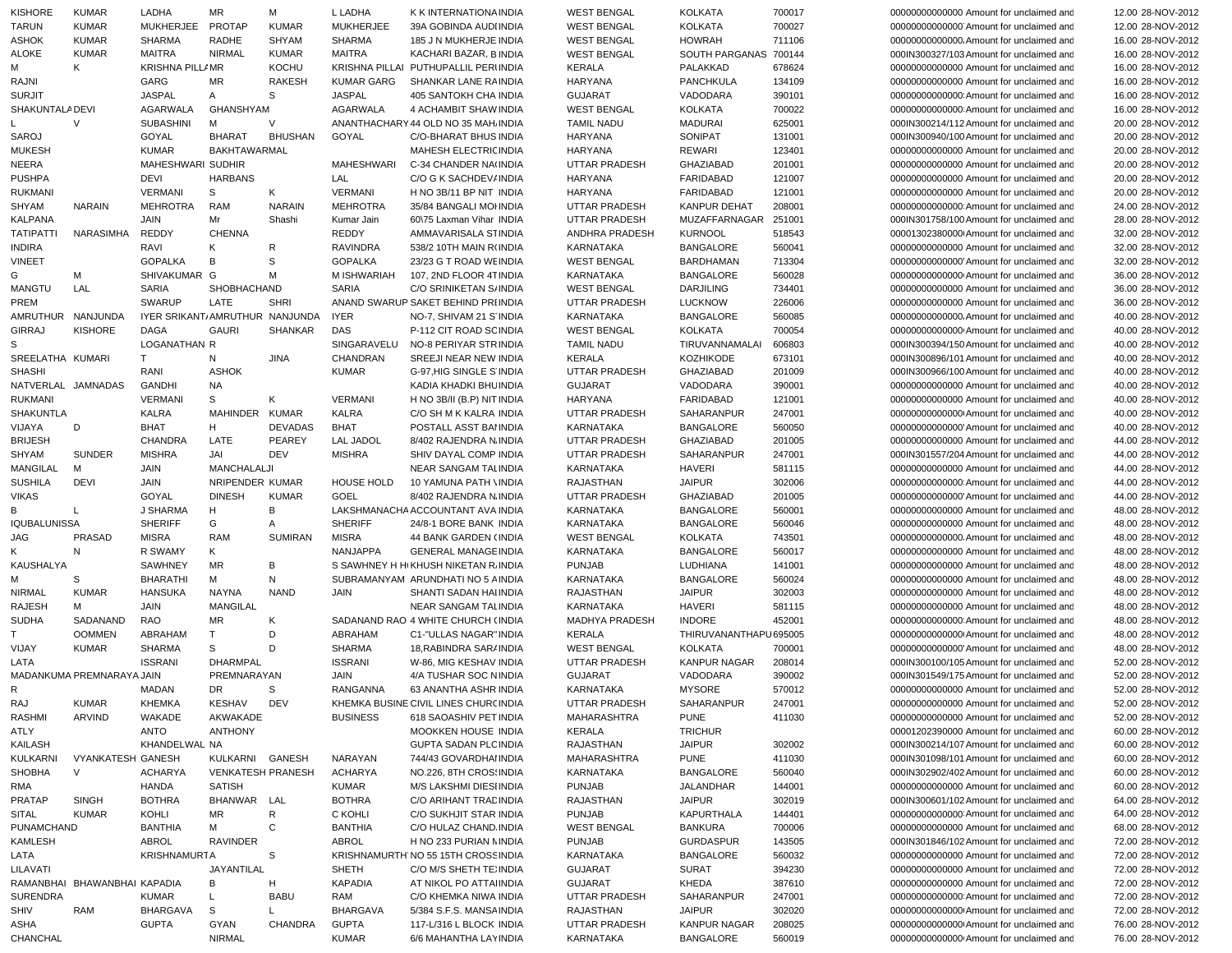| JITENDRAKUI CHINUBHAI |                                | <b>SHAH</b>                           | MR                |                           | <b>CHINUBHAI</b>             | JAWAHAR MARKET INDIA                    | ANDHRA PRADESH       | NELLORE                  | 524001 | 000000000000000. Amount for unclaimed and | 76.00 28-NOV-2012  |
|-----------------------|--------------------------------|---------------------------------------|-------------------|---------------------------|------------------------------|-----------------------------------------|----------------------|--------------------------|--------|-------------------------------------------|--------------------|
| <b>JYOTI</b>          |                                | JAIN                                  | <b>RAJENDRA</b>   |                           | <b>STUDENT</b>               | 8-A NITYANAND NA INDIA                  | HARYANA              | <b>PANCHKULA</b>         | 138424 | 000000000000000. Amount for unclaimed and | 76.00 28-NOV-2012  |
| <b>NANDAN</b>         |                                | <b>SINGH</b>                          | <b>RAMSWAROOP</b> |                           | <b>SERVICE</b>               | LIPTON INDIA LTD I INDIA                | <b>UTTAR PRADESH</b> | <b>ETAH</b>              | 207001 | 00000000000000 Amount for unclaimed and   | 76.00 28-NOV-2012  |
| R                     |                                | RANGARAJAN LATE                       |                   | R                         |                              | RAGHAVAN SER\335/22 FIRST FLOO INDIA    | <b>KARNATAKA</b>     | <b>BANGALORE</b>         | 560003 | 00000000000000 Amount for unclaimed and   | 76.00 28-NOV-2012  |
| <b>RAMESH</b>         | <b>UDDHAV</b>                  | KULKARNI                              | <b>UDDHAV</b>     | BHAGAWANT KULKARNI        |                              | UDDHAV MEMORIA INDIA                    | <b>MAHARASHTRA</b>   | <b>NASHIK</b>            | 422003 | 00001601010000 Amount for unclaimed and   | 80.00 28-NOV-2012  |
| <b>VINOD</b>          | <b>KUMAR</b>                   | KHARBANDA                             | CHAMAN            |                           | LALL                         | H NO 943 SECTOR INDIA                   | HARYANA              | <b>FARIDABAD</b>         | 121006 | 000IN302679/335 Amount for unclaimed and  | 80.00 28-NOV-2012  |
| <b>GOPAL</b>          |                                | TIBREWALLA                            | JADU              | LAL                       | TIBREWALLA                   | AC 91/1 PRAFULLA INDIA                  | <b>WEST BENGAL</b>   | NORTH PARGANAS 700101    |        | 000IN302902/406 Amount for unclaimed and  | 80.00 28-NOV-2012  |
| NIRENDRA              | NATH                           | <b>SIRCAR</b>                         | <b>ANATH</b>      | <b>NATH</b>               | <b>SIRCAR</b>                | CITY COURTS BAR INDIA                   | <b>WEST BENGAL</b>   | <b>BANKURA</b>           | 700006 | 00000000000000 Amount for unclaimed and   | 80.00 28-NOV-2012  |
| <b>ANANT</b>          | MANJAPPA                       | HEGDE                                 | <b>MANJAPPA</b>   |                           | <b>HEGDE</b>                 | ADVOCATE C P BA INDIA                   | <b>KARNATAKA</b>     | UTTARA KANNADA 581401    |        | 00000000000000. Amount for unclaimed and  | 84.00 28-NOV-2012  |
|                       |                                | <b>GIRIJASHANKAK</b>                  |                   | PURANDHAR/BHAT            |                              | BADEKAIKUMBU H(INDIA                    | <b>KARNATAKA</b>     | DAKSHINA KANNAD / 574211 |        | 00000000000000 Amount for unclaimed and   | 84.00 28-NOV-2012  |
|                       |                                | BALAJI SHARE SHOPPE INVESTMENT LTD NA |                   |                           |                              | 1 RACHIT STATUS HNDIA                   | MAHARASHTRA          | <b>NASHIK</b>            | 422005 | 00000000000000 Amount for unclaimed and   | 88.00 28-NOV-2012  |
| <b>PRAVIN</b>         | MADANKUMAFJAIN                 |                                       | <b>MADANKUMAR</b> |                           | JAIN                         | 4/A TUSHAR SOCIE INDIA                  | <b>GUJARAT</b>       | VADODARA                 | 390002 | 000IN301549/157 Amount for unclaimed and  | 88.00 28-NOV-2012  |
| D                     | м                              | RAJAN                                 | MR                | S                         |                              | K DURAISWAMY C/O ITC LIMITED 37 INDIA   | <b>WEST BENGAL</b>   | <b>KOLKATA</b>           | 700071 | 00000000000000 Amount for unclaimed and   | 92.00 28-NOV-2012  |
| <b>HARIKISHAN</b>     |                                | RATHI                                 | LATE              | <b>SANKAR</b>             | <b>LAL RATHI</b>             | C/O JAGANNATH UIINDIA                   | <b>WEST BENGAL</b>   | <b>BANKURA</b>           | 700007 | 00000000000000 Amount for unclaimed and   | 92.00 28-NOV-2012  |
| <b>MAHENDRA</b>       |                                | PAREKH                                | JAYANTILAL        |                           | PAREKH                       | 1/6 JAI RAJ PLOT MINDIA                 | <b>GUJARAT</b>       | RAJKOT                   | 360001 | 00000000000000 Amount for unclaimed and   | 92.00 28-NOV-2012  |
| <b>SABITA</b>         | RANI                           | <b>DHAR</b>                           | GOPI              | <b>NATH</b>               | DHAR                         | 15 UMA CHARAN M INDIA                   | <b>WEST BENGAL</b>   | <b>BANKURA</b>           | 700003 | 00000000000000 Amount for unclaimed and   | 92.00 28-NOV-2012  |
|                       | J                              |                                       |                   |                           |                              |                                         | <b>KARNATAKA</b>     | <b>BANGALORE</b>         |        |                                           | 96.00 28-NOV-2012  |
| R                     |                                | UDAY KUMAR R                          |                   |                           |                              | JAGANNATHAN NO 60 II CROSS AG INDIA     |                      |                          | 560024 | 000IN301549/152 Amount for unclaimed and  |                    |
| <b>MAHADEVI</b>       |                                | <b>CHALLA</b>                         | MR                | <b>MAHALINGANM</b>        |                              | W/O M.MAHALINGA INDIA                   | <b>KARNATAKA</b>     | <b>BANGALORE</b>         | 560064 | 00000000000000 Amount for unclaimed and   | 96.00 28-NOV-2012  |
|                       | BHALCHANDFYASHAVANTR/NALAVADE  |                                       | YASHAVANTIBABURAO |                           | NALAVADE                     | 40/30 SHRINIWAS FINDIA                  | MAHARASHTRA          | <b>PUNE</b>              | 411004 | 00000000000000 Amount for unclaimed and   | 100.00 28-NOV-2012 |
| BHARAT                | P                              | <b>MEHTA</b>                          | P                 |                           | <b>MEHTA</b>                 | PRABHU BHAWAN INDIA                     | <b>GUJARAT</b>       | <b>RAJKOT</b>            | 360001 | 00000000000000 Amount for unclaimed and   | 100.00 28-NOV-2012 |
| BHUPINDER KUMAR       |                                | <b>VOHRA</b>                          | MR                | SIRI                      | <b>RAM VOHRA</b>             | <b>B-15 NEW GANDHI INDIA</b>            | UTTAR PRADESH        | <b>GHAZIABAD</b>         | 201001 | 00000000000000 Amount for unclaimed and   | 100.00 28-NOV-2012 |
| <b>BABU</b>           | LAL                            | VARSHNEY                              | LATE              | SRI                       |                              | BRINABAN DASS NR DEHAT KOTWAI INDIA     | <b>UTTAR PRADESH</b> | <b>ETAH</b>              | 207001 | 00000000000000 Amount for unclaimed and   | 100.00 28-NOV-2012 |
| B                     | N                              | <b>HARISH</b>                         | В                 | V                         |                              | NARASIMHA IYEI 209 14TH MAIN A BI INDIA | KARNATAKA            | <b>BANGALORE</b>         | 560021 | 00000000000000 Amount for unclaimed and   | 100.00 28-NOV-2012 |
|                       | MADHUSUDA CHANDULAL            | SURYAWALA K                           |                   | N                         | SAXENA                       | <b>NEAR MAUSAM VIBINDIA</b>             | <b>RAJASTHAN</b>     | <b>CHITTORGARH</b>       | 312001 | 00000000000000 Amount for unclaimed and   | 100.00 28-NOV-2012 |
| DEVENDRA NARANJI      |                                | <b>DESAI</b>                          | <b>MR</b>         | <b>NARANJI</b>            | RANCHODJI                    | 103. PARTH SOCIET INDIA                 | <b>GUJARAT</b>       | <b>SURAT</b>             | 395007 | 00000000000000 Amount for unclaimed and   | 100.00 28-NOV-2012 |
| GANTA                 |                                | <b>UMADEVI</b>                        | G                 | Κ                         | <b>MURTY</b>                 | 403, VEGNESWARA INDIA                   | ANDHRA PRADESH       | VISAKHAPATNAM            | 530016 | 000000000000000 Amount for unclaimed and  | 100.00 28-NOV-2012 |
| G                     | C                              | BASAVARAJ UI G                        |                   | B                         |                              | CHANNARAJ URS 4113 26TH MAIN 9T INDIA   | KARNATAKA            | <b>BANGALORE</b>         | 560069 | 00000000000000 Amount for unclaimed and   | 100.00 28-NOV-2012 |
| <b>INDIRA</b>         | HARIPRASAD DWIVEDI             |                                       | HARIPRASAD        |                           |                              | C/O DR HARSHAD LINDIA                   | <b>GUJARAT</b>       | ANAND                    | 388620 | 00000000000000 Amount for unclaimed and   | 100.00 28-NOV-2012 |
| <b>BIRAD</b>          | A                              | SHELAT                                | ARVIND            |                           | SHELAT                       | B-202, VICTORIAN HNDIA                  | KARNATAKA            | <b>BANGALORE</b>         | 560071 | 000IN300183/128 Amount for unclaimed and  | 100.00 28-NOV-2012 |
| <b>NANDINI</b>        | SHRIKANT                       | SATHAYE                               | SHRIKANT M        |                           | SATHAYE                      | C/O V B PHADKE 5( INDIA                 | MAHARASHTRA          | <b>PUNE</b>              | 411029 | 000IN300476/403 Amount for unclaimed and  | 100.00 28-NOV-2012 |
|                       | C                              | GANESH                                | V                 | KC                        | MANI                         | 235 SOMWAR PETHINDIA                    | MAHARASHTRA          | <b>PUNE</b>              | 411011 | 000IN300505/102 Amount for unclaimed and  | 100.00 28-NOV-2012 |
| <b>BALJIT</b>         |                                | KAUR                                  | <b>RAJINDER</b>   |                           | <b>SINGH</b>                 | 555-JA/101 MEHENI INDIA                 | <b>UTTAR PRADESH</b> | <b>LUCKNOW</b>           | 226011 | 000IN301557/105 Amount for unclaimed and  | 100.00 28-NOV-2012 |
|                       |                                | SELVAKANNAN PERIYASWAMY               |                   |                           |                              | VILLA NO. 12 CHAITINDIA                 | <b>KARNATAKA</b>     | <b>BANGALORE</b>         | 560066 | 000IN302902/401 Amount for unclaimed and  | 100.00 28-NOV-2012 |
| <b>JAYASHREE</b>      |                                | <b>GOVINDARAJUL</b>                   |                   |                           | GOVINDARAJU                  | A2/4 POLYFIBERS SINDIA                  | <b>KARNATAKA</b>     | <b>HAVERI</b>            | 581123 | 00000000000000. Amount for unclaimed and  | 100.00 28-NOV-2012 |
| KRISHANA              | <b>KUMAR</b>                   | <b>VERMA</b>                          | <b>CHITTER</b>    | MAL                       | <b>VERMA</b>                 | A-8 MAHAVIR NAGA INDIA                  | <b>RAJASTHAN</b>     | <b>JAIPUR</b>            | 302015 | 00000000000000 Amount for unclaimed and   | 100.00 28-NOV-2012 |
| K                     | Α                              | <b>UTHAPPA</b>                        | K                 | Κ                         | <b>AIYAPPA</b>               | 9/2 ASHIRVAD IST (INDIA                 | KARNATAKA            | <b>BANGALORE</b>         | 560019 | 00000000000000 Amount for unclaimed and   | 100.00 28-NOV-2012 |
| MAX                   | DAVID                          | <b>BERTIE</b>                         | <b>NA</b>         |                           |                              | <b>CENTRAL HOTEL 3/INDIA</b>            | KARNATAKA            | <b>BANGALORE</b>         | 560001 | 00000000000000 Amount for unclaimed and   | 100.00 28-NOV-2012 |
|                       |                                |                                       |                   |                           |                              |                                         |                      |                          |        |                                           |                    |
|                       | MANGALTAR/BHALCHANDR. NALAVADE |                                       | <b>MR</b>         |                           | BHALCHANDFY NALAVADE         | 1202/2A GHORPAD/ INDIA                  | <b>MAHARASHTRA</b>   | <b>PUNE</b>              | 411004 | 00000000000000 Amount for unclaimed and   | 100.00 28-NOV-2012 |
| <b>RAJESHWARI</b>     |                                | <b>HOOJA</b>                          | LATE              | DR                        | N D HOOJA                    | 91 TIVOLI COURT 1 INDIA                 | <b>WEST BENGAL</b>   | <b>KOLKATA</b>           | 700019 | 00000000000000 Amount for unclaimed and   | 100.00 28-NOV-2012 |
| <b>MADHURI</b>        |                                | <b>GANDHI</b>                         | <b>PRAVIN</b>     |                           | <b>CHANDRA</b>               | C/O PRAVIN GANDI INDIA                  | <b>MAHARASHTRA</b>   | <b>PUNE</b>              | 411004 | 00000000000000 Amount for unclaimed and   | 100.00 28-NOV-2012 |
| MADAN                 | LAL                            | <b>CHAWLA</b>                         | <b>TILAK</b>      | <b>CHAND</b>              | <b>CHAWLA</b>                | H NO 1326 SECTOR INDIA                  | <b>HARYANA</b>       | <b>PANCHKULA</b>         | 134109 | 00000000000000 Amount for unclaimed and   | 100.00 28-NOV-2012 |
| N                     | Κ                              | SOOD                                  | LATE              | SH                        |                              | AMIR CHAND SOIFLAT NO 503 PRITA INDIA   | <b>WEST BENGAL</b>   | <b>KOLKATA</b>           | 700029 | 00000000000000 Amount for unclaimed and   | 100.00 28-NOV-2012 |
| NANDLAL               | CHHOTALAL                      | GANDHI                                | MR                |                           | CHHOTALAL                    | DAMODAR GANDHI INDIA                    | <b>GUJARAT</b>       | <b>GANDHI NAGAR</b>      | 382721 | 00000000000000 Amount for unclaimed and   | 100.00 28-NOV-2012 |
| <b>NARESH</b>         |                                | <b>GUPTA</b>                          | <b>JIA</b>        | LAL                       | <b>GUPTA</b>                 | 45 MODEL TOWN P INDIA                   | <b>PUNJAB</b>        | <b>GURDASPUR</b>         | 145001 | 00000000000000 Amount for unclaimed and   | 100.00 28-NOV-2012 |
| <b>NIRMALA</b>        | DEVI                           | SOMANI                                | SACHHIDA          | <b>NAND</b>               | SOMANI                       | 208 JAMUNA LAL B/ INDIA                 | <b>WEST BENGAL</b>   | <b>BANKURA</b>           | 700007 | 000000000000000 Amount for unclaimed and  | 100.00 28-NOV-2012 |
| RANJU                 |                                | <b>PRASAD</b>                         | S                 | S                         |                              | PRASAD SERVIC SENIOR SEPTD OF INDIA     | HARYANA              | <b>FARIDABAD</b>         | 121001 | 00000000000000 Amount for unclaimed and   | 100.00 28-NOV-2012 |
| RAMESH                | <b>KUMAR</b>                   | <b>DAMANI</b>                         | <b>TULSI</b>      | DAS                       | <b>DAMANI</b>                | C/O MR TULSI DAS INDIA                  | <b>WEST BENGAL</b>   | <b>KOLKATA</b>           | 700001 | 000000000000000 Amount for unclaimed and  | 100.00 28-NOV-2012 |
| SUNDRU                |                                | <b>SWAMY</b>                          | <b>NA</b>         |                           |                              | 1103 "ASHWINI",131INDIA                 | KARNATAKA            | <b>BANGALORE</b>         | 560038 | 000000000000000 Amount for unclaimed and  | 100.00 28-NOV-2012 |
| <b>SADHNA</b>         |                                | <b>SHARMA</b>                         | KRISHAN           | <b>DUTT</b>               | <b>SHARMA</b>                | MOHALLA THAKUR INDIA                    | <b>UTTAR PRADESH</b> | <b>BAGPAT</b>            | 250609 | 000000000000000 Amount for unclaimed and  | 100.00 28-NOV-2012 |
| <b>SUNITA</b>         | PRABHAKAR LATURKAR             |                                       |                   |                           | PRABHAKAR LATURKAR HOUSEHOLD | MATA MANDIR ROAINDIA                    | <b>MAHARASHTRA</b>   | <b>NAGPUR</b>            | 440010 | 000000000000000 Amount for unclaimed and  | 100.00 28-NOV-2012 |
| <b>SATYA</b>          | PAL                            | KAPOOR                                | <b>DES</b>        | RAJ                       | <b>KAPOOR</b>                | 455 SECTOR-14 FAIINDIA                  | HARYANA              | FARIDABAD                | 121001 | 000000000000000 Amount for unclaimed and  | 100.00 28-NOV-2012 |
| <b>SUDHIR</b>         |                                | <b>SHUKLA</b>                         | PURUSHOTTAM       |                           |                              | <b>407 AURORA TOWE INDIA</b>            | <b>MAHARASHTRA</b>   | <b>PUNE</b>              | 411001 | 000000000000000 Amount for unclaimed and  | 100.00 28-NOV-2012 |
| <b>SURINDER</b>       |                                | SOOD                                  | GURDEO            | <b>SINGH</b>              | SOOD                         | OPP POLICE CHOW INDIA                   | UTTAR PRADESH        | SAHARANPUR               | 247001 | 000000000000000 Amount for unclaimed and  | 100.00 28-NOV-2012 |
| <b>SHUCHITA</b>       |                                | <b>GUPTA</b>                          | SH                | <b>NARESH</b>             | <b>GUPTA</b>                 | 45, MODEL TOWN FINDIA                   | <b>PUNJAB</b>        | <b>GURDASPUR</b>         | 145001 | 000000000000000 Amount for unclaimed and  | 100.00 28-NOV-2012 |
| <b>TAPAS</b>          | RANJAN                         | <b>SINHA</b>                          | C                 | R                         | <b>SINHA</b>                 | C/O BANK OF INDIA INDIA                 | <b>WEST BENGAL</b>   | <b>KOLKATA</b>           | 700014 | 00000000000000 Amount for unclaimed and   | 100.00 28-NOV-2012 |
| TEJ                   |                                | <b>KHOSLA</b>                         | MR                | <b>PRAN</b>               | K KHOSLA                     | C/O RAKSHIT KHOS INDIA                  | <b>PUNJAB</b>        | LUDHIANA                 | 141001 | 00000000000000 Amount for unclaimed and   | 100.00 28-NOV-2012 |
| <b>VIKRAM</b>         | GANPATLAL                      | VYAS                                  | GANPATLAL ANUPRAM |                           | <b>VYAS</b>                  | 183 A GAYATRI KRUNDIA                   | MADHYA PRADESH       | RATLAM                   | 457227 | 00000000000000 Amount for unclaimed and   | 100.00 28-NOV-2012 |
| VENKATESW/RAO         |                                | GUMMADI                               | G                 | <b>BASAVAPONI SERVICE</b> |                              | 418/6 A SECTOR NEINDIA                  | KARNATAKA            | <b>BANGALORE</b>         | 560064 | 00000000000000 Amount for unclaimed and   | 100.00 28-NOV-2012 |
| V                     |                                |                                       |                   |                           |                              | V V RAMAN SER\C/O ESCORTS LTD INDIA     |                      |                          |        |                                           |                    |
|                       |                                | SRINIVASAN                            | LATE              | T.                        |                              |                                         | <b>WEST BENGAL</b>   | <b>KOLKATA</b>           | 700016 | 00000000000000 Amount for unclaimed and   | 100.00 28-NOV-2012 |
| VIJAYA                |                                | SARODE                                | LAXMAN            |                           |                              | AT PO DEVRAI RAN INDIA                  | MAHARASHTRA          | AHMED NAGAR              | 414001 | 000000000000000 Amount for unclaimed and  | 100.00 28-NOV-2012 |
| JYOTI                 | <b>BHARATI</b>                 | KUMAR UDESI-BHARAT                    |                   | <b>KUMAR</b>              | <b>UDESHI</b>                | 27 DEBENDRA MUL INDIA                   | <b>WEST BENGAL</b>   | <b>KOLKATA</b>           | 700073 | 00000000000000 Amount for unclaimed and   | 100.00 28-NOV-2012 |
| OM                    | <b>PARKASH</b>                 | MAGHAN                                | NA.               |                           |                              | ADVOCATE 1 RAILVINDIA                   | <b>PUNJAB</b>        | SANGRUR                  | 148001 | 000000000000000 Amount for unclaimed and  | 112.00 28-NOV-2012 |
| RAJ                   | KUMAR                          | <b>KHEMKA</b>                         | KESHAV            | DEV                       |                              | KHEMKA BUSINE KHEMKA NIVAS CIVINDIA     | <b>UTTAR PRADESH</b> | SAHARANPUR               | 247001 | 00000000000000 Amount for unclaimed and   | 112.00 28-NOV-2012 |
| <b>SUDIP</b>          |                                | DUTTA                                 | SARITDATTA        |                           | <b>STUDENT</b>               | 13 GOPAL GHOSH I INDIA                  | <b>WEST BENGAL</b>   | <b>KOLKATA</b>           | 700023 | 000000000000000 Amount for unclaimed and  | 116.00 28-NOV-2012 |
| AJIT                  | KUMAR                          | BANIK                                 | DHIRENDRA NATH    |                           | <b>BANIK</b>                 | 1481/C JAGANNATI INDIA                  | <b>ORISSA</b>        | KHORDA                   | 751002 | 000IN302679/337 Amount for unclaimed and  | 120.00 28-NOV-2012 |
| SRINIVAS              | <b>VENKAT</b>                  | <b>CHILLA</b>                         | SUBRAHMAN VENKATA |                           | CHILLA                       | H NO 6 11TH MAIN INDIA                  | KARNATAKA            | <b>BANGALORE</b>         | 560019 | 000IN302902/404 Amount for unclaimed and  | 120.00 28-NOV-2012 |
| MAHINDER              | KRISHAN                        | <b>HANDA</b>                          | LATE              | SH                        |                              | HANS RAJ HAND HOUSE NO-1068 SEINDIA     | CHANDIGARH           | CHANDIGARH               | 160019 | 00000000000000 Amount for unclaimed and   | 120.00 28-NOV-2012 |
|                       | SONY                           | AHUJA                                 | AHUJA             | LAL                       | <b>CHAND</b>                 | C/O LAXMI KANT M INDIA                  | KARNATAKA            | <b>BANGALORE</b>         | 560001 | 00000000000000 Amount for unclaimed and   | 124.00 28-NOV-2012 |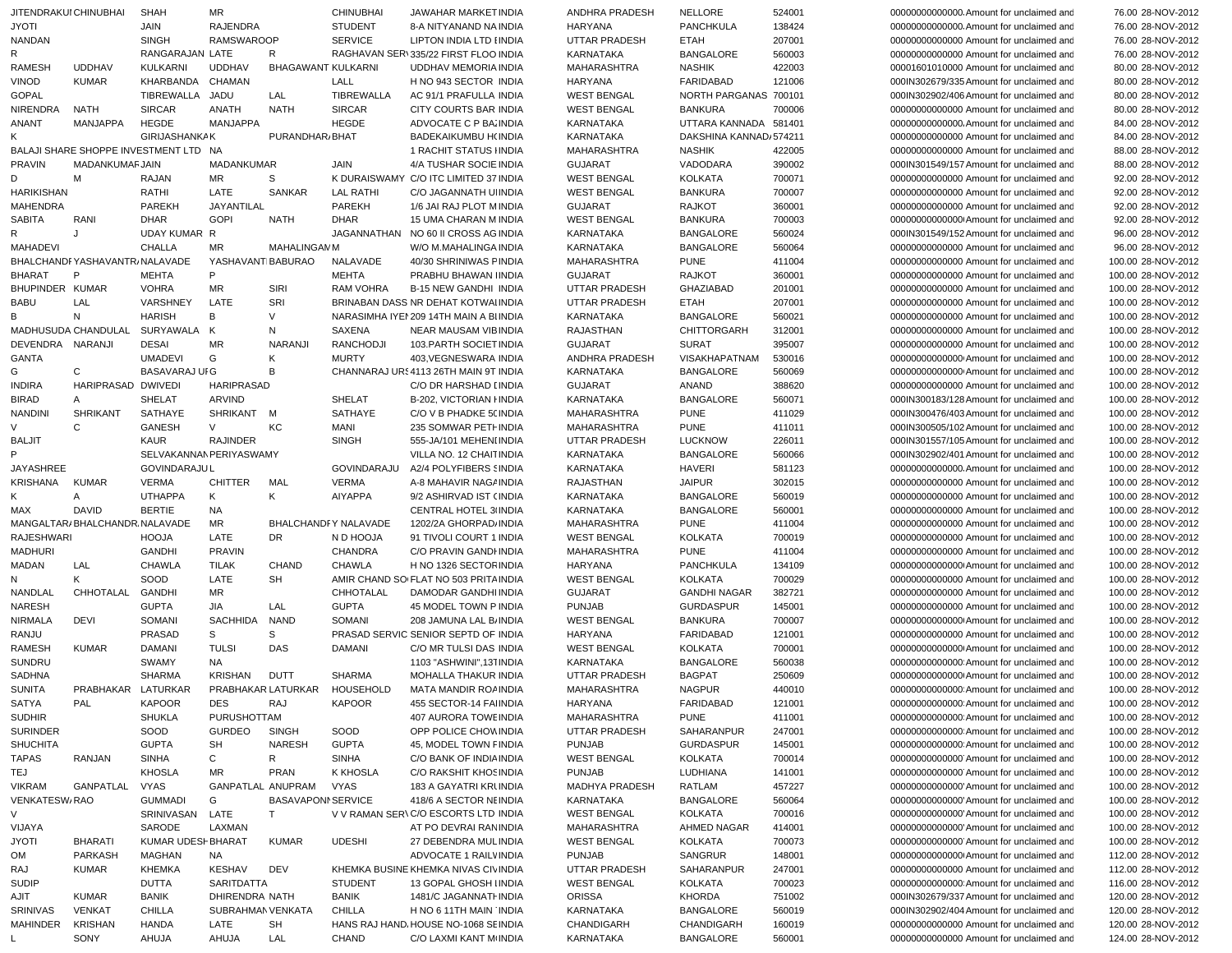| RAMESH             | <b>VISHNU</b>         | SAHASRABUDI VISHNU      |                     | G                           |                   | SAHASRABUDHE 43/4 ERANDAVANA INDIA    | <b>MAHARASHTRA</b>    | <b>PUNE</b>          | 411004 | 00000000000000 Amount for unclaimed and   | 124.00 28-NOV-2012 |
|--------------------|-----------------------|-------------------------|---------------------|-----------------------------|-------------------|---------------------------------------|-----------------------|----------------------|--------|-------------------------------------------|--------------------|
| <b>VISHWA</b>      | <b>NATH</b>           | JAIN                    | LATE                | SRI                         |                   | GAJANAND JAIN C/O MR V K JAIN JAINDIA | <b>WEST BENGAL</b>    | <b>HOOGHLY</b>       | 712249 | 00000000000000 Amount for unclaimed and   | 124.00 28-NOV-2012 |
| <b>MOHITE</b>      | <b>PRATAP</b>         | <b>BABURAO</b>          | <b>MOHITE</b>       | <b>BABRAO</b>               | <b>KHEAJI RAO</b> | G-1 54/4 SECTOR-2 INDIA               | <b>GUJARAT</b>        | <b>GANDHI NAGAR</b>  | 382023 | 000000000000000 Amount for unclaimed and  | 128.00 28-NOV-2012 |
| <b>SITADEVI</b>    | <b>RAMCHANDRAPAI</b>  |                         | R                   | Α                           | PAI               | C/O A R PAI 27 IIND INDIA             | <b>KARNATAKA</b>      | <b>BANGALORE</b>     | 560001 | 000000000000000 Amount for unclaimed and  | 128.00 28-NOV-2012 |
| <b>BEAUTY</b>      |                       | <b>PYNE</b>             | SREEKUMAR           |                             | <b>PYNE</b>       | 45A INDRA BISWAS INDIA                | <b>WEST BENGAL</b>    | <b>BANKURA</b>       | 700037 | 00000000000000 Amount for unclaimed and   | 132.00 28-NOV-2012 |
| JANAKRAI           | G                     | <b>DHOLAKIA</b>         | <b>GIRJASHANKN</b>  |                             | <b>DHOLAKIA</b>   | 13/6 JAGNATH PLO INDIA                | <b>GUJARAT</b>        | RAJKOT               | 360001 | 00000000000000. Amount for unclaimed and  | 132.00 28-NOV-2012 |
| <b>SANTOSH</b>     |                       | <b>AGARWAL</b>          | MR                  | D                           | C AGARWAL         | C/O SHRI M C AGAI INDIA               | <b>UTTAR PRADESH</b>  | <b>BAREILLY</b>      | 243501 | 000000000000000 Amount for unclaimed and  | 136.00 28-NOV-2012 |
| YOGESH             | PRATAPSINH JADHAV     |                         |                     | PRATAPSINF GANPATRAO JADHAV |                   | 37 BEVNA MONTE I INDIA                | MAHARASHTRA           | <b>PUNE</b>          | 411008 | 000IN302679/312 Amount for unclaimed and  | 140.00 28-NOV-2012 |
| B                  | CHANDER               | <b>BAJAJ</b>            | R                   | R                           | <b>BAJAJ</b>      | C/ORAJEEV & COM INDIA                 | <b>WEST BENGAL</b>    | <b>KOLKATA</b>       | 700016 | 00000000000000 Amount for unclaimed and   | 144.00 28-NOV-2012 |
| SEFALI             |                       | DAS                     | MR                  |                             |                   | NAKUBESHWAR PLOT NO 83 KIRTIN INDIA   | <b>GUJARAT</b>        | KHEDA                | 387001 | 000000000000000 Amount for unclaimed and  | 144.00 28-NOV-2012 |
| VEENA              |                       | BHARGAVA                | NA                  |                             |                   | 5/384 S F S MANSA INDIA               | RAJASTHAN             | <b>JAIPUR</b>        | 302020 | 000000000000000 Amount for unclaimed and  | 148.00 28-NOV-2012 |
| <b>ABOUL</b>       | RAZZAK                | <b>ISANI</b>            | <b>HUSSAIN</b>      |                             |                   | C/O METRO FERTIL INDIA                | ANDHRA PRADESH        | NIZAMABAD            | 503001 | 00000000000000. Amount for unclaimed and  | 148.00 28-NOV-2012 |
| AMBALAL            | RAYAJIBHAI            | PATEL                   |                     | RAYAJIBHAI MADHAVBHAIPATEL  |                   | C/O SHANTILAL DE INDIA                | <b>GUJARAT</b>        | VADODARA             | 391526 | 00000000000000. Amount for unclaimed and  | 148.00 28-NOV-2012 |
| ARUP               | <b>RATAN</b>          | <b>MUKHERJEE</b>        | <b>LT</b>           | AMULYA                      |                   | KUMAR MUKHER 22 ABC GOLF ROAI INDIA   | <b>BIHAR</b>          | <b>MUNGER</b>        | 811214 | 000000000000000 Amount for unclaimed and  | 148.00 28-NOV-2012 |
| B                  | V                     | <b>PRAKASH</b>          | LAW                 | <b>OFFICER</b>              | <b>BL NARAYAN</b> | NO 4 14TH CROSS INDIA                 | <b>KARNATAKA</b>      | <b>BANGALORE</b>     | 560053 | 00000000000000 Amount for unclaimed and   | 148.00 28-NOV-2012 |
| <b>BABU</b>        |                       | DHAMMANAGI A            |                     | $\vee$                      | <b>DHAMMANAGI</b> | 11 NITIN BUILDING INDIA               | <b>KARNATAKA</b>      | <b>BELGAUM</b>       | 590001 | 00000000000000 Amount for unclaimed and   | 148.00 28-NOV-2012 |
| <b>BIJAY</b>       | <b>SHANKAR</b>        | <b>GOPALKA</b>          | LATE                | S                           | <b>GOPALKA</b>    | 23/23 G T ROAD WE INDIA               | <b>WEST BENGAL</b>    | <b>BARDHAMAN</b>     | 713304 | 00000000000000 Amount for unclaimed and   | 148.00 28-NOV-2012 |
| B                  |                       | <b>MARTIN</b>           | NA                  |                             |                   | NO 17 RATAN SING INDIA                |                       | <b>BANGALORE</b>     | 560005 | 00000000000000 Amount for unclaimed and   | 148.00 28-NOV-2012 |
|                    |                       |                         |                     |                             |                   |                                       | KARNATAKA             |                      |        |                                           |                    |
| <b>BIRENDRA</b>    | <b>KUMAR</b>          | <b>SINGH</b>            | RAM                 | PARIKSHAN SINGH             |                   | 93/3 CIRCULAR GAIINDIA                | <b>WEST BENGAL</b>    | <b>KOLKATA</b>       | 700043 | 000000000000000 Amount for unclaimed and  | 148.00 28-NOV-2012 |
| DHANANJAY MADHAV   |                       | <b>BHATT</b>            | <b>MADHAV</b>       |                             |                   | 1207/A APTE ROAD INDIA                | MAHARASHTRA           | <b>PUNE</b>          | 411004 | 00000000000000 Amount for unclaimed and   | 148.00 28-NOV-2012 |
| INDIRA             |                       | SAMUEL                  | MR                  | V                           | N SAMUEL          | C/O N DEVADAS JE INDIA                | TAMIL NADU            | COIMBATORE           | 641018 | 00000000000000 Amount for unclaimed and   | 148.00 28-NOV-2012 |
| RAJ                | <b>KUMAR</b>          | AGARWAL                 | <b>PUNAM</b>        | <b>CHAND</b>                | <b>AGARWAL</b>    | C/O MITTAL TRADE INDIA                | <b>WEST BENGAL</b>    | <b>BANKURA</b>       | 700007 | 000IN300100/104 Amount for unclaimed and  | 148.00 28-NOV-2012 |
| SHANKHAJIT         |                       | BHATTACHAR\SHANKAR      |                     |                             |                   | BHATTACHARYY 1/1/1 FAKIR CHAKR INDIA  | <b>WEST BENGAL</b>    | <b>BANKURA</b>       | 700006 | 000IN300693/101 Amount for unclaimed and  | 148.00 28-NOV-2012 |
| M                  | S                     | <b>VEENA PRABH M</b>    |                     | SUBBARAYA PRABHU            |                   | 40, 3RD MAIN ROAI INDIA               | <b>KARNATAKA</b>      | <b>BANGALORE</b>     | 560055 | 000IN302148/103 Amount for unclaimed and  | 148.00 28-NOV-2012 |
| JASUMATI           | RATILAL               | SONI                    | RATILAL             | MOHANLAL SONI               |                   | 19 KASBA PETH PC INDIA                | <b>MAHARASHTRA</b>    | <b>PUNE</b>          | 411001 | 000000000000000. Amount for unclaimed and | 148.00 28-NOV-2012 |
| JAYANTILAL         |                       | <b>VYAS</b>             | S                   |                             | <b>VYAS</b>       | CHH 85/10 SECTOR INDIA                | <b>GUJARAT</b>        | <b>GANDHI NAGAR</b>  | 382030 | 000000000000000. Amount for unclaimed and | 148.00 28-NOV-2012 |
| <b>KADABA</b>      |                       | RAMAIYENGAI GARUDADHWAK |                     | G                           |                   | RAMAIYENGAR 726, VI BLOCK RAJ/INDIA   | KARNATAKA             | <b>BANGALORE</b>     | 560025 | 00000000000000 Amount for unclaimed and   | 148.00 28-NOV-2012 |
| KUNDANMALL         |                       | <b>TAPARIA</b>          | <b>JAGAN</b>        | NATH                        | <b>TAPARIA</b>    | 193/2 MAHATMA G/ INDIA                | <b>WEST BENGAL</b>    | <b>BANKURA</b>       | 700007 | 00000000000000 Amount for unclaimed and   | 148.00 28-NOV-2012 |
| <b>KALPANA</b>     |                       | <b>SINGH</b>            | <b>DHAN</b>         | <b>VEER</b>                 | <b>SINGH</b>      | C/O BHAGWAN DASINDIA                  | HARYANA               | <b>SIRSA</b>         | 125104 | 00000000000000 Amount for unclaimed and   | 148.00 28-NOV-2012 |
| <b>KALPANA</b>     |                       | <b>SINGH</b>            | <b>DHAN</b>         | <b>VEER</b>                 | <b>SINGH</b>      | B-151 SHASTRI NA(INDIA                | <b>UTTAR PRADESH</b>  | <b>MEERUT</b>        | 250001 | 00000000000000 Amount for unclaimed and   | 148.00 28-NOV-2012 |
| <b>KULDIP</b>      |                       | <b>KUMAR</b>            | <b>HARI</b>         |                             | RAM               | 193 MOHALLA UST/INDIA                 | JAMMU AND KASHMIR     | JAMMU                | 180001 | 000000000000000 Amount for unclaimed and  | 148.00 28-NOV-2012 |
| LILAVATI           | NAVNITLAL             | <b>SHAH</b>             | N                   | C                           | <b>SHAH</b>       | 15A S T SOCIETY GINDIA                | <b>GUJARAT</b>        | VADODARA             | 390001 | 00000000000000 Amount for unclaimed and   | 148.00 28-NOV-2012 |
| LILAVATI           | JAYANTILAL            | <b>SHETH</b>            |                     | JAYANITIAL JAMIYTRAM        | SHETH             | C/O M/S SHETH TE: INDIA               | <b>GUJARAT</b>        | <b>SURAT</b>         | 394230 | 00000000000000 Amount for unclaimed and   | 148.00 28-NOV-2012 |
| MARIAMMA           |                       | <b>MATHEW</b>           | <b>OMMAN</b>        |                             | <b>MATHEW</b>     | S 24 BAJA TEMPO (INDIA                | MAHARASHTRA           | <b>PUNE</b>          | 411035 | 00000000000000 Amount for unclaimed and   | 148.00 28-NOV-2012 |
| <b>MEGHANA</b>     |                       | <b>KOTHARI</b>          | <b>CHHOTUBHAI</b>   |                             | <b>KOTHARI</b>    | C/O H C DESAI 52/A INDIA              | <b>WEST BENGAL</b>    | <b>KOLKATA</b>       | 700025 | 00000000000000 Amount for unclaimed and   | 148.00 28-NOV-2012 |
|                    |                       |                         | J                   |                             |                   |                                       |                       |                      |        |                                           |                    |
| MAHESH             | JASHVANTLAL JOSHI     |                         |                     | м                           | <b>MEHTA</b>      | C/O J M JOSHI 257/ INDIA              | <b>GUJARAT</b>        | <b>GANDHI NAGAR</b>  | 382020 | 000000000000000 Amount for unclaimed and  | 148.00 28-NOV-2012 |
| MANIBHAI           |                       | <b>HARIBHAINAIK H</b>   |                     | Κ                           | <b>NAIK</b>       | SARGAM 7 JEEVAN INDIA                 | <b>GUJARAT</b>        | <b>SURAT</b>         | 395001 | 00000000000000 Amount for unclaimed and   | 148.00 28-NOV-2012 |
| <b>MUKESH</b>      |                       | ANAND                   | SITA                | RAM                         | <b>ANAND RETD</b> | MAJOR DIESELS, 9: INDIA               | <b>MADHYA PRADESH</b> | <b>JABALPUR</b>      | 482003 | 000000000000000 Amount for unclaimed and  | 148.00 28-NOV-2012 |
| <b>NAGAR</b>       | SUBBARAO              | <b>SESHADRI</b>         | N                   | $\mathsf{R}$                | <b>SUBBARAO</b>   | QR NO IC 468 BOK/ INDIA               | <b>JHARKHAND</b>      | <b>BOKARO</b>        | 827001 | 00000000000000 Amount for unclaimed and   | 148.00 28-NOV-2012 |
| <b>NARIMAN</b>     | <b>EDULJI</b>         | DARUVALA                | NA                  |                             |                   | T 15 AVAM BAUG C INDIA                | <b>GUJARAT</b>        | <b>NAVSARI</b>       | 396445 | 00000000000000 Amount for unclaimed and   | 148.00 28-NOV-2012 |
|                    | NAGABHUSHANAMVANTEDDU |                         | <b>SATYA</b>        | NARAYANA                    |                   | MURTI WANTEDE 48-18-2 GANDHIPUI INDIA | ANDHRA PRADESH        | <b>EAST GODAVARI</b> | 533103 | 00000000000000 Amount for unclaimed and   | 148.00 28-NOV-2012 |
| <b>PURNIMA</b>     | <b>BHARAT</b>         | AMIN                    | В                   | S                           | L AMIN            | 10, PARISHRAM SOINDIA                 | <b>GUJARAT</b>        | VADODARA             | 390007 | 00000000000000 Amount for unclaimed and   | 148.00 28-NOV-2012 |
| PRAKASH            | <b>CHANDRA</b>        | <b>GUPTA</b>            | S                   |                             | <b>POWAR</b>      | <b>STOCK &amp; SHARE BIINDIA</b>      | <b>UTTAR PRADESH</b>  | KANPUR DEHAT         | 208001 | 00000000000000 Amount for unclaimed and   | 148.00 28-NOV-2012 |
| <b>RAMESHWAR</b>   |                       | PADIYAR                 | KANHAIYALA JI       |                             | PADIYA            | 64 A PATEL NAGAR INDIA                | <b>MADHYA PRADESH</b> | <b>INDORE</b>        | 452001 | 00000000000000 Amount for unclaimed and   | 148.00 28-NOV-2012 |
| <b>RAMKISHORE</b>  |                       | <b>KAPOOR</b>           | R                   | D                           | <b>KAPOOR</b>     | H NO 1029 SECTOR INDIA                | HARYANA               | AMBALA               | 133002 | 00000000000000 Amount for unclaimed and   | 148.00 28-NOV-2012 |
| <b>RUKMAN</b>      |                       | JAIN                    | RAMESH              |                             | <b>CHANDRA</b>    | 2 GC ROAD AGRA (INDIA                 | <b>UTTAR PRADESH</b>  | AGRA                 | 282001 | 00000000000000 Amount for unclaimed and   | 148.00 28-NOV-2012 |
| <b>RAJENDRA</b>    |                       | LAVASA                  | <b>UDAI</b>         | <b>SINGH</b>                | LAVASA            | 104/23-SECTOR FAIINDIA                | <b>HARYANA</b>        | FARIDABAD            | 121005 | 000000000000000 Amount for unclaimed and  | 148.00 28-NOV-2012 |
| RAMNIKLAL G        |                       | <b>ACHARYA</b>          |                     | GOVINDRAM GAWARISHAN ACHARY |                   | NEHRU PARK SOCI INDIA                 | <b>GUJARAT</b>        | <b>JUNAGADH</b>      | 362001 | 00000000000000 Amount for unclaimed and   | 148.00 28-NOV-2012 |
| RATAN              |                       |                         |                     |                             |                   |                                       |                       |                      |        |                                           |                    |
|                    |                       | GOYAL                   | <b>RAMAVTAR</b>     |                             | GOYAL             | SHREE GOURI SHAINDIA                  | <b>WEST BENGAL</b>    | <b>KOLKATA</b>       | 700001 |                                           | 148.00 28-NOV-2012 |
|                    |                       |                         |                     |                             |                   |                                       | <b>BIHAR</b>          |                      |        | 00000000000000 Amount for unclaimed and   |                    |
| ROMA               |                       | CHATTERJEE A            |                     | Κ                           | CHATTERJEE        | 25 CD STADIUM RC INDIA                |                       | <b>MUNGER</b>        | 811214 | 00000000000000 Amount for unclaimed and   | 148.00 28-NOV-2012 |
| SAROJBEN SHANTILAL |                       | PANDYA                  | S.                  | J                           | PANDYA            | 31 SARVANAND SOINDIA                  | <b>GUJARAT</b>        | VADODARA             | 390001 | 000000000000000 Amount for unclaimed and  | 148.00 28-NOV-2012 |
| SURAJIT            |                       | DATTA                   | SANTOSH K           |                             | DUTT              | 13 GOPAL GHOSE LINDIA                 | <b>WEST BENGAL</b>    | KOLKATA              | 700023 | 000000000000000 Amount for unclaimed and  | 148.00 28-NOV-2012 |
| SHANTHI            | S                     | JANTZ                   | LOUIS               | Α                           | JANTZ             | NO 22 IIIRD BLOCK INDIA               | KARNATAKA             | <b>BANGALORE</b>     | 560079 | 000000000000000 Amount for unclaimed and  | 148.00 28-NOV-2012 |
| SANJU              |                       | YERNULKAR               | ANANTRAO            |                             | YERNULKAR         | 9 BRINDAVAN COL(INDIA                 | MAHARASHTRA           | AURANGABAD           | 431001 | 000000000000000 Amount for unclaimed and  | 148.00 28-NOV-2012 |
| <b>SUREKHA</b>     | <b>SHRIKANT</b>       | KULKARNI                | SHRIKANT            | WASUDEO                     | KULKARNI          | 516 B RASTA PETH INDIA                | MAHARASHTRA           | <b>PUNE</b>          | 411011 | 000000000000000 Amount for unclaimed and  | 148.00 28-NOV-2012 |
| <b>SUBHASH</b>     | <b>KALIDAS</b>        | SHAH                    | KALIDAS             | CHUNILAL                    | SHAH              | C/O I K SHAH MANE INDIA               | MADHYA PRADESH        | <b>BURHANPUR</b>     | 450331 | 00000000000000 Amount for unclaimed and   | 148.00 28-NOV-2012 |
| SANTANU            |                       | <b>ROY</b>              | м                   | Κ                           | ROY               | 4/1 CHANDITALA L/ INDIA               | <b>WEST BENGAL</b>    | <b>KOLKATA</b>       | 700040 | 000000000000000 Amount for unclaimed and  | 148.00 28-NOV-2012 |
| SAEED              |                       | AKHTAR                  | MOHD                |                             | YAHYA             | 500 KHALAPAR MU INDIA                 | UTTAR PRADESH         | MUZAFFARNAGAR 251002 |        | 00000000000000 Amount for unclaimed and   | 148.00 28-NOV-2012 |
| SIRI               | RAM                   | VOHRA                   | MR                  | R                           | K VOHRA           | <b>B-15 NEW GANDHI INDIA</b>          | UTTAR PRADESH         | GHAZIABAD            | 201001 | 000000000000000 Amount for unclaimed and  | 148.00 28-NOV-2012 |
| SAROJ              |                       | <b>BISWAS</b>           | <b>RUPEN</b>        | <b>BISWAS</b>               | <b>HOUSEWIFE</b>  | 7 ABDUL RASUL AVINDIA                 | <b>WEST BENGAL</b>    | <b>KOLKATA</b>       | 700026 | 000000000000000 Amount for unclaimed and  | 148.00 28-NOV-2012 |
| SURENDRA KUMAR     |                       | MEHROTRA                | LT.                 | MR                          |                   | KAUSHALYA NAN 27 NEW BERRY RO INDIA   | UTTAR PRADESH         | <b>LUCKNOW</b>       | 226001 | 000000000000000 Amount for unclaimed and  | 148.00 28-NOV-2012 |
| SAVITABEN MANIBHAI |                       | NAIK                    | NANIBHAI            | HARIBHAI                    | NAIK              | SARGAM 7 JEEVAN INDIA                 | <b>GUJARAT</b>        | SURAT                | 395001 | 000000000000000 Amount for unclaimed and  | 148.00 28-NOV-2012 |
| SHARDA             | AMIT                  | <b>MEHTA</b>            | AMITKUMAR KULIMBHAI |                             | MEHTA             | 10/720 HAVADIA CHINDIA                | <b>GUJARAT</b>        | SURAT                | 395003 | 00000000000000 Amount for unclaimed and   | 148.00 28-NOV-2012 |
| SATHEESAN          |                       | <b>THOTTATHIL</b>       | SANKUNNY            |                             | <b>MENON</b>      | THOTTATHIL HOUS INDIA                 | KERALA                | <b>THRISSUR</b>      | 680664 | 00000000000000 Amount for unclaimed and   | 148.00 28-NOV-2012 |
| <b>SUSHILA</b>     |                       | SARAF                   | GIRDHARI LAL        |                             |                   | SARAF H WIFE 3 D MANGALAM 35 INDIA    | <b>WEST BENGAL</b>    | <b>KOLKATA</b>       | 700019 | 000000000000000 Amount for unclaimed and  | 148.00 28-NOV-2012 |
| SUMAN              |                       | <b>MURGAI</b>           | RAJINDER            | PARKASH                     | MURGAI            | C/O M/S GIRDHARI INDIA                | HARYANA               | AMBALA               | 134003 | 000000000000000 Amount for unclaimed and  | 148.00 28-NOV-2012 |
| SAROJ              | <b>KUMAR</b>          | CHATTERJEE JIBAN        |                     | <b>KUMAR</b>                | CHATTERJEE        | 50/1 L ROAD P O NI INDIA              | <b>WEST BENGAL</b>    | <b>HOWRAH</b>        | 711108 | 00000000000000 Amount for unclaimed and   | 148.00 28-NOV-2012 |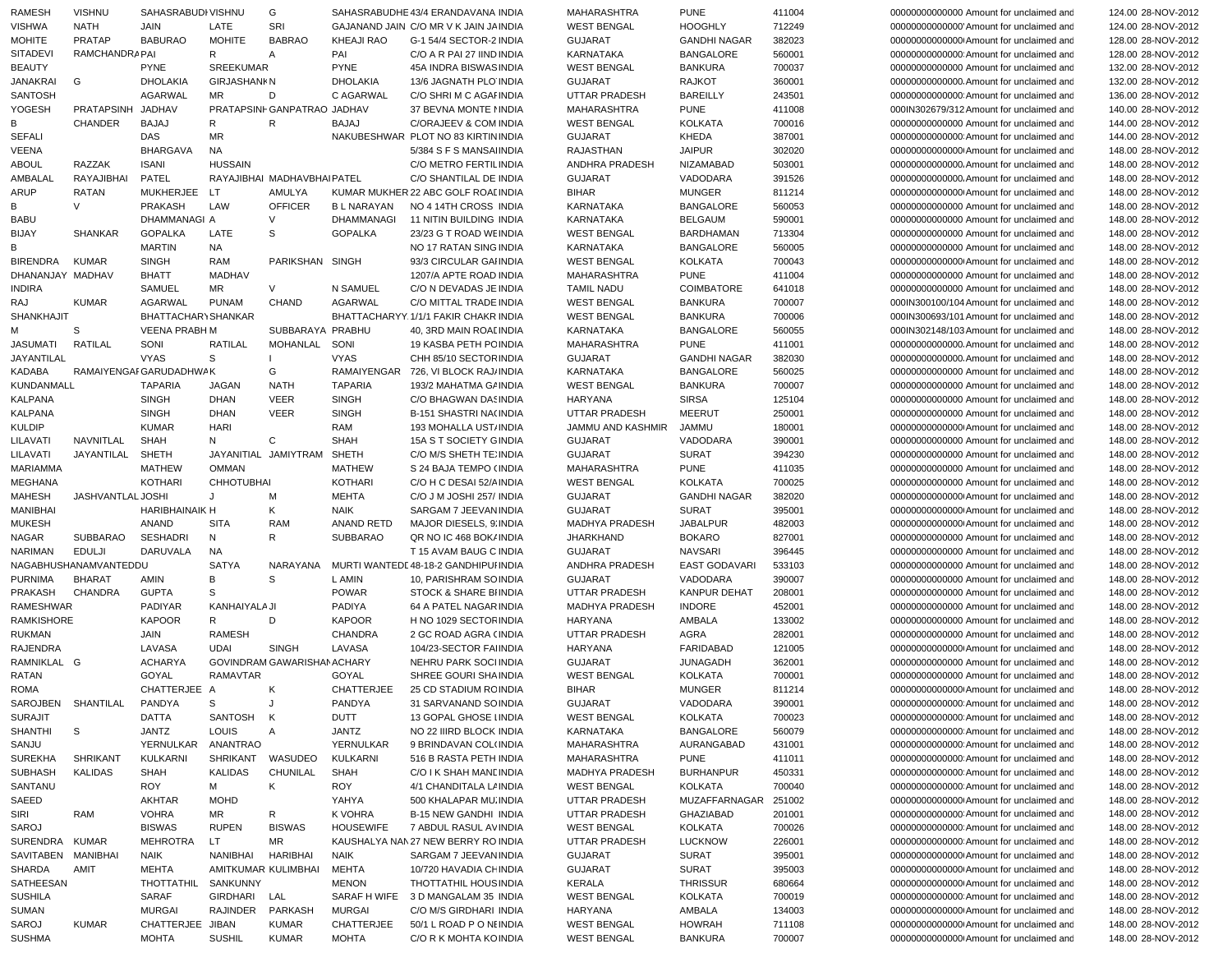| T                      |                              | <b>GANGAPPA</b>           | THIMMAIAH           |                 |                   | NO 42 MILLER ROA INDIA                       | KARNATAKA            | <b>BANGALORE</b>      | 560052 | 000000000000000 Amount for unclaimed and | 148.00 28-NOV-2012 |
|------------------------|------------------------------|---------------------------|---------------------|-----------------|-------------------|----------------------------------------------|----------------------|-----------------------|--------|------------------------------------------|--------------------|
| TARULATA               | <b>JITENDRAKUM JASANI</b>    |                           | JITENDRA            | <b>KUMAR</b>    | <b>JASANI</b>     | <b>GUJRATI BULDING INDIA</b>                 | <b>JHARKHAND</b>     | EAST SINGHBHUM 831012 |        | 00000000000000 Amount for unclaimed and  | 148.00 28-NOV-2012 |
| THANKAMMA              |                              | THOTTATHIL                | SANKUNNY            |                 | <b>MENON</b>      | THOTTATHIL HOUS INDIA                        | <b>KERALA</b>        | <b>THRISSUR</b>       | 680664 | 00000000000000 Amount for unclaimed and  | 148.00 28-NOV-2012 |
| <b>TOTA</b>            | RAM                          | <b>GUPTA</b>              | GENERAL             |                 |                   | MERCHANT MOJI RAM GUP FIRM TOTA RAM JA INDIA | <b>UTTAR PRADESH</b> | AGRA                  | 282005 | 00000000000000 Amount for unclaimed and  | 148.00 28-NOV-2012 |
|                        |                              |                           |                     |                 |                   |                                              |                      |                       |        |                                          |                    |
| ULLAL                  | HANUMANTH BHAT               |                           | <b>ARCHAK</b>       | U               |                   | VENKATESH BHAULLAL HANUMANTI INDIA           | <b>KARNATAKA</b>     | <b>UDUPI</b>          | 574159 | 00000000000000 Amount for unclaimed and  | 148.00 28-NOV-2012 |
| ULLAL                  | <b>RAMESH</b>                | <b>BHAT</b>               | ULLAL               | HANUMANTH BHAT  |                   | NEAR J L N TEMPLI INDIA                      | <b>KARNATAKA</b>     | <b>UDUPI</b>          | 574159 | 00000000000000 Amount for unclaimed and  | 148.00 28-NOV-2012 |
| <b>URMILA</b>          | DEVI                         | <b>KHEMKA</b>             | <b>URMILA</b>       | <b>DEVI</b>     | <b>KHEMKA</b>     | KHEMKA NIWAS CI'INDIA                        | <b>UTTAR PRADESH</b> | SAHARANPUR            | 247001 | 00000000000000 Amount for unclaimed and  | 148.00 28-NOV-2012 |
| V                      |                              | SRINIVASAN VENKATACHAFSRI |                     | $\vee$          |                   | N VENKATACHAF SHAKUNTALAM 40- INDIA          | ANDHRA PRADESH       | VIJAYAWADA            | 520006 | 00000000000000 Amount for unclaimed and  | 148.00 28-NOV-2012 |
| <b>VINOD</b>           | м                            | <b>SHAH</b>               | MANILAL             | R               | <b>SHAH</b>       | C/O M/S V M SHAH INDIA                       | <b>WEST BENGAL</b>   | KOLKATA               | 700001 | 00000000000000 Amount for unclaimed and  | 148.00 28-NOV-2012 |
| VIJAY                  | <b>KUMAR</b>                 | JHUNJHUNWAI PURANMAL      |                     |                 |                   | JHUNJHUNWALA 1078 GOPALJI KA RINDIA          | RAJASTHAN            | <b>JAIPUR</b>         | 302003 | 00000000000000 Amount for unclaimed and  | 148.00 28-NOV-2012 |
| VEENA                  | BABULNATH KINI               |                           | В                   |                 | KINI              |                                              |                      |                       |        |                                          |                    |
|                        |                              |                           |                     | Α               |                   | C/O MR BAKINI JAY INDIA                      | KARNATAKA            | <b>MYSORE</b>         | 570001 | 00000000000000 Amount for unclaimed and  | 148.00 28-NOV-2012 |
| <b>VINOD</b>           |                              | <b>WANCHOO</b>            | LT.                 | <b>SH</b>       |                   | SOM PRAKASH V35 G BLOCK VAISH. INDIA         | RAJASTHAN            | AJMER                 | 305001 | 00000000000000 Amount for unclaimed and  | 148.00 28-NOV-2012 |
| <b>SUNITA</b>          |                              | <b>DHANUKA</b>            | <b>PAWAN</b>        | <b>KUMAR</b>    | <b>DHANUKA</b>    | P 295, C. I. T. ROAD INDIA                   | <b>WEST BENGAL</b>   | <b>KOLKATA</b>        | 700085 | 000IN300159/103 Amount for unclaimed and | 160.00 28-NOV-2012 |
| <b>GEETHA</b>          | PRAMOD                       | SHANBHAG                  | PRAMOD              | G               | <b>SHANBHAG</b>   | FAMILY CLINIC 50/2 INDIA                     | KARNATAKA            | <b>BANGALORE</b>      | 560010 | 00000000000000 Amount for unclaimed and  | 164.00 28-NOV-2012 |
| KIRTIKUMAR HIMATLAL    |                              | <b>CHHAPIA</b>            | H                   | L               | <b>CHHAPIA</b>    | C/O M/S MAHADEVIINDIA                        | <b>WEST BENGAL</b>   | <b>KOLKATA</b>        | 700001 | 00000000000000 Amount for unclaimed and  | 164.00 28-NOV-2012 |
| <b>COOMI</b>           | J                            | <b>MEAWALA</b>            | <b>STENOGRAPJ</b>   |                 | <b>B MEVAWALA</b> | 1 CURVE ROAD TAINDIA                         | KARNATAKA            | <b>BANGALORE</b>      | 560051 | 00000000000000 Amount for unclaimed and  | 168.00 28-NOV-2012 |
| SWAPAN                 | <b>KUMAR</b>                 | <b>DUTTA</b>              | <b>NA</b>           |                 |                   | 52/L SOUTH SINTHI INDIA                      | <b>WEST BENGAL</b>   | <b>BANKURA</b>        | 700050 | 000IN300142/100 Amount for unclaimed and | 168.00 28-NOV-2012 |
|                        |                              |                           |                     |                 |                   |                                              |                      |                       |        |                                          |                    |
| <b>JANAK</b>           |                              | RANI                      | D                   | М               | <b>VERMA</b>      | H NO 156 ST NO 4 (INDIA                      | <b>PUNJAB</b>        | JALANDHAR             | 144001 | 00000000000000. Amount for unclaimed and | 172.00 28-NOV-2012 |
| <b>RAMCHANDRA</b>      |                              | <b>KHATTER</b>            | EXECUTIVE ATAM      |                 |                   | PRAKASH KHATT C-8 KONARK PARK INDIA          | MAHARASHTRA          | <b>PUNE</b>           | 411001 | 00000000000000 Amount for unclaimed and  | 172.00 28-NOV-2012 |
| SATYA                  | <b>NARAIN</b>                | SODHANI                   | <b>NA</b>           |                 |                   | <b>12B RUSSEL STREHNDIA</b>                  | <b>WEST BENGAL</b>   | KOLKATA               | 700071 | 000IN300100/101 Amount for unclaimed and | 176.00 28-NOV-2012 |
| <b>JAGNESH</b>         | м                            | <b>SHAH</b>               | <b>MAHENDRUBHAI</b> |                 | <b>SHAH</b>       | 09, SURYANAGAR SINDIA                        | <b>GUJARAT</b>       | VADODARA              | 390001 | 00000000000000. Amount for unclaimed and | 176.00 28-NOV-2012 |
| <b>KALPANA</b>         | <b>SHAILESH</b>              | <b>NAIK</b>               | SHAILESH            | NANUBHAI        | NAIK              | 13 D GREENLAND SINDIA                        | <b>GUJARAT</b>       | VADODARA              | 390021 | 000IN301549/147 Amount for unclaimed and | 184.00 28-NOV-2012 |
| <b>KISHORI</b>         | <b>MANOHAR</b>               | <b>MANWANI</b>            | MANOHAR MANWANI     |                 | <b>HOUSEHOLD</b>  | 2 PNB COLONY IST INDIA                       | MADHYA PRADESH       | <b>BHOPAL</b>         | 462001 | 00000000000000 Amount for unclaimed and  | 184.00 28-NOV-2012 |
|                        |                              | <b>KUMARA SUBRM</b>       |                     |                 |                   |                                              |                      |                       |        |                                          |                    |
| м                      | S                            |                           |                     | S               |                   | SAMBAMURTY J/ JAHGIRDAR & CO SINDIA          | KARNATAKA            | <b>BANGALORE</b>      | 560020 | 00000000000000 Amount for unclaimed and  | 184.00 28-NOV-2012 |
| <b>PRAVIN</b>          | R                            | PATEL                     | RANCHHODE A         |                 | PATEL             | <b>NEW POLE DHARM INDIA</b>                  | <b>GUJARAT</b>       | <b>ANAND</b>          | 388430 | 00000000000000 Amount for unclaimed and  | 184.00 28-NOV-2012 |
| T.                     | $\vee$                       | MAHADEVAN LT              |                     | <b>SHRI</b>     |                   | T L VISWANATHA C-18 GREENFIELDS INDIA        | MAHARASHTRA          | <b>PUNE</b>           | 411038 | 000000000000000 Amount for unclaimed and | 184.00 28-NOV-2012 |
| D                      |                              | <b>BALRAJ</b>             | G                   |                 | DHANRAJ           | 2/21 5TH CROSS W INDIA                       | KARNATAKA            | <b>BANGALORE</b>      | 560027 | 00000000000000 Amount for unclaimed and  | 196.00 28-NOV-2012 |
| <b>KALPANA</b>         |                              | AGARWAL                   | <b>SATYA</b>        | <b>NARAIN</b>   | AGARWAL           | C/O M/S RAGHUVIR INDIA                       | <b>UTTAR PRADESH</b> | <b>BAREILLY</b>       | 243003 | 00000000000000 Amount for unclaimed and  | 196.00 28-NOV-2012 |
| SAROJ                  | <b>KUMAR</b>                 | <b>DIXIT</b>              | <b>SHRI</b>         | V               | <b>B DIXIT</b>    | 9 RIVER SIDE APP/INDIA                       | <b>UTTAR PRADESH</b> | <b>LUCKNOW</b>        | 226007 | 00001201060600 Amount for unclaimed and  | 200.00 28-NOV-2012 |
|                        | <b>JAYESH</b>                | <b>DOSHI</b>              | <b>JAYESH</b>       | JAYANTILAL      | <b>DOSHI</b>      |                                              |                      | VADODARA              | 390020 | 00001201130000 Amount for unclaimed and  |                    |
| ANJANA                 |                              |                           |                     |                 |                   | 4 MIHIR PARK SOC INDIA                       | GUJARAT              |                       |        |                                          | 200.00 28-NOV-2012 |
| <b>PUSPHA</b>          |                              | <b>PANPALIA</b>           | AMAR                | CHAND           | <b>PANPALIA</b>   | RATHI HOUSE LAKHNDIA                         | RAJASTHAN            | <b>JODHPUR</b>        | 342002 | 00001301760000 Amount for unclaimed and  | 200.00 28-NOV-2012 |
| AKBER                  |                              | ALI                       | <b>RAHMAT</b>       |                 | ALI               | ATTORNEY N N RIZ INDIA                       | <b>MAHARASHTRA</b>   | NANDED                | 431602 | 00000000000000. Amount for unclaimed and | 200.00 28-NOV-2012 |
| <b>ALOK</b>            |                              | AGARWAL                   | VIJAY               | <b>KUMAR</b>    | AGARWAL           | RAJNIGANDHA APF INDIA                        | <b>UTTAR PRADESH</b> | <b>LUCKNOW</b>        | 226001 | 000000000000000 Amount for unclaimed and | 200.00 28-NOV-2012 |
| ANIL                   | KR.                          | <b>GUPTA</b>              | K                   | D               | <b>GUPTA</b>      | K D GUPTA & SONS INDIA                       | UTTARAKHAND          | PAURI GARHWAL         | 246149 | 00000000000000. Amount for unclaimed and | 200.00 28-NOV-2012 |
| <b>ALOK</b>            |                              | <b>KAPOOR</b>             | LATE                | MADAN           |                   | MOHAN KAPOOR 371, SAMEER VIHAI INDIA         | <b>UTTAR PRADESH</b> | <b>GHAZIABAD</b>      | 201204 | 00000000000000. Amount for unclaimed and | 200.00 28-NOV-2012 |
| ANAND                  | <b>CHAND</b>                 | <b>MEHTA</b>              | CHATTAR             | CHAND           | <b>MEHTA</b>      | C/O ANAND MEHTA INDIA                        | <b>WEST BENGAL</b>   | KOLKATA               | 700001 | 00000000000000. Amount for unclaimed and | 200.00 28-NOV-2012 |
|                        |                              |                           |                     |                 |                   |                                              |                      |                       |        |                                          |                    |
| ASHA                   | RANI                         | <b>CHHABRA</b>            | <b>DEVKI</b>        | NANDAN          | <b>CHHABRA</b>    | 163 KHARKHARI STINDIA                        | HARYANA              | MAHENDRAGARH          | 123001 | 00000000000000. Amount for unclaimed and | 200.00 28-NOV-2012 |
| <b>BHAGIBAI</b>        |                              |                           | TULSOMAL KAMORA     |                 |                   | S O HOLARAM K/ATTORNEY N N RIZ INDIA         | MAHARASHTRA          | NANDED                | 431601 | 00000000000000 Amount for unclaimed and  | 200.00 28-NOV-2012 |
|                        | BALRAJKRISI MOOLCHAND BHATIA |                           | М                   | Κ               | <b>BHATIA</b>     | N 3085 TEXTILE MAINDIA                       | <b>GUJARAT</b>       | <b>SURAT</b>          | 395001 | 00000000000000 Amount for unclaimed and  | 200.00 28-NOV-2012 |
| <b>DEVENDRA</b>        |                              | PANDYA                    | <b>HARGOVINDDAS</b> |                 | PANDYA            | NEELKANTH A-8,SI- INDIA                      | <b>GUJARAT</b>       | VADODARA              | 390006 | 00000000000000 Amount for unclaimed and  | 200.00 28-NOV-2012 |
| <b>GEOFFREY</b>        |                              | <b>POWER</b>              | м                   |                 | <b>BERTIE</b>     | NO-107, NARASIMHINDIA                        | KARNATAKA            | <b>BANGALORE</b>      | 560002 | 00000000000000 Amount for unclaimed and  | 200.00 28-NOV-2012 |
| HEM                    |                              | RAJ                       | Κ                   | C               | AGARWAL           | L-112 MODEL TOWI INDIA                       | HARYANA              | <b>ROHATAK</b>        | 124601 | 00000000000000 Amount for unclaimed and  | 200.00 28-NOV-2012 |
|                        |                              |                           | P                   |                 |                   |                                              |                      |                       |        |                                          |                    |
|                        | Α                            | <b>SUNIL</b>              |                     | Appaiah         | Naik              | Opp Vijaya Bank Net INDIA                    | KARNATAKA            | <b>KODAGU</b>         | 571236 | 000IN300095/103 Amount for unclaimed and | 200.00 28-NOV-2012 |
| <b>RAKESH</b>          |                              | <b>SINGH</b>              | ABHAYRAJ            |                 | <b>SINGH</b>      | Q.NO.SHF-157, P.B. INDIA                     | MADHYA PRADESH       | SIDHI                 | 486889 | 000IN300183/118 Amount for unclaimed and | 200.00 28-NOV-2012 |
| <b>SURAJ</b>           | <b>PRAKASH</b>               | AGARWAL                   | LATE                | <b>KUNJ</b>     | <b>BEHARI LAL</b> | FLAT NO - 040502, 'INDIA                     | <b>WEST BENGAL</b>   | <b>KOLKATA</b>        | 700075 | 000IN300206/106 Amount for unclaimed and | 200.00 28-NOV-2012 |
| GOVINDA                | RAJU                         | H D                       | <b>DASE</b>         |                 | GOWDA             | DOOR NO.23 B MAF INDIA                       | KARNATAKA            | <b>HASSAN</b>         | 573115 | 000IN300239/111 Amount for unclaimed and | 200.00 28-NOV-2012 |
| KIRTI HOLDINGS PVT LTD |                              |                           | <b>NA</b>           |                 |                   | 42/B, PARK STREE1INDIA                       | <b>WEST BENGAL</b>   | KOLKATA               | 700016 | 000IN300327/100 Amount for unclaimed and | 200.00 28-NOV-2012 |
| AKBAR                  | <b>IBRAHIM</b>               | <b>BAGWAN</b>             | <b>NA</b>           |                 |                   | 355 SHANIWAR PETINDIA                        | MAHARASHTRA          | <b>SATARA</b>         | 415002 | 000IN300505/100 Amount for unclaimed and | 200.00 28-NOV-2012 |
| <b>SHAKIR</b>          | <b>IBRAHIM</b>               | <b>BAGWAN</b>             | <b>NA</b>           |                 |                   | 355 SHANIWAR PE1INDIA                        | MAHARASHTRA          | <b>SATARA</b>         | 415002 | 000IN300505/100 Amount for unclaimed and |                    |
|                        |                              |                           |                     |                 |                   |                                              |                      |                       |        |                                          | 200.00 28-NOV-2012 |
|                        | MUKESHBHAIJAYANTILAL SHAH    |                           | JAYANTILAL C        |                 | <b>SHAH</b>       | 7, KESARBAR APT., INDIA                      | GUJARAT              | <b>SURAT</b>          | 395001 | 000IN300845/101 Amount for unclaimed and | 200.00 28-NOV-2012 |
| KIRAN                  |                              | <b>GOEL</b>               | <b>KARORIMAL</b>    |                 | GOEL              | C/O S N SARAF 26/ INDIA                      | <b>WEST BENGAL</b>   | <b>KOLKATA</b>        | 700001 | 000IN300853/100 Amount for unclaimed and | 200.00 28-NOV-2012 |
| AMARLAL                |                              | GANGWANI                  | KARAMCHAND          |                 | GANGWANI          | PRADEEP DISTRIBUNDIA                         | ANDHRA PRADESH       | NIZAMABAD             | 503001 | 000IN301022/200 Amount for unclaimed and | 200.00 28-NOV-2012 |
| DAYALAL                | JIVRAJBHAI                   | PATEL                     | <b>JIVRAJBHAI</b>   |                 | PATEL             | NILKANTH KRUPA (INDIA                        | GUJARAT              | PORBANDAR             | 360575 | 000IN301039/244 Amount for unclaimed and | 200.00 28-NOV-2012 |
| D                      | L                            | <b>SRIDHAR</b>            | D                   | В               | LAKSHMAIAH        | 150/15, OUTHOUSE INDIA                       | KARNATAKA            | <b>BANGALORE</b>      | 560010 | 000IN301047/300 Amount for unclaimed and | 200.00 28-NOV-2012 |
|                        | P                            |                           | PUTTACHARI          |                 |                   |                                              |                      | <b>BANGALORE</b>      |        | 000IN301549/174 Amount for unclaimed and | 200.00 28-NOV-2012 |
| м                      |                              | RAVIKUMAR                 |                     |                 |                   | NO 761 11 A CROSSINDIA                       | KARNATAKA            |                       | 560034 |                                          |                    |
| SHEELA                 |                              | <b>MOHANAN</b>            | MOHANAN             |                 | PAINATT           | PAINATT HOUSE P. INDIA                       | KERALA               | <b>THRISSUR</b>       | 680703 | 000IN301637/403 Amount for unclaimed and | 200.00 28-NOV-2012 |
| KESHAV                 | <b>PRASAD</b>                | <b>SINGH</b>              | LATE                | BABU            |                   | KAMTA PRASAD HOUSE NO P 1/8 T(INDIA          | <b>UTTAR PRADESH</b> | VARANASI              | 221005 | 000IN302025/340 Amount for unclaimed and | 200.00 28-NOV-2012 |
| DEYANDA                | MADAPPA                      | THIMMAIAH                 | D                   | A               | MADAPPA           | QUARTERS NO.160 INDIA                        | KARNATAKA            | <b>BANGALORE</b>      | 560042 | 000IN302679/317 Amount for unclaimed and | 200.00 28-NOV-2012 |
| ANKIT                  |                              | <b>GUPTA</b>              | MR                  | <b>DINESH</b>   |                   | KUMAR GUPTA DINESH KUMAR GLINDIA             | UTTAR PRADESH        | MORADABAD             | 244001 | 000IN302767/300 Amount for unclaimed and | 200.00 28-NOV-2012 |
| JAYASHRI               | PRAKASH                      | RAJ KARNE                 | <b>PRAKASH</b>      | PRABHA          | KARRAN            | ANANT APARTMEN INDIA                         | MAHARASHTRA          | <b>NAGPUR</b>         | 440010 | 00000000000000. Amount for unclaimed and | 200.00 28-NOV-2012 |
| KAUSHALYABAI           |                              |                           | VASUDEO             |                 |                   | ATTORNEY N N RIZ INDIA                       | MAHARASHTRA          | NANDED                | 431601 | 00000000000000 Amount for unclaimed and  | 200.00 28-NOV-2012 |
|                        |                              |                           |                     |                 |                   |                                              |                      |                       |        |                                          |                    |
| KAUSHALYA              |                              | SAWHNEY                   | MR                  | B               | S SAWHNEY         | KHUSH NIKETAN R. INDIA                       | <b>PUNJAB</b>        | LUDHIANA              | 141001 | 00000000000000 Amount for unclaimed and  | 200.00 28-NOV-2012 |
| K                      | К                            | <b>AIRON</b>              | MR                  | HARICHAND AIRON |                   | D-1 NEW COLONY "INDIA                        | MADHYA PRADESH       | SAGAR                 | 470001 | 00000000000000 Amount for unclaimed and  | 200.00 28-NOV-2012 |
| KANAKLATA              |                              | JHUNJHUNWAI KAILASH       |                     | PRASAD          |                   | JHUNJHUNWALA 71, PARK STREET 3 INDIA         | <b>WEST BENGAL</b>   | <b>KOLKATA</b>        | 700016 | 000000000000000 Amount for unclaimed and | 200.00 28-NOV-2012 |
| KAILASH                |                              | SAWHNEY                   | <b>SURAJ</b>        | PRAKASH         | SAWHNEY           | 223, REHMAT ALI C INDIA                      | <b>UTTAR PRADESH</b> | <b>GHAZIABAD</b>      | 201009 | 00000000000000 Amount for unclaimed and  | 200.00 28-NOV-2012 |
| KAILASH                |                              | SAWHNEY                   | <b>SURAJ</b>        | PRAKASH         | SAWHNEY           | 223, REHMAT ALI C INDIA                      | UTTAR PRADESH        | GHAZIABAD             | 201009 | 00000000000000 Amount for unclaimed and  | 200.00 28-NOV-2012 |
| KANDASWAMY             |                              | <b>BADAS</b>              | DAMODARAM           |                 |                   | C/O B HARIKRISHN INDIA                       | KARNATAKA            | <b>BANGALORE</b>      | 560017 | 00000000000000 Amount for unclaimed and  | 200.00 28-NOV-2012 |
|                        |                              |                           |                     |                 |                   |                                              | KARNATAKA            | <b>BANGALORE</b>      | 560032 | 00000000000000 Amount for unclaimed and  | 200.00 28-NOV-2012 |
| MADAN                  | NAIR                         | P                         | PARAMESWARAN        |                 | NAIR              | KRISHNA LEELA 20 INDIA                       |                      |                       |        |                                          |                    |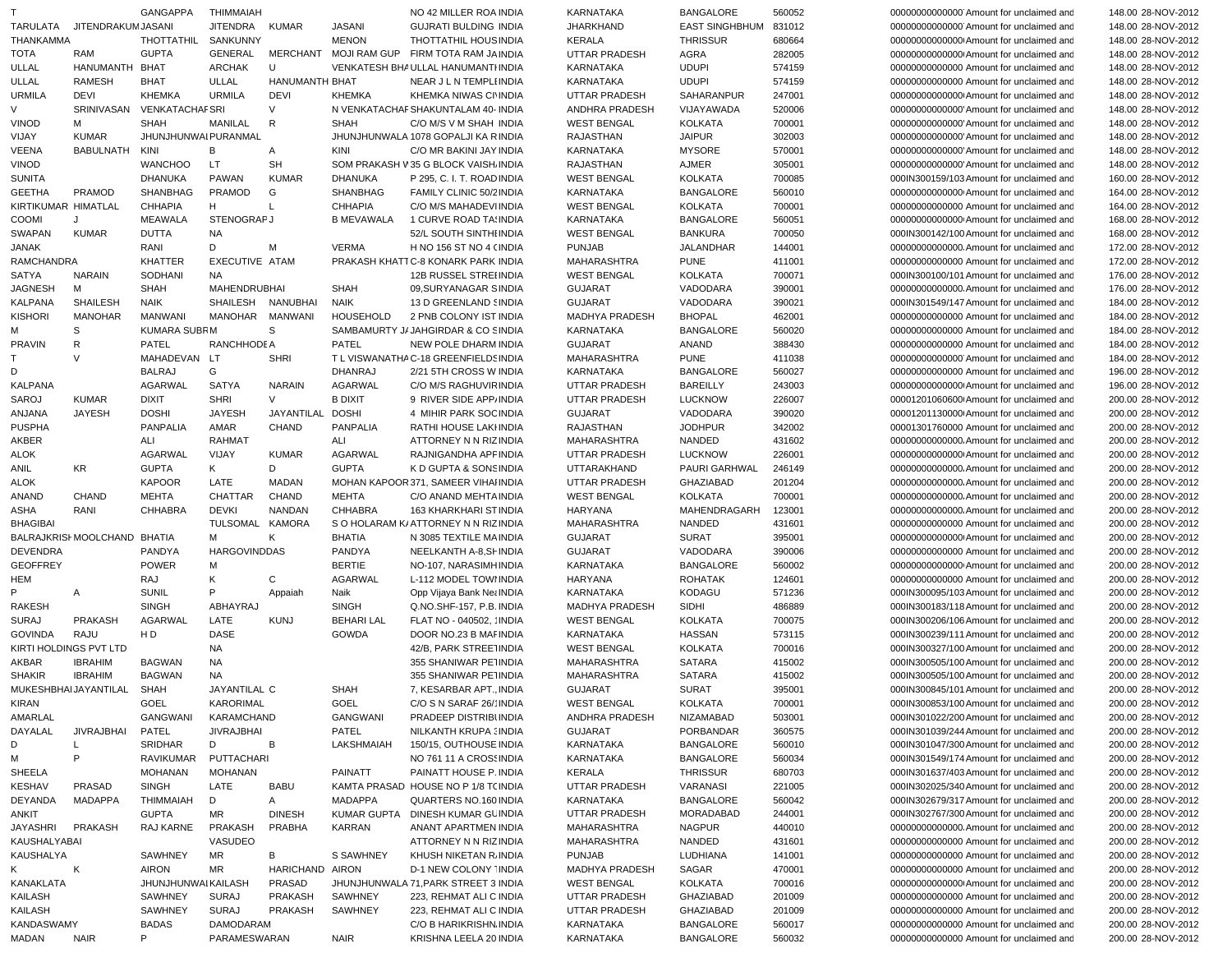| MADAN             | LAL                          | KAPLISH                                                        | LATE                    | SH                     | <b>DEVI RAM</b>   | H NO 3401 WARD NINDIA                 | <b>PUNJAB</b>         | FATEHGARH SAHIB 140406 |        | 00000000000000 Amount for unclaimed and   | 200.00 28-NOV-2012 |
|-------------------|------------------------------|----------------------------------------------------------------|-------------------------|------------------------|-------------------|---------------------------------------|-----------------------|------------------------|--------|-------------------------------------------|--------------------|
| MEENU             |                              | KAPOOR                                                         | <b>MAN</b>              | <b>MOHAN</b>           | <b>KAPOOR</b>     | 371, SAMEER VIHAI INDIA               | UTTAR PRADESH         | GHAZIABAD              | 201204 | 00000000000000 Amount for unclaimed and   | 200.00 28-NOV-2012 |
| MOHINDER PAL      |                              | <b>SUTHAR</b>                                                  | MANI                    |                        | RAM               | PLOT NO.207, VILLA INDIA              | <b>GUJARAT</b>        | RAJASTHAN              | 335711 | 00000000000000 Amount for unclaimed and   | 200.00 28-NOV-2012 |
| NARENDRA CHANDRA  |                              |                                                                |                         |                        |                   |                                       |                       |                        |        |                                           |                    |
|                   |                              | RAISURANA                                                      | J                       |                        | <b>RAISURANA</b>  | LOTTERY HOUSE - INDIA                 | <b>WEST BENGAL</b>    | <b>KOLKATA</b>         | 700026 | 00000000000000 Amount for unclaimed and   | 200.00 28-NOV-2012 |
| <b>NIRMAL</b>     |                              | KHATRI                                                         | <b>GURMUKH</b>          |                        | DAS               | 4/10 MADHUVAN M/ INDIA                | MAHARASHTRA           | <b>THANE</b>           | 401202 | 00000000000000 Amount for unclaimed and   | 200.00 28-NOV-2012 |
| OM                |                              | <b>PRAKASH</b>                                                 | <b>HARI</b>             |                        | CHAND             | 3151 SECTOR 46 C INDIA                | CHANDIGARH            | CHANDIGARH             | 160047 | 000000000000000 Amount for unclaimed and  | 200.00 28-NOV-2012 |
| OM                |                              | <b>PRAKASH</b>                                                 | <b>HARI</b>             |                        | CHAND             | 3151 SECTOR 46 C INDIA                | CHANDIGARH            | CHANDIGARH             | 160047 | 00000000000000 Amount for unclaimed and   | 200.00 28-NOV-2012 |
| OM                |                              | <b>PRAKASH</b>                                                 | HARI                    |                        | <b>CHAND</b>      | 3151 SECTOR 46 C INDIA                | <b>CHANDIGARH</b>     | CHANDIGARH             | 160047 | 000000000000000 Amount for unclaimed and  | 200.00 28-NOV-2012 |
| PURSHOTTAM        |                              |                                                                | SHANKERRA S             |                        |                   | O RAMBHAO PAL CONSTITUTED ATT INDIA   | MAHARASHTRA           | NANDED                 | 431601 | 00000000000000 Amount for unclaimed and   | 200.00 28-NOV-2012 |
| PRITI             | M                            | <b>DESAI</b>                                                   | MANHER                  | C                      | <b>DESAI</b>      | 301-PRAKRUTI TOV INDIA                | <b>GUJARAT</b>        | VADODARA               | 390007 | 00000000000000 Amount for unclaimed and   | 200.00 28-NOV-2012 |
| <b>RAMESH</b>     |                              |                                                                | TULSOMAL S              |                        |                   | O HOLARAM KAN 37 BHAGYA NAGARINDIA    | MAHARASHTRA           | NANDED                 | 431602 | 00000000000000 Amount for unclaimed and   | 200.00 28-NOV-2012 |
|                   |                              |                                                                |                         |                        |                   |                                       |                       |                        |        |                                           |                    |
| RAMANBHAI HIRALAL |                              | <b>BHATT</b>                                                   | HIRALAL                 | N                      | <b>BHATT</b>      | DAVE MOHALLO NEINDIA                  | <b>GUJARAT</b>        | KHEDA                  | 388255 | 00000000000000 Amount for unclaimed and   | 200.00 28-NOV-2012 |
| <b>SUSHILABAI</b> |                              |                                                                | TULSOMAL S              |                        |                   | O HOLARAM KAN CONSTITUTED ATT INDIA   | <b>MAHARASHTRA</b>    | NANDED                 | 431602 | 000000000000000 Amount for unclaimed and  | 200.00 28-NOV-2012 |
| SARALA            | BAI                          | HANMANT RISEHANAMANT N                                         |                         |                        | <b>RISBUD</b>     | "ANANT" PLOT NO.: INDIA               | MAHARASHTRA           | <b>PUNE</b>            | 411004 | 000000000000000 Amount for unclaimed and  | 200.00 28-NOV-2012 |
| <b>SAVITA</b>     |                              | AHUJA                                                          | S                       | C                      | AHUJA             | 41 VIJAY NAGAR JL INDIA               | <b>PUNJAB</b>         | JALANDHAR              | 144004 | 000000000000000 Amount for unclaimed and  | 200.00 28-NOV-2012 |
| SANDHYA           |                              | <b>MISHRA</b>                                                  | SANJEEV                 |                        | <b>MISHRA</b>     | 59/11 JAGGANNATHNDIA                  | UTTAR PRADESH         | <b>MEERUT</b>          | 250002 | 000000000000000 Amount for unclaimed and  | 200.00 28-NOV-2012 |
| SANJAY            | SHANTILAL                    | PATEL                                                          | SHANTILAL P             |                        | PATEL             | SURAJ MAHAL, GAN INDIA                | <b>GUJARAT</b>        | KHEDA                  | 388255 | 000000000000000 Amount for unclaimed and  | 200.00 28-NOV-2012 |
|                   |                              | SAWHNEY                                                        | <b>MOTI</b>             |                        | RAM               |                                       |                       |                        |        |                                           |                    |
| <b>SURAJ</b>      | PRAKASH                      |                                                                |                         |                        |                   | 223, REHMAT ALI C(INDIA               | UTTAR PRADESH         | GHAZIABAD              | 201009 | 000000000000000 Amount for unclaimed and  | 200.00 28-NOV-2012 |
| <b>SURAJ</b>      | PRAKASH                      | SAWHNEY                                                        | <b>MOTI</b>             |                        | RAM               | 223, REHMAT ALI C(INDIA               | UTTAR PRADESH         | <b>GHAZIABAD</b>       | 201009 | 000000000000000 Amount for unclaimed and  | 200.00 28-NOV-2012 |
| <b>SUNANDA</b>    |                              | PANDYA                                                         | <b>DEVENDRA</b>         |                        | <b>PANDYA</b>     | NEELKANTH A-8, SHINDIA                | <b>GUJARAT</b>        | VADODARA               | 390006 | 000000000000000 Amount for unclaimed and  | 200.00 28-NOV-2012 |
| VIDYA             |                              | <b>PRAKASH</b>                                                 | RAMESHWAR               |                        | DAYAL             | B-704 MAHANAGAR INDIA                 | UTTAR PRADESH         | <b>LUCKNOW</b>         | 226001 | 00000000000000 Amount for unclaimed and   | 200.00 28-NOV-2012 |
| VIJAY             |                              | BHAI                                                           | K                       | R                      |                   | BHAI BUSINESS 26/1 HITANANDA 2 IINDIA | KARNATAKA             | <b>BANGALORE</b>       | 560001 | 00000000000000 Amount for unclaimed and   | 200.00 28-NOV-2012 |
|                   | CHANDRAKAI OTTAMCHAND PAREKH |                                                                | OTTAMCHAN GIRDKAR       |                        | <b>PAREKH</b>     | <b>C/O VIPIN ENGINEE INDIA</b>        | <b>GUJARAT</b>        | RAJKOT                 | 360001 | 00000000000000 Amount for unclaimed and   | 204.00 28-NOV-2012 |
| DEVENDRA RAJ      |                              | <b>SINGHVI</b>                                                 | LATE                    | MR                     |                   | PARAS RAJ SING C/O CHAUDHARY MINDIA   | <b>RAJASTHAN</b>      | <b>JODHPUR</b>         | 342001 | 00000000000000 Amount for unclaimed and   | 204.00 28-NOV-2012 |
|                   |                              |                                                                |                         |                        |                   |                                       |                       |                        |        |                                           |                    |
| <b>KAMALA</b>     | THAKORBHAI MEHTA             |                                                                | T                       | N                      | <b>MEHTA</b>      | C/O DR T N MEHT 2 INDIA               | <b>GUJARAT</b>        | <b>VADODARA</b>        | 390007 | 00000000000000 Amount for unclaimed and   | 204.00 28-NOV-2012 |
| KALAVATI          | DAYALAL                      | <b>SHARMA</b>                                                  | DAYALAL                 |                        |                   | DINDORI ROAD SAI INDIA                | <b>MAHARASHTRA</b>    | <b>NASHIK</b>          | 422003 | 00000000000000 Amount for unclaimed and   | 204.00 28-NOV-2012 |
| OM                |                              | PRAKASH                                                        | <b>HARI</b>             |                        | CHAND             | 3151 SECTOR 46 C INDIA                | CHANDIGARH            | CHANDIGARH             | 160047 | 000000000000000 Amount for unclaimed and  | 204.00 28-NOV-2012 |
| OM                |                              | PRAKASH                                                        | <b>HARI</b>             |                        | <b>CHAND</b>      | 3151 SECTOR 46 C INDIA                | CHANDIGARH            | CHANDIGARH             | 160047 | 00000000000000 Amount for unclaimed and   | 204.00 28-NOV-2012 |
|                   |                              | RASHMIKANT MAHENDRARA VACHHARAJAN MAHENDRAF NAUTAMLAL VACHHARA |                         |                        |                   | HUNF VIVEKANANE INDIA                 | <b>GUJARAT</b>        | RAJKOT                 | 360001 | 00000000000000 Amount for unclaimed and   | 204.00 28-NOV-2012 |
| S                 | S                            | ANAND                                                          | <b>DR</b>               |                        | SACHANAND         | 3668,8TH CROSS S INDIA                | KARNATAKA             | <b>BANGALORE</b>       | 560008 | 000000000000000 Amount for unclaimed and  | 204.00 28-NOV-2012 |
|                   |                              |                                                                |                         |                        |                   |                                       |                       |                        |        |                                           |                    |
| VANTEDDU          |                              | <b>NAGABHUSHAIV</b>                                            |                         | <b>SATYANARAYMURTI</b> |                   | 48-18-2 GANDHIPUI INDIA               | ANDHRA PRADESH        | EAST GODAVARI          | 533103 | 00000000000000 Amount for unclaimed and   | 204.00 28-NOV-2012 |
|                   |                              | BALAJI SHARE SHOPPE INVESTMENT LTD NA                          |                         |                        |                   | 708, PRASSANNA AIINDIA                | <b>MAHARASHTRA</b>    | <b>NASHIK</b>          | 422002 | 00000000000000 Amount for unclaimed and   | 220.00 28-NOV-2012 |
| C                 | $\mathsf{T}$                 | SRINIVASA MUC                                                  |                         | S                      | <b>T SETTY</b>    | S/O C S T SETTY AUNDIA                | KARNATAKA             | <b>HASSAN</b>          | 573116 | 00000000000000 Amount for unclaimed and   | 220.00 28-NOV-2012 |
| CHUNILAL          | <b>DESAJI</b>                | <b>OSWAL</b>                                                   | <b>DESAJI</b>           | LAKHMAJI               | OSWAL             | 21F NEW BAZAR ATINDIA                 | MAHARASHTRA           | <b>PUNE</b>            | 410401 | 00000000000000 Amount for unclaimed and   | 220.00 28-NOV-2012 |
| ANITA             |                              | PAL                                                            | HARENDRA KRISHNA        |                        | PAL               | 52 L, SOUTH SINTH INDIA               | <b>WEST BENGAL</b>    | <b>BANKURA</b>         | 700050 | 000IN300142/105 Amount for unclaimed and  | 220.00 28-NOV-2012 |
| SHRINIWAS H       |                              | <b>BHARANI</b>                                                 | H                       | N                      | <b>BHARANI</b>    | 3/1 CHHATRIPURA INDIA                 | <b>MADHYA PRADESH</b> | <b>INDORE</b>          | 452002 | 0000000000000000 Amount for unclaimed and | 220.00 28-NOV-2012 |
| <b>SUSHMA</b>     |                              | SRIVASTAVA V                                                   |                         | K                      | <b>SRIVASTAVA</b> | TRAINING & PLACE INDIA                | <b>MADHYA PRADESH</b> | <b>BHOPAL</b>          | 462011 | 00000000000000 Amount for unclaimed and   | 220.00 28-NOV-2012 |
|                   |                              |                                                                |                         |                        |                   |                                       |                       |                        |        |                                           |                    |
| SANJUKTA          |                              | DAS                                                            | <b>AKSHAY</b>           | CHANDRA                | DAS               | BUNGALOW NO 1 EINDIA                  | <b>ORISSA</b>         | SUNDERGARH             | 770017 | 000000000000000 Amount for unclaimed and  | 220.00 28-NOV-2012 |
| RANCHHOD          | PRASAD                       | GANEDIWAL                                                      | LAXMI                   | NARAYAN                | GANEDIWAL         | 2/3, NEW PALASIA, FINDIA              | MADHYA PRADESH        | <b>INDORE</b>          | 452001 | 000IN300601/101 Amount for unclaimed and  | 224.00 28-NOV-2012 |
| <b>SUSHILA</b>    | <b>DEVI</b>                  | JAIN                                                           | NRIPENDRA KUMAR         |                        | JAIN              | 12 MOHANI BHAWA INDIA                 | RAJASTHAN             | <b>JAIPUR</b>          | 302001 | 00001203140000 Amount for unclaimed and   | 236.00 28-NOV-2012 |
| <b>CHITRA</b>     |                              | BANDYOPADH'SANKAR                                              |                         | PRASAD                 |                   | BANDYOPADHYA BHOLANATH LODG INDIA     | <b>WEST BENGAL</b>    | SOUTH PARGANAS 743201  |        | 00000000000000 Amount for unclaimed and   | 240.00 28-NOV-2012 |
| CHANDRIKA A       |                              | <b>SHETH</b>                                                   | <b>ASHWIN</b>           |                        | SHETH             | 4 B PARVATI CHAK INDIA                | <b>WEST BENGAL</b>    | <b>KOLKATA</b>         | 700026 | 000000000000000 Amount for unclaimed and  | 240.00 28-NOV-2012 |
| <b>DALIP</b>      | <b>KUMAR</b>                 | <b>BISHT</b>                                                   | LATE                    | SRI                    |                   | BAHADUR SINGH SARASWATI NIWAS INDIA   | UTTARAKHAND           | NAINITAL               | 263002 | 000IN301557/217 Amount for unclaimed and  | 240.00 28-NOV-2012 |
|                   |                              |                                                                |                         |                        |                   |                                       |                       |                        |        |                                           |                    |
| ANJANIBAI         | B                            | PEDNEKAR                                                       | <b>BALKRISHNA GOPAL</b> |                        | PEDNEKAR          | 255 NARAYAN PETHNDIA                  | <b>MAHARASHTRA</b>    | <b>PUNE</b>            | 411030 | 00000000000000. Amount for unclaimed and  | 244.00 28-NOV-2012 |
| AMINA             |                              | <b>HIRANI</b>                                                  | KASAMALI                | <b>BHIMJI</b>          | HIRANI            | C/O HINDUSTAN SCINDIA                 | <b>MAHARASHTRA</b>    | <b>PUNE</b>            | 411002 | 00000000000000. Amount for unclaimed and  | 244.00 28-NOV-2012 |
| BRIJ              | BALA                         | <b>HANDA</b>                                                   | м                       | K                      | <b>HANDA</b>      | KOTHI NO 1068/27E INDIA               | CHANDIGARH            | CHANDIGARH             | 160019 | 00000000000000 Amount for unclaimed and   | 244.00 28-NOV-2012 |
| <b>GOPAL</b>      | DAS                          | <b>POLLEY</b>                                                  | $\mathsf{L}$            | PANCHANAN POLLEY       |                   | 43 DESHPRAN SAS INDIA                 | <b>WEST BENGAL</b>    | <b>HOWRAH</b>          | 711101 | 00000000000000 Amount for unclaimed and   | 244.00 28-NOV-2012 |
| <b>INDER</b>      |                              | SEN                                                            | P                       |                        | <b>DASS</b>       | SECTOR-1 INA-14 J INDIA               | RAJASTHAN             | <b>JAIPUR</b>          | 302004 | 00000000000000 Amount for unclaimed and   | 244.00 28-NOV-2012 |
| NITYANANDA        |                              | <b>MITTRA</b>                                                  | <b>SATISH</b>           | CHANDRA                | <b>MITTRA</b>     | 51/1/2 B, SIKDAR B/INDIA              | <b>WEST BENGAL</b>    | <b>BANKURA</b>         | 700004 | 000IN300100/113 Amount for unclaimed and  | 244.00 28-NOV-2012 |
|                   |                              |                                                                |                         |                        |                   |                                       |                       |                        |        |                                           |                    |
| SNEH              |                              | LATA                                                           | <b>MEGH</b>             |                        | RAJ               | 1740 PHASE V MOHINDIA                 | <b>PUNJAB</b>         | <b>MOHALI</b>          | 160059 | 000IN300476/103 Amount for unclaimed and  | 244.00 28-NOV-2012 |
| <b>MOHINI</b>     |                              | <b>BHOLA</b>                                                   | LATE                    | <b>SH</b>              |                   | SATINDER MOHA 752, SECTOR17, FAINDIA  | <b>HARYANA</b>        | <b>FARIDABAD</b>       | 121002 | 000IN300804/301 Amount for unclaimed and  | 244.00 28-NOV-2012 |
| RAMANATH          |                              | <b>COWSIK</b>                                                  | LATE                    | R                      | <b>K COWSIK</b>   | 533 10TH MAIN RO/ INDIA               | KARNATAKA             | <b>BANGALORE</b>       | 560041 | 000IN302148/101 Amount for unclaimed and  | 244.00 28-NOV-2012 |
| <b>JAGANNATH</b>  |                              | TAYI                                                           | T                       | SRIRANGAM NAID         |                   | P NO 695/696 G BL(INDIA               | <b>ORISSA</b>         | KHORDA                 | 751014 | 00000000000000. Amount for unclaimed and  | 244.00 28-NOV-2012 |
| JAYSHRI           | MANSUKHLAL VORA              |                                                                | М                       | P                      | <b>VORA</b>       | C/O PROUD PRODUNDIA                   | KARNATAKA             | <b>BANGALORE</b>       | 560053 | 00000000000000. Amount for unclaimed and  | 244.00 28-NOV-2012 |
| Κ                 | RAMANI                       | BALAKRISHNAIP                                                  |                         |                        |                   | BALAKRISHANAN 147/1 KARAYA ROA INDIA  | <b>WEST BENGAL</b>    | <b>KOLKATA</b>         | 700017 | 00000000000000 Amount for unclaimed and   | 244.00 28-NOV-2012 |
|                   | VIRENDRARAI VYAS             |                                                                |                         |                        | <b>VYAS</b>       |                                       |                       |                        |        |                                           |                    |
| LATABEN           |                              |                                                                | V                       | G                      |                   | 5 ASHOK COLONY IINDIA                 | <b>GUJARAT</b>        | VADODARA               | 390002 | 00000000000000 Amount for unclaimed and   | 244.00 28-NOV-2012 |
| М                 | V                            | PRAKASH                                                        | Κ                       | Ν                      |                   | VENUTU KAYAPF 62-F, 6TH MAIN ROAINDIA | KARNATAKA             | <b>BANGALORE</b>       | 560041 | 00000000000000 Amount for unclaimed and   | 244.00 28-NOV-2012 |
| MAHADEO           | SADASHIV                     | <b>JOGLEKAR</b>                                                | S.                      | K                      | <b>JOGLEKAI</b>   | 18 BHAGWAPAR C(INDIA                  | MAHARASHTRA           | NAGPUR                 | 440010 | 000000000000000 Amount for unclaimed and  | 244.00 28-NOV-2012 |
| <b>PRAKASH</b>    | CHANDRA                      | <b>MUNDRA</b>                                                  | <b>HARISH</b>           | CHANDRA                | <b>MUNDRA</b>     | GAGAN DEEP APP/INDIA                  | <b>WEST BENGAL</b>    | <b>KOLKATA</b>         | 700001 | 00000000000000 Amount for unclaimed and   | 244.00 28-NOV-2012 |
| P                 |                              | BALAKRISHNAIK                                                  |                         |                        |                   | PADMANABHAN 147/1 KARAYA ROA INDIA    | <b>WEST BENGAL</b>    | <b>KOLKATA</b>         | 700017 | 00000000000000 Amount for unclaimed and   | 244.00 28-NOV-2012 |
| P                 | VENKATA                      | RAMANAIAH GIMR                                                 |                         | P                      |                   | SOMAIAH GUPTA CEMENT STOKISTS INDIA   | ANDHRA PRADESH        | NIZAMABAD              | 503001 | 00000000000000 Amount for unclaimed and   | 244.00 28-NOV-2012 |
|                   |                              |                                                                |                         |                        |                   |                                       |                       |                        |        |                                           |                    |
| <b>RAJESH</b>     |                              | SHARMA                                                         | SHANKARLAL              |                        | SHARMA            | 6 BHARAT MARG IN INDIA                | MADHYA PRADESH        | <b>INDORE</b>          | 452001 | 00000000000000 Amount for unclaimed and   | 244.00 28-NOV-2012 |
| SHAMJI            |                              | <b>GHETIA</b>                                                  | MADHA                   | GOVA                   | CHETIA            | 16 NAVNEET PARK INDIA                 | <b>GUJARAT</b>        | VADODARA               | 390019 | 000000000000000 Amount for unclaimed and  | 244.00 28-NOV-2012 |
| SATYAJIT          |                              | <b>SAIKIA</b>                                                  | SATYA                   | <b>BRATA</b>           | <b>SAIKIA</b>     | C/O THE KATHONI INDIA                 | <b>WEST BENGAL</b>    | <b>KOLKATA</b>         | 700001 | 000000000000000 Amount for unclaimed and  | 244.00 28-NOV-2012 |
| SUBBALAKSHMI      |                              | DEVI                                                           | PARVATEESAM             |                        |                   | C/O D.PARAVATEE: INDIA                | ANDHRA PRADESH        | <b>KRISHNA</b>         | 521001 | 000000000000000 Amount for unclaimed and  | 244.00 28-NOV-2012 |
| SHYAMA            | CHARAN                       | <b>ROY</b>                                                     | LATE                    | MANMOHAN NATH ROY      |                   | 86 BEPIN BEHARI CINDIA                | <b>WEST BENGAL</b>    | <b>KOLKATA</b>         | 700012 | 000000000000000 Amount for unclaimed and  | 244.00 28-NOV-2012 |
| <b>SURESH</b>     | KUMAR                        | RANKA                                                          | ΜR                      |                        | PARASMALJI        | M/S SURESH KUMA INDIA                 | KARNATAKA             | DHARWARD               | 580029 | 000000000000000 Amount for unclaimed and  | 244.00 28-NOV-2012 |
|                   |                              |                                                                |                         |                        |                   |                                       |                       |                        |        |                                           |                    |
| <b>SUSHIL</b>     | <b>KUMAR</b>                 | <b>VERMA</b>                                                   | NA                      |                        |                   | H.NO. 50, TYPE 2, SINDIA              | <b>PUNJAB</b>         | <b>ROPAR</b>           | 140126 | 000000000000000 Amount for unclaimed and  | 244.00 28-NOV-2012 |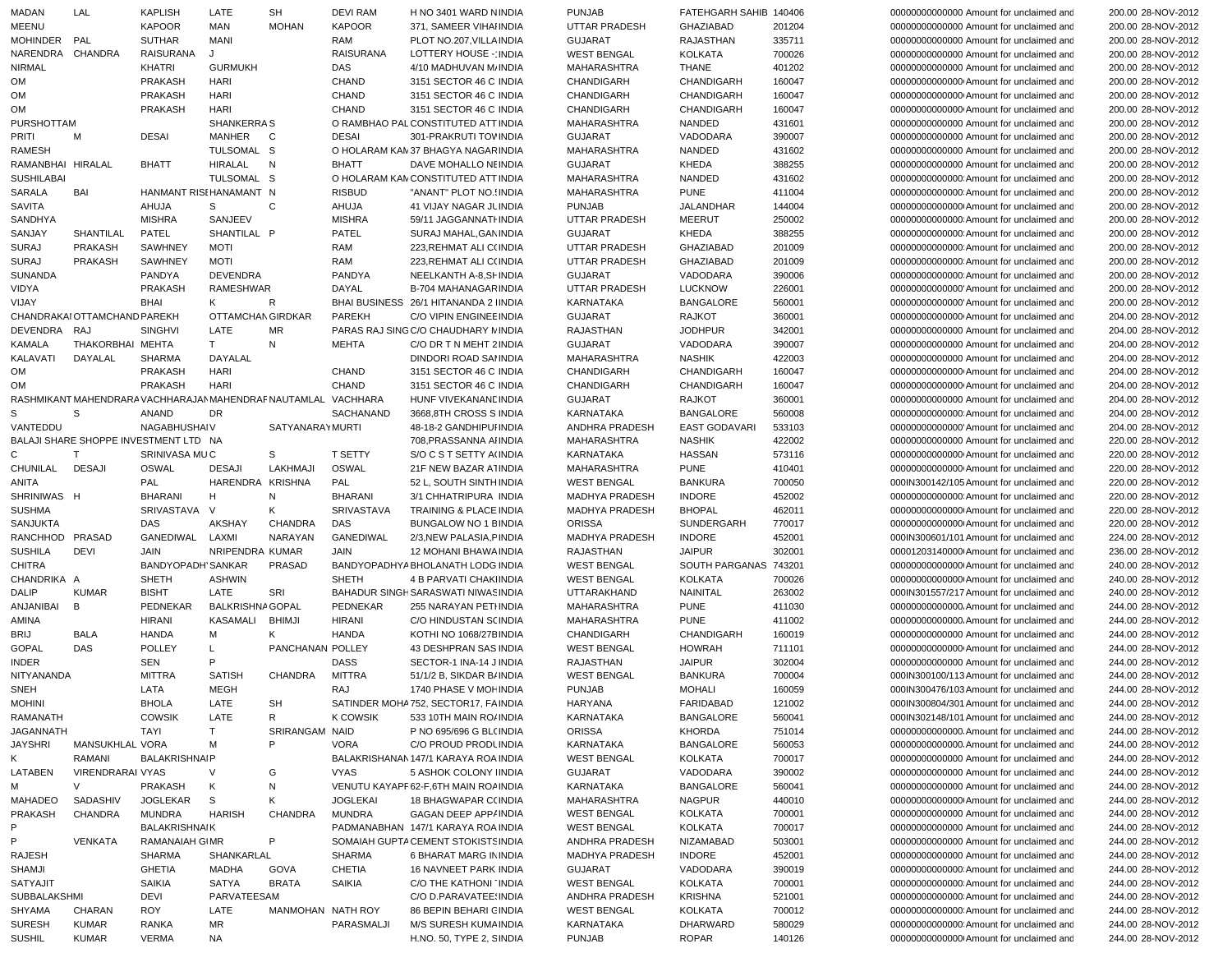| SAMIR               | <b>KUMAR</b>      | KAYAL                    | <b>RADHAKRISHNA</b> |                            | KAYAL               | MAKHLA NO.2, P.O. INDIA                                           | <b>WEST BENGAL</b>    | <b>HOOGHLY</b>         | 712247 | 000000000000000 Amount for unclaimed and | 244.00 28-NOV-2012 |
|---------------------|-------------------|--------------------------|---------------------|----------------------------|---------------------|-------------------------------------------------------------------|-----------------------|------------------------|--------|------------------------------------------|--------------------|
| <b>SHASHI</b>       | <b>PRABHA</b>     | <b>MISRA</b>             | <b>BRIJ</b>         | <b>BEHARI</b>              | <b>MISRA</b>        | C/O M R B B MISRA INDIA                                           | <b>ORISSA</b>         | <b>KENDUJHAR</b>       | 758037 | 000000000000000 Amount for unclaimed and | 244.00 28-NOV-2012 |
| TARA                | <b>KANTA</b>      | <b>ROY</b>               | KAMALA              | <b>KANTA</b>               | <b>ROY</b>          | 3A HARI BOSE LAN INDIA                                            | <b>WEST BENGAL</b>    | <b>BANKURA</b>         | 700006 | 000000000000000 Amount for unclaimed and | 244.00 28-NOV-2012 |
| VISWANATH S         |                   | V                        | NA                  |                            |                     | CIVIL ENGINEER C(INDIA                                            | KARNATAKA             | <b>MYSORE</b>          | 570001 | 00000000000000 Amount for unclaimed and  | 244.00 28-NOV-2012 |
| VASA                | JAYANTLAL         | DALICHAND                | <b>UASA</b>         |                            | DALICHAND BHAICHAND | KISHORE SIHJI ROJINDIA                                            | <b>GUJARAT</b>        | <b>RAJKOT</b>          | 360001 | 00000000000000 Amount for unclaimed and  | 244.00 28-NOV-2012 |
| <b>VINAYAK</b>      | S                 | SAHASRABUDI SAHASRABUDHE |                     |                            |                     | DATTARAJ SMRITI IINDIA                                            | MAHARASHTRA           | <b>PUNE</b>            | 411052 | 00000000000000 Amount for unclaimed and  | 244.00 28-NOV-2012 |
| <b>VINAYAK</b>      | <b>RAMESH</b>     | SAHASRABUDI RAMESH       |                     |                            |                     | NATRAJ SOC PLOT INDIA                                             | MAHARASHTRA           | <b>PUNE</b>            | 411038 | 00000000000000 Amount for unclaimed and  | 244.00 28-NOV-2012 |
| CHANDRAVTI DEVI     |                   | <b>SINGH</b>             | NA                  |                            |                     | HOUSE NO.P1 8 (TC INDIA                                           | UTTAR PRADESH         | VARANASI               | 221005 | 000IN300011/104 Amount for unclaimed and | 248.00 28-NOV-2012 |
| <b>ASHOK</b>        |                   | KANT                     | JAWAHARLAL          |                            |                     | INDRAPRASTH 127 INDIA                                             | UTTAR PRADESH         | KANPUR NAGAR           | 208011 | 000000000000000 Amount for unclaimed and | 264.00 28-NOV-2012 |
| BHALCHANDF NARAYAN  |                   | <b>SUTAR</b>             | NARAYAN             | LAXMAN                     | <b>SUTAR</b>        | H NO 48 W NO 4 ICHNDIA                                            | MAHARASHTRA           | <b>KOLHAPUR</b>        | 416115 | 00000000000000 Amount for unclaimed and  | 264.00 28-NOV-2012 |
| <b>FAKHRUDDIN</b>   |                   | ARIF                     | YNSUBALI            |                            | ARIF                | C/O STATE BANK OINDIA                                             | <b>MADHYA PRADESH</b> | <b>INDORE</b>          | 452003 | 00000000000000 Amount for unclaimed and  | 264.00 28-NOV-2012 |
| <b>KRISHNA</b>      |                   | <b>SETHI</b>             | R                   | L                          | <b>SETHI</b>        | OLD GADDA KHAN/INDIA                                              | <b>PUNJAB</b>         | <b>PATIALA</b>         | 147001 | 00000000000000 Amount for unclaimed and  | 264.00 28-NOV-2012 |
| <b>MADHU</b>        | <b>BALA</b>       | <b>MITTAL</b>            | MR                  | <b>MOHAN</b>               | <b>LAL MITTAL</b>   | C/O M L MITTAL 43/ INDIA                                          | UTTAR PRADESH         | <b>MEERUT</b>          | 250002 | 000000000000000 Amount for unclaimed and | 264.00 28-NOV-2012 |
| NARASIMHA           | <b>MOORTHY</b>    | KALAHASTHI V KALAHASTHI  |                     |                            |                     | VENKATACHELAI REBALAVILLAGE RIINDIA                               | ANDHRA PRADESH        | <b>NELLORE</b>         | 524001 | 000000000000000 Amount for unclaimed and | 264.00 28-NOV-2012 |
|                     |                   |                          |                     |                            |                     |                                                                   |                       |                        |        |                                          |                    |
| RAJENDRA            | <b>KUMAR</b>      | <b>SHARMA</b>            | YADACARI            |                            | <b>SHARMA</b>       | C/O HINDUSTAN S/ INDIA                                            | <b>WEST BENGAL</b>    | KOLKATA                | 700001 | 000000000000000 Amount for unclaimed and | 264.00 28-NOV-2012 |
| SHESHMAL            | <b>RATNAJI</b>    | <b>SOLANKI</b>           | <b>RATNAJI</b>      | <b>ENDAJI</b>              | <b>SOLANKI</b>      | 93 AMBIKA STORESINDIA                                             | <b>MAHARASHTRA</b>    | <b>PUNE</b>            | 410301 | 00000000000000 Amount for unclaimed and  | 264.00 28-NOV-2012 |
| <b>VINODI</b>       |                   | <b>SHAH</b>              | S                   |                            | <b>SHAH</b>         | C/O 7 SHANKERBAI INDIA                                            | <b>GUJARAT</b>        | VADODARA               | 390011 | 000000000000000 Amount for unclaimed and | 264.00 28-NOV-2012 |
| <b>VIPEN</b>        |                   | <b>SETHI</b>             | R                   | L                          | <b>SETHI</b>        | OLD GADDA KHAN/ INDIA                                             | <b>PUNJAB</b>         | PATIALA                | 147001 | 00000000000000 Amount for unclaimed and  | 264.00 28-NOV-2012 |
| <b>SHIB</b>         | NARAYAN           | <b>BASAK</b>             | <b>GOURI</b>        | <b>KISHORE</b>             | <b>BASAK</b>        | 1 RAMPAL LANE PC INDIA                                            | <b>WEST BENGAL</b>    | <b>BANKURA</b>         | 700005 | 000000000000000 Amount for unclaimed and | 268.00 28-NOV-2012 |
| BHUPENDRA SHANTILAL |                   | <b>SHAH</b>              | S                   | V                          | <b>D SHAH</b>       | NANAVATI BAZZAR INDIA                                             | <b>GUJARAT</b>        | <b>BHAVNAGAR</b>       | 364001 | 00000000000000 Amount for unclaimed and  | 276.00 28-NOV-2012 |
| <b>BHARGAV</b>      | PRAVINCHANE BAROT |                          |                     | PRAVINCHAI GORDHANDA BAROT |                     | C/O SHREEJI KRUP INDIA                                            | <b>GUJARAT</b>        | <b>KHEDA</b>           | 387411 | 00000000000000 Amount for unclaimed and  | 276.00 28-NOV-2012 |
| <b>BHAGWATI</b>     | PRASAD            | SARAOGI                  | LATE                | RIKHAVDEW SARAOGI          |                     | LAXMI BHAVAN BHIINDIA                                             | <b>BIHAR</b>          | <b>BHAGALPUR</b>       | 812001 | 00000000000000 Amount for unclaimed and  | 276.00 28-NOV-2012 |
| FARDEUN             | <b>MENOO</b>      | PALLONJI                 | <b>MENOO</b>        | <b>BOMANJI</b>             | PALLONJI            | NO 13 SANOLAI AP. INDIA                                           | <b>MAHARASHTRA</b>    | PUNE                   | 411001 | 000000000000000 Amount for unclaimed and | 276.00 28-NOV-2012 |
| <b>HARNARAIN</b>    |                   | <b>SINGH</b>             | м                   |                            | <b>SINGH</b>        | CHHABRA HOUSE (INDIA                                              | RAJASTHAN             | <b>AJMER</b>           | 305001 | 00000000000000 Amount for unclaimed and  | 276.00 28-NOV-2012 |
| SAHADEVAN K         |                   | R                        | RAMAN               |                            |                     | <b>INDU SREE PONEK INDIA</b>                                      | KERALA                | <b>ERNAKULAM</b>       | 682026 | 000IN300441/103 Amount for unclaimed and | 276.00 28-NOV-2012 |
| <b>VASANTI</b>      | $\mathsf{T}$      | SHETH                    | THAKORLAL K         |                            | <b>SHETH</b>        | KESHAV BHAVAN FINDIA                                              | <b>GUJARAT</b>        | PANCH MAHALS           | 389350 | 000IN301549/142 Amount for unclaimed and | 276.00 28-NOV-2012 |
| VITTAL              | <b>POLYA</b>      | <b>SHETTY</b>            | <b>CHEEMPA</b>      |                            | <b>SHETTY</b>       | 301, NOEL PARK MIINDIA                                            | KARNATAKA             | DAKSHINA KANNAD/575006 |        | 000IN302603/100 Amount for unclaimed and | 276.00 28-NOV-2012 |
| <b>KAMALA</b>       |                   | <b>DEVI</b>              | м                   |                            | <b>CHAND</b>        | JAYEM ENTERPRISINDIA                                              | <b>KARNATAKA</b>      | <b>BANGALORE</b>       | 560002 | 00000000000000 Amount for unclaimed and  | 276.00 28-NOV-2012 |
| KIRAN               |                   | <b>NIGAM</b>             | MR                  | <b>SUSHIL</b>              | <b>KUMAR NIGAM</b>  | 104-A/85 RAM BAGI INDIA                                           | <b>UTTAR PRADESH</b>  | <b>KANPUR DEHAT</b>    | 208001 | 00000000000000 Amount for unclaimed and  | 276.00 28-NOV-2012 |
| LAILA               |                   | <b>JOY</b>               | <b>JOY</b>          | T                          | P                   | C/O T P JOY BRAN(INDIA                                            | ANDHRA PRADESH        | VISAKHAPATNAM          | 530002 | 000000000000000 Amount for unclaimed and | 276.00 28-NOV-2012 |
| MAHENDRAKINANDLAL   |                   | <b>PAREKH</b>            | NANDLAL             | AMARCHAND PAREKH           |                     | 1. JAYRAJ PLOT MA INDIA                                           | <b>GUJARAT</b>        | <b>RAJKOT</b>          | 360001 | 00000000000000 Amount for unclaimed and  | 276.00 28-NOV-2012 |
|                     |                   |                          |                     |                            |                     | <b>MANCHHABEN MEI INDIA</b>                                       |                       |                        |        |                                          |                    |
| <b>MANCHHABEN</b>   |                   | <b>MEHTA</b>             | JANTILAL            | К                          | <b>MEHTA</b>        |                                                                   | <b>GUJARAT</b>        | <b>RAJKOT</b>          | 360002 | 00000000000000 Amount for unclaimed and  | 276.00 28-NOV-2012 |
| <b>NEELIMA</b>      | <b>PRAKASH</b>    | AGASHE                   | PRAKASH             | <b>SHRIPAD</b>             | <b>AGASHE</b>       | YESHOMAN 1002/3- INDIA                                            | MAHARASHTRA           | <b>PUNE</b>            | 411030 | 00000000000000 Amount for unclaimed and  | 276.00 28-NOV-2012 |
| NARINDER            | <b>KUMAR</b>      | <b>VERMA</b>             | D                   | M                          | <b>VERMA</b>        | H NO 156 ST NO 4 (INDIA                                           | <b>PUNJAB</b>         | JALANDHAR              | 144001 | 00000000000000 Amount for unclaimed and  | 276.00 28-NOV-2012 |
|                     | N                 | <b>LAKSHMI</b>           | P                   | R                          | NARAYANAN           | 30A ALAGESAN RO INDIA                                             | <b>TAMIL NADU</b>     | COIMBATORE             | 641011 | 00000000000000 Amount for unclaimed and  | 276.00 28-NOV-2012 |
| SHARDABEN           |                   | <b>SHAH</b>              | <b>HOUSE</b>        | <b>RASIKLAL</b>            | <b>SHAH</b>         | C/O MR R H SHAH FINDIA                                            | <b>GUJARAT</b>        | <b>GANDHI NAGAR</b>    | 382721 | 000000000000000 Amount for unclaimed and | 276.00 28-NOV-2012 |
| <b>SURESH</b>       | <b>KUMAR</b>      | P                        | B                   | <b>PUSHPA</b>              | <b>KUMAR</b>        | PUSHPAK METALS INDIA                                              | KARNATAKA             | <b>BANGALORE</b>       | 560053 | 000000000000000 Amount for unclaimed and | 276.00 28-NOV-2012 |
|                     |                   | VASANTHAL                |                     | <b>RMK</b>                 | DALLIAPPAN          | 105 MOONGAPADI INDIA                                              | <b>TAMIL NADU</b>     | SALEM                  | 636006 | 00000000000000 Amount for unclaimed and  | 276.00 28-NOV-2012 |
| <b>SUNITA</b>       | KAPIL             | PARADKAR                 | <b>KAPIL</b>        | RAMKRISHANPARADKAR         |                     | 307 NAVI PETH PUNINDIA                                            | MAHARASHTRA           | <b>PUNE</b>            | 411030 | 000000000000000 Amount for unclaimed and | 280.00 28-NOV-2012 |
| <b>SUMATHI</b>      | S                 | PRABHU                   | м                   | SUBBARAYA PRABHU           |                     | HOSUE NO 40 3RD INDIA                                             | KARNATAKA             | <b>BANGALORE</b>       | 560055 | 000000000000000 Amount for unclaimed and | 280.00 28-NOV-2012 |
| $\mathsf{C}$        | G                 | JAYASIMHAN               | LATE                | $\mathsf{C}$               | N GOPALAN           | C/O P V VASANTH I INDIA                                           | KARNATAKA             | <b>BANGALORE</b>       | 560005 | 000IN301926/305 Amount for unclaimed and | 296.00 28-NOV-2012 |
| <b>SATISH</b>       |                   | <b>GUPTA</b>             | OM                  | PRAKASH                    | <b>GUPTA</b>        | 98 GANDHI COLON INDIA                                             | MADHYA PRADESH        | <b>MORENA</b>          | 476001 | 00001201130000 Amount for unclaimed and  | 300.00 28-NOV-2012 |
| <b>ARJUNDAS</b>     |                   |                          | NAVALRAI            | S                          |                     | O KHUSHIRAM RIHOUSE NO 2 9 177 INDIA                              | MAHARASHTRA           | NANDED                 | 431601 | 00000000000000. Amount for unclaimed and | 300.00 28-NOV-2012 |
| AJAI                | <b>KUMAR</b>      | <b>GUPTA</b>             | <b>DWARKA</b>       |                            | <b>PRASAD</b>       | ADVOCATE TEHSIL INDIA                                             | <b>UTTAR PRADESH</b>  | <b>BIJNOR</b>          | 246761 | 000000000000000 Amount for unclaimed and | 300.00 28-NOV-2012 |
| ADITYA              | PRASAD            | SAHA                     | SAWDAGAR            |                            | <b>SAHA</b>         | 2 MULLICK STREET INDIA                                            | <b>WEST BENGAL</b>    | <b>BANKURA</b>         | 700007 | 00000000000000. Amount for unclaimed and | 300.00 28-NOV-2012 |
| <b>AMINBIBI</b>     | ABDULHAI          | MUMBAIWALA MR            |                     | ABDULHAI                   | MUMBAIWALA          | 11/1533 SODAGAR\INDIA                                             | <b>GUJARAT</b>        | <b>SURAT</b>           | 395003 | 00000000000000. Amount for unclaimed and | 300.00 28-NOV-2012 |
| AMAR                |                   | NATH                     | NA                  |                            |                     | C/O M/S A D AGEN(INDIA                                            | <b>PUNJAB</b>         | PATIALA                | 147001 | 00000000000000. Amount for unclaimed and | 300.00 28-NOV-2012 |
| ASHA                |                   | <b>ELISHA</b>            | LATE                | Е                          | C J ELISHA          | 2ND FLOOR 7 STEF INDIA                                            | <b>KARNATAKA</b>      | <b>BANGALORE</b>       | 560005 | 00000000000000. Amount for unclaimed and | 300.00 28-NOV-2012 |
| ANIL                |                   | <b>SACHDEVA</b>          | <b>RAMESH</b>       | <b>CHANDER</b>             |                     | SACHDEVA SER\H NO 335 HOU BOA INDIA                               | HARYANA               | <b>FARIDABAD</b>       | 121005 | 00000000000000. Amount for unclaimed and | 300.00 28-NOV-2012 |
| AMIYA               |                   | <b>SEAL</b>              | <b>NADER</b>        | <b>CHAND</b>               | <b>SEAL</b>         | 65A SURJYA SEN SINDIA                                             | <b>WEST BENGAL</b>    | KOLKATA                | 700009 | 00000000000000. Amount for unclaimed and | 300.00 28-NOV-2012 |
| ALLAUDDIN           |                   | SUMRANI                  | SADRUDDIN           |                            | SUMRANI             |                                                                   | MAHARASHTRA           | <b>SOLAPUR</b>         | 413304 | 00000000000000. Amount for unclaimed and | 300.00 28-NOV-2012 |
| A                   | <b>HARSHA</b>     |                          | н                   | V                          |                     | 1468, MAIN ROAD, HNDIA<br>ANANTHA RAJAI/ NO. T(13), 4TH BLO INDIA | KARNATAKA             | <b>BANGALORE</b>       | 560041 |                                          |                    |
|                     |                   | KUMAR                    |                     |                            |                     |                                                                   |                       |                        |        | 00000000000000. Amount for unclaimed and | 300.00 28-NOV-2012 |
| AHINDRA             | <b>BIR</b>        | RAY                      | м                   | S                          | <b>BIR RAY</b>      | DUTTA BIR RAY & CINDIA                                            | <b>WEST BENGAL</b>    | <b>BANKURA</b>         | 700007 | 000000000000000 Amount for unclaimed and | 300.00 28-NOV-2012 |
| <b>BIPIN</b>        | <b>CHANDRA</b>    | MEHRA                    | L.                  | С                          | <b>MEHRA</b>        | BUNGALOW NO 23 INDIA                                              | CHANDIGARH            | CHANDIGARH             | 160009 | 00000000000000 Amount for unclaimed and  | 300.00 28-NOV-2012 |
| <b>BUDH</b>         | RAM               | NAGI                     | <b>MR</b>           | <b>HARI</b>                | <b>RAM NAGI</b>     | BIR KAULI FARMS FINDIA                                            | <b>PUNJAB</b>         | PATIALA                | 147021 | 00000000000000 Amount for unclaimed and  | 300.00 28-NOV-2012 |
| <b>BHASKAR</b>      | V                 | JAHGIRDAR                | м                   | N                          |                     | VENKATA SUBBA78 OSBORNE ROALINDIA                                 | KARNATAKA             | <b>BANGALORE</b>       | 560042 | 00000000000000 Amount for unclaimed and  | 300.00 28-NOV-2012 |
| CAMILO              | PANTALEAO         | MASCARENHA C             |                     | <b>SERVANT</b>             |                     | A MASCARENHA! NEAR MUNICIPALIT INDIA                              | GOA                   | SOUTH GOA              | 403601 | 00000000000000 Amount for unclaimed and  | 300.00 28-NOV-2012 |
| CAMILO              | <b>FELIX</b>      | MENINO MART RETIRED      |                     | J                          | <b>M MARTINS</b>    | C/O LUCY COELHO INDIA                                             | GOA                   | <b>NORTH GOA</b>       | 403001 | 00000000000000 Amount for unclaimed and  | 300.00 28-NOV-2012 |
| CONSTANCE AUDREY    |                   | FERNANDEZ HENRY          |                     | <b>DOUGLAS</b>             | FERNANDEZ           | C/O TROY RAJESH INDIA                                             | <b>WEST BENGAL</b>    | <b>KOLKATA</b>         | 700016 | 00000000000000 Amount for unclaimed and  | 300.00 28-NOV-2012 |
| C                   |                   | LEELAVATHI NA            |                     |                            |                     | NO.16, TEACHER'S INDIA                                            | KARNATAKA             | <b>BANGALORE</b>       | 560079 | 00000000000000 Amount for unclaimed and  | 300.00 28-NOV-2012 |
| DILIP               | HARISCHANDF KARVE |                          | H                   | Κ                          | KARVE               | 4217 BULL TEMPLE INDIA                                            | KARNATAKA             | BANGALORE              | 560004 | 00000000000000 Amount for unclaimed and  | 300.00 28-NOV-2012 |
| <b>DINESH</b>       | <b>KUMAR</b>      | BABBAR                   | LATE                | MR                         | DINA NATH           | 1480 SECTOR-15 F/INDIA                                            | HARYANA               | FARIDABAD              | 121002 | 000000000000000 Amount for unclaimed and | 300.00 28-NOV-2012 |
| <b>DINESH</b>       | <b>CHANDRA</b>    | <b>SHARMA</b>            | н                   | P                          |                     | SHARMA SERVIC C/O ESCORTS JCB INDIA                               | HARYANA               | FARIDABAD              | 121001 | 00000000000000 Amount for unclaimed and  | 300.00 28-NOV-2012 |
| <b>DIMPLE</b>       |                   | <b>NIGOTIYA</b>          | T                   | C                          | <b>NIGOTIYA</b>     | 3954 NIGOTIYA HOUNDIA                                             | RAJASTHAN             | <b>JAIPUR</b>          | 302003 | 00000000000000 Amount for unclaimed and  | 300.00 28-NOV-2012 |
| G                   | B                 | <b>UMESH</b>             | G                   | S                          | <b>BIMAJI</b>       | <b>GANJAM NAGAPPA INDIA</b>                                       | KARNATAKA             | <b>BANGALORE</b>       | 560009 | 00000000000000 Amount for unclaimed and  | 300.00 28-NOV-2012 |
| <b>GURDEEP</b>      |                   | <b>SINGH</b>             | S                   | <b>SHER</b>                | SINGH               | C/O S D O CIVILL WINDIA                                           | <b>PUNJAB</b>         | <b>MOHALI</b>          | 151901 | 000000000000000 Amount for unclaimed and | 300.00 28-NOV-2012 |
| <b>GEOFFREY</b>     |                   | <b>POWER</b>             | MR                  | MAX                        | <b>BERTIE</b>       | 29-30 KASTURBA R INDIA                                            | KARNATAKA             | <b>BANGALORE</b>       | 560001 | 00000000000000 Amount for unclaimed and  | 300.00 28-NOV-2012 |
| <b>GODABARI</b>     |                   | <b>DEVI</b>              | <b>BABULAL</b>      |                            | SINGHANIA           | 119E, GREY STREE INDIA                                            | <b>WEST BENGAL</b>    | <b>BANKURA</b>         | 700005 | 00000000000000 Amount for unclaimed and  | 300.00 28-NOV-2012 |
|                     |                   |                          |                     |                            |                     |                                                                   |                       |                        |        |                                          |                    |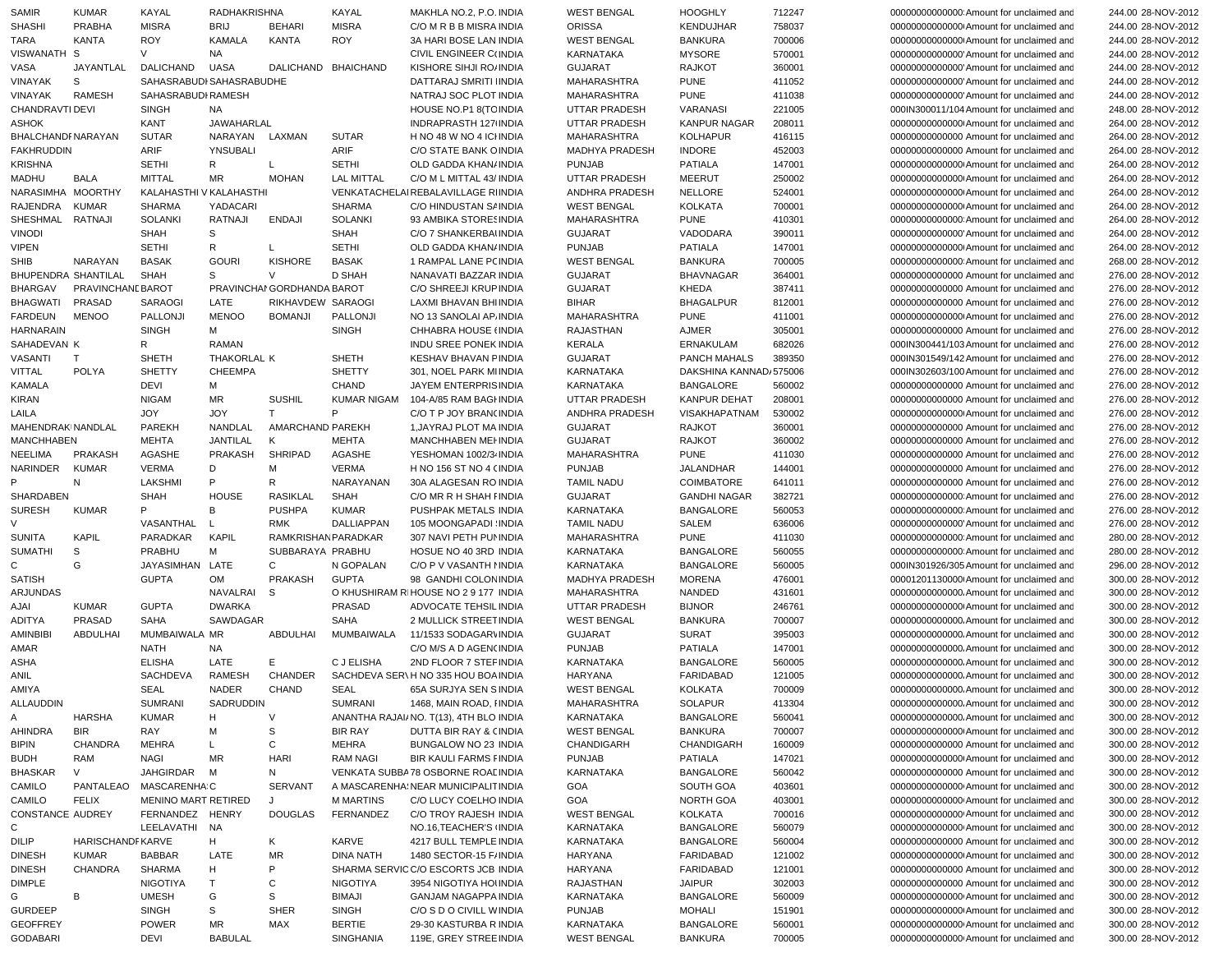| <b>GURU</b>                      | <b>SHIVSHAM</b>               | SINGH SODHI GURU    |                                  | AMAR                       | SINGH SODHI          | GURU SHIVSHAM SINDIA                                          | <b>PUNJAB</b>                     | <b>FIROZPUR</b>          | 152002           | 000000000000000 Amount for unclaimed and                                           | 300.00 28-NOV-2012                       |
|----------------------------------|-------------------------------|---------------------|----------------------------------|----------------------------|----------------------|---------------------------------------------------------------|-----------------------------------|--------------------------|------------------|------------------------------------------------------------------------------------|------------------------------------------|
| Н                                | R                             | NARENDRA            | н                                | RAJA                       |                      | RAO EMPLOYEE 616/A I MAIN II STA(INDIA                        | <b>KARNATAKA</b>                  | <b>BANGALORE</b>         | 560002           | 00000000000000 Amount for unclaimed and                                            | 300.00 28-NOV-2012                       |
| н                                | S                             | SUNDARESH H         |                                  | N                          |                      | SRIKANTIAH ENG 1161 22 CROSS 23F INDIA                        | <b>KARNATAKA</b>                  | <b>BANGALORE</b>         | 560070           | 00000000000000 Amount for unclaimed and                                            | 300.00 28-NOV-2012                       |
|                                  |                               |                     |                                  |                            |                      |                                                               |                                   |                          |                  |                                                                                    |                                          |
| <b>GEETA</b>                     |                               | SEN                 | ARUN                             | <b>KUMAR</b>               | <b>SEN</b>           | 124 BALLYGUNGE (INDIA                                         | <b>WEST BENGAL</b>                | <b>KOLKATA</b>           | 700029           | 000IN300100/105 Amount for unclaimed and                                           | 300.00 28-NOV-2012                       |
|                                  | <b>B M PORTFOLIOS PVT LTD</b> |                     | <b>NA</b>                        |                            |                      | PARAYAKALATH H(INDIA                                          | <b>KERALA</b>                     | KOTTAYAM                 | 686011           | 000IN300239/103 Amount for unclaimed and                                           | 300.00 28-NOV-2012                       |
| SARBANI                          |                               | <b>NAG</b>          | <b>SWAPAN</b>                    | <b>KUMAR</b>               | <b>NAG</b>           | SHANKHARI - PUKLINDIA                                         | <b>WEST BENGAL</b>                | <b>BARDHAMAN</b>         | 713103           | 000IN300263/101 Amount for unclaimed and                                           | 300.00 28-NOV-2012                       |
|                                  |                               |                     |                                  |                            |                      |                                                               |                                   |                          |                  |                                                                                    |                                          |
| SUNIL                            |                               | AGARWAL             | ANAND                            | <b>SWARUP</b>              | <b>AGARWAL</b>       | 233 NARAIN NAGAF INDIA                                        | <b>UTTAR PRADESH</b>              | <b>MAINPURI</b>          | 205001           | 000IN300450/114 Amount for unclaimed and                                           | 300.00 28-NOV-2012                       |
| LAKHANI                          | <b>ASHISH</b>                 | VIPINCHANDR/LAKHANI |                                  | VIPICHANDR/DAMODAR         |                      | DARSHAN 2 JANKA INDIA                                         | <b>GUJARAT</b>                    | <b>RAJKOT</b>            | 360001           | 000IN301039/240 Amount for unclaimed and                                           | 300.00 28-NOV-2012                       |
| <b>JOSEPH</b>                    | <b>SUNDER</b>                 | AUGUSTINE REJOSEPH  |                                  | <b>ANTHONY</b>             | <b>SWAMY</b>         | 9/14 LLOYDS ROAD INDIA                                        | KARNATAKA                         | <b>BANGALORE</b>         | 560005           | 000000000000000. Amount for unclaimed and                                          | 300.00 28-NOV-2012                       |
|                                  |                               |                     |                                  |                            |                      |                                                               |                                   |                          |                  |                                                                                    |                                          |
| <b>JOSEPH</b>                    | <b>ANTHONY</b>                | <b>SWAMY</b>        | Α                                | J                          | REDDY                | 9/14 LLOYDS ROAD INDIA                                        | KARNATAKA                         | <b>BANGALORE</b>         | 560005           | 00000000000000. Amount for unclaimed and                                           | 300.00 28-NOV-2012                       |
| <b>JITENDRA</b>                  | <b>PRASAD</b>                 | <b>KATNENI</b>      | JAGANMOHA RAO                    |                            | <b>KATNENI</b>       | 30-15-140/B MAIN R INDIA                                      | ANDHRA PRADESH                    | VISAKHAPATNAM            | 530020           | 000000000000000. Amount for unclaimed and                                          | 300.00 28-NOV-2012                       |
| <b>JAGDISH</b>                   | <b>KALIDAS</b>                | <b>SHAH</b>         | <b>KALIDAS</b>                   | <b>GOPAL</b>               | <b>DAS SHAH</b>      | 467 MARKET YARD INDIA                                         | <b>MAHARASHTRA</b>                | <b>PUNE</b>              | 411037           | 000000000000000. Amount for unclaimed and                                          | 300.00 28-NOV-2012                       |
| <b>JAMUNADASS</b>                |                               | MALL                | LATE                             | <b>HANUMANDA MALL</b>      |                      | <b>B B DAS ROAD PUF INDIA</b>                                 | <b>WEST BENGAL</b>                | <b>PURULIYA</b>          | 723101           | 000000000000000. Amount for unclaimed and                                          | 300.00 28-NOV-2012                       |
|                                  |                               |                     |                                  |                            |                      |                                                               |                                   |                          |                  |                                                                                    |                                          |
| <b>JYOTSNA</b>                   |                               | <b>JOSHI</b>        | LAXMAN                           | <b>NARAIN</b>              | <b>JOSHI</b>         | 11 LAL BAGH LUCK INDIA                                        | <b>UTTAR PRADESH</b>              | <b>LUCKNOW</b>           | 226001           | 000000000000000 Amount for unclaimed and                                           | 300.00 28-NOV-2012                       |
| <b>KRISHAN</b>                   | <b>KUMAR</b>                  | <b>JAAGIA</b>       | <b>MURLI</b>                     |                            | <b>DHAR</b>          | 1006 SECTOR 36-C INDIA                                        | CHANDIGARH                        | CHANDIGARH               | 160036           | 000000000000000 Amount for unclaimed and                                           | 300.00 28-NOV-2012                       |
| <b>KESHARBAI</b>                 |                               | JAIN                | MR                               |                            | CHATURBHU, HOUSEHOLD | E183/1 PROFESSOI INDIA                                        | <b>MADHYA PRADESH</b>             | <b>BHOPAL</b>            | 462001           | 00000000000000 Amount for unclaimed and                                            | 300.00 28-NOV-2012                       |
|                                  |                               |                     |                                  |                            |                      |                                                               |                                   |                          |                  |                                                                                    |                                          |
| L                                | <b>KONDAIH</b>                | <b>NAIDU</b>        | L                                |                            | SUBBARAMAIH          | 10/262 KAMAKSHI NINDIA                                        | ANDHRA PRADESH                    | <b>NELLORE</b>           | 524001           | 000000000000000 Amount for unclaimed and                                           | 300.00 28-NOV-2012                       |
| <b>MALINI</b>                    |                               | <b>BIMAJI</b>       | G                                | S                          | <b>BIMAJI</b>        | 34/1-A I MAIN GANE INDIA                                      | <b>KARNATAKA</b>                  | <b>BANGALORE</b>         | 560009           | 00000000000000 Amount for unclaimed and                                            | 300.00 28-NOV-2012                       |
| <b>MOHINDER</b>                  | <b>SINGH</b>                  | <b>RAJPAL</b>       | MR                               | <b>RAM</b>                 | SINGH RAJPAL         | H NO 221 KASBA B/ INDIA                                       | <b>PUNJAB</b>                     | <b>PATIALA</b>           | 147021           | 00000000000000 Amount for unclaimed and                                            | 300.00 28-NOV-2012                       |
| <b>MOOLCHAND</b>                 |                               | <b>NATHANI</b>      | <b>SHREE</b>                     | KISHANDAS JI NATHANI       |                      |                                                               |                                   | <b>BIKANER</b>           |                  |                                                                                    |                                          |
|                                  |                               |                     |                                  |                            |                      | NATHANI CHAOK B INDIA                                         | RAJASTHAN                         |                          | 334001           | 00000000000000 Amount for unclaimed and                                            | 300.00 28-NOV-2012                       |
| MANGALA                          | <b>DAMODAR</b>                | <b>DEO</b>          | DAMODAR                          | RANGANATH DEO              |                      | 25/38 P W D COLON INDIA                                       | <b>MAHARASHTRA</b>                | <b>PUNE</b>              | 411038           | 000000000000000 Amount for unclaimed and                                           | 300.00 28-NOV-2012                       |
| <b>MOHINDER</b>                  |                               | <b>KUMAR</b>        | <b>SERVI</b>                     |                            |                      | H.NO 6/A ST. NO-1 (INDIA                                      | <b>PUNJAB</b>                     | PATIALA                  | 147021           | 00000000000000 Amount for unclaimed and                                            | 300.00 28-NOV-2012                       |
| MANOHAR                          | LAL                           | MANDOWARA R         |                                  | S                          |                      | MANDOWARA SE ABHISHEK COTTEC INDIA                            | HARYANA                           | FARIDABAD                | 121006           | 00000000000000 Amount for unclaimed and                                            | 300.00 28-NOV-2012                       |
|                                  |                               |                     |                                  |                            |                      |                                                               |                                   |                          |                  |                                                                                    |                                          |
| <b>MUTHURAM</b>                  |                               | RAMAANUJAM R        |                                  |                            |                      | MUTHURAMAN NO 5 PRIYA ILLAM 'INDIA                            | <b>TAMIL NADU</b>                 | <b>KARAIKUDI</b>         | 623003           | 00000000000000 Amount for unclaimed and                                            | 300.00 28-NOV-2012                       |
| MALTI                            | RANI                          | <b>GUPTA</b>        | <b>SATGUR</b>                    | DAYAL                      | <b>GUPTA</b>         | R 9/166 RAJNAGAR INDIA                                        | UTTAR PRADESH                     | <b>GHAZIABAD</b>         | 201001           | 000000000000000 Amount for unclaimed and                                           | 300.00 28-NOV-2012                       |
| N                                |                               | SATYANARAYAT        |                                  | N                          | RAO                  | NO 2 RESIDENCY FINDIA                                         | KARNATAKA                         | <b>BANGALORE</b>         | 560025           | 00000000000000 Amount for unclaimed and                                            | 300.00 28-NOV-2012                       |
|                                  |                               |                     |                                  |                            |                      |                                                               |                                   |                          |                  |                                                                                    |                                          |
| <b>NEELAM</b>                    |                               | <b>MEHTA</b>        | <b>DEEPAK</b>                    |                            | <b>MEHTA</b>         | <b>ESCORTS FARMS FINDIA</b>                                   | <b>UTTARAKHAND</b>                | NAINITAL                 | 263001           | 000000000000000 Amount for unclaimed and                                           | 300.00 28-NOV-2012                       |
| NAGENDRA                         | MANI                          | PRADHAN             | <b>PARAS</b>                     | <b>MANI</b>                | PRADHAN              | <b>MANI PRINTING HOINDIA</b>                                  | <b>WEST BENGAL</b>                | <b>DARJILING</b>         | 734101           | 000000000000000 Amount for unclaimed and                                           | 300.00 28-NOV-2012                       |
| <b>NARESH</b>                    |                               | CHANDRA             | <b>NIHAL</b>                     |                            | <b>SINGH</b>         | S/O SRI NIHAR SIN(INDIA                                       | <b>UTTAR PRADESH</b>              | <b>BIJNOR</b>            | 246761           | 000000000000000 Amount for unclaimed and                                           | 300.00 28-NOV-2012                       |
|                                  |                               |                     |                                  |                            |                      | NO 4 DIWANPARA FINDIA                                         |                                   |                          |                  |                                                                                    |                                          |
| <b>NITA</b>                      | ARUNKUMAR                     | LAKHANI             | ARUN                             | <b>KUMAR</b>               | LAKHANI              |                                                               | <b>GUJARAT</b>                    | <b>RAJKOT</b>            | 360001           | 00000000000000 Amount for unclaimed and                                            | 300.00 28-NOV-2012                       |
| P                                | M                             | SURYANARAY/P        |                                  |                            |                      | MUNISHAMAPPA NO 33 CITY MARKE INDIA                           | <b>KARNATAKA</b>                  | <b>BANGALORE</b>         | 560002           | 00000000000000 Amount for unclaimed and                                            | 300.00 28-NOV-2012                       |
| PREM                             |                               | <b>GERA</b>         | LATE                             | <b>MR</b>                  | M D GERA             | 2H/26 N I T FARIDAI INDIA                                     | <b>HARYANA</b>                    | <b>FARIDABAD</b>         | 121002           | 00000000000000 Amount for unclaimed and                                            | 300.00 28-NOV-2012                       |
| PRAKASH                          | <b>SHRIPAD</b>                | KULKARNI            | S                                | Κ                          | KULKARNI             | ASST MANAGER G(INDIA                                          | KARNATAKA                         | <b>BANGALORE</b>         | 560064           | 00000000000000 Amount for unclaimed and                                            | 300.00 28-NOV-2012                       |
|                                  |                               |                     |                                  |                            |                      |                                                               |                                   |                          |                  |                                                                                    |                                          |
| <b>PUSHPA</b>                    | <b>ASHOK</b>                  | PATIL               | <b>ASHOK</b>                     | S                          | <b>PATIL</b>         | 7, "SHREE" APARTN INDIA                                       | MAHARASHTRA                       | <b>DHULE</b>             | 424002           | 00000000000000 Amount for unclaimed and                                            | 300.00 28-NOV-2012                       |
| PREETA                           |                               | <b>BANERJI</b>      | <b>GOPAL</b>                     |                            | <b>BANERJI</b>       | C/O MRS SUMA BH. INDIA                                        | <b>WEST BENGAL</b>                | <b>KOLKATA</b>           | 700071           | 000000000000000 Amount for unclaimed and                                           | 300.00 28-NOV-2012                       |
|                                  |                               |                     |                                  |                            |                      |                                                               |                                   |                          |                  |                                                                                    |                                          |
|                                  |                               |                     |                                  |                            |                      |                                                               |                                   |                          |                  |                                                                                    |                                          |
| RAJA                             | <b>KESHAV</b>                 | <b>HERLEKAR</b>     | K                                | $\vee$                     | <b>HERLEKAR</b>      | 268 3RD MAIN (4TH INDIA                                       | <b>KARNATAKA</b>                  | <b>BANGALORE</b>         | 560078           | 00000000000000 Amount for unclaimed and                                            | 300.00 28-NOV-2012                       |
|                                  | RAMADASAPI SRINIVASA          | <b>MURTHY SESHR</b> |                                  | S                          |                      | SRINIVASAMURT SHESHADRI 17/14 JINDIA                          | KARNATAKA                         | <b>BANGALORE</b>         | 560011           | 00000000000000 Amount for unclaimed and                                            | 300.00 28-NOV-2012                       |
| <b>RATNAKUMARI</b>               |                               | GANGADHARA KUNAPRA  |                                  | Κ                          |                      | GANGADHARAN 15/254 CIVIL LINES INDIA                          | UTTAR PRADESH                     | <b>KANPUR DEHAT</b>      | 208001           | 00000000000000 Amount for unclaimed and                                            | 300.00 28-NOV-2012                       |
|                                  |                               |                     |                                  |                            |                      |                                                               |                                   |                          |                  |                                                                                    |                                          |
| RAM                              | <b>KISHAN</b>                 | <b>SINGH</b>        | MR                               | <b>MUKHTIAR</b>            | <b>SINGH</b>         | H.NO 308 NEAR HICINDIA                                        | <b>PUNJAB</b>                     | <b>PATIALA</b>           | 147021           | 000000000000000 Amount for unclaimed and                                           | 300.00 28-NOV-2012                       |
| <b>RATAN</b>                     |                               | LAL                 | MR                               | <b>BATTI</b>               | RAM                  | BHARAT PUR INDU INDIA                                         | <b>UTTAR PRADESH</b>              | <b>MATHURA</b>           | 281001           | 00000000000000 Amount for unclaimed and                                            | 300.00 28-NOV-2012                       |
| R                                |                               | <b>CHITRA</b>       | S                                | М                          | <b>RAMADURAI</b>     | K C P THOHAM KUMNDIA                                          | <b>TAMIL NADU</b>                 | <b>ERODE</b>             | 638011           | 00000000000000 Amount for unclaimed and                                            | 300.00 28-NOV-2012                       |
|                                  |                               |                     |                                  |                            |                      |                                                               |                                   |                          |                  |                                                                                    |                                          |
| RANJAN                           | <b>KUMAR</b>                  | <b>SINHA</b>        | <b>SURYA</b>                     | NARAYAN                    |                      | SINHA SERVICE ESCORTS MAHLE LINDIA                            | <b>BIHAR</b>                      | <b>PATNA</b>             | 800001           | 00000000000000 Amount for unclaimed and                                            | 300.00 28-NOV-2012                       |
| RAVI                             | <b>KANT</b>                   | <b>VERMA</b>        | М                                |                            |                      | VERMA SERVICE 1360 A HIGI SECTO INDIA                         | HARYANA                           | <b>FARIDABAD</b>         | 121002           | 00000000000000 Amount for unclaimed and                                            | 300.00 28-NOV-2012                       |
| <b>RAJEEV</b>                    |                               | <b>VOHRA</b>        | <b>BANK</b>                      | <b>RAGHUBIR</b>            |                      | SINGH VOHRA 5P/3 FARIDABAD N INDIA                            | <b>HARYANA</b>                    | <b>FARIDABAD</b>         | 121001           | 000000000000000 Amount for unclaimed and                                           | 300.00 28-NOV-2012                       |
| RAVI                             | <b>PRASAD</b>                 | <b>TUMMALA</b>      | T.                               | <b>SUBBA</b>               | RAO                  | NO. 773,13TH B MA INDIA                                       | KARNATAKA                         | <b>BANGALORE</b>         | 560064           | 00000000000000 Amount for unclaimed and                                            | 300.00 28-NOV-2012                       |
|                                  |                               |                     |                                  |                            |                      |                                                               |                                   |                          |                  |                                                                                    |                                          |
| R                                | K                             | M CHAKRAVARLT       |                                  | T                          |                      | I M CHAKRAVAR170-1 15TH CROSS MNDIA                           | KARNATAKA                         | <b>BANGALORE</b>         | 560055           | 00000000000000 Amount for unclaimed and                                            | 300.00 28-NOV-2012                       |
| <b>SUDHA</b>                     | RAJA                          | HERLEKAR            | R                                | Κ                          | <b>HERLEKAR</b>      | 268, 3RD MAIN, 4TH INDIA                                      | <b>KARNATAKA</b>                  | <b>BANGALORE</b>         | 560078           | 00000000000000 Amount for unclaimed and                                            | 300.00 28-NOV-2012                       |
| <b>SHARMISHTH VIJAY</b>          |                               | KUMAR JOSHI V       |                                  | Κ                          | S JOSHI              | 4TH FLOOR UDAY FINDIA                                         | <b>GUJARAT</b>                    | VADODARA                 | 390001           | 00000000000000 Amount for unclaimed and                                            | 300.00 28-NOV-2012                       |
| SANJIV                           |                               | VAIDYA              | D                                | D                          | VAIDYA               | 2ND FLR SHIVNERI INDIA                                        | <b>GOA</b>                        | SOUTH GOA                | 403601           | 00000000000000 Amount for unclaimed and                                            | 300.00 28-NOV-2012                       |
|                                  |                               |                     |                                  |                            |                      |                                                               |                                   |                          |                  |                                                                                    |                                          |
| SAVITABEN HARIBHAI               |                               | <b>PATEL</b>        | H                                | L                          | <b>PATEL</b>         | M/S SHREENATH TIINDIA                                         | <b>GUJARAT</b>                    | <b>SURAT</b>             | 395004           | 000000000000000 Amount for unclaimed and                                           | 300.00 28-NOV-2012                       |
| SHAKUNTALA                       |                               | <b>BOSE</b>         | NA                               |                            |                      | 24/6 BRINDABAN M INDIA                                        | <b>WEST BENGAL</b>                | <b>HOWRAH</b>            | 711101           | 00000000000000 Amount for unclaimed and                                            | 300.00 28-NOV-2012                       |
| SATISH                           | CHANDRA                       | SRIVASATVA MANGLA   |                                  |                            | PRASAD               | RETD DY COLLECT INDIA                                         | UTTAR PRADESH                     | <b>GORAKHPUR</b>         | 273005           | 00000000000000 Amount for unclaimed and                                            | 300.00 28-NOV-2012                       |
|                                  |                               |                     |                                  |                            |                      |                                                               |                                   |                          |                  |                                                                                    |                                          |
| <b>SUBHASH</b>                   | CHANDRA                       | <b>SHARMA</b>       | NANDALAL                         |                            | <b>SHARMA</b>        | VIP TOWER 80, GOI INDIA                                       | <b>WEST BENGAL</b>                | NORTH PARGANAS 700048    |                  | 000000000000000 Amount for unclaimed and                                           | 300.00 28-NOV-2012                       |
| VINOD                            | <b>SOMABHAI</b>               | <b>PATEL</b>        | $\mathbf S$                      | D                          | PATEL                | 6-A AMRUT VILLA CINDIA                                        | <b>GUJARAT</b>                    | VADODARA                 | 390004           | 00000000000000 Amount for unclaimed and                                            | 300.00 28-NOV-2012                       |
| <b>VISHALAM</b>                  |                               | SUBRAMANIAN NA      |                                  |                            |                      | P_88 LAKE ROAD CINDIA                                         | <b>WEST BENGAL</b>                | <b>KOLKATA</b>           | 700029           | 00000000000000 Amount for unclaimed and                                            | 300.00 28-NOV-2012                       |
| V                                |                               | <b>MOHAN</b>        |                                  |                            |                      |                                                               |                                   |                          |                  |                                                                                    | 300.00 28-NOV-2012                       |
|                                  |                               |                     | LT.                              | <b>SH</b>                  |                      | VENKATARAMAN AUTOMOTIVE DIVN INDIA                            | <b>KARNATAKA</b>                  | <b>BANGALORE</b>         | 560064           | 00000000000000 Amount for unclaimed and                                            |                                          |
| LEELA                            |                               | <b>ANAND</b>        | MR                               | S                          | S ANAND              | 3668, 8TH CROSS, INDIA                                        | <b>KARNATAKA</b>                  | <b>BANGALORE</b>         | 560008           | 00000000000000 Amount for unclaimed and                                            | 304.00 28-NOV-2012                       |
| RANJANA                          | <b>JIVARAJ</b>                | <b>SHAH</b>         | JIVARAJ                          | R                          | SHAH                 | C/O RATANSINGH FINDIA                                         | <b>WEST BENGAL</b>                | <b>KOLKATA</b>           | 700001           | 00000000000000 Amount for unclaimed and                                            | 304.00 28-NOV-2012                       |
| YOGESH                           | <b>KUMAR</b>                  | GOEL                | PEAREY                           |                            | LAL                  | 8/402 RAJENDRA N. INDIA                                       | UTTAR PRADESH                     | <b>GHAZIABAD</b>         | 201005           | 00000000000000 Amount for unclaimed and                                            | 304.00 28-NOV-2012                       |
|                                  |                               |                     |                                  |                            |                      |                                                               |                                   |                          |                  |                                                                                    |                                          |
| SANDHYA                          |                               | <b>SHARMA</b>       | <b>NITIN</b>                     |                            | SHARMA               | 6 BHARAT MARG IN INDIA                                        | MADHYA PRADESH                    | <b>INDORE</b>            | 452002           | 00000000000000 Amount for unclaimed and                                            | 312.00 28-NOV-2012                       |
| MEERA                            |                               | <b>KEJRIWAL</b>     | <b>SUNIL</b>                     |                            | <b>KEJRIWAL</b>      | C/O BAG HESSIAN INDIA                                         | <b>WEST BENGAL</b>                | <b>KOLKATA</b>           | 700001           | 00000000000000 Amount for unclaimed and                                            | 316.00 28-NOV-2012                       |
| ALOK                             |                               | RANJAN              | SRI                              | VISHUNDEO PD               |                      | C/O JAGDAMBA EN INDIA                                         | BIHAR                             | <b>PATNA</b>             | 800004           | 00000000000000. Amount for unclaimed and                                           | 320.00 28-NOV-2012                       |
|                                  |                               |                     |                                  |                            |                      |                                                               |                                   |                          |                  |                                                                                    |                                          |
| RAMCHANDR NARHARI                |                               | <b>KHEDKAR</b>      | NARHARI                          | <b>BALWANT</b>             | KHEDKAR              | OPP STATE BANK (INDIA                                         | <b>GUJARAT</b>                    | VADODARA                 | 390001           | 00000000000000 Amount for unclaimed and                                            | 336.00 28-NOV-2012                       |
| KIRIT                            |                               | <b>DESAI</b>        |                                  | ISHVERLAL KHANDUBHAI DESAI |                      | C/O SH HEMANT DI INDIA                                        | <b>GUJARAT</b>                    | <b>SURAT</b>             | 395001           | 00000000000000 Amount for unclaimed and                                            | 344.00 28-NOV-2012                       |
| <b>BRATATI</b>                   |                               | CHATTOPADH\BANKIM   |                                  | <b>KUMAR</b>               | CHATTERJEE           | 16 SREE MOHAN L/INDIA                                         | <b>WEST BENGAL</b>                | <b>KOLKATA</b>           | 700026           | 00000000000000 Amount for unclaimed and                                            | 352.00 28-NOV-2012                       |
| <b>SHRIDHAR</b>                  |                               | <b>HEGDE</b>        | RADHAKRISHNA                     |                            | HEGDE                | YELLAPUR ROAD SINDIA                                          | <b>KARNATAKA</b>                  | UTTARA KANNADA           | 581402           | 000IN300610/102 Amount for unclaimed and                                           | 360.00 28-NOV-2012                       |
|                                  |                               |                     |                                  |                            |                      |                                                               |                                   |                          |                  |                                                                                    |                                          |
| <b>INDERLAL</b><br><b>MOHANI</b> |                               | <b>BANTHIA</b>      | TULSOMAL S<br><b>HOUSELADY P</b> |                            | C BANTHIA            | O HOLARAM KAN ATTORNEY N N RIZ INDIA<br>C/O HULAS CHAND INDIA | MAHARASHTRA<br><b>WEST BENGAL</b> | NANDED<br><b>BANKURA</b> | 431602<br>700006 | 00000000000000 Amount for unclaimed and<br>00000000000000 Amount for unclaimed and | 364.00 28-NOV-2012<br>368.00 28-NOV-2012 |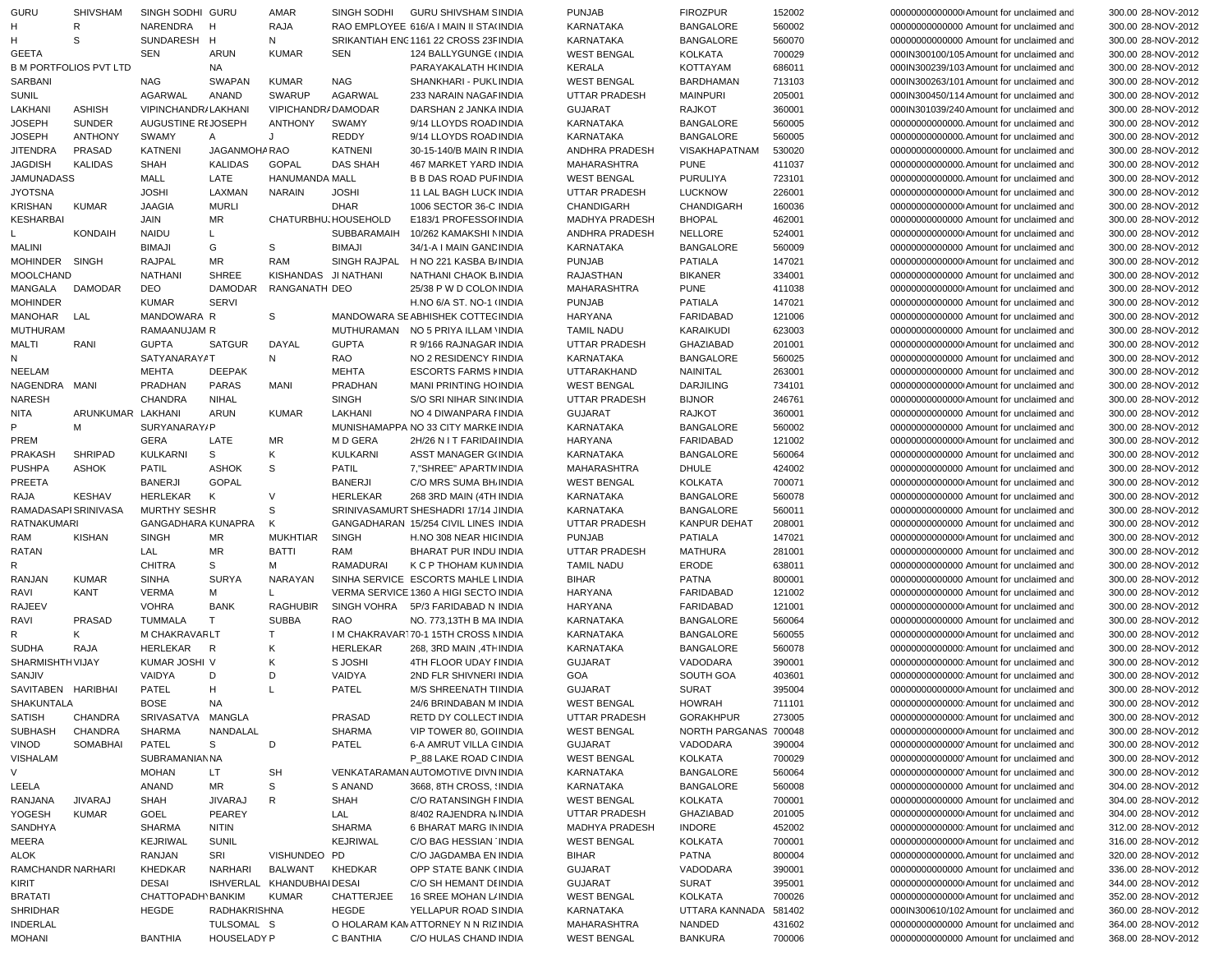| MAHASUKHL/ GOVINDJI |                              | <b>SHAH</b>          | NA.                |                          |                   | 21 JANATA SOCIET INDIA                   | <b>GUJARAT</b>        | <b>RAJKOT</b>          | 360001 | 00001301990000 Amount for unclaimed and  | 372.00 28-NOV-2012                       |
|---------------------|------------------------------|----------------------|--------------------|--------------------------|-------------------|------------------------------------------|-----------------------|------------------------|--------|------------------------------------------|------------------------------------------|
| <b>DEVENDER</b>     |                              | <b>KUMAR</b>         | DEV                |                          | <b>RISHI</b>      | C/O M/S KARAM CHINDIA                    | UTTAR PRADESH         | SAHARANPUR             | 247001 | 000000000000000 Amount for unclaimed and | 372.00 28-NOV-2012                       |
| <b>GIRISH</b>       |                              | <b>THAKRAL</b>       | RAJ                | PAL                      | <b>THAKRAL</b>    | FLAT NO 4 2-A, ADD INDIA                 | GOA                   | NORTH GOA              | 403001 | 00000000000000 Amount for unclaimed and  | 372.00 28-NOV-2012                       |
| RAJENDER            | <b>KUMAR</b>                 | <b>BHAMBANI</b>      | Sh                 | Hukum                    |                   | Chand Bhambani House No. 5 Vivekar INDIA | <b>MADHYA PRADESH</b> | <b>GWALIOR</b>         | 474001 | 000IN301758/100 Amount for unclaimed and | 372.00 28-NOV-2012                       |
| RAVI                | <b>PRAKASH</b>               | <b>JERATH</b>        | NA                 |                          |                   | ROHIT UPPAL, HOL INDIA                   | HARYANA               | <b>FARIDABAD</b>       | 121007 | 000000000000000 Amount for unclaimed and | 372.00 28-NOV-2012                       |
| REKHA               |                              | <b>GUPTA</b>         | Κ                  | C                        | <b>GUPTA</b>      | SHASTRI BRIDGE FINDIA                    | <b>MADHYA PRADESH</b> | <b>JABALPUR</b>        | 482001 | 000000000000000 Amount for unclaimed and | 372.00 28-NOV-2012                       |
| <b>SABITHA</b>      |                              | KANUMILLI            | MR                 |                          | <b>SUBBARAO</b>   | C/O SUBBA RAO K/ INDIA                   | ANDHRA PRADESH        | <b>WEST GODAVARI</b>   | 534002 | 000000000000000 Amount for unclaimed and | 372.00 28-NOV-2012                       |
| SANJAY              |                              | <b>SHAH</b>          | <b>JIVARAJ</b>     |                          | <b>INVESTOR</b>   | <b>C/O RATANSINH RUNDIA</b>              | <b>WEST BENGAL</b>    | <b>KOLKATA</b>         | 700001 | 000000000000000 Amount for unclaimed and | 376.00 28-NOV-2012                       |
|                     | ELAVUNKAL KOCHUYARKE GEORGE  |                      | E.                 | $\circ$                  |                   | KOCHUVARKEY H NO 2084/XXVIII C INDIA     | <b>KERALA</b>         | ERNAKULAM              | 682025 | 000000000000000 Amount for unclaimed and | 388.00 28-NOV-2012                       |
| <b>MOHD</b>         |                              | <b>IRFAN</b>         | PEER               |                          | <b>BAKSH</b>      | 414/143 KHA SARAI INDIA                  | <b>UTTAR PRADESH</b>  | <b>LUCKNOW</b>         | 226003 | 00001201060600 Amount for unclaimed and  | 400.00 28-NOV-2012                       |
| <b>MOHD</b>         |                              | ANEES                | <b>MOHD</b>        |                          | SHAZADE           | MALIKHA SARAE CIINDIA                    | UTTAR PRADESH         | <b>LUCKNOW</b>         | 226003 | 00001201060600 Amount for unclaimed and  | 400.00 28-NOV-2012                       |
| <b>VEENA</b>        | DEVI                         | SARDA                | KANHAIYA LAL       |                          | SARDA             | 15 BROJO DULAL SINDIA                    | <b>WEST BENGAL</b>    | <b>BANKURA</b>         | 700006 | 00001301760000 Amount for unclaimed and  | 400.00 28-NOV-2012                       |
| PRABAHAR            |                              | SRINIVASAN           | <b>NA</b>          |                          |                   | <b>BEA SYSTEMS NO INDIA</b>              | <b>KARNATAKA</b>      | <b>BANGALORE</b>       | 560017 | 00001302080300 Amount for unclaimed and  | 400.00 28-NOV-2012                       |
| MADAN               |                              | <b>SINGH</b>         | LATE               | <b>MUKUND</b>            |                   | SINGH KANDARI 12 B N GHAI LANE LINDIA    | UTTAR PRADESH         | <b>LUCKNOW</b>         |        | 000000000000000 Amount for unclaimed and | 400.00 28-NOV-2012                       |
| <b>BALDEV</b>       | RAJ                          | <b>KAPUR</b>         | MR                 | R                        | N KAPUR           | C/O GOETZE (INDIA INDIA                  | <b>HARYANA</b>        | FARIDABAD              | 121007 | 00000000000000 Amount for unclaimed and  | 400.00 28-NOV-2012                       |
| В                   | S                            | <b>GURURAJA</b>      | В                  | R                        | SHAMABHATT        | H.NO-1828, 7TH 'A' IINDIA                | <b>KARNATAKA</b>      | <b>BANGALORE</b>       | 560010 | 00000000000000 Amount for unclaimed and  | 400.00 28-NOV-2012                       |
| D                   | <b>VENKATA</b>               | <b>KRISHNAN</b>      | V                  | DEVARAJAN SERVICE        |                   | ASSIST MANAGER INDIA                     | KARNATAKA             | <b>BANGALORE</b>       | 560064 | 00000000000000 Amount for unclaimed and  | 400.00 28-NOV-2012                       |
| <b>GUR</b>          | DAYAL                        | <b>ARORA</b>         | <b>TIRLOK</b>      |                          | <b>ARORA</b>      | 71A SWASTIK SOCI INDIA                   | <b>GUJARAT</b>        | VADODARA               | 390009 | 00000000000000 Amount for unclaimed and  | 400.00 28-NOV-2012                       |
| <b>HARMEET</b>      |                              | <b>SINGH</b>         | SATNAM             |                          | <b>SINGH</b>      | 386/4 NAIABADI KU INDIA                  | <b>PUNJAB</b>         | LUDHIANA               | 141401 | 00000000000000 Amount for unclaimed and  | 400.00 28-NOV-2012                       |
| HARSHADRAI DAYALAL  |                              | <b>SHETH</b>         | DAYALAL            |                          | <b>SHETH</b>      | SIDHARTH MATVA INDIA                     | <b>GUJARAT</b>        | <b>JAMNAGAR</b>        | 361001 | 00000000000000 Amount for unclaimed and  | 400.00 28-NOV-2012                       |
|                     | M                            | <b>SATISH</b>        | <b>KUMAN</b>       | <b>JUNATHA</b>           | RAO               | NO.1039, ELEVENTINDIA                    | <b>KARNATAKA</b>      | <b>BANGALORE</b>       | 560040 | 000IN300183/117 Amount for unclaimed and | 400.00 28-NOV-2012                       |
| GHANSHYAM           |                              | <b>SHARMA</b>        | LAXMI              | NARAYAN                  | <b>SHARMA</b>     | CR 3 1 NAPS TOWHNDIA                     | UTTAR PRADESH         | <b>BULANDSHAHR</b>     | 202389 | 000IN300183/130 Amount for unclaimed and | 400.00 28-NOV-2012                       |
| <b>RUPAK</b>        |                              | AGARWAL              | SH                 | <b>SURAJ</b>             |                   | PRAKASH AGAR\ FLAT NO - 040502, 'INDIA   | <b>WEST BENGAL</b>    | <b>KOLKATA</b>         | 700075 | 000IN300206/106 Amount for unclaimed and | 400.00 28-NOV-2012                       |
| RITU                |                              | <b>KHEMKA</b>        | RADHESHYAM         |                          | <b>KHEMKA</b>     | 4B RAMANATH MAZ INDIA                    | <b>WEST BENGAL</b>    | <b>KOLKATA</b>         | 700009 | 000IN300214/106 Amount for unclaimed and | 400.00 28-NOV-2012                       |
| SANJEEV             |                              | <b>GROVER</b>        | <b>NA</b>          |                          |                   | THE CASTLE 206-A INDIA                   | HARYANA               | PANCHKULA              | 134112 | 000IN300450/106 Amount for unclaimed and | 400.00 28-NOV-2012                       |
| <b>VIKAS</b>        |                              | <b>MEHRA</b>         | <b>SHIAM</b>       | <b>NARAIN</b>            | <b>MEHRA</b>      | FLAT NO F-1, PLOT INDIA                  | UTTAR PRADESH         | GHAZIABAD              | 201012 | 000IN300476/424 Amount for unclaimed and | 400.00 28-NOV-2012                       |
| MIRA                |                              | CHATTERJEE BISWANATH |                    |                          | <b>CHATTERJEE</b> | C/O B D CHATTERJ INDIA                   | <b>WEST BENGAL</b>    | <b>HOOGHLY</b>         | 712235 | 000IN300484/108 Amount for unclaimed and | 400.00 28-NOV-2012                       |
| D                   | RAJASHEKAR BABU              |                      | D                  | C                        |                   | LAKSHMAIAH SE NO.378/5, 21ST CR(INDIA    | KARNATAKA             | <b>BANGALORE</b>       | 560011 | 000IN300610/105 Amount for unclaimed and | 400.00 28-NOV-2012                       |
| LAKHANI             | BHARTIBEN                    | VIPINCHANDR/LAKHANI  |                    | VIPINCHANDFDAMODAR       |                   | DARSHAN 2 JANKA INDIA                    | <b>GUJARAT</b>        | <b>RAJKOT</b>          | 360001 | 000IN301039/240 Amount for unclaimed and | 400.00 28-NOV-2012                       |
| <b>SURENDRA</b>     | KUMAR                        | <b>SHUKLA</b>        | NA                 |                          |                   | VILL BERSOHIYA FINDIA                    | UTTAR PRADESH         | <b>SITAPUR</b>         | 261001 | 000IN301127/155 Amount for unclaimed and | 400.00 28-NOV-2012                       |
| <b>SURESH</b>       |                              | CHAUHAN              | <b>KARSON</b>      |                          | KALYANJI          | H NO 1 216 STATIO INDIA                  | KARNATAKA             | <b>GULBARGA</b>        | 585102 | 000IN301135/261 Amount for unclaimed and | 400.00 28-NOV-2012                       |
| <b>BISWAJEET</b>    |                              | <b>SUR</b>           | LATE               | N                        | <b>B SUR</b>      | 23 VIVEKANAND N/ INDIA                   | CHHATTISGARH          | <b>RAIPUR</b>          | 492001 | 000IN301330/176 Amount for unclaimed and | 400.00 28-NOV-2012                       |
| <b>SUSHIL</b>       | <b>KUMAR</b>                 | <b>SURANA</b>        | K                  | М                        | <b>SURANA</b>     | 10/1 PORTUGESE CINDIA                    | <b>WEST BENGAL</b>    | <b>KOLKATA</b>         | 700001 | 000IN301549/160 Amount for unclaimed and | 400.00 28-NOV-2012                       |
| ANIZHA              |                              | RAVINDRAN            | RAVINDRAN K        |                          | Κ                 | KALAPURAKAL HOUNDIA                      | <b>KERALA</b>         | <b>THRISSUR</b>        | 680002 | 000IN301637/402 Amount for unclaimed and | 400.00 28-NOV-2012                       |
| <b>CHITRA</b>       |                              | <b>SARKAR</b>        | <b>PABAN</b>       | <b>KUMAR</b>             | <b>SARKAR</b>     | VILL WEST PANSIL INDIA                   | <b>WEST BENGAL</b>    | <b>KOLKATA</b>         | 700112 | 000IN302269/102 Amount for unclaimed and | 400.00 28-NOV-2012                       |
| <b>DWARKA</b>       | PRASAD                       | <b>VERMA</b>         | <b>BABU</b>        | LAL                      | <b>VERMA</b>      | TIKARI LINK ROAD INDIA                   | <b>MADHYA PRADESH</b> | <b>BETUL</b>           | 460001 | 000IN302679/306 Amount for unclaimed and | 400.00 28-NOV-2012                       |
| <b>KAMESHWAR</b>    |                              | <b>SINGH</b>         | <b>TILESHWAR</b>   |                          | <b>SINGH</b>      | VILLAGE-PARAWAL INDIA                    | <b>BIHAR</b>          | <b>ROHTAS</b>          | 821115 | 00000000000000 Amount for unclaimed and  | 400.00 28-NOV-2012                       |
| LALIT               |                              | <b>SINGLA</b>        | <b>SH</b>          | <b>BIMAL</b>             | <b>CHANDER</b>    | HOUSE NO 232 SE(INDIA                    | UTTAR PRADESH         | GAUTAM BUDDHA N 201303 |        | 00000000000000 Amount for unclaimed and  | 400.00 28-NOV-2012                       |
| <b>RAMESH</b>       |                              | SAWHNEY              | <b>KALIDAS</b>     |                          | <b>SAWHNEY</b>    | 3/28, SECTOR 3. MAINDIA                  | UTTAR PRADESH         | MATHURA                | 281001 | 00000000000000 Amount for unclaimed and  | 400.00 28-NOV-2012                       |
| RENU                | <b>DEVI</b>                  | CHOUDHARY S          |                    | Κ                        | <b>CHOUDHARY</b>  | C/O NARESH TRAD INDIA                    | <b>GUJARAT</b>        | AHMEDABAD              | 382350 | 00000000000000 Amount for unclaimed and  | 400.00 28-NOV-2012                       |
| SAMIR               |                              | <b>KUNDU</b>         | PARITOSH           | KUMAR                    | <b>KUNDU</b>      | 115E RAJA DINEND INDIA                   | <b>WEST BENGAL</b>    | <b>BANKURA</b>         | 700004 | 000000000000000 Amount for unclaimed and | 400.00 28-NOV-2012                       |
| <b>UMESH</b>        | K                            | S                    | SRINATH            | K                        | S                 | NO-707,42ND CROSINDIA                    | KARNATAKA             | <b>BANGALORE</b>       | 560010 | 00000000000000 Amount for unclaimed and  | 400.00 28-NOV-2012                       |
| YASH                | PAL                          |                      | <b>MAHESH</b>      |                          | <b>SINGH</b>      | UTTRAKHAND PCO INDIA                     | UTTARAKHAND           | <b>THERI GARWAL</b>    | 249148 | 00000000000000 Amount for unclaimed and  | 400.00 28-NOV-2012                       |
|                     |                              | <b>SINGH</b>         |                    |                          |                   | CUTHBERT JOSE PANORAMA BENDCINDIA        |                       | DAKSHINA KANNAD 575002 |        | 00001201860400 Amount for unclaimed and  |                                          |
| <b>JOACHIM</b>      | $\mathsf{A}$                 | <b>PINTO</b>         | S                  | O                        |                   | C/O MOTI STORE K INDIA                   | KARNATAKA             |                        |        |                                          | 408.00 28-NOV-2012<br>408.00 28-NOV-2012 |
| CHANCHAL            | KUMARI                       | <b>BEHAL</b>         | MADAN              | LAL                      | <b>BEHAL</b>      |                                          | <b>PUNJAB</b>         | AMRITSAR               | 143001 | 000000000000000 Amount for unclaimed and |                                          |
|                     | SURENDRAPIMADHAVLAL          | <b>TRIVEDI</b>       | <b>MADHAVLAL R</b> |                          | <b>TRIVEDI</b>    | 10/2 ANAND PARK (INDIA                   | <b>GUJARAT</b>        | KHEDA                  | 387001 | 000000000000000 Amount for unclaimed and | 408.00 28-NOV-2012                       |
| <b>SM</b>           | <b>BANDANA</b>               | <b>DUTT</b>          | <b>SISIR</b>       | <b>KUMAR</b>             | <b>DUTT</b>       | 12 NARENDRA SENINDIA                     | <b>WEST BENGAL</b>    | <b>KOLKATA</b>         | 700009 | 000000000000000 Amount for unclaimed and | 408.00 28-NOV-2012                       |
| <b>URMILA</b>       | <b>SURENDRALAIPARIKH</b>     |                      | <b>MR</b>          | SURENDRAL/PARIKH         |                   | E/34, LALITA NAGAI INDIA                 | <b>MADHYA PRADESH</b> | RATLAM                 | 457227 | 00000000000000 Amount for unclaimed and  | 408.00 28-NOV-2012                       |
| <b>VEERA</b>        | <b>VENKATA</b>               | <b>NAGESHWARAG</b>   |                    |                          | <b>SUBBARAO</b>   | STATE BANK OF IN INDIA                   | ANDHRA PRADESH        | <b>KRISHNA</b>         | 520003 | 000000000000000 Amount for unclaimed and | 408.00 28-NOV-2012                       |
| <b>BHARATI</b>      | NATVERLAL GANDHI             |                      | NA.                |                          |                   | KADIA KHADKI BHU INDIA                   | <b>GUJARAT</b>        | VADODARA               | 390001 | 00000000000000 Amount for unclaimed and  | 412.00 28-NOV-2012                       |
| CHANDER             | <b>GUPTA</b>                 | MALHOTRA             | SHIV               | <b>NATH</b>              | MALHOTRA          | 299/4 JEJIAN STREIINDIA                  | <b>PUNJAB</b>         | PATIALA                | 147001 | 000000000000000 Amount for unclaimed and | 432.00 28-NOV-2012                       |
| <b>KISHIN</b>       | HASSOMAL                     | CHAINANI             | H                  | D                        | CHAINANI          | AARATI BYRAMJI TINDIA                    | MAHARASHTRA           | NAGPUR                 | 440013 | 000000000000000 Amount for unclaimed and | 432.00 28-NOV-2012                       |
| RAMESH              | KUMAR                        | MALL                 | MAGAN              | LAL                      | MALL              | 15B KALAKAR STRI INDIA                   | <b>WEST BENGAL</b>    | SOUTH PARGANAS 700070  |        | 000000000000000 Amount for unclaimed and | 432.00 28-NOV-2012                       |
| SRIVATSAN           |                              |                      | H                  | S                        |                   | NARASIMHACHAINO 53 OLD NO 23 F INDIA     | KARNATAKA             | <b>BANGALORE</b>       | 560003 | 000000000000000 Amount for unclaimed and | 432.00 28-NOV-2012                       |
| G                   | S                            | DHALIWAL             | LATE               | S                        | <b>HARI SINGH</b> | 522/33-B, CHANDIG INDIA                  | CHANDIGARH            | CHANDIGARH             | 160003 | 00000000000000 Amount for unclaimed and  | 436.00 28-NOV-2012                       |
|                     | REKHABEN ARUNKUMAR NAIK      |                      |                    | ARUNKUMAF MAGANLAL NAIK  |                   | C/O RAJESH A DES INDIA                   | <b>GUJARAT</b>        | VALSAD                 | 396001 | 000000000000000 Amount for unclaimed and | 436.00 28-NOV-2012                       |
| <b>JAICHANDRA</b>   |                              | RAISURANA            | K                  | C                        | RAISURANA         | LOTTERY HOUSE 1 INDIA                    | <b>WEST BENGAL</b>    | <b>KOLKATA</b>         | 700026 |                                          | 440.00 28-NOV-2012                       |
| BANTWAL             | <b>INDIRA</b>                | BAI                  |                    | BANTWAL NARASIMHA BALIGA |                   | 282 26TH CROSS 9 INDIA                   | KARNATAKA             | <b>BANGALORE</b>       | 560070 | 00000000000000 Amount for unclaimed and  | 448.00 28-NOV-2012                       |
| <b>BROJO</b>        | LALL                         | <b>SEAL</b>          | MR.                | P                        | <b>K SEAL</b>     | 28/1 EKLALPUR RO INDIA                   | <b>WEST BENGAL</b>    | <b>KOLKATA</b>         | 700023 | 00000000000000 Amount for unclaimed and  | 448.00 28-NOV-2012                       |
|                     | DUSHYANT KANCHANROY AMIN     |                      | KANCHANROY         |                          | AMIN              | CENTRAL AUTOMO INDIA                     | <b>MADHYA PRADESH</b> | <b>INDORE</b>          | 452001 | 00000000000000 Amount for unclaimed and  | 448.00 28-NOV-2012                       |
| DHANALAKSI-C        |                              | <b>KOTHARI</b>       | <b>CHATRABHUL</b>  |                          | KOTHARI           | 94 MACGRECAR R(INDIA                     | <b>TAMIL NADU</b>     | COIMBATORE             | 641002 | 00000000000000 Amount for unclaimed and  | 448.00 28-NOV-2012                       |
| DEB                 | KISHORE                      | MUKHERJEE LT         |                    | SARAT                    |                   | CHANDRA MUKH 3/1-C RUP CHAND I INDIA     | <b>WEST BENGAL</b>    | <b>KOLKATA</b>         | 700025 | 00000000000000 Amount for unclaimed and  | 448.00 28-NOV-2012                       |
|                     | GHANSHYAM BALKRISHNA TRIVEDI |                      | В                  | T                        | <b>TRIVEDI</b>    | 1202 AMBAWADI BI INDIA                   | <b>GUJARAT</b>        | <b>BHAVNAGAR</b>       | 364001 | 00000000000000 Amount for unclaimed and  | 448.00 28-NOV-2012                       |
| H.                  | K                            | THANDAVESW.MR        |                    | н                        |                   | K SADA SIVAIAH 55 10TH A MAIN I BIINDIA  | KARNATAKA             | <b>BANGALORE</b>       | 560011 | 00000000000000 Amount for unclaimed and  | 448.00 28-NOV-2012                       |
| <b>INDUBEN</b>      | ROHITBHAI                    | AMIN                 | <b>ROHITBHAI</b>   |                          | AMIN              | C/O CENTRAL AUT(INDIA                    | MADHYA PRADESH        | <b>INDORE</b>          | 452001 | 00000000000000 Amount for unclaimed and  | 448.00 28-NOV-2012                       |
|                     |                              | CHANDRA              | S                  |                          |                   | PURUSHOTHAM/ 1828 LGB COLONY INDIA       | <b>TAMIL NADU</b>     | COIMBATORE             | 641045 | 000IN300476/105 Amount for unclaimed and | 448.00 28-NOV-2012                       |
| JAINARAYAN          |                              | DAMMANI              | TIKAMDAS           |                          | <b>DAMMANI</b>    | 20 BADA SARAFA IN INDIA                  | MADHYA PRADESH        | <b>INDORE</b>          | 452002 | 000IN300476/418 Amount for unclaimed and | 448.00 28-NOV-2012                       |
| RAM                 | <b>MILAN</b>                 | PANDEY               | LATE               | NAGESHWAR PANDEY         |                   | 149 VILL PURKHIPL INDIA                  | UTTAR PRADESH         | FAIZABAD               | 224209 | 000IN301330/186 Amount for unclaimed and | 448.00 28-NOV-2012                       |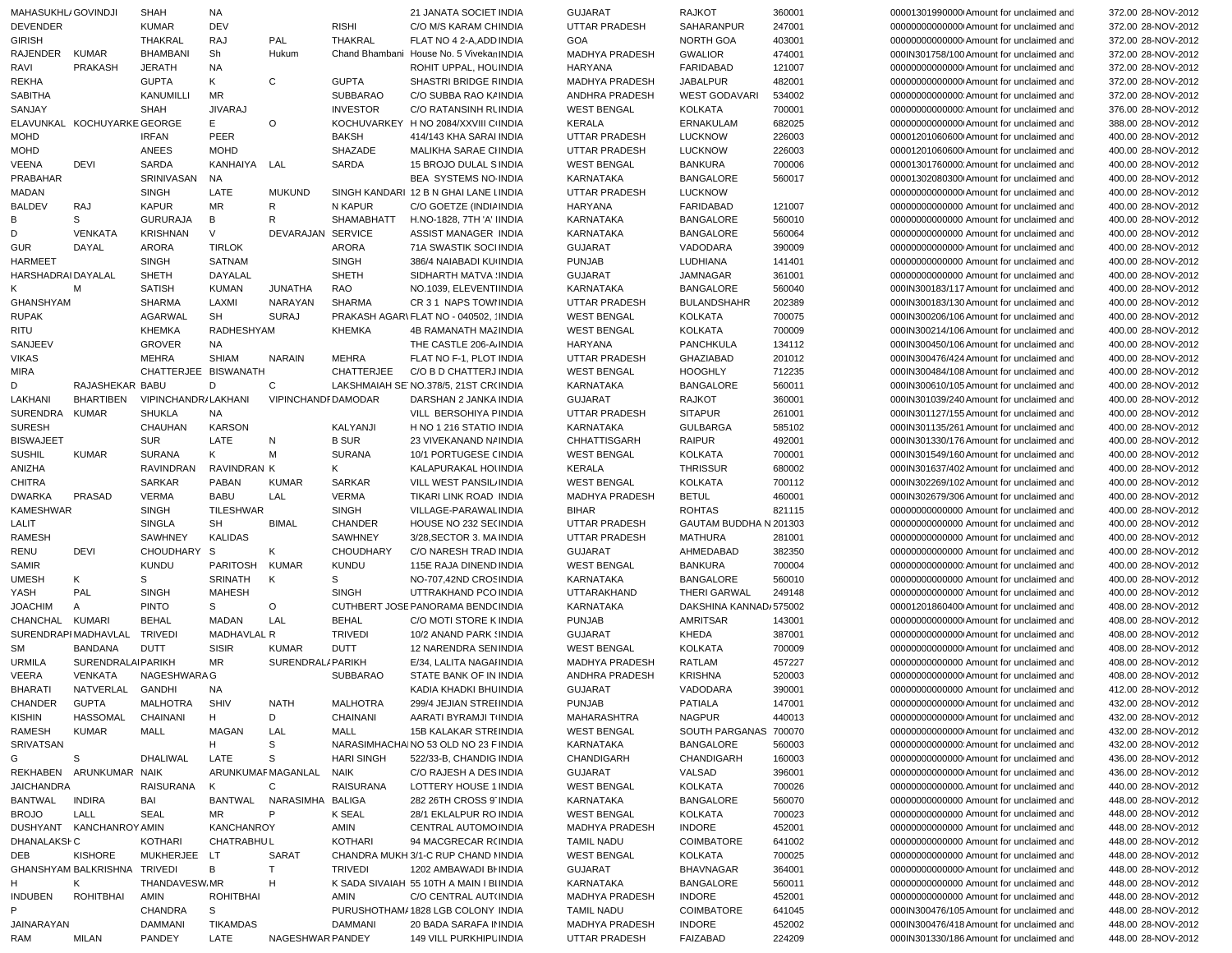| LATIKA                      |                            | <b>MONDAL</b>                       | <b>BIDHAN</b>         | <b>CHANDRA</b>     | <b>MONDAL</b>     | 181/19 CANAL STRI INDIA                                        | <b>WEST BENGAL</b>                   | NORTH PARGANAS 700048              |                  | 000IN301549/154 Amount for unclaimed and                                             | 448.00 28-NOV-2012                       |
|-----------------------------|----------------------------|-------------------------------------|-----------------------|--------------------|-------------------|----------------------------------------------------------------|--------------------------------------|------------------------------------|------------------|--------------------------------------------------------------------------------------|------------------------------------------|
| <b>VIPIN</b>                |                            | <b>KUMAR</b>                        | <b>HANS</b>           |                    | <b>KUMAR</b>      | 18, KATERA SAYE INDIA                                          | <b>UTTAR PRADESH</b>                 | MUZAFFARNAGAR 251002               |                  | 000IN301590/100 Amount for unclaimed and                                             | 448.00 28-NOV-2012                       |
| <b>SIKHA</b>                |                            | <b>DUTTA</b>                        | <b>MAHADEB</b>        |                    | <b>DUTTA</b>      | 15 D 1 B, DURGA CHNDIA                                         | <b>WEST BENGAL</b>                   | <b>BANKURA</b>                     | 700006           | 000IN302269/103 Amount for unclaimed and                                             | 448.00 28-NOV-2012                       |
| <b>JHARNA</b>               |                            | CHOWDHURY MAKHAN                    |                       | LAL                | <b>CHOWDHURY</b>  | C/O M L CHOWDHU INDIA                                          | <b>WEST BENGAL</b>                   | <b>JALPAIGURI</b>                  | 735101           | 000000000000000 Amount for unclaimed and                                             | 448.00 28-NOV-2012                       |
| <b>KUMUD</b>                | SURYAKANT                  | GALA                                | S                     | L                  | GALA              | 86 NANJI BLDG A D INDIA                                        | <b>WEST BENGAL</b>                   | <b>SILIGURI</b>                    | 740001           | 00000000000000 Amount for unclaimed and                                              | 448.00 28-NOV-2012                       |
| KANTA                       | <b>KHIVRAJ</b>             | <b>BANTHIA</b>                      | KHIVRAJ               | DHANRAJ            | <b>BANTHIA</b>    | C/O SHRIS B CHOF INDIA                                         | MAHARASHTRA                          | <b>PUNE</b>                        | 411002           | 00000000000000 Amount for unclaimed and                                              | 448.00 28-NOV-2012                       |
| <b>KUSUMBEN</b>             | - V                        | <b>MANDALIA</b>                     | <b>MR</b>             | $\vee$             | S MANDALIA        | 1 LIC SOCIETY TAGINDIA                                         | <b>GUJARAT</b>                       | <b>RAJKOT</b>                      | 360001           | 00000000000000 Amount for unclaimed and                                              | 448.00 28-NOV-2012                       |
| <b>KUSUM</b>                |                            | JHUNJHUNWAI BRIJLALL                |                       |                    |                   | JHUNJHUNWALA 10/1 SYED SALLEY INDIA                            | <b>WEST BENGAL</b>                   | <b>KOLKATA</b>                     | 700073           | 000000000000000 Amount for unclaimed and                                             | 448.00 28-NOV-2012                       |
|                             | MANEKCHANIMORARJEE         | <b>SHAH</b>                         | MR                    |                    | <b>MORARJEE</b>   | 5 POLLOCK STREE INDIA                                          | <b>WEST BENGAL</b>                   | <b>KOLKATA</b>                     | 700001           | 00000000000000 Amount for unclaimed and                                              | 448.00 28-NOV-2012                       |
| NEENA                       |                            | <b>AGARWAL</b>                      | RAMESH                | <b>KUMAR</b>       | <b>AGRAWAL</b>    | C/O JAGDISH SARA INDIA                                         | <b>UTTAR PRADESH</b>                 | <b>BAREILLY</b>                    | 243001           | 00000000000000 Amount for unclaimed and                                              | 448.00 28-NOV-2012                       |
|                             | NARAYANRA(MADHAVRAO JADHAV |                                     | М                     | J                  | <b>JADAHAV</b>    | NAVIDHARTI NAGA INDIA                                          | <b>GUJARAT</b>                       | VADODARA                           | 390001           | 00000000000000 Amount for unclaimed and                                              | 448.00 28-NOV-2012                       |
| PRAKASH                     | GAJANAN                    | <b>KAMAT</b>                        | GAJANAN               | SADASHIV           | <b>KAMAT</b>      | 1194/13 FERGUSSCINDIA<br>C/O CENTRAL AUT(INDIA                 | MAHARASHTRA                          | <b>PUNE</b>                        | 411005           | 00000000000000 Amount for unclaimed and                                              | 448.00 28-NOV-2012                       |
|                             | SIDDHARTH KANCHANROY AMIN  |                                     | <b>KANCHANROY</b>     |                    | <b>AMON</b>       |                                                                | MADHYA PRADESH                       | <b>INDORE</b>                      | 452001           | 000000000000000 Amount for unclaimed and                                             | 448.00 28-NOV-2012                       |
| SWAPANKUMAR<br><b>SOBHA</b> |                            | PAN<br><b>MITRA</b>                 | DHIRENDRANATH<br>LATE |                    | PAN               | C/O DEBENDRA NA INDIA<br>SHYAMA PADA MC/22 C I T BUILDINCINDIA | <b>WEST BENGAL</b>                   | <b>BARDHAMAN</b><br><b>KOLKATA</b> | 713103<br>700009 | 000000000000000 Amount for unclaimed and                                             | 448.00 28-NOV-2012                       |
|                             | SIDDHARATH KANCHANROY AMIN |                                     | <b>KANCHANRCM</b>     | MR                 | AMIN              | <b>CENTRAL AUTOMU INDIA</b>                                    | <b>WEST BENGAL</b><br>MADHYA PRADESH | <b>INDORE</b>                      | 452001           | 000000000000000 Amount for unclaimed and<br>000000000000000 Amount for unclaimed and | 448.00 28-NOV-2012<br>448.00 28-NOV-2012 |
| U                           | LAKSHMI                    | KUMARI T BHA PELATHADK/THIRUMALES B |                       |                    |                   | NO-2 SHANKAR AP INDIA                                          | <b>MAHARASHTRA</b>                   | <b>PUNE</b>                        | 411007           | 00000000000000 Amount for unclaimed and                                              | 448.00 28-NOV-2012                       |
| V                           | RAMACHANDR PILLAI          |                                     | $\vee$                |                    | PILLI             | <b>EXTENSION CENTFINDIA</b>                                    | <b>KERALA</b>                        | ALAPPUZHA                          | 688007           | 00000000000000 Amount for unclaimed and                                              | 448.00 28-NOV-2012                       |
| VIJAY                       | <b>KUMAR</b>               | SRIVASTAVA I                        |                       | D                  | <b>SRIVASTAVA</b> | PROJECT DIRECTC INDIA                                          | <b>MADHYA PRADESH</b>                | <b>BHOPAL</b>                      | 462016           | 000000000000000 Amount for unclaimed and                                             | 448.00 28-NOV-2012                       |
| ZOEB                        | <b>FIDAHUSEN</b>           | <b>SURTI</b>                        | <b>NA</b>             |                    |                   | METROPOLITAN H/ INDIA                                          | <b>WEST BENGAL</b>                   | <b>KOLKATA</b>                     | 700001           | 000000000000000 Amount for unclaimed and                                             | 448.00 28-NOV-2012                       |
| BHALCHANDFYESHWANT          |                            | <b>BHOSALE</b>                      | NA                    |                    |                   | 3/4 RAGHUNATH EI INDIA                                         | <b>MAHARASHTRA</b>                   | <b>PUNE</b>                        | 411004           | 000IN300505/101 Amount for unclaimed and                                             | 456.00 28-NOV-2012                       |
|                             | BHALCHANDFYESHWANT         | <b>BHOSALE</b>                      | YESHWANT              |                    | <b>BHOSALE</b>    | RAGHUNATH 3 4 EI INDIA                                         | MAHARASHTRA                          | <b>PUNE</b>                        | 411004           | 000IN300505/103 Amount for unclaimed and                                             | 460.00 28-NOV-2012                       |
| <b>SAJITH</b>               |                            | <b>ARUCHAMY</b>                     | <b>ARUCHAMY</b>       |                    |                   | A.K.HOUSE KELANI INDIA                                         | <b>KERALA</b>                        | PALAKKAD                           | 678102           | 000IN301637/404 Amount for unclaimed and                                             | 500.00 28-NOV-2012                       |
| <b>INDUMATI</b>             | SHRIPAD                    | <b>GOKHALE</b>                      | SHRIPAK               | GANESH             | <b>GOKHALE</b>    | 805 SINDH COOPEI INDIA                                         | <b>MAHARASHTRA</b>                   | <b>PUNE</b>                        | 411007           | 00000000000000 Amount for unclaimed and                                              | 504.00 28-NOV-2012                       |
| <b>NARIMAN</b>              | DARASHAW                   | <b>ELAVIA</b>                       | NA                    |                    |                   | 12/2 NEW PALASIA INDIA                                         | MADHYA PRADESH                       | <b>INDORE</b>                      | 452001           | 00000000000000 Amount for unclaimed and                                              | 504.00 28-NOV-2012                       |
| P                           | <b>VENKATESWA KAMATH</b>   |                                     | G                     | $\vee$             | <b>KAMATH</b>     | 894 9TH CROSS WEINDIA                                          | <b>KARNATAKA</b>                     | <b>BANGALORE</b>                   | 560086           | 00000000000000 Amount for unclaimed and                                              | 504.00 28-NOV-2012                       |
| RAMCHANDR NARAYAN           |                            | PARANJPE                            | N                     |                    | PARANJPE          | 17 BHAGWAGAR C(INDIA                                           | MAHARASHTRA                          | <b>NAGPUR</b>                      | 440010           | 000000000000000 Amount for unclaimed and                                             | 504.00 28-NOV-2012                       |
| RAJ                         |                            | <b>KUMAR</b>                        | <b>PANNA</b>          |                    | LAL               | R-529/A NEW QRTS INDIA                                         | <b>WEST BENGAL</b>                   | <b>BANKURA</b>                     | 700052           | 000000000000000 Amount for unclaimed and                                             | 504.00 28-NOV-2012                       |
| RADHA                       | <b>KRISHAN</b>             | VASUDEVA                            | <b>RAMJAS</b>         |                    | VASUDEVA          | 8 NEHRU ROAD DE INDIA                                          | UTTARAKHAND                          | DEHRADUN                           | 248001           | 00000000000000 Amount for unclaimed and                                              | 504.00 28-NOV-2012                       |
| TIRUMAKUDL SRINIVASA        |                            | RAO                                 | T                     | $\vee$             |                   | SRINIVASARAO 736, BANASHANKAI INDIA                            | <b>KARNATAKA</b>                     | <b>BANGALORE</b>                   | 560085           | 000000000000000 Amount for unclaimed and                                             | 504.00 28-NOV-2012                       |
| VIJAYA                      | RATNAKAR                   | <b>SHANBHAG</b>                     | RATNAKAR A            |                    | <b>SHANBHAG</b>   | SMRUTI 17/5 BRUN INDIA                                         | KARNATAKA                            | <b>BANGALORE</b>                   | 560025           | 00000000000000 Amount for unclaimed and                                              | 504.00 28-NOV-2012                       |
| SHEIL                       | KANTA                      | <b>GHAI</b>                         | $\circ$               | P                  | GHAI              | DESSI MEHMAN DA INDIA                                          | <b>PUNJAB</b>                        | <b>PATIALA</b>                     | 147001           | 000000000000000 Amount for unclaimed and                                             | 508.00 28-NOV-2012                       |
| ARJUN                       | <b>SINGH</b>               | <b>RANDHAWA</b>                     | S                     | PRITAM             | <b>SINGH</b>      | VILL & PO SANAUR INDIA                                         | <b>PUNJAB</b>                        | <b>PATIALA</b>                     | 147103           | 00000000000000. Amount for unclaimed and                                             | 520.00 28-NOV-2012                       |
| SITHARAMA RAO               |                            | <b>MYNENI</b>                       | <b>MYNENI</b>         |                    | <b>BASAVAIAH</b>  | SANTHINAGAR LABINDIA                                           | ANDHRA PRADESH                       | <b>KRISHNA</b>                     | 520001           | 000000000000000 Amount for unclaimed and                                             | 520.00 28-NOV-2012                       |
| SWET                        | <b>SANKAR</b>              | <b>BANERJEE</b>                     | <b>KAMALA</b>         | PRASANNA           | <b>BANERJEE</b>   | RIVER VIEW PO BHNDIA                                           | <b>WEST BENGAL</b>                   | NORTH PARGANAS 743123              |                  | 000000000000000 Amount for unclaimed and                                             | 520.00 28-NOV-2012                       |
| <b>SATGUR</b>               | DAYAL                      | <b>GUPTA</b>                        | L.                    | B                  | DAYAL             | R 9/166 RAJNAGAR INDIA                                         | <b>UTTAR PRADESH</b>                 | <b>GHAZIABAD</b>                   | 201001           | 000000000000000 Amount for unclaimed and                                             | 520.00 28-NOV-2012                       |
| <b>SUBHASH</b>              | CHANDER                    | <b>KAPUR</b>                        | <b>BISHAMBER LAL</b>  |                    | <b>KAPUR</b>      | PURNIMA STUDIO I INDIA                                         | <b>HARYANA</b>                       | SONIPAT                            | 131001           | 000000000000000 Amount for unclaimed and                                             | 520.00 28-NOV-2012                       |
| Κ                           | V                          | VENKATARAMIK                        |                       |                    |                   | VENKATACHALIE NO 82ND CROINDIA                                 | <b>KARNATAKA</b>                     | <b>BANGALORE</b>                   | 560020           | 000IN301356/202 Amount for unclaimed and                                             | 524.00 28-NOV-2012                       |
| <b>DAMINI</b>               | <b>PRADIP</b>              | LAKHIA                              | <b>PRADIP</b>         | B                  | LAKHIA            | PREVENTIVE OFFICINDIA                                          | <b>GUJARAT</b>                       | <b>KACHCHH</b>                     | 370230           | 00000000000000 Amount for unclaimed and                                              | 540.00 28-NOV-2012                       |
| <b>BALDEV</b>               |                            | <b>KRISHAN</b>                      | <b>KUNDAN</b>         |                    | LAL               | C/O BRS INST OF MINDIA                                         | HARYANA                              | AMBALA                             | 134003           | 00000000000000 Amount for unclaimed and                                              | 544.00 28-NOV-2012                       |
| <b>FARZANA</b>              |                            | PARVEEN                             | LATE                  | <b>JEHANGIR</b>    | AHMED             | 60 PHEARS LANE. (INDIA                                         | <b>WEST BENGAL</b>                   | <b>KOLKATA</b>                     | 700073           | 00000000000000 Amount for unclaimed and                                              | 544.00 28-NOV-2012                       |
| HARIWANSHI NARAYAN          |                            | <b>TRIPATHI</b>                     | NRISIMHACH SHAHSRI    |                    | <b>TRIPATH</b>    | 25, BHARAT COLON INDIA                                         | <b>MADHYA PRADESH</b>                | <b>JABALPUR</b>                    | 482001           | 00000000000000 Amount for unclaimed and                                              | 544.00 28-NOV-2012                       |
| OMA                         | <b>SHANKER</b>             | <b>NEVATIA</b>                      | Late                  | Nagarmal           | Nevatia           | 13 Despriya Park We INDIA                                      | <b>WEST BENGAL</b>                   | <b>KOLKATA</b>                     | 700026           | 000IN300095/100 Amount for unclaimed and                                             | 544.00 28-NOV-2012                       |
| PARAG                       |                            | SAXENA                              | NA                    |                    |                   | FLAT NO 3 BLDG NINDIA                                          | MAHARASHTRA                          | <b>PUNE</b>                        | 411001           | 000IN302679/328 Amount for unclaimed and                                             | 544.00 28-NOV-2012                       |
| <b>MAYADEVI</b>             |                            |                                     | NARAYANDA S           |                    | O NAVALRAI        | 37 BHAGYA NAGAR INDIA                                          | MAHARASHTRA                          | NANDED                             | 431602           | 00000000000000 Amount for unclaimed and                                              | 544.00 28-NOV-2012                       |
| NARAYANDAS                  |                            |                                     | NAVALRAI              | S                  |                   | O KHUSHIRAM RIPRABHAT TALKIES INDIA                            | MAHARASHTRA                          | NANDED                             | 431601           | 00000000000000 Amount for unclaimed and                                              | 544.00 28-NOV-2012                       |
| SHEHNAZ                     | MOHAMMED                   | FAIZULLABHO\MR                      |                       | MOHAMMED AMIRUDDIN |                   | STANDARD CLINIC/ INDIA                                         | <b>GUJARAT</b>                       | <b>SURAT</b>                       | 395003           | 000000000000000 Amount for unclaimed and                                             | 544.00 28-NOV-2012                       |
| S                           |                            | <b>USHA</b>                         | S                     | К                  | <b>ANANTH</b>     | SAHYADRI NO-150 INDIA                                          | KARNATAKA                            | <b>BANGALORE</b>                   | 560039           | 000000000000000 Amount for unclaimed and                                             | 544.00 28-NOV-2012                       |
| <b>VEENA</b>                |                            | AGARWAL                             | MR                    | SANTOSH            |                   | KUMAR AGARWA FE 210 SECTOR-III INDIA                           | <b>WEST BENGAL</b>                   | NORTH PARGANAS 700091              |                  | 00000000000000 Amount for unclaimed and                                              | 544.00 28-NOV-2012                       |
| CHANDRAKAI PRANLAL          |                            | <b>VYAS</b>                         | PRANLAL               |                    |                   | BLOCK NO 10 FLAT INDIA                                         | <b>GUJARAT</b>                       | <b>RAJKOT</b>                      | 360002           | 00000000000000 Amount for unclaimed and                                              | 548.00 28-NOV-2012                       |
| RANCHHOD PRASAD             |                            | GANEDIWALA LA                       |                       |                    |                   | MINARAYAN GANEDIWALA 2/3, NEW PALASIA FINDIA                   | MADHYA PRADESH                       | <b>INDORE</b>                      | 452001           | 00000000000000 Amount for unclaimed and                                              | 560.00 28-NOV-2012                       |
| AVA                         |                            | <b>BISWAS</b>                       | LT.                   | SH                 |                   | A K BISWAS HOUC/O S K PRAMANIK INDIA                           | <b>BIHAR</b>                         | <b>BHAGALPUR</b>                   | 812001           | 00000000000000. Amount for unclaimed and                                             | 600.00 28-NOV-2012                       |
| AROBINDO                    |                            | <b>BISWAS</b>                       | LT.                   | SH                 |                   | A K BISWAS SER C/O S K PRAMANIK INDIA                          | <b>BIHAR</b>                         | <b>BHAGALPUR</b>                   | 812001           | 00000000000000. Amount for unclaimed and                                             | 600.00 28-NOV-2012                       |
| <b>BHAGWANT</b><br>CT       |                            | <b>SINGH</b><br>RAMANATHAN MR       | MR                    | ARJAN              | <b>SINGH</b>      | H NO 3745/5 SANT I INDIA<br>CHICLAMBARAM NO 4 LINGAPPA CHINDIA | <b>PUNJAB</b><br><b>TAMIL NADU</b>   | PATIALA<br><b>COIMBATORE</b>       | 147001<br>641001 | 000000000000000 Amount for unclaimed and<br>00000000000000 Amount for unclaimed and  | 600.00 28-NOV-2012<br>600.00 28-NOV-2012 |
| <b>GOPI</b>                 | <b>KISHAN</b>              | <b>PUROHIT</b>                      | HARNARAYA JI          |                    | <b>PUROHIT</b>    | INDO SALT CO PHA INDIA                                         | RAJASTHAN                            | <b>JODHPUR</b>                     | 342001           | 00000000000000 Amount for unclaimed and                                              | 600.00 28-NOV-2012                       |
| <b>HARJEET</b>              |                            | <b>SINGH</b>                        | GURDIAL               | SINGH              | <b>SERVICE</b>    | 106-D MODEL TOW INDIA                                          | <b>PUNJAB</b>                        | <b>PATIALA</b>                     | 147001           | 00000000000000 Amount for unclaimed and                                              | 600.00 28-NOV-2012                       |
| HIRALAL                     |                            | DAS                                 | LT.                   | MR                 |                   | SUNIL KUMAR D/ 21/5 KENDUA MAIN INDIA                          | <b>WEST BENGAL</b>                   | SOUTH PARGANAS 700084              |                  | 000000000000000 Amount for unclaimed and                                             | 600.00 28-NOV-2012                       |
| ANJALI                      |                            | SAROGI                              | ARVIND                |                    | SARAOGI           | C/O BHAGATPUR T INDIA                                          | <b>WEST BENGAL</b>                   | <b>KOLKATA</b>                     | 700001           | 000IN300126/109 Amount for unclaimed and                                             | 600.00 28-NOV-2012                       |
| THIMU                       | Е                          |                                     | A                     | D                  | <b>INASU</b>      | EDAKULATHOOR HINDIA                                            | <b>KERALA</b>                        | <b>THRISSUR</b>                    | 680655           | 000IN301637/404 Amount for unclaimed and                                             | 600.00 28-NOV-2012                       |
| SWARNALATA                  |                            | SATAPATHY                           | JANAKI                | BALLAV             | <b>MOHAPATRA</b>  | VI M 576 S S VIHAR INDIA                                       | <b>ORISSA</b>                        | <b>KHORDA</b>                      | 751016           | 000IN302902/416 Amount for unclaimed and                                             | 600.00 28-NOV-2012                       |
| NARINDER                    |                            | <b>KAUR</b>                         | MAJ                   | GAMDOOR            |                   | SINGH RUMANA HOUSE NO 46 SEC INDIA                             | CHANDIGARH                           | CHANDIGARH                         | 160002           | 00000000000000 Amount for unclaimed and                                              | 600.00 28-NOV-2012                       |
| <b>NEETA</b>                | U                          | <b>NAIK</b>                         | <b>UMESH</b>          | G                  | <b>NAIK</b>       | H NO 1389 BAIRO BINDIA                                         | GOA                                  | NORTH GOA                          | 403108           | 00000000000000 Amount for unclaimed and                                              | 600.00 28-NOV-2012                       |
| <b>NEENA</b>                |                            |                                     | SH                    | RAJ                | <b>KUMAR</b>      | C/O RAJ KUMAR 15 INDIA                                         | <b>PUNJAB</b>                        | LUDHIANA                           | 141001           | 00000000000000 Amount for unclaimed and                                              | 600.00 28-NOV-2012                       |
| P                           | RAVINDRA                   | KUMAR                               | P                     |                    |                   | RAMACHANDRAI. S/O P RAMACHAND INDIA                            | ANDHRA PRADESH                       | <b>CHITTOOR</b>                    | 517504           | 00000000000000 Amount for unclaimed and                                              | 600.00 28-NOV-2012                       |
| PREMSHILA                   |                            | <b>TRIPATHI</b>                     | PARIMAL               | <b>KUMAR</b>       | <b>TRIPATHI</b>   | A.B. NIKETAN, MOT INDIA                                        | <b>BIHAR</b>                         | <b>PATNA</b>                       | 801105           | 00000000000000 Amount for unclaimed and                                              | 600.00 28-NOV-2012                       |
| RAVI                        |                            | <b>SINGH</b>                        | В                     | M                  | <b>SINGH</b>      | 7 D PASSEY ROAD INDIA                                          | <b>PUNJAB</b>                        | PATIALA                            | 147001           | 00000000000000 Amount for unclaimed and                                              | 600.00 28-NOV-2012                       |
| <b>SUDIPA</b>               |                            | <b>BISWAS</b>                       | A                     | <b>BISWAS</b>      | <b>HOUSE WIFE</b> | C/O S K PRAMANIK INDIA                                         | <b>BIHAR</b>                         | <b>BHAGALPUR</b>                   | 812001           | 00000000000000 Amount for unclaimed and                                              | 600.00 28-NOV-2012                       |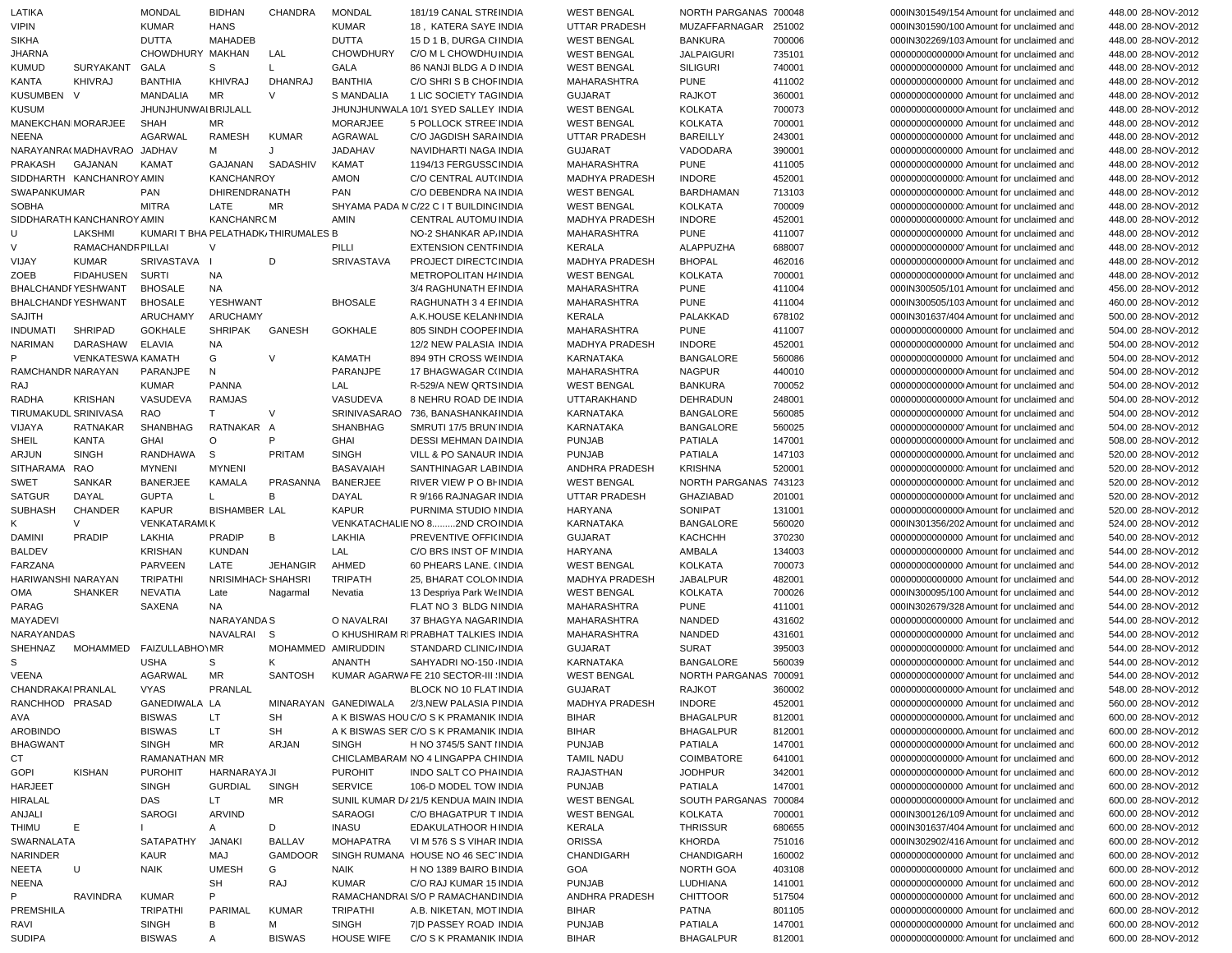| SANJAY                                       |                          | <b>GUPTA</b>          | В                 | P                      |                    | GUPTA SERVICE B-191 SECTOR 19 NINDIA                          | <b>UTTAR PRADESH</b>                 | GAUTAM BUDDHA N 201301     |                  | 000000000000000 Amount for unclaimed and                                             | 600.00 28-NOV-2012                         |
|----------------------------------------------|--------------------------|-----------------------|-------------------|------------------------|--------------------|---------------------------------------------------------------|--------------------------------------|----------------------------|------------------|--------------------------------------------------------------------------------------|--------------------------------------------|
| <b>SMITA</b>                                 |                          | <b>MAHALATI</b>       | <b>NA</b>         |                        |                    | C/O MOHAN MUNJE INDIA                                         | KARNATAKA                            | <b>BANGALORE</b>           | 560005           | 000000000000000 Amount for unclaimed and                                             | 600.00 28-NOV-2012                         |
| Κ                                            | M                        | <b>NOORJHAN</b>       | <b>MOHAMED</b>    |                        | <b>IQBAL</b>       | 42 NATHARSHA ST INDIA                                         | <b>TAMIL NADU</b>                    | <b>DINDIGUL</b>            | 624002           | 000000000000000 Amount for unclaimed and                                             | 600.00 28-NOV-2012                         |
|                                              |                          |                       |                   |                        |                    |                                                               |                                      |                            |                  |                                                                                      |                                            |
| SONI                                         |                          | <b>TRIPATHI</b>       | <b>PARITOSH</b>   | <b>KUMAR</b>           | <b>TRIPATHI</b>    | A.B.NIKETAN MOTI INDIA                                        | <b>BIHAR</b>                         | <b>PATNA</b>               | 801105           | 000000000000000 Amount for unclaimed and                                             | 600.00 28-NOV-2012                         |
| VIRAVANALLI VEDANTAM                         |                          | SADAGOPALN MR         |                   | S                      |                    | VEDANATAM IYE C/O L SRINIVASAN INDIA                          | KARNATAKA                            | DHARWARD                   | 580021           | 00000000000000 Amount for unclaimed and                                              | 600.00 28-NOV-2012                         |
| VIJAY                                        | <b>KUMAR</b>             | <b>AGRAWAL</b>        | SHYAM             | <b>SUNDER</b>          | <b>AGRAWAL</b>     | NR RAMGARH COL INDIA                                          | <b>JHARKHAND</b>                     | <b>HAZARIBAG</b>           | 829122           | 00000000000000 Amount for unclaimed and                                              | 600.00 28-NOV-2012                         |
| V                                            | V                        | <b>GOWRI</b>          | <b>NA</b>         |                        |                    | <b>STOCK EXCHANGE INDIA</b>                                   | <b>KARNATAKA</b>                     | <b>BANGALORE</b>           | 560027           | 00000000000000 Amount for unclaimed and                                              | 600.00 28-NOV-2012                         |
| B                                            | G                        | RAMAKRISHNA LATE      |                   | <b>MR</b>              |                    | B R GARWOACH/58 18TH CROSS MAINDIA                            | <b>KARNATAKA</b>                     | <b>BANGALORE</b>           | 560055           | 000000000000000 Amount for unclaimed and                                             | 668.00 28-NOV-2012                         |
|                                              | TCI BHORUKA PROJECTS LTD |                       | <b>NA</b>         |                        |                    | 75C PARK STREET INDIA                                         | <b>WEST BENGAL</b>                   | KOLKATA                    | 700016           | 00000000000000 Amount for unclaimed and                                              | 728.00 28-NOV-2012                         |
| <b>VEENA</b>                                 |                          | AGRAWAL               | MR                | JAI                    |                    | PRAKASH AGRA\ KHYALIRAM KEDAF INDIA                           | <b>BIHAR</b>                         | <b>BHAGALPUR</b>           | 812002           | 00000000000000 Amount for unclaimed and                                              | 732.00 28-NOV-2012                         |
| TEJ                                          | <b>BAHADUR</b>           | <b>SINGH</b>          | <b>MED</b>        | <b>DOCTOR</b>          |                    | SURJAN SINGH DR T B SINGH MED INDIA                           | <b>MADHYA PRADESH</b>                | <b>GWALIOR</b>             | 474001           | 00000000000000 Amount for unclaimed and                                              | 748.00 28-NOV-2012                         |
| <b>SUSHILA</b>                               | <b>DEVI</b>              | GANEDIWAL             | RANCHHOD PRASAD   |                        | GANEDIWAL          | 2/3.NEW PALASIA.FINDIA                                        | <b>MADHYA PRADESH</b>                | <b>INDORE</b>              | 452001           | 000IN300601/101 Amount for unclaimed and                                             | 788.00 28-NOV-2012                         |
| PRADEEP                                      | <b>KUMAR</b>             | <b>MISRA</b>          | Mr                | Chinta                 | Mani Misra         | 529 Ka/ 48 Pant Nag INDIA                                     | UTTAR PRADESH                        | <b>LUCKNOW</b>             | 226022           | 00001201060600 Amount for unclaimed and                                              | 800.00 28-NOV-2012                         |
| <b>MANOJ</b>                                 | <b>KUMAR</b>             | PIPAL                 | MADANLAL          |                        | PIPAL              | 739/13 SHALIMAR CINDIA                                        | <b>UTTAR PRADESH</b>                 | <b>GHAZIABAD</b>           | 201005           | 00001302070000 Amount for unclaimed and                                              | 800.00 28-NOV-2012                         |
| <b>ROOPA</b>                                 |                          | <b>GURUMURTHY NA</b>  |                   |                        |                    | # 27. RAGAM 8 TH INDIA                                        | <b>KARNATAKA</b>                     | <b>BANGALORE</b>           | 560003           | 00001302080300 Amount for unclaimed and                                              | 800.00 28-NOV-2012                         |
|                                              | SAYEEDA SECURITIES LTD   |                       | <b>NA</b>         |                        |                    | 401 CAPITAL TOWE INDIA                                        | <b>BIHAR</b>                         | <b>PATNA</b>               | 800001           | 000IN300011/105 Amount for unclaimed and                                             | 800.00 28-NOV-2012                         |
| ANURADHA                                     |                          | <b>MUJUMDAR</b>       | NA                |                        |                    | D-57/58, ANUBANDI INDIA                                       | MAHARASHTRA                          | <b>PUNE</b>                | 411030           | 000IN300079/100 Amount for unclaimed and                                             | 800.00 28-NOV-2012                         |
|                                              | <b>IQBAL</b>             | AHMED                 | <b>NA</b>         |                        |                    |                                                               |                                      | <b>PUNE</b>                | 411048           |                                                                                      |                                            |
| HANOZ                                        |                          |                       |                   |                        |                    | C/O MR. S. A. MIRZ INDIA                                      | MAHARASHTRA                          |                            |                  | 000IN300450/101 Amount for unclaimed and                                             | 800.00 28-NOV-2012                         |
| <b>TALGTAKAR</b>                             |                          | VISHWANATH            | SANGAPPA          |                        |                    | C/O CHRANDRAMM INDIA                                          | KARNATAKA                            | <b>GULBARGA</b>            | 585105           | 000IN301135/260 Amount for unclaimed and                                             | 800.00 28-NOV-2012                         |
| <b>KAUSIK</b>                                |                          | <b>MAITRA</b>         | <b>KANAK</b>      | <b>BARAN</b>           | <b>MAITRA</b>      | 22/2 RAMCHANDRA INDIA                                         | <b>WEST BENGAL</b>                   | <b>HOWRAH</b>              | 711104           | 000IN301250/286 Amount for unclaimed and                                             | 800.00 28-NOV-2012                         |
|                                              | MUKESHKUM JAYANTILAL     | <b>SHAH</b>           |                   | JAYANTILAL HASUBHAI    | <b>SHAH</b>        | 407 KESHARBAR AHNDIA                                          | <b>GUJARAT</b>                       | <b>SURAT</b>               | 395002           | 000IN301549/153 Amount for unclaimed and                                             | 800.00 28-NOV-2012                         |
|                                              | SUNILKUMAR BALDEVBHAI    | PATEL                 | <b>BALDEVBHAI</b> |                        | PATEL              | C/O RASIKBHAI MO INDIA                                        | <b>GUJARAT</b>                       | MAHESANA                   | 384170           | 000IN301549/188 Amount for unclaimed and                                             | 800.00 28-NOV-2012                         |
| <b>IMTIAZ</b>                                | AHMAD                    | <b>BHAT</b>           | <b>GHULAM</b>     | MOHAMMAD BHAT          |                    | 2 Raj Bagh Ext. Net INDIA                                     | JAMMU AND KASHMIR                    | <b>BUDGAM</b>              | 190015           | 000IN302349/100 Amount for unclaimed and                                             | 800.00 28-NOV-2012                         |
| SHYAMALI                                     |                          | CHAKRABORT' Ashoke    |                   |                        | Chakraborty        | 10/A, Gopal Ghosh L INDIA                                     | <b>WEST BENGAL</b>                   | <b>KOLKATA</b>             | 700023           | 000IN302654/100 Amount for unclaimed and                                             | 800.00 28-NOV-2012                         |
| SANJAI                                       |                          | <b>JAIN</b>           | <b>SUSHIL</b>     | <b>KUMAR</b>           | JAIN               | 4/95 BALUGANJ AG INDIA                                        | UTTAR PRADESH                        | AGRA                       | 282001           | 000000000000000 Amount for unclaimed and                                             | 800.00 28-NOV-2012                         |
| <b>GURPUR</b>                                | <b>RAMANATH</b>          | <b>RAO</b>            | LATE              | <b>MR</b>              |                    | GURPUR SHESH, 101/1 6TH MAIN RO INDIA                         | KARNATAKA                            | <b>BANGALORE</b>           | 560003           | 000000000000000 Amount for unclaimed and                                             | 804.00 28-NOV-2012                         |
| AMIN                                         |                          | <b>SATTAR</b>         | H                 | <b>ABDUL</b>           | <b>SATTAR SAIT</b> | 165 COMMERCIAL (INDIA                                         | KARNATAKA                            | <b>BANGALORE</b>           | 560001           | 00000000000000. Amount for unclaimed and                                             | 820.00 28-NOV-2012                         |
| JAI                                          | <b>KISHORE</b>           | <b>RASTOGI</b>        | <b>HARI</b>       | <b>SHYAM</b>           | <b>BANKER</b>      | SUBHASH MARG LUNDIA                                           | <b>UTTAR PRADESH</b>                 | <b>LUCKNOW</b>             | 226001           | 000000000000000 Amount for unclaimed and                                             | 820.00 28-NOV-2012                         |
| S                                            |                          | <b>RAZACK</b>         | H                 | A                      | <b>SATTAR SAIT</b> | 165 COMMERCIAL (INDIA                                         | <b>KARNATAKA</b>                     | <b>BANGALORE</b>           | 560001           | 000000000000000 Amount for unclaimed and                                             | 820.00 28-NOV-2012                         |
| <b>SUBRATA</b>                               |                          | <b>DUTTA</b>          | <b>DIBAKAR</b>    |                        | <b>DUTTA</b>       | VILL & PO BIPRANN INDIA                                       | <b>WEST BENGAL</b>                   | <b>HOWRAH</b>              | 711101           | 000000000000000 Amount for unclaimed and                                             | 820.00 28-NOV-2012                         |
|                                              |                          |                       |                   |                        |                    | 40-8 KRISHNA BHA' INDIA                                       |                                      |                            |                  |                                                                                      |                                            |
| <b>SHANTI</b>                                | <b>PARKASH</b>           | CHAUDHARY             | SOBH              | <b>RAJ</b>             | CHAUDHARY          |                                                               | <b>HARYANA</b>                       | BHIWANI                    | 125021           | 00000000000000 Amount for unclaimed and                                              | 820.00 28-NOV-2012                         |
| UMA                                          | <b>SUNDARI</b>           | <b>DEVI</b>           | <b>NA</b>         |                        |                    | MUKUND SADAN J/ INDIA                                         | <b>UTTAR PRADESH</b>                 | <b>ALIGARH</b>             | 202001           | 00000000000000 Amount for unclaimed and                                              | 820.00 28-NOV-2012                         |
| <b>UPINDER</b>                               | <b>SINGH</b>             | SODHI                 | MR                | S                      |                    | S SINGH SODHI HOUSE NO949 SECINDIA                            | <b>HARYANA</b>                       | <b>FARIDABAD</b>           | 121001           | 000000000000000 Amount for unclaimed and                                             | 820.00 28-NOV-2012                         |
| MAHASUKHL/GOVINOJI                           |                          | <b>SHAH</b>           | <b>GOVINDJI</b>   |                        |                    | 21 JANATA SOCIE INDIA                                         | <b>GUJARAT</b>                       | <b>RAJKOT</b>              | 360001           | 00001301990000 Amount for unclaimed and                                              | 824.00 28-NOV-2012                         |
|                                              |                          |                       |                   |                        |                    |                                                               |                                      |                            |                  |                                                                                      |                                            |
| <b>GURDIP</b>                                |                          | <b>SINGH</b>          | MR                | <b>HUKUM</b>           | <b>SINGH</b>       | 1223 SECTOR-15 F/INDIA                                        | HARYANA                              | <b>FARIDABAD</b>           | 121001           | 00000000000000 Amount for unclaimed and                                              | 880.00 28-NOV-2012                         |
| <b>MAHAMUD</b>                               | <b>ISMAILE</b>           | <b>MUJAWAR</b>        | <b>ISMAILE</b>    |                        |                    | 42, GULMOHOR COINDIA                                          | MAHARASHTRA                          | <b>SATARA</b>              | 415002           | 000IN300505/102 Amount for unclaimed and                                             | 880.00 28-NOV-2012                         |
| KETAYUN                                      | S                        | <b>IRANI</b>          | SAM               | FRAMROZE IRANI         |                    | 3 MAHATMA GANDI INDIA                                         | MAHARASHTRA                          | <b>PUNE</b>                | 411001           | 00000000000000 Amount for unclaimed and                                              | 880.00 28-NOV-2012                         |
| <b>KASTURI</b>                               | <b>SRINIVASA</b>         | RAMABADRAM K          |                   | SRINIVASA              |                    | IYENGER ADVOC9 RAILWAY PARALL INDIA                           | <b>KARNATAKA</b>                     | <b>BANGALORE</b>           | 560020           | 00000000000000 Amount for unclaimed and                                              | 880.00 28-NOV-2012                         |
| PRASANNA                                     | KUMAR                    | AGARWALLA             | M                 | P                      | AGARWALLA          | C/O JAGANNATH M INDIA                                         | ASSAM                                | <b>DIBRUGARH</b>           | 786010           | 00000000000000 Amount for unclaimed and                                              | 880.00 28-NOV-2012                         |
|                                              |                          |                       |                   |                        |                    |                                                               |                                      |                            |                  |                                                                                      |                                            |
| <b>VIKASH</b>                                |                          | KANOI                 | <b>VINOD</b>      |                        | KANOI              | EC 60 SECTOR I SAINDIA                                        | <b>WEST BENGAL</b>                   | NORTH PARGANAS 700064      |                  | 000IN301549/141 Amount for unclaimed and                                             | 900.00 28-NOV-2012                         |
| <b>SAVITHA</b>                               |                          | <b>RAO</b>            | <b>ASHRAF</b>     |                        | <b>SALAM</b>       | 495 15TH CROSS IN INDIA                                       | <b>KARNATAKA</b>                     | <b>BANGALORE</b>           | 560038           | 000IN301926/113 Amount for unclaimed and                                             | 900.00 28-NOV-2012                         |
| KALYANI                                      |                          | GANGULEE              | NARENDRA NATH     |                        | GANGULEE           | JAIMINI 17 B LAKE VINDIA                                      | <b>WEST BENGAL</b>                   | KOLKATA                    | 700029           | 000000000000000 Amount for unclaimed and                                             | 900.00 28-NOV-2012                         |
| м                                            |                          | <b>BALAMURTHY MR</b>  |                   | CHENCHAIAHCHETTY M     |                    | NO.1249,15TH MAIN INDIA                                       | KARNATAKA                            | <b>BANGALORE</b>           | 560076           | 00000000000000 Amount for unclaimed and                                              | 900.00 28-NOV-2012                         |
| <b>REKHA</b>                                 |                          | <b>KAPOOR</b>         | MR                | PREM                   | NATH KAPOOR        | 14/116 B CIVIL LINE INDIA                                     | <b>UTTAR PRADESH</b>                 | KANPUR DEHAT               | 208001           | 00000000000000 Amount for unclaimed and                                              | 900.00 28-NOV-2012                         |
| S                                            |                          | PANDURANGA MR         |                   | S                      | K SRIKANTIAH       | Q-63 N G BLOCK 16 INDIA                                       | KARNATAKA                            | <b>BANGALORE</b>           | 560003           | 000000000000000 Amount for unclaimed and                                             | 900.00 28-NOV-2012                         |
| RAVINDRA                                     | <b>KUMAR</b>             | <b>BOHRA</b>          | PRAKASHCHANDRA    |                        |                    | 49 MAHAVIR BAGH INDIA                                         | <b>MADHYA PRADESH</b>                | <b>INDORE</b>              | 452005           | 00001301760000 Amount for unclaimed and                                              | 916.00 28-NOV-2012                         |
| AMARJIT                                      |                          | <b>SINGH</b>          | NARINDER K        |                        | <b>SINGH</b>       | 1-A OPP GEETA SE INDIA                                        | <b>PUNJAB</b>                        | <b>PATIALA</b>             | 147001           | 000000000000000 Amount for unclaimed and                                             | 916.00 28-NOV-2012                         |
| <b>BINA</b>                                  |                          | AGRAWAL               | JAI               | <b>PRAKASH</b>         | AGRAWAL            | KHYALI RAM KEDAI INDIA                                        | <b>BIHAR</b>                         | <b>BHAGALPUR</b>           | 812002           | 00000000000000 Amount for unclaimed and                                              | 916.00 28-NOV-2012                         |
| BALASUBRAMANIA                               |                          | <b>VISVANATHAN LT</b> |                   |                        |                    | SWAMIINATH BALASUBRAMAN NO 3 RAMALINGAR INDIA                 | <b>TAMIL NADU</b>                    | TIRUCHIRAPPALLI            | 620021           | 000000000000000 Amount for unclaimed and                                             | 916.00 28-NOV-2012                         |
| <b>CYRIL</b>                                 | <b>MOSES</b>             | <b>COHEN</b>          | <b>MOSES</b>      | <b>AARON</b>           | <b>COHEN</b>       | URMILA APARTMENINDIA                                          | <b>WEST BENGAL</b>                   | <b>KOLKATA</b>             | 700040           | 000000000000000 Amount for unclaimed and                                             | 916.00 28-NOV-2012                         |
| <b>ISHWAR</b>                                | CHANDER                  | <b>GUPTA</b>          | LACHHMAN          |                        | DASS               | RTD ENGINEER IN INDIA                                         | CHANDIGARH                           | CHANDIGARH                 | 160018           | 00000000000000 Amount for unclaimed and                                              | 916.00 28-NOV-2012                         |
|                                              |                          | KOHLI                 | MADAN             |                        |                    |                                                               |                                      |                            |                  |                                                                                      |                                            |
| SWADESH                                      |                          |                       |                   | LAL                    | KOHLI              | HOUSE NO 118 B S INDIA                                        | <b>HARYANA</b>                       | FARIDABAD                  | 121002           | 000IN300450/118 Amount for unclaimed and<br>000IN300837/600 Amount for unclaimed and | 916.00 28-NOV-2012                         |
| LILY                                         |                          | RAYCHAUDHU LATE       |                   | JOGENDRA               | NATH ROY           | P 96 SENHATI BEH INDIA                                        | <b>WEST BENGAL</b>                   | KOLKATA                    | 700034           |                                                                                      | 916.00 28-NOV-2012                         |
| <b>MAHESH</b>                                | <b>KUMAR</b>             | <b>SAHARIA</b>        | LATE              | MR                     | R G SAHARIA        | C/O ANANT SAHAR INDIA                                         | ASSAM                                | <b>DIBRUGARH</b>           | 786001           | 00000000000000 Amount for unclaimed and                                              | 916.00 28-NOV-2012                         |
| OM                                           | PAUL                     | <b>CHADHA</b>         | N                 | $\mathbf{C}$           | <b>CHADHA</b>      | 1139 SECTOR 8-C (INDIA                                        | CHANDIGARH                           | CHANDIGARH                 | 160018           | 00000000000000 Amount for unclaimed and                                              | 916.00 28-NOV-2012                         |
| SATPAL                                       |                          | <b>VEDI</b>           | AMARNATH JI       |                        | <b>VEDI</b>        | OPP IST CHOPASAIINDIA                                         | RAJASTHAN                            | <b>JODHPUR</b>             | 342001           | 00000000000000 Amount for unclaimed and                                              | 916.00 28-NOV-2012                         |
| <b>SUNIL</b>                                 |                          | SUD                   | AMAR              | <b>CHAND</b>           | SUD                | K-17 SECRETARIES INDIA                                        | <b>GUJARAT</b>                       | <b>GANDHI NAGAR</b>        | 382020           | 000000000000000 Amount for unclaimed and                                             | 916.00 28-NOV-2012                         |
| SARASWATI KRISHNA                            |                          | ADKAR                 | <b>KRISHNA</b>    | <b>VISHNU</b>          | <b>ADKAR</b>       | PLOT NO 231 SURY INDIA                                        | MAHARASHTRA                          | THANE                      | 421501           | 000000000000000 Amount for unclaimed and                                             | 916.00 28-NOV-2012                         |
| SHILPA                                       | KIRATILAL                | <b>SHAH</b>           | K                 | м                      | <b>SHAH</b>        | SONI BAZZAR DIST INDIA                                        | GUJARAT                              | BANASKANTHA                | 385535           | 000000000000000 Amount for unclaimed and                                             | 916.00 28-NOV-2012                         |
| USHA                                         |                          | RANI                  | LADY              | <b>RAKESH</b>          | <b>KUMAR GOD</b>   | 377/11 PATEL NAG/ INDIA                                       | UTTAR PRADESH                        | MUZAFFARNAGAR 251001       |                  | 00000000000000 Amount for unclaimed and                                              | 916.00 28-NOV-2012                         |
| ASHOK                                        | <b>KUMAR</b>             | SHARMA                | LATE              | MR                     |                    | AMRIT LAL SHAR 9 DACRES LANE C/INDIA                          | <b>WEST BENGAL</b>                   | KOLKATA                    | 700069           | 000000000000000 Amount for unclaimed and                                             | 1000.00 28-NOV-2012                        |
| <b>SARYOO</b>                                | PRASAD                   | ROY                   | <b>NA</b>         |                        |                    | PARDIH TATA PURLINDIA                                         | <b>JHARKHAND</b>                     | <b>EAST SINGHBHUM</b>      | 831012           | 000IN300484/100 Amount for unclaimed and                                             | 1000.00 28-NOV-2012                        |
| <b>SHANTA</b>                                |                          | MADHAVAN              | NA                |                        |                    | CIVIL SURGEON KINDIA                                          | KERALA                               | ERNAKULAM                  | 682016           | 000000000000000 Amount for unclaimed and                                             | 1000.00 28-NOV-2012                        |
| SATYANARAYAN                                 |                          | <b>PUROHIT</b>        | <b>RAMKUMARJI</b> |                        | <b>PUROHIT</b>     | C/O NARSINGJI KA INDIA                                        | RAJASTHAN                            | <b>NAGAUR</b>              | 341303           | 000000000000000 Amount for unclaimed and                                             | 1000.00 28-NOV-2012                        |
|                                              |                          | <b>LUDHER</b>         | MR                |                        |                    | S/O MR BAKHTAWA INDIA                                         |                                      |                            |                  |                                                                                      |                                            |
| GURNAM                                       | SINGH                    |                       |                   | <b>BAKHTAWAR SINGH</b> |                    |                                                               | <b>PUNJAB</b>                        | <b>PATIALA</b>             | 147001           | 000000000000000 Amount for unclaimed and                                             | 1052.00 28-NOV-2012                        |
| <b>BANCO ALUMINIUM LTD</b><br><b>AVINASH</b> | CHANDER                  | CHANDHOKE LATE        | NA                | <b>BHAGAT</b>          |                    | BIL NEAR BHAILI RUNDIA<br>RAM CHANDHOK 4, NATIONAL TOWE INDIA | <b>GUJARAT</b><br><b>WEST BENGAL</b> | VADODARA<br><b>KOLKATA</b> | 391410<br>700017 | 00000000000000 Amount for unclaimed and<br>000IN300263/101 Amount for unclaimed and  | 1060.00 28-NOV-2012<br>1088.00 28-NOV-2012 |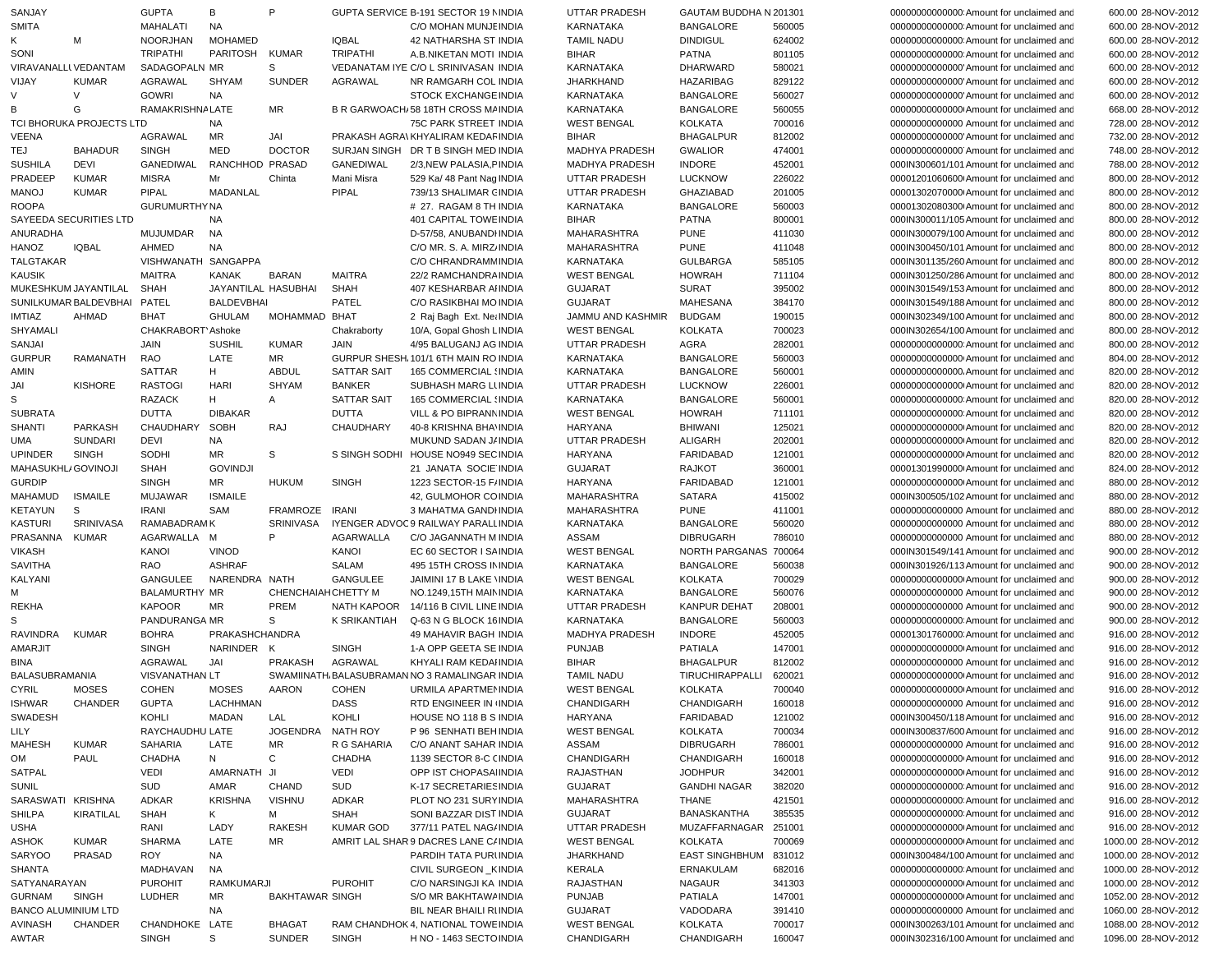| RAJNI               |                           | <b>GUPTA</b>                  | <b>ASHOK</b>          |                  | <b>KUMAR</b>      | SH.OM PARKASH GINDIA                   | <b>CHANDIGARH</b>    | CHANDIGARH             | 160001 | 00000000000000 Amount for unclaimed and  | 1100.00 28-NOV-2012  |
|---------------------|---------------------------|-------------------------------|-----------------------|------------------|-------------------|----------------------------------------|----------------------|------------------------|--------|------------------------------------------|----------------------|
| ANAND               |                           | JAIN                          | <b>SH</b>             | <b>GANPAT</b>    |                   | RAI JAIN SERVIC C/O M/S MACHINER INDIA | HARYANA              | <b>ROHTAK</b>          | 124601 | 00000000000000. Amount for unclaimed and | 1200.00 28-NOV-2012  |
| ANIL                |                           | <b>JHUNJHUNWAIK</b>           |                       | P                |                   | JHUNJHUNWALA 'ASTOR COURT' 3, IINDIA   | <b>WEST BENGAL</b>   | <b>KOLKATA</b>         | 700017 | 00000000000000. Amount for unclaimed and | 1200.00 28-NOV-2012  |
| AEICORP PRIVATE LTD |                           |                               | NA                    |                  |                   | 10 LALL BAZAR STF INDIA                | <b>WEST BENGAL</b>   | <b>KOLKATA</b>         | 700001 | 00000000000000 Amount for unclaimed and  | 1200.00 28-NOV-2012  |
| HARI                |                           | <b>CHAND</b>                  | <b>RAM</b>            | <b>KISHAN</b>    | <b>SERVICE</b>    | H NO 4235 GALI NO INDIA                | <b>PUNJAB</b>        | PATIALA                | 147001 | 00000000000000 Amount for unclaimed and  | 1200.00 28-NOV-2012  |
| GITA                | <b>DEVI</b>               | <b>HARLALKA</b>               | PADAM                 | CHAND            | <b>HARLALKA</b>   | C/O AUTOMATIC C(INDIA                  | <b>WEST BENGAL</b>   | <b>KOLKATA</b>         | 700001 | 000IN300126/102 Amount for unclaimed and | 1200.00 28-NOV-2012  |
| PANGAL              | KAMALAKSHA NAYAK          |                               | PANGAL                | ANAND            | <b>NAYAK</b>      | AKSHATHA 225 I M/INDIA                 | <b>KARNATAKA</b>     | <b>BANGALORE</b>       | 560094 | 000IN300126/109 Amount for unclaimed and | 1200.00 28-NOV-2012  |
|                     |                           |                               |                       |                  |                   |                                        |                      |                        |        |                                          |                      |
| <b>MEENA</b>        |                           | <b>KAPOOR</b>                 | <b>RAMESH</b>         | <b>KUMAR</b>     | <b>KAPOOR</b>     | PLOT NO 1 NEW C(INDIA                  | <b>HARYANA</b>       | FARIDABAD              | 121001 | 000IN300804/301 Amount for unclaimed and | 1200.00 28-NOV-2012  |
| NARENDRA            | <b>KUMAR</b>              | GOEL                          | NA                    |                  |                   | H. NO. 545, SECTO INDIA                | <b>HARYANA</b>       | FARIDABAD              | 121002 | 000IN302269/100 Amount for unclaimed and | 1200.00 28-NOV-2012  |
| <b>KULDEEP</b>      |                           |                               | <b>SH</b>             | RAM              | <b>DEO RAM</b>    | C/O STATE BANK OINDIA                  | UTTAR PRADESH        | <b>RAMPUR</b>          | 244901 | 00000000000000 Amount for unclaimed and  | 1200.00 28-NOV-2012  |
| <b>NAVEEN</b>       |                           | <b>KUMAR</b>                  | <b>HARI</b>           | CHAND            | <b>STUDYING</b>   | H NO 4235 GALI NO INDIA                | <b>PUNJAB</b>        | <b>PATIALA</b>         | 147001 | 00000000000000 Amount for unclaimed and  | 1200.00 28-NOV-2012  |
| R                   | $\vee$                    | <b>BADRI PRASALR</b>          |                       | $\vee$           | VARADA            | NO. 1247 /1, SARAS INDIA               | <b>KARNATAKA</b>     | <b>BANGALORE</b>       | 560067 | 00000000000000 Amount for unclaimed and  | 1200.00 28-NOV-2012  |
| <b>RITA</b>         |                           | <b>DULLOO</b>                 | <b>INDERJIT</b>       | <b>DULLOD</b>    | <b>HOUSE WIFE</b> | C/O SH INDERJIT D INDIA                | <b>HARYANA</b>       | FARIDABAD              | 121001 | 00000000000000 Amount for unclaimed and  | 1200.00 28-NOV-2012  |
| <b>SURENDRA</b>     | SINGH                     | LUTHER                        | MR                    | М                | R LUTHER          | 2249 SECTOR-28 F/INDIA                 | <b>HARYANA</b>       | FARIDABAD              | 121008 | 00000000000000 Amount for unclaimed and  | 1200.00 28-NOV-2012  |
| S                   |                           | <b>SRIKUMAR</b>               | <b>NA</b>             |                  |                   | 924 KANTHARAJ UFINDIA                  | <b>KARNATAKA</b>     | <b>MYSORE</b>          | 570004 | 00000000000000 Amount for unclaimed and  | 1200.00 28-NOV-2012  |
| VED                 |                           | <b>PARKASH</b>                | <b>JUGMANDUR DASS</b> |                  | <b>SERVICE</b>    | C/O M/S MACHINER INDIA                 | <b>HARYANA</b>       | <b>ROHATAK</b>         |        | 00000000000000 Amount for unclaimed and  |                      |
|                     |                           |                               |                       |                  |                   |                                        |                      |                        | 124601 |                                          | 1200.00 28-NOV-2012  |
| <b>UMA</b>          |                           | RAMAKRISHNA NA                |                       |                  |                   | "BHAVANI" 104,1ST INDIA                | <b>KARNATAKA</b>     | <b>BANGALORE</b>       | 560003 | 00000000000000 Amount for unclaimed and  | 1336.00 28-NOV-2012  |
| EHTESHAM UL         |                           | <b>HAQUE</b>                  | SALAMUL               |                  | <b>HAQUE</b>      | KUMHRAR HOUSE INDIA                    | <b>BIHAR</b>         | <b>PATNA</b>           | 800006 | 000IN300476/405 Amount for unclaimed and | 1600.00 28-NOV-2012  |
| VARUN               |                           | <b>MEHTA</b>                  | NA                    |                  |                   | 10 GURUSADAY RC INDIA                  | <b>WEST BENGAL</b>   | <b>KOLKATA</b>         | 700019 | 000IN301250/286 Amount for unclaimed and | 1600.00 28-NOV-2012  |
| NARENDRA            | KUMAR                     | PANDEY                        | <b>JAGAT</b>          |                  | PANDEY            | HOUSE NO 822 SE(INDIA                  | HARYANA              | FARIDABAD              | 121007 | 00000000000000 Amount for unclaimed and  | 1600.00 28-NOV-2012  |
| SHAM                | <b>MOHAN</b>              | <b>DEWAN</b>                  | LT.                   | <b>SURAJ</b>     |                   | PRAKASH DEWAIHOUSE NO-115 GRINDIA      | CHANDIGARH           | CHANDIGARH             | 160036 | 000000000000000 Amount for unclaimed and | 1636.00 28-NOV-2012  |
| <b>BHISHAM</b>      | LAL                       | <b>BUDHRAJA</b>               | <b>BHAGAT</b>         |                  | RAM               | 22 SIGNALS VIHAR INDIA                 | MADHYA PRADESH       | <b>MHOW</b>            | 453442 | 000IN300888/141 Amount for unclaimed and | 1716.00 28-NOV-2012  |
| <b>SURESH</b>       |                           | AGARWAL                       | R                     | P                | AGGARWAL          | HOUSE NO 5E/2 B FINDIA                 | <b>HARYANA</b>       | FARIDABAD              | 121001 | 000IN301549/173 Amount for unclaimed and | 1744.00 28-NOV-2012  |
| <b>KARKAL</b>       | SHARADA                   | BAI                           | K                     | $\vee$           | <b>RAO</b>        | 282 26TH CROSS 9 INDIA                 | <b>KARNATAKA</b>     | <b>BANGALORE</b>       | 560070 | 00000000000000 Amount for unclaimed and  | 1752.00 28-NOV-2012  |
|                     |                           |                               |                       |                  |                   |                                        |                      |                        |        |                                          |                      |
| AMARJIT             |                           | <b>SINGH</b>                  | NARINDER              | KUMAR            |                   | SINGH SERVICE 1-A OPP GEETA SE INDIA   | <b>PUNJAB</b>        | <b>PATIALA</b>         | 147001 | 00000000000000. Amount for unclaimed and | 1800.00 28-NOV-2012  |
| BINAY               | <b>KUMAR</b>              | <b>SINHA</b>                  | LT                    | <b>SH</b>        |                   | B N P SINHA SER C/O DR N K PANDE INDIA | <b>HARYANA</b>       | FARIDABAD              | 121007 | 00000000000000 Amount for unclaimed and  | 1800.00 28-NOV-2012  |
| N                   |                           | VASUDEVAN                     | $\top$                | C                |                   | NATESAN PILLAI NO 4 TANK ROAD EINDIA   | KARNATAKA            | <b>BANGALORE</b>       | 560042 | 00000000000000 Amount for unclaimed and  | 1800.00 28-NOV-2012  |
| PRIYA               |                           | <b>SINHA</b>                  | В                     | Κ                |                   | SINHA HOUSE W C/O DR N K PANDE INDIA   | HARYANA              | FARIDABAD              | 121007 | 00000000000000 Amount for unclaimed and  | 1800.00 28-NOV-2012  |
| <b>SHANTI</b>       | DEVI                      | <b>AGRAWAL</b>                | <b>BADRI</b>          | PRASAD           | AGRAWAL           | KHYALI RAM KEDAI INDIA                 | <b>BIHAR</b>         | <b>BHAGALPUR</b>       | 812002 | 00000000000000 Amount for unclaimed and  | 1828.00 28-NOV-2012  |
| SANJIVE             |                           | <b>GUPTA</b>                  | Mr                    | J                | S Gupta           | 12 B. N. Ghai Lane L INDIA             | <b>UTTAR PRADESH</b> | <b>LUCKNOW</b>         | 226001 | 00001201060600 Amount for unclaimed and  | 2000.00 28-NOV-2012  |
| <b>RAKESH</b>       |                           | <b>KAPOOR</b>                 | LT.                   | RAGHUNATH KAPOOR |                   | C 35 DHANVANTRI INDIA                  | <b>UTTAR PRADESH</b> | <b>BAREILLY</b>        | 243001 | 000IN300556/100 Amount for unclaimed and | 2000.00 28-NOV-2012  |
| CHERUKURI SIVA      |                           | RAMA KRISHN/CHERUKURI KUTUMBA |                       |                  | <b>RAO</b>        | VAIBHAV APT 6 GA' INDIA                | ANDHRA PRADESH       | <b>KRISHNA</b>         | 520008 | 000IN301022/204 Amount for unclaimed and | 2000.00 28-NOV-2012  |
|                     | CRESENT COMODEAL PVT LTD  |                               | <b>NA</b>             |                  |                   | HB BLOCK-172, SALINDIA                 | <b>WEST BENGAL</b>   | NORTH PARGANAS 700106  |        | 000IN302105/100 Amount for unclaimed and | 2000.00 28-NOV-2012  |
|                     | ABBAS                     | <b>IMAM</b>                   | S                     | ABID             | <b>IMAM</b>       |                                        |                      | <b>PATNA</b>           | 800001 | 00000000000000 Amount for unclaimed and  |                      |
| S                   |                           |                               |                       |                  |                   | 701,'N' UDAIGIRI AF INDIA              | <b>BIHAR</b>         |                        |        |                                          | 2000.00 28-NOV-2012  |
| <b>GAJANAN</b>      | <b>DWARKA</b>             | NATH PRADHA DWARKANAT ATMARAM |                       |                  | <b>PRADHAN</b>    | NALANDA 40/17 BH INDIA                 | MAHARASHTRA          | <b>PUNE</b>            | 411004 | 00000000000000 Amount for unclaimed and  | 2008.00 28-NOV-2012  |
| RATNA               |                           | <b>MISHRA</b>                 | <b>MANISH</b>         |                  | <b>MISHRA</b>     | C 202 ADARSH GAF INDIA                 | KARNATAKA            | BANGALORE RURAL 560082 |        | 000IN302679/311 Amount for unclaimed and | 2400.00 28-NOV-2012  |
| <b>NIRMAL</b>       |                           | JAIN                          | SHANTILAL             |                  |                   | C/O MR MANOJKUM INDIA                  | <b>MAHARASHTRA</b>   | <b>PUNE</b>            | 411005 | 00000000000000 Amount for unclaimed and  | 2600.00 28-NOV-2012  |
| KUM                 | KUM                       | CHANDHOKE                     | AVINASH               | CHANDER          | CHANDHOKE         | 4, NATIONAL TOWE INDIA                 | <b>WEST BENGAL</b>   | <b>KOLKATA</b>         | 700017 | 000IN300263/101 Amount for unclaimed and | 2624.00 28-NOV-2012  |
| CASMILLA            | <b>PINTO</b>              | <b>PHILLIPS</b>               | CAM                   | <b>PINTO</b>     | <b>PHILLIPS</b>   | 15 VICTORIA ROAD INDIA                 | MAHARASHTRA          | <b>PUNE</b>            | 411001 | 000000000000000 Amount for unclaimed and | 2700.00 28-NOV-2012  |
| AJIT                |                           | <b>NAIN</b>                   | <b>LOKUMAL</b>        | $\mathsf{L}$     | <b>NAIN</b>       | HUPLONGCHERA TINDIA                    | <b>WEST BENGAL</b>   | <b>KOLKATA</b>         | 700001 | 00000000000000. Amount for unclaimed and | 3000.00 28-NOV-2012  |
| KUM                 | KUM                       | CHANDHOKE                     | AVINASH               | <b>CHANDER</b>   | CHANDHOKE         | 4, NATIONAL TOWE INDIA                 | <b>WEST BENGAL</b>   | <b>KOLKATA</b>         | 700017 | 000IN300263/101 Amount for unclaimed and | 3000.00 28-NOV-2012  |
| <b>AVINASH</b>      | CHANDER                   | CHANDHOKE LATE                |                       | <b>BHAGAT</b>    | CHANDHOKE         | FOUR NATIONAL T(INDIA                  | <b>WEST BENGAL</b>   | <b>KOLKATA</b>         | 700017 | 000IN300263/101 Amount for unclaimed and | 3180.00 28-NOV-2012  |
|                     | <b>BADYA</b>              | VENKATESH U                   |                       | B                |                   | VASUDEVA RAO VISHALA NILAYA 9 INDIA    |                      | <b>BANGALORE</b>       |        |                                          |                      |
| <b>UDYAVARA</b>     |                           |                               |                       |                  |                   |                                        | KARNATAKA            |                        | 560078 | 00001302080300 Amount for unclaimed and  | 4000.00 28-NOV-2012  |
| PRABHU              | H                         | V M                           | <b>KRISHNA</b>        | PRABHU           | H                 | PRABHU MANSION INDIA                   | <b>KARNATAKA</b>     | <b>BANGALORE</b>       | 560079 | 000IN300441/105 Amount for unclaimed and | 4000.00 28-NOV-2012  |
| GAJANAN             | <b>DWARKANATH PRADHAN</b> |                               | DWARKANAT ATMARAM     |                  | PRADHAN           | NALANDA 40/17 BH INDIA                 | MAHARASHTRA          | <b>PUNE</b>            | 411004 | 00000000000000 Amount for unclaimed and  | 7928.00 28-NOV-2012  |
| SHANTABEN KANTIBHAI |                           | PATEL                         | LATE                  | <b>SH</b>        |                   | KANTIBHAI R PA1102 NIRANJAN PAR INDIA  | <b>GUJARAT</b>       | <b>SURAT</b>           | 395006 | 000000000000000 Amount for unclaimed and | 13224.00 28-NOV-2012 |
| KANAKLATA           |                           | <b>JHUNJHUNWAINA</b>          |                       |                  |                   | 25 B, PARK STREE1INDIA                 | <b>WEST BENGAL</b>   | <b>KOLKATA</b>         | 700016 | 000IN300159/100 Amount for unclaimed and | 64000.00 28-NOV-2012 |
| <b>SUSHMA</b>       |                           | ARORA                         | <b>RAKESH</b>         |                  | ARORA             | 850 SECTOR 18 FAIINDIA                 | HARYANA              | FARIDABAD              | 121002 | 00000000000000 Amount for unclaimed and  | 4.00 28-NOV-2012     |
| <b>SUSHMA</b>       |                           | ARORA                         | <b>RAKESH</b>         |                  | <b>ARORA</b>      | 850 SECTOR 18 FAIINDIA                 | <b>HARYANA</b>       | <b>FARIDABAD</b>       | 121002 | 00000000000000 Amount for unclaimed and  | 4.00 28-NOV-2012     |
| <b>SUSHMA</b>       |                           | ARORA                         | <b>RAKESH</b>         |                  | ARORA             | 850 SECTOR 18 FAIINDIA                 | <b>HARYANA</b>       | <b>FARIDABAD</b>       | 121002 | 000000000000000 Amount for unclaimed and | 4.00 28-NOV-2012     |
| <b>SUSHMA</b>       |                           | <b>ARORA</b>                  | <b>RAKESH</b>         |                  | <b>ARORA</b>      | 850 SECTOR 18 FAIINDIA                 | <b>HARYANA</b>       | FARIDABAD              | 121002 | 00000000000000 Amount for unclaimed and  | 4.00 28-NOV-2012     |
| URMILA              |                           | <b>SHAH</b>                   | KANTILAL              |                  | <b>SHAH</b>       | 1729 JAGABHAIS PUNDIA                  | <b>GUJARAT</b>       | RAJKOT                 | 360001 | 00000000000000 Amount for unclaimed and  | 100.00 28-NOV-2012   |
|                     |                           |                               |                       |                  |                   |                                        |                      |                        |        |                                          |                      |
| RAJIV               |                           | KHANEJA                       | K                     | $\mathsf{L}$     | Khaneja           | 408 Sector 7 Panchk INDIA              | <b>HARYANA</b>       | <b>PANCHKULA</b>       | 134109 | 000IN300476/100 Amount for unclaimed and | 300.00 28-NOV-2012   |
| SHARAD              | SHANKAR                   | PARCHURE                      | SHANIKAR SITARAM      |                  | PARCHURE          | C/O S.G.PRABHUDI INDIA                 | MAHARASHTRA          | <b>KOLHAPUR</b>        | 416115 | 00000000000000 Amount for unclaimed and  | 680.00 28-NOV-2012   |
| <b>ALOO</b>         | <b>BEHRAM</b>             | <b>BHARUCHA</b>               | NA.                   |                  |                   | VIVEK 605, KANDAR INDIA                | MAHARASHTRA          | <b>MUMBAI</b>          | 400068 | 0000000000000C Interest on matured depos | 2494.00 29-AUG-2012  |
| R                   |                           | VENKATARAM/NA                 |                       |                  |                   | 107, SOUTH GANES INDIA                 | DELHI                | <b>EAST DELHI</b>      | 110092 | 0000000000000C Interest on matured depos | 2317.00 11-OCT-2012  |
| PRAFUL              |                           | <b>GUPTA</b>                  | NA                    |                  |                   | QTR NOSBJ-507(BE INDIA                 | KARNATAKA            | <b>BANGALORE</b>       | 560037 | 0000000000000C Interest on matured depos | 2236.00 30-NOV-2012  |
| S                   | Κ                         | MEDIRATTA                     | NA                    |                  |                   | 2/29, SARVA PRIYA INDIA                | DELHI                | SOUTH WEST DELHI110016 |        | 0000000000000C Interest on matured depos | 6090.00 23-DEC-2012  |
| GAI                 | S                         | AMROLIA                       | NA                    |                  |                   | PETIT BUILDING ,B- INDIA               | MAHARASHTRA          | MUMBAI                 | 400007 | 0000000000000C Interest on matured depos | 10032.00 29-DEC-2012 |
| V                   | A                         | CHINNASWAM'NA                 |                       |                  |                   | NO 1, KURINJI NAG/ INDIA               | <b>TAMIL NADU</b>    | COIMBATORE             | 642001 | 00000000000000 Interest on matured depos | 400.00 23-AUG-2012   |
| P                   | T.                        | ARAVINDA LOCNA                |                       |                  |                   | OLD NO13, NEW NO INDIA                 | <b>TAMIL NADU</b>    | CHENNAI                |        | 00000000000000 Interest on matured depos | 500.00 04-SEP-2012   |
|                     |                           |                               |                       |                  |                   |                                        |                      |                        |        |                                          |                      |
| <b>ADIL</b>         | KEKI                      | <b>TALATI</b>                 | NA                    |                  |                   | H-1, DALAL ESTATE INDIA                | MAHARASHTRA          | <b>MUMBAI</b>          | 400008 | 00000000000000 Interest on matured depos | 250.00 02-OCT-2012   |
| JEHANGIR            | ERACHSHAW COOPER          |                               | NA                    |                  |                   | AMIT NAGAR, BUILE INDIA                | MAHARASHTRA          | <b>MUMBAI</b>          | 400061 | 00000000000000 Interest on matured depos | 425.00 10-OCT-2012   |
| S                   | м                         | <b>KUSUMA</b>                 | NA                    |                  |                   | NO-113,28TH CROSINDIA                  | KARNATAKA            | BANGALORE RURAL 560082 |        | 00000000000000 Interest on matured depos | 999.00 13-OCT-2012   |
| <b>KRISHNA</b>      | <b>KUMAR</b>              | U MENON                       | NA                    |                  |                   | VIVEK 605, KANDAR INDIA                | <b>TAMIL NADU</b>    | TIRUVALLUR             | 600087 | 00000000000000 Interest on matured depos | 250.00 07-OCT-2012   |
| S                   | м                         | <b>KUSUMA</b>                 | NA                    |                  |                   | C/O GANESH FINAN INDIA                 | KARNATAKA            | <b>BANGALORE</b>       | 560004 | 00000000000000 Interest on matured depos | 1024.00 23-OCT-2012  |
| <b>HERAMB</b>       | MANKESH                   | KULKAKNI                      | NA                    |                  |                   | 60/3ASHERWAD KAINDIA                   | MAHARASHTRA          | <b>PUNE</b>            | 411004 | 00000000000000 Interest on matured depos | 625.00 03-NOV-2012   |
| NITA                | RAJNIKANT                 | SHAH                          | <b>NA</b>             |                  |                   | 1713, PUNIT CHOWI INDIA                | <b>GUJARAT</b>       | AHMEDABAD              | 380001 | 00000000000000 Interest on matured depos | 250.00 25-OCT-2012   |
|                     |                           |                               |                       |                  |                   |                                        |                      |                        |        |                                          |                      |